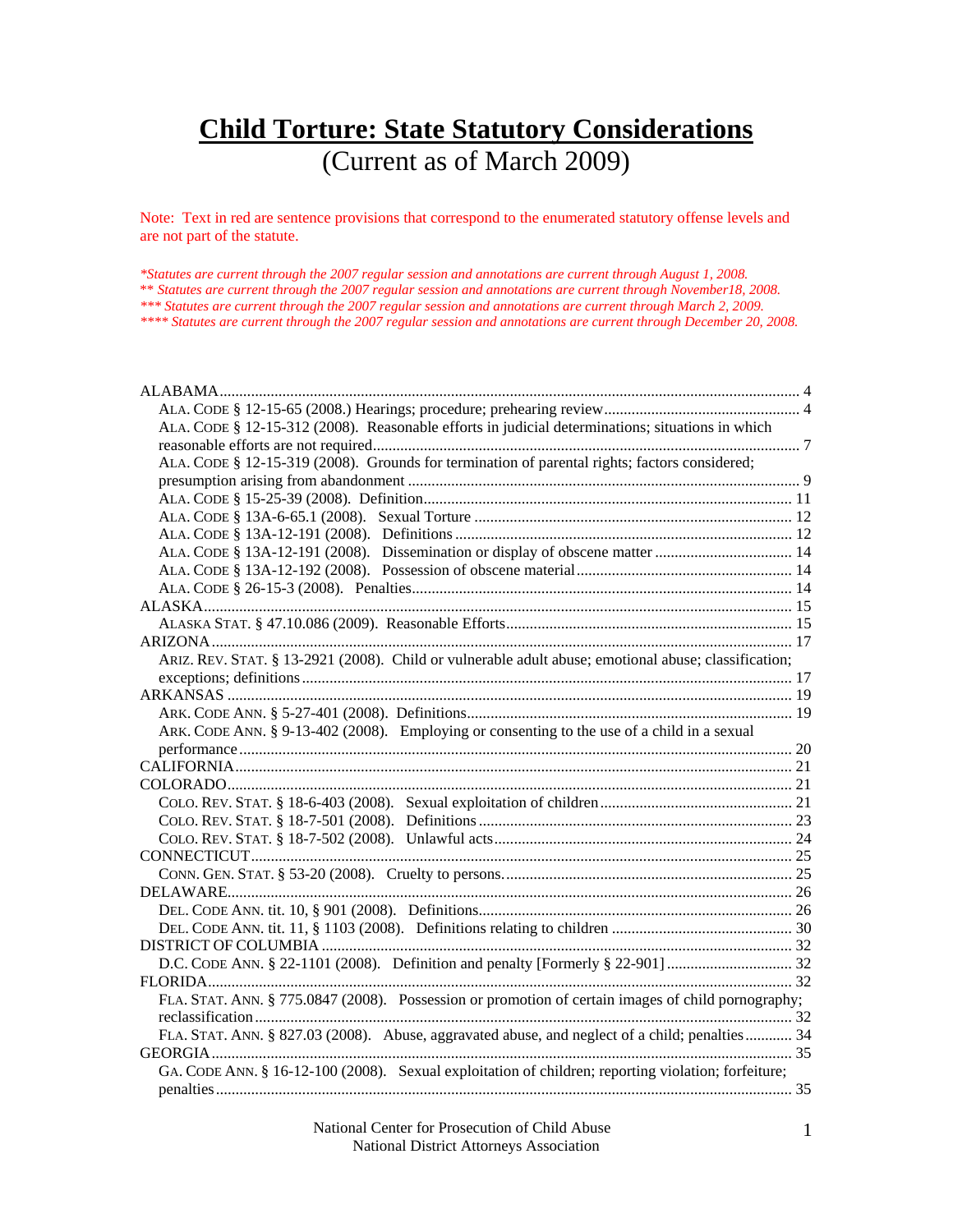| National District Attorneys Association                                                             |                |
|-----------------------------------------------------------------------------------------------------|----------------|
| National Center for Prosecution of Child Abuse                                                      | $\overline{2}$ |
|                                                                                                     |                |
|                                                                                                     |                |
|                                                                                                     |                |
|                                                                                                     |                |
|                                                                                                     |                |
|                                                                                                     |                |
|                                                                                                     |                |
|                                                                                                     |                |
|                                                                                                     |                |
|                                                                                                     |                |
| NEB. REV. STAT. ANN. § 43-283.01 (2008). Preserve and reunify the family; reasonable efforts;       |                |
|                                                                                                     |                |
|                                                                                                     |                |
|                                                                                                     |                |
|                                                                                                     |                |
|                                                                                                     |                |
| MISS. CODE ANN. § 97-5-39 (2008). Contributing to the neglect or delinquency of a child; felonious  |                |
|                                                                                                     |                |
|                                                                                                     |                |
|                                                                                                     |                |
|                                                                                                     |                |
| MICH. COMP. LAWS SERV. § 722.638 (2008). Submission of petition for authorization under § 712A.2;   |                |
|                                                                                                     |                |
|                                                                                                     |                |
|                                                                                                     |                |
| MD. CODE ANN., CTS. & JUD. PROC. § 3-812 (2008). Waiver of reunification efforts in cases of abuse, |                |
|                                                                                                     |                |
|                                                                                                     |                |
|                                                                                                     |                |
|                                                                                                     |                |
|                                                                                                     |                |
|                                                                                                     |                |
|                                                                                                     |                |
|                                                                                                     |                |
|                                                                                                     |                |
|                                                                                                     |                |
|                                                                                                     |                |
|                                                                                                     |                |
|                                                                                                     |                |
|                                                                                                     |                |
|                                                                                                     |                |
|                                                                                                     |                |
|                                                                                                     |                |
|                                                                                                     |                |
|                                                                                                     |                |
|                                                                                                     |                |
|                                                                                                     |                |
|                                                                                                     |                |
|                                                                                                     |                |
| IDAHO CODE ANN. § 18-1506A (2008). Ritualized abuse of a child -- Exclusions -- Penalties --        |                |
| IDAHO CODE ANN. § 16-2005 (2008). Conditions under which termination may be granted 49              |                |
| IDAHO CODE ANN. § 16-1619 (2008). Adjudicatory hearing -- Conduct of hearing -- Consolidation 47    |                |
|                                                                                                     |                |
|                                                                                                     |                |
| HAW. REV. STAT. ANN. § 707-752 (2008). Promoting child abuse in the third degree  46                |                |
| HAW. REV. STAT. ANN. § 707-751 (2008). Promoting child abuse in the second degree 44                |                |
| HAW. REV. STAT. ANN. § 707-750 (2008). Promoting child abuse in the first degree 43                 |                |
|                                                                                                     |                |
|                                                                                                     |                |
| report; to whom made; immunity from liability; report based upon privileged communication; penalty  |                |
| GA. CODE ANN. § 19-7-5 (2008). Reporting of child abuse; when mandated or authorized; content of    |                |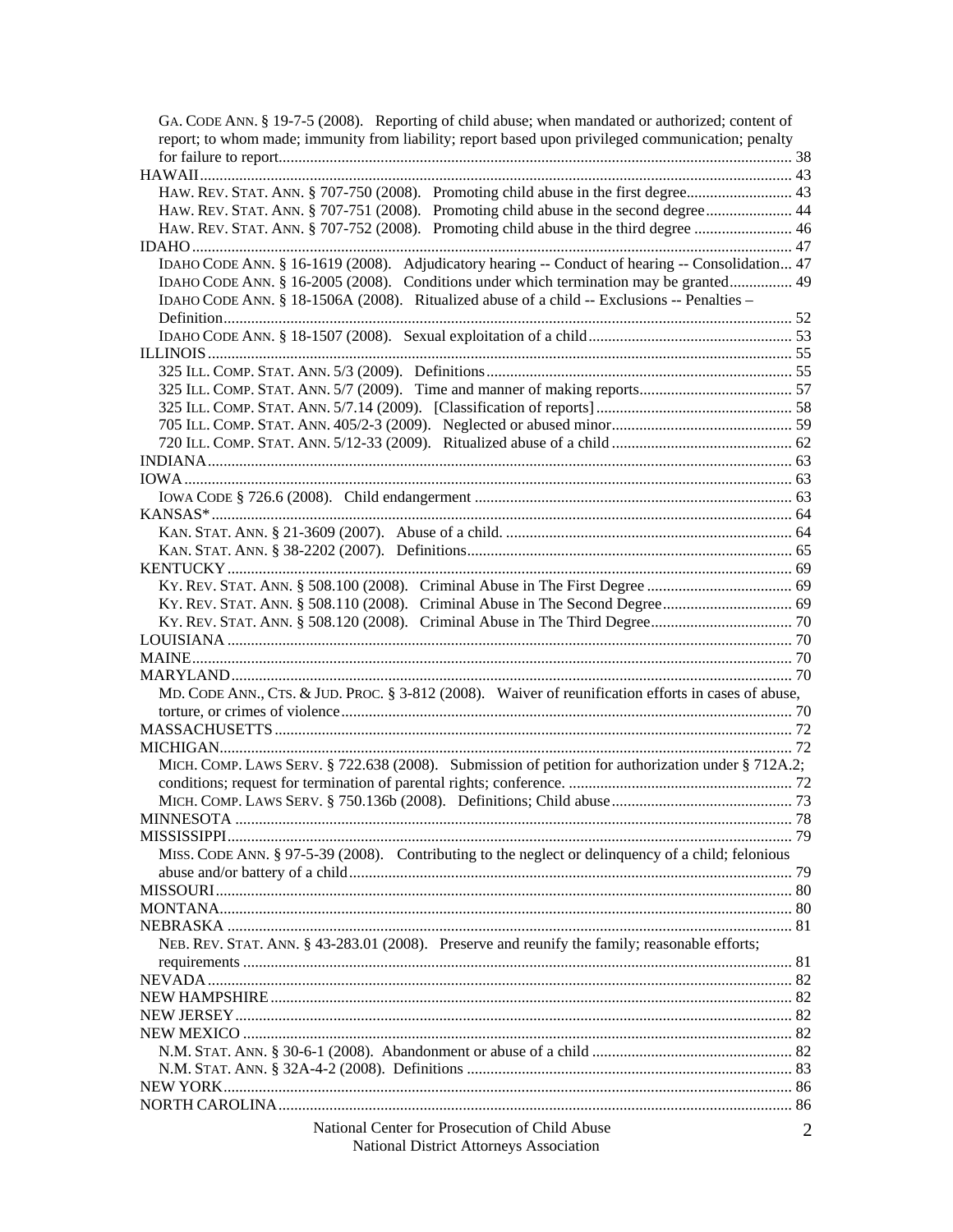| OKLA. STAT. ANN. tit. 10, § 7115 (2009). Child abuse--Child neglect--Child sexual abuse--Child sexual     |  |
|-----------------------------------------------------------------------------------------------------------|--|
|                                                                                                           |  |
| OKLA. STAT. ANN. tit. 10, § 7303-1.4 (2008). Petition to be filed within certain time--Order removing     |  |
| child from home prohibited absent certain determinations--"Responsible adult" defined 103                 |  |
|                                                                                                           |  |
|                                                                                                           |  |
| OR. REV. STAT. § 163.115 (2007). Murder; affirmative defense to certain felony murders; sentence of       |  |
|                                                                                                           |  |
|                                                                                                           |  |
| OR. REV. STAT. § 419B.502 (2007). Termination upon finding of extreme conduct 109                         |  |
|                                                                                                           |  |
|                                                                                                           |  |
| R.I. GEN. LAWS § 11-37-8.2.1 (2009). Penalty for first degree child molestation sexual assault -- Jessica |  |
|                                                                                                           |  |
|                                                                                                           |  |
| S.C. CODE ANN. § 20-7-763 (2007). Reasonable effort to preserve or reunify family; when required;         |  |
|                                                                                                           |  |
|                                                                                                           |  |
|                                                                                                           |  |
| S.D. CODIFIED LAWS § 26-8A-26.1 (2009). Termination of parental rights -- Good cause considerations       |  |
|                                                                                                           |  |
| S.D. CODIFIED LAWS § 26-10-1 (2009). Abuse of or cruelty to minor as felony -- Defense to charge 118      |  |
|                                                                                                           |  |
| TENN. CODE ANN. § 39-15-402 (2008). Aggravated child abuse and aggravated child neglect or                |  |
|                                                                                                           |  |
|                                                                                                           |  |
| TEX. PENAL CODE ANN. § 22.04 (2007). Injury to a Child, Elderly Individual, or Disabled Individual        |  |
|                                                                                                           |  |
|                                                                                                           |  |
|                                                                                                           |  |
|                                                                                                           |  |
|                                                                                                           |  |
|                                                                                                           |  |
|                                                                                                           |  |
| VA. CODE ANN. § 40.1-103 (2009). Cruelty and Injuries to Children; penalty; abandoned infant 132          |  |
|                                                                                                           |  |
|                                                                                                           |  |
|                                                                                                           |  |
|                                                                                                           |  |
|                                                                                                           |  |
| W. VA. CODE ANN. § 49-6-3 (2008). Petition to court when child believed neglected or abused --            |  |
|                                                                                                           |  |
|                                                                                                           |  |
|                                                                                                           |  |
|                                                                                                           |  |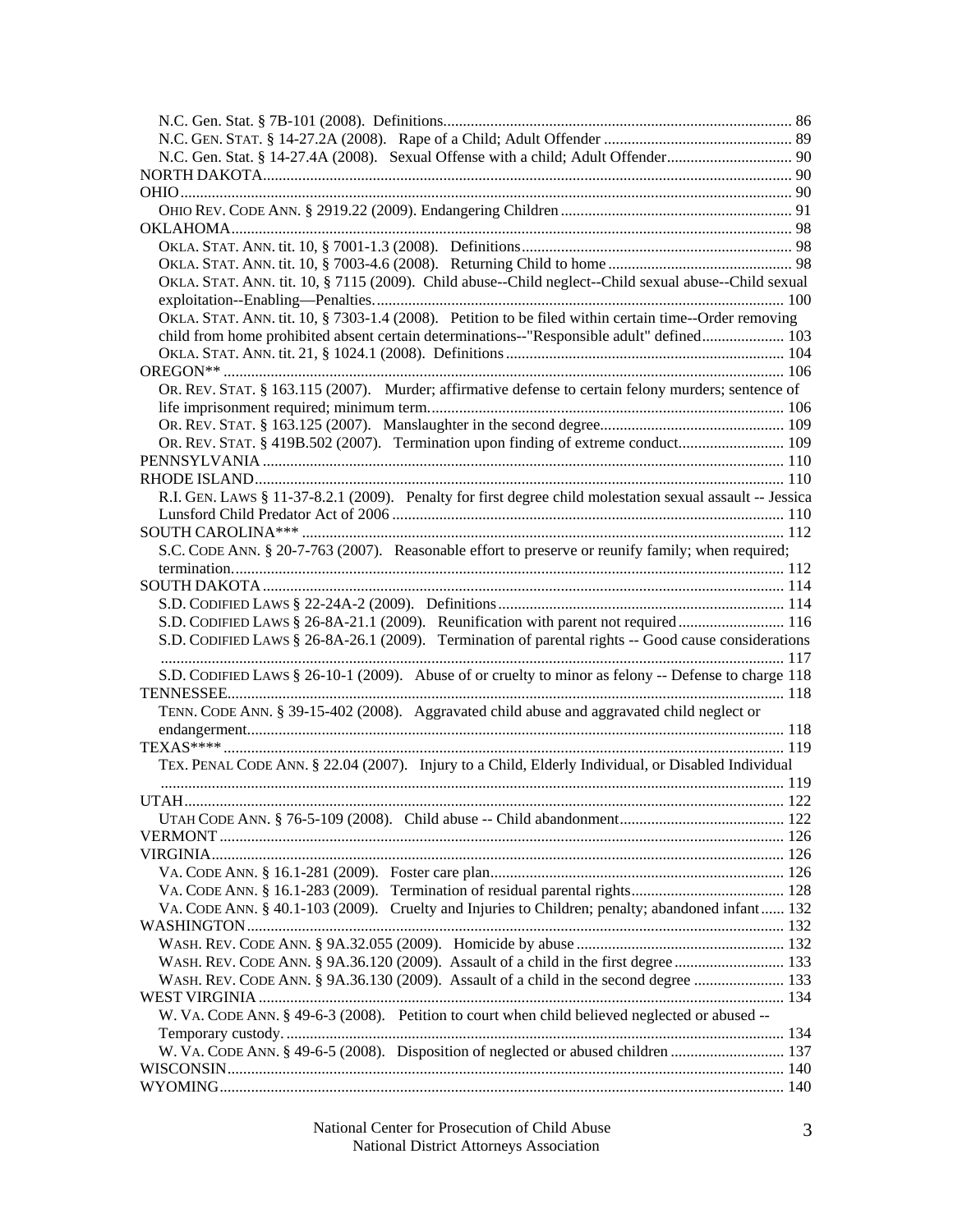<span id="page-3-0"></span>

| WYO. STAT. ANN. § 14-2-309 (2008). Grounds for termination of parent-child relationship; clear and |  |
|----------------------------------------------------------------------------------------------------|--|
|                                                                                                    |  |
|                                                                                                    |  |
|                                                                                                    |  |
|                                                                                                    |  |
|                                                                                                    |  |
|                                                                                                    |  |
|                                                                                                    |  |
|                                                                                                    |  |

## **ALABAMA**

### *ALA. CODE § 12-15-65 (2008.) Hearings; procedure; prehearing review*

(a) Hearings under this chapter shall be conducted by the court without a jury and separate from other proceedings. The general public shall be excluded from delinquency, in need of supervision, or dependency hearings and only the parties, their counsel, witnesses, and other persons requested by a party shall be admitted. Other persons as the court finds to have a proper interest in the case or in the work of the court may be admitted by the court on condition that the persons refrain from divulging any information which would identify the child or family involved. If the court finds that it is in the best interest of the child, the child may be temporarily excluded from the hearings, except while allegations of delinquency or in need of supervision are being heard. Relatives, pre-adoptive parents, or foster parents who have been approved by the Department of Human Resources providing care to a child shall be given notice and an opportunity to be heard in any hearing to be held with respect to a child in their care, except that no such person shall be made a party to the case by virtue solely of such notice and opportunity to be heard.

(b) After the filing of a petition when the petition alleges or evidence reveals to the court that a child may be a multiple needs child, and that previous plans developed by an agency, or agencies, have not met the needs of the child, the court, on its own motion or motion of a party or party's parent or guardian or upon motion of the Department of Youth Services, a school system, the Department of Human Resources, the Department of Public Health, the Department of Mental Health and Mental Retardation, or juvenile court probation services, may refer the child to the county children's services facilitation team for evaluation and review. This evaluation may occur prior to any hearing, or the court may suspend proceedings during the hearing or prior to disposition to review the findings and recommendations of the county children's services facilitation team.

(c) The parties shall be advised of their rights under law in their first appearance at intake and before the court. They shall be informed of the specific allegations in the petition and given an opportunity to admit or deny the allegations.

National Center for Prosecution of Child Abuse National District Attorneys Association 4 (d) If the allegations are denied, the court shall proceed to hear evidence on the petition. The court shall record its findings on whether or not the child is a dependent child or, if the petition alleges delinquency or in need of supervision, as to whether or not the acts ascribed to the child were committed by the child. If the court finds that the allegations in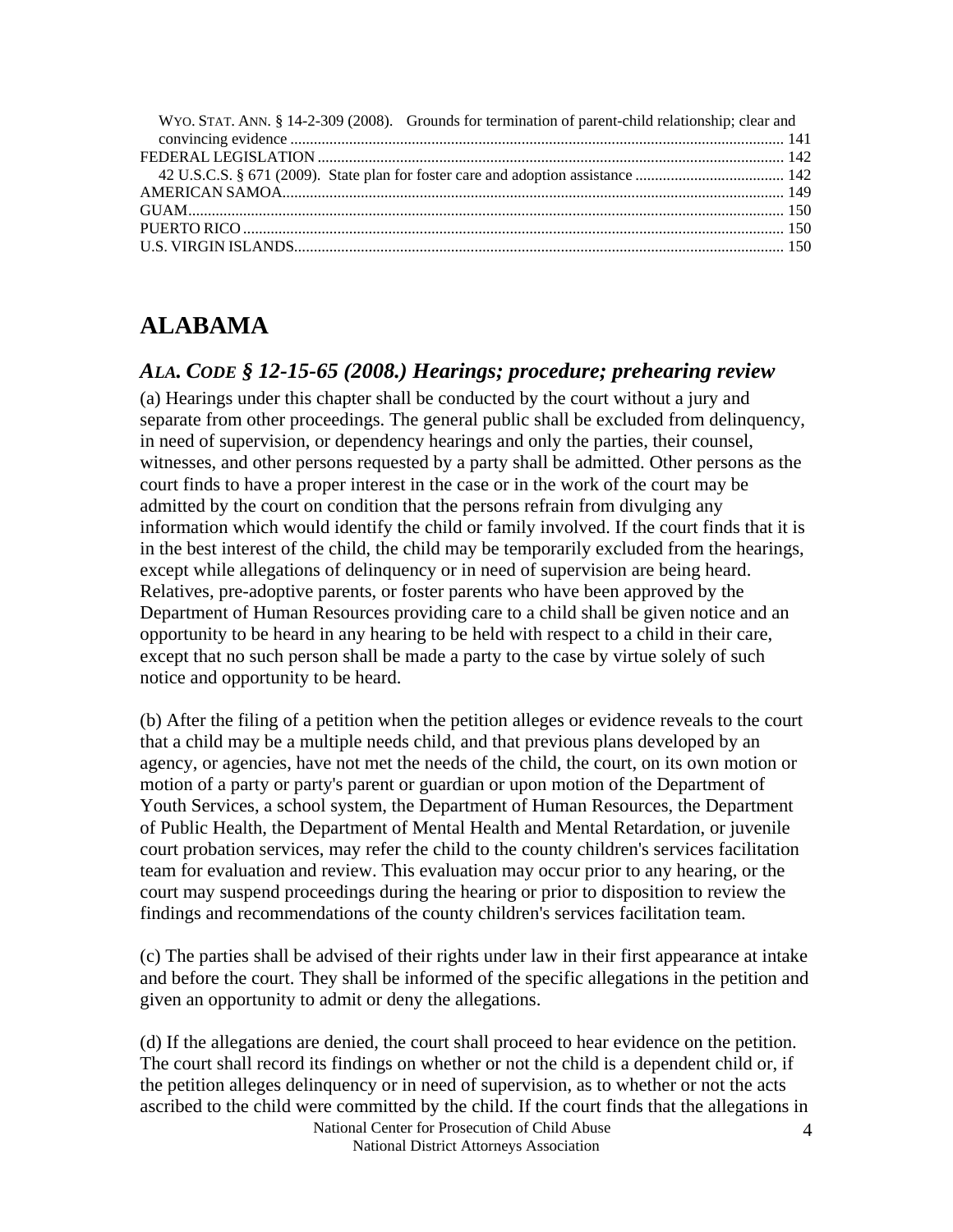the petition have not been established, it shall dismiss the petition and order the child discharged from any detention or temporary care, theretofore ordered in the proceedings.

(e) If the court finds on proof beyond a reasonable doubt, based upon competent, material, and relevant evidence, that a child committed the acts by reason of which the child is alleged to be delinquent or in need of supervision it may proceed immediately to hear evidence as to whether the child is in need of care or rehabilitation and to file its findings thereon. In the absence of evidence to the contrary, evidence of the commission of an act which constitutes a felony is sufficient to sustain a finding that the child is in need of care or rehabilitation. If the court finds that the child is not in need of care or rehabilitation, it shall dismiss the proceedings and discharge the child from any detention or other temporary care theretofore ordered.

(f) If the court finds from clear and convincing evidence, competent, material, and relevant in nature, that the child is dependent and in need of care or supervision or from clear and convincing evidence, competent, relevant, and material in nature, that the child is in need of care or rehabilitation as a delinquent child or a child in need of supervision, or from clear and convincing evidence, competent, relevant, and material in nature that parental rights should be terminated, the court may proceed immediately, in the absence of objection showing good cause or at a postponed hearing, to make proper disposition of the case.

(g) If the court enters an order removing a child from his or her home or continuing a child in a placement outside of his or her home pursuant to this title, the order shall contain as specific findings, if warranted by the evidence, all of the following:

 (1) That continuing the placement of a child in his or her home would be contrary to the best interests of the child.

 (2) That reasonable efforts have been made to prevent or eliminate the need for removal of the child from his or her home, or that an emergency situation exists which requires the immediate temporary removal of the child from his or her home and that it is reasonable not to make efforts to prevent removal of the child from his or her home due to the emergency situation.

 (3) That reasonable efforts have been made or will be made to reunite the child and his or her family, or that efforts to reunite the child and his or her family have failed.

(h) In disposition hearings all relevant and material evidence helpful in determining the questions presented, including oral and written reports, may be received by the court and may be relied upon to the extent of its probative value, even though not competent in a hearing on the petition. The parties or their counsel shall be afforded an opportunity to examine and controvert written reports so received and to cross-examine individuals making reports.

(i) A statement made by a child under the age of 12 describing any act of sexual conduct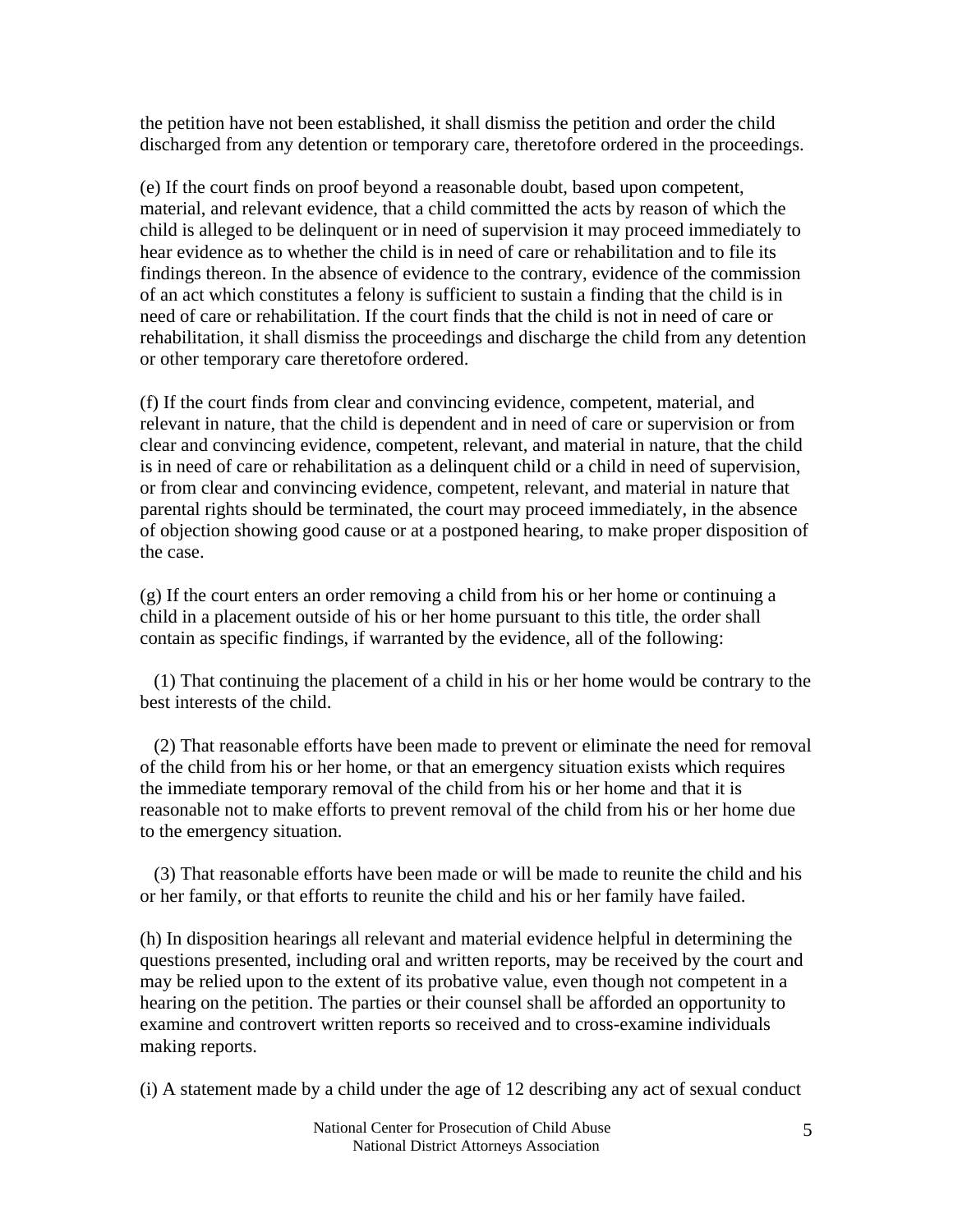performed with or on the child by another, not otherwise admissible by statute or court rule, is admissible in all dependency cases brought by the State of Alabama acting by and through a local department of human resources if:

 (1) The statement was made to a social worker, child sex abuse therapist or counselor, licensed psychologist, physician, or school or kindergarten teacher or instructor; and

 (2) The court finds that the time, content, and circumstances of the statement provide sufficient indicia of reliability. In making its determination the court may consider the physical and mental age and maturity of the child, the nature and duration of the abuse or offense, the relationship of the child to the offender, and any other factor deemed appropriate.

A statement may not be admitted under this section unless the proponent of the statement makes known to the adverse party the proponent's intention to offer the statement and the particulars of the statement sufficiently in advance of the proceedings to provide the adverse party with a fair opportunity to rebut the statement. This child hearsay exception applies to all hearings involving dependency including, but not limited to, the 72-hour hearing, the dependency hearing, and the disposition hearing.

(j) This exception contained herein shall not apply to a criminal proceeding or charge.

(k) On its own motion or that of a party, the court may continue the disposition hearing under this section for a reasonable period to receive reports and other evidence bearing on the disposition or need for care or rehabilitation. In this event, the court shall make an appropriate order for detention or temporary care for the child, or the child's release for detention or temporary care during the period of the continuance, subject to such conditions as the court may impose.

(l) A proceeding to allow a child to withdraw from school shall be commenced by petition. The petition shall be granted only upon a showing of good cause for withdrawal. No child shall be deemed incorrigible, in need of supervision, or unamenable to treatment based on the filing of the petition.

In the case of any child 14 years of age or older, where the court finds that the school officials have made a diligent effort to meet the child's educational needs and, after study, the court further finds that the child is not able to benefit appreciably from further schooling, the court may excuse the child from further compliance with any legal requirement of compulsory school attendance and authorize the child, notwithstanding the provisions of any other law, to be employed in any occupation which is not legally declared hazardous for children under the age of 18.

(m) As used in this chapter, "reasonable efforts" refers to efforts made to preserve and reunify families prior to the placement of a child in foster care, to prevent or eliminate the need for removing the child from the child's home, and to make it possible for a child to return safely to the child's home. In determining the reasonable efforts to be made with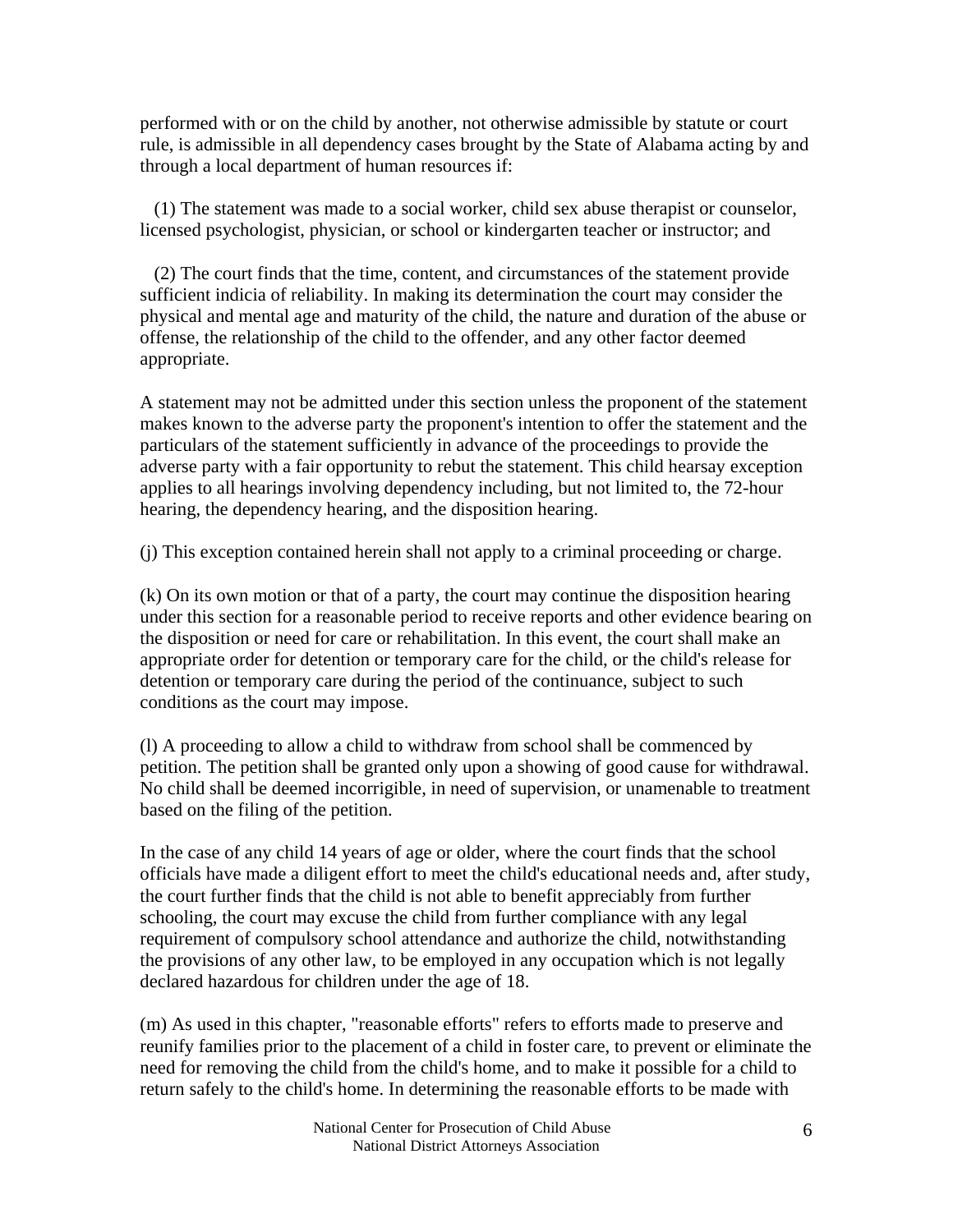<span id="page-6-0"></span>respect to a child, and in making such reasonable efforts, the child's health and safety shall be the paramount concern. If continuation of reasonable efforts is determined to be inconsistent with the permanency plan for the child, reasonable efforts shall be made to place the child and to complete whatever steps are necessary to finalize the permanent placement of the child. Reasonable efforts shall not be required to be made where the parental rights to a sibling have been involuntarily terminated or where a court of competent jurisdiction has determined that a parent has done any of the following:

 (1) Subjected the child to an aggravated circumstance, including, but not limited to, abandonment, torture, chronic abuse, substance abuse, or sexual abuse.

(2) Committed murder or voluntary manslaughter of another child of such parent.

 (3) Aided or abetted, attempted, conspired, or solicited to commit murder or voluntary manslaughter of another child of such parent.

 (4) Committed a felony assault which resulted in the serious bodily injury to the child or another child of such parent. The term "serious bodily injury" means bodily injury which involves substantial risk of death, extreme physical pain, protracted and obvious disfigurement, or protracted loss or impairment of the function of a bodily member, organ, or mental faculty.

Nothing in the exceptions to making reasonable efforts listed in this subsection shall be interpreted to require the reunification of a child with a stepparent or paramour of a parent under similar circumstances.

(n) If reasonable efforts are not made with respect to a child as a result of a determination made by a court of competent jurisdiction in situations as described above, a permanency hearing, as provided in [Section 12-15-62,](https://www.lexis.com/research/buttonTFLink?_m=b3b73d1fea7fef6c9b816b61b3d09d62&_xfercite=%3ccite%20cc%3d%22USA%22%3e%3c%21%5bCDATA%5bCode%20of%20Ala.%20%a7%2012-15-65%5d%5d%3e%3c%2fcite%3e&_butType=4&_butStat=0&_butNum=2&_butInline=1&_butinfo=ALCODE%2012-15-62&_fmtstr=FULL&docnum=1&_startdoc=1&wchp=dGLbVzb-zSkAW&_md5=a1f1b172326626078f2245fbe03875a3) shall be held for the child within 30 days after the determination. Reasonable efforts shall be made to place the child and to complete whatever steps are necessary to finalize the permanent placement of the child. Reasonable efforts to place a child for adoption or with a legal guardian or custodian may be made concurrently with other reasonable efforts.

### *ALA. CODE § 12-15-312 (2008). Reasonable efforts in judicial determinations; situations in which reasonable efforts are not required*

(a) When the juvenile court enters an order removing a child from his or her home and places the child into foster care or custody of the Department of Human Resources pursuant to this chapter, the order shall contain specific findings, if warranted by the evidence, within the following time periods while making child safety the paramount concern:

 (1) In the first order of the juvenile court that sanctions the removal, whether continuation of the residence of the child in the home would be contrary to the welfare of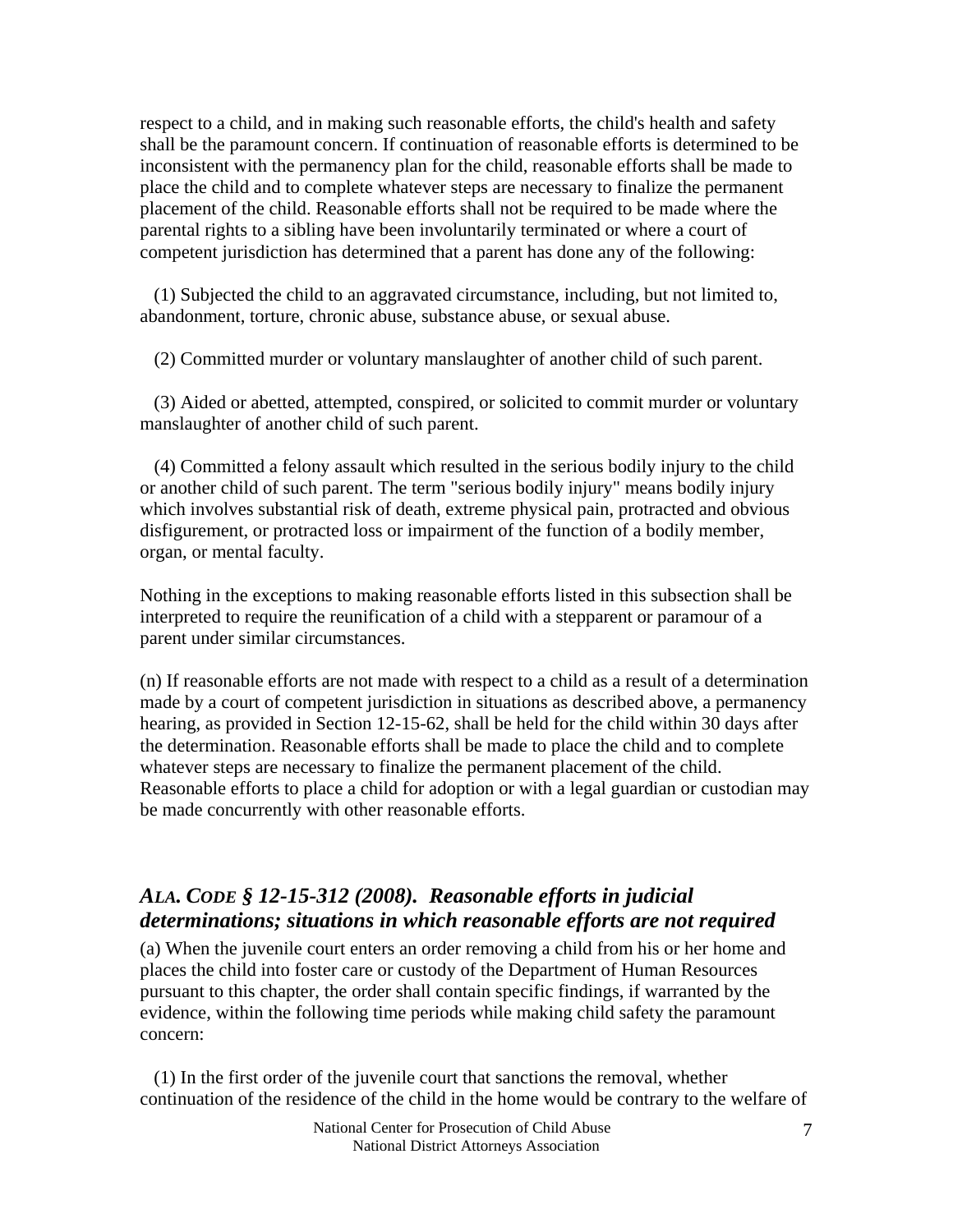the child. This order may be the pick-up order that the juvenile court issues on the filing of a dependency petition.

 (2) Within 60 days after the child is removed from the home of the child, whether reasonable efforts have been made to prevent removal of the child or whether reasonable efforts were not required to be made.

 (3) Within 12 months after the child is removed from the home of the child and not less than every 12 months thereafter during the continuation of the child in out-of-home care, whether reasonable efforts have been made to finalize the existing permanency plan.

(b) As used in this chapter, reasonable efforts refers to efforts made to preserve and reunify families prior to the placement of a child in foster care, to prevent or eliminate the need for removing the child from the home of the child, and to make it possible for a child to return safely to the home of the child. In determining the reasonable efforts to be made with respect to a child, and in making these reasonable efforts, the health and safety of the child shall be the paramount concern. If continuation of reasonable efforts is determined to be inconsistent with the permanency plan for the child, reasonable efforts shall be made to place the child in a timely manner in accordance with the permanency plan including, if appropriate, through an interstate placement, and to complete whatever steps are necessary to finalize a permanent plan for the child.

(c) Reasonable efforts shall not be required to be made with respect to a parent of the child if the juvenile court has determined that the parental rights of the parent to a sibling have been involuntarily terminated or that a parent has done any of the following:

 (1) Subjected a child to an aggravated circumstance against the child or a sibling of the child and the risk of child abuse or neglect is too high for the child to remain at home safely or to be returned home. An aggravated circumstance includes, but is not limited to, rape, sodomy, incest, aggravated stalking, abandonment, torture, chronic abuse, or sexual abuse. An aggravated circumstance may also include any of the following:

 a. Allowing a child to use alcohol or illegal drugs to the point of abuse, neglect, or substantial risk of harm.

 b. Substance misuse or abuse, or both, by a parent or interfering with the ability to keep the child safe and refusal of a parent to participate in or complete treatment, or where treatment has been unsuccessful.

 c. A parent demonstrating extreme disinterest in the child by doing either of the following:

 1. Not complying with the steps outlined in the individualized service plan or case plan over a period of six months.

2. Repeatedly leaving the child with someone who is unwilling or incapable of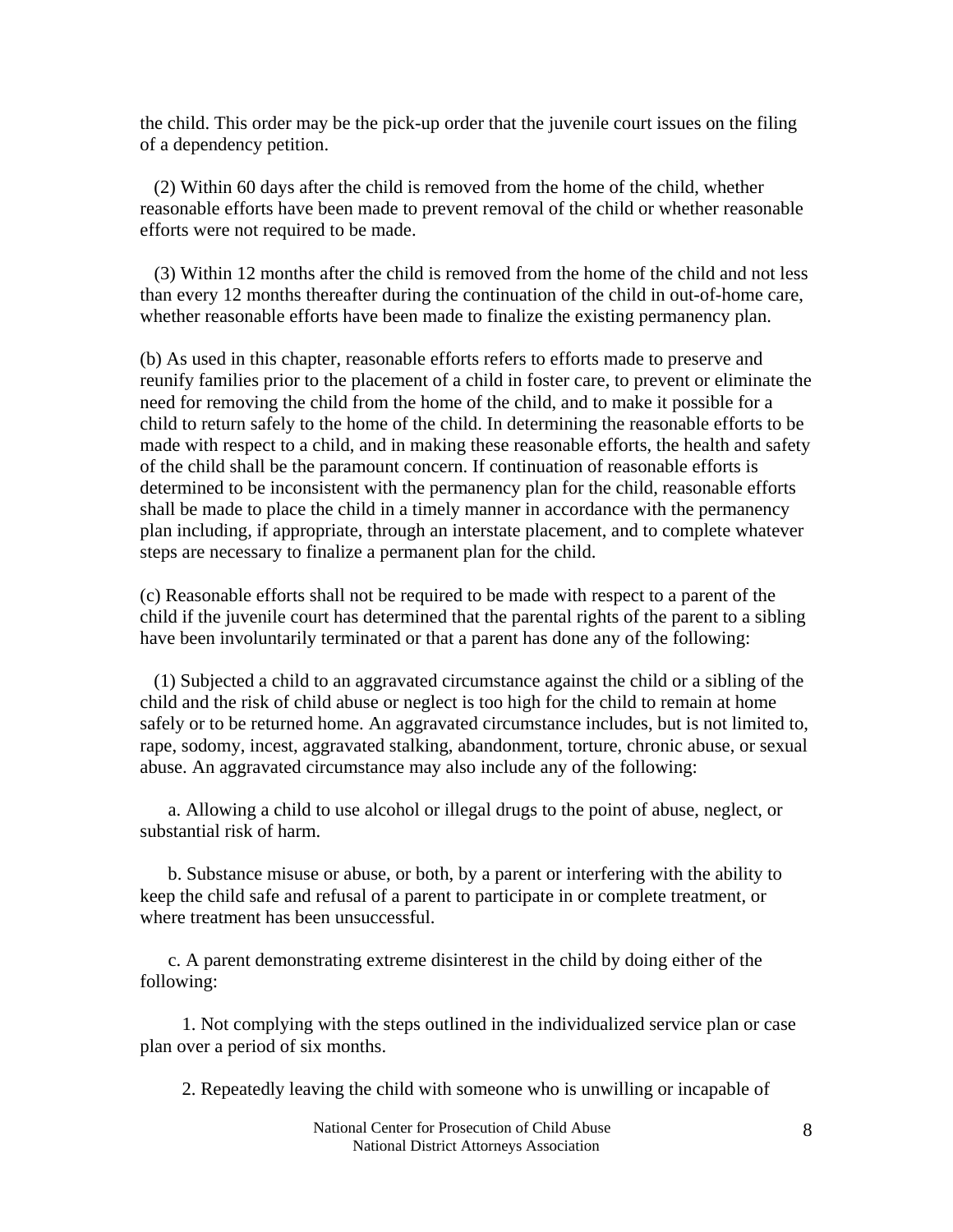<span id="page-8-0"></span>providing care and not returning for the child as promised.

 d. Abandoning an infant or young child when the identity of the child is unknown and the parent is unknown or unable to be located after a diligent search.

 e. When the parent has an emotional or mental condition and there is clearly no treatment that can improve or strengthen the condition enough to allow the child to remain at home safely or to return home safely.

 f. When a parent is incarcerated and the child is deprived of a safe, stable, and permanent parent-child relationship.

 (2) Committed murder or manslaughter of another child or murder or manslaughter of the other parent of the child.

 (3) Aided or abetted, attempted, conspired, or solicited to commit murder or manslaughter of another child or aided or abetted, attempted, conspired, or solicited to commit murder or manslaughter of the other parent of the child.

 (4) Committed a felony assault which resulted in serious bodily injury to the child or another child or to the other parent of the child. The term serious bodily injury means bodily injury which involves substantial risk of death, extreme physical pain, protracted and obvious disfigurement, or protracted loss or impairment of the function of a bodily member, organ, or mental faculty.

(d) Nothing in the exceptions to making reasonable efforts listed in subsection (c) shall be interpreted to require the reunification of a child with a stepparent or paramour of a parent under similar circumstances. The crimes listed in subsection (c) may include those from other states or federal crimes if the elements of the crimes are substantially similar to those crimes in this state.

(e) If reasonable efforts are not made with respect to a child as a result of a determination made by a juvenile court in situations as described above, a permanency hearing, as provided in [Section 12-15-315,](https://www.lexis.com/research/buttonTFLink?_m=15d2ab81ea9f86afe1e992c883fa081a&_xfercite=%3ccite%20cc%3d%22USA%22%3e%3c%21%5bCDATA%5bCode%20of%20Ala.%20%a7%2012-15-312%5d%5d%3e%3c%2fcite%3e&_butType=4&_butStat=0&_butNum=2&_butInline=1&_butinfo=ALCODE%2012-15-315&_fmtstr=FULL&docnum=1&_startdoc=1&wchp=dGLbVzb-zSkAW&_md5=6fc8e01088e42bb53e566314a36b55fc) in which in-state or out-of-state placement options for the child are considered, shall be held for the child within 30 days after the determination. Reasonable efforts shall be made to place the child in a timely manner in accordance with the permanency plan and to complete whatever steps are necessary to finalize permanent placement of the child. Reasonable efforts to place a child for adoption or with a legal guardian or legal custodian, including identifying appropriate in-state and out-of-state placements, may be made concurrently with other reasonable efforts.

### *ALA. CODE § 12-15-319 (2008). Grounds for termination of parental rights; factors considered; presumption arising from abandonment*

(a) If the juvenile court finds from clear and convincing evidence, competent, material, and relevant in nature, that the parents of a child are unable or unwilling to discharge their responsibilities to and for the child, or that the conduct or condition of the parents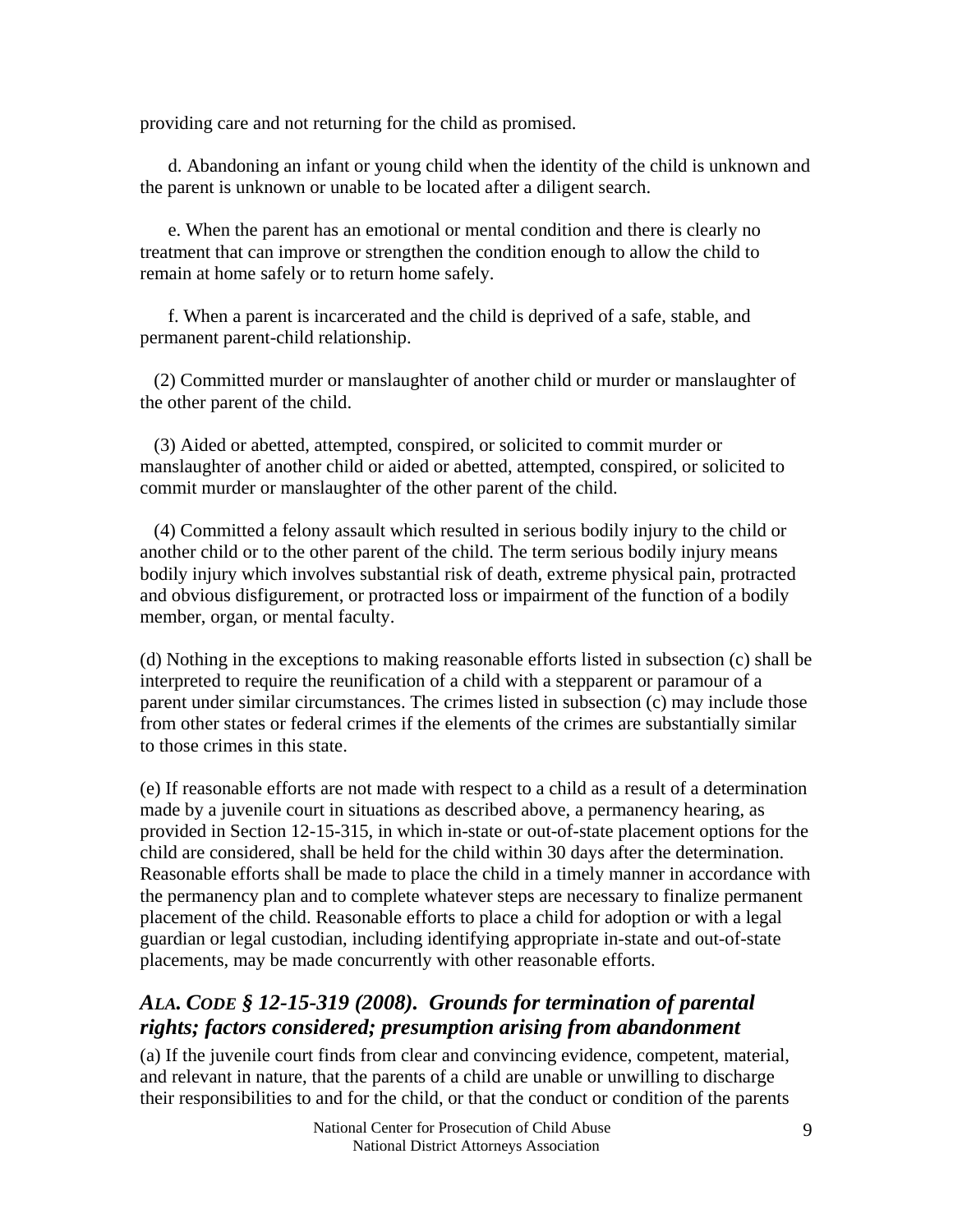renders them unable to properly care for the child and that the conduct or condition is unlikely to change in the foreseeable future, it may terminate the parental rights of the parents. In determining whether or not the parents are unable or unwilling to discharge their responsibilities to and for the child and to terminate the parental rights, the juvenile court shall consider the following factors including, but not limited to, the following:

 (1) That the parents have abandoned the child, provided that in these cases, proof shall not be required of reasonable efforts to prevent removal or reunite the child with the parents.

 (2) Emotional illness, mental illness, or mental deficiency of the parent, or excessive use of alcohol or controlled substances, of a duration or nature as to render the parent unable to care for needs of the child.

 (3) That the parent has tortured, abused, cruelly beaten, or otherwise maltreated the child, or attempted to torture, abuse, cruelly beat, or otherwise maltreat the child, or the child is in clear and present danger of being thus tortured, abused, cruelly beaten, or otherwise maltreated as evidenced by the treatment of a sibling.

(4) Conviction of and imprisonment for a felony.

(5) Commission by the parents of any of the following:

a. Murder or manslaughter of another child of that parent.

 b. Aiding, abetting, attempting, conspiring, or soliciting to commit murder or manslaughter of another child of that parent.

 c. A felony assault or abuse which results in serious bodily injury to the surviving child or another child of that parent. The term serious bodily injury shall mean bodily injury which involves substantial risk of death, extreme physical pain, protracted and obvious disfigurement, or protracted loss or impairment of the function of a bodily member, organ, or mental faculty.

 (6) Unexplained serious physical injury to the child under those circumstances as would indicate that the injuries resulted from the intentional conduct or willful neglect of the parent.

 (7) That reasonable efforts by the Department of Human Resources or licensed public or private child care agencies leading toward the rehabilitation of the parents have failed.

(8) That parental rights to a sibling of the child have been involuntarily terminated.

 (9) Failure by the parents to provide for the material needs of the child or to pay a reasonable portion of support of the child, where the parent is able to do so.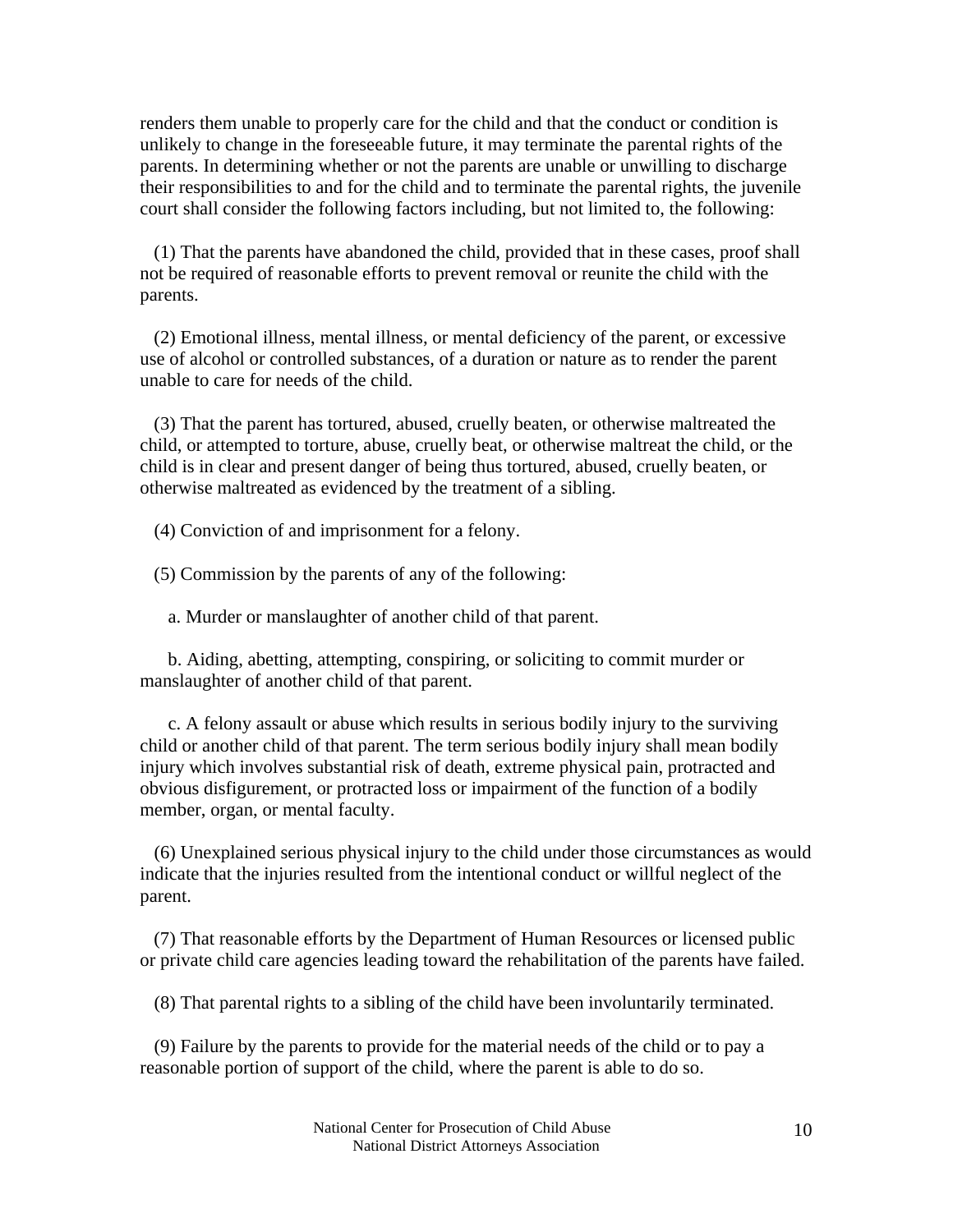<span id="page-10-0"></span> (10) Failure by the parents to maintain regular visits with the child in accordance with a plan devised by the Department of Human Resources, or any public or licensed private child care agency, and agreed to by the parent.

 (11) Failure by the parents to maintain consistent contact or communication with the child.

 (12) Lack of effort by the parent to adjust his or her circumstances to meet the needs of the child in accordance with agreements reached, including agreements reached with local departments of human resources or licensed child-placing agencies, in an administrative review or a judicial review.

(b) A rebuttable presumption that the parents are unable or unwilling to act as parents exists in any case where the parents have abandoned a child and this abandonment continues for a period of four months next preceding the filing of the petition. Nothing in this subsection is intended to prevent the filing of a petition in an abandonment case prior to the end of the four-month period.

### *ALA. CODE § 15-25-39 (2008). Definition*

For purposes of this article, "a child physical offense, sexual offense, and exploitation" is defined to include the following crimes, when one or more of the victims is a child under 12 years of age:

(1) Rape in any degree.

(2) Sodomy in any degree.

(3) Sexual abuse in any degree.

(4) Sexual misconduct.

 (5) Enticing a child to enter a vehicle, room, house, office, or other place, for immoral purposes.

(6) Any crime involving the production of child pornography.

 (7) Torture and willful abuse of a child under 18 years of age by responsible person as defined in [Section 26-15-3](https://www.lexis.com/research/buttonTFLink?_m=dff28eedb979194d998268fe109fbbf2&_xfercite=%3ccite%20cc%3d%22USA%22%3e%3c%21%5bCDATA%5bCode%20of%20Ala.%20%a7%2015-25-39%5d%5d%3e%3c%2fcite%3e&_butType=4&_butStat=0&_butNum=2&_butInline=1&_butinfo=ALCODE%2026-15-3&_fmtstr=FULL&docnum=1&_startdoc=1&wchp=dGLbVlz-zSkAl&_md5=c479a429bed788f9d5f7b94607a52f0f).

(8) Sexual torture as defined in [Section 13A-6-65.1.](https://www.lexis.com/research/buttonTFLink?_m=dff28eedb979194d998268fe109fbbf2&_xfercite=%3ccite%20cc%3d%22USA%22%3e%3c%21%5bCDATA%5bCode%20of%20Ala.%20%a7%2015-25-39%5d%5d%3e%3c%2fcite%3e&_butType=4&_butStat=0&_butNum=3&_butInline=1&_butinfo=ALCODE%2013A-6-65.1&_fmtstr=FULL&docnum=1&_startdoc=1&wchp=dGLbVlz-zSkAl&_md5=1a43b904fe537da44127b9c6c9b686df)

(9) Attempted murder.

(10) Assault first degree.

(11) Assault second degree.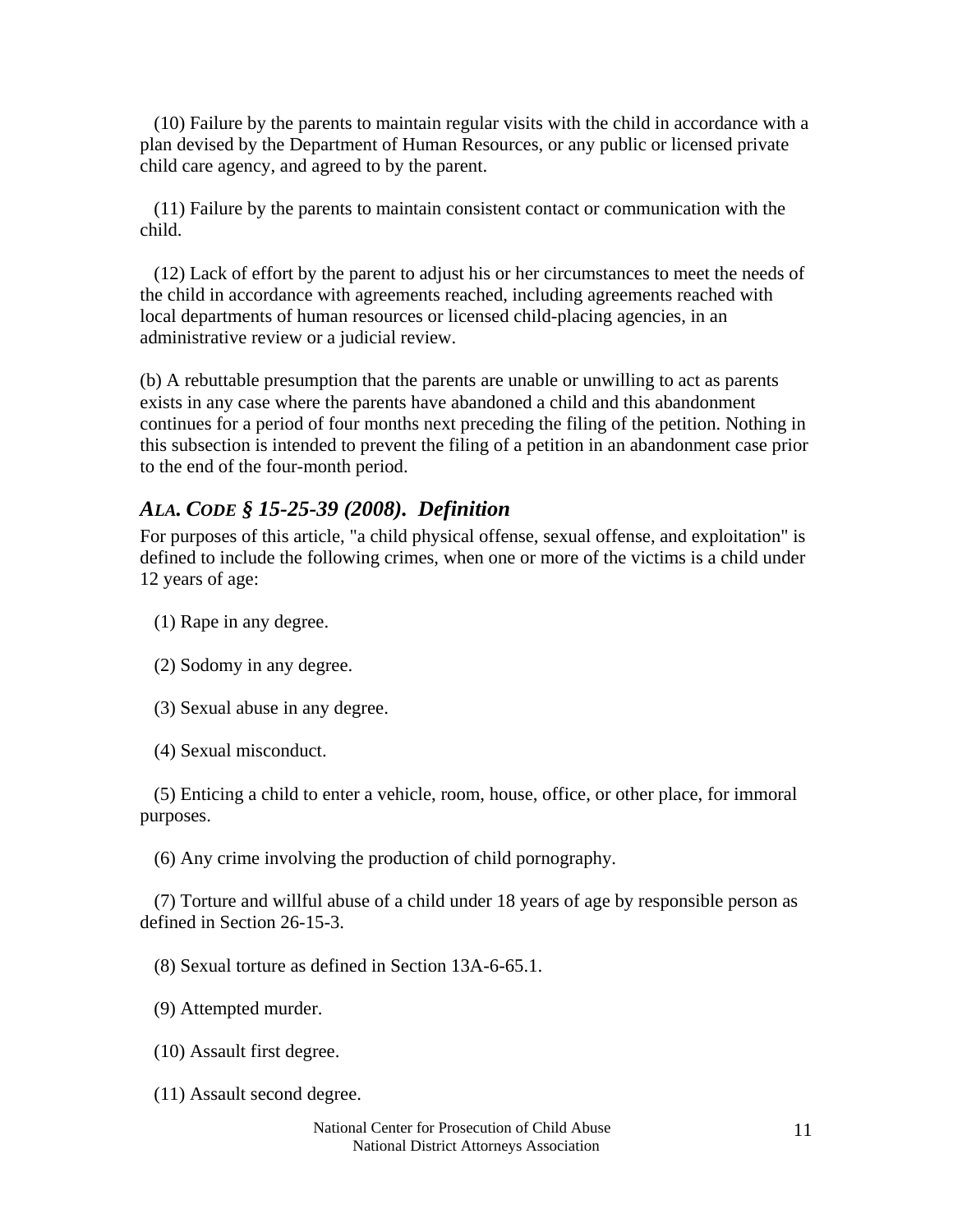<span id="page-11-0"></span>(12) Assault third degree.

(13) Harassment.

### *ALA. CODE § 13A-6-65.1 (2008). Sexual Torture*

(a) A person commits the crime of sexual torture:

 (1) By penetrating the vagina or anus or mouth of another person with an inanimate object by forcible compulsion with the intent to sexually torture or to sexually abuse.

 (2) By penetrating the vagina or anus or mouth of a person who is incapable of consent by reason of physical helplessness or mental incapacity with an inanimate object, with the intent to sexually torture or to sexually abuse.

 (3) By penetrating the vagina or anus or mouth of a person who is less than 12 years old with an inanimate object, by a person who is 16 years old or older with the intent to sexually torture or to sexually abuse.

(b) The crime of sexual torture is a Class A felony.

#### *ALA. CODE § 13A-12-191 (2008). Definitions*

For the purposes of this division, the following terms shall have the meanings respectively ascribed to them by this section:

 (1) Disseminate. To sell, lend or show for monetary consideration or to offer or agree to do the same.

 (2) Display publicly. The exposing, placing, posting, exhibiting or in any fashion displaying in any location, whether public or private, an item in such a manner that it may be readily seen and its content or character distinguished by normal unaided vision viewing it from a public thoroughfare, depot or vehicle.

 (3) Public thoroughfare, Depot or Vehicle. Any street, highway, park, depot or transportation platform or other place, whether indoors or out, or any vehicle for public transportation, owned or operated by government, either directly or through a public corporation or authority, or owned or operated by any agency of public transportation that is designed for the use, enjoyment or transportation of the general public.

 (4) Knowingly. A person knowingly disseminates or publicly displays obscene matter when the person knows the nature of the matter. A person knows the nature of the matter when either of the following circumstances exist:

a. The person is aware of the character and content of the matter; or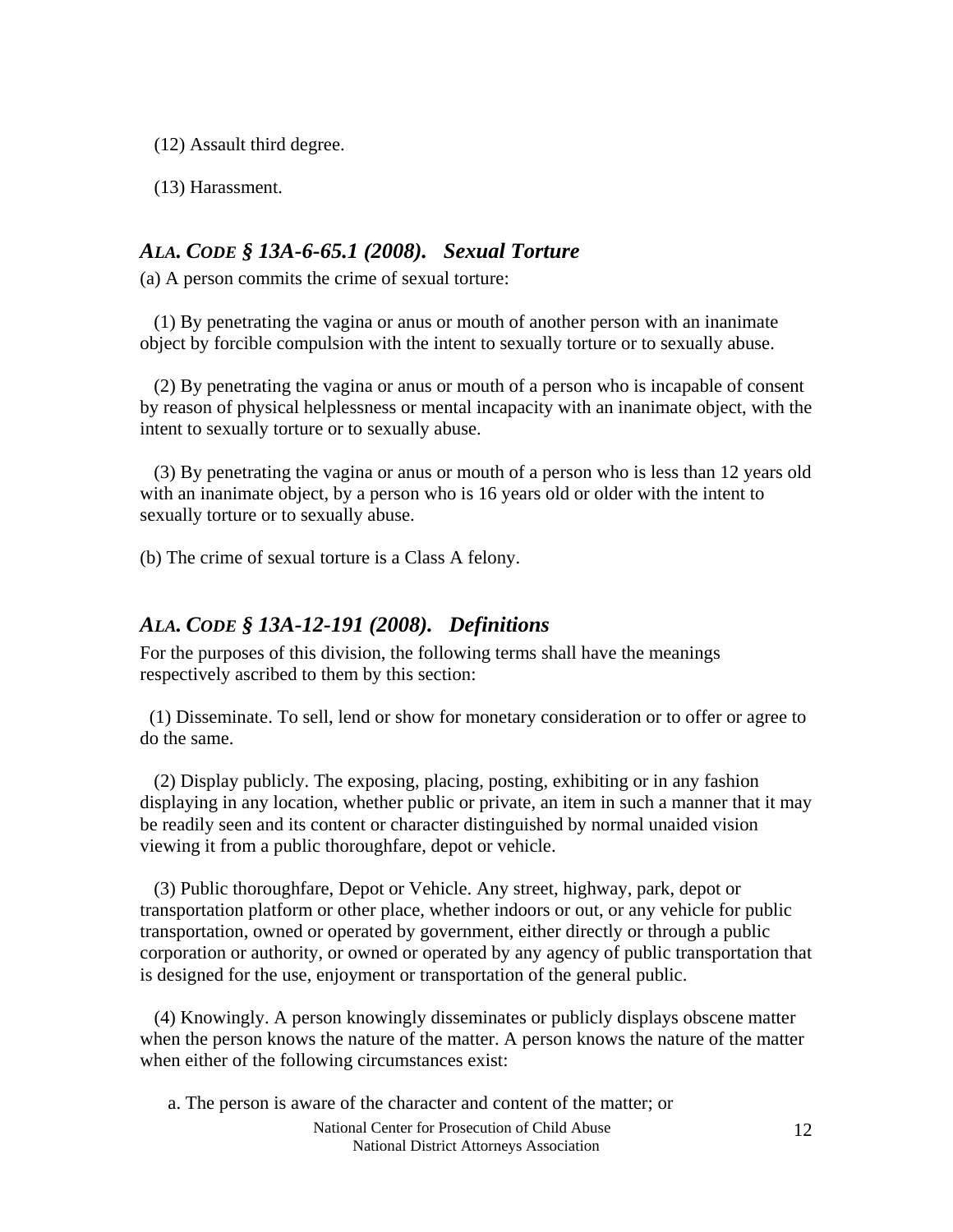b. The person recklessly disregards circumstances suggesting the character and content of the matter.

(5) Sado-masochistic abuse. Such term means either of the following:

 a. Flagellation or torture, for the purpose of sexual stimulation, by or upon a person who is nude or clad in undergarments or in a revealing or bizarre costume; or

 b. The condition of a person who is nude or clad in undergarments or in a revealing or bizarre costume being fettered, bound or otherwise physically restrained for the purpose of sexual stimulation.

 (6) Sexual excitement. The condition of human male or female genitals when in a state of sexual stimulation.

 (7) Sexual intercourse. Intercourse, real or simulated, whether genital-genital, oralgenital, anal-genital or oral-anal, whether between persons of the same or opposite sex or between a human and an animal.

 (8) Masturbation. Manipulation, by hand or instrument, of the human genitals, whether one's own or another's for the purpose of sexual stimulation.

 (9) Other sexual conduct. Any touching of the genitals, pubic areas or buttocks of the human male or female, or the breasts of the female, whether alone or between members of the same or opposite sex or between humans and animals in an act of apparent sexual stimulation or gratification.

 (10) Breast nudity. The lewd showing of the post-pubertal human female breasts below a point immediately above the top of the areola.

(11) Genital nudity. The lewd showing of the genitals or pubic area.

 (12) Matter. Any book, magazine, newspaper, or other printed material, or any picture, photograph, motion picture, video cassette, tape, record, digital video disc (DVD), video compilation, or electronic depiction in a comparable format, or an image, file, download, or other content stored, or reproduced by using a computer or electronic device or other digital storage, or any other thing, articles, or materials that either are or contain a photographic or other visual depiction of a live act, performance, or event.

 (13) Obscene. a. When used to describe any matter that contains a visual reproduction of breast nudity, such term means matter that:

 1. Applying contemporary local community standards, on the whole, appeals to the prurient interest; and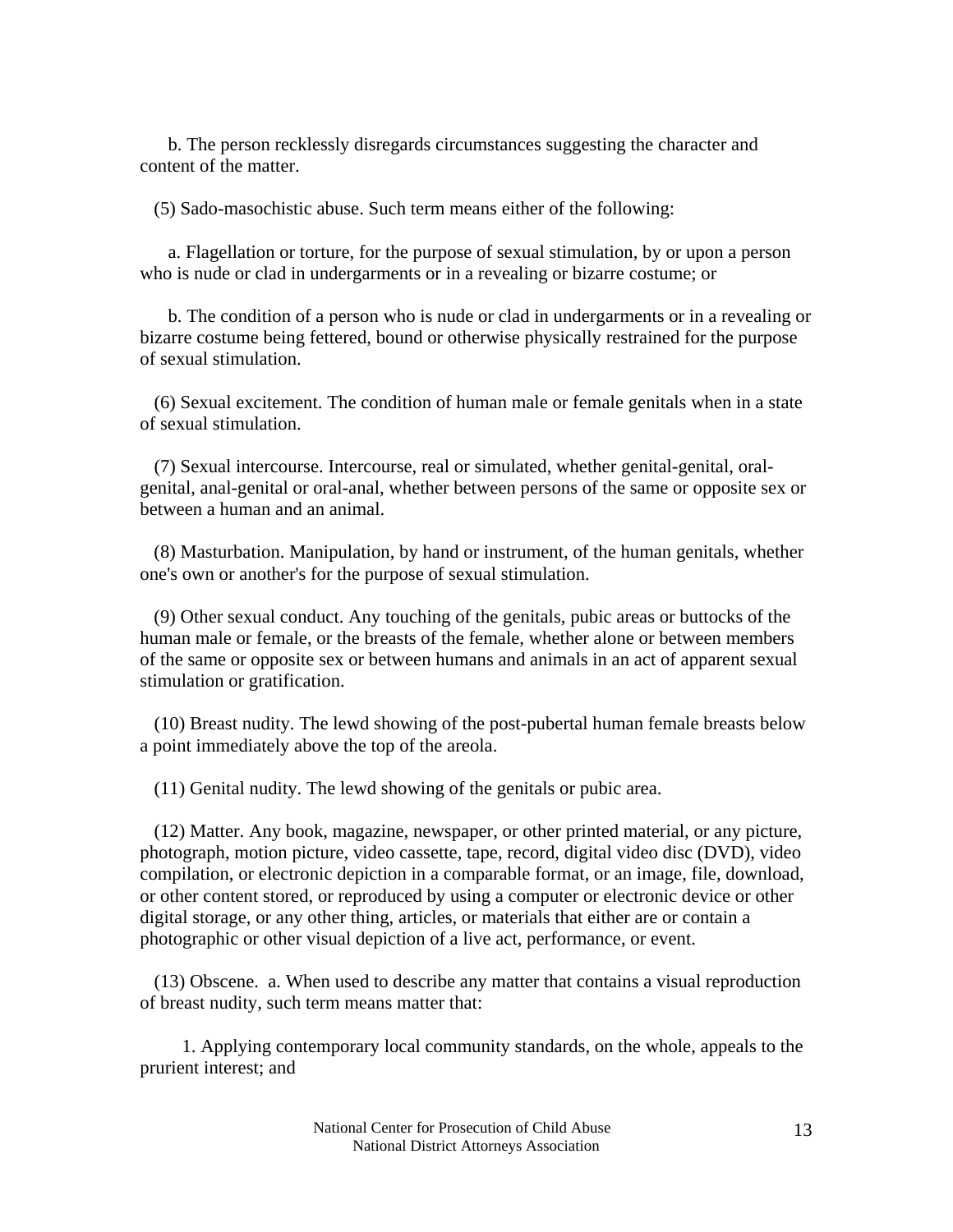- <span id="page-13-0"></span>2. Is patently offensive; and
- 3. On the whole, lacks serious literary, artistic, political or scientific value.

 b. When used to describe matter that is a depiction of an act of sado-masochistic abuse, sexual intercourse, sexual excitement, masturbation, genital nudity, or other sexual conduct, such term means matter containing such a visual reproduction that itself lacks serious literary, artistic, political or scientific value.

(14) Local community. The judicial circuit in which the indictment is brought.

(15) Visual depiction. A portrayal, representation, illustration, image, likeness, or other thing that creates a sensory impression, whether an original, duplicate, or reproduction.

(16) Separate offense. The depiction of an individual less than 17 years of age that violates this division shall constitute a separate offense for each single visual depiction.

### *ALA. CODE § 13A-12-191 (2008). Dissemination or display of obscene matter*

Any person who shall knowingly disseminate or display publicly any obscene matter containing a visual depiction of a person under the age of 17 years engaged in any act of sado-masochistic abuse, sexual intercourse, sexual excitement, masturbation, breast nudity, genital nudity, or other sexual conduct shall be guilty of a Class B felony.

### *ALA. CODE § 13A-12-192 (2008). Possession of obscene material*

(a) Any person who knowingly possesses with intent to disseminate any obscene matter that contains a visual depiction of a person under the age of 17 years engaged in any act of sado-masochistic abuse, sexual intercourse, sexual excitement, masturbation, breast nudity, genital nudity, or other sexual conduct shall be guilty of a Class B felony. Possession of three or more copies of the same visual depiction contained in obscene matter is prima facie evidence of possession with intent to disseminate the same.

(b) Any person who knowingly possesses any obscene matter that contains a visual depiction of a person under the age of 17 years engaged in any act of sado-masochistic abuse, sexual intercourse, sexual excitement, masturbation, genital nudity, or other sexual conduct shall be guilty of a Class C felony.

### *ALA. CODE § 26-15-3 (2008). Penalties*

A responsible person, as defined in [Section 26-15-2,](https://www.lexis.com/research/buttonTFLink?_m=54462ad36387fe944461807377b18780&_xfercite=%3ccite%20cc%3d%22USA%22%3e%3c%21%5bCDATA%5bCode%20of%20Ala.%20%a7%2026-15-3%5d%5d%3e%3c%2fcite%3e&_butType=4&_butStat=0&_butNum=2&_butInline=1&_butinfo=ALCODE%2026-15-2&_fmtstr=FULL&docnum=1&_startdoc=1&wchp=dGLbVlz-zSkAl&_md5=496cc71b3d8df5138702ab25f0cd6330) who shall torture, willfully abuse, cruelly beat or otherwise willfully maltreat any child under the age of 18 years shall, on conviction, be guilty of a Class C felony.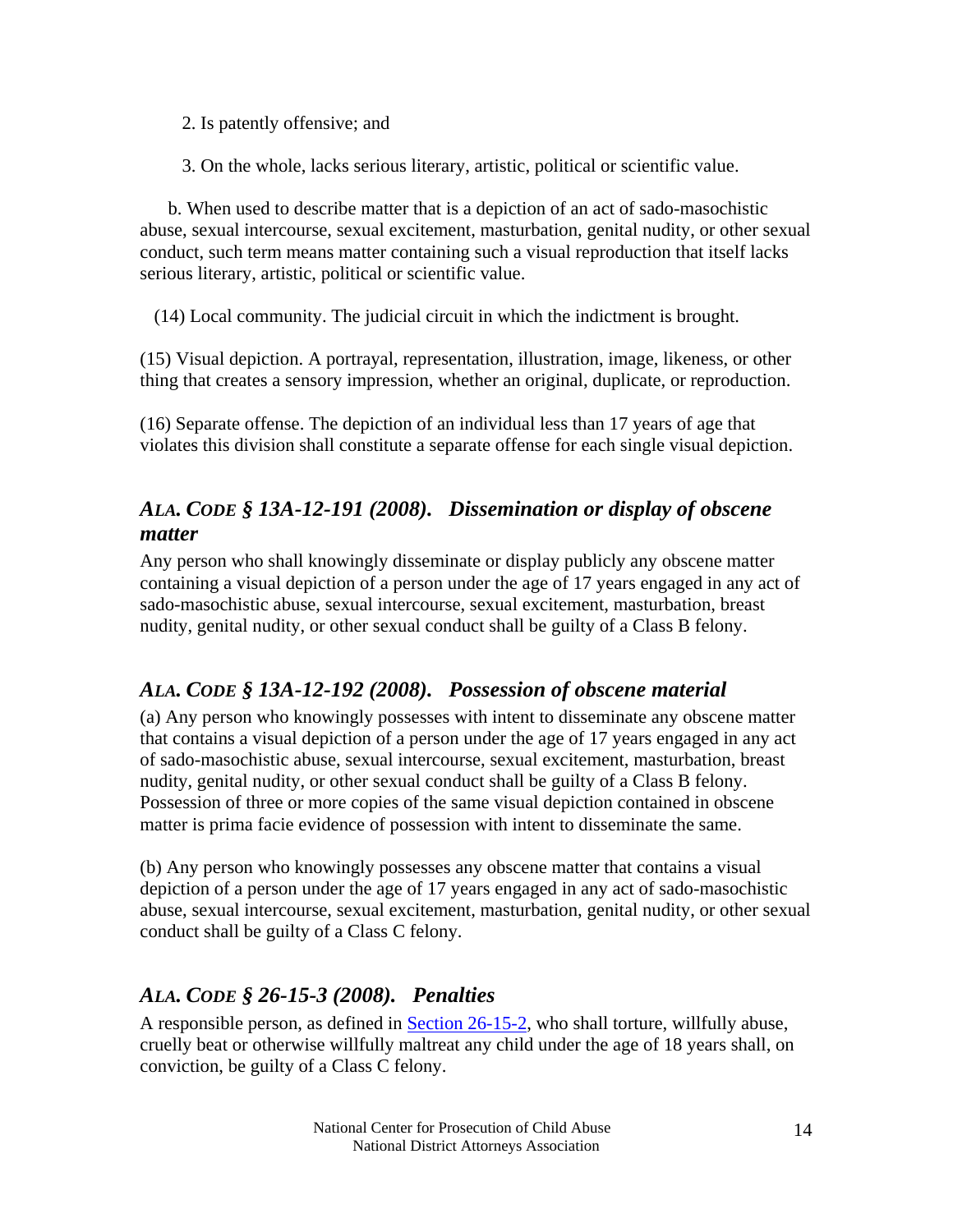## <span id="page-14-0"></span>**ALASKA**

### *ALASKA STAT. § 47.10.086 (2009). Reasonable Efforts*

(a) Except as provided in  $(b)$ ,  $(c)$ , and  $(g)$  of this section, the department shall make timely, reasonable efforts to provide family support services to the child and to the parents or guardian of the child that are designed to prevent out-of-home placement of the child or to enable the safe return of the child to the family home, when appropriate, if the child is in an out-of-home placement. The department's duty to make reasonable efforts under this subsection includes the duty to

 (1) identify family support services that will assist the parent or guardian in remedying the conduct or conditions in the home that made the child a child in need of aid;

 (2) actively offer the parent or guardian, and refer the parent or guardian to, the services identified under (1) of this subsection; the department shall refer the parent or guardian to community-based family support services whenever community-based services are available and desired by the parent or guardian; and

 (3) document the department's actions that are taken under (1) and (2) of this subsection.

(b) If the court makes a finding at a hearing conducted under [AS 47.10.080](https://www.lexis.com/research/buttonTFLink?_m=716529bc70859dc3765dbe5b2e522346&_xfercite=%3ccite%20cc%3d%22USA%22%3e%3c%21%5bCDATA%5bAlaska%20Stat.%20%a7%2047.10.086%5d%5d%3e%3c%2fcite%3e&_butType=4&_butStat=0&_butNum=2&_butInline=1&_butinfo=AKCODE%2047.10.080&_fmtstr=FULL&docnum=1&_startdoc=1&wchp=dGLbVzb-zSkAW&_md5=10a8ac7527e9e4ce6509732ef39d34f4)( *l* ) that a parent or guardian has not sufficiently remedied the parent's or guardian's conduct or the conditions in the home despite reasonable efforts made by the department in accordance with this section, the court may conclude that continuation of reasonable efforts of the type described in (a) of this section are not in the best interests of the child. The department shall then make reasonable efforts to place the child in a timely manner in accordance with the permanent plan and to complete whatever steps are necessary to finalize the permanent placement of the child.

(c) The court may determine that reasonable efforts of the type described in (a) of this section are not required if the court has found by clear and convincing evidence that

 (1) the parent or guardian has subjected the child to circumstances that pose a substantial risk to the child's health or safety; these circumstances include abandonment, sexual abuse, torture, chronic mental injury, or chronic physical harm;

(2) the parent or guardian has

(A) committed homicide under  $\overline{AS}$  11.41.100 -- [11.41.130](https://www.lexis.com/research/buttonTFLink?_m=716529bc70859dc3765dbe5b2e522346&_xfercite=%3ccite%20cc%3d%22USA%22%3e%3c%21%5bCDATA%5bAlaska%20Stat.%20%a7%2047.10.086%5d%5d%3e%3c%2fcite%3e&_butType=4&_butStat=0&_butNum=4&_butInline=1&_butinfo=AKCODE%2011.41.130&_fmtstr=FULL&docnum=1&_startdoc=1&wchp=dGLbVzb-zSkAW&_md5=78ccb9a83320cd00650f91c0bae62107) of a parent of the child or of a child;

 (B) aided or abetted, attempted, conspired, or solicited under AS 11.16 or AS 11.31 to commit a homicide described in (A) of this paragraph;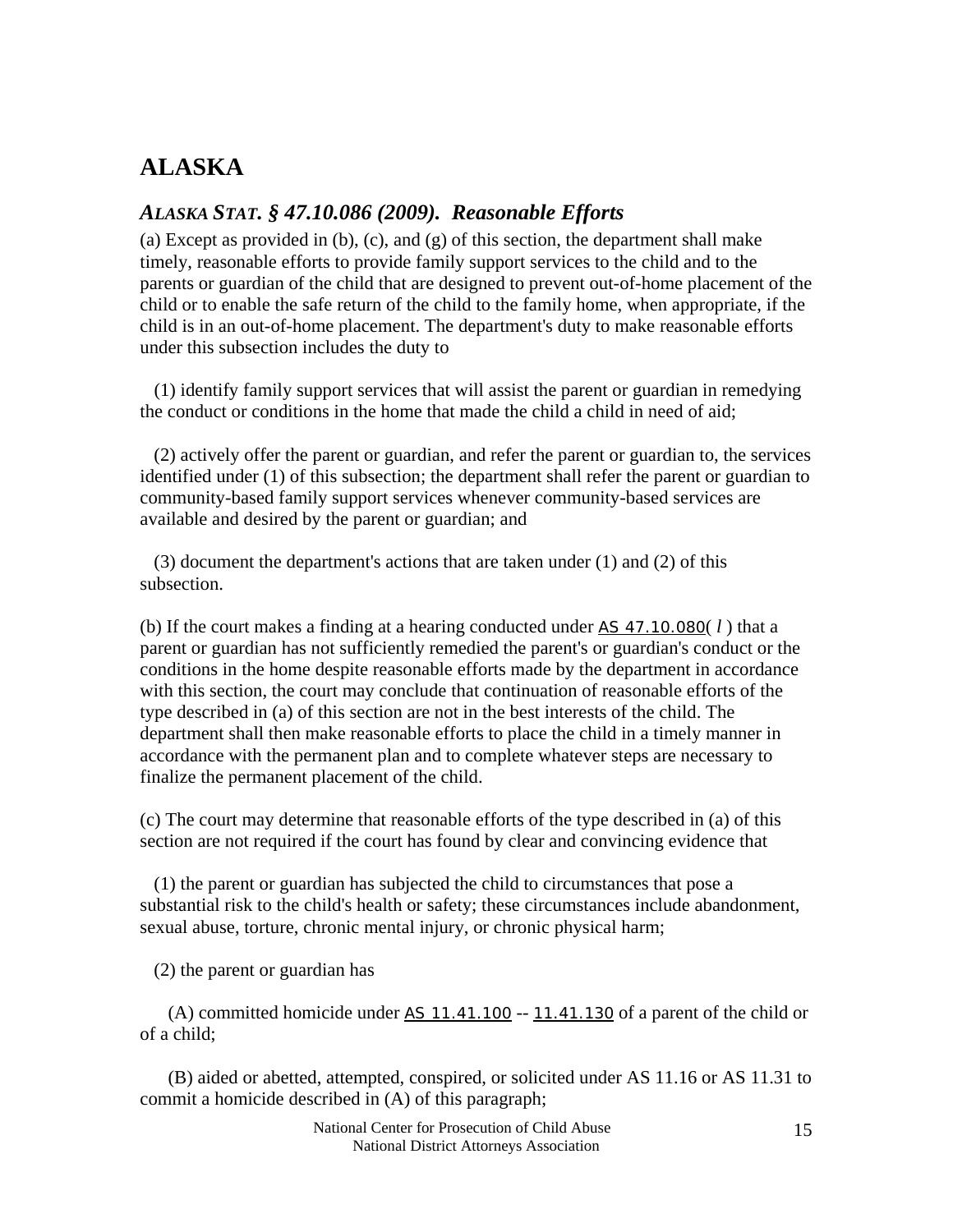(C) committed an assault that is a felony under [AS 11.41.200](https://www.lexis.com/research/buttonTFLink?_m=716529bc70859dc3765dbe5b2e522346&_xfercite=%3ccite%20cc%3d%22USA%22%3e%3c%21%5bCDATA%5bAlaska%20Stat.%20%a7%2047.10.086%5d%5d%3e%3c%2fcite%3e&_butType=4&_butStat=0&_butNum=5&_butInline=1&_butinfo=AKCODE%2011.41.200&_fmtstr=FULL&docnum=1&_startdoc=1&wchp=dGLbVzb-zSkAW&_md5=74100bf91803fc702fb67354278aed8a) -- [11.41.220](https://www.lexis.com/research/buttonTFLink?_m=716529bc70859dc3765dbe5b2e522346&_xfercite=%3ccite%20cc%3d%22USA%22%3e%3c%21%5bCDATA%5bAlaska%20Stat.%20%a7%2047.10.086%5d%5d%3e%3c%2fcite%3e&_butType=4&_butStat=0&_butNum=6&_butInline=1&_butinfo=AKCODE%2011.41.220&_fmtstr=FULL&docnum=1&_startdoc=1&wchp=dGLbVzb-zSkAW&_md5=e93c4b7bb9d739dd9fbda216f7c45190) and results in serious physical injury to a child; or

 (D) committed the conduct described in (A) -- (C) of this paragraph that violated a law or ordinance of another jurisdiction having elements similar to an offense described in  $(A)$  --  $(C)$  of this paragraph;

 (3) the parent or guardian has, during the 12 months preceding the permanency hearing, failed to comply with a court order to participate in family support services;

 (4) the department has conducted a reasonably diligent search over a time period of at least three months for an unidentified or absent parent and has failed to identify and locate the parent;

 (5) the parent or guardian is the sole caregiver of the child and the parent or guardian has a mental illness or mental deficiency of such nature and duration that, according to the statement of a psychologist or physician, the parent or guardian will be incapable of caring for the child without placing the child at substantial risk of physical or mental injury even if the department were to provide family support services to the parent or guardian for 12 months;

 (6) the parent or guardian has previously been convicted of a crime involving a child in this state or in another jurisdiction and, after the conviction, the child was returned to the custody of the parent or guardian and later removed because of an additional substantiated report of physical or sexual abuse by the parent or guardian;

 (7) a child has suffered substantial physical harm as the result of abusive or neglectful conduct by the parent or guardian or by a person known by the parent or guardian and the parent or guardian knew or reasonably should have known that the person was abusing the child;

 (8) the parental rights of the parent have been terminated with respect to another child because of child abuse or neglect, the parent has not remedied the conditions or conduct that led to the termination of parental rights, and the parent has demonstrated an inability to protect the child from substantial harm or the risk of substantial harm;

 (9) the child has been removed from the child's home on at least two previous occasions, family support services were offered or provided to the parent or guardian at those times, and the parent or guardian has demonstrated an inability to protect the child from substantial harm or the risk of substantial harm; or

 (10) the parent or guardian is incarcerated and is unavailable to care for the child during a significant period of the child's minority, considering the child's age and need for care by an adult.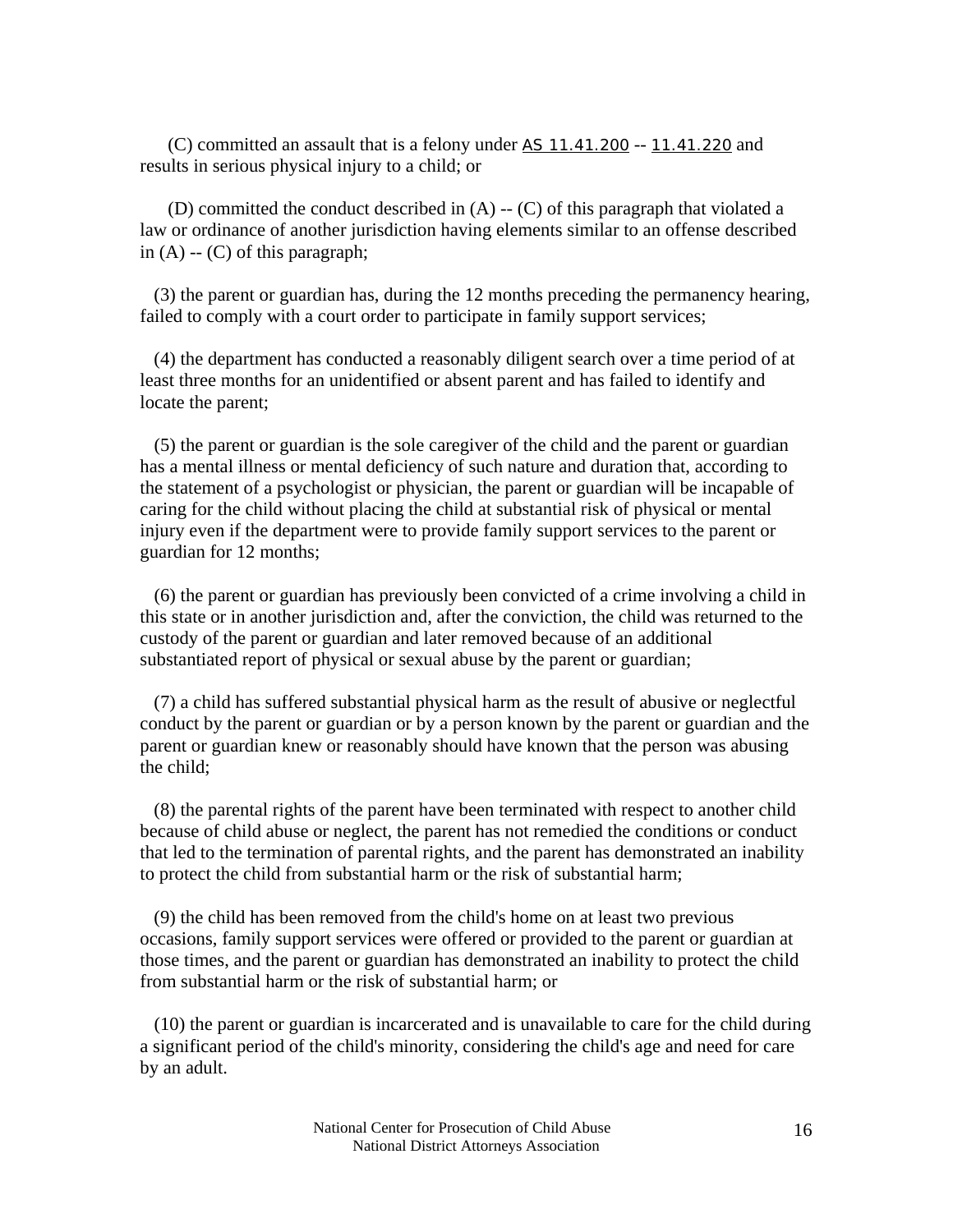<span id="page-16-0"></span>(d) If the court determines under (b) or (c) of this section that reasonable efforts under (a) of this section are not required to be provided,

 (1) the court shall hold a permanency hearing for the child within 30 days after the determination; and

 (2) the department shall make reasonable efforts to place the child in a timely manner in accordance with the permanency plan, and complete whatever steps are necessary to finalize the permanent placement of the child.

(e) The department may develop and implement an alternative permanency plan for the child while the department is also making reasonable efforts to return the child to the child's family under (a) of this section.

(f) In making determinations and reasonable efforts under this section, the primary consideration is the child's best interests.

(g) The department is not required to make reasonable efforts of the type described in (a) of this section if the department took emergency custody of an infant under [AS](https://www.lexis.com/research/buttonTFLink?_m=716529bc70859dc3765dbe5b2e522346&_xfercite=%3ccite%20cc%3d%22USA%22%3e%3c%21%5bCDATA%5bAlaska%20Stat.%20%a7%2047.10.086%5d%5d%3e%3c%2fcite%3e&_butType=4&_butStat=0&_butNum=7&_butInline=1&_butinfo=AKCODE%2047.10.142&_fmtstr=FULL&docnum=1&_startdoc=1&wchp=dGLbVzb-zSkAW&_md5=f5a8c70d7a570647ed1f8fc68049e5f1)  [47.10.142](https://www.lexis.com/research/buttonTFLink?_m=716529bc70859dc3765dbe5b2e522346&_xfercite=%3ccite%20cc%3d%22USA%22%3e%3c%21%5bCDATA%5bAlaska%20Stat.%20%a7%2047.10.086%5d%5d%3e%3c%2fcite%3e&_butType=4&_butStat=0&_butNum=7&_butInline=1&_butinfo=AKCODE%2047.10.142&_fmtstr=FULL&docnum=1&_startdoc=1&wchp=dGLbVzb-zSkAW&_md5=f5a8c70d7a570647ed1f8fc68049e5f1) after the infant was abandoned safely within the meaning of [AS 47.10.013\(c\)](https://www.lexis.com/research/buttonTFLink?_m=716529bc70859dc3765dbe5b2e522346&_xfercite=%3ccite%20cc%3d%22USA%22%3e%3c%21%5bCDATA%5bAlaska%20Stat.%20%a7%2047.10.086%5d%5d%3e%3c%2fcite%3e&_butType=4&_butStat=0&_butNum=8&_butInline=1&_butinfo=AKCODE%2047.10.013&_fmtstr=FULL&docnum=1&_startdoc=1&wchp=dGLbVzb-zSkAW&_md5=d744a9166e249db8539b6a2b1e1ebfdc).

# **ARIZONA**

### *ARIZ. REV. STAT. § 13-2921 (2008). Child or vulnerable adult abuse; emotional abuse; classification; exceptions; definitions*

Text of section effective January 1, 2009. For section effective until January 1, 2009, see the preceding version.

A. Under circumstances likely to produce death or serious physical injury, any person who causes a child or vulnerable adult to suffer physical injury or, having the care or custody of a child or vulnerable adult, who causes or permits the person or health of the child or vulnerable adult to be injured or who causes or permits a child or vulnerable adult to be placed in a situation where the person or health of the child or vulnerable adult is endangered is guilty of an offense as follows:

 1. If done intentionally or knowingly, the offense is a class 2 felony and if the victim is under fifteen years of age it is punishable pursuant to [section 13-705](https://www.lexis.com/research/buttonTFLink?_m=3cbb583816551463db698e7534bb8c68&_xfercite=%3ccite%20cc%3d%22USA%22%3e%3c%21%5bCDATA%5bA.R.S.%20%a7%2013-3623%5d%5d%3e%3c%2fcite%3e&_butType=4&_butStat=0&_butNum=2&_butInline=1&_butinfo=AZCODE%2013-705&_fmtstr=FULL&docnum=2&_startdoc=1&wchp=dGLbVzW-zSkAA&_md5=b4873a5d2824c6057a48614595fc986b).

2. If done recklessly, the offense is a class 3 felony.

3. If done with criminal negligence, the offense is a class 4 felony.

B. Under circumstances other than those likely to produce death or serious physical injury to a child or vulnerable adult, any person who causes a child or vulnerable adult to suffer physical injury or abuse or, having the care or custody of a child or vulnerable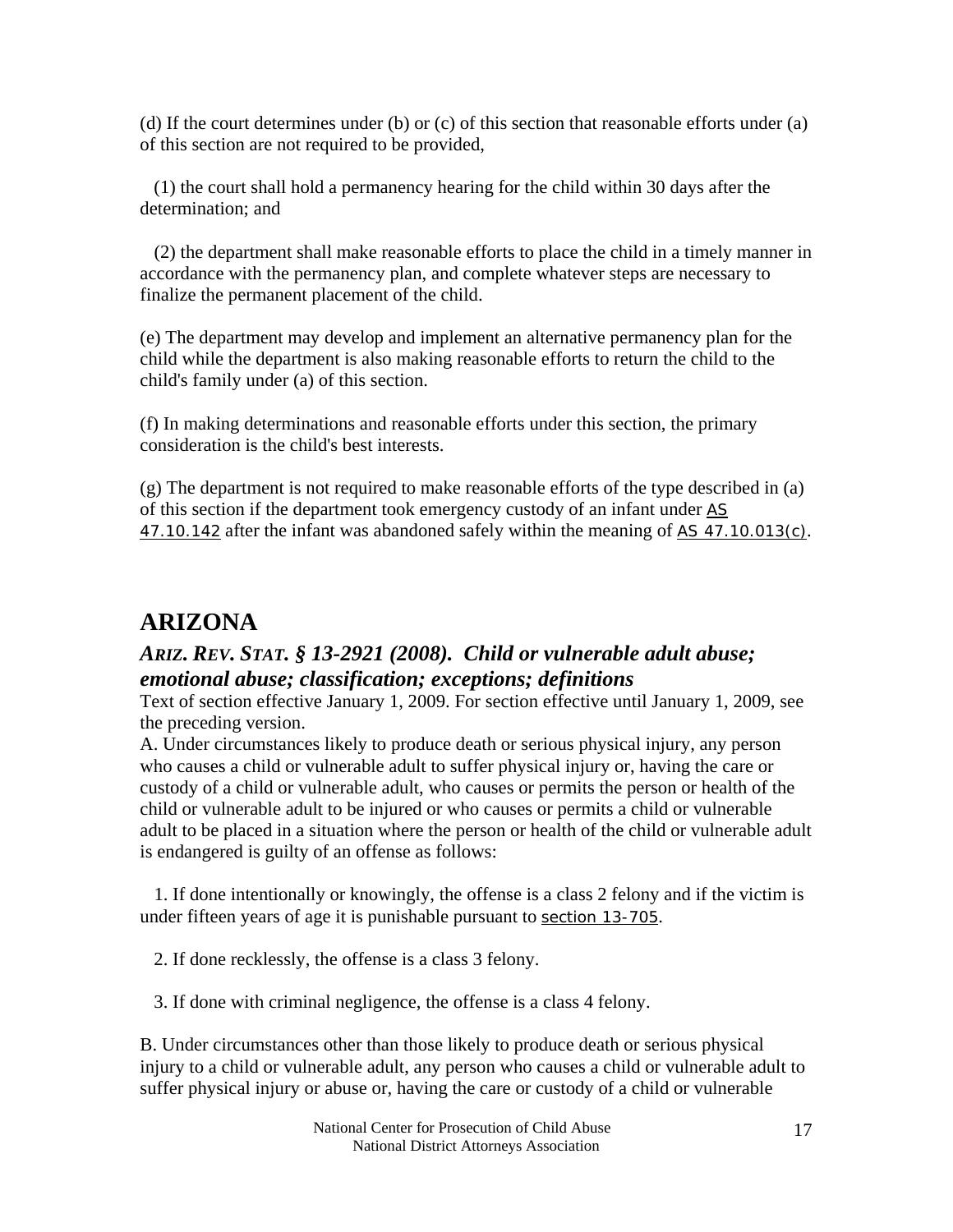adult, who causes or permits the person or health of the child or vulnerable adult to be injured or who causes or permits a child or vulnerable adult to be placed in a situation where the person or health of the child or vulnerable adult is endangered is guilty of an offense as follows:

1. If done intentionally or knowingly, the offense is a class 4 felony.

2. If done recklessly, the offense is a class 5 felony.

3. If done with criminal negligence, the offense is a class 6 felony.

C. For the purposes of subsections A and B of this section, the terms endangered and abuse include but are not limited to circumstances in which a child or vulnerable adult is permitted to enter or remain in any structure or vehicle in which volatile, toxic or flammable chemicals are found or equipment is possessed by any person for the purpose of manufacturing a dangerous drug in violation of [section 13-3407](https://www.lexis.com/research/buttonTFLink?_m=3cbb583816551463db698e7534bb8c68&_xfercite=%3ccite%20cc%3d%22USA%22%3e%3c%21%5bCDATA%5bA.R.S.%20%a7%2013-3623%5d%5d%3e%3c%2fcite%3e&_butType=4&_butStat=0&_butNum=3&_butInline=1&_butinfo=AZCODE%2013-3407&_fmtstr=FULL&docnum=2&_startdoc=1&wchp=dGLbVzW-zSkAA&_md5=6b18e653c83752d03993a061680dbd3f), subsection A, paragraph 3 or 4. Notwithstanding any other provision of this section, a violation committed under the circumstances described in this subsection does not require that a person have care or custody of the child or vulnerable adult.

D. A person who intentionally or knowingly engages in emotional abuse of a vulnerable adult who is a patient or resident in any setting in which health care, health-related services or assistance with one or more of the activities of daily living is provided or, having the care or custody of a vulnerable adult, who intentionally or knowingly subjects or permits the vulnerable adult to be subjected to emotional abuse is guilty of a class 6 felony.

E. This section does not apply to:

 1. A health care provider as defined in [section 36-3201](https://www.lexis.com/research/buttonTFLink?_m=3cbb583816551463db698e7534bb8c68&_xfercite=%3ccite%20cc%3d%22USA%22%3e%3c%21%5bCDATA%5bA.R.S.%20%a7%2013-3623%5d%5d%3e%3c%2fcite%3e&_butType=4&_butStat=0&_butNum=4&_butInline=1&_butinfo=AZCODE%2036-3201&_fmtstr=FULL&docnum=2&_startdoc=1&wchp=dGLbVzW-zSkAA&_md5=c46a5e296b8b6336006663bd5f3c1efd) who permits a patient to die or the patient's condition to deteriorate by not providing health care if that patient refuses that care directly or indirectly through a health care directive as defined in [section 36-](https://www.lexis.com/research/buttonTFLink?_m=3cbb583816551463db698e7534bb8c68&_xfercite=%3ccite%20cc%3d%22USA%22%3e%3c%21%5bCDATA%5bA.R.S.%20%a7%2013-3623%5d%5d%3e%3c%2fcite%3e&_butType=4&_butStat=0&_butNum=5&_butInline=1&_butinfo=AZCODE%2036-3201&_fmtstr=FULL&docnum=2&_startdoc=1&wchp=dGLbVzW-zSkAA&_md5=cd25d5512f0230cb72dafce21d6f33f2) [3201](https://www.lexis.com/research/buttonTFLink?_m=3cbb583816551463db698e7534bb8c68&_xfercite=%3ccite%20cc%3d%22USA%22%3e%3c%21%5bCDATA%5bA.R.S.%20%a7%2013-3623%5d%5d%3e%3c%2fcite%3e&_butType=4&_butStat=0&_butNum=5&_butInline=1&_butinfo=AZCODE%2036-3201&_fmtstr=FULL&docnum=2&_startdoc=1&wchp=dGLbVzW-zSkAA&_md5=cd25d5512f0230cb72dafce21d6f33f2), through a surrogate pursuant to [section 36-3231](https://www.lexis.com/research/buttonTFLink?_m=3cbb583816551463db698e7534bb8c68&_xfercite=%3ccite%20cc%3d%22USA%22%3e%3c%21%5bCDATA%5bA.R.S.%20%a7%2013-3623%5d%5d%3e%3c%2fcite%3e&_butType=4&_butStat=0&_butNum=6&_butInline=1&_butinfo=AZCODE%2036-3231&_fmtstr=FULL&docnum=2&_startdoc=1&wchp=dGLbVzW-zSkAA&_md5=d622b76e87c31a1071e61aa45b6b6da3) or through a court appointed guardian as provided for in title 14, chapter 5, article 3.

 2. A vulnerable adult who is being furnished spiritual treatment through prayer alone and who would not otherwise be considered to be abused, neglected or endangered if medical treatment were being furnished.

F. For the purposes of this section:

 1. "Abuse", when used in reference to a child, means abuse as defined in [section 8-](https://www.lexis.com/research/buttonTFLink?_m=3cbb583816551463db698e7534bb8c68&_xfercite=%3ccite%20cc%3d%22USA%22%3e%3c%21%5bCDATA%5bA.R.S.%20%a7%2013-3623%5d%5d%3e%3c%2fcite%3e&_butType=4&_butStat=0&_butNum=7&_butInline=1&_butinfo=AZCODE%208-201&_fmtstr=FULL&docnum=2&_startdoc=1&wchp=dGLbVzW-zSkAA&_md5=053e1a498e19b734313340b24474ac4c) [201](https://www.lexis.com/research/buttonTFLink?_m=3cbb583816551463db698e7534bb8c68&_xfercite=%3ccite%20cc%3d%22USA%22%3e%3c%21%5bCDATA%5bA.R.S.%20%a7%2013-3623%5d%5d%3e%3c%2fcite%3e&_butType=4&_butStat=0&_butNum=7&_butInline=1&_butinfo=AZCODE%208-201&_fmtstr=FULL&docnum=2&_startdoc=1&wchp=dGLbVzW-zSkAA&_md5=053e1a498e19b734313340b24474ac4c), except for those acts in the definition that are declared unlawful by another statute of this title and, when used in reference to a vulnerable adult, means:

(a) Intentional infliction of physical harm.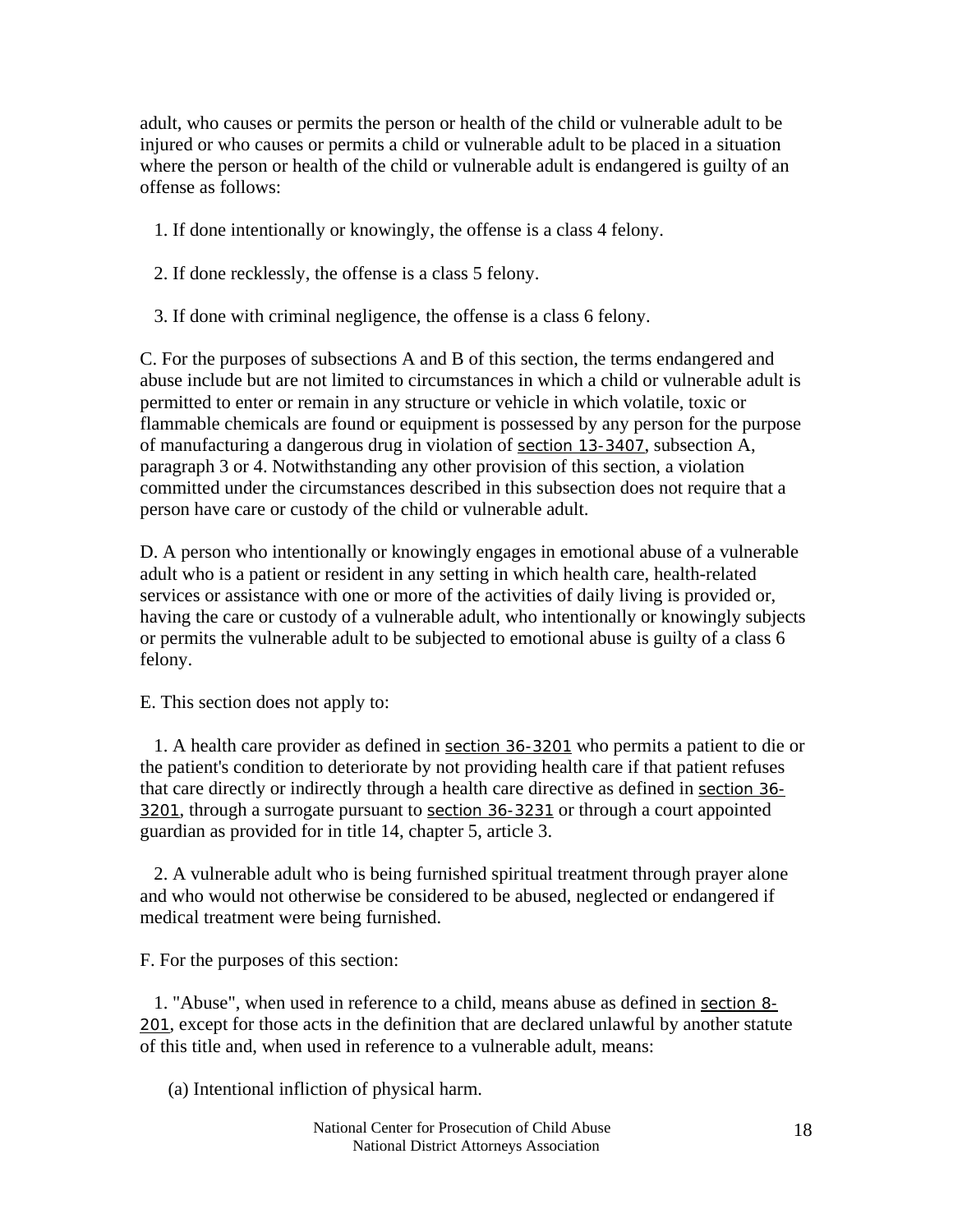<span id="page-18-0"></span>(b) Injury caused by criminally negligent acts or omissions.

(c) Unlawful imprisonment, as described in [section 13-1303](https://www.lexis.com/research/buttonTFLink?_m=3cbb583816551463db698e7534bb8c68&_xfercite=%3ccite%20cc%3d%22USA%22%3e%3c%21%5bCDATA%5bA.R.S.%20%a7%2013-3623%5d%5d%3e%3c%2fcite%3e&_butType=4&_butStat=0&_butNum=8&_butInline=1&_butinfo=AZCODE%2013-1303&_fmtstr=FULL&docnum=2&_startdoc=1&wchp=dGLbVzW-zSkAA&_md5=ec18a006c822b1a20d7d087604f5d5da).

(d) Sexual abuse or sexual assault.

2. "Child" means an individual who is under eighteen years of age.

 3. "Emotional abuse" means a pattern of ridiculing or demeaning a vulnerable adult, making derogatory remarks to a vulnerable adult, verbally harassing a vulnerable adult or threatening to inflict physical or emotional harm on a vulnerable adult.

 4. "Physical injury" means the impairment of physical condition and includes any skin bruising, pressure sores, bleeding, failure to thrive, malnutrition, dehydration, burns, fracture of any bone, subdural hematoma, soft tissue swelling, injury to any internal organ or any physical condition that imperils health or welfare.

 5. "Serious physical injury" means physical injury that creates a reasonable risk of death or that causes serious or permanent disfigurement, serious impairment of health or loss or protracted impairment of the function of any bodily organ or limb.

 6. "Vulnerable adult" means an individual who is eighteen years of age or older and who is unable to protect himself from abuse, neglect or exploitation by others because of a mental or physical impairment.

### **ARKANSAS**

#### *ARK. CODE ANN. § 5-27-401 (2008). Definitions*

As used in this subchapter:

 (1) "Performance" means any play, dance, act, drama, piece, interlude, pantomime, show, scene, or other three-dimensional presentation or a part of a play, dance, act, drama, piece, interlude, pantomime, show, scene, or other three-dimensional presentation, whether:

(A) Performed live or photographed;

(B) Filmed;

(C) Videotaped; or

 (D) Visually depicted by any other photographic, cinematic, magnetic, or electronic means;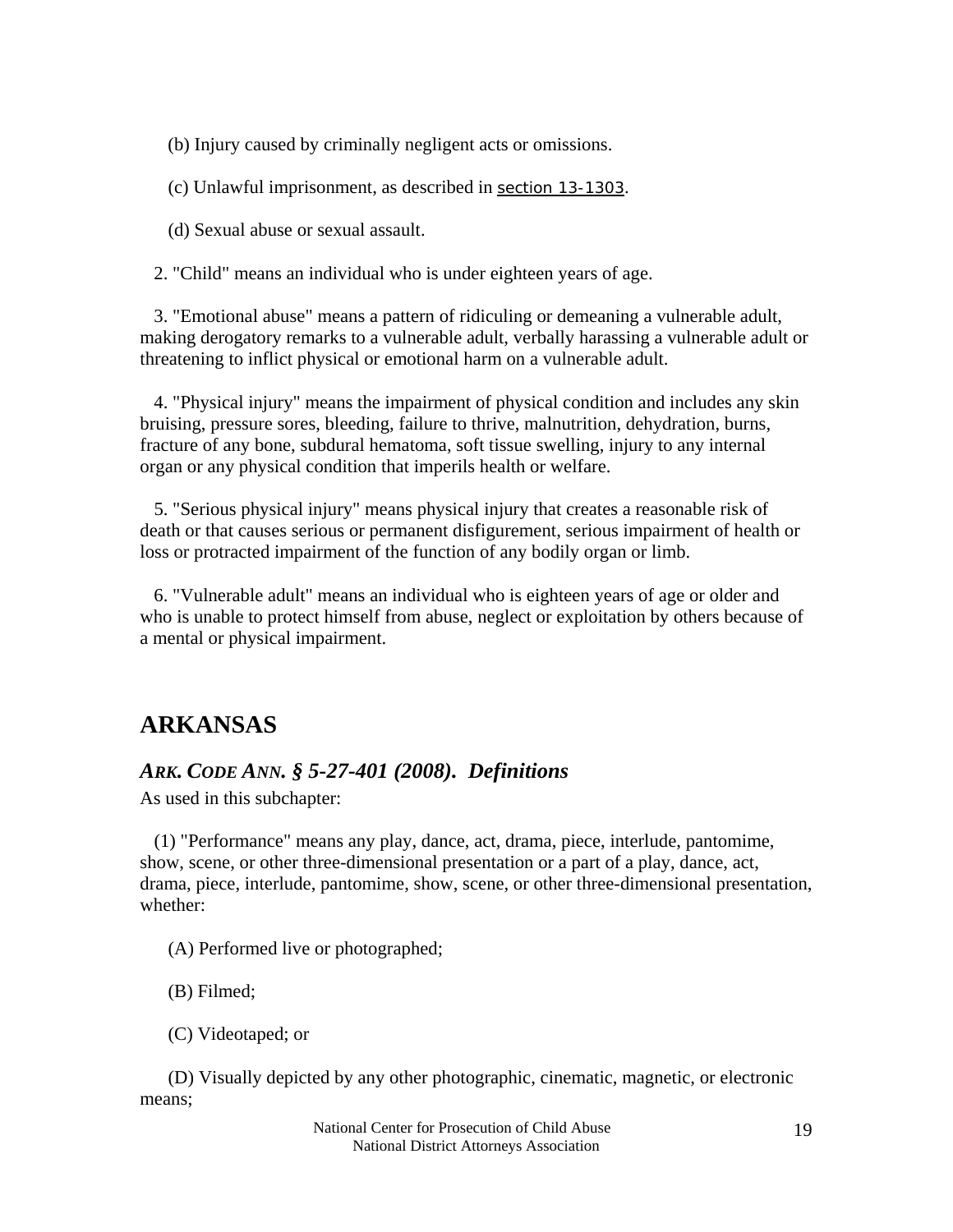<span id="page-19-0"></span>(2) "Promote" means to:

 (A) Sell, give, provide, distribute, circulate, disseminate, present, exhibit, or advertise; or

 (B) Offer or agree to sell, give, provide, distribute, circulate, disseminate, present, exhibit, or advertise;

 (3) "Sadomasochistic abuse" means flagellation, mutilation, or torture by or upon a person who is nude or clad in an undergarment or in revealing or bizarre costume or the condition of being fettered, bound, or otherwise physically restrained on the part of one so clothed, in a sexual context;

(4) "Sexual conduct" means:

(A) Actual or simulated sexual intercourse;

(B) Deviate sexual activity;

(C) Sexual bestiality;

(D) Masturbation;

(E) Sadomasochistic abuse; or

 (F) Lewd exhibition of the genitals or pubic area of any person or a breast of a female; and

 (5) "Sexual performance" means any performance or part of a performance that includes sexual conduct by a child under seventeen (17) years of age.

### *ARK. CODE ANN. § 9-13-402 (2008). Employing or consenting to the use of a child in a sexual performance*

(a) It is unlawful for any person, knowing the character and content of the performance, to employ, authorize, or induce a child under seventeen (17) years of age to engage in a sexual performance.

(b) It is also unlawful for a parent or legal guardian or custodian of a child under seventeen (17) years of age to consent to the participation by the child in a sexual performance.

(c) Any person violating this section is guilty of a:

(1) Class C felony for the first offense; and

(2) Class B felony for a subsequent offense.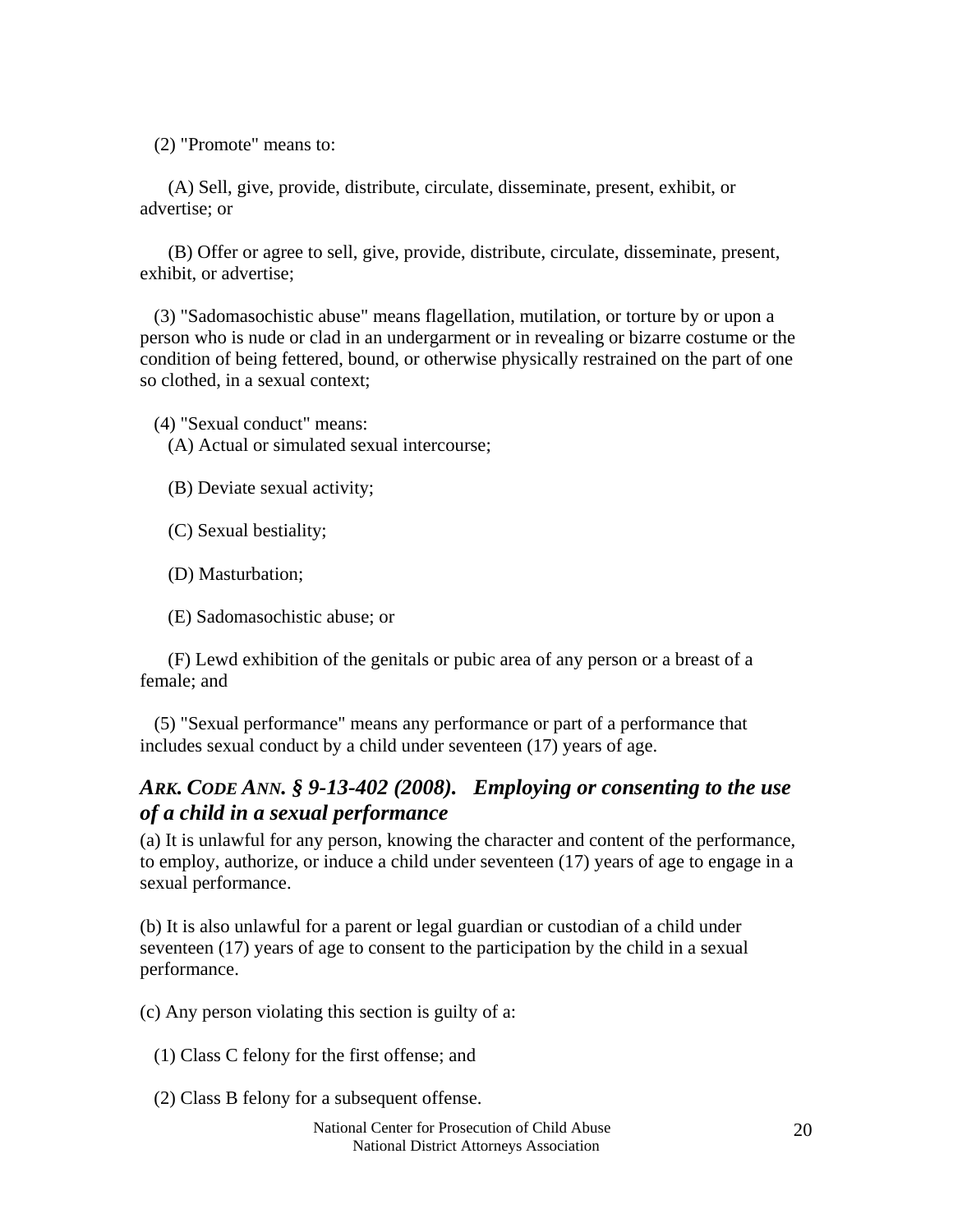# <span id="page-20-0"></span>**CALIFORNIA**

# **COLORADO**

### *COLO. REV. STAT. § 18-6-403 (2008). Sexual exploitation of children*

(1) The general assembly hereby finds and declares: That the sexual exploitation of children constitutes a wrongful invasion of the child's right of privacy and results in social, developmental, and emotional injury to the child; that a child below the age of eighteen years is incapable of giving informed consent to the use of his or her body for a sexual purpose; and that to protect children from sexual exploitation it is necessary to prohibit the production of material which involves or is derived from such exploitation and to exclude all such material from the channels of trade and commerce.

(1.5) The general assembly further finds and declares that the mere possession or control of any sexually exploitative material results in continuing victimization of our children by the fact that such material is a permanent record of an act or acts of sexual abuse of a child; that each time such material is shown or viewed, the child is harmed; that such material is used to break down the will and resistance of other children to encourage them to participate in similar acts of sexual abuse; that laws banning the production and distribution of such material are insufficient to halt this abuse; that in order to stop the sexual exploitation and abuse of our children, it is necessary for the state to ban the possession of any sexually exploitative materials; and that the state has a compelling interest in outlawing the possession of any sexually exploitative materials in order to protect society as a whole, and particularly the privacy, health, and emotional welfare of its children.

(2) As used in this section, unless the context otherwise requires:

(a) "Child" means a person who is less than eighteen years of age.

(b) (Deleted by amendment, L. 2003, p. 1882, § 1, effective July 1, 2003.)

(c) "Erotic fondling" means touching a person's clothed or unclothed genitals or pubic area, developing or undeveloped genitals or pubic area (if the person is a child), buttocks, breasts, or developing or undeveloped breast area (if the person is a child), for the purpose of real or simulated overt sexual gratification or stimulation of one or more of the persons involved. "Erotic fondling" shall not be construed to include physical contact, even if affectionate, which is not for the purpose of real or simulated overt sexual gratification or stimulation of one or more of the persons involved.

(d) "Erotic nudity" means the display of the human male or female genitals or pubic area,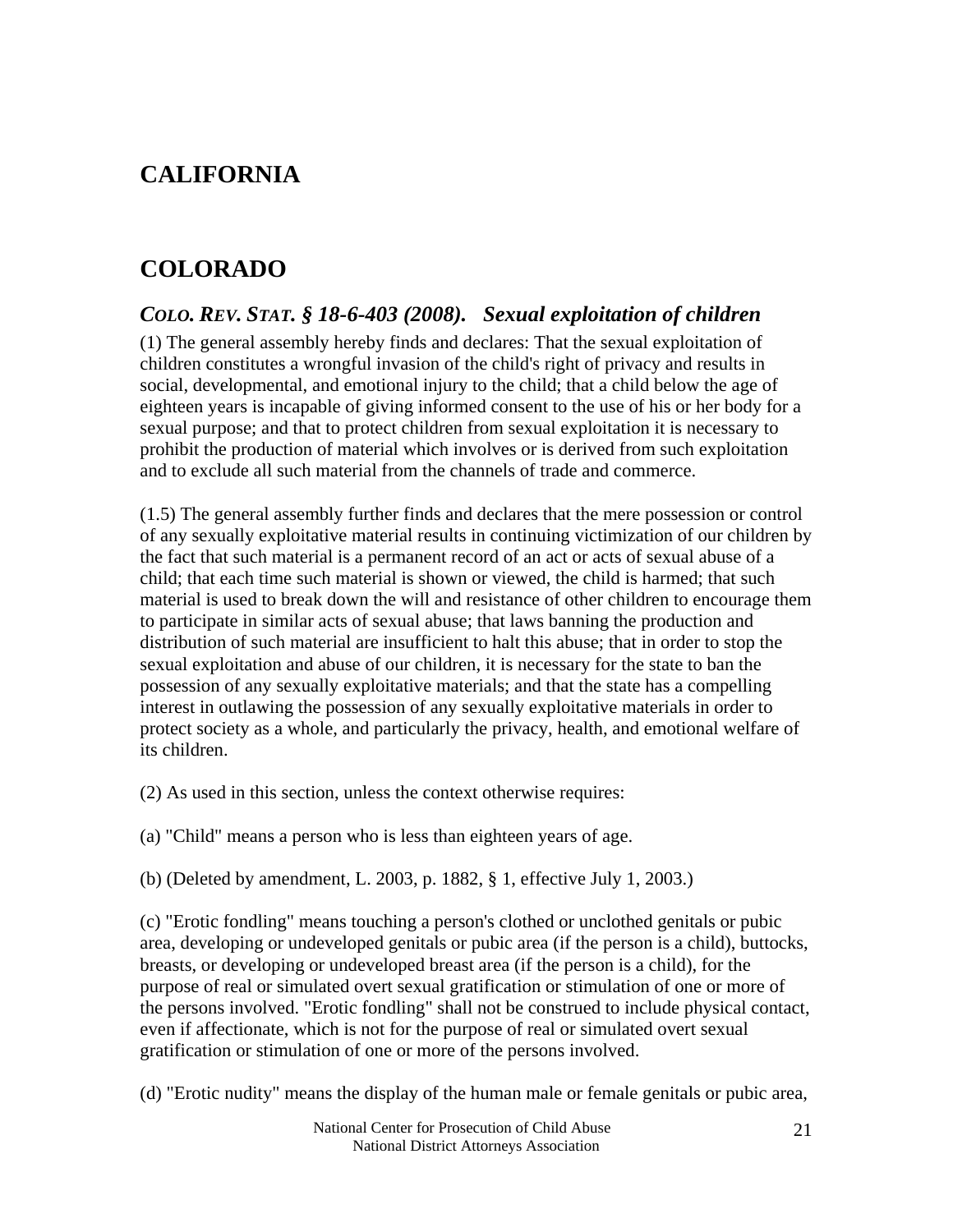the undeveloped or developing genitals or pubic area of the human male or female child, the human breasts, or the undeveloped or developing breast area of the human child, for the purpose of real or simulated overt sexual gratification or stimulation of one or more of the persons involved.

(e) "Explicit sexual conduct" means sexual intercourse, erotic fondling, erotic nudity, masturbation, sadomasochism, or sexual excitement.

(f) "Masturbation" means the real or simulated touching, rubbing, or otherwise stimulating of a person's own clothed or unclothed genitals or pubic area, developing or undeveloped genitals or pubic area (if the person is a child), buttocks, breasts, or developing or undeveloped breast area (if the person is a child), by manual manipulation or self-induced or with an artificial instrument, for the purpose of real or simulated overt sexual gratification or arousal of the person.

(g) "Sadomasochism" means:

(I) Real or simulated flagellation or torture for the purpose of real or simulated sexual stimulation or gratification; or

(II) The real or simulated condition of being fettered, bound, or otherwise physically restrained for sexual stimulation or gratification of a person.

(h) "Sexual excitement" means the real or simulated condition of human male or female genitals when in a state of real or simulated overt sexual stimulation or arousal.

(i) "Sexual intercourse" means real or simulated intercourse, whether genital-genital, oral-genital, anal-genital, or oral-anal, between persons of the same or opposite sex, or between a human and an animal, or with an artificial genital.

(j) "Sexually exploitative material" means any photograph, motion picture, videotape, print, negative, slide, or other mechanically, electronically, chemically, or digitally reproduced visual material that depicts a child engaged in, participating in, observing, or being used for explicit sexual conduct.

(3) A person commits sexual exploitation of a child if, for any purpose, he or she knowingly:

(a) Causes, induces, entices, or permits a child to engage in, or be used for, any explicit sexual conduct for the making of any sexually exploitative material; or

(b) Prepares, arranges for, publishes, including but not limited to publishing through digital or electronic means, produces, promotes, makes, sells, finances, offers, exhibits, advertises, deals in, or distributes, including but not limited to distributing through digital or electronic means, any sexually exploitative material; or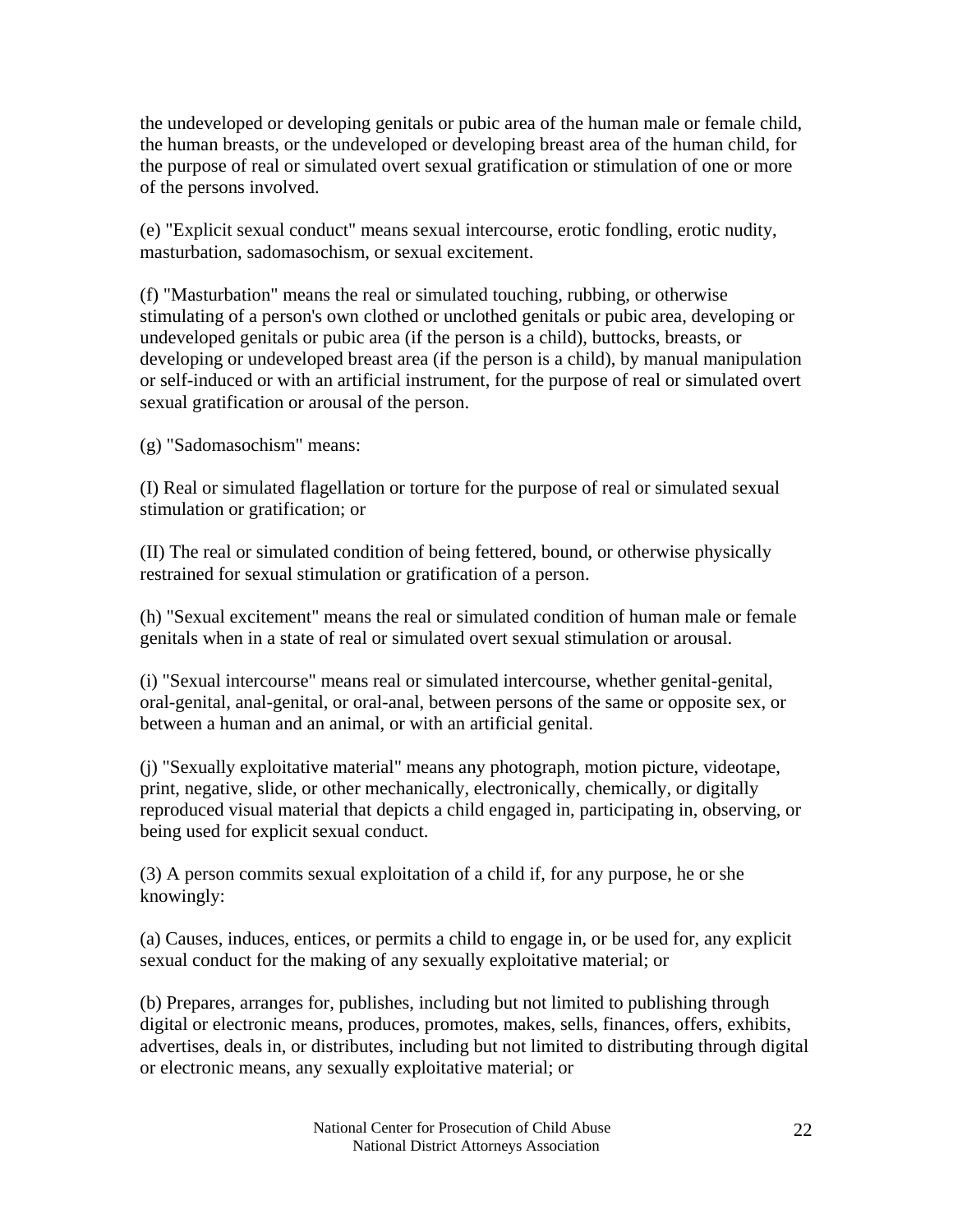<span id="page-22-0"></span>(b.5) Possesses or controls any sexually exploitative material for any purpose; except that this paragraph (b.5) does not apply to peace officers or court personnel in the performance of their official duties, nor does it apply to physicians, psychologists, therapists, or social workers, so long as such persons are licensed in the state of Colorado and the persons possess such materials in the course of a bona fide treatment or evaluation program at the treatment or evaluation site; or

(c) Possesses with the intent to deal in, sell, or distribute, including but not limited to distributing through digital or electronic means, any sexually exploitative material; or

(d) Causes, induces, entices, or permits a child to engage in, or be used for, any explicit sexual conduct for the purpose of producing a performance.

(4) (Deleted by amendment, L. 2003, p. 1882, § 1, effective July 1, 2003.)

(5) The sexual exploitation of a child is a class 3 felony; except that sexual exploitation of a child by possession of sexually exploitative material pursuant to paragraph (b.5) of subsection (3) of this section is a class 6 felony, but a second or subsequent offense by such possession or a first or subsequent offense of possession of more than twenty different items qualifying as sexually exploitative material is a class 4 felony.

(6) If any provision of this section or the application thereof to any person or circumstances is held invalid, such invalidity shall not affect other provisions or applications of this section which can be given effect without the invalid provision or application, and to this end the provisions of this section are declared to be severable.

### *COLO. REV. STAT. § 18-7-501 (2008). Definitions*

As used in this part 5, unless the context otherwise requires:

(1) "Child" means a person under the age of eighteen years.

(2) "Harmful to children" means that quality of any description or representation, in whatever form, of sexually explicit nudity, sexual conduct, sexual excitement, or sadomasochistic abuse, when it:

(a) Taken as a whole, predominantly appeals to the prurient interest in sex of children;

(b) Is patently offensive to prevailing standards in the adult community as a whole with respect to what is suitable material for children; and

(c) Is, when taken as a whole, lacking in serious literary, artistic, political, and scientific value for children.

(3) "Knowingly" means having general knowledge of, or reason to know, or a belief or ground for belief which warrants further inspection or inquiry, or both, of: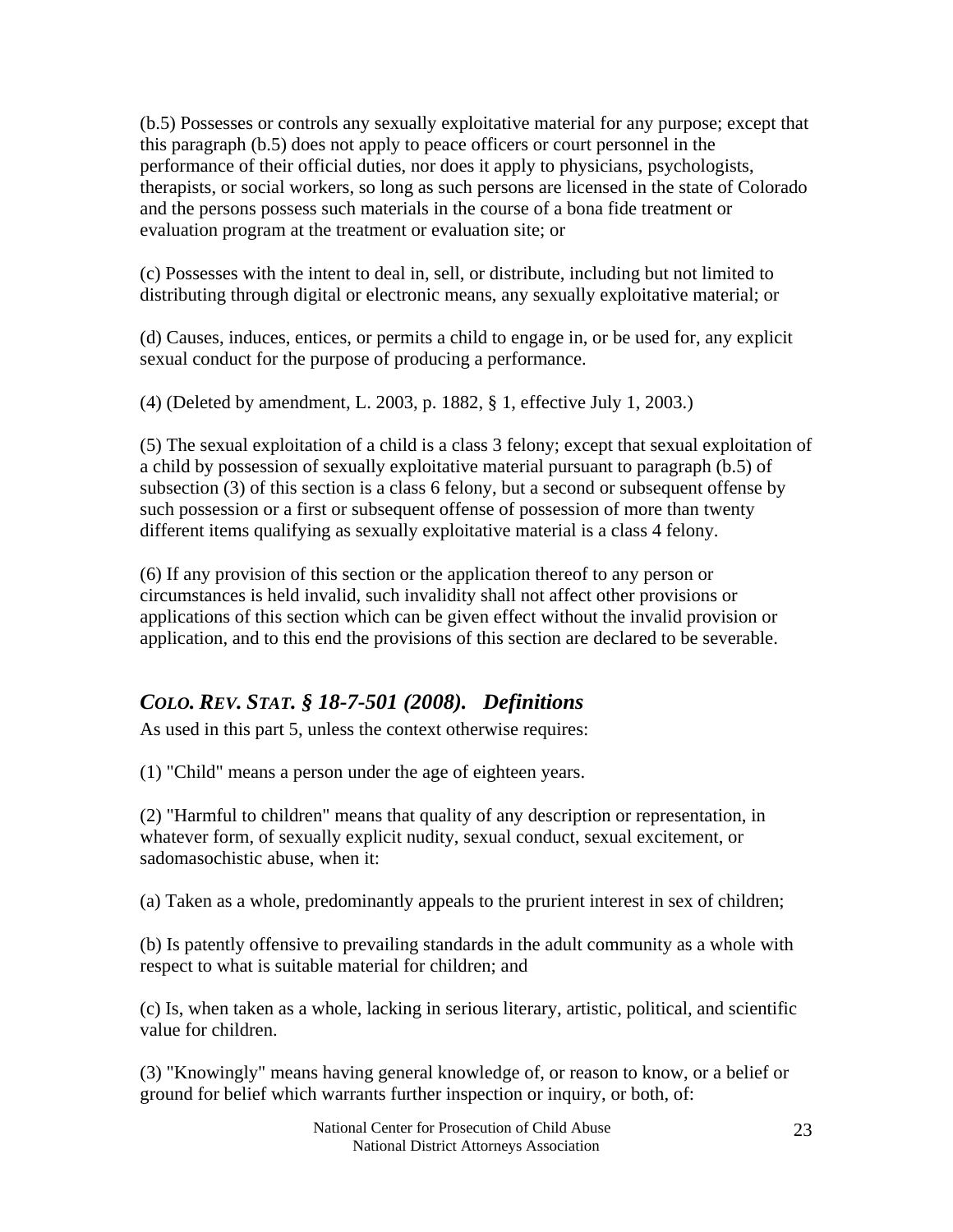<span id="page-23-0"></span>(a) The character and content of any material described herein which is reasonably susceptible of examination; and

(b) The age of the child; however, an honest mistake shall constitute an excuse from liability hereunder if a reasonable bona fide attempt is made to ascertain the true age of such child.

(4) "Sadomasochistic abuse" means actual or explicitly simulated flagellation or torture by or upon a person who is nude or clad in undergarments, a mask or bizarre costume, or the condition of being fettered, bound, or otherwise physically restrained on the part of one so clothed.

(5) "Sexual conduct" means actual or explicitly simulated acts of masturbation, homosexuality, sexual intercourse, sodomy, or physical contact in an act of apparent sexual stimulation or gratification with a person's clothed or unclothed genitals, pubic area, buttocks, or, if such be female, breast.

(6) "Sexual excitement" means the condition of human male or female genitals when in a state of sexual stimulation or arousal.

(7) "Sexually explicit nudity" means a state of undress so as to expose the human male or female genitals, pubic area, or buttocks with less than a full opaque covering, or the showing of the female breast with less than a fully opaque covering of any portion thereof below the top of the areola, or the depiction of covered or uncovered male genitals in a discernibly turgid state.

### *COLO. REV. STAT. § 18-7-502 (2008). Unlawful acts*

(1) It shall be unlawful for any person knowingly to sell or loan for monetary consideration to a child:

(a) Any picture, photograph, drawing, sculpture, motion picture film, or similar visual representation or image of a person or portion of the human body which depicts sexually explicit nudity, sexual conduct, or sadomasochistic abuse and which, taken as a whole, is harmful to children; or

(b) Any book, pamphlet, magazine, printed matter however reproduced, or sound recording which contains any matter enumerated in paragraph (a) of this subsection (1), or explicit and detailed verbal descriptions or narrative accounts of sexual excitement, sexual conduct, or sadomasochistic abuse and which, taken as a whole, is harmful to children.

(2) It shall be unlawful for any person knowingly to sell to a child an admission ticket or pass, or knowingly to admit a child to premises whereon there is exhibited a motion picture, show, or other presentation which, in whole or in part, depicts sexually explicit nudity, sexual conduct, or sadomasochistic abuse and which is harmful to children or to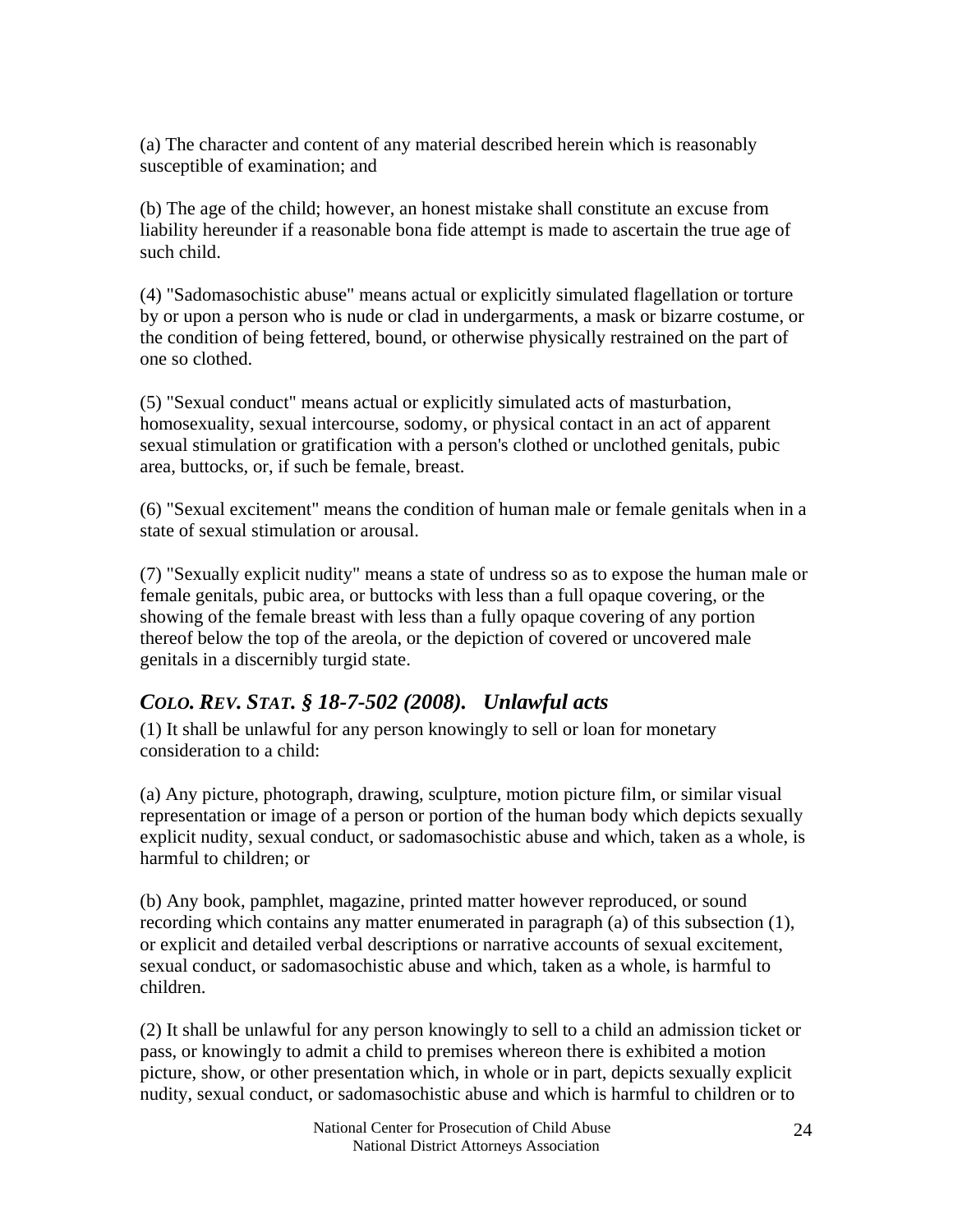<span id="page-24-0"></span>exhibit any such motion picture at any such premises which are not designed to prevent viewing from any public way of such motion picture by children not admitted to any such premises.

(3) It shall be unlawful for any child falsely to represent to any person mentioned in subsection (1) or (2) of this section, or to his agent, that he is eighteen years of age or older, with the intent to procure any material set forth in subsection (1) of this section, or with the intent to procure his admission to any motion picture, show, or other presentation, as set forth in subsection (2) of this section.

(4) It shall be unlawful for any person knowingly to make a false representation to any person mentioned in subsection (1) or (2) of this section, or to his agent, that he is the parent or guardian of any juvenile, or that any child is eighteen years of age or older, with the intent to procure any material set forth in subsection (1) of this section, or with the intent to procure any child's admission to any motion picture, show, or other presentation, as set forth in subsection (2) of this section.

(5) It shall be unlawful for any person knowingly to exhibit, expose, or display in public at newsstands or any other business or commercial establishment frequented by children or where children are or may be invited as part of the general public:

(a) Any picture, photograph, drawing, sculpture, motion picture film, or similar visual representation or image of a person or portion of the human body which depicts sexually explicit nudity, sexual conduct, or sadomasochistic abuse and which is harmful to children; or

(b) Any book, pamphlet, magazine, printed matter however reproduced, or sound recording which contains any matter enumerated in paragraph (a) of this subsection (5), or explicit verbal descriptions or narrative accounts of sexual excitement, sexual conduct, or sadomasochistic abuse and which, taken as a whole, is harmful to children.

(6) A violation of any provision of this section is a class 2 misdemeanor.

## **CONNECTICUT**

### *CONN. GEN. STAT. § 53-20 (2008). Cruelty to persons.*

(a)(1) Any person who intentionally tortures, torments or cruelly or unlawfully punishes another person or intentionally deprives another person of necessary food, clothing, shelter or proper physical care shall be fined not more than five thousand dollars or imprisoned not more than five years or both.

(2) Any person who, with criminal negligence, deprives another person of necessary food, clothing, shelter or proper physical care shall be fined not more than five hundred dollars or imprisoned not more than one year or both.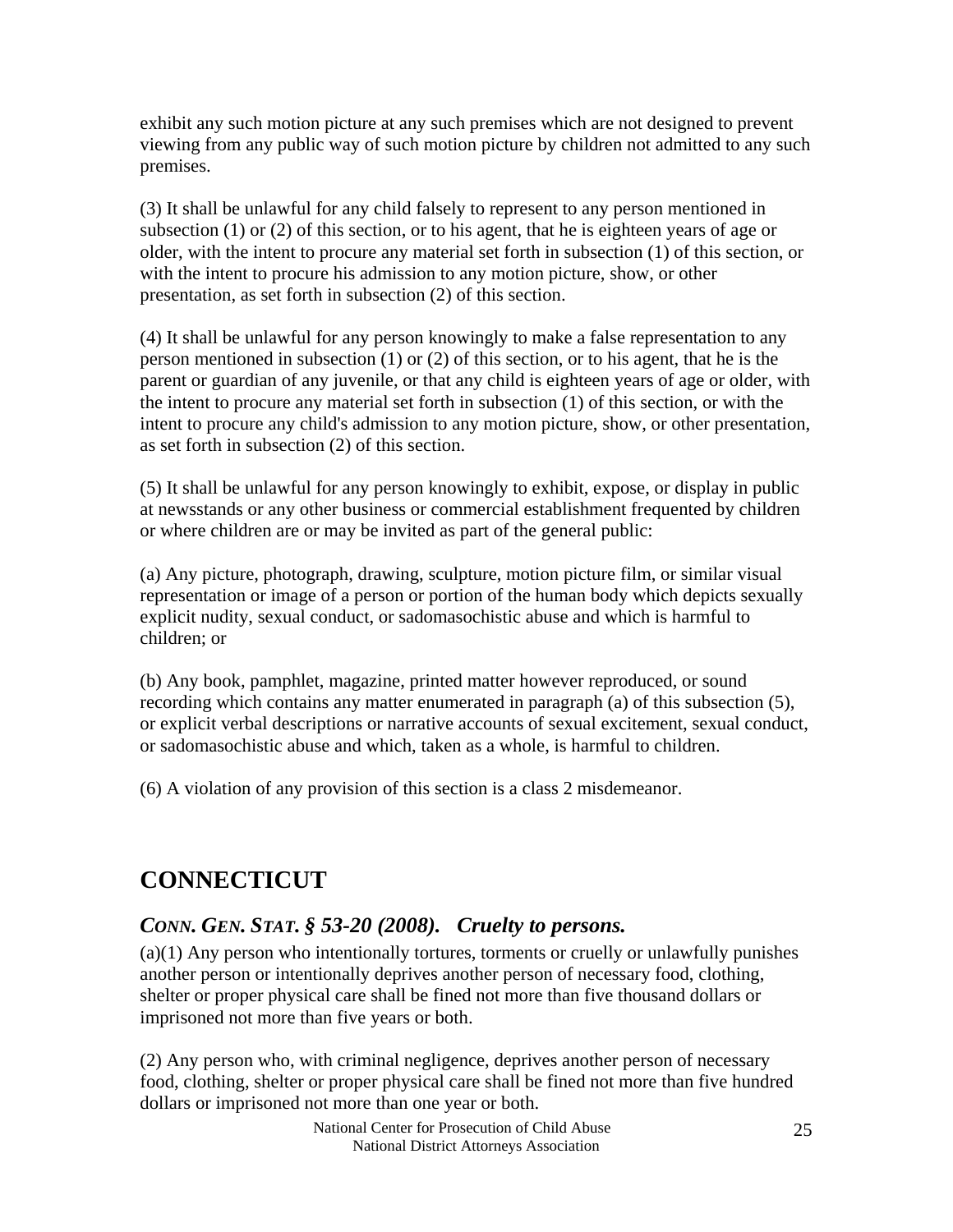<span id="page-25-0"></span>(b) (1) Any person who, having the control and custody of any child under the age of nineteen years, in any capacity whatsoever, intentionally maltreats, tortures, overworks or cruelly or unlawfully punishes such child or intentionally deprives such child of necessary food, clothing or shelter shall be fined not more than five thousand dollars or imprisoned not more than five years or both.

(2) Any person who, having the control and custody of any child under the age of nineteen years, in any capacity whatsoever, with criminal negligence, deprives such child of necessary food, clothing or shelter shall be fined not more than five hundred dollars or imprisoned not more than one year or both.

### **DELAWARE**

#### *DEL. CODE ANN. tit. 10, § 901 (2008). Definitions*

For the purpose of this chapter, unless the context indicates differently:

- (1) "Abuse" or "abused child" means that a person:
	- a. Causes or inflicts sexual abuse on a child; or
	- b. Has care, custody or control of a child, and causes or inflicts:
		- 1. Physical injury through unjustified force as defined in [§ 468 of Title 11;](https://www.lexis.com/research/buttonTFLink?_m=922841c711382b373d99f31a508351e7&_xfercite=%3ccite%20cc%3d%22USA%22%3e%3c%21%5bCDATA%5b10%20Del.%20C.%20%a7%20901%5d%5d%3e%3c%2fcite%3e&_butType=4&_butStat=0&_butNum=2&_butInline=1&_butinfo=11%20DECODE%20468&_fmtstr=FULL&docnum=1&_startdoc=1&wchp=dGLbVlz-zSkAl&_md5=027fe36c0b549c7e6743754fb49002e9)
		- 2. Emotional abuse;
		- 3. Torture;
		- 4. Exploitation; or
		- 5. Maltreatment or mistreatment.

(2) "Adult" means a person who has reached his or her 18th birthday.

 (3) "Care, custody and control" or "those responsible for care custody and control" shall mean a person or persons in a position of trust, authority, supervision or control over a child. It may include:

a. A parent, guardian, or custodian;

 b. Other members of the child's family or household, meaning persons living together permanently or temporarily without regard to whether they are related to each other and without regard to the length of time or continuity of such residence, and it may include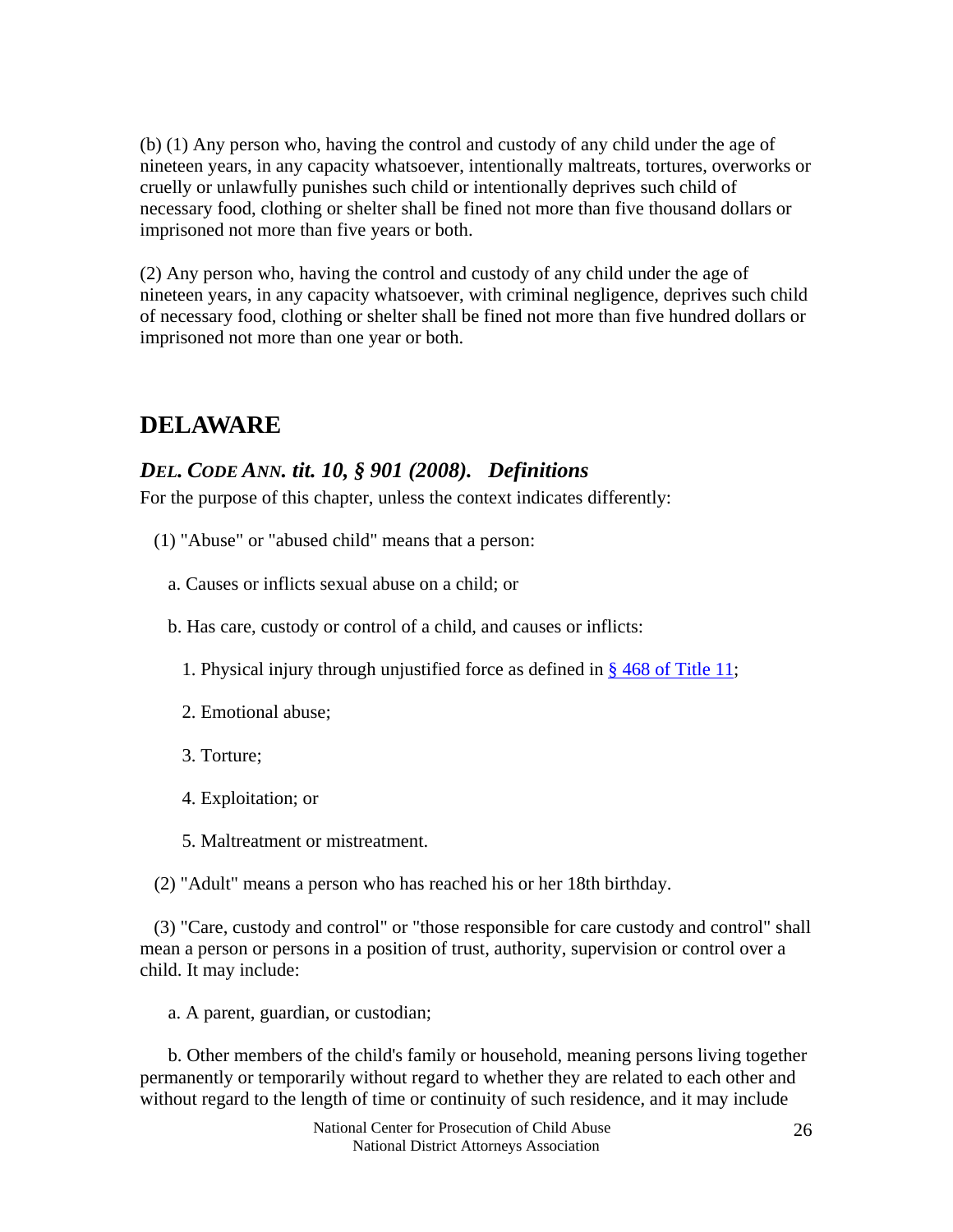persons who previously lived in the household such as paramours of a member of the child's household;

 c. Any person who, regardless of whether a member of the child's household, is defined as family or relatives in this section or as an adult individual defined in § 1009(b)(3)a. of this title;

 d. Persons temporarily responsible for the child's well-being or care such as a healthcare provider, aide, teacher, instructor, coach, sitter, day care or child care provider, or any other person having regular direct contact with children through affiliation with a school, church, or religious institution, health care facility, athletic or charitable organization or any other organization whether such a person is compensated or acting as a volunteer; or

 e. Any person who has assumed control of or responsibility for the child. For the purpose of investigation of child abuse, dependency or neglect, the Department of Services for Children and Their Families (DSCYF) may investigate any allegation of child abuse, dependency or neglect committed by persons identified herein, but shall only be responsible for the investigation of intrafamilial and institutional child abuse, dependency or neglect. Where the DSCYF is not responsible for the investigation of such child abuse or neglect, it shall immediately refer such report to the appropriate police authorities or child protective services agencies within or without the State.

(4) "Child" means a person who has not reached his or her 18th birthday.

 (5) "Court" means the Family Court of the State of Delaware, and "court" refers to other courts of the State.

 (6) "Custodian" means any person who is charged by law with or who has assumed responsibility for a child's care.

 (7) "Delinquent child" means a child who commits an act which if committed by an adult would constitute a crime.

(8) "Dependency" or "dependent child" means that a person:

a. Is responsible for the care, custody, and/or control of the child; and

 b. Does not have the ability and/or financial means to provide for the care of the child; and

 1. Fails to provide necessary care with regard to: food, clothing, shelter, education, health care, medical care or other care necessary for the child's emotional, physical or mental health, or safety and general well-being; or

2. The child is living in a nonrelated home on an extended basis without the consent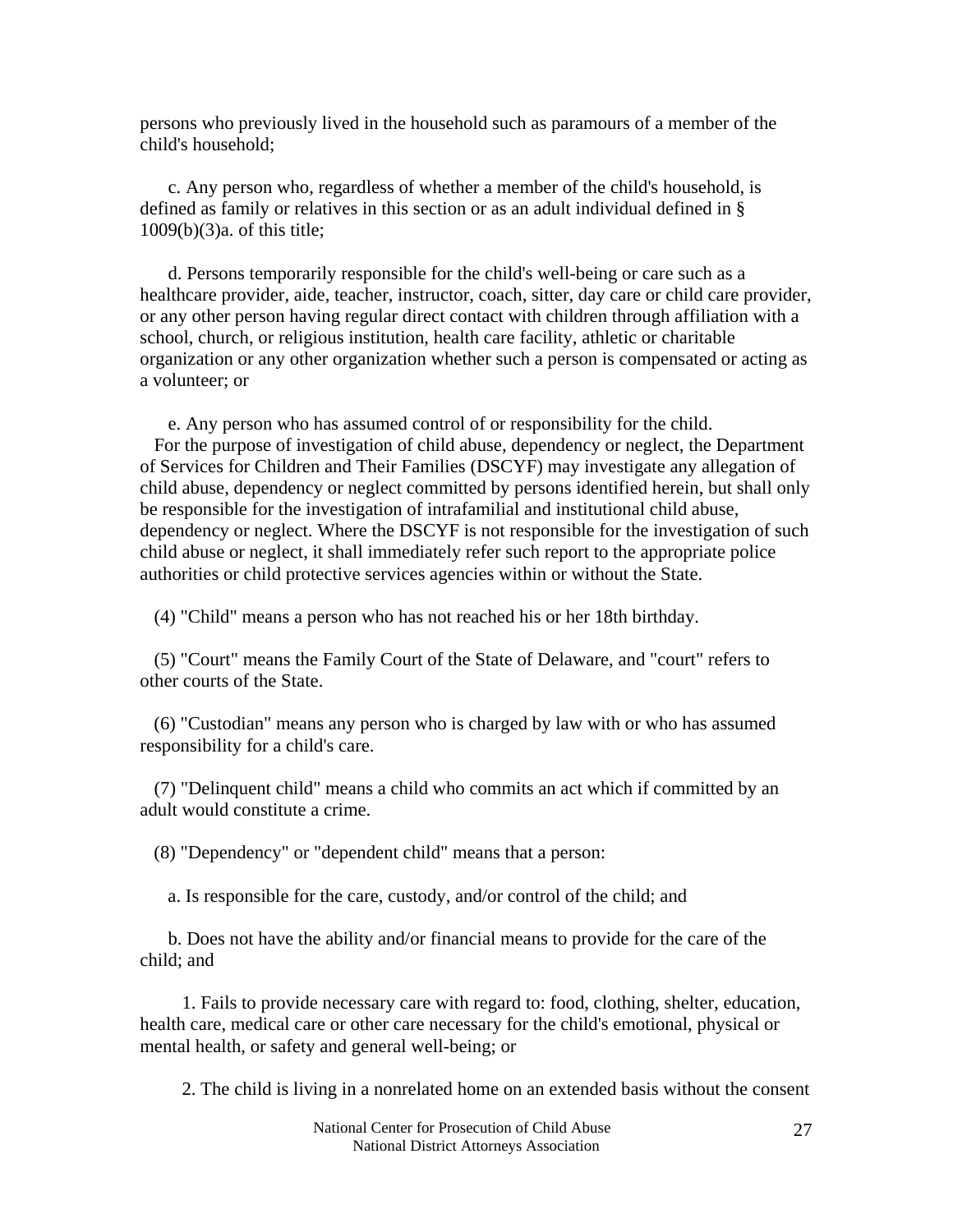and approval of the DSCYF or any agency or court licensed or authorized to place children in a nonrelated home; or

 3. The child has been placed with a licensed agency which certifies it cannot complete a suitable adoption plan.

 In making a finding of dependency under this section, consideration may be given to dependency, neglect, or abuse history of any party.

 (9) "DSCYF" or "Department" means the Department of Services for Children, Youth and Their Families.

 (10) "Emotional abuse" means threats to inflict undue physical or emotional harm, and/or chronic or recurring incidents of ridiculing, demeaning, making derogatory remarks or cursing.

 (11) "Exploitation" means taking advantage of a child for unlawful or unjustifiable personal or sexual gain.

 (12) "Family" means husband and wife; a man and woman cohabiting in a home in which there is a child of either or both; custodian and child; or any group of persons related by blood or marriage who are residing in 1 home under 1 head or where 1 is related to the other by any of the following degrees of relationship, both parties being residents of this State:

a. Mother;

b. Father;

c. Mother-in-law;

d. Father-in-law;

e. Brother;

f. Sister;

g. Brother-in-law;

h. Sister-in-law;

i. Son;

j. Daughter;

k. Son-in-law;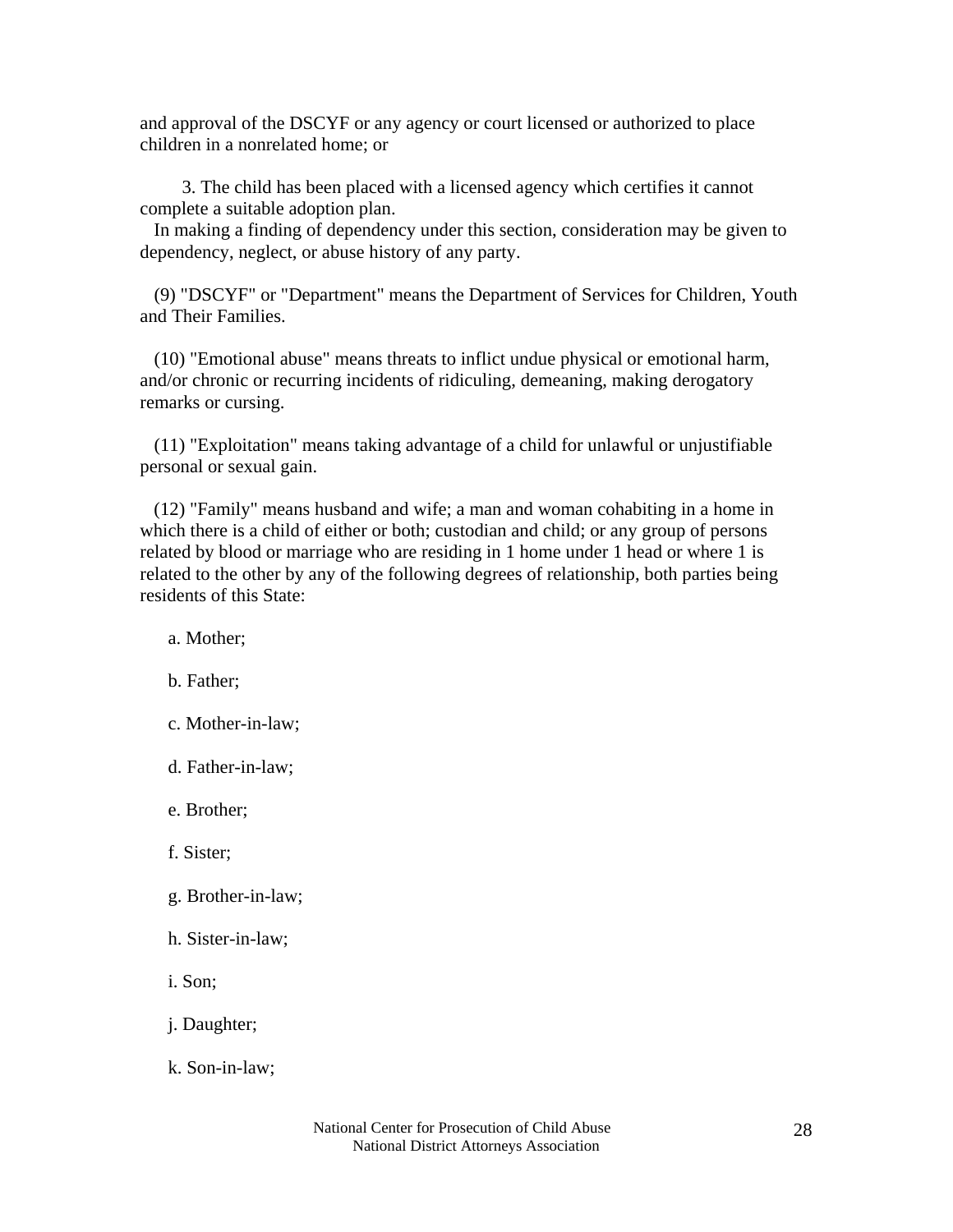l. Daughter-in-law;

m. Grandfather;

n. Grandmother;

o. Grandson;

p. Granddaughter;

q. Stepfather;

r. Stepmother.

 The relationships referred to in this definition include blood relationships without regard to legitimacy and relationships by adoption.

 (13) "Institutional child abuse or neglect" is child abuse or neglect which has occurred to a child in the DSCYF's custody and/or placed in a facility, center or home operated, contracted or licensed by the DSCYF.

(14) "Intrafamilial child abuse or neglect" is any child abuse or neglect committed by:

a. A parent, guardian, or custodian;

 b. Other members of the child's family or household, meaning persons living together permanently or temporarily without regard to whether they are related to each other and without regard to the length of time or continuity of such residence, and it may include persons who previously lived in the household such as paramours of a member of the child's household;

 c. Any person who, regardless of whether a member of the child's household, is defined as family or a relative in this section or as an adult individual as defined in § 1009(b)(3)a. of this title.

 (15) "Law" means the common law and statutes of this State, the laws of any subdivision thereof, and regulations promulgated by a governmental agency having the force and effect of law.

 (16) "Mistreatment" or "maltreatment" are behaviors that inflict unnecessary or unjustifiable pain or suffering on a child without causing physical injury. Behaviors included will consist of actions and omissions, ones that are intentional and ones that are unintentional.

 (17) "Necessary care" means a type and degree of personalized attention that will tend to advance a child's physical, mental, emotional, moral and general well-being.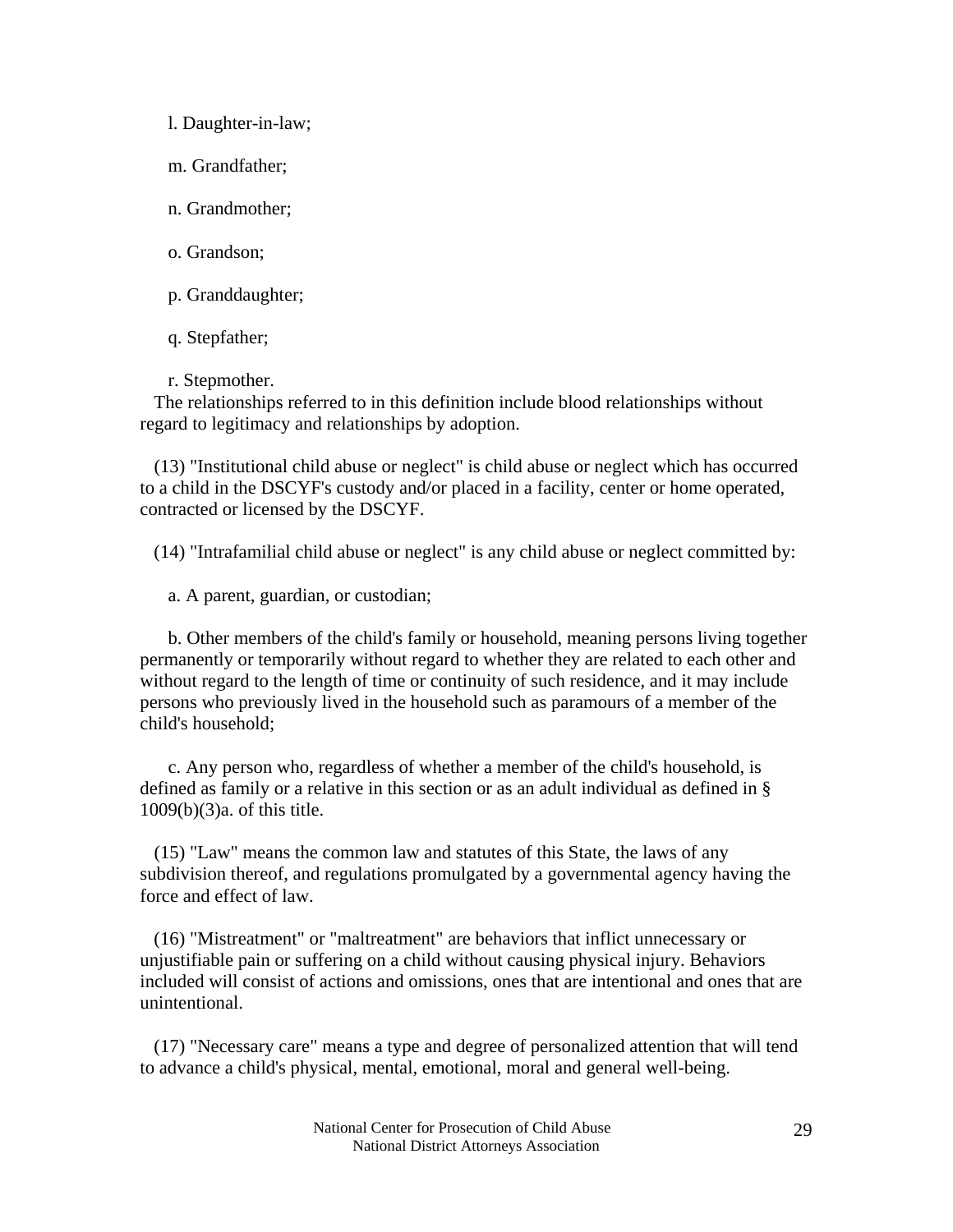<span id="page-29-0"></span>(18) "Neglect" or "neglected child" means that a person:

a. Is responsible for the care, custody, and/or control of the child; and

b. Has the ability and financial means to provide for the care of the child; and

 1. Fails to provide necessary care with regard to: food, clothing, shelter, education, health, medical or other care necessary for the child's emotional, physical, or mental health, or safety and general well-being; or

 2. Chronically and severely abuses alcohol or a controlled substance, is not active in treatment for such abuse, and the abuse threatens the child's ability to receive care necessary for that child's safety and general well-being, or

 3. Fails to provide necessary supervision appropriate for a child when the child is unable to care for that child's own basic needs or safety, after considering such factors as the child's age, mental ability, physical condition, the length of the caretaker's absence, and the context of the child's environment.

 In making a finding of neglect under this section, consideration may be given to dependency, neglect, or abuse history of any party.

 (19) "Nonamenable child" means any child who is not amenable to the rehabilitative processes of the Family Court.

 (20) "Relative" means any person within the immediate family, and any grandparent, uncle, aunt or first cousin.

 (21) "Sexual abuse" means any act against a child that is described as a sex offense in [§](https://www.lexis.com/research/buttonTFLink?_m=922841c711382b373d99f31a508351e7&_xfercite=%3ccite%20cc%3d%22USA%22%3e%3c%21%5bCDATA%5b10%20Del.%20C.%20%a7%20901%5d%5d%3e%3c%2fcite%3e&_butType=4&_butStat=0&_butNum=3&_butInline=1&_butinfo=11%20DECODE%20761&_fmtstr=FULL&docnum=1&_startdoc=1&wchp=dGLbVlz-zSkAl&_md5=af09566d50f19e7d7687b7ce90c5c03b)   $761(g)$  of Title 11.

 (22) "Truancy" or "truant" shall refer to a pupil enrolled in grades kindergarten through 12 inclusive who has been absent from school without valid excuse, as defined in rules and regulations of the district board of education of the school district in which the pupil is or should be enrolled pursuant to the provisions of Title 14, or in the case of a pupil enrolled in a charter school, by the board of directors of the charter school, with the approval of the State Board of Education, for more than 3 days or the equivalent thereof during a given school year.

### *DEL. CODE ANN. tit. 11, § 1103 (2008). Definitions relating to children*

(a) "Abuse" means causing any physical injury to a child through unjustified force as defined in § 468(1)(c) of this title, torture, negligent treatment, sexual abuse, exploitation, maltreatment, mistreatment or any means other than accident.

(b) "Child" shall mean any individual 18 years of age or less. For the purposes of §§ 1108, 1109, 1110, 1111 and 1112A of this Title, "child" shall also mean any individual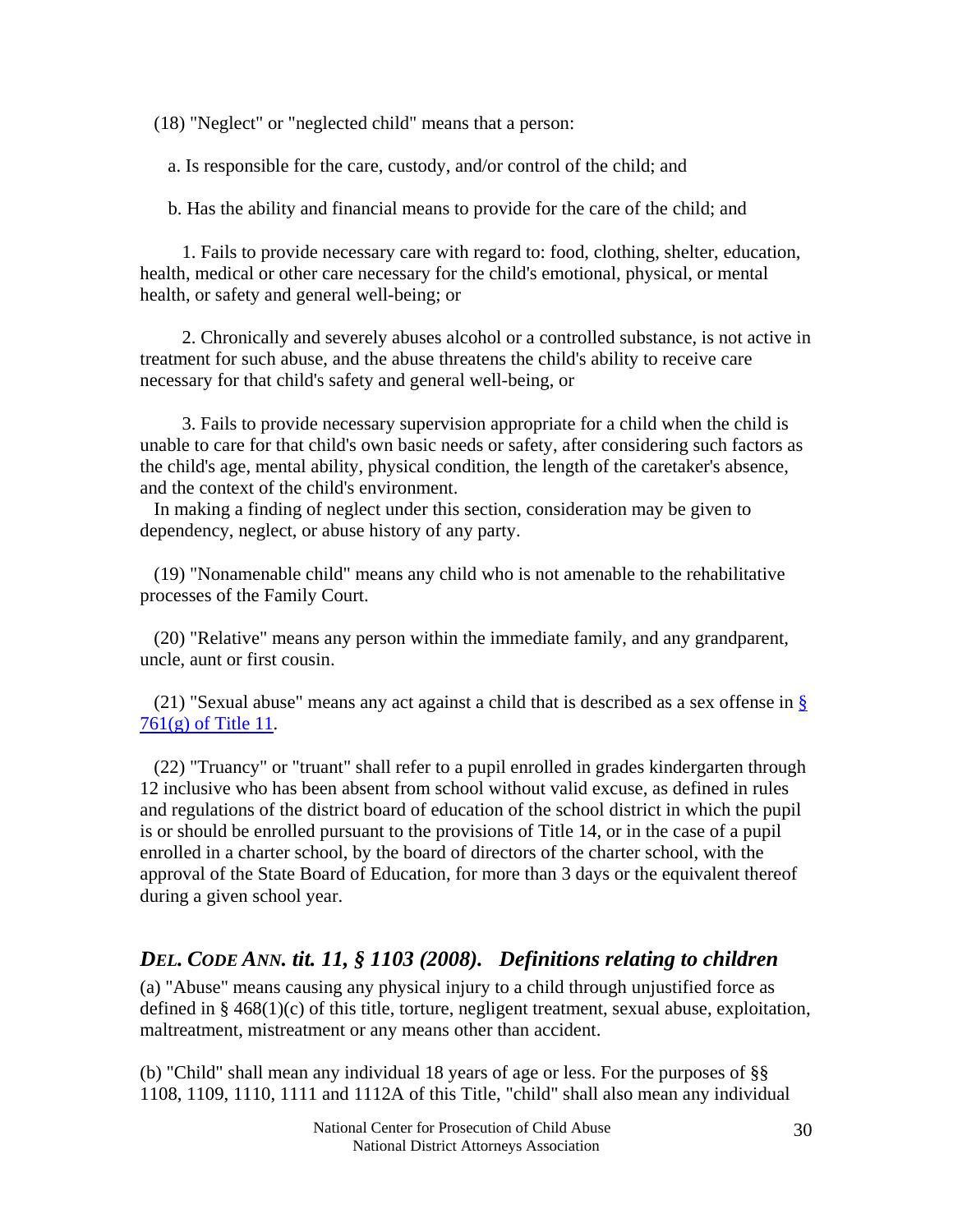who is intended by the defendant to appear to be 14 years of age or less.

(c) "Delinquent child" means a child who commits an act which if committed by an adult would constitute a crime.

(d) "Neglect" or "neglected child" is as defined in [§ 901 of Title 10.](https://www.lexis.com/research/buttonTFLink?_m=fb045da65acbc321eec2faaf35e3b1e8&_xfercite=%3ccite%20cc%3d%22USA%22%3e%3c%21%5bCDATA%5b11%20Del.%20C.%20%a7%201103%5d%5d%3e%3c%2fcite%3e&_butType=4&_butStat=0&_butNum=2&_butInline=1&_butinfo=10%20DECODE%20901&_fmtstr=FULL&docnum=1&_startdoc=1&wchp=dGLbVlz-zSkAl&_md5=150b8e8e42edca9f6cb6be7e7d7983ba)

(e) "Prohibited sexual act" shall include:

(1) Sexual intercourse;

(2) Anal intercourse;

(3) Masturbation;

(4) Bestiality;

(5) Sadism;

(6) Masochism;

(7) Fellatio;

(8) Cunnilingus;

 (9) Nudity, if such nudity is to be depicted for the purpose of the sexual stimulation or the sexual gratification of any individual who may view such depiction;

(10) Sexual contact;

(11) Lascivious exhibition of the genitals or pubic area of any child;

 (12) Any other act which is intended to be a depiction or simulation of any act described in this subsection.

(f) "Truancy" or "truant" shall refer to a pupil enrolled in grades kindergarten through 12 of a public school who has been absent from school for more than 3 school days during a school year without a valid excuse as defined in regulations of the district board of education of the school district in which the pupil is or should be enrolled pursuant to the provisions of Title 14, or where a student is enrolled in a charter school, by the board of directors of the charter school.

(g) "Visual depiction" includes, but is not limited to:

 (1) Any image which is recorded, stored or contained on or by developed or undeveloped photographic film, motion picture film or videotape; or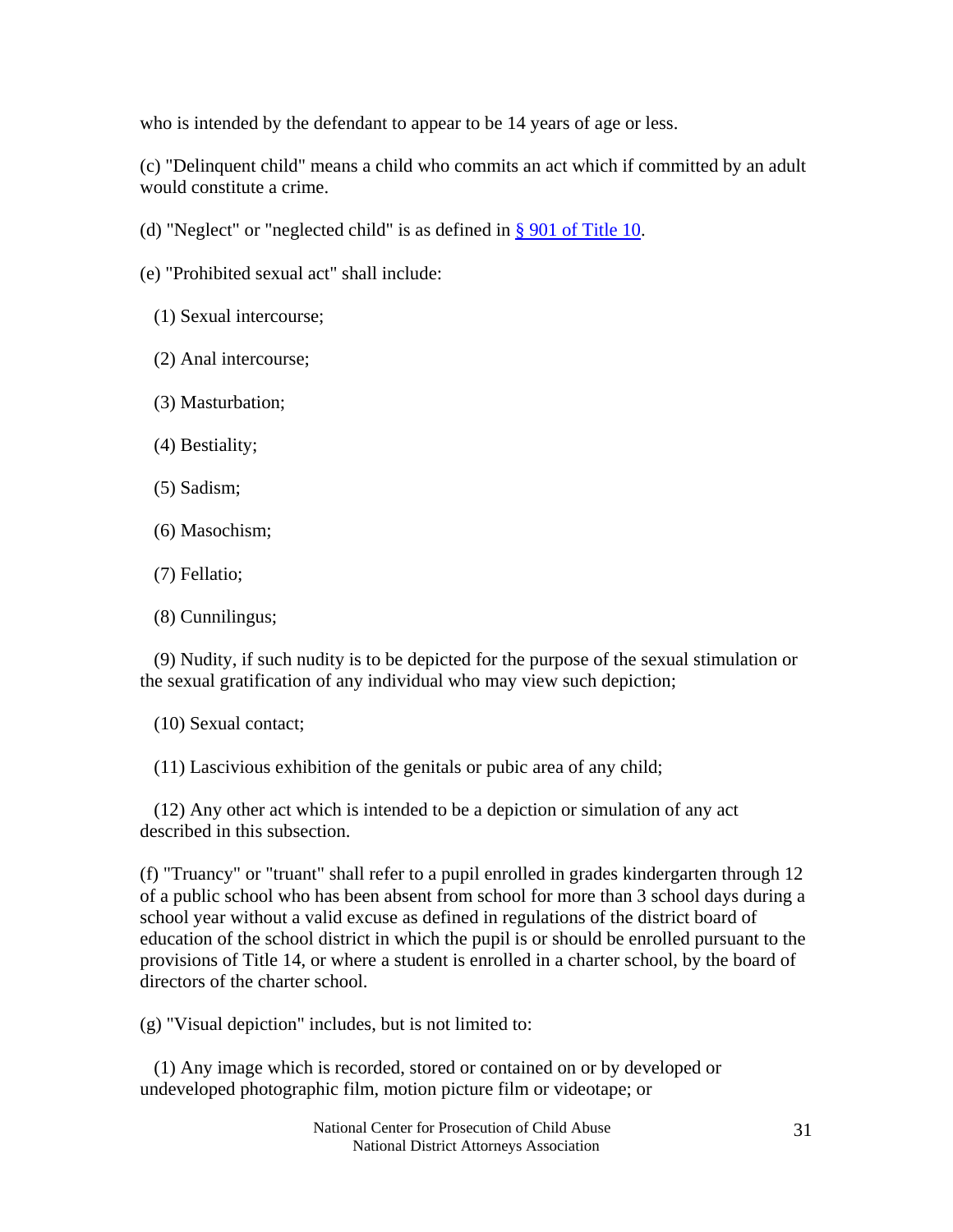<span id="page-31-0"></span> (2) Data which is stored or transmitted on or by any computer, or on or by any digital storage medium or by any other electronic means which is capable of conversion into a visual image; or

 (3) Any picture, or computer-generated image or picture, or any other image whether made, stored or produced by electronic, digital, mechanical or other means.

### **DISTRICT OF COLUMBIA**

#### *D.C. CODE ANN. § 22-1101 (2008). Definition and penalty [Formerly § 22-901]*

(a) A person commits the crime of cruelty to children in the first degree if that person intentionally, knowingly, or recklessly tortures, beats, or otherwise willfully maltreats a child under 18 years of age or engages in conduct which creates a grave risk of bodily injury to a child, and thereby causes bodily injury.

(b) A person commits the crime of cruelty to children in the second degree if that person intentionally, knowingly, or recklessly:

 (1) Maltreats a child or engages in conduct which causes a grave risk of bodily injury to a child; or

 (2) Exposes a child, or aids and abets in exposing a child in any highway, street, field house, outhouse or other place, with intent to abandon the child.

(c) (1) Any person convicted of cruelty to children in the first degree shall be fined not more than \$ 10,000 or be imprisoned not more than 15 years, or both.

 (2) Any person convicted of cruelty to children in the second degree shall be fined not more than \$ 10,000 or be imprisoned not more than 10 years, or both.

### **FLORIDA**

### *FLA. STAT. ANN. § 775.0847 (2008). Possession or promotion of certain images of child pornography; reclassification*

(1) For purposes of this section:

 (a) "Child" means any person, whose identity is known or unknown, less than 18 years of age.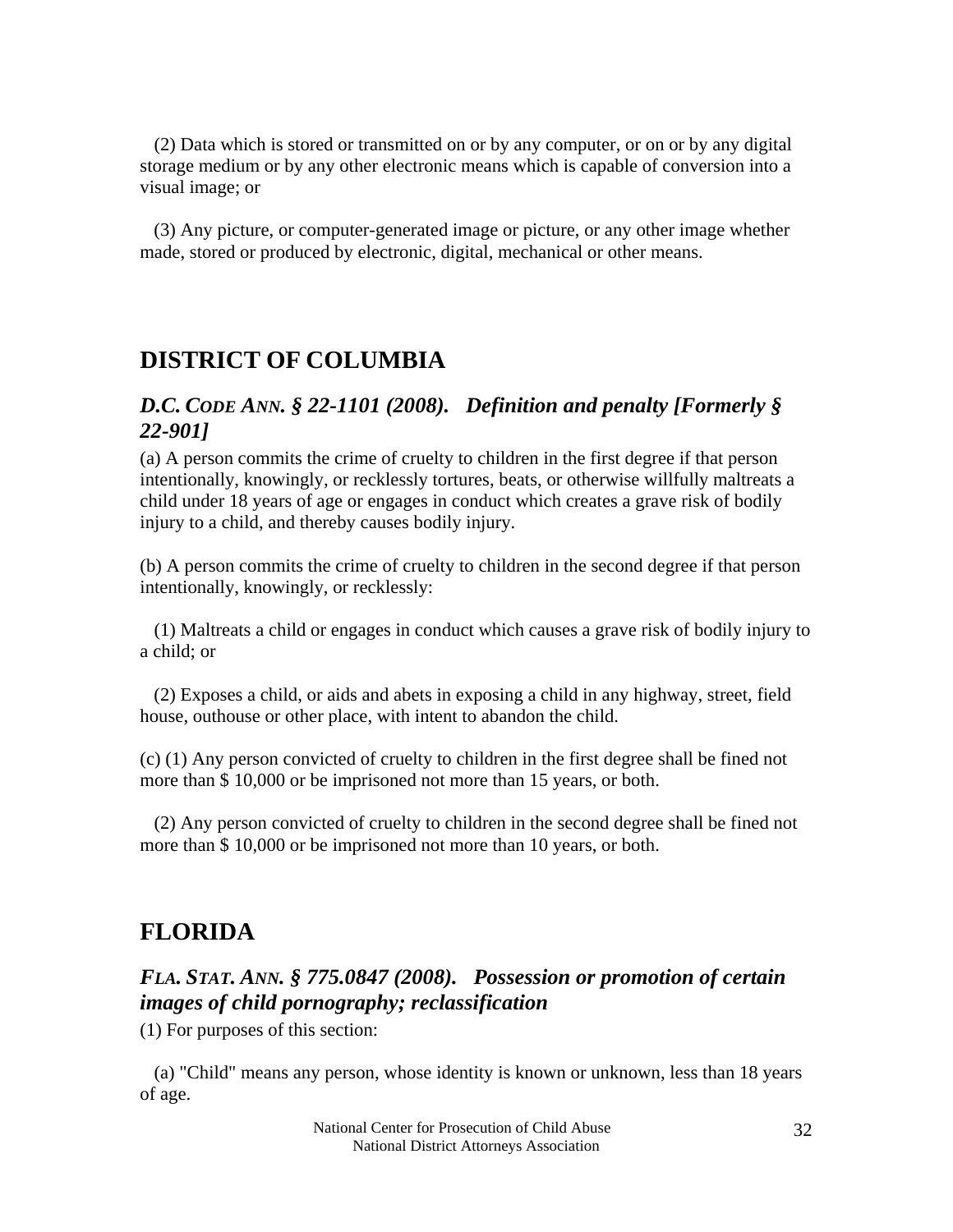(b) "Child pornography" means any image depicting a minor engaged in sexual conduct.

 (c) "Sadomasochistic abuse" means flagellation or torture by or upon a person or the condition of being fettered, bound, or otherwise physically restrained, for the purpose of deriving sexual satisfaction, or satisfaction brought about as a result of sadistic violence, from inflicting harm on another or receiving such harm oneself.

 (d) "Sexual battery" means oral, anal, or vaginal penetration by, or union with, the sexual organ of another or the anal or vaginal penetration of another by any other object; however, sexual battery does not include an act done for a bona fide medical purpose.

 (e) "Sexual bestiality" means any sexual act, actual or simulated, between a person and an animal involving the sex organ of the one and the mouth, anus, or vagina of the other.

 (f) "Sexual conduct" means actual or simulated sexual intercourse, deviate sexual intercourse, sexual bestiality, masturbation, or sadomasochistic abuse; actual lewd exhibition of the genitals; actual physical contact with a person's clothed or unclothed genitals, pubic area, buttocks, or, if such person is a female, breast with the intent to arouse or gratify the sexual desire of either party; or any act or conduct which constitutes sexual battery or simulates that sexual battery is being or will be committed. A mother's breastfeeding of her baby does not under any circumstance constitute "sexual conduct."

(2) A violation of [s. 827.071,](https://www.lexis.com/research/buttonTFLink?_m=4b3a1bf9b920c4b045258692c0afa255&_xfercite=%3ccite%20cc%3d%22USA%22%3e%3c%21%5bCDATA%5bFla.%20Stat.%20%a7%20775.0847%5d%5d%3e%3c%2fcite%3e&_butType=4&_butStat=0&_butNum=2&_butInline=1&_butinfo=FLCODE%20827.071&_fmtstr=FULL&docnum=1&_startdoc=1&wchp=dGLbVlz-zSkAl&_md5=372e548449227676b0282dcc1c406914) [s. 847.0135,](https://www.lexis.com/research/buttonTFLink?_m=4b3a1bf9b920c4b045258692c0afa255&_xfercite=%3ccite%20cc%3d%22USA%22%3e%3c%21%5bCDATA%5bFla.%20Stat.%20%a7%20775.0847%5d%5d%3e%3c%2fcite%3e&_butType=4&_butStat=0&_butNum=3&_butInline=1&_butinfo=FLCODE%20847.0135&_fmtstr=FULL&docnum=1&_startdoc=1&wchp=dGLbVlz-zSkAl&_md5=f7a74a723b245b404ccbabdbcd4adf36) [s. 847.0137](https://www.lexis.com/research/buttonTFLink?_m=4b3a1bf9b920c4b045258692c0afa255&_xfercite=%3ccite%20cc%3d%22USA%22%3e%3c%21%5bCDATA%5bFla.%20Stat.%20%a7%20775.0847%5d%5d%3e%3c%2fcite%3e&_butType=4&_butStat=0&_butNum=4&_butInline=1&_butinfo=FLCODE%20847.0137&_fmtstr=FULL&docnum=1&_startdoc=1&wchp=dGLbVlz-zSkAl&_md5=649f6409703d486bc953475d9f37bcaa), or [s. 847.0138](https://www.lexis.com/research/buttonTFLink?_m=4b3a1bf9b920c4b045258692c0afa255&_xfercite=%3ccite%20cc%3d%22USA%22%3e%3c%21%5bCDATA%5bFla.%20Stat.%20%a7%20775.0847%5d%5d%3e%3c%2fcite%3e&_butType=4&_butStat=0&_butNum=5&_butInline=1&_butinfo=FLCODE%20847.0138&_fmtstr=FULL&docnum=1&_startdoc=1&wchp=dGLbVlz-zSkAl&_md5=42eaef02e22c4341fd01850ca2934583) shall be reclassified to the next higher degree as provided in subsection (3) if:

 (a) The offender possesses 10 or more images of any form of child pornography regardless of content; and

(b) The content of at least one image contains one or more of the following:

1. A child who is younger than the age of 5.

- 2. Sadomasochistic abuse involving a child.
- 3. Sexual battery involving a child.

4. Sexual bestiality involving a child.

 5. Any movie involving a child, regardless of length and regardless of whether the movie contains sound.

(3) (a) In the case of a felony of the third degree, the offense is reclassified to a felony of the second degree.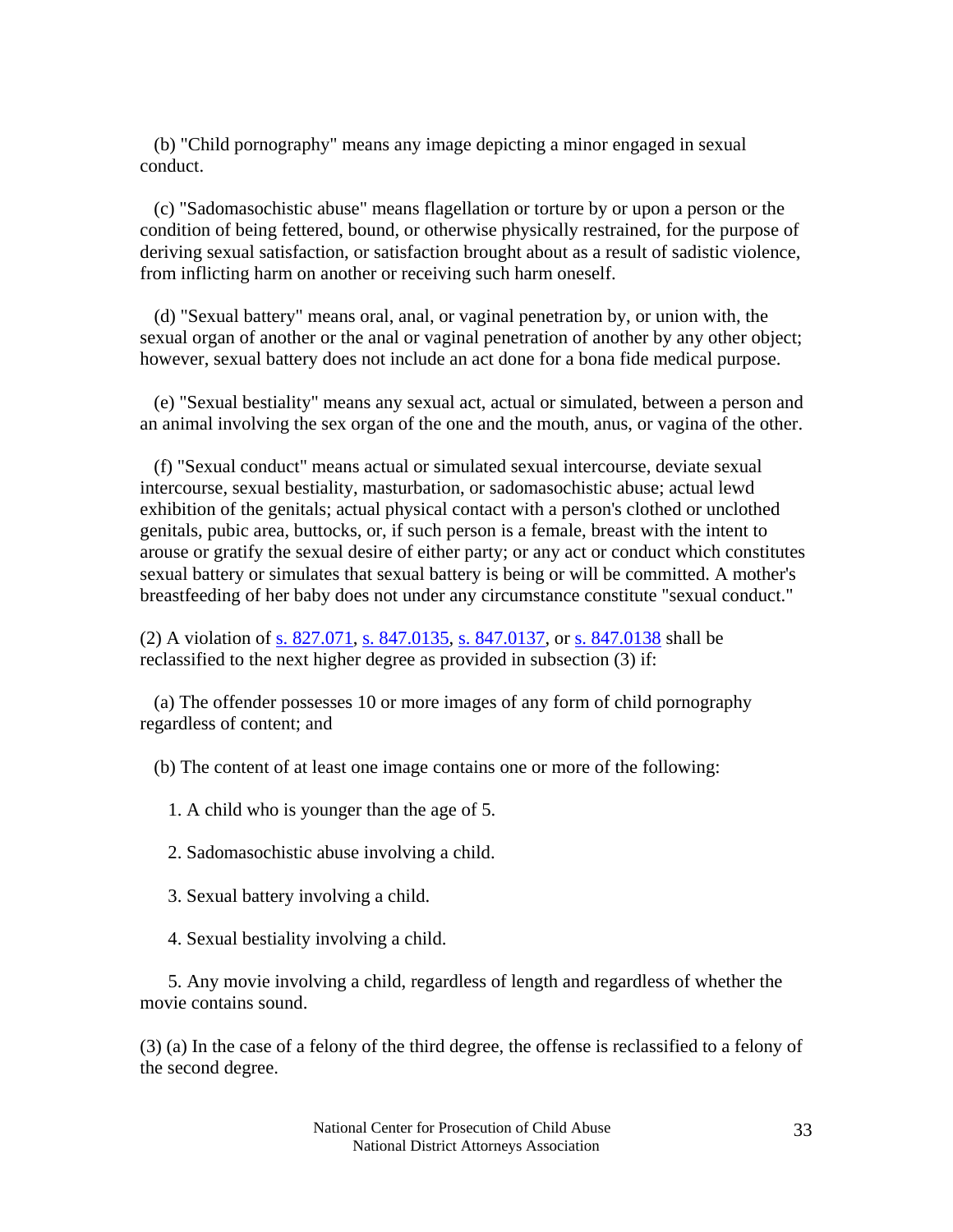<span id="page-33-0"></span> (b) In the case of a felony of the second degree, the offense is reclassified to a felony of the first degree.

For purposes of sentencing under chapter 921 and determining incentive gain-time eligibility under chapter 944, a felony offense that is reclassified under this section is ranked one level above the ranking under [s. 921.0022](https://www.lexis.com/research/buttonTFLink?_m=4b3a1bf9b920c4b045258692c0afa255&_xfercite=%3ccite%20cc%3d%22USA%22%3e%3c%21%5bCDATA%5bFla.%20Stat.%20%a7%20775.0847%5d%5d%3e%3c%2fcite%3e&_butType=4&_butStat=0&_butNum=6&_butInline=1&_butinfo=FLCODE%20921.0022&_fmtstr=FULL&docnum=1&_startdoc=1&wchp=dGLbVlz-zSkAl&_md5=3bdfa726b156feeb3e8c7f543827dfcc) or [s. 921.0023](https://www.lexis.com/research/buttonTFLink?_m=4b3a1bf9b920c4b045258692c0afa255&_xfercite=%3ccite%20cc%3d%22USA%22%3e%3c%21%5bCDATA%5bFla.%20Stat.%20%a7%20775.0847%5d%5d%3e%3c%2fcite%3e&_butType=4&_butStat=0&_butNum=7&_butInline=1&_butinfo=FLCODE%20921.0023&_fmtstr=FULL&docnum=1&_startdoc=1&wchp=dGLbVlz-zSkAl&_md5=02af44cf570aad824244570139f03e8d) of the offense committed.

### *FLA. STAT. ANN. § 827.03 (2008). Abuse, aggravated abuse, and neglect of a child; penalties*

(1) "Child abuse" means:

(a) Intentional infliction of physical or mental injury upon a child;

 (b) An intentional act that could reasonably be expected to result in physical or mental injury to a child; or

 (c) Active encouragement of any person to commit an act that results or could reasonably be expected to result in physical or mental injury to a child.

A person who knowingly or willfully abuses a child without causing great bodily harm, permanent disability, or permanent disfigurement to the child commits a felony of the third degree, punishable as provided in [s. 775.082](https://www.lexis.com/research/buttonTFLink?_m=16e3a94cc292791ff628f59d89379049&_xfercite=%3ccite%20cc%3d%22USA%22%3e%3c%21%5bCDATA%5bFla.%20Stat.%20%a7%20827.03%5d%5d%3e%3c%2fcite%3e&_butType=4&_butStat=0&_butNum=2&_butInline=1&_butinfo=FLCODE%20775.082&_fmtstr=FULL&docnum=1&_startdoc=1&wchp=dGLbVlz-zSkAl&_md5=e2eddb84c7293b38da41c909fdd5b1b3), [s. 775.083,](https://www.lexis.com/research/buttonTFLink?_m=16e3a94cc292791ff628f59d89379049&_xfercite=%3ccite%20cc%3d%22USA%22%3e%3c%21%5bCDATA%5bFla.%20Stat.%20%a7%20827.03%5d%5d%3e%3c%2fcite%3e&_butType=4&_butStat=0&_butNum=3&_butInline=1&_butinfo=FLCODE%20775.083&_fmtstr=FULL&docnum=1&_startdoc=1&wchp=dGLbVlz-zSkAl&_md5=c6cb9d9fff521dae952cce731abe889e) or [s. 775.084.](https://www.lexis.com/research/buttonTFLink?_m=16e3a94cc292791ff628f59d89379049&_xfercite=%3ccite%20cc%3d%22USA%22%3e%3c%21%5bCDATA%5bFla.%20Stat.%20%a7%20827.03%5d%5d%3e%3c%2fcite%3e&_butType=4&_butStat=0&_butNum=4&_butInline=1&_butinfo=FLCODE%20775.084&_fmtstr=FULL&docnum=1&_startdoc=1&wchp=dGLbVlz-zSkAl&_md5=e4889a8b873add5ebfea4e43316f7add)

(2) "Aggravated child abuse" occurs when a person:

(a) Commits aggravated battery on a child;

 (b) Willfully tortures, maliciously punishes, or willfully and unlawfully cages a child; or

 (c) Knowingly or willfully abuses a child and in so doing causes great bodily harm, permanent disability, or permanent disfigurement to the child.

A person who commits aggravated child abuse commits a felony of the first degree, punishable as provided in [s. 775.082,](https://www.lexis.com/research/buttonTFLink?_m=16e3a94cc292791ff628f59d89379049&_xfercite=%3ccite%20cc%3d%22USA%22%3e%3c%21%5bCDATA%5bFla.%20Stat.%20%a7%20827.03%5d%5d%3e%3c%2fcite%3e&_butType=4&_butStat=0&_butNum=5&_butInline=1&_butinfo=FLCODE%20775.082&_fmtstr=FULL&docnum=1&_startdoc=1&wchp=dGLbVlz-zSkAl&_md5=43ac966859221c533e383bc1bd75412c) [s. 775.083](https://www.lexis.com/research/buttonTFLink?_m=16e3a94cc292791ff628f59d89379049&_xfercite=%3ccite%20cc%3d%22USA%22%3e%3c%21%5bCDATA%5bFla.%20Stat.%20%a7%20827.03%5d%5d%3e%3c%2fcite%3e&_butType=4&_butStat=0&_butNum=6&_butInline=1&_butinfo=FLCODE%20775.083&_fmtstr=FULL&docnum=1&_startdoc=1&wchp=dGLbVlz-zSkAl&_md5=2a286185449c9b8ae3ab14cfca2f6067), or [s. 775.084.](https://www.lexis.com/research/buttonTFLink?_m=16e3a94cc292791ff628f59d89379049&_xfercite=%3ccite%20cc%3d%22USA%22%3e%3c%21%5bCDATA%5bFla.%20Stat.%20%a7%20827.03%5d%5d%3e%3c%2fcite%3e&_butType=4&_butStat=0&_butNum=7&_butInline=1&_butinfo=FLCODE%20775.084&_fmtstr=FULL&docnum=1&_startdoc=1&wchp=dGLbVlz-zSkAl&_md5=8cb1de4d18e2a3f045760d2f23f7f9e6)

(3) (a) "Neglect of a child" means:

 1. A caregiver's failure or omission to provide a child with the care, supervision, and services necessary to maintain the child's physical and mental health, including, but not limited to, food, nutrition, clothing, shelter, supervision, medicine, and medical services that a prudent person would consider essential for the well-being of the child; or

 2. A caregiver's failure to make a reasonable effort to protect a child from abuse, neglect, or exploitation by another person.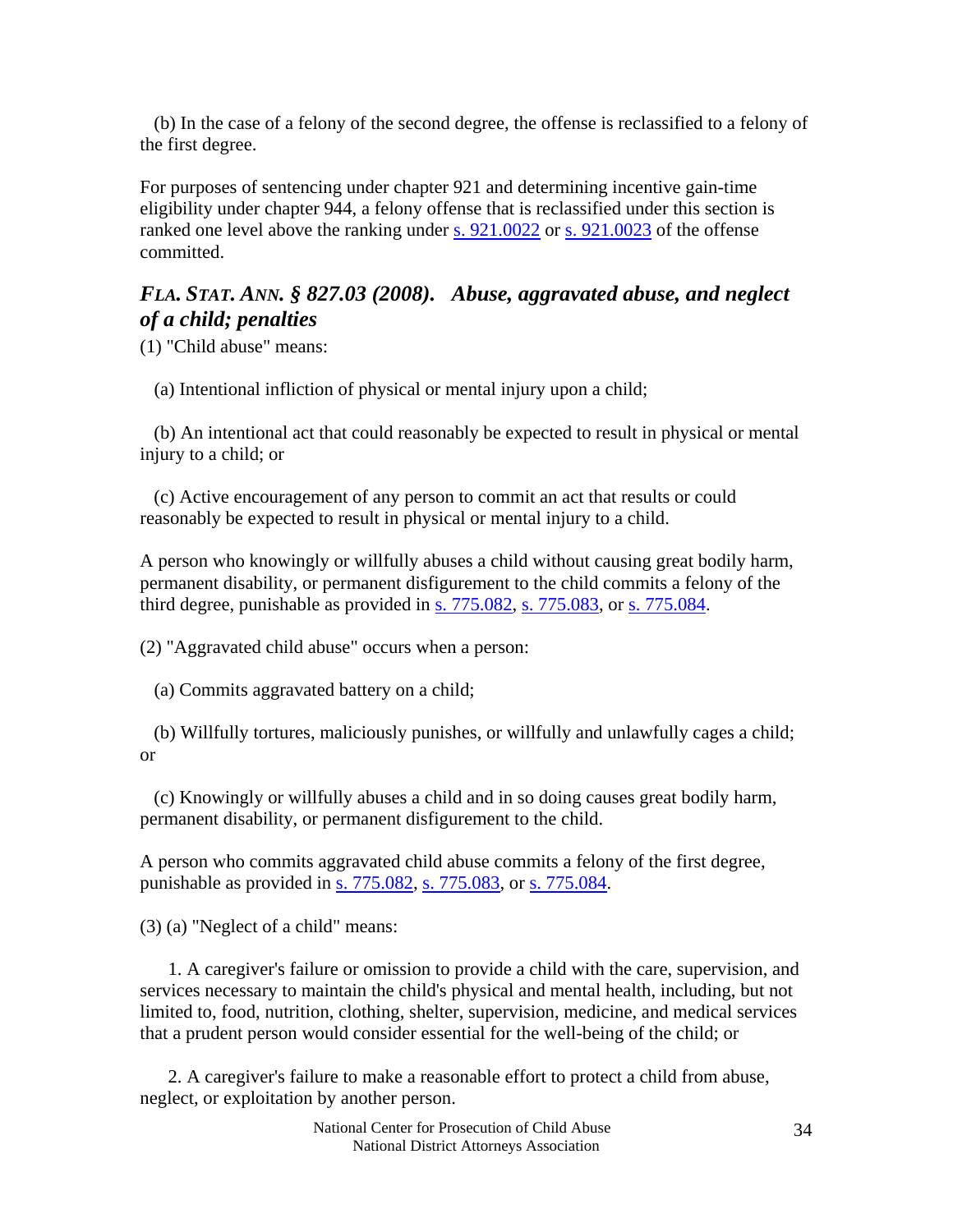<span id="page-34-0"></span>Neglect of a child may be based on repeated conduct or on a single incident or omission that results in, or could reasonably be expected to result in, serious physical or mental injury, or a substantial risk of death, to a child.

 (b) A person who willfully or by culpable negligence neglects a child and in so doing causes great bodily harm, permanent disability, or permanent disfigurement to the child commits a felony of the second degree, punishable as provided in [s. 775.082,](https://www.lexis.com/research/buttonTFLink?_m=16e3a94cc292791ff628f59d89379049&_xfercite=%3ccite%20cc%3d%22USA%22%3e%3c%21%5bCDATA%5bFla.%20Stat.%20%a7%20827.03%5d%5d%3e%3c%2fcite%3e&_butType=4&_butStat=0&_butNum=8&_butInline=1&_butinfo=FLCODE%20775.082&_fmtstr=FULL&docnum=1&_startdoc=1&wchp=dGLbVlz-zSkAl&_md5=0e441aa9200c4f55b51fd24a50326689) [s. 775.083,](https://www.lexis.com/research/buttonTFLink?_m=16e3a94cc292791ff628f59d89379049&_xfercite=%3ccite%20cc%3d%22USA%22%3e%3c%21%5bCDATA%5bFla.%20Stat.%20%a7%20827.03%5d%5d%3e%3c%2fcite%3e&_butType=4&_butStat=0&_butNum=9&_butInline=1&_butinfo=FLCODE%20775.083&_fmtstr=FULL&docnum=1&_startdoc=1&wchp=dGLbVlz-zSkAl&_md5=0de481b3d62b260332a347cf64f73fa1) or [s. 775.084.](https://www.lexis.com/research/buttonTFLink?_m=16e3a94cc292791ff628f59d89379049&_xfercite=%3ccite%20cc%3d%22USA%22%3e%3c%21%5bCDATA%5bFla.%20Stat.%20%a7%20827.03%5d%5d%3e%3c%2fcite%3e&_butType=4&_butStat=0&_butNum=10&_butInline=1&_butinfo=FLCODE%20775.084&_fmtstr=FULL&docnum=1&_startdoc=1&wchp=dGLbVlz-zSkAl&_md5=a34e10ff1b129cfcb51c8f3d4aa45b72)

 (c) A person who willfully or by culpable negligence neglects a child without causing great bodily harm, permanent disability, or permanent disfigurement to the child commits a felony of the third degree, punishable as provided in [s. 775.082,](https://www.lexis.com/research/buttonTFLink?_m=16e3a94cc292791ff628f59d89379049&_xfercite=%3ccite%20cc%3d%22USA%22%3e%3c%21%5bCDATA%5bFla.%20Stat.%20%a7%20827.03%5d%5d%3e%3c%2fcite%3e&_butType=4&_butStat=0&_butNum=11&_butInline=1&_butinfo=FLCODE%20775.082&_fmtstr=FULL&docnum=1&_startdoc=1&wchp=dGLbVlz-zSkAl&_md5=bf23332920c7b34c5e63b0e105608df8) [s. 775.083,](https://www.lexis.com/research/buttonTFLink?_m=16e3a94cc292791ff628f59d89379049&_xfercite=%3ccite%20cc%3d%22USA%22%3e%3c%21%5bCDATA%5bFla.%20Stat.%20%a7%20827.03%5d%5d%3e%3c%2fcite%3e&_butType=4&_butStat=0&_butNum=12&_butInline=1&_butinfo=FLCODE%20775.083&_fmtstr=FULL&docnum=1&_startdoc=1&wchp=dGLbVlz-zSkAl&_md5=8b8b78ac0858b74a20837086e3a7af17) or [s.](https://www.lexis.com/research/buttonTFLink?_m=16e3a94cc292791ff628f59d89379049&_xfercite=%3ccite%20cc%3d%22USA%22%3e%3c%21%5bCDATA%5bFla.%20Stat.%20%a7%20827.03%5d%5d%3e%3c%2fcite%3e&_butType=4&_butStat=0&_butNum=13&_butInline=1&_butinfo=FLCODE%20775.084&_fmtstr=FULL&docnum=1&_startdoc=1&wchp=dGLbVlz-zSkAl&_md5=ad2e29e783006f77406275f04ebc1403)  [775.084](https://www.lexis.com/research/buttonTFLink?_m=16e3a94cc292791ff628f59d89379049&_xfercite=%3ccite%20cc%3d%22USA%22%3e%3c%21%5bCDATA%5bFla.%20Stat.%20%a7%20827.03%5d%5d%3e%3c%2fcite%3e&_butType=4&_butStat=0&_butNum=13&_butInline=1&_butinfo=FLCODE%20775.084&_fmtstr=FULL&docnum=1&_startdoc=1&wchp=dGLbVlz-zSkAl&_md5=ad2e29e783006f77406275f04ebc1403).

(4) For purposes of this section, "maliciously" means wrongfully, intentionally, and without legal justification or excuse. Maliciousness may be established by circumstances from which one could conclude that a reasonable parent would not have engaged in the damaging acts toward the child for any valid reason and that the primary purpose of the acts was to cause the victim unjustifiable pain or injury.

## **GEORGIA**

### *GA. CODE ANN. § 16-12-100 (2008). Sexual exploitation of children; reporting violation; forfeiture; penalties*

(a) As used in this Code section, the term:

(1) "Minor" means any person under the age of 18 years.

 (2) "Performance" means any play, dance, or exhibit to be shown to or viewed by an audience.

(3) "Producing" means producing, directing, manufacturing, issuing, or publishing.

(4) "Sexually explicit conduct" means actual or simulated:

 (A) Sexual intercourse, including genital-genital, oral-genital, anal-genital, or oralanal, whether between persons of the same or opposite sex;

(B) Bestiality;

(C) Masturbation;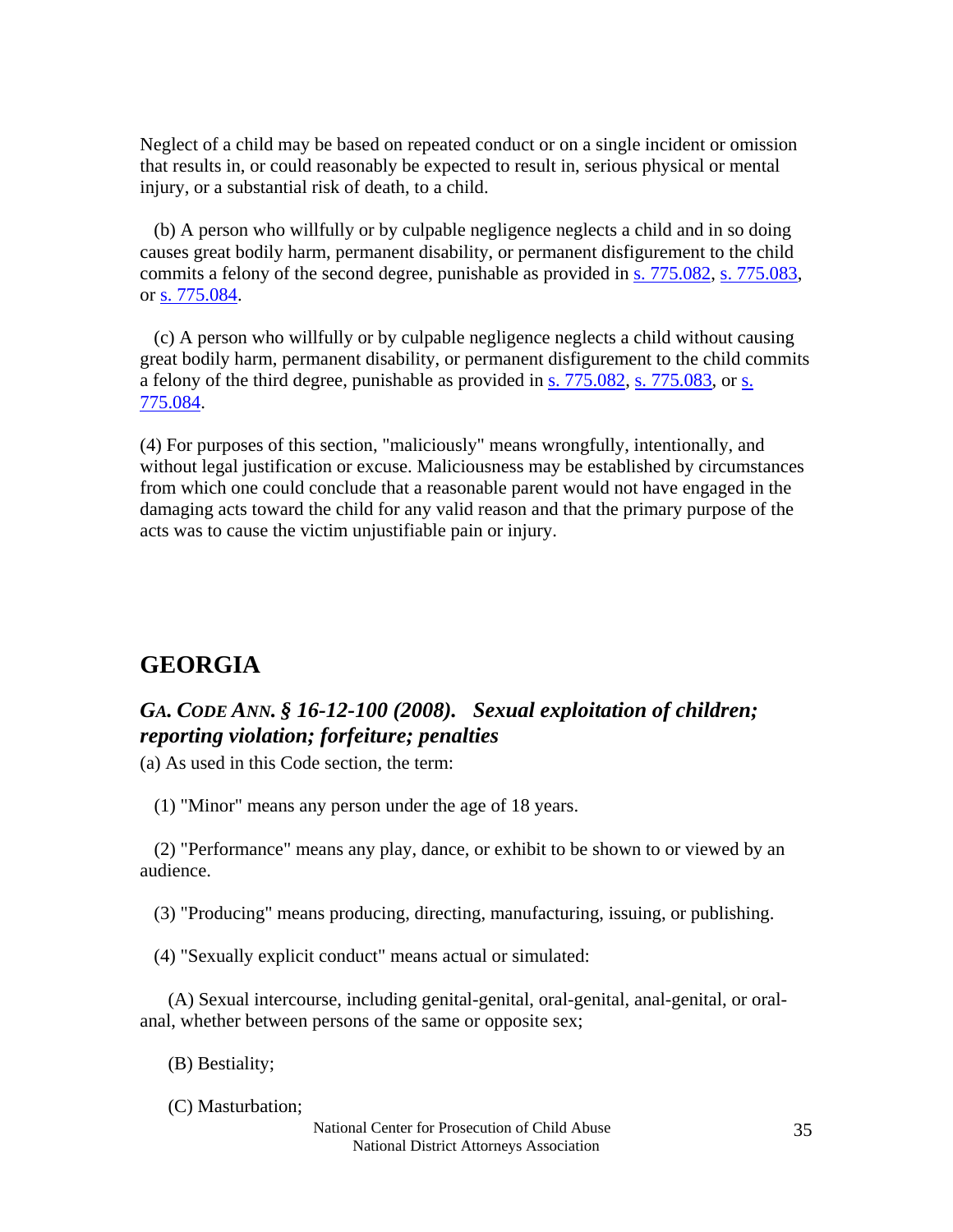(D) Lewd exhibition of the genitals or pubic area of any person;

(E) Flagellation or torture by or upon a person who is nude;

 (F) Condition of being fettered, bound, or otherwise physically restrained on the part of a person who is nude;

 (G) Physical contact in an act of apparent sexual stimulation or gratification with any person's unclothed genitals, pubic area, or buttocks or with a female's nude breasts;

(H) Defecation or urination for the purpose of sexual stimulation of the viewer; or

 (I) Penetration of the vagina or rectum by any object except when done as part of a recognized medical procedure.

 (5) "Visual medium" means any film, photograph, negative, slide, magazine, or other visual medium.

 (b)(1) It is unlawful for any person knowingly to employ, use, persuade, induce, entice, or coerce any minor to engage in or assist any other person to engage in any sexually explicit conduct for the purpose of producing any visual medium depicting such conduct.

 (2) It is unlawful for any parent, legal guardian, or person having custody or control of a minor knowingly to permit the minor to engage in or to assist any other person to engage in sexually explicit conduct for the purpose of producing any visual medium depicting such conduct.

 (3) It is unlawful for any person knowingly to employ, use, persuade, induce, entice, or coerce any minor to engage in or assist any other person to engage in any sexually explicit conduct for the purpose of any performance.

 (4) It is unlawful for any parent, legal guardian, or person having custody or control of a minor knowingly to permit the minor to engage in or to assist any other person to engage in sexually explicit conduct for the purpose of any performance.

 (5) It is unlawful for any person knowingly to create, reproduce, publish, promote, sell, distribute, give, exhibit, or possess with intent to sell or distribute any visual medium which depicts a minor or a portion of a minor's body engaged in any sexually explicit conduct.

 (6) It is unlawful for any person knowingly to advertise, sell, purchase, barter, or exchange any medium which provides information as to where any visual medium which depicts a minor or a portion of a minor's body engaged in any sexually explicit conduct can be found or purchased.

(7) It is unlawful for any person knowingly to bring or cause to be brought into this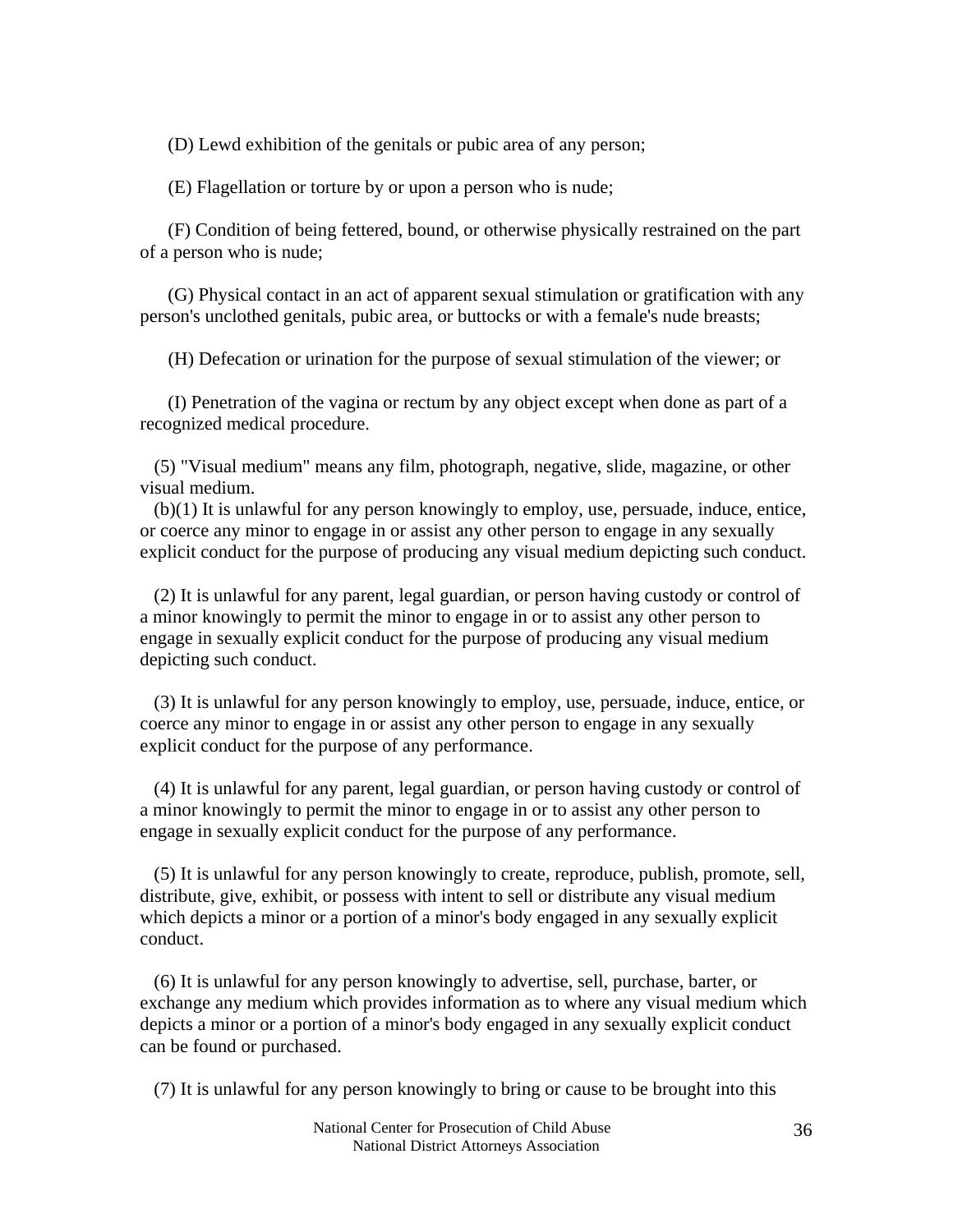state any material which depicts a minor or a portion of a minor's body engaged in any sexually explicit conduct.

 (8) It is unlawful for any person knowingly to possess or control any material which depicts a minor or a portion of a minor's body engaged in any sexually explicit conduct.

(c) A person who, in the course of processing or producing visual or printed matter either privately or commercially, has reasonable cause to believe that the visual or printed matter submitted for processing or producing depicts a minor engaged in sexually explicit conduct shall immediately report such incident, or cause a report to be made, to the Georgia Bureau of Investigation or the law enforcement agency for the county in which such matter is submitted. Any person participating in the making of a report or causing a report to be made pursuant to this subsection or participating in any judicial proceeding or any other proceeding resulting therefrom shall in so doing be immune from any civil or criminal liability that might otherwise be incurred or imposed, providing such participation pursuant to this subsection is made in good faith.

(d) The provisions of subsection (b) of this Code section shall not apply to the activities of law enforcement and prosecution agencies in the investigation and prosecution of criminal offenses or to legitimate medical, scientific, or educational activities.

 (e)(1) A person who is convicted of an offense under this Code section shall forfeit to the State of Georgia such interest as the person may have in:

 (A) Any property constituting or directly derived from gross profits or other proceeds obtained from such offense; and

(B) Any property used, or intended to be used, to commit such offense.

 (2) In any action under this Code section, the court may enter such restraining orders or take other appropriate action, including acceptance of performance bonds, in connection with any interest that is subject to forfeiture.

 (3) The court shall order forfeiture of property referred to in paragraph (1) of this subsection if the trier of fact determines, beyond a reasonable doubt, that such property is subject to forfeiture.

 (4) The provisions of subsection (u) of [Code Section 16-13-49](https://www.lexis.com/research/buttonTFLink?_m=527b52a921b1900c089cfc1f7dc5a78a&_xfercite=%3ccite%20cc%3d%22USA%22%3e%3c%21%5bCDATA%5bO.C.G.A.%20%a7%2016-12-100%5d%5d%3e%3c%2fcite%3e&_butType=4&_butStat=0&_butNum=2&_butInline=1&_butinfo=GACODE%2016-13-49&_fmtstr=FULL&docnum=1&_startdoc=1&wchp=dGLbVlz-zSkAl&_md5=2fd0f7e9444baea915d3693f27d58092) shall apply for the disposition of any property forfeited under this subsection. In any disposition of property under this subsection, a convicted person shall not be permitted to acquire property forfeited by such person.

(f)(1) The following property shall be subject to forfeiture to the State of Georgia:

 (A) Any material or equipment used, or intended for use, in producing, reproducing, transporting, shipping, or receiving any visual medium in violation of this Code section;

(B) Any visual medium produced, transported, shipped, or received in violation of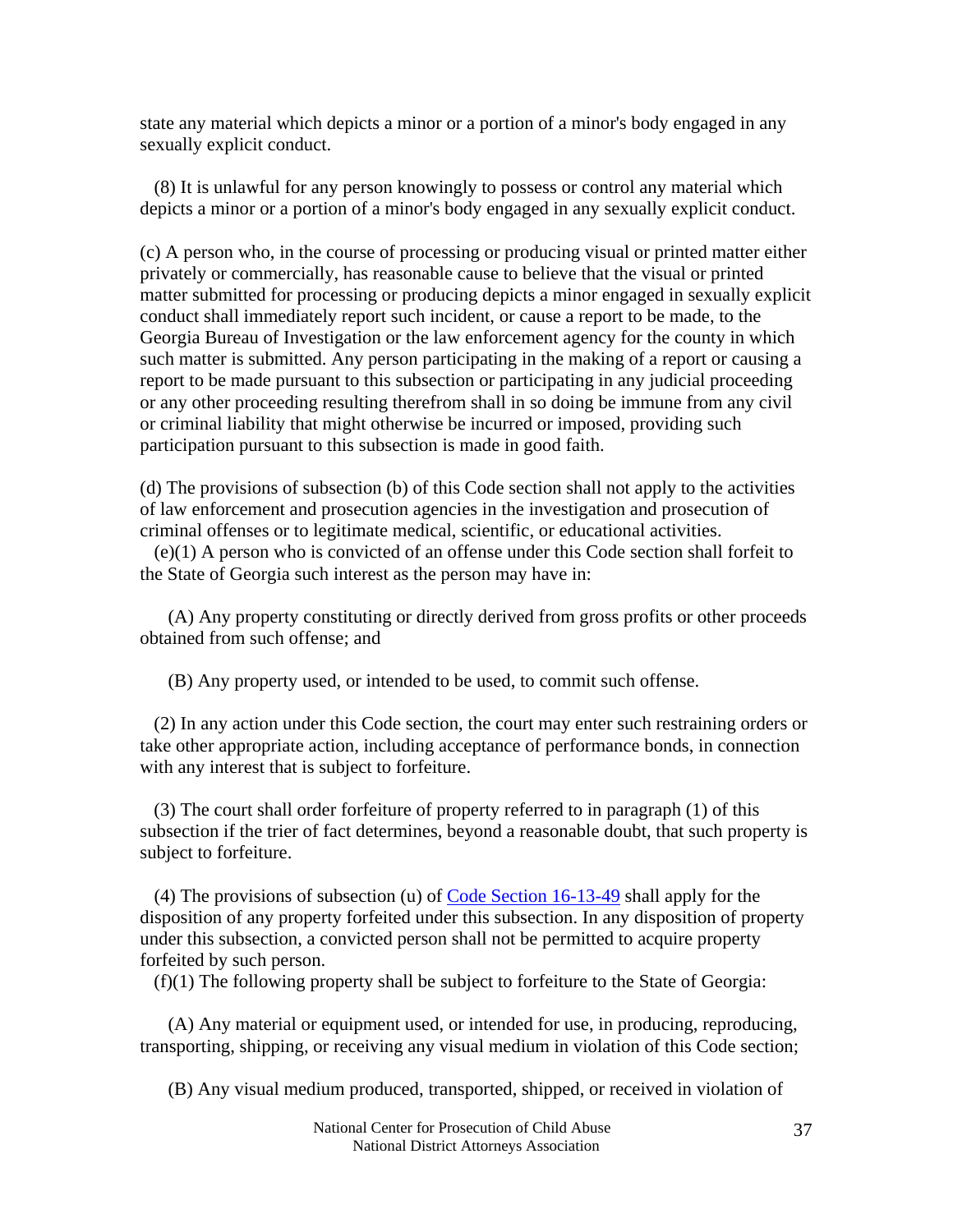this Code section, or any material containing such depiction; provided, however, that any such property so forfeited shall be destroyed by the appropriate law enforcement agency after it is no longer needed in any court proceedings; or

 (C) Any property constituting or directly derived from gross profits or other proceeds obtained from a violation of this Code section;

except that no property of any owner shall be forfeited under this paragraph, to the extent of the interest of such owner, by reason of an act or omission established by such owner to have been committed or omitted without knowledge or consent of such owner.

 (2) The procedure for forfeiture and disposition of forfeited property under this subsection shall be as provided for forfeitures under [Code Section 16-13-49.](https://www.lexis.com/research/buttonTFLink?_m=527b52a921b1900c089cfc1f7dc5a78a&_xfercite=%3ccite%20cc%3d%22USA%22%3e%3c%21%5bCDATA%5bO.C.G.A.%20%a7%2016-12-100%5d%5d%3e%3c%2fcite%3e&_butType=4&_butStat=0&_butNum=3&_butInline=1&_butinfo=GACODE%2016-13-49&_fmtstr=FULL&docnum=1&_startdoc=1&wchp=dGLbVlz-zSkAl&_md5=99f2ccaaa445fab40a507b32729f1330)

 $(g)(1)$  Except as otherwise provided in paragraph  $(2)$  of this subsection, any person who violates a provision of this Code section shall be guilty of a felony and, upon conviction thereof, shall be punished by imprisonment for not less than five nor more than 20 years and by a fine of not more than \$100,000.00. In the event, however, that the person so convicted is a member of the immediate family of the victim, no fine shall be imposed.

 (2) Any person who violates subsection (c) of this Code section shall be guilty of a misdemeanor.

### *GA. CODE ANN. § 19-7-5 (2008). Reporting of child abuse; when mandated or authorized; content of report; to whom made; immunity from liability; report based upon privileged communication; penalty for failure to report*

(a) The purpose of this Code section is to provide for the protection of children whose health and welfare are adversely affected and further threatened by the conduct of those responsible for their care and protection. It is intended that the mandatory reporting of such cases will cause the protective services of the state to be brought to bear on the situation in an effort to prevent further abuses, to protect and enhance the welfare of these children, and to preserve family life wherever possible. This Code section shall be liberally construed so as to carry out the purposes thereof.

(b) As used in this Code section, the term:

- (1) "Abused" means subjected to child abuse.
- (2) "Child" means any person under 18 years of age.
- (3) "Child abuse" means:

 (A) Physical injury or death inflicted upon a child by a parent or caretaker thereof by other than accidental means; provided, however, physical forms of discipline may be used as long as there is no physical injury to the child;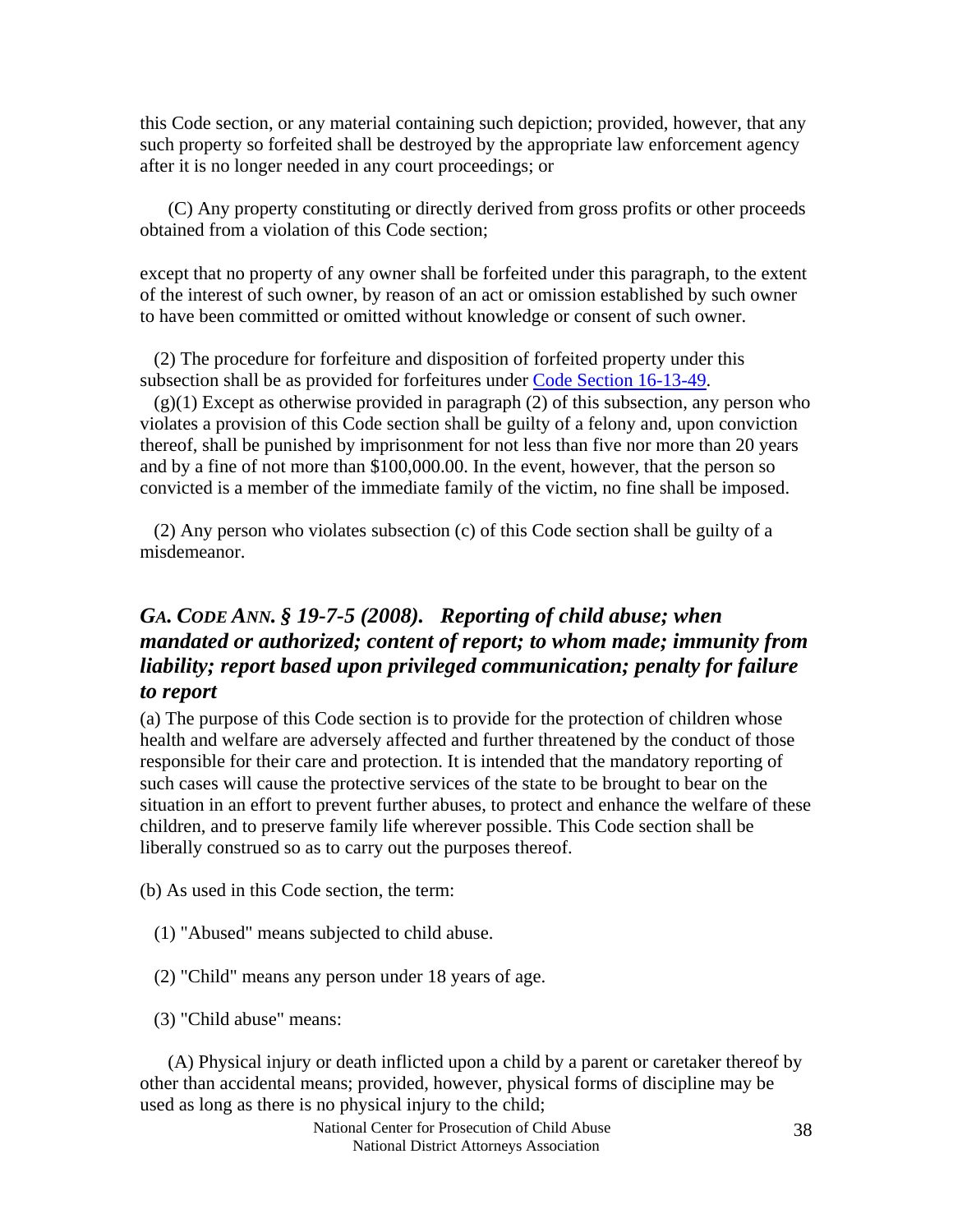(B) Neglect or exploitation of a child by a parent or caretaker thereof;

(C) Sexual abuse of a child; or

(D) Sexual exploitation of a child.

However, no child who in good faith is being treated solely by spiritual means through prayer in accordance with the tenets and practices of a recognized church or religious denomination by a duly accredited practitioner thereof shall, for that reason alone, be considered to be an "abused" child.

 (3.1) "Sexual abuse" means a person's employing, using, persuading, inducing, enticing, or coercing any minor who is not that person's spouse to engage in any act which involves:

 (A) Sexual intercourse, including genital-genital, oral-genital, anal-genital, or oralanal, whether between persons of the same or opposite sex;

(B) Bestiality;

(C) Masturbation;

(D) Lewd exhibition of the genitals or pubic area of any person;

(E) Flagellation or torture by or upon a person who is nude;

 (F) Condition of being fettered, bound, or otherwise physically restrained on the part of a person who is nude;

 (G) Physical contact in an act of apparent sexual stimulation or gratification with any person's clothed or unclothed genitals, pubic area, or buttocks or with a female's clothed or unclothed breasts;

(H) Defecation or urination for the purpose of sexual stimulation; or

 (I) Penetration of the vagina or rectum by any object except when done as part of a recognized medical procedure.

"Sexual abuse" shall not include consensual sex acts involving persons of the opposite sex when the sex acts are between minors or between a minor and an adult who is not more than five years older than the minor. This provision shall not be deemed or construed to repeal any law concerning the age or capacity to consent.

 (4) "Sexual exploitation" means conduct by a child's parent or caretaker who allows, permits, encourages, or requires that child to engage in: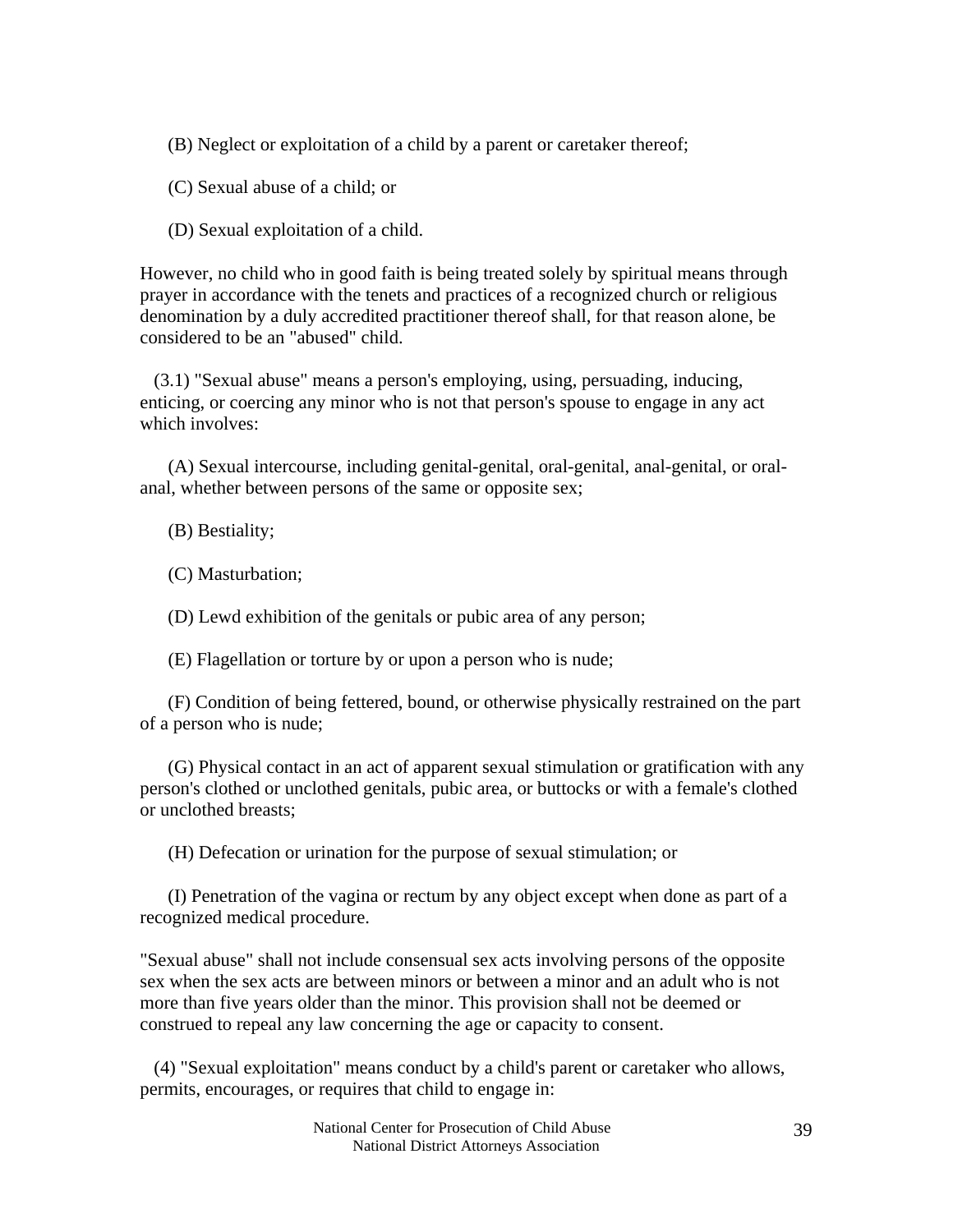(A) Prostitution, as defined in [Code Section 16-6-9](https://www.lexis.com/research/buttonTFLink?_m=755c104a574246c9d48bac9ab5670979&_xfercite=%3ccite%20cc%3d%22USA%22%3e%3c%21%5bCDATA%5bO.C.G.A.%20%a7%2019-7-5%5d%5d%3e%3c%2fcite%3e&_butType=4&_butStat=0&_butNum=2&_butInline=1&_butinfo=GACODE%2016-6-9&_fmtstr=FULL&docnum=1&_startdoc=1&wchp=dGLbVlz-zSkAl&_md5=e5adf90a272b892d6ced441635f7796b); or

 (B) Sexually explicit conduct for the purpose of producing any visual or print medium depicting such conduct, as defined in [Code Section 16-12-100.](https://www.lexis.com/research/buttonTFLink?_m=755c104a574246c9d48bac9ab5670979&_xfercite=%3ccite%20cc%3d%22USA%22%3e%3c%21%5bCDATA%5bO.C.G.A.%20%a7%2019-7-5%5d%5d%3e%3c%2fcite%3e&_butType=4&_butStat=0&_butNum=3&_butInline=1&_butinfo=GACODE%2016-12-100&_fmtstr=FULL&docnum=1&_startdoc=1&wchp=dGLbVlz-zSkAl&_md5=374dbeb5d3b774cca298dbdf753927cb)

 (c)(1) The following persons having reasonable cause to believe that a child has been abused shall report or cause reports of that abuse to be made as provided in this Code section:

(A) Physicians licensed to practice medicine, interns, or residents;

(B) Hospital or medical personnel;

(C) Dentists;

 (D) Licensed psychologists and persons participating in internships to obtain licensing pursuant to Chapter 39 of Title 43;

(E) Podiatrists;

 (F) Registered professional nurses or licensed practical nurses licensed pursuant to Chapter 24 of Title 43;

 (G) Professional counselors, social workers, or marriage and family therapists licensed pursuant to Chapter 10A of Title 43;

(H) School teachers;

(I) School administrators;

 (J) School guidance counselors, visiting teachers, school social workers, or school psychologists certified pursuant to Chapter 2 of Title 20;

 (K) Child welfare agency personnel, as that agency is defined pursuant to [Code](https://www.lexis.com/research/buttonTFLink?_m=755c104a574246c9d48bac9ab5670979&_xfercite=%3ccite%20cc%3d%22USA%22%3e%3c%21%5bCDATA%5bO.C.G.A.%20%a7%2019-7-5%5d%5d%3e%3c%2fcite%3e&_butType=4&_butStat=0&_butNum=4&_butInline=1&_butinfo=GACODE%2049-5-12&_fmtstr=FULL&docnum=1&_startdoc=1&wchp=dGLbVlz-zSkAl&_md5=1482c1a4c684d7c0a3a0607d88fa2b4e)  [Section 49-5-12;](https://www.lexis.com/research/buttonTFLink?_m=755c104a574246c9d48bac9ab5670979&_xfercite=%3ccite%20cc%3d%22USA%22%3e%3c%21%5bCDATA%5bO.C.G.A.%20%a7%2019-7-5%5d%5d%3e%3c%2fcite%3e&_butType=4&_butStat=0&_butNum=4&_butInline=1&_butinfo=GACODE%2049-5-12&_fmtstr=FULL&docnum=1&_startdoc=1&wchp=dGLbVlz-zSkAl&_md5=1482c1a4c684d7c0a3a0607d88fa2b4e)

(L) Child-counseling personnel;

(M) Child service organization personnel; or

(N) Law enforcement personnel.

 (2) If a person is required to report abuse pursuant to this subsection because that person attends to a child pursuant to such person's duties as a member of the staff of a hospital, school, social agency, or similar facility, that person shall notify the person in charge of the facility, or the designated delegate thereof, and the person so notified shall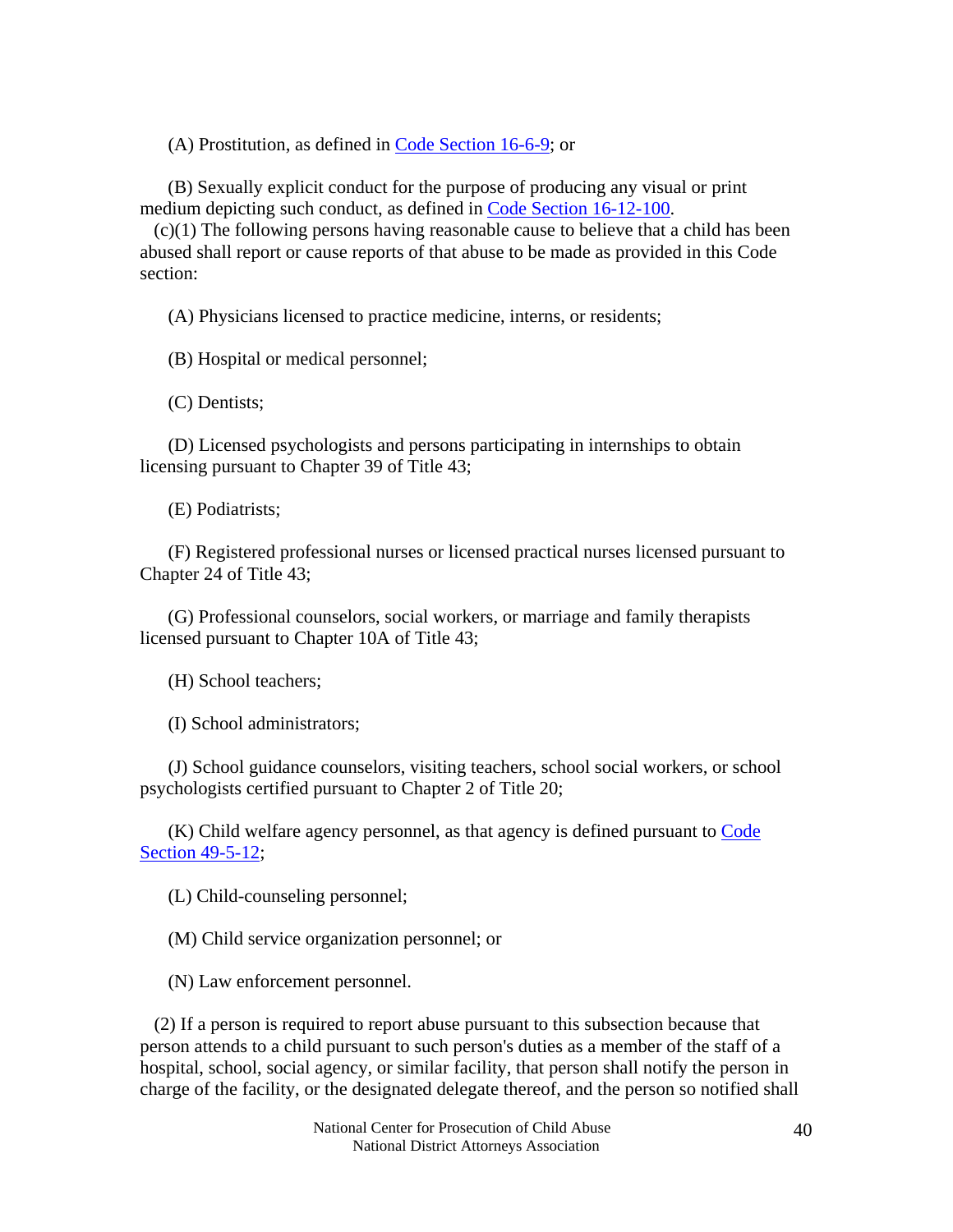report or cause a report to be made in accordance with this Code section. A staff member who makes a report to the person designated pursuant to this paragraph shall be deemed to have fully complied with this subsection. Under no circumstances shall any person in charge of such hospital, school, agency, or facility, or the designated delegate thereof, to whom such notification has been made exercise any control, restraint, modification, or make other change to the information provided by the reporter, although each of the aforementioned persons may be consulted prior to the making of a report and may provide any additional, relevant, and necessary information when making the report.

(d) Any other person, other than one specified in subsection (c) of this Code section, who has reasonable cause to believe that a child is abused may report or cause reports to be made as provided in this Code section.

(e) An oral report shall be made immediately, but in no case later than 24 hours from the time there is reasonable cause to believe a child has been abused, by telephone or otherwise and followed by a report in writing, if requested, to a child welfare agency providing protective services, as designated by the Department of Human Resources, or, in the absence of such agency, to an appropriate police authority or district attorney. If a report of child abuse is made to the child welfare agency or independently discovered by the agency, and the agency has reasonable cause to believe such report is true or the report contains any allegation or evidence of child abuse, then the agency shall immediately notify the appropriate police authority or district attorney. Such reports shall contain the names and addresses of the child and the child's parents or caretakers, if known, the child's age, the nature and extent of the child's injuries, including any evidence of previous injuries, and any other information that the reporting person believes might be helpful in establishing the cause of the injuries and the identity of the perpetrator. Photographs of the child's injuries to be used as documentation in support of allegations by hospital staff, physicians, law enforcement personnel, school officials, or staff of legally mandated public or private child protective agencies may be taken without the permission of the child's parent or guardian. Such photograph shall be made available as soon as possible to the chief welfare agency providing protective services and to the appropriate police authority.

(f) Any person or persons, partnership, firm, corporation, association, hospital, or other entity participating in the making of a report or causing a report to be made to a child welfare agency providing protective services or to an appropriate police authority pursuant to this Code section or any other law or participating in any judicial proceeding or any other proceeding resulting therefrom shall in so doing be immune from any civil or criminal liability that might otherwise be incurred or imposed, provided such participation pursuant to this Code section or any other law is made in good faith. Any person making a report, whether required by this Code section or not, shall be immune from liability as provided in this subsection.

(g) Suspected child abuse which is required to be reported by any person pursuant to this Code section shall be reported notwithstanding that the reasonable cause to believe such abuse has occurred or is occurring is based in whole or in part upon any communication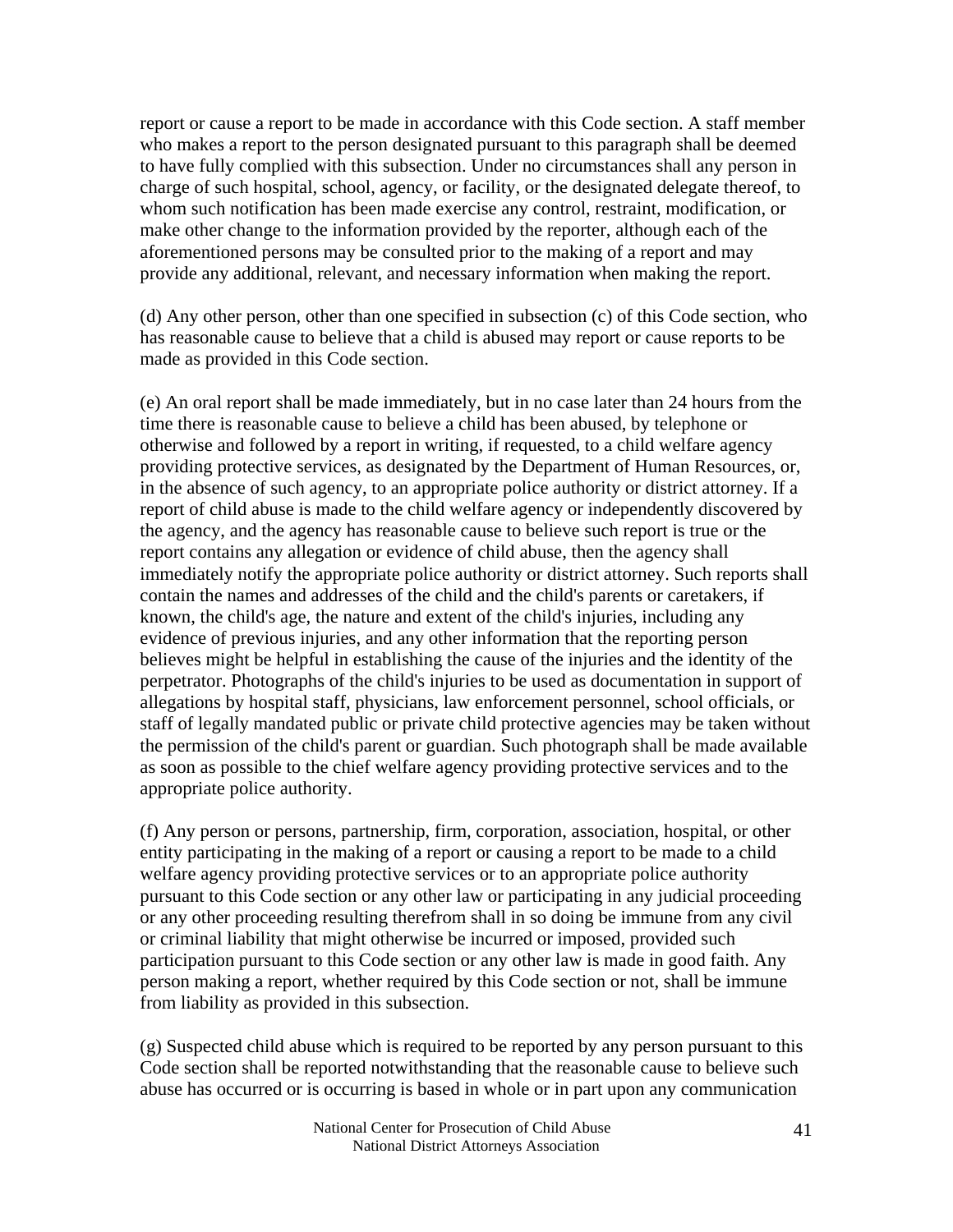to that person which is otherwise made privileged or confidential by law.

(h) Any person or official required by subsection (c) of this Code section to report a suspected case of child abuse who knowingly and willfully fails to do so shall be guilty of a misdemeanor.

(i) A report of child abuse or information relating thereto and contained in such report, when provided to a law enforcement agency or district attorney pursuant to subsection (e) of this Code section or pursuant to [Code Section 49-5-41,](https://www.lexis.com/research/buttonTFLink?_m=755c104a574246c9d48bac9ab5670979&_xfercite=%3ccite%20cc%3d%22USA%22%3e%3c%21%5bCDATA%5bO.C.G.A.%20%a7%2019-7-5%5d%5d%3e%3c%2fcite%3e&_butType=4&_butStat=0&_butNum=5&_butInline=1&_butinfo=GACODE%2049-5-41&_fmtstr=FULL&docnum=1&_startdoc=1&wchp=dGLbVlz-zSkAl&_md5=0628324fb90d30d4591e6cb8763aad56) shall not be subject to public inspection under Article 4 of Chapter 18 of Title 50 even though such report or information is contained in or part of closed records compiled for law enforcement or prosecution purposes unless:

 (1) There is a criminal or civil court proceeding which has been initiated based in whole or in part upon the facts regarding abuse which are alleged in the child abuse reports and the person or entity seeking to inspect such records provides clear and convincing evidence of such proceeding; or

 (2) The superior court in the county in which is located the office of the law enforcement agency or district attorney which compiled the records containing such reports, after application for inspection and a hearing on the issue, shall permit inspection of such records by or release of information from such records to individuals or entities who are engaged in legitimate research for educational, scientific, or public purposes and who comply with the provisions of this paragraph. When those records are located in more than one county, the application may be made to the superior court of any one of such counties. A copy of any application authorized by this paragraph shall be served on the office of the law enforcement agency or district attorney which compiled the records containing such reports. In cases where the location of the records is unknown to the applicant, the application may be made to the Superior Court of Fulton County. The superior court to which an application is made shall not grant the application unless:

 (A) The application includes a description of the proposed research project, including a specific statement of the information required, the purpose for which the project requires that information, and a methodology to assure the information is not arbitrarily sought;

 (B) The applicant carries the burden of showing the legitimacy of the research project; and

 (C) Names and addresses of individuals, other than officials, employees, or agents of agencies receiving or investigating a report of abuse which is the subject of a report, shall be deleted from any information released pursuant to this subsection unless the court determines that having the names and addresses open for review is essential to the research and the child, through his or her representative, gives permission to release the information.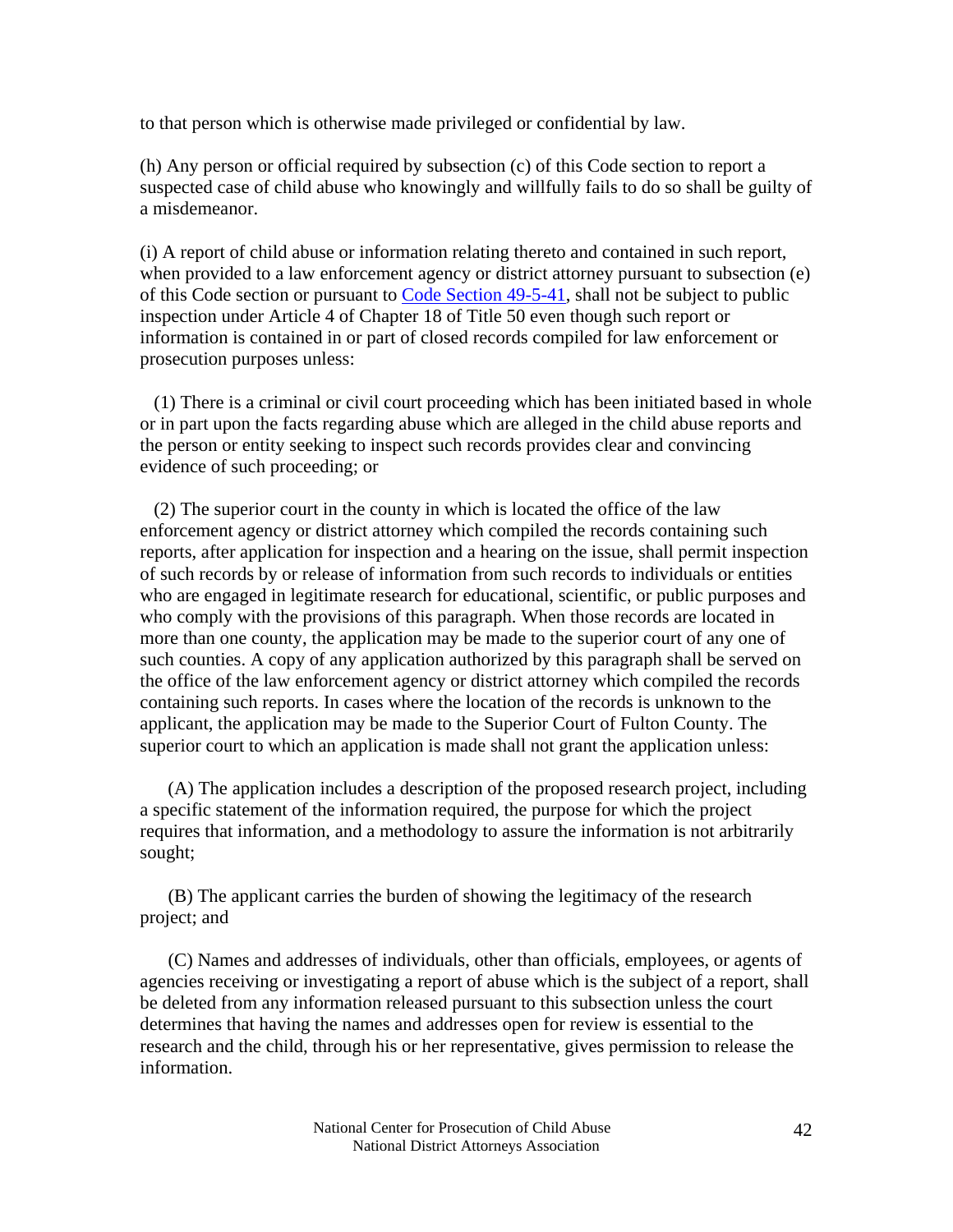### **HAWAII**

### *HAW. REV. STAT. ANN. § 707-750 (2008). Promoting child abuse in the first degree.*

(1) A person commits the offense of promoting child abuse in the first degree if, knowing or having reason to know its character and content, the person:

(a) Produces or participates in the preparation of child pornography;

 (b) Produces or participates in the preparation of pornographic material that employs, uses, or otherwise contains a minor engaging in or assisting others to engage in sexual conduct; or

 (c) Engages in a pornographic performance that employs, uses, or otherwise contains a minor engaging in or assisting others to engage in sexual conduct.

(2) As used in this section:

 "Child pornography" means any pornographic visual representation, including any photograph, film, video, picture, or computer or computer-generated image or picture, whether made or produced by electronic, mechanical, or other means, of sexual conduct, if:

 (a) The pornographic production of such visual representation involves the use of a minor engaging in sexual conduct; or

 (b) The pornographic visual representation has been created, adapted, or modified to appear that an identifiable minor is engaging in sexual conduct.

"Community standards" means the standards of the State.

"Computer" shall have the same meaning as in section 708-890.

 "Lascivious" means tending to incite lust, to deprave the morals in respect to sexual relations, or to produce voluptuous or lewd emotions in the average person, applying contemporary community standards.

 "Material" means any printed matter, visual representation, or sound recording and includes, but is not limited to, books, magazines, motion picture films, pamphlets, newspapers, pictures, photographs, and tape or wire recordings.

"Minor" means any person less than eighteen years old.

National Center for Prosecution of Child Abuse National District Attorneys Association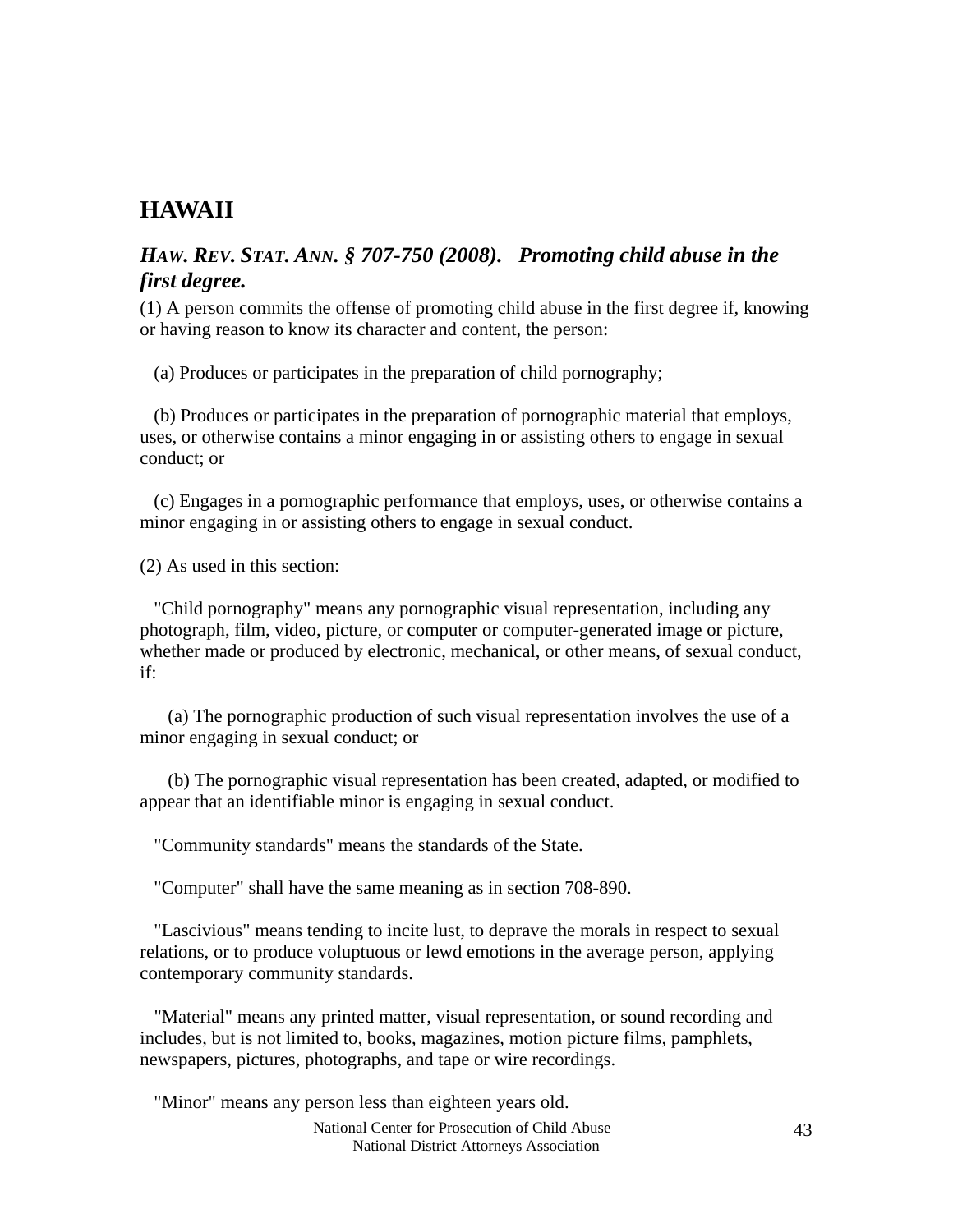"Performance" means any play, motion picture film, dance, or other exhibition performed before any audience.

"Pornographic" shall have the same meaning as in section 712-1210.

"Produces" means to produce, direct, manufacture, issue, publish, or advertise.

 "Sadomasochistic abuse" means flagellation or torture by or upon a person as an act of sexual stimulation or gratification.

 "Sexual conduct" means acts of masturbation, homosexuality, lesbianism, bestiality, sexual penetration, deviate sexual intercourse, sadomasochistic abuse, or lascivious exhibition of the genital or pubic area of a minor.

 "Visual representation" refers to, but is not limited to, undeveloped film and videotape and data stored on computer disk or by electronic means that are capable of conversion into a visual image.

(3) The fact that a person engaged in the conduct specified by this section is prima facie evidence that the person engaged in that conduct with knowledge of the character and content of the material or the performance produced, directed, or participated in. The fact that the person who was employed, used, or otherwise contained in the pornographic material or performance, was at that time, a minor, is prima facie evidence that the defendant knew the person to be a minor.

(4) Promoting child abuse in the first degree is a class A felony.

### *HAW. REV. STAT. ANN. § 707-751 (2008). Promoting child abuse in the second degree*

(1) A person commits the offense of promoting child abuse in the second degree if, knowing or having reason to know its character and content, the person:

(a) Disseminates child pornography;

(b) Reproduces child pornography with intent to disseminate;

 (c) Disseminates any book, magazine, periodical, film, videotape, computer disk, or any other material that contains an image of child pornography; or

 (d) Disseminates any pornographic material which employs, uses, or otherwise contains a minor engaging in or assisting others to engage in sexual conduct.

(2) As used in this section: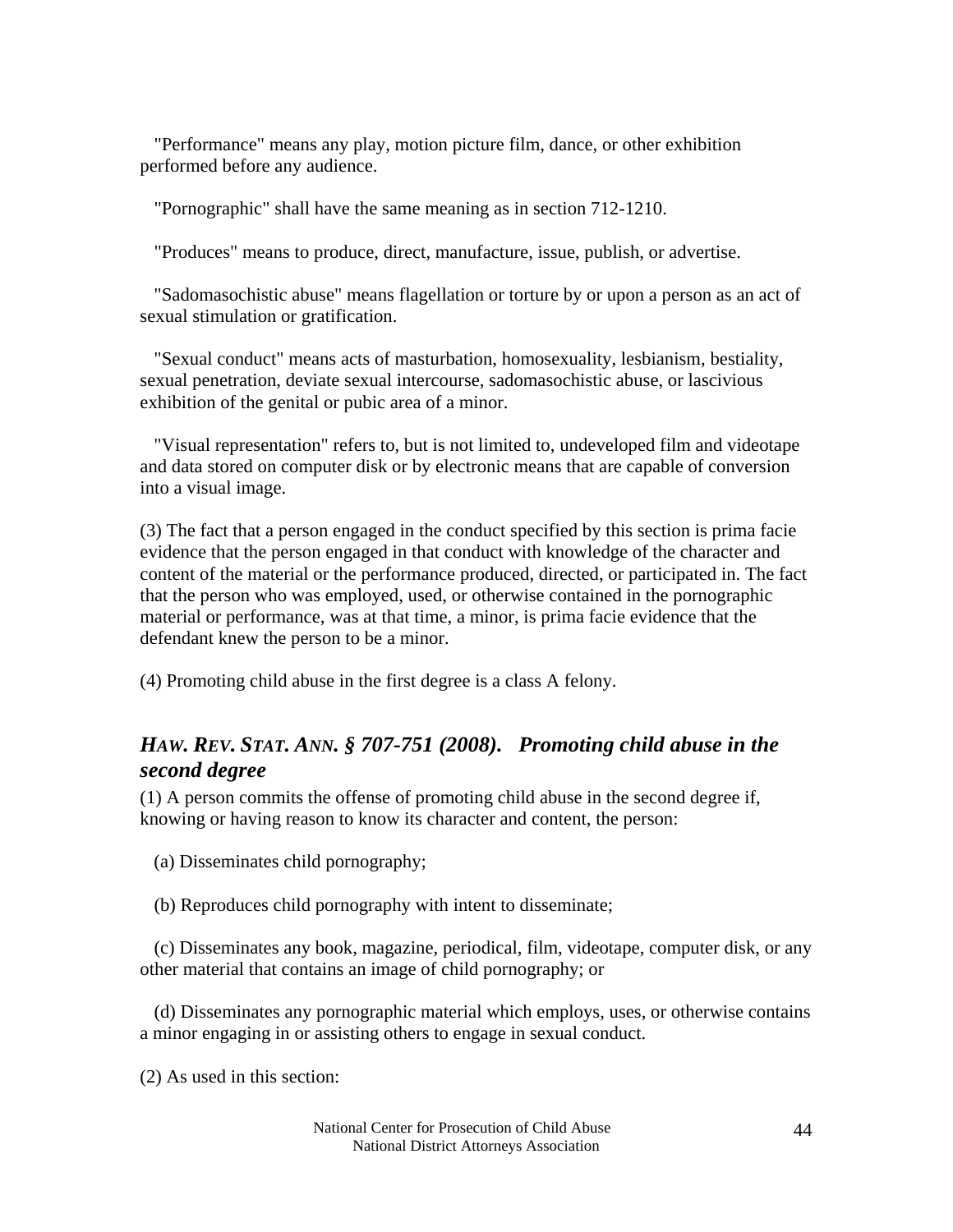"Child pornography" means any pornographic visual representation, including any photograph, film, video, picture, or computer or computer-generated image or picture, whether made or produced by electronic, mechanical, or other means, of sexual conduct, if:

 (a) The pornographic production of such visual representation involves the use of a minor engaging in sexual conduct; or

 (b) The pornographic visual representation has been created, adapted, or modified to appear that an identifiable minor is engaging in sexual conduct.

"Community standards" means the standards of the State.

"Computer" shall have the same meaning as in section 708-890.

 "Disseminate" means to publish, sell, distribute, transmit, exhibit, present material, mail, ship, or transport by any means, including by computer, or to offer or agree to do the same.

 "Lascivious" means tending to incite lust, to deprave the morals in respect to sexual relations, or to produce voluptuous or lewd emotions in the average person, applying contemporary community standards.

 "Material" means any printed matter, visual representation, or sound recording and includes, but is not limited to, books, magazines, motion picture films, pamphlets, newspapers, pictures, photographs, and tape or wire recordings.

"Minor" means any person less than eighteen years old.

"Pornographic" shall have the same meaning as in section 712-1210.

 "Sadomasochistic abuse" means flagellation or torture by or upon a person as an act of sexual stimulation or gratification.

 "Sexual conduct" means acts of masturbation, homosexuality, lesbianism, bestiality, sexual penetration, deviate sexual intercourse, sadomasochistic abuse, or lascivious exhibition of the genital or pubic area of a minor.

 "Visual representation" refers to, but is not limited to, undeveloped film and videotape, and data stored on computer disk or by electronic means that are capable of conversion into a visual image.

(3) The fact that a person engaged in the conduct specified by this section is prima facie evidence that the person engaged in that conduct with knowledge of the character and content of the material. The fact that the person who was employed, used, or otherwise contained in the pornographic material was at that time, a minor, is prima facie evidence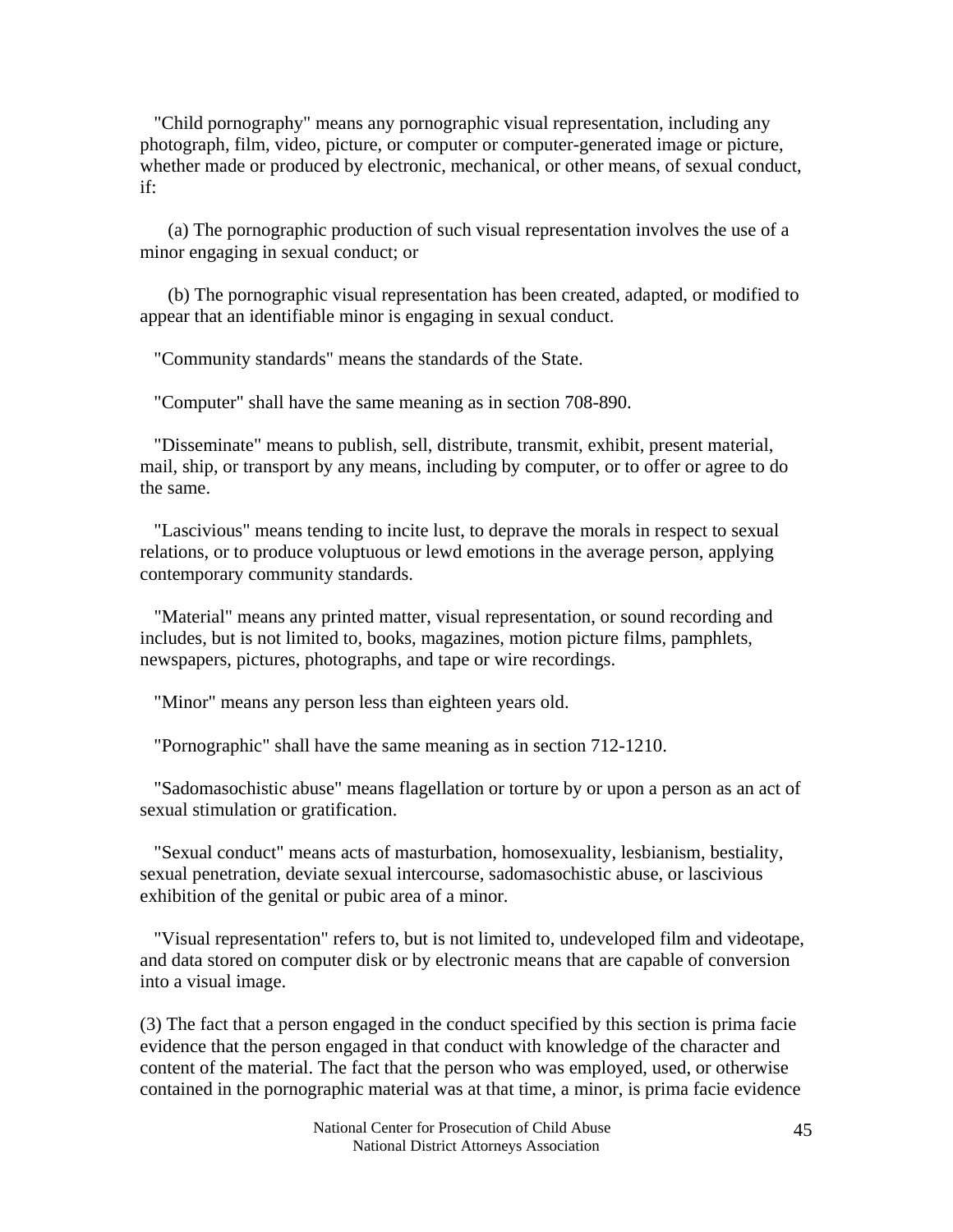that the defendant knew the person to be a minor.

(4) Promoting child abuse in the second degree is a class B felony.

### *HAW. REV. STAT. ANN. § 707-752 (2008). Promoting child abuse in the third degree*

(1) A person commits the offense of promoting child abuse in the third degree if, knowing or having reason to know its character and content, the person possesses:

(a) Child pornography;

 (b) Any book, magazine, periodical, film, videotape, computer disk, electronically stored data, or any other material that contains an image of child pornography; or

 (c) Any pornographic material that employs, uses, or otherwise contains a minor engaging in or assisting others to engage in sexual conduct.

(2) As used in this section:

 "Child pornography" means any pornographic visual representation, including any photograph, film, video, picture, or computer or computer-generated image or picture, whether made or produced by electronic, mechanical, or other means, of sexual conduct, if:

 (a) The pornographic production of the visual representation involves the use of a minor engaging in sexual conduct; or

 (b) The pornographic visual representation has been created, adapted, or modified to appear that an identifiable minor is engaging in sexual conduct.

"Community standards" means the standards of the State.

"Computer" shall have the same meaning as in section 708-890.

 "Lascivious" means tending to incite lust, to deprave the morals with respect to sexual relations, or to produce voluptuous or lewd emotions in the average person, applying contemporary community standards.

 "Material" means any printed matter, visual representation, or sound recording and includes, but is not limited to, books, magazines, motion picture films, pamphlets, newspapers, pictures, photographs, and tape or wire recordings.

"Minor" means any person less than eighteen years old.

"Pornographic" shall have the same meaning as in section 712-1210.

National Center for Prosecution of Child Abuse National District Attorneys Association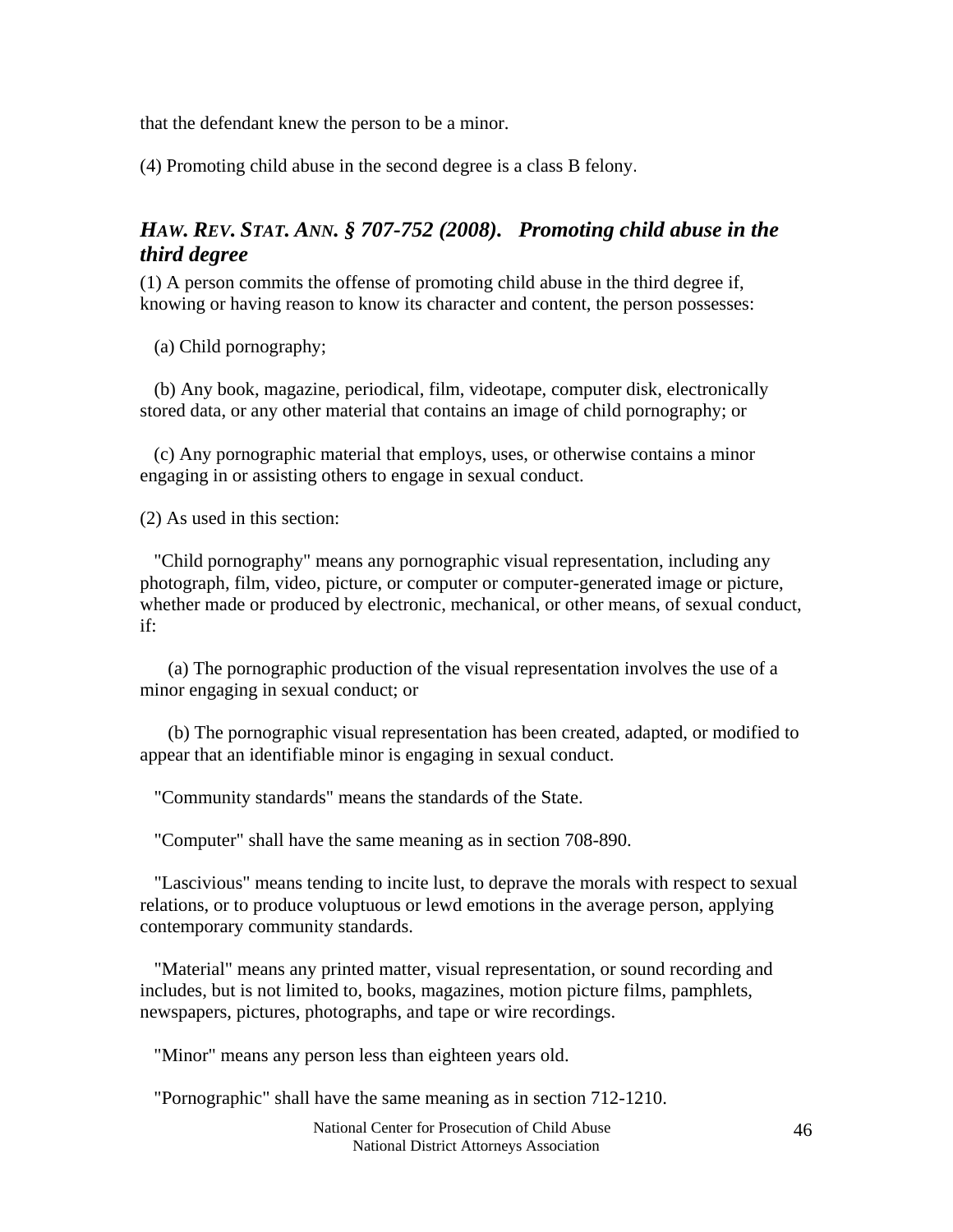"Sadomasochistic abuse" means flagellation or torture by or upon a person as an act of sexual stimulation or gratification.

 "Sexual conduct" means acts of masturbation, homosexuality, lesbianism, bestiality, sexual penetration, deviate sexual intercourse, sadomasochistic abuse, or lascivious exhibition of the genital or pubic area of a minor.

 "Visual representation" includes but is not limited to undeveloped film and videotape and data stored on computer disk or by electronic means that are capable of conversion into a visual image.

(3) The fact that a person engaged in the conduct specified by this section is prima facie evidence that the person engaged in that conduct with knowledge of the character and content of the material. The fact that the person who was employed, used, or otherwise contained in the pornographic material was, at that time, a minor is prima facie evidence that the defendant knew the person to be a minor.

(4) Promoting child abuse in the third degree is a class C felony.

## **IDAHO**

### *IDAHO CODE ANN. § 16-1619 (2008). Adjudicatory hearing -- Conduct of hearing -- Consolidation*

(1) When a petition has been filed, the court shall set an adjudicatory hearing to be held no later than thirty (30) days after the filing of the petition.

(2) A pretrial conference shall be held outside the presence of the court within three (3) to five (5) days before the adjudicatory hearing. Investigative reports required under [section](https://www.lexis.com/research/buttonTFLink?_m=48745e32d4e2e64792c72501bedebddf&_xfercite=%3ccite%20cc%3d%22USA%22%3e%3c%21%5bCDATA%5bIdaho%20Code%20%a7%2016-1619%5d%5d%3e%3c%2fcite%3e&_butType=4&_butStat=0&_butNum=1&_butInline=1&_butinfo=IDCODE%2016-1616&_fmtstr=FULL&docnum=1&_startdoc=1&wchp=dGLbVlz-zSkAl&_md5=42d27211c757bd1656dc75f9cb47782c)  [16-1616, Idaho Code,](https://www.lexis.com/research/buttonTFLink?_m=48745e32d4e2e64792c72501bedebddf&_xfercite=%3ccite%20cc%3d%22USA%22%3e%3c%21%5bCDATA%5bIdaho%20Code%20%a7%2016-1619%5d%5d%3e%3c%2fcite%3e&_butType=4&_butStat=0&_butNum=1&_butInline=1&_butinfo=IDCODE%2016-1616&_fmtstr=FULL&docnum=1&_startdoc=1&wchp=dGLbVlz-zSkAl&_md5=42d27211c757bd1656dc75f9cb47782c) shall be delivered to the court with copies to each of the parents and other legal custodians, guardian ad litem and attorney for the child prior to the pretrial conference.

(3) At the adjudicatory hearing, parents or guardians with disabilities shall have the right to introduce admissible evidence regarding how use of adaptive equipment or supportive services may enable the parent or guardian to carry out the responsibilities of parenting the child by addressing the reason for the removal of the child.

(4) If a preponderance of the evidence at the adjudicatory hearing shows that the child comes within the court's jurisdiction under this chapter upon the grounds set forth in [section 16-1603, Idaho Code,](https://www.lexis.com/research/buttonTFLink?_m=48745e32d4e2e64792c72501bedebddf&_xfercite=%3ccite%20cc%3d%22USA%22%3e%3c%21%5bCDATA%5bIdaho%20Code%20%a7%2016-1619%5d%5d%3e%3c%2fcite%3e&_butType=4&_butStat=0&_butNum=2&_butInline=1&_butinfo=IDCODE%2016-1603&_fmtstr=FULL&docnum=1&_startdoc=1&wchp=dGLbVlz-zSkAl&_md5=56e3ffe4b0edfad4eaaab7a324c3d638) the court shall so decree and in its decree shall make a finding on the record of the facts and conclusions of law upon which it exercises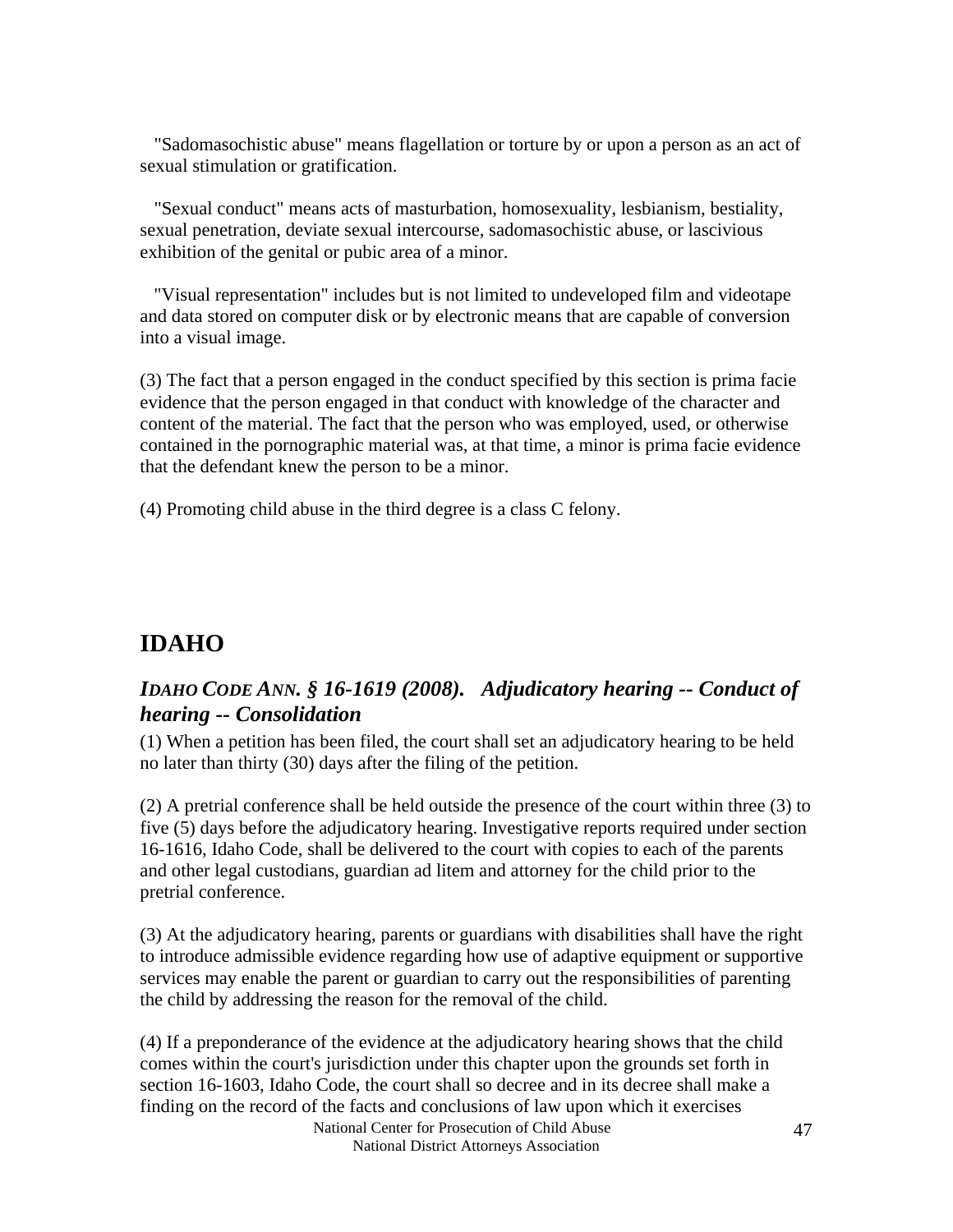jurisdiction over the child.

(5) Upon entering its decree the court shall consider any information relevant to the disposition of the child but in any event shall:

 (a) Place the child under protective supervision in his own home for an indeterminate period not to exceed the child's eighteenth birthday; or

 (b) Vest legal custody in the department or other authorized agency subject to residual parental rights and subject to full judicial review by the court of all matters relating to the custody of the child by the department or other authorized agency.

(6) If the court vests legal custody in the department or other authorized agency, the court shall make detailed written findings based on facts in the record, that, in addition to the findings required in subsection (4) of this section, continuation of residence in the home would be contrary to the welfare of the child and that vesting legal custody with the department or other authorized agency would be in the best interests of the child. In addition the court shall make detailed written findings based on facts in the record as to whether the department made reasonable efforts to prevent the placement of the child in foster care, including findings, when appropriate, that:

 (a) Reasonable efforts were made but were not successful in eliminating the need for foster care placement of the child;

 (b) The department made reasonable efforts to prevent removal but was not able to safely provide preventive services;

 (c) Reasonable efforts to temporarily place the child with related persons were made but were not successful; or

 (d) Reasonable efforts were not required as the parent had subjected the child to aggravated circumstances as determined by the court including, but not limited to: abandonment; torture; chronic abuse; sexual abuse; committed murder; committed voluntary manslaughter of another child; aided or abetted, attempted, conspired or solicited to commit such a murder or voluntary manslaughter; committed a battery that results in serious bodily injury to a child; or the parental rights of the parent to a sibling of the child have been terminated involuntarily and that as a result, a hearing to determine the permanent future plan for this child will be held within thirty (30) days of this determination.

(7) A decree vesting legal custody in the department shall be binding upon the department and may continue until the child's eighteenth birthday.

(8) A decree vesting legal custody in an authorized agency other than the department shall be for a period of time not to exceed the child's eighteenth birthday, and on such other terms as the court shall state in its decree to be in the best interests of the child and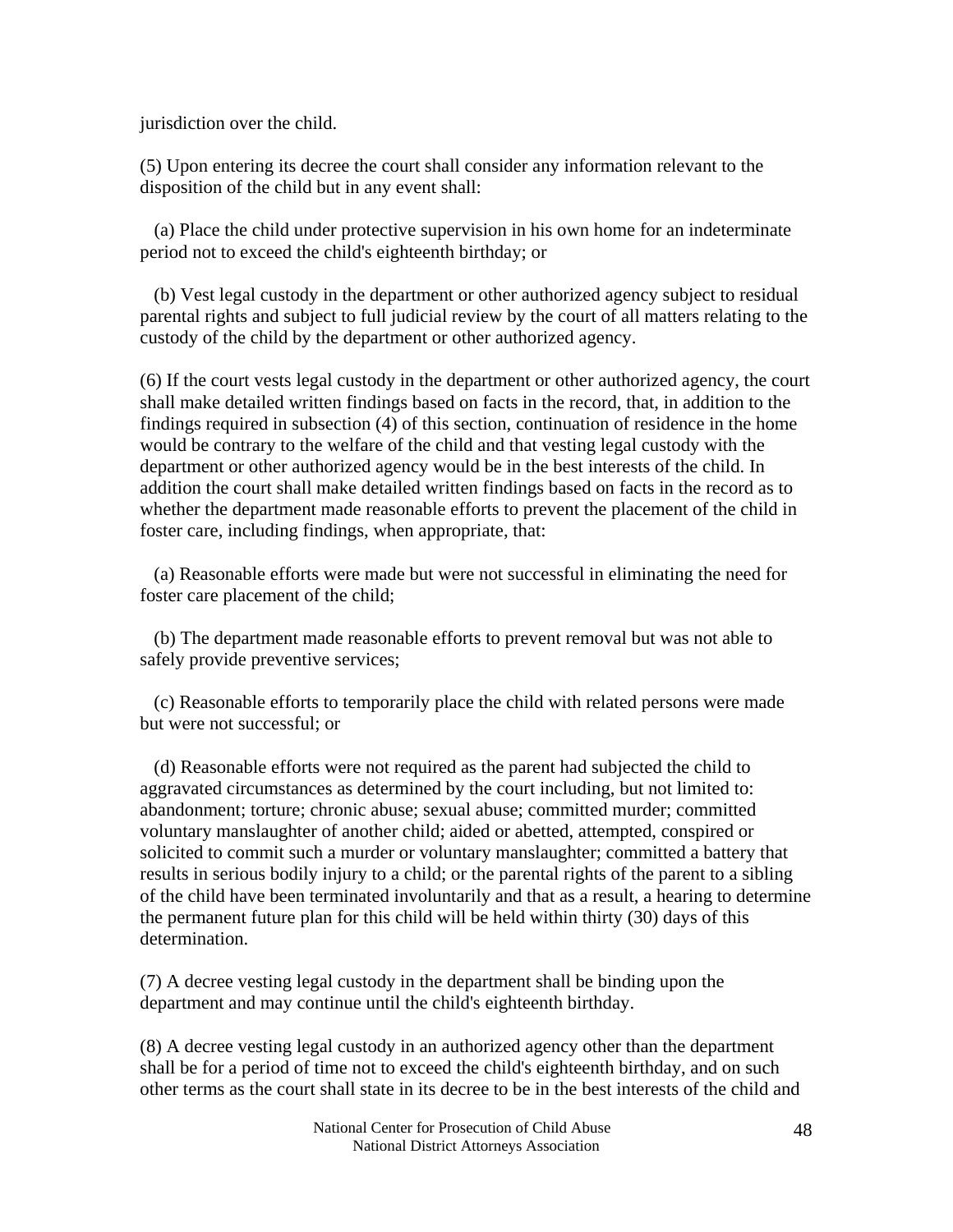which the court finds to be acceptable to such authorized agency.

(9) In order to preserve the unity of the family system and to ensure the best interests of the child whether issuing an order of protective supervision or an order of legal custody, the court may consider extending or initiating a protective order as part of the decree. The protective order shall be determined as in the best interests of the child and upon a showing of continuing danger to the child. The conditions and terms of the protective order shall be clearly stated in the decree.

(10) If the court does not find that the child comes within the jurisdiction of this chapter pursuant to subsection (4) of this section it shall dismiss the petition.

### *IDAHO CODE ANN. § 16-2005 (2008). Conditions under which termination may be granted*

(1) The court may grant an order terminating the relationship where it finds that termination of parental rights is in the best interests of the child and that one (1) or more of the following conditions exist:

(a) The parent has abandoned the child.

(b) The parent has neglected or abused the child.

(c) The presumptive parent is not the biological parent of the child.

 (d) The parent is unable to discharge parental responsibilities and such inability will continue for a prolonged indeterminate period and will be injurious to the health, morals or well-being of the child.

 (e) The parent has been incarcerated and is likely to remain incarcerated for a substantial period of time during the child's minority.

(2) The court may grant an order terminating the relationship and may rebuttably presume that such termination of parental rights is in the best interests of the child where:

 (a) The parent caused the child to be conceived as a result of rape, incest, lewd conduct with a minor child under the age of sixteen (16) years, or sexual abuse of a child under the age of sixteen (16) years, as defined in [sections 18-6101,](https://www.lexis.com/research/buttonTFLink?_m=62f3c92a539035c589eff33381772aa0&_xfercite=%3ccite%20cc%3d%22USA%22%3e%3c%21%5bCDATA%5bIdaho%20Code%20%a7%2016-2005%5d%5d%3e%3c%2fcite%3e&_butType=4&_butStat=0&_butNum=1&_butInline=1&_butinfo=IDCODE%2018-6101&_fmtstr=FULL&docnum=1&_startdoc=1&wchp=dGLbVlz-zSkAl&_md5=b59dd9e4005f159666eea9b4cebb912e) [18-1508,](https://www.lexis.com/research/buttonTFLink?_m=62f3c92a539035c589eff33381772aa0&_xfercite=%3ccite%20cc%3d%22USA%22%3e%3c%21%5bCDATA%5bIdaho%20Code%20%a7%2016-2005%5d%5d%3e%3c%2fcite%3e&_butType=4&_butStat=0&_butNum=2&_butInline=1&_butinfo=IDCODE%2018-1508&_fmtstr=FULL&docnum=1&_startdoc=1&wchp=dGLbVlz-zSkAl&_md5=cfd5f8cb846acb2967b8c3af1d289a6c) [18-1506](https://www.lexis.com/research/buttonTFLink?_m=62f3c92a539035c589eff33381772aa0&_xfercite=%3ccite%20cc%3d%22USA%22%3e%3c%21%5bCDATA%5bIdaho%20Code%20%a7%2016-2005%5d%5d%3e%3c%2fcite%3e&_butType=4&_butStat=0&_butNum=3&_butInline=1&_butinfo=IDCODE%2018-1506&_fmtstr=FULL&docnum=1&_startdoc=1&wchp=dGLbVlz-zSkAl&_md5=31844846c5e3d3bb74cf8d77867e9a2d) and [18-](https://www.lexis.com/research/buttonTFLink?_m=62f3c92a539035c589eff33381772aa0&_xfercite=%3ccite%20cc%3d%22USA%22%3e%3c%21%5bCDATA%5bIdaho%20Code%20%a7%2016-2005%5d%5d%3e%3c%2fcite%3e&_butType=4&_butStat=0&_butNum=4&_butInline=1&_butinfo=IDCODE%2018-6602&_fmtstr=FULL&docnum=1&_startdoc=1&wchp=dGLbVlz-zSkAl&_md5=a0bbb4b87962b124d80b820f6e5885e8) [6602, Idaho Code;](https://www.lexis.com/research/buttonTFLink?_m=62f3c92a539035c589eff33381772aa0&_xfercite=%3ccite%20cc%3d%22USA%22%3e%3c%21%5bCDATA%5bIdaho%20Code%20%a7%2016-2005%5d%5d%3e%3c%2fcite%3e&_butType=4&_butStat=0&_butNum=4&_butInline=1&_butinfo=IDCODE%2018-6602&_fmtstr=FULL&docnum=1&_startdoc=1&wchp=dGLbVlz-zSkAl&_md5=a0bbb4b87962b124d80b820f6e5885e8)

 (b) The parent has subjected the child to torture, chronic abuse or sexual abuse, has committed murder or intentionally killed the other parent of the child, has committed murder or voluntary manslaughter of another child or has aided, abetted, conspired or solicited to commit such murder or voluntary manslaughter, and/or has committed battery which resulted in serious bodily injury to a child; or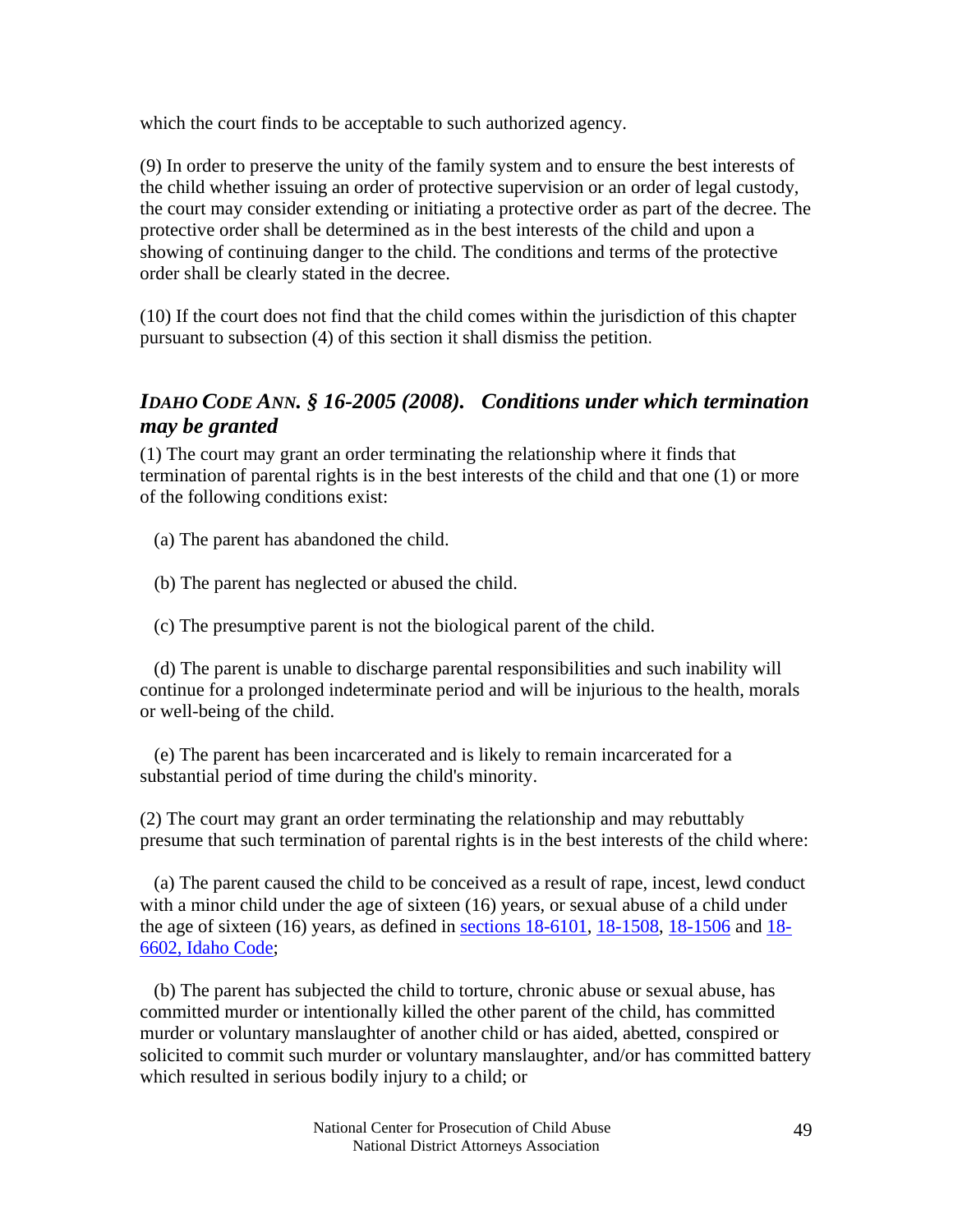(c) The court determines the child to be an abandoned infant, except in a parental termination action brought by one (1) parent against another parent.

(3) The court may grant an order terminating the relationship if termination is found to be in the best interest of the parent and child.

(4) The court may grant an order terminating the relationship where a consent to termination in the manner and form prescribed by this chapter has been filed by the parent(s) of the child in conjunction with a petition for adoption initiated by the person or persons proposing to adopt the child, or where the consent to termination has been filed by a licensed adoption agency, no subsequent hearing on the merits of the petition shall be held. Consents required by this chapter must be witnessed by a district judge or magistrate of a district court, or equivalent judicial officer of the state, where a person consenting resides or is present, whether within or without the county, and shall be substantially in the following form:

IN THE DISTRICT COURT OF THE ... JUDICIAL DISTRICT OF THE STATE OF ID AHO, IN

AND FOR THE COUNTY OF ...

In the Matter of the termination (1)

of the parental rights of  $\qquad$ )

.................. )

.................. )

 I (we), the undersigned, being the ... of ...., do hereby give my (our) full and free consent to the complete and absolute termination of my (our) parental right(s), to the said  $...,$  who was born  $...,$   $...,$  unto  $...,$ hereby relinquishing completely and forever, all legal rights, privileges, duties and obligations, including all rights of inheritance to and from the said ...., and I (we) do hereby expressly waive my (our) right(s) to hearing on the petition to terminate my (our) parental relationship with the said ...., and respectfully request the petition be granted.

DATED: ...., 20 ..

..........................

#### STATE OF IDAHO )

 $\sum$  ss.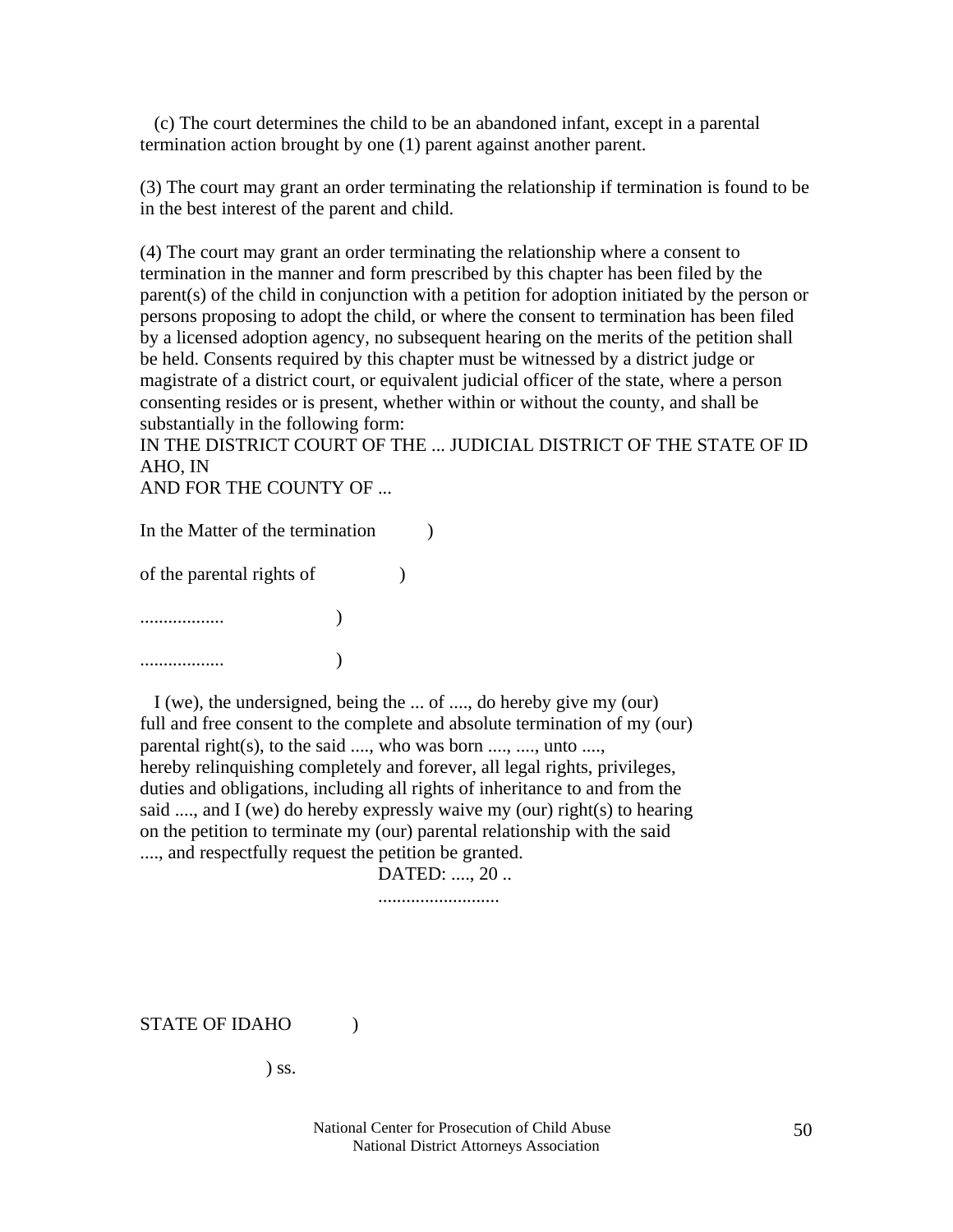On this ... day of ...., 20 ...., before me, the undersigned ...., ... (Judge or Magistrate) of the District Court of the ... Judicial District of the state of Idaho, in and for the county of ...., personally appeared ...., known to me (or proved to me on the oath of ....) to be the person(s) whose name(s) is (are) subscribed to the within instrument, and acknowledged to me that he (she, they) executed the same.

 IN WITNESS WHEREOF, I have hereunto set my hand and affixed my official seal the day and year in this certificate first above written. ..................... (District Judge or Magistrate)

The court shall accept a consent or a surrender and release executed in another state if:

(1) It is witnessed by a magistrate or district judge of the state where signed; or

 (2) The court receives an affidavit or a certificate from a court of comparable jurisdiction stating that the consent or the surrender and release was executed in accordance with the laws of the state in which it was executed, or the court is satisfied by other showing that the consent or surrender and release was executed in accordance with the laws of the state in which it was executed; or

 (3) The court shall accept a termination or relinquishment from a sister state that has been ordered by a court of competent jurisdiction under like proceedings; or in any other manner authorized by the laws of a sister state. In a state where the father has failed to file notice of claim to paternity and willingness to assume responsibility as provided for pursuant to the laws of such state, and where such failure constitutes an abandonment of such child and constitutes a termination or relinquishment of the rights of the putative father, the court shall accept such failure as a termination in this state without further hearing on the merits, if the court is satisfied that such failure constitutes a termination or relinquishment of parental rights pursuant to the laws of that state.

(5) Unless a consent to termination signed by the parent(s) of the child has been filed by an adoption agency licensed in the state of Idaho, or unless the consent to termination was filed in conjunction with a petition for adoption of the child, the court shall hold a hearing.

(6) If the parent has a disability, as defined in this chapter, the parent shall have the right to provide evidence to the court regarding the manner in which the use of adaptive equipment or supportive services will enable the parent to carry out the responsibilities of parenting the child. Nothing in this section shall be construed to create any new or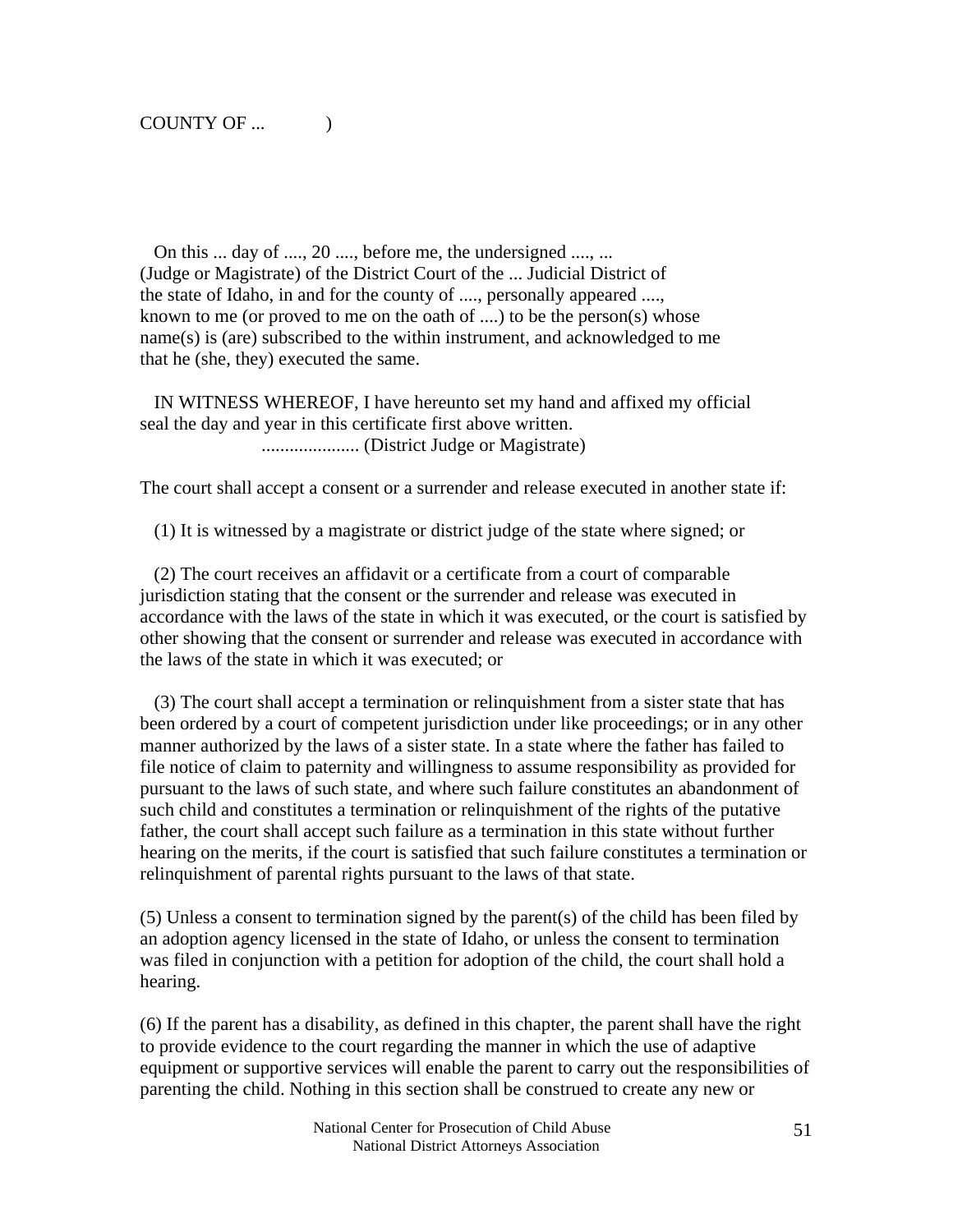additional obligation on state or local governments to purchase or provide adaptive equipment or supportive services for parents with disabilities.

### *IDAHO CODE ANN. § 18-1506A (2008). Ritualized abuse of a child -- Exclusions -- Penalties – Definition*

(1) A person is guilty of a felony when he commits any of the following acts with, upon, or in the presence of a child as part of a ceremony, rite or any similar observance:

 (a) Actually or in simulation, tortures, mutilates or sacrifices any warm-blooded animal or human being;

 (b) Forces ingestion, injection or other application of any narcotic, drug, hallucinogen or anaesthetic for the purpose of dulling sensitivity, cognition, recollection of, or resistance to any criminal activity;

 (c) Forces ingestion, or external application, of human or animal urine, feces, flesh, blood, bones, body secretions, nonprescribed drugs or chemical compounds;

 (d) Involves the child in a mock, unauthorized or unlawful marriage ceremony with another person or representation of any force or deity, followed by sexual contact with the child;

 (e) Places a living child into a coffin or open grave containing a human corpse or remains;

 (f) Threatens death or serious harm to a child, his parents, family, pets or friends which instills a well-founded fear in the child that the threat will be carried out; or

(g) Unlawfully dissects, mutilates, or incinerates a human corpse.

(2) The provisions of this section shall not be construed to apply to:

 (a) Lawful agricultural, animal husbandry, food preparation or wild game hunting and fishing practices and specifically the branding or identification of livestock;

(b) The lawful medical practice of circumcision or any ceremony related thereto; or

(c) Any state or federally approved, licensed or funded research project.

(3) Any person convicted of a violation of this section shall be imprisoned in the state prison for a term of not more than life.

(4) For the purposes of this section, "child" means any person under eighteen (18) years of age.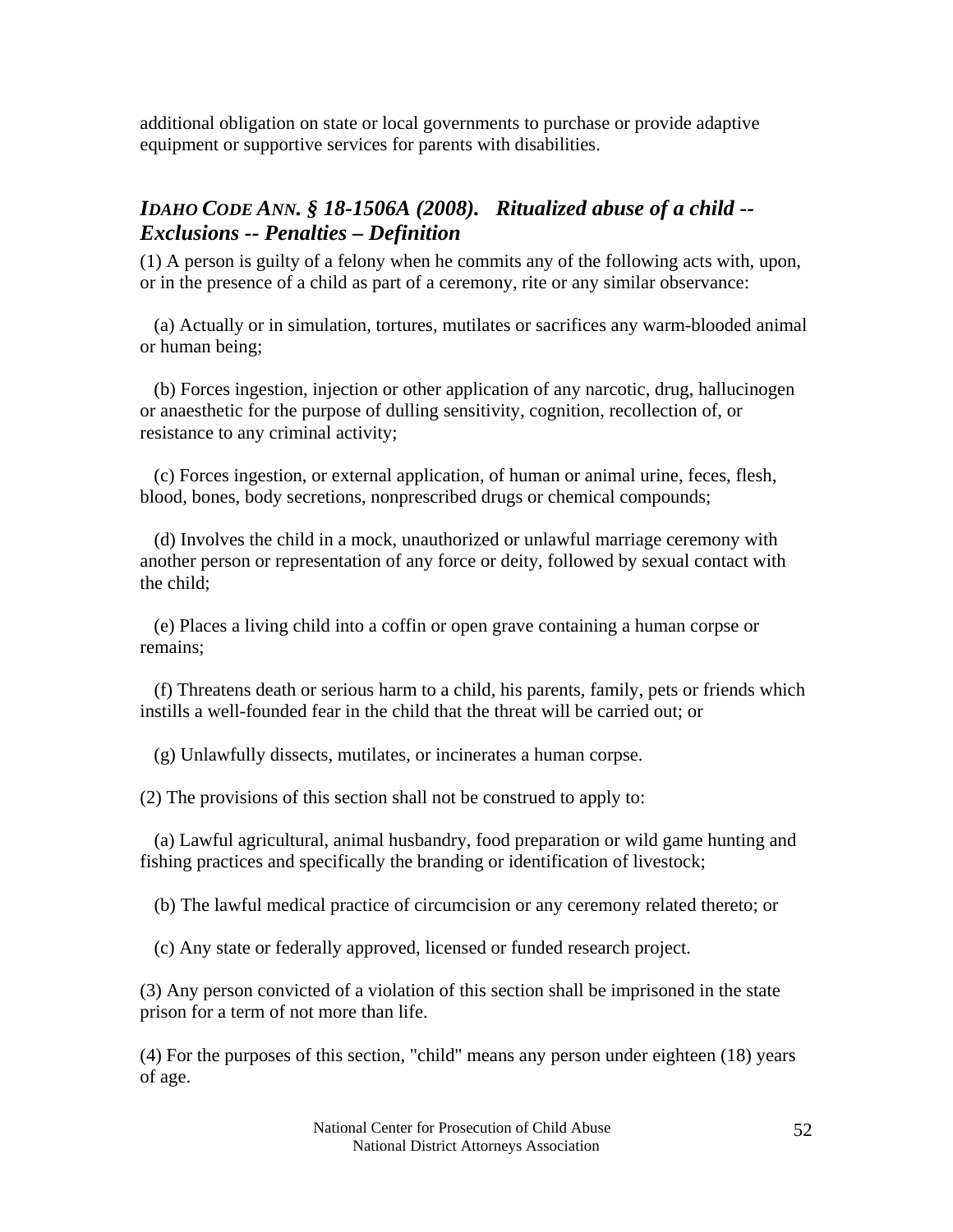### *IDAHO CODE ANN. § 18-1507 (2008). Sexual exploitation of a child*

(1) The legislature hereby finds and declares that the commercial sexual exploitation of children constitutes a wrongful invasion of the child's right of privacy and results in social, developmental, and emotional injury to the child; that a child below the age of eighteen (18) years is incapable of giving informed consent to the use of his or her body for a commercial purpose; and that to protect children from commercial sexual exploitation it is necessary to prohibit the production for trade or commerce of material which involves or is derived from such exploitation and to exclude all such material from the channels of trade and commerce.

(2) As used in this section, unless the context otherwise requires:

 (a) "Bestiality" means a sexual connection in any manner between a human being and any animal.

(b) "Child" means a person who is less than eighteen (18) years of age.

 (c) "Commercial purpose" means the intention, objective, anticipation, or expectation of monetary gain or other material consideration, compensation, remuneration, or profit.

 (d) "Erotic fondling" means touching a person's clothed or unclothed genitals or pubic area, developing or undeveloped genitals or pubic area (if the person is a child), buttocks, breasts (if the person is a female), or developing or undeveloped breast area (if the person is a female child), for the purpose of real or simulated overt sexual gratification or stimulation of one (1) or more of the persons involved. "Erotic fondling" shall not be construed to include physical contact, even if affectionate, which is not for the purpose of real or simulated overt sexual gratification or stimulation of one (1) or more of the persons involved.

 (e) "Erotic nudity" means the display of the human male or female genitals or pubic area, the undeveloped or developing genitals or pubic area of the human male or female child, the human female breasts, or the undeveloped or developing breast area of the human female child, for the purpose of real or simulated overt sexual gratification or stimulation of one (1) or more of the persons involved.

 (f) "Explicit sexual conduct" means sexual intercourse, erotic fondling, erotic nudity, masturbation, sadomasochism, sexual excitement, or bestiality.

 (g) "Masturbation" means the real or simulated touching, rubbing, or otherwise stimulating of a person's own clothed or unclothed genitals or pubic area, developing or undeveloped genitals or pubic area (if the person is a child), buttocks, breasts (if the person is a female), or developing or undeveloped breast area (if the person is a female child), by manual manipulation or self-induced or with an artificial instrument, for the purpose of real or simulated overt sexual gratification or arousal of the person.

(h) "Sadomasochism" means: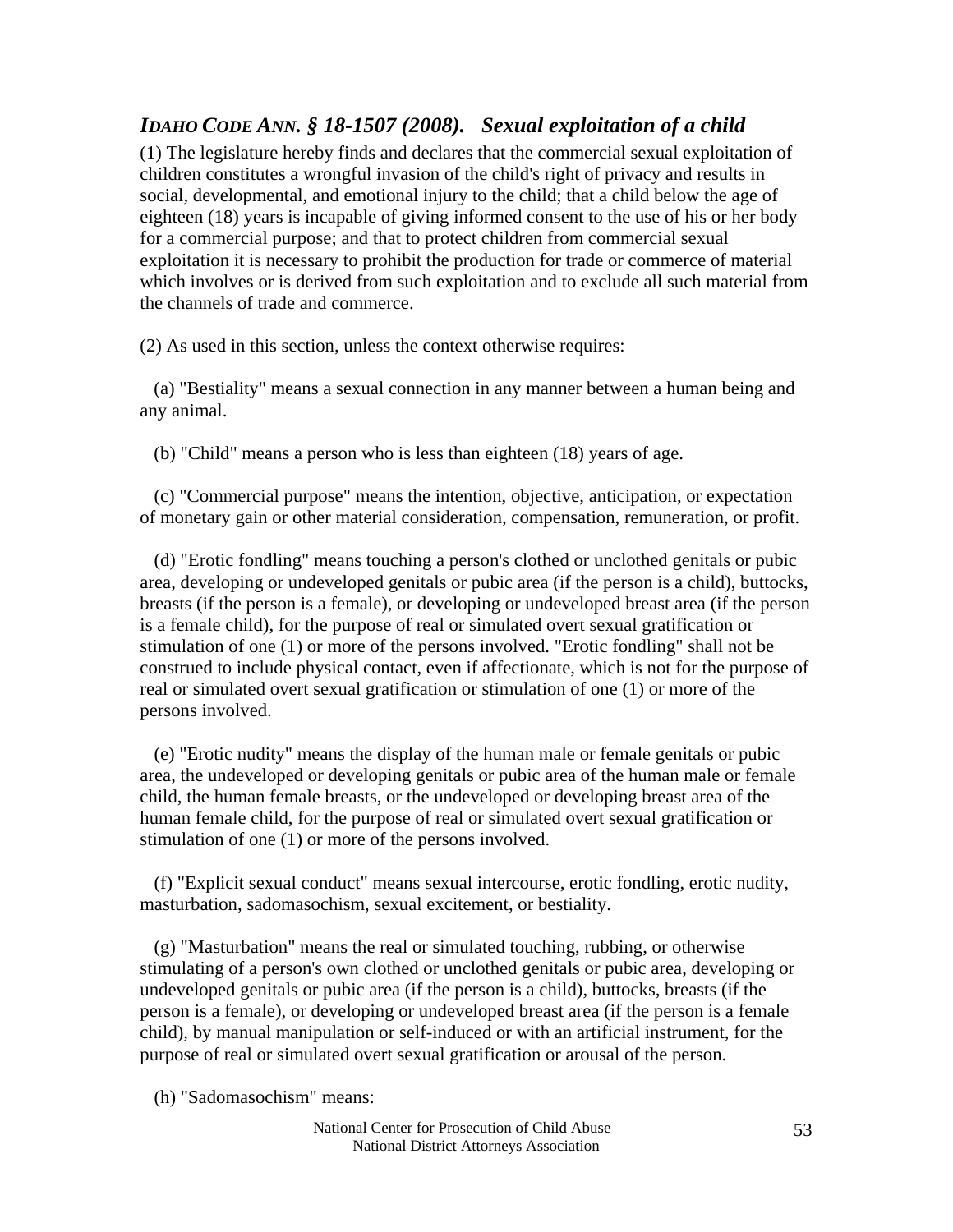(i) Real or simulated flagellation or torture for the purpose of real or simulated sexual stimulation or gratification; or

 (ii) The real or simulated condition of being fettered, bound, or otherwise physically restrained for sexual stimulation or gratification of a person.

 (i) "Sexual excitement" means the real or simulated condition of human male or female genitals when in a state of real or simulated overt sexual stimulation or arousal.

 (j) "Sexual intercourse" means real or simulated intercourse, whether genital-genital, oral-genital, anal-genital, or oral-anal, between persons of the same or opposite sex, or between a human and an animal, or with an artificial genital.

 (k) "Sexually exploitative material" means any photograph, motion picture, videotape, print, negative, slide, or other mechanically, electronically, or chemically reproduced visual material which depicts a child engaged in, participating in, observing, or being used for explicit sexual conduct.

(3) A person commits sexual exploitation of a child if, for any commercial purpose, he knowingly:

 (a) Causes, induces, or permits a child to engage in, or be used for, any explicit sexual conduct; or

 (b) Prepares, arranges for, publishes, produces, promotes, makes, sells, finances, offers, exhibits, advertises, deals in, possesses, or distributes any sexually exploitative material.

(4) The possession by any person of three (3) or more identical copies of any sexually exploitative material shall create a presumption that such possession is for a commercial purpose.

(5) The sexual exploitation of a child is a felony and shall be punishable by imprisonment in the state prison for a term not to exceed thirty (30) years or by a fine not to exceed fifty thousand dollars (\$ 50,000) or by both such fine and imprisonment.

(6) If any provision of this section or the application thereof to any person or circumstance is held invalid, such invalidity shall not affect other provisions or applications of this section which can be given effect without the invalid provision or application, and to this end the provisions of this section are declared to be severable.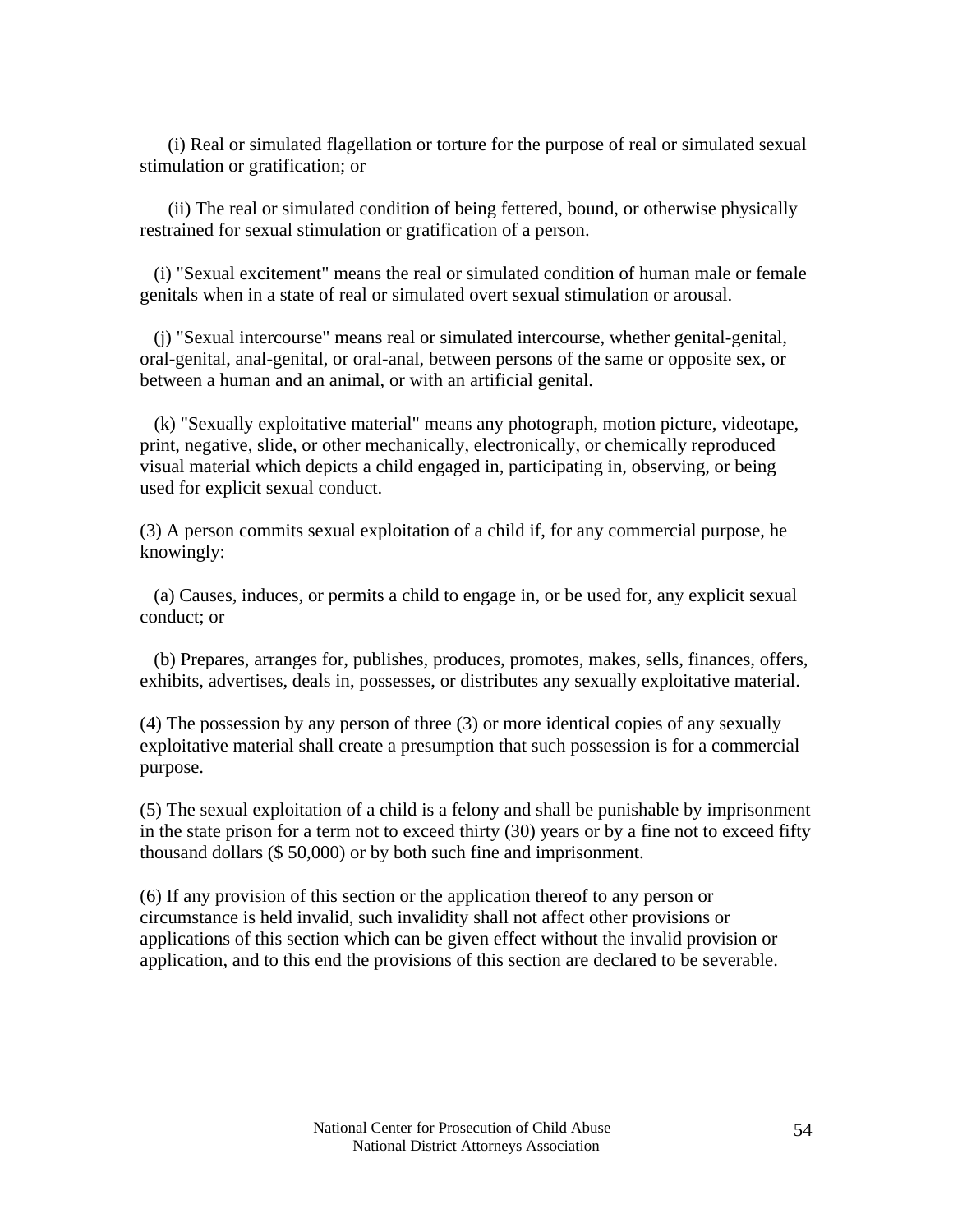## **ILLINOIS**

### *325 ILL. COMP. STAT. ANN. 5/3 (2009). Definitions*

Sec. 3. As used in this Act unless the context otherwise requires:

"Child" means any person under the age of 18 years, unless legally emancipated by reason of marriage or entry into a branch of the United States armed services.

"Department" means Department of Children and Family Services.

"Local law enforcement agency" means the police of a city, town, village or other incorporated area or the sheriff of an unincorporated area or any sworn officer of the Illinois Department of State Police.

"Abused child" means a child whose parent or immediate family member, or any person responsible for the child's welfare, or any individual residing in the same home as the child, or a paramour of the child's parent:

(a) inflicts, causes to be inflicted, or allows to be inflicted upon such child physical injury, by other than accidental means, which causes death, disfigurement, impairment of physical or emotional health, or loss or impairment of any bodily function;

(b) creates a substantial risk of physical injury to such child by other than accidental means which would be likely to cause death, disfigurement, impairment of physical or emotional health, or loss or impairment of any bodily function;

(c) commits or allows to be committed any sex offense against such child, as such sex offenses are defined in the Criminal Code of 1961, as amended [\[720 ILCS 5/1-1](https://www.lexis.com/research/buttonTFLink?_m=c7e82471aebe02d9145e9c354acc1565&_xfercite=%3ccite%20cc%3d%22USA%22%3e%3c%21%5bCDATA%5b325%20ILCS%205%2f3%5d%5d%3e%3c%2fcite%3e&_butType=4&_butStat=0&_butNum=2&_butInline=1&_butinfo=720%20ILCODE%205%2f1-1&_fmtstr=FULL&docnum=1&_startdoc=1&wchp=dGLbVlz-zSkAl&_md5=a8a6b6e91a311b6eaef9dafa9611ce3b) et seq.], and extending those definitions of sex offenses to include children under 18 years of age;

(d) commits or allows to be committed an act or acts of torture upon such child;

(e) inflicts excessive corporal punishment;

(f) commits or allows to be committed the offense of female genital mutilation, as defined in Section 12-34 of the Criminal Code of 1961 [[720 ILCS 5/12-34](https://www.lexis.com/research/buttonTFLink?_m=c7e82471aebe02d9145e9c354acc1565&_xfercite=%3ccite%20cc%3d%22USA%22%3e%3c%21%5bCDATA%5b325%20ILCS%205%2f3%5d%5d%3e%3c%2fcite%3e&_butType=4&_butStat=0&_butNum=3&_butInline=1&_butinfo=720%20ILCODE%205%2f12-34&_fmtstr=FULL&docnum=1&_startdoc=1&wchp=dGLbVlz-zSkAl&_md5=3433f15155114aa6c74bd19364d898ea)], against the child; or

(g) causes to be sold, transferred, distributed, or given to such child under 18 years of age, a controlled substance as defined in Section 102 of the Illinois Controlled Substances Act [\[720 ILCS 570/102\]](https://www.lexis.com/research/buttonTFLink?_m=c7e82471aebe02d9145e9c354acc1565&_xfercite=%3ccite%20cc%3d%22USA%22%3e%3c%21%5bCDATA%5b325%20ILCS%205%2f3%5d%5d%3e%3c%2fcite%3e&_butType=4&_butStat=0&_butNum=4&_butInline=1&_butinfo=720%20ILCODE%20570%2f102&_fmtstr=FULL&docnum=1&_startdoc=1&wchp=dGLbVlz-zSkAl&_md5=f137ea6c029b15f13514fb226e2e72c8) in violation of Article IV of the Illinois Controlled Substances Act [\[720 ILCS 570/401](https://www.lexis.com/research/buttonTFLink?_m=c7e82471aebe02d9145e9c354acc1565&_xfercite=%3ccite%20cc%3d%22USA%22%3e%3c%21%5bCDATA%5b325%20ILCS%205%2f3%5d%5d%3e%3c%2fcite%3e&_butType=4&_butStat=0&_butNum=5&_butInline=1&_butinfo=720%20ILCODE%20570%2f401&_fmtstr=FULL&docnum=1&_startdoc=1&wchp=dGLbVlz-zSkAl&_md5=f73d2aceca511a0f935f7a28cf0fb113) et seq.] or in violation of the Methamphetamine Control and Community Protection Act [\[720 ILCS 646/1](https://www.lexis.com/research/buttonTFLink?_m=c7e82471aebe02d9145e9c354acc1565&_xfercite=%3ccite%20cc%3d%22USA%22%3e%3c%21%5bCDATA%5b325%20ILCS%205%2f3%5d%5d%3e%3c%2fcite%3e&_butType=4&_butStat=0&_butNum=6&_butInline=1&_butinfo=720%20ILCODE%20646%2f1&_fmtstr=FULL&docnum=1&_startdoc=1&wchp=dGLbVlz-zSkAl&_md5=4dcd8c63342a4c71cad5fee625011c50) et seq.], except for controlled substances that are prescribed in accordance with Article III of the Illinois Controlled Substances Act [\[720 ILCS 570/301](https://www.lexis.com/research/buttonTFLink?_m=c7e82471aebe02d9145e9c354acc1565&_xfercite=%3ccite%20cc%3d%22USA%22%3e%3c%21%5bCDATA%5b325%20ILCS%205%2f3%5d%5d%3e%3c%2fcite%3e&_butType=4&_butStat=0&_butNum=7&_butInline=1&_butinfo=720%20ILCODE%20570%2f301&_fmtstr=FULL&docnum=1&_startdoc=1&wchp=dGLbVlz-zSkAl&_md5=253d1f9806df74f0eb10944b13b63a6e) et seq.] and are dispensed to such child in a manner that substantially complies with the prescription.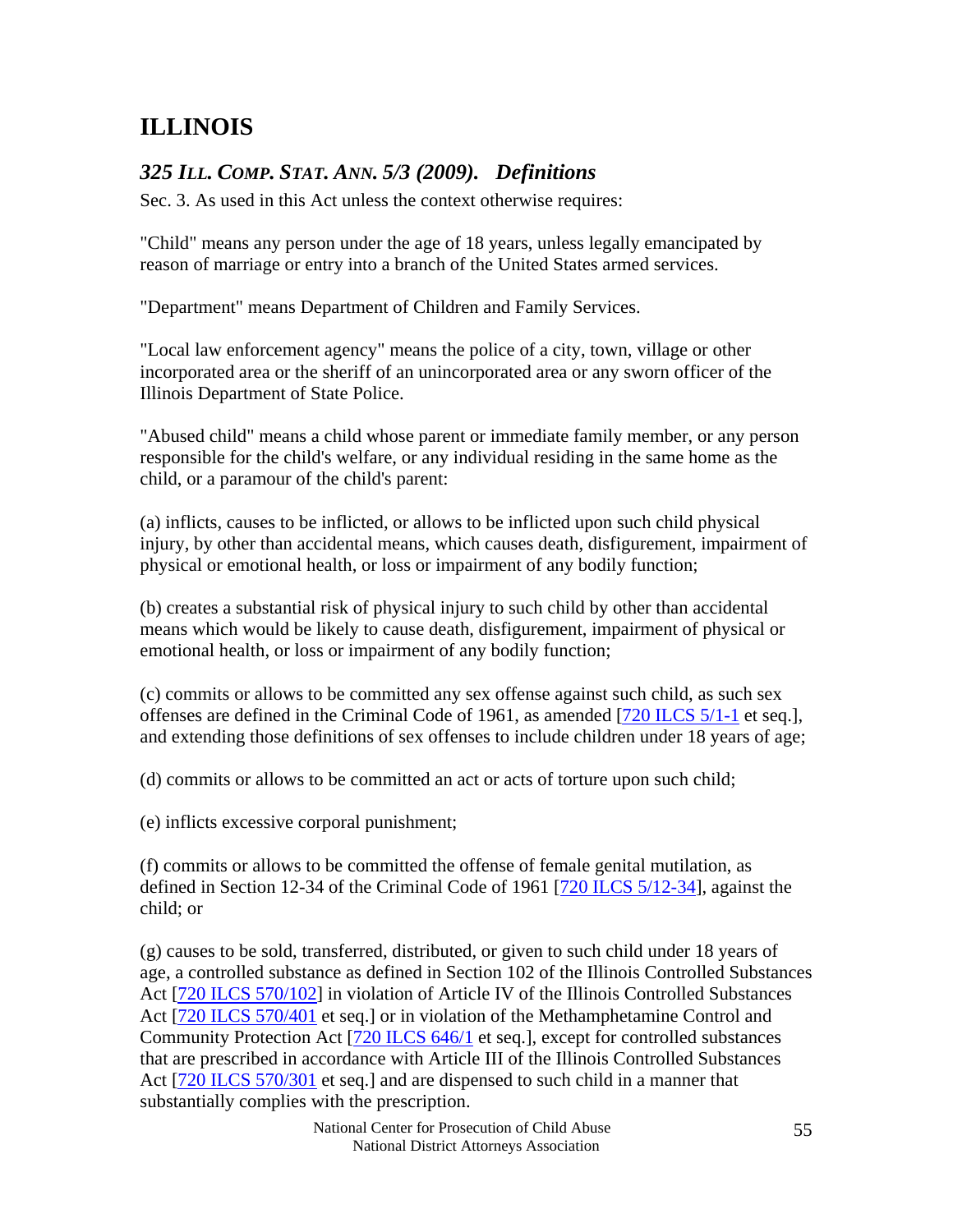A child shall not be considered abused for the sole reason that the child has been relinquished in accordance with the Abandoned Newborn Infant Protection Act [[325](https://www.lexis.com/research/buttonTFLink?_m=c7e82471aebe02d9145e9c354acc1565&_xfercite=%3ccite%20cc%3d%22USA%22%3e%3c%21%5bCDATA%5b325%20ILCS%205%2f3%5d%5d%3e%3c%2fcite%3e&_butType=4&_butStat=0&_butNum=8&_butInline=1&_butinfo=325%20ILCODE%202%2f1&_fmtstr=FULL&docnum=1&_startdoc=1&wchp=dGLbVlz-zSkAl&_md5=1af2a633c08229516cdde97b0413738a)   $ILCS 2/1$  et seq.].</u>

"Neglected child" means any child who is not receiving the proper or necessary nourishment or medically indicated treatment including food or care not provided solely on the basis of the present or anticipated mental or physical impairment as determined by a physician acting alone or in consultation with other physicians or otherwise is not receiving the proper or necessary support or medical or other remedial care recognized under State law as necessary for a child's well-being, or other care necessary for his or her well-being, including adequate food, clothing and shelter; or who is abandoned by his or her parents or other person responsible for the child's welfare without a proper plan of care; or who has been provided with interim crisis intervention services under Section 3-5 of the Juvenile Court Act of 1987 [\[705 ILCS 405/3-5\]](https://www.lexis.com/research/buttonTFLink?_m=c7e82471aebe02d9145e9c354acc1565&_xfercite=%3ccite%20cc%3d%22USA%22%3e%3c%21%5bCDATA%5b325%20ILCS%205%2f3%5d%5d%3e%3c%2fcite%3e&_butType=4&_butStat=0&_butNum=9&_butInline=1&_butinfo=705%20ILCODE%20405%2f3-5&_fmtstr=FULL&docnum=1&_startdoc=1&wchp=dGLbVlz-zSkAl&_md5=13b7fd04933303747de112046bd29594) and whose parent, guardian, or custodian refuses to permit the child to return home and no other living arrangement agreeable to the parent, guardian, or custodian can be made, and the parent, guardian, or custodian has not made any other appropriate living arrangement for the child; or who is a newborn infant whose blood, urine, or meconium contains any amount of a controlled substance as defined in subsection (f) of Section 102 of the Illinois Controlled Substances Act [\[720 ILCS 570/102\]](https://www.lexis.com/research/buttonTFLink?_m=c7e82471aebe02d9145e9c354acc1565&_xfercite=%3ccite%20cc%3d%22USA%22%3e%3c%21%5bCDATA%5b325%20ILCS%205%2f3%5d%5d%3e%3c%2fcite%3e&_butType=4&_butStat=0&_butNum=10&_butInline=1&_butinfo=720%20ILCODE%20570%2f102&_fmtstr=FULL&docnum=1&_startdoc=1&wchp=dGLbVlz-zSkAl&_md5=3eeec9d851b1a5df132d3bebdd45dbef) or a metabolite thereof, with the exception of a controlled substance or metabolite thereof whose presence in the newborn infant is the result of medical treatment administered to the mother or the newborn infant. A child shall not be considered neglected for the sole reason that the child's parent or other person responsible for his or her welfare has left the child in the care of an adult relative for any period of time. A child shall not be considered neglected for the sole reason that the child has been relinquished in accordance with the Abandoned Newborn Infant Protection Act [[325](https://www.lexis.com/research/buttonTFLink?_m=c7e82471aebe02d9145e9c354acc1565&_xfercite=%3ccite%20cc%3d%22USA%22%3e%3c%21%5bCDATA%5b325%20ILCS%205%2f3%5d%5d%3e%3c%2fcite%3e&_butType=4&_butStat=0&_butNum=11&_butInline=1&_butinfo=325%20ILCODE%202%2f1&_fmtstr=FULL&docnum=1&_startdoc=1&wchp=dGLbVlz-zSkAl&_md5=c3d591a84edf85bfc9fd90e51b63c690)  [ILCS 2/1](https://www.lexis.com/research/buttonTFLink?_m=c7e82471aebe02d9145e9c354acc1565&_xfercite=%3ccite%20cc%3d%22USA%22%3e%3c%21%5bCDATA%5b325%20ILCS%205%2f3%5d%5d%3e%3c%2fcite%3e&_butType=4&_butStat=0&_butNum=11&_butInline=1&_butinfo=325%20ILCODE%202%2f1&_fmtstr=FULL&docnum=1&_startdoc=1&wchp=dGLbVlz-zSkAl&_md5=c3d591a84edf85bfc9fd90e51b63c690) et seq.]. A child shall not be considered neglected or abused for the sole reason that such child's parent or other person responsible for his or her welfare depends upon spiritual means through prayer alone for the treatment or cure of disease or remedial care as provided under Section 4 of this Act [[325 ILCS 5/4\]](https://www.lexis.com/research/buttonTFLink?_m=c7e82471aebe02d9145e9c354acc1565&_xfercite=%3ccite%20cc%3d%22USA%22%3e%3c%21%5bCDATA%5b325%20ILCS%205%2f3%5d%5d%3e%3c%2fcite%3e&_butType=4&_butStat=0&_butNum=12&_butInline=1&_butinfo=325%20ILCODE%205%2f4&_fmtstr=FULL&docnum=1&_startdoc=1&wchp=dGLbVlz-zSkAl&_md5=9ba0f678fda1cc24a097b6321425fad9). A child shall not be considered neglected or abused solely because the child is not attending school in accordance with the requirements of Article 26 of The School Code, as amended [\[105 ILCS 5/26-1](https://www.lexis.com/research/buttonTFLink?_m=c7e82471aebe02d9145e9c354acc1565&_xfercite=%3ccite%20cc%3d%22USA%22%3e%3c%21%5bCDATA%5b325%20ILCS%205%2f3%5d%5d%3e%3c%2fcite%3e&_butType=4&_butStat=0&_butNum=13&_butInline=1&_butinfo=105%20ILCODE%205%2f26-1&_fmtstr=FULL&docnum=1&_startdoc=1&wchp=dGLbVlz-zSkAl&_md5=c236a888ab332c8f9c65713b6495ba05) et seq.].

"Child Protective Service Unit" means certain specialized State employees of the Department assigned by the Director to perform the duties and responsibilities as provided under Section 7.2 of this Act [[325 ILCS 5/7.2\]](https://www.lexis.com/research/buttonTFLink?_m=c7e82471aebe02d9145e9c354acc1565&_xfercite=%3ccite%20cc%3d%22USA%22%3e%3c%21%5bCDATA%5b325%20ILCS%205%2f3%5d%5d%3e%3c%2fcite%3e&_butType=4&_butStat=0&_butNum=14&_butInline=1&_butinfo=325%20ILCODE%205%2f7.2&_fmtstr=FULL&docnum=1&_startdoc=1&wchp=dGLbVlz-zSkAl&_md5=011baca6395a48951f9da17df77d18bc).

"Person responsible for the child's welfare" means the child's parent; guardian; foster parent; relative caregiver; any person responsible for the child's welfare in a public or private residential agency or institution; any person responsible for the child's welfare within a public or private profit or not for profit child care facility; or any other person responsible for the child's welfare at the time of the alleged abuse or neglect, or any person who came to know the child through an official capacity or position of trust, including but not limited to health care professionals, educational personnel, recreational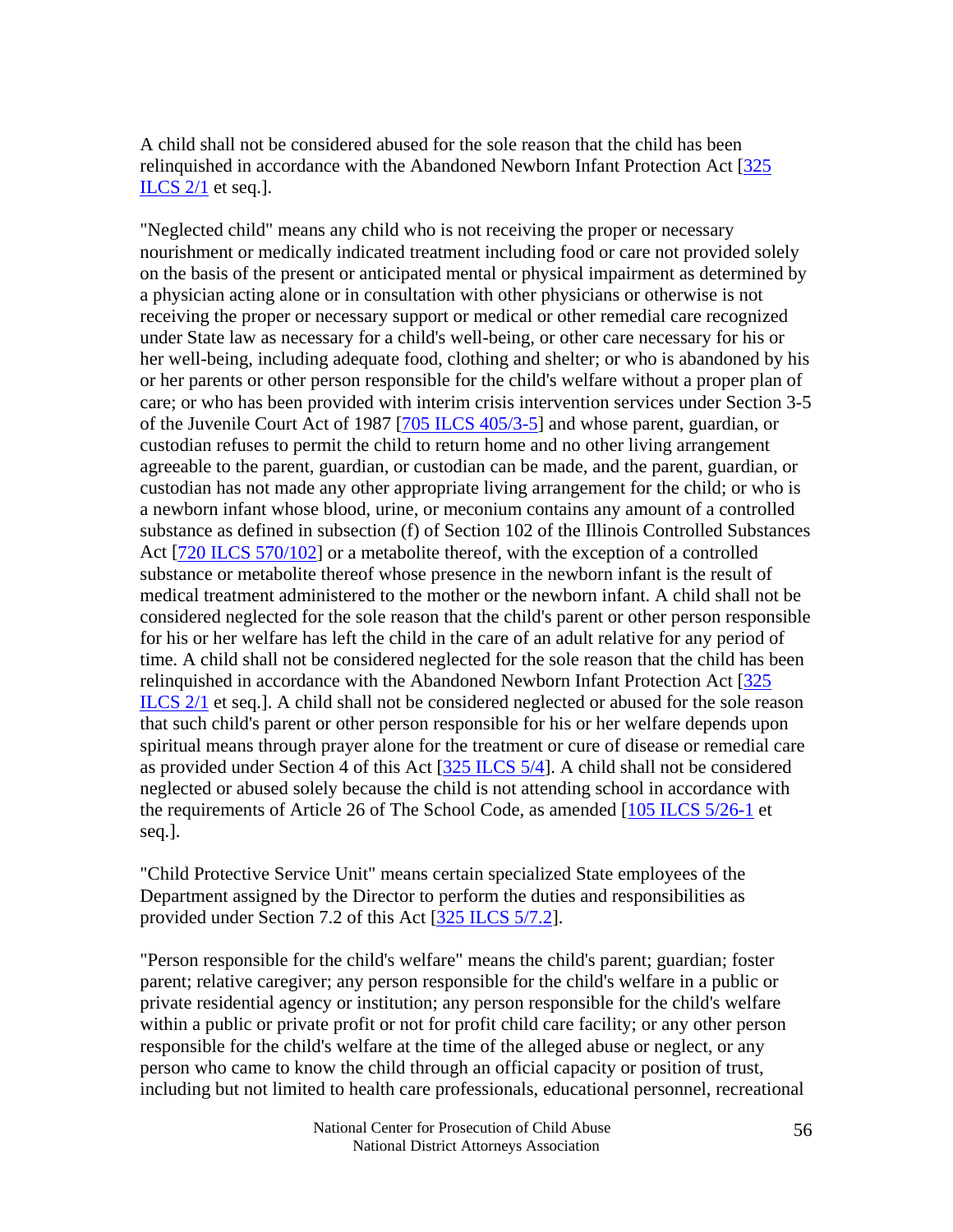supervisors, members of the clergy, and volunteers or support personnel in any setting where children may be subject to abuse or neglect.

"Temporary protective custody" means custody within a hospital or other medical facility or a place previously designated for such custody by the Department, subject to review by the Court, including a licensed foster home, group home, or other institution; but such place shall not be a jail or other place for the detention of criminal or juvenile offenders.

"An unfounded report" means any report made under this Act for which it is determined after an investigation that no credible evidence of abuse or neglect exists.

"An indicated report" means a report made under this Act if an investigation determines that credible evidence of the alleged abuse or neglect exists.

"An undetermined report" means any report made under this Act in which it was not possible to initiate or complete an investigation on the basis of information provided to the Department.

"Subject of report" means any child reported to the central register of child abuse and neglect established under Section 7.7 of this Act [[325 ILCS 5/7.7](https://www.lexis.com/research/buttonTFLink?_m=c7e82471aebe02d9145e9c354acc1565&_xfercite=%3ccite%20cc%3d%22USA%22%3e%3c%21%5bCDATA%5b325%20ILCS%205%2f3%5d%5d%3e%3c%2fcite%3e&_butType=4&_butStat=0&_butNum=15&_butInline=1&_butinfo=325%20ILCODE%205%2f7.7&_fmtstr=FULL&docnum=1&_startdoc=1&wchp=dGLbVlz-zSkAl&_md5=7c32037907fa2aa6e51ecd60bdcb3e9e)] and his or her parent, guardian or other person responsible who is also named in the report.

"Perpetrator" means a person who, as a result of investigation, has been determined by the Department to have caused child abuse or neglect.

"Member of the clergy" means a clergyman or practitioner of any religious denomination accredited by the religious body to which he or she belongs.

### *325 ILL. COMP. STAT. ANN. 5/7 (2009). Time and manner of making reports*

Sec. 7. Time and manner of making reports. All reports of suspected child abuse or neglect made under this Act shall be made immediately by telephone to the central register established under Section 7.7 [[325 ILCS 5/7.7\]](https://www.lexis.com/research/buttonTFLink?_m=1af31ff9a064469656d097231892a3cf&_xfercite=%3ccite%20cc%3d%22USA%22%3e%3c%21%5bCDATA%5b325%20ILCS%205%2f7%5d%5d%3e%3c%2fcite%3e&_butType=4&_butStat=0&_butNum=2&_butInline=1&_butinfo=325%20ILCODE%205%2f7.7&_fmtstr=FULL&docnum=1&_startdoc=1&wchp=dGLbVlz-zSkAl&_md5=bdff1ca35802951b3fa3cf4e73880b34) on the single, State-wide, toll-free telephone number established in Section 7.6  $[325$  ILCS 5/7.6], or in person or by telephone through the nearest Department office. The Department shall, in cooperation with school officials, distribute appropriate materials in school buildings listing the tollfree telephone number established in Section 7.6 [\[325 ILCS 5/7.6\]](https://www.lexis.com/research/buttonTFLink?_m=1af31ff9a064469656d097231892a3cf&_xfercite=%3ccite%20cc%3d%22USA%22%3e%3c%21%5bCDATA%5b325%20ILCS%205%2f7%5d%5d%3e%3c%2fcite%3e&_butType=4&_butStat=0&_butNum=4&_butInline=1&_butinfo=325%20ILCODE%205%2f7.6&_fmtstr=FULL&docnum=1&_startdoc=1&wchp=dGLbVlz-zSkAl&_md5=dfb8edded78bc238704e3e7d06c17742), including methods of making a report under this Act. The Department may, in cooperation with appropriate members of the clergy, distribute appropriate materials in churches, synagogues, temples, mosques, or other religious buildings listing the toll-free telephone number established in Section 7.6 [\[325 ILCS 5/7.6](https://www.lexis.com/research/buttonTFLink?_m=1af31ff9a064469656d097231892a3cf&_xfercite=%3ccite%20cc%3d%22USA%22%3e%3c%21%5bCDATA%5b325%20ILCS%205%2f7%5d%5d%3e%3c%2fcite%3e&_butType=4&_butStat=0&_butNum=5&_butInline=1&_butinfo=325%20ILCODE%205%2f7.6&_fmtstr=FULL&docnum=1&_startdoc=1&wchp=dGLbVlz-zSkAl&_md5=10ff7b50020e269936a03d807d0d8335)], including methods of making a report under this Act.

Wherever the Statewide number is posted, there shall also be posted the following notice:

"Any person who knowingly transmits a false report to the Department commits the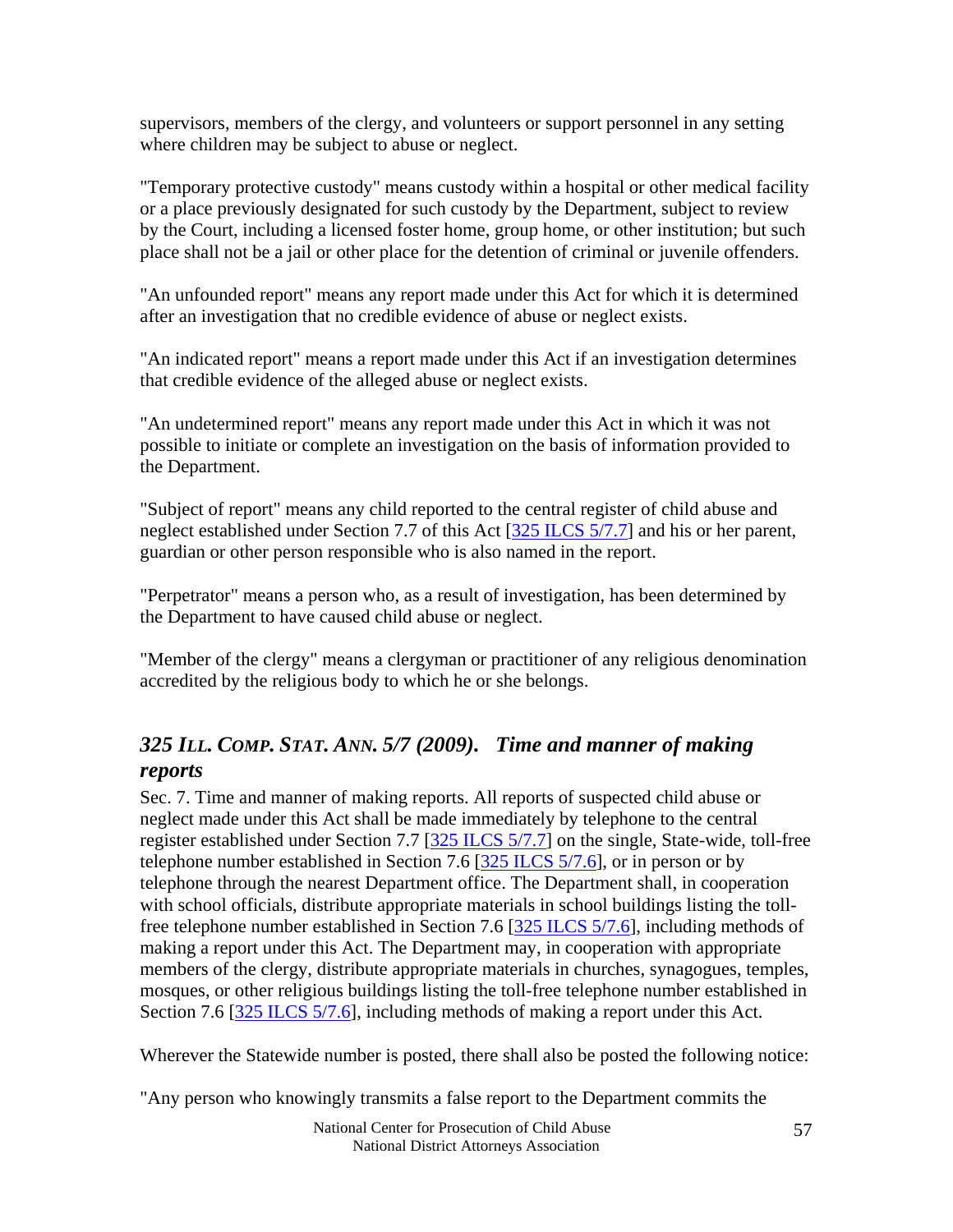offense of disorderly conduct under subsection (a)(7) of Section 26-1 of the Criminal Code of 1961 [\[720 ILCS 5/26-1\]](https://www.lexis.com/research/buttonTFLink?_m=1af31ff9a064469656d097231892a3cf&_xfercite=%3ccite%20cc%3d%22USA%22%3e%3c%21%5bCDATA%5b325%20ILCS%205%2f7%5d%5d%3e%3c%2fcite%3e&_butType=4&_butStat=0&_butNum=6&_butInline=1&_butinfo=720%20ILCODE%205%2f26-1&_fmtstr=FULL&docnum=1&_startdoc=1&wchp=dGLbVlz-zSkAl&_md5=f8773c8044d63b89c56a254aa6f6bd2d). A first violation of this subsection is a Class A misdemeanor, punishable by a term of imprisonment for up to one year, or by a fine not to exceed \$ 1,000, or by both such term and fine. A second or subsequent violation is a Class 4 felony."

The report required by this Act shall include, if known, the name and address of the child and his parents or other persons having his custody; the child's age; the nature of the child's condition including any evidence of previous injuries or disabilities; and any other information that the person filing the report believes might be helpful in establishing the cause of such abuse or neglect and the identity of the person believed to have caused such abuse or neglect. Reports made to the central register through the State-wide, toll-free telephone number shall be immediately transmitted by the Department to the appropriate Child Protective Service Unit. All such reports alleging the death of a child, serious injury to a child including, but not limited to, brain damage, skull fractures, subdural hematomas, and internal injuries, torture of a child, malnutrition of a child, and sexual abuse to a child, including, but not limited to, sexual intercourse, sexual exploitation, sexual molestation, and sexually transmitted disease in a child age 12 and under, shall also be immediately transmitted by the Department to the appropriate local law enforcement agency. The Department shall within 24 hours orally notify local law enforcement personnel and the office of the State's Attorney of the involved county of the receipt of any report alleging the death of a child, serious injury to a child including, but not limited to, brain damage, skull fractures, subdural hematomas, and, internal injuries, torture of a child, malnutrition of a child, and sexual abuse to a child, including, but not limited to, sexual intercourse, sexual exploitation, sexual molestation, and sexually transmitted disease in a child age twelve and under. All oral reports made by the Department to local law enforcement personnel and the office of the State's Attorney of the involved county shall be confirmed in writing within 24 hours of the oral report. All reports by persons mandated to report under this Act shall be confirmed in writing to the appropriate Child Protective Service Unit, which may be on forms supplied by the Department, within 48 hours of any initial report.

Written confirmation reports from persons not required to report by this Act may be made to the appropriate Child Protective Service Unit. Written reports from persons required by this Act to report shall be admissible in evidence in any judicial proceeding relating to child abuse or neglect. Reports involving known or suspected child abuse or neglect in public or private residential agencies or institutions shall be made and received in the same manner as all other reports made under this Act.

### *325 ILL. COMP. STAT. ANN. 5/7.14 (2009). [Classification of reports]*

Sec. 7.14. All reports in the central register shall be classified in one of three categories: "indicated", "unfounded" or "undetermined", as the case may be. After the report is classified, the person making the classification shall determine whether the child named in the report is the subject of an action under Article II of the Juvenile Court Act of 1987 [[705 ILCS 405/2-1](https://www.lexis.com/research/buttonTFLink?_m=f769e27c33733a135bbb2b57ede132d7&_xfercite=%3ccite%20cc%3d%22USA%22%3e%3c%21%5bCDATA%5b325%20ILCS%205%2f7.14%5d%5d%3e%3c%2fcite%3e&_butType=4&_butStat=0&_butNum=2&_butInline=1&_butinfo=705%20ILCODE%20405%2f2-1&_fmtstr=FULL&docnum=1&_startdoc=1&wchp=dGLbVlz-zSkAl&_md5=8d507deece7f476437fe7ef07cc288eb) et seq.]. If the child is the subject of an action under Article II of the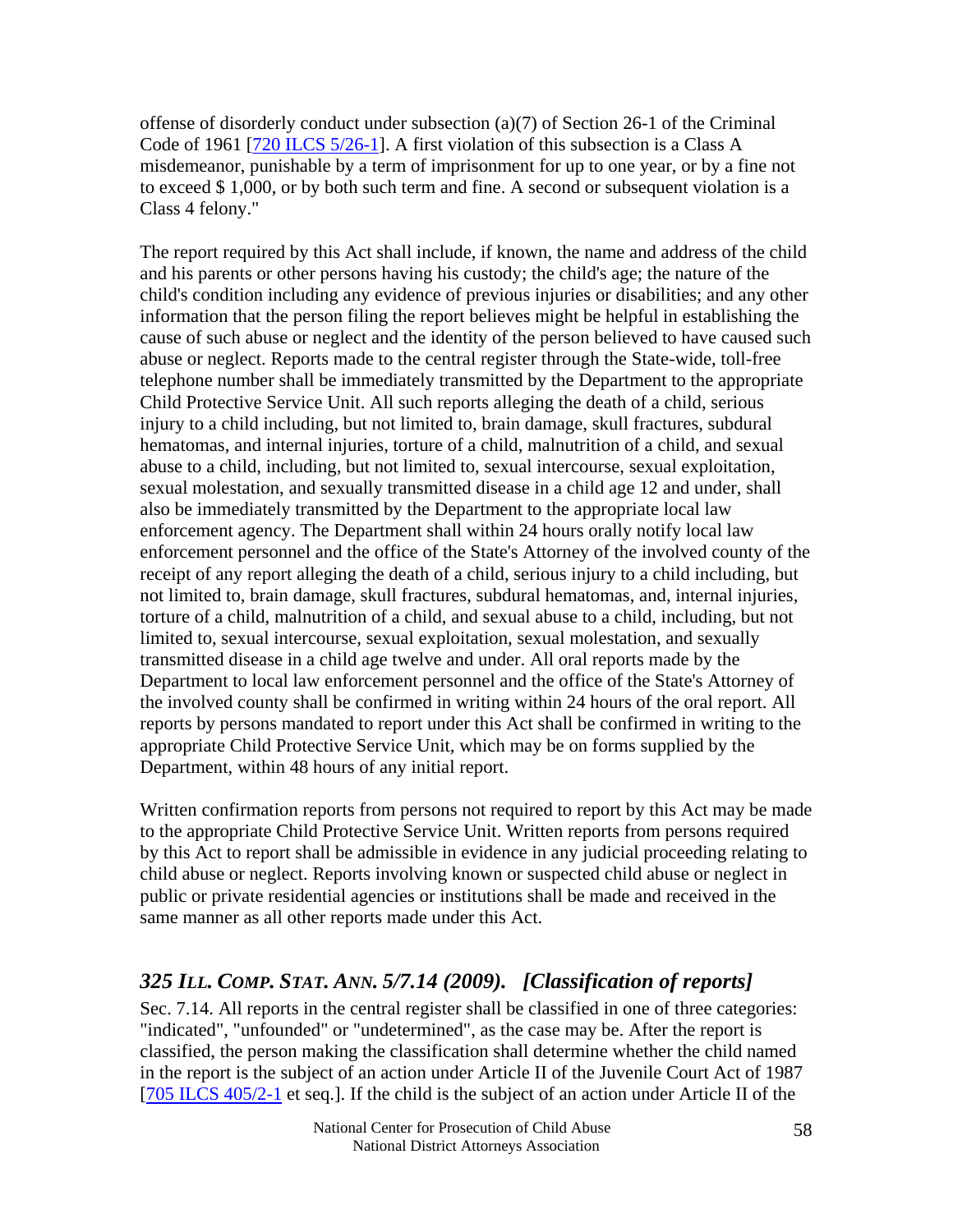Juvenile Court Act [[705 ILCS 405/2-1](https://www.lexis.com/research/buttonTFLink?_m=f769e27c33733a135bbb2b57ede132d7&_xfercite=%3ccite%20cc%3d%22USA%22%3e%3c%21%5bCDATA%5b325%20ILCS%205%2f7.14%5d%5d%3e%3c%2fcite%3e&_butType=4&_butStat=0&_butNum=3&_butInline=1&_butinfo=705%20ILCODE%20405%2f2-1&_fmtstr=FULL&docnum=1&_startdoc=1&wchp=dGLbVlz-zSkAl&_md5=b329db98e1314948baa08dcca33c935e) et seq.], the Department shall transmit a copy of the report to the guardian ad litem appointed for the child under Section 2-17 of the Juvenile Court Act [[705 ILCS 405/2-17](https://www.lexis.com/research/buttonTFLink?_m=f769e27c33733a135bbb2b57ede132d7&_xfercite=%3ccite%20cc%3d%22USA%22%3e%3c%21%5bCDATA%5b325%20ILCS%205%2f7.14%5d%5d%3e%3c%2fcite%3e&_butType=4&_butStat=0&_butNum=4&_butInline=1&_butinfo=705%20ILCODE%20405%2f2-17&_fmtstr=FULL&docnum=1&_startdoc=1&wchp=dGLbVlz-zSkAl&_md5=289581a81e35940121a49be53e32e37c)]. All information identifying the subjects of an unfounded report shall be expunged from the register forthwith, except as provided in Section 7.7 [\[325 ILCS 5/7.7](https://www.lexis.com/research/buttonTFLink?_m=f769e27c33733a135bbb2b57ede132d7&_xfercite=%3ccite%20cc%3d%22USA%22%3e%3c%21%5bCDATA%5b325%20ILCS%205%2f7.14%5d%5d%3e%3c%2fcite%3e&_butType=4&_butStat=0&_butNum=5&_butInline=1&_butinfo=325%20ILCODE%205%2f7.7&_fmtstr=FULL&docnum=1&_startdoc=1&wchp=dGLbVlz-zSkAl&_md5=71931a04343cab0408fbdd2e1600d4a6)]. Unfounded reports may only be made available to the Child Protective Service Unit when investigating a subsequent report of suspected abuse or maltreatment involving a child named in the unfounded report; and to the subject of the report, provided that the subject requests the report within 60 days of being notified that the report was unfounded. The Child Protective Service Unit shall not indicate the subsequent report solely based upon the existence of the prior unfounded report or reports. Notwithstanding any other provision of law to the contrary, an unfounded report shall not be admissible in any judicial or administrative proceeding or action. Identifying information on all other records shall be removed from the register no later than 5 years after the report is indicated. However, if another report is received involving the same child, his sibling or offspring, or a child in the care of the persons responsible for the child's welfare, or involving the same alleged offender, the identifying information may be maintained in the register until 5 years after the subsequent case or report is closed.

Notwithstanding any other provision of this Section, identifying information in indicated reports involving serious physical injury to a child as defined by the Department in rules, may be retained longer than 5 years after the report is indicated or after the subsequent case or report is closed, and may not be removed from the register except as provided by the Department in rules. Identifying information in indicated reports involving sexual penetration of a child, sexual molestation of a child, sexual exploitation of a child, torture of a child, or the death of a child, as defined by the Department in rules, shall be retained for a period of not less than 50 years after the report is indicated or after the subsequent case or report is closed.

## *705 ILL. COMP. STAT. ANN. 405/2-3 (2009). Neglected or abused minor*

Sec. 2-3. Neglected or abused minor. (1) Those who are neglected include:

(a) any minor under 18 years of age who is not receiving the proper or necessary support, education as required by law, or medical or other remedial care recognized under State law as necessary for a minor's well-being, or other care necessary for his or her wellbeing, including adequate food, clothing and shelter, or who is abandoned by his or her parents or other person responsible for the minor's welfare, except that a minor shall not be considered neglected for the sole reason that the minor's parent or other person responsible for the minor's welfare has left the minor in the care of an adult relative for any period of time; or

(b) any minor under 18 years of age whose environment is injurious to his or her welfare; or

(c) any newborn infant whose blood, urine, or meconium contains any amount of a controlled substance as defined in subsection (f) of Section 102 of the Illinois Controlled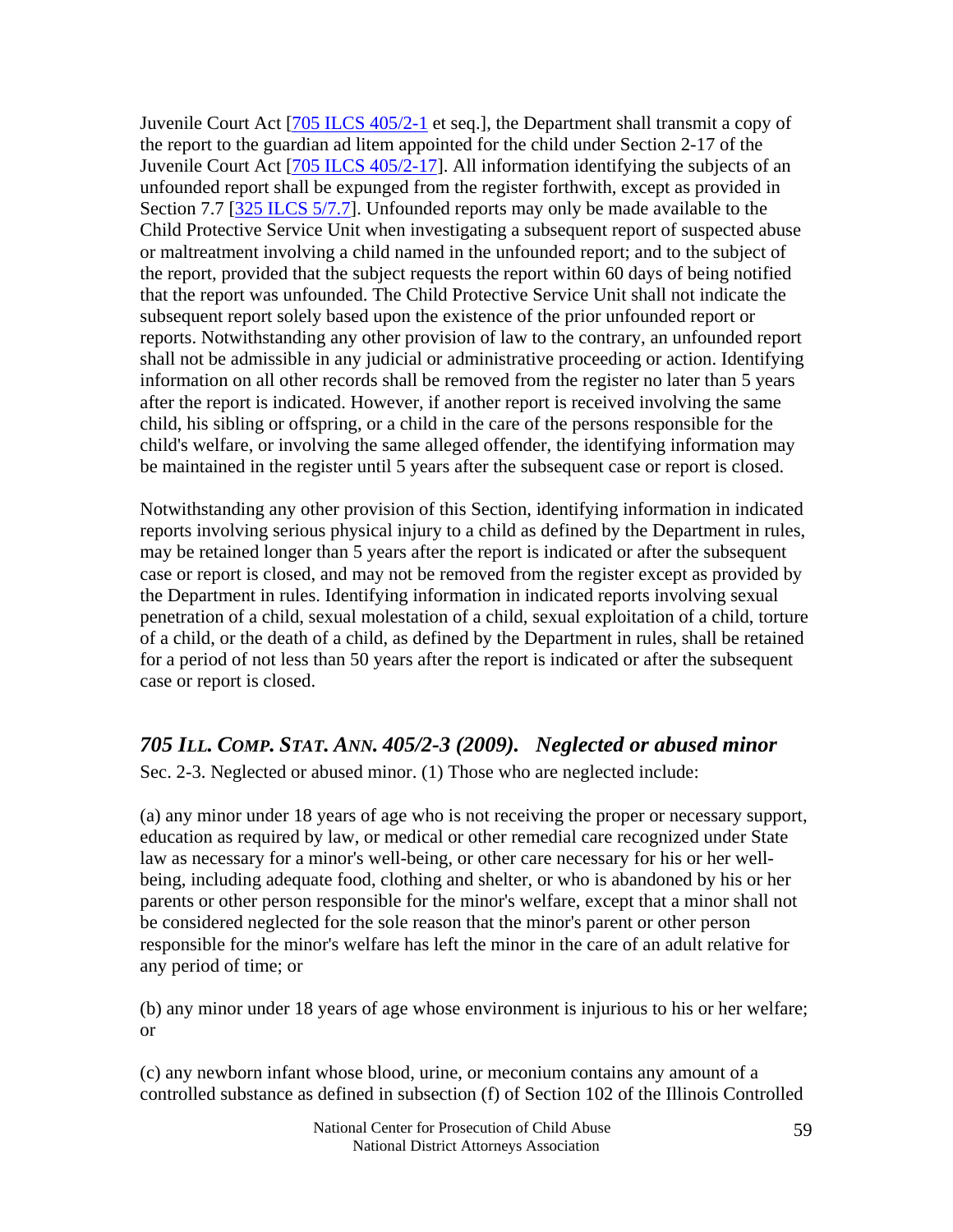Substances Act, as now or hereafter amended [\[720 ILCS 570/102\]](https://www.lexis.com/research/buttonTFLink?_m=955e2d3190b43872ea2ba09d10033ea6&_xfercite=%3ccite%20cc%3d%22USA%22%3e%3c%21%5bCDATA%5b705%20ILCS%20405%2f2-3%5d%5d%3e%3c%2fcite%3e&_butType=4&_butStat=0&_butNum=2&_butInline=1&_butinfo=720%20ILCODE%20570%2f102&_fmtstr=FULL&docnum=1&_startdoc=1&wchp=dGLbVlz-zSkAl&_md5=11088ddda13de586d0a34dfcedfdb20d), or a metabolite of a controlled substance, with the exception of controlled substances or metabolites of such substances, the presence of which in the newborn infant is the result of medical treatment administered to the mother or the newborn infant; or

(d) any minor under the age of 14 years whose parent or other person responsible for the minor's welfare leaves the minor without supervision for an unreasonable period of time without regard for the mental or physical health, safety, or welfare of that minor; or

(e) any minor who has been provided with interim crisis intervention services under Section 3-5 of this Act [[705 ILCS 405/3-5\]](https://www.lexis.com/research/buttonTFLink?_m=955e2d3190b43872ea2ba09d10033ea6&_xfercite=%3ccite%20cc%3d%22USA%22%3e%3c%21%5bCDATA%5b705%20ILCS%20405%2f2-3%5d%5d%3e%3c%2fcite%3e&_butType=4&_butStat=0&_butNum=3&_butInline=1&_butinfo=705%20ILCODE%20405%2f3-5&_fmtstr=FULL&docnum=1&_startdoc=1&wchp=dGLbVlz-zSkAl&_md5=ce03f58cc98ac1ea546c58151852d493) and whose parent, guardian, or custodian refuses to permit the minor to return home unless the minor is an immediate physical danger to himself, herself, or others living in the home.

Whether the minor was left without regard for the mental or physical health, safety, or welfare of that minor or the period of time was unreasonable shall be determined by considering the following factors, including but not limited to:

(1) the age of the minor;

(2) the number of minors left at the location;

 (3) special needs of the minor, including whether the minor is physically or mentally handicapped, or otherwise in need of ongoing prescribed medical treatment such as periodic doses of insulin or other medications;

(4) the duration of time in which the minor was left without supervision;

 (5) the condition and location of the place where the minor was left without supervision;

(6) the time of day or night when the minor was left without supervision;

 (7) the weather conditions, including whether the minor was left in a location with adequate protection from the natural elements such as adequate heat or light;

 (8) the location of the parent or guardian at the time the minor was left without supervision, the physical distance the minor was from the parent or guardian at the time the minor was without supervision;

 (9) whether the minor's movement was restricted, or the minor was otherwise locked within a room or other structure;

 (10) whether the minor was given a phone number of a person or location to call in the event of an emergency and whether the minor was capable of making an emergency call;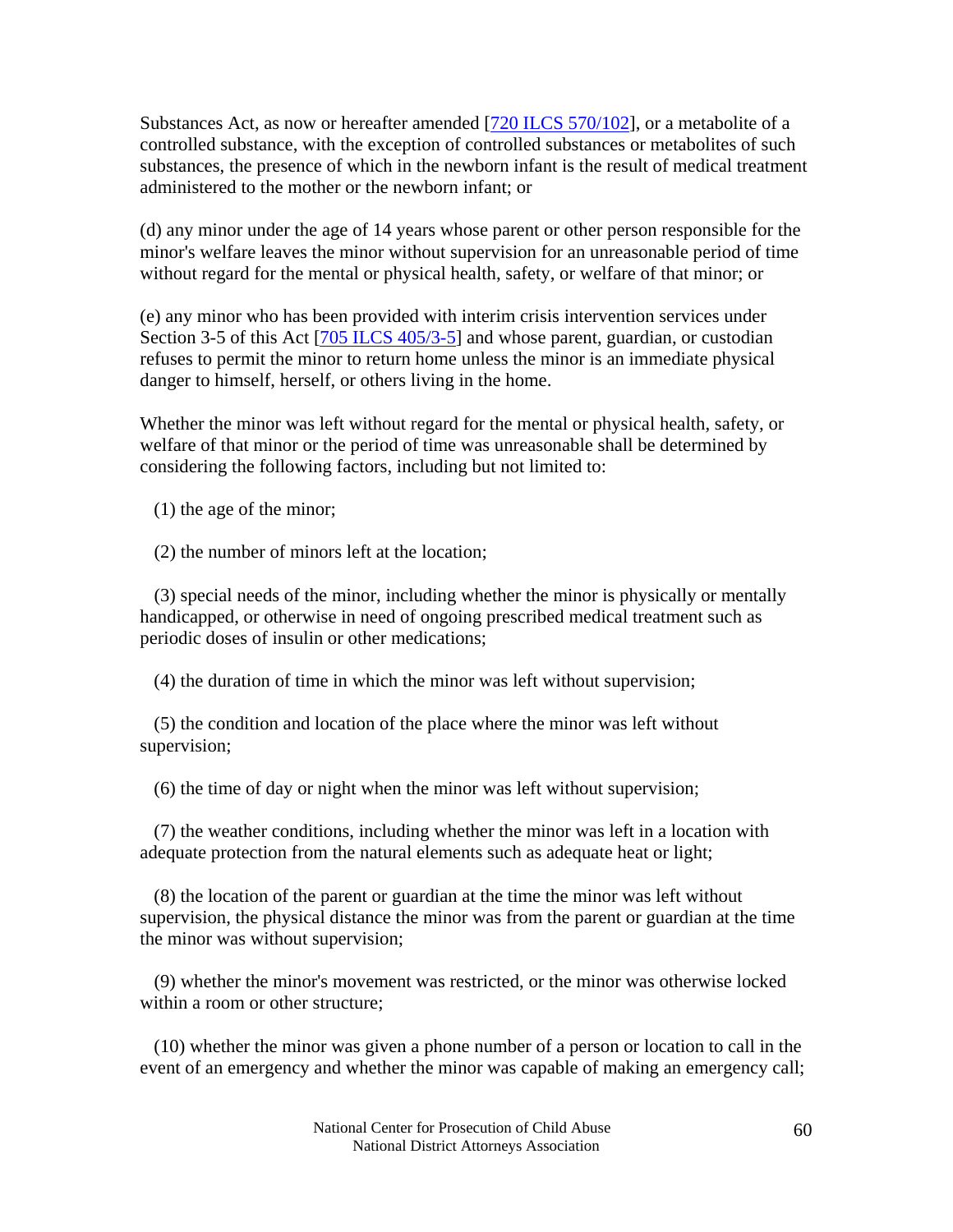(11) whether there was food and other provision left for the minor;

 (12) whether any of the conduct is attributable to economic hardship or illness and the parent, guardian or other person having physical custody or control of the child made a good faith effort to provide for the health and safety of the minor;

 (13) the age and physical and mental capabilities of the person or persons who provided supervision for the minor;

(14) whether the minor was left under the supervision of another person;

(15) any other factor that would endanger the health and safety of that particular minor.

A minor shall not be considered neglected for the sole reason that the minor has been relinquished in accordance with the Abandoned Newborn Infant Protection Act [[325](https://www.lexis.com/research/buttonTFLink?_m=955e2d3190b43872ea2ba09d10033ea6&_xfercite=%3ccite%20cc%3d%22USA%22%3e%3c%21%5bCDATA%5b705%20ILCS%20405%2f2-3%5d%5d%3e%3c%2fcite%3e&_butType=4&_butStat=0&_butNum=4&_butInline=1&_butinfo=325%20ILCODE%202%2f1&_fmtstr=FULL&docnum=1&_startdoc=1&wchp=dGLbVlz-zSkAl&_md5=03ec9c5152816814dd06923b8dd83e14)  [ILCS 2/1](https://www.lexis.com/research/buttonTFLink?_m=955e2d3190b43872ea2ba09d10033ea6&_xfercite=%3ccite%20cc%3d%22USA%22%3e%3c%21%5bCDATA%5b705%20ILCS%20405%2f2-3%5d%5d%3e%3c%2fcite%3e&_butType=4&_butStat=0&_butNum=4&_butInline=1&_butinfo=325%20ILCODE%202%2f1&_fmtstr=FULL&docnum=1&_startdoc=1&wchp=dGLbVlz-zSkAl&_md5=03ec9c5152816814dd06923b8dd83e14) et seq.].

(2) Those who are abused include any minor under 18 years of age whose parent or immediate family member, or any person responsible for the minor's welfare, or any person who is in the same family or household as the minor, or any individual residing in the same home as the minor, or a paramour of the minor's parent:

(i) inflicts, causes to be inflicted, or allows to be inflicted upon such minor physical injury, by other than accidental means, which causes death, disfigurement, impairment of physical or emotional health, or loss or impairment of any bodily function;

(ii) creates a substantial risk of physical injury to such minor by other than accidental means which would be likely to cause death, disfigurement, impairment of emotional health, or loss or impairment of any bodily function;

(iii) commits or allows to be committed any sex offense against such minor, as such sex offenses are defined in the Criminal Code of 1961, as amended [\[720 ILCS 5/1-1](https://www.lexis.com/research/buttonTFLink?_m=955e2d3190b43872ea2ba09d10033ea6&_xfercite=%3ccite%20cc%3d%22USA%22%3e%3c%21%5bCDATA%5b705%20ILCS%20405%2f2-3%5d%5d%3e%3c%2fcite%3e&_butType=4&_butStat=0&_butNum=5&_butInline=1&_butinfo=720%20ILCODE%205%2f1-1&_fmtstr=FULL&docnum=1&_startdoc=1&wchp=dGLbVlz-zSkAl&_md5=ae6dc00efc5a89f58a6f3a14197adb65) et seq.], and extending those definitions of sex offenses to include minors under 18 years of age;

(iv) commits or allows to be committed an act or acts of torture upon such minor; or

(v) inflicts excessive corporal punishment.

A minor shall not be considered abused for the sole reason that the minor has been relinquished in accordance with the Abandoned Newborn Infant Protection Act [[325](https://www.lexis.com/research/buttonTFLink?_m=955e2d3190b43872ea2ba09d10033ea6&_xfercite=%3ccite%20cc%3d%22USA%22%3e%3c%21%5bCDATA%5b705%20ILCS%20405%2f2-3%5d%5d%3e%3c%2fcite%3e&_butType=4&_butStat=0&_butNum=6&_butInline=1&_butinfo=325%20ILCODE%202%2f1&_fmtstr=FULL&docnum=1&_startdoc=1&wchp=dGLbVlz-zSkAl&_md5=8add887bc12bbc736d83aed8c0f11628)   $ILCS 2/1$  et seq.].</u>

(3) This Section does not apply to a minor who would be included herein solely for the purpose of qualifying for financial assistance for himself, his parents, guardian or custodian.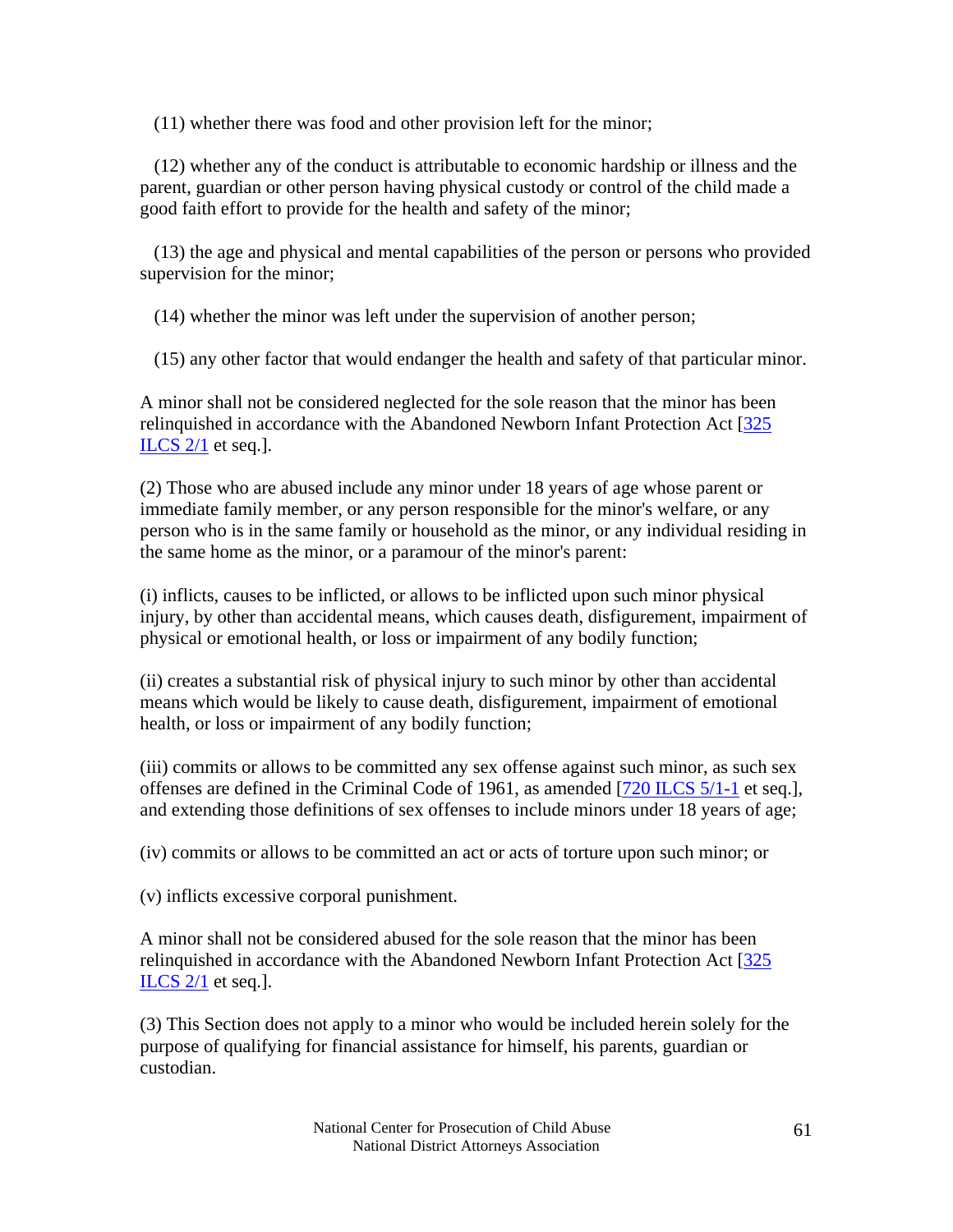### *720 ILL. COMP. STAT. ANN. 5/12-33 (2009). Ritualized abuse of a child*

Sec. 12-33. Ritualized abuse of a child. (a) A person is guilty of ritualized abuse of a child when he or she commits any of the following acts with, upon, or in the presence of a child as part of a ceremony, rite or any similar observance:

(1) actually or in simulation, tortures, mutilates, or sacrifices any warm-blooded animal or human being;

(2) forces ingestion, injection or other application of any narcotic, drug, hallucinogen or anaesthetic for the purpose of dulling sensitivity, cognition, recollection of, or resistance to any criminal activity;

(3) forces ingestion, or external application, of human or animal urine, feces, flesh, blood, bones, body secretions, nonprescribed drugs or chemical compounds;

(4) involves the child in a mock, unauthorized or unlawful marriage ceremony with another person or representation of any force or deity, followed by sexual contact with the child;

(5) places a living child into a coffin or open grave containing a human corpse or remains;

(6) threatens death or serious harm to a child, his or her parents, family, pets, or friends that instills a well-founded fear in the child that the threat will be carried out; or

(7) unlawfully dissects, mutilates, or incinerates a human corpse.

(b) The provisions of this Section shall not be construed to apply to:

(1) lawful agricultural, animal husbandry, food preparation, or wild game hunting and fishing practices and specifically the branding or identification of livestock;

(2) the lawful medical practice of male circumcision or any ceremony related to male circumcision;

(3) any state or federally approved, licensed, or funded research project; or

(4) the ingestion of animal flesh or blood in the performance of a religious service or ceremony.

(c) Ritualized abuse of a child is a Class 1 felony for a first offense. A second or subsequent conviction for ritualized abuse of a child is a Class X felony for which the offender may be sentenced to a term of natural life imprisonment.

(d) For the purposes of this Section, "child" means any person under 18 years of age.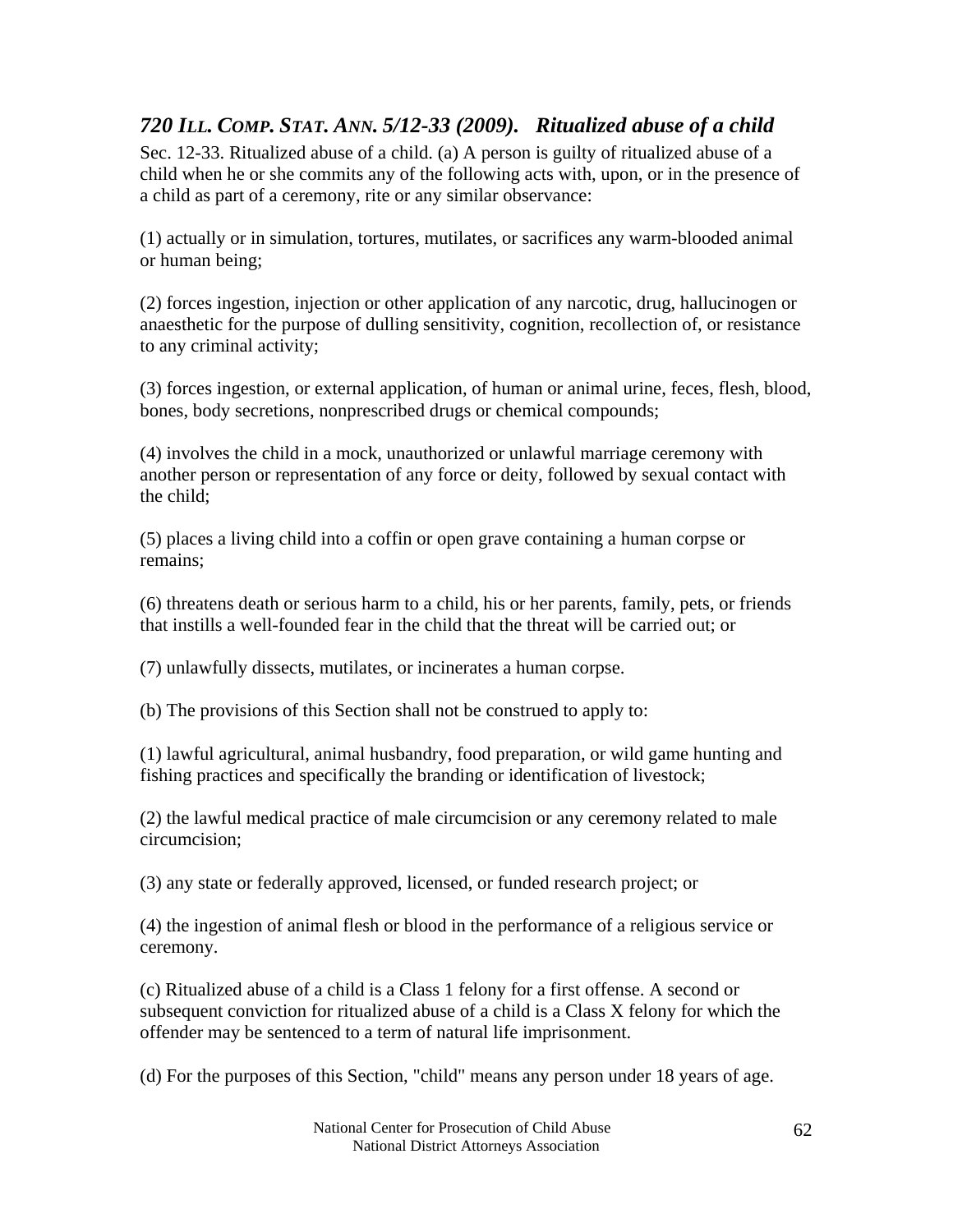## **INDIANA**

# **IOWA**

### *IOWA CODE § 726.6 (2008). Child endangerment*

1. A person who is the parent, guardian, or person having custody or control over a child or a minor under the age of eighteen with a mental or physical disability, or a person who is a member of the household in which a child or such a minor resides, commits child endangerment when the person does any of the following:

*a.* Knowingly acts in a manner that creates a substantial risk to a child or minor's physical, mental or emotional health or safety.

*b.* By an intentional act or series of intentional acts, uses unreasonable force, torture or cruelty that results in bodily injury, or that is intended to cause serious injury.

*c.* By an intentional act or series of intentional acts, evidences unreasonable force, torture or cruelty which causes substantial mental or emotional harm to a child or minor.

*d.* Willfully deprives a child or minor of necessary food, clothing, shelter, health care or supervision appropriate to the child or minor's age, when the person is reasonably able to make the necessary provisions and which deprivation substantially harms the child or minor's physical, mental or emotional health. For purposes of this paragraph, the failure to provide specific medical treatment shall not for that reason alone be considered willful deprivation of health care if the person can show that such treatment would conflict with the tenets and practice of a recognized religious denomination of which the person is an adherent or member. This exception does not in any manner restrict the right of an interested party to petition the court on behalf of the best interest of the child or minor.

*e.* Knowingly permits the continuing physical or sexual abuse of a child or minor. However, it is an affirmative defense to this subsection if the person had a reasonable apprehension that any action to stop the continuing abuse would result in substantial bodily harm to the person or the child or minor.

*f.* Abandons the child or minor to fend for the child or minor's self, knowing that the child or minor is unable to do so.

*g.* Knowingly permits a child or minor to be present at a location where amphetamine, its salts, isomers, or salts of isomers, or methamphetamine, its salts, isomers, or salts of isomers, is manufactured in violation of section 124.401, subsection 1, or where a product is possessed in violation of section 124.401, subsection 4.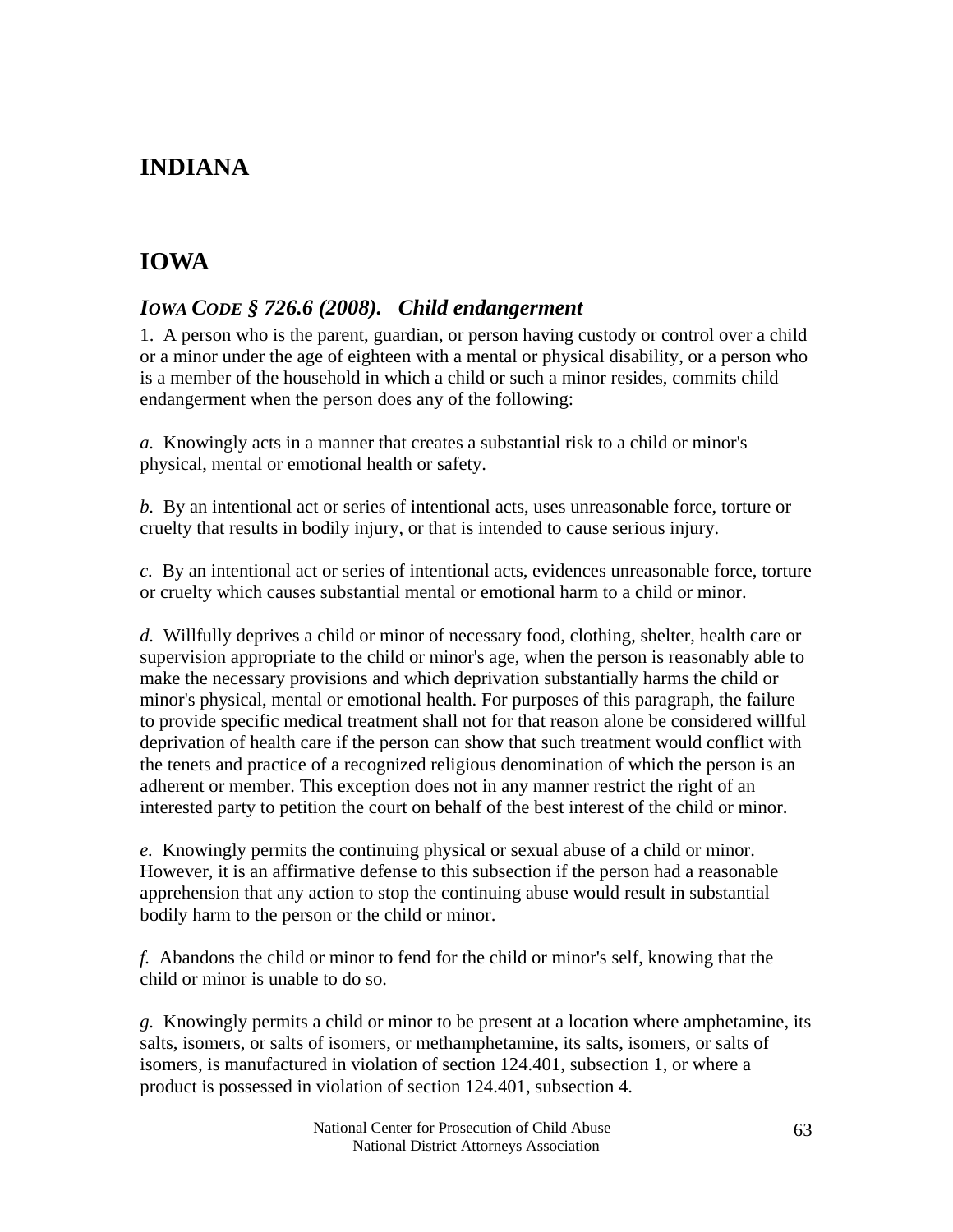*h.* Cohabits with a person after knowing the person is required to register or is on the sex offender registry as a sex offender under chapter 692A. However, this paragraph does not apply to a person who is a parent, guardian, or a person having custody or control over a child or a minor who is required to register as a sex offender, or to a person who is married to and living with a person required to register as a sex offender.

2. A parent or person authorized by the parent shall not be prosecuted for a violation of subsection 1, paragraph *"f"*, relating to abandonment, if the parent or person authorized by the parent has voluntarily released custody of a newborn infant in accordance with section 233.2.

3. For the purposes of subsection 1, *"person having control over a child or a minor"* means any of the following:

*a.* A person who has accepted, undertaken, or assumed supervision of a child or such a minor from the parent or guardian of the child or minor.

*b.* A person who has undertaken or assumed temporary supervision of a child or such a minor without explicit consent from the parent or guardian of the child or minor.

*c.* A person who operates a motor vehicle with a child or such a minor present in the vehicle.

4. A person who commits child endangerment resulting in the death of a child or minor is guilty of a class "B" felony. Notwithstanding section 902.9, subsection 2, a person convicted of a violation of this subsection shall be confined for no more than fifty years.

5. A person who commits child endangerment resulting in serious injury to a child or minor is guilty of a class "C" felony.

6. A person who commits child endangerment resulting in bodily injury to a child or minor or child endangerment in violation of subsection 1, paragraph *"g"*, that does not result in a serious injury, is guilty of a class "D" felony.

7. A person who commits child endangerment that is not subject to penalty under subsection 4, 5, or 6 is guilty of an aggravated misdemeanor.

## **KANSAS\***

### *KAN. STAT. ANN. § 21-3609 (2007). Abuse of a child.*

Abuse of a child is intentionally torturing, cruelly beating, shaking which results in great bodily harm or inflicting cruel and inhuman corporal punishment upon any child under the age of 18 years.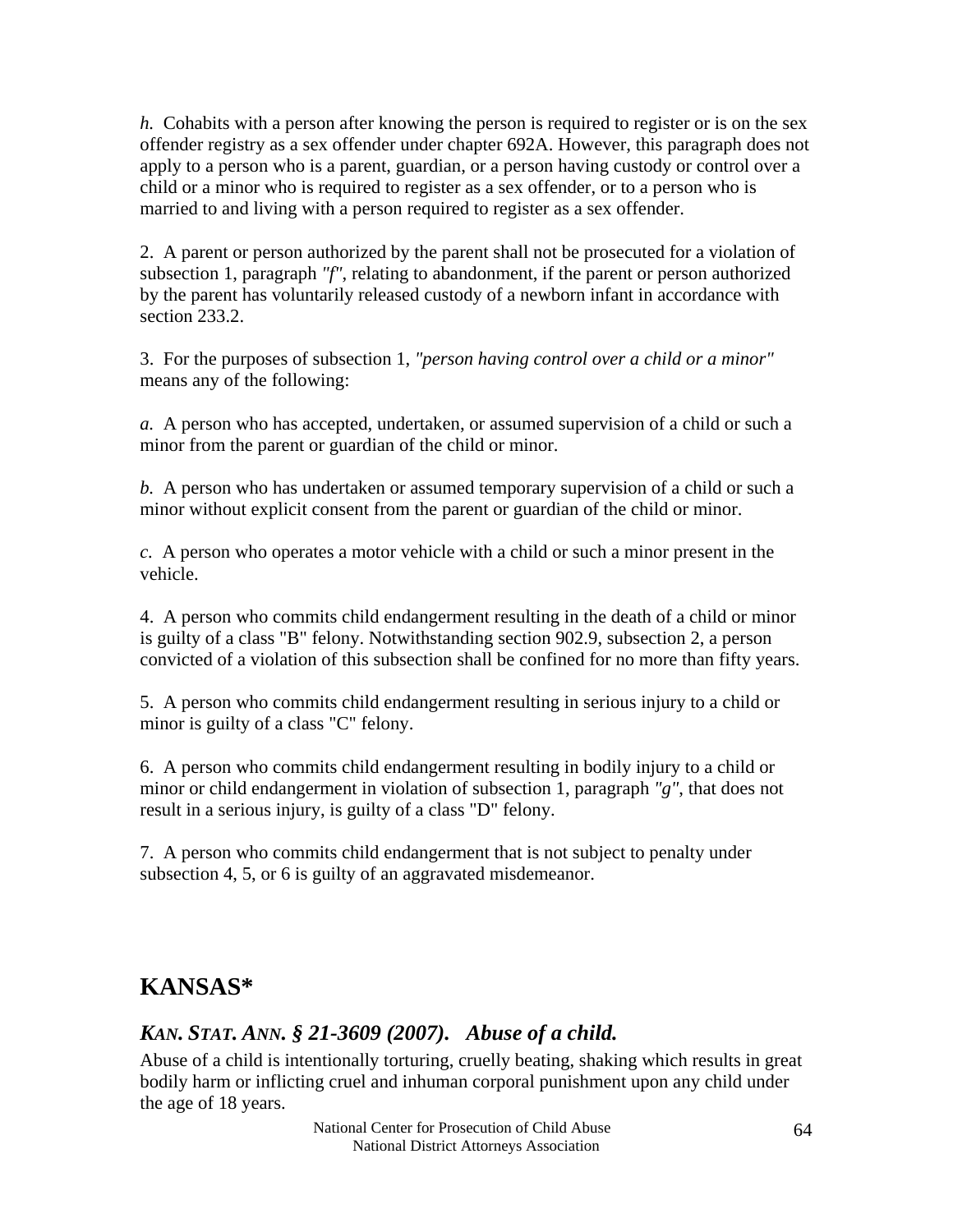Abuse of a child is a severity level 5, person felony.

#### *KAN. STAT. ANN. § 38-2202 (2007). Definitions*

As used in the revised Kansas code for care of children, unless the context otherwise indicates:

(a) "Abandon" or "abandonment" means to forsake, desert or, without making appropriate provision for substitute care, cease providing care for the child.

(b) "Adult correction facility" means any public or private facility, secure or nonsecure, which is used for the lawful custody of accused or convicted adult criminal offenders.

(c) "Aggravated circumstances" means the abandonment, torture, chronic abuse, sexual abuse or chronic, life threatening neglect of a child.

(d) "Child in need of care" means a person less than 18 years of age who:

(1) Is without adequate parental care, control or subsistence and the condition is not due solely to the lack of financial means of the child's parents or other custodian;

(2) is without the care or control necessary for the child's physical, mental or emotional health;

(3) has been physically, mentally or emotionally abused or neglected or sexually abused;

(4) has been placed for care or adoption in violation of law;

(5) has been abandoned or does not have a known living parent;

(6) is not attending school as required by  $K.S.A. 72-977$  or  $72-1111$ , and amendments thereto;

(7) except in the case of a violation of <u>[K.S.A. 21-4204a](https://www.lexis.com/research/buttonTFLink?_m=7d910ec11f7e95472a8f5ea77d40b35a&_xfercite=%3ccite%20cc%3d%22USA%22%3e%3c%21%5bCDATA%5bK.S.A.%20%a7%2038-2202%5d%5d%3e%3c%2fcite%3e&_butType=4&_butStat=0&_butNum=5&_butInline=1&_butinfo=KSCODE%2021-4204A&_fmtstr=FULL&docnum=1&_startdoc=1&wchp=dGLbVlz-zSkAl&_md5=013714176694ded2eab27040c350d553), [41-727](https://www.lexis.com/research/buttonTFLink?_m=7d910ec11f7e95472a8f5ea77d40b35a&_xfercite=%3ccite%20cc%3d%22USA%22%3e%3c%21%5bCDATA%5bK.S.A.%20%a7%2038-2202%5d%5d%3e%3c%2fcite%3e&_butType=4&_butStat=0&_butNum=6&_butInline=1&_butinfo=KSCODE%2041-727&_fmtstr=FULL&docnum=1&_startdoc=1&wchp=dGLbVlz-zSkAl&_md5=4af0fd457f70f8d12762bd84ca494ec4)</u>, subsection (j) of <u>K.S.A.</u> [74-8810](https://www.lexis.com/research/buttonTFLink?_m=7d910ec11f7e95472a8f5ea77d40b35a&_xfercite=%3ccite%20cc%3d%22USA%22%3e%3c%21%5bCDATA%5bK.S.A.%20%a7%2038-2202%5d%5d%3e%3c%2fcite%3e&_butType=4&_butStat=0&_butNum=7&_butInline=1&_butinfo=KSCODE%2074-8810&_fmtstr=FULL&docnum=1&_startdoc=1&wchp=dGLbVlz-zSkAl&_md5=326bc82ce2aa4b8c6892d105db37ba94) or subsection (m) or (n) of [K.S.A. 79-3321](https://www.lexis.com/research/buttonTFLink?_m=7d910ec11f7e95472a8f5ea77d40b35a&_xfercite=%3ccite%20cc%3d%22USA%22%3e%3c%21%5bCDATA%5bK.S.A.%20%a7%2038-2202%5d%5d%3e%3c%2fcite%3e&_butType=4&_butStat=0&_butNum=8&_butInline=1&_butinfo=KSCODE%2079-3321&_fmtstr=FULL&docnum=1&_startdoc=1&wchp=dGLbVlz-zSkAl&_md5=7ac63d3a5e8399899ff459dd13667a88), and amendments thereto, or, except as provided in paragraph (12), does an act which, when committed by a person under 18 years of age, is prohibited by state law, city ordinance or county resolution but which is not prohibited when done by an adult;

(8) while less than 10 years of age, commits any act which if done by an adult would constitute the commission of a felony or misdemeanor as defined by [K.S.A. 21-3105,](https://www.lexis.com/research/buttonTFLink?_m=7d910ec11f7e95472a8f5ea77d40b35a&_xfercite=%3ccite%20cc%3d%22USA%22%3e%3c%21%5bCDATA%5bK.S.A.%20%a7%2038-2202%5d%5d%3e%3c%2fcite%3e&_butType=4&_butStat=0&_butNum=9&_butInline=1&_butinfo=KSCODE%2021-3105&_fmtstr=FULL&docnum=1&_startdoc=1&wchp=dGLbVlz-zSkAl&_md5=e4f1c738b48ebff8405fd1d15b15e8fb) and amendments thereto;

(9) is willfully and voluntarily absent from the child's home without the consent of the child's parent or other custodian;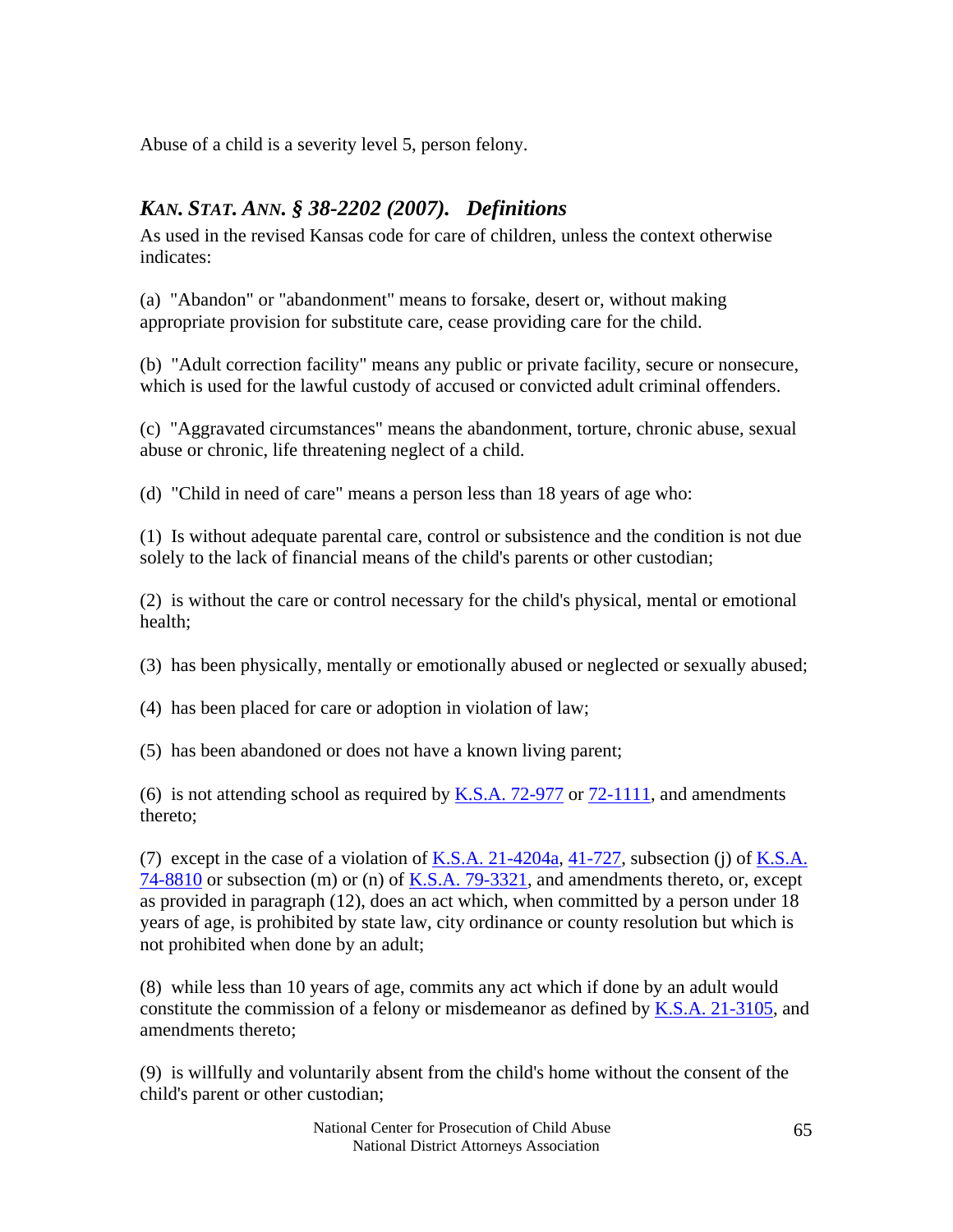(10) is willfully and voluntarily absent at least a second time from a court ordered or designated placement, or a placement pursuant to court order, if the absence is without the consent of the person with whom the child is placed or, if the child is placed in a facility, without the consent of the person in charge of such facility or such person's designee;

(11) has been residing in the same residence with a sibling or another person under 18 years of age, who has been physically, mentally or emotionally abused or neglected, or sexually abused;

(12) while less than 10 years of age commits the offense defined in [K.S.A. 21-4204a](https://www.lexis.com/research/buttonTFLink?_m=7d910ec11f7e95472a8f5ea77d40b35a&_xfercite=%3ccite%20cc%3d%22USA%22%3e%3c%21%5bCDATA%5bK.S.A.%20%a7%2038-2202%5d%5d%3e%3c%2fcite%3e&_butType=4&_butStat=0&_butNum=10&_butInline=1&_butinfo=KSCODE%2021-4204A&_fmtstr=FULL&docnum=1&_startdoc=1&wchp=dGLbVlz-zSkAl&_md5=ada7232a4837f635d1e1efb8e94a24de), and amendments thereto; or

(13) has had a permanent custodian appointed and the permanent custodian is no longer able or willing to serve.

(e) "Citizen review board" is a group of community volunteers appointed by the court and whose duties are prescribed by <u>K.S.A. 2007 Supp. 38-2207</u> and [38-2208](https://www.lexis.com/research/buttonTFLink?_m=7d910ec11f7e95472a8f5ea77d40b35a&_xfercite=%3ccite%20cc%3d%22USA%22%3e%3c%21%5bCDATA%5bK.S.A.%20%a7%2038-2202%5d%5d%3e%3c%2fcite%3e&_butType=4&_butStat=0&_butNum=12&_butInline=1&_butinfo=KSCODE%2038-2208&_fmtstr=FULL&docnum=1&_startdoc=1&wchp=dGLbVlz-zSkAl&_md5=ba1fcdcb54a54bd8ac88d39337248f61), and amendments thereto.

(f) "Court-appointed special advocate" means a responsible adult other than an attorney guardian ad litem who is appointed by the court to represent the best interests of a child, as provided in [K.S.A. 2007 Supp. 38-2206,](https://www.lexis.com/research/buttonTFLink?_m=7d910ec11f7e95472a8f5ea77d40b35a&_xfercite=%3ccite%20cc%3d%22USA%22%3e%3c%21%5bCDATA%5bK.S.A.%20%a7%2038-2202%5d%5d%3e%3c%2fcite%3e&_butType=4&_butStat=0&_butNum=13&_butInline=1&_butinfo=KSCODE%2038-2206&_fmtstr=FULL&docnum=1&_startdoc=1&wchp=dGLbVlz-zSkAl&_md5=25cb4fb0578962537802a2e4a70d44b5) and amendments thereto, in a proceeding pursuant to this code.

(g) "Custody" whether temporary, protective or legal, means the status created by court order or statute which vests in a custodian, whether an individual or an agency, the right to physical possession of the child and the right to determine placement of the child, subject to restrictions placed by the court.

(h) "Extended out of home placement" means a child has been in the custody of the secretary and placed with neither parent for 15 of the most recent 22 months beginning 60 days after the date at which a child in the custody of the secretary was removed from the home.

(i) "Educational institution" means all schools at the elementary and secondary levels.

(j) "Educator" means any administrator, teacher or other professional or paraprofessional employee of an educational institution who has exposure to a pupil specified in subsection (a) of [K.S.A. 72-89b03](https://www.lexis.com/research/buttonTFLink?_m=7d910ec11f7e95472a8f5ea77d40b35a&_xfercite=%3ccite%20cc%3d%22USA%22%3e%3c%21%5bCDATA%5bK.S.A.%20%a7%2038-2202%5d%5d%3e%3c%2fcite%3e&_butType=4&_butStat=0&_butNum=14&_butInline=1&_butinfo=KSCODE%2072-89B03&_fmtstr=FULL&docnum=1&_startdoc=1&wchp=dGLbVlz-zSkAl&_md5=ec68f675a1d450b091c289aadb6f84d0), and amendments thereto.

(k) "Harm" means physical or psychological injury or damage.

(l) "Interested party" means the grandparent of the child, a person with whom the child has been living for a significant period of time when the child in need of care petition is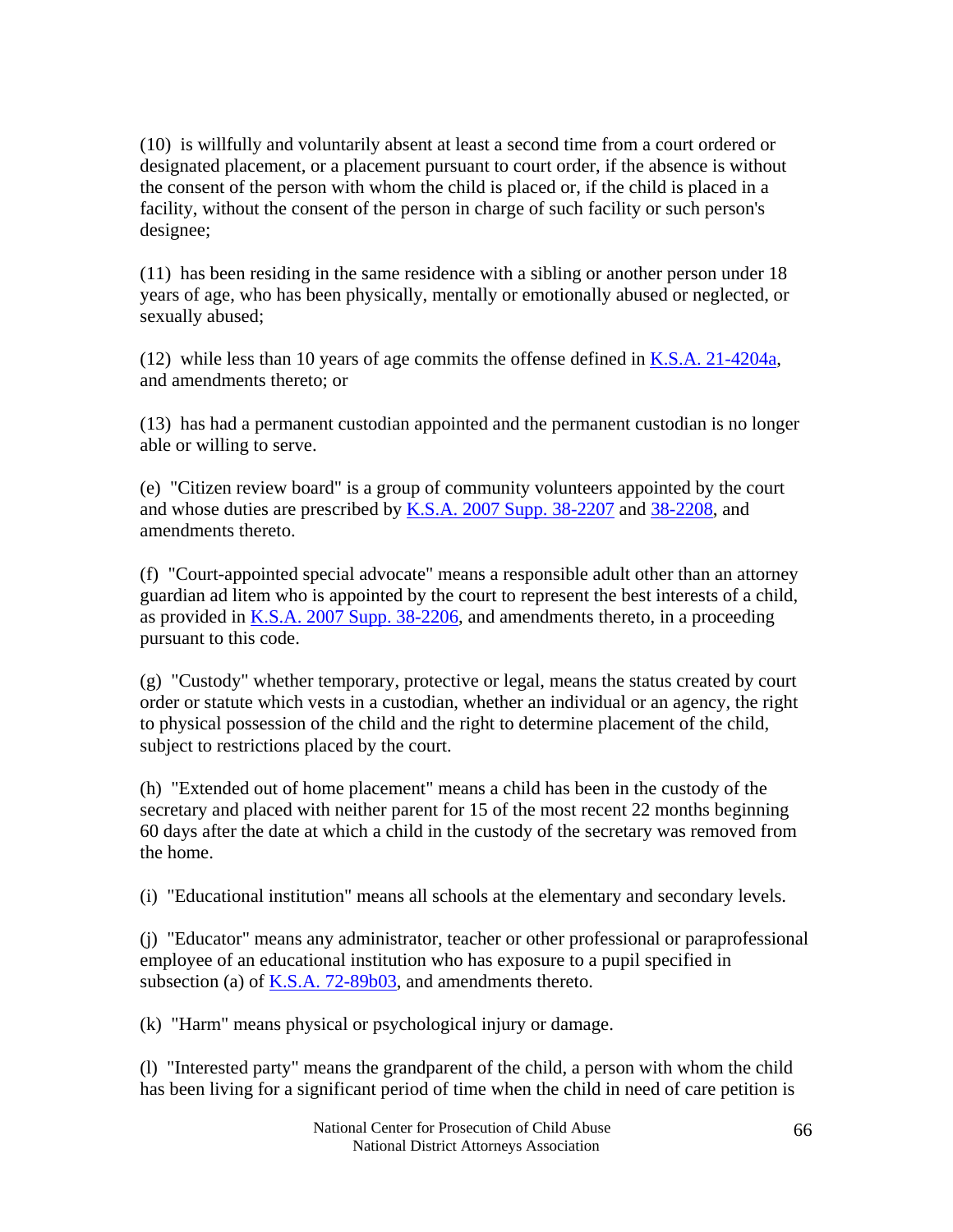filed, and any person made an interested party by the court pursuant to  $K.S.A. 2007$  Supp. [38-2241](https://www.lexis.com/research/buttonTFLink?_m=7d910ec11f7e95472a8f5ea77d40b35a&_xfercite=%3ccite%20cc%3d%22USA%22%3e%3c%21%5bCDATA%5bK.S.A.%20%a7%2038-2202%5d%5d%3e%3c%2fcite%3e&_butType=4&_butStat=0&_butNum=15&_butInline=1&_butinfo=KSCODE%2038-2241&_fmtstr=FULL&docnum=1&_startdoc=1&wchp=dGLbVlz-zSkAl&_md5=17188714cae483430424ef36bf0fdac5), and amendments thereto.

(m) "Jail" means:

(1) An adult jail or lockup; or

(2) a facility in the same building or on the same grounds as an adult jail or lockup, unless the facility meets all applicable standards and licensure requirements under law and there is: (A) Total separation of the juvenile and adult facility spatial areas such that there could be no haphazard or accidental contact between juvenile and adult residents in the respective facilities; (B) total separation in all juvenile and adult program activities within the facilities, including recreation, education, counseling, health care, dining, sleeping and general living activities; and (C) separate juvenile and adult staff, including management, security staff and direct care staff such as recreational, educational and counseling.

(n) "Juvenile detention facility" means any secure public or private facility used for the lawful custody of accused or adjudicated juvenile offenders which must not be a jail.

(o) "Juvenile intake and assessment worker" means a responsible adult authorized to perform intake and assessment services as part of the intake and assessment system established pursuant to [K.S.A. 75-7023](https://www.lexis.com/research/buttonTFLink?_m=7d910ec11f7e95472a8f5ea77d40b35a&_xfercite=%3ccite%20cc%3d%22USA%22%3e%3c%21%5bCDATA%5bK.S.A.%20%a7%2038-2202%5d%5d%3e%3c%2fcite%3e&_butType=4&_butStat=0&_butNum=16&_butInline=1&_butinfo=KSCODE%2075-7023&_fmtstr=FULL&docnum=1&_startdoc=1&wchp=dGLbVlz-zSkAl&_md5=5411084fb4854ea06a25f41e9eae11a0), and amendments thereto.

(p) "Kinship care" means the placement of a child in the home of the child's relative or in the home of another adult with whom the child or the child's parent already has a close emotional attachment.

(q) "Law enforcement officer" means any person who by virtue of office or public employment is vested by law with a duty to maintain public order or to make arrests for crimes, whether that duty extends to all crimes or is limited to specific crimes.

(r) "Multidisciplinary team" means a group of persons, appointed by the court under [K.S.A. 2007 Supp. 38-2228,](https://www.lexis.com/research/buttonTFLink?_m=7d910ec11f7e95472a8f5ea77d40b35a&_xfercite=%3ccite%20cc%3d%22USA%22%3e%3c%21%5bCDATA%5bK.S.A.%20%a7%2038-2202%5d%5d%3e%3c%2fcite%3e&_butType=4&_butStat=0&_butNum=17&_butInline=1&_butinfo=KSCODE%2038-2228&_fmtstr=FULL&docnum=1&_startdoc=1&wchp=dGLbVlz-zSkAl&_md5=ca3991755a2fc33fc8a9da33cfe7066d) and amendments thereto, which has knowledge of the circumstances of a child in need of care.

(s) "Neglect" means acts or omissions by a parent, guardian or person responsible for the care of a child resulting in harm to a child, or presenting a likelihood of harm, and the acts or omissions are not due solely to the lack of financial means of the child's parents or other custodian. Neglect may include, but shall not be limited to:

(1) Failure to provide the child with food, clothing or shelter necessary to sustain the life or health of the child;

(2) failure to provide adequate supervision of a child or to remove a child from a situation which requires judgment or actions beyond the child's level of maturity,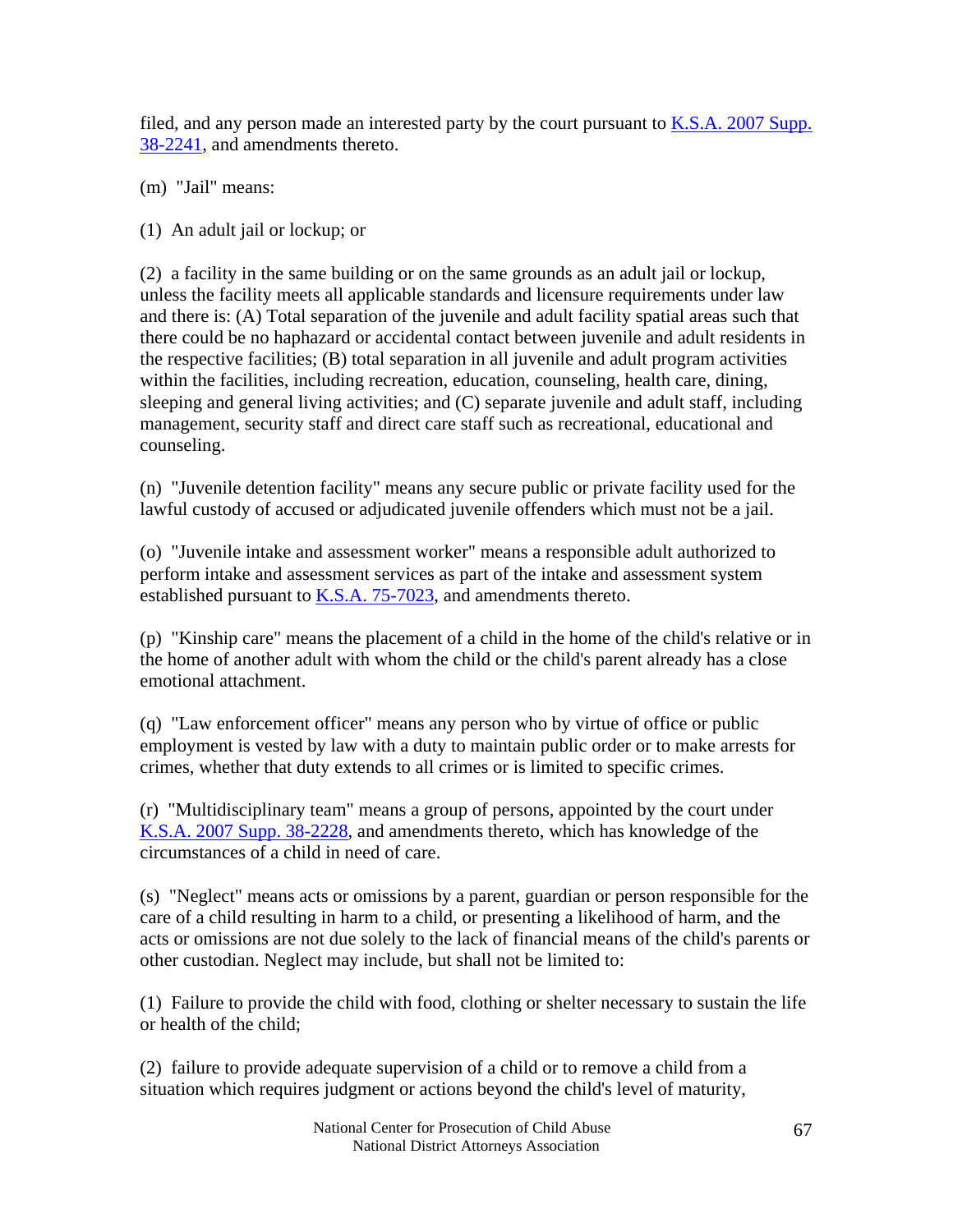physical condition or mental abilities and that results in bodily injury or a likelihood of harm to the child; or

(3) failure to use resources available to treat a diagnosed medical condition if such treatment will make a child substantially more comfortable, reduce pain and suffering, or correct or substantially diminish a crippling condition from worsening. A parent legitimately practicing religious beliefs who does not provide specified medical treatment for a child because of religious beliefs shall not for that reason be considered a negligent parent; however, this exception shall not preclude a court from entering an order pursuant to subsection (a)(2) of [K.S.A. 2007 Supp. 38-2217](https://www.lexis.com/research/buttonTFLink?_m=7d910ec11f7e95472a8f5ea77d40b35a&_xfercite=%3ccite%20cc%3d%22USA%22%3e%3c%21%5bCDATA%5bK.S.A.%20%a7%2038-2202%5d%5d%3e%3c%2fcite%3e&_butType=4&_butStat=0&_butNum=18&_butInline=1&_butinfo=KSCODE%2038-2217&_fmtstr=FULL&docnum=1&_startdoc=1&wchp=dGLbVlz-zSkAl&_md5=e99376e3944882285363b772c27a69bc), and amendments thereto.

(t) "Parent" when used in relation to a child or children, includes a guardian and every person who is by law liable to maintain, care for or support the child.

(u) "Party" means the state, the petitioner, the child and any parent of the child.

(v) "Permanency goal" means the outcome of the permanency planning process which may be reintegration, adoption, appointment of a permanent custodian or another planned permanent living arrangement.

(w) "Permanent custodian" means a judicially approved permanent guardian of a child pursuant to [K.S.A. 2007 Supp. 38-2272](https://www.lexis.com/research/buttonTFLink?_m=7d910ec11f7e95472a8f5ea77d40b35a&_xfercite=%3ccite%20cc%3d%22USA%22%3e%3c%21%5bCDATA%5bK.S.A.%20%a7%2038-2202%5d%5d%3e%3c%2fcite%3e&_butType=4&_butStat=0&_butNum=19&_butInline=1&_butinfo=KSCODE%2038-2272&_fmtstr=FULL&docnum=1&_startdoc=1&wchp=dGLbVlz-zSkAl&_md5=35d2db70cb227c03ed6034d73d6a91ec), and amendments thereto.

(x) "Physical, mental or emotional abuse" means the infliction of physical, mental or emotional harm or the causing of a deterioration of a child and may include, but shall not be limited to, maltreatment or exploiting a child to the extent that the child's health or emotional well-being is endangered.

(y) "Placement" means the designation by the individual or agency having custody of where and with whom the child will live.

(z) "Relative" means a person related by blood, marriage or adoption but, when referring to a relative of a child's parent, does not include the child's other parent.

(aa) "Secretary" means the secretary of social and rehabilitation services or the secretary's designee.

(bb) "Secure facility" means a facility which is operated or structured so as to ensure that all entrances and exits from the facility are under the exclusive control of the staff of the facility, whether or not the person being detained has freedom of movement within the perimeters of the facility, or which relies on locked rooms and buildings, fences or physical restraint in order to control behavior of its residents. No secure facility shall be in a city or county jail.

(cc) "Sexual abuse" means any contact or interaction with a child in which the child is being used for the sexual stimulation of the perpetrator, the child or another person.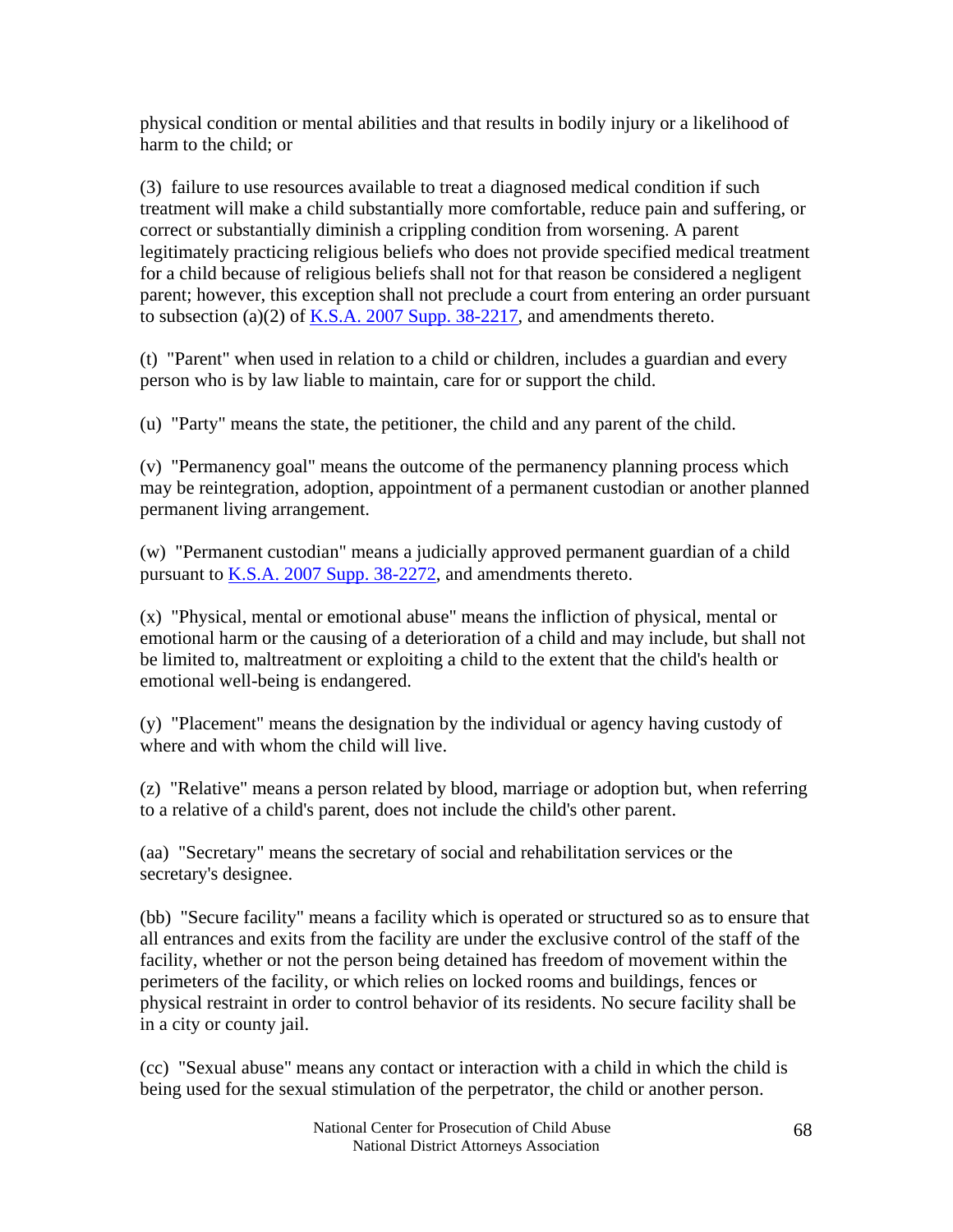Sexual abuse shall include allowing, permitting or encouraging a child to engage in prostitution or to be photographed, filmed or depicted in pornographic material.

(dd) "Shelter facility" means any public or private facility or home other than a juvenile detention facility that may be used in accordance with this code for the purpose of providing either temporary placement for children in need of care prior to the issuance of a dispositional order or longer term care under a dispositional order.

(ee) "Youth residential facility" means any home, foster home or structure which provides 24-hour-a-day care for children and which is licensed pursuant to article 5 of chapter 65 of the Kansas Statutes Annotated, and amendments thereto.

## **KENTUCKY**

### *KY. REV. STAT. ANN. § 508.100 (2008). Criminal Abuse in The First Degree*

(1) A person is guilty of criminal abuse in the first degree when he intentionally abuses another person or permits another person of whom he has actual custody to be abused and thereby:

- (a) Causes serious physical injury; or
- (b) Places him in a situation that may cause him serious physical injury; or
- (c) Causes torture, cruel confinement or cruel punishment;

 to a person twelve (12) years of age or less, or who is physically helpless or mentally helpless.

(2) Criminal abuse in the first degree is a Class C felony.

### *KY. REV. STAT. ANN. § 508.110 (2008). Criminal Abuse in The Second Degree*

(1) A person is guilty of criminal abuse in the second degree when he wantonly abuses another person or permits another person of whom he has actual custody to be abused and thereby:

- (a) Causes serious physical injury; or
- (b) Places him in a situation that may cause him serious physical injury; or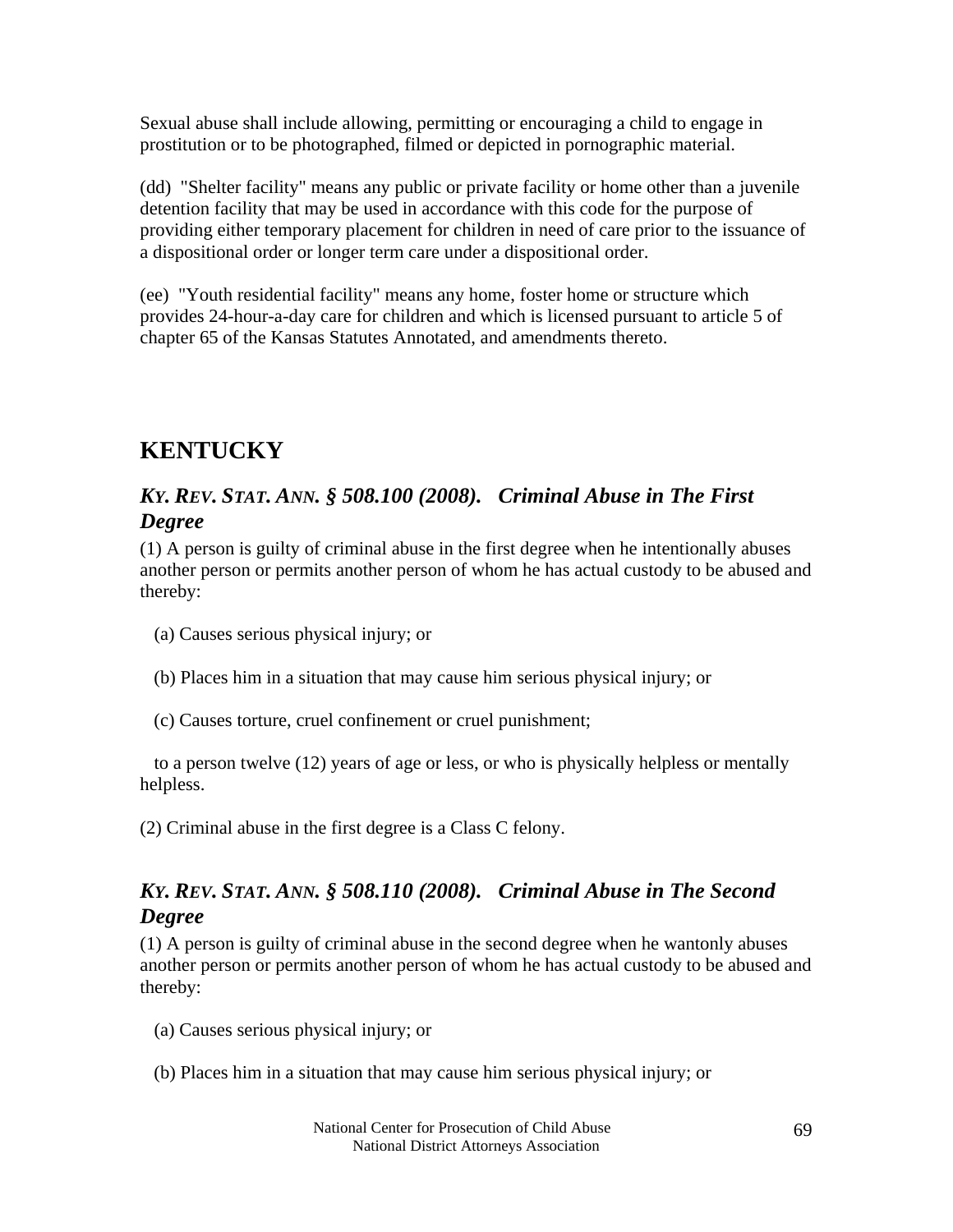(c) Causes torture, cruel confinement or cruel punishment;

 to a person twelve (12) years of age or less, or who is physically helpless or mentally helpless.

(2) Criminal abuse in the second degree is a Class D felony.

### *KY. REV. STAT. ANN. § 508.120 (2008). Criminal Abuse in The Third Degree*

(1) A person is guilty of criminal abuse in the third degree when he recklessly abuses another person or permits another person of whom he has actual custody to be abused and thereby:

- (a) Causes serious physical injury; or
- (b) Places him in a situation that may cause him serious physical injury; or
- (c) Causes torture, cruel confinement or cruel punishment;

 to a person twelve (12) years of age or less, or who is physically helpless or mentally helpless.

(2) Criminal abuse in the third degree is a Class A misdemeanor.

## **LOUISIANA**

### **MAINE**

## **MARYLAND**

*MD. CODE ANN., CTS. & JUD. PROC. § 3-812 (2008). Waiver of reunification efforts in cases of abuse, torture, or crimes of violence* (a) Definitions. --

National Center for Prosecution of Child Abuse National District Attorneys Association 70 (1) In this section the following words have the meanings indicated, unless the context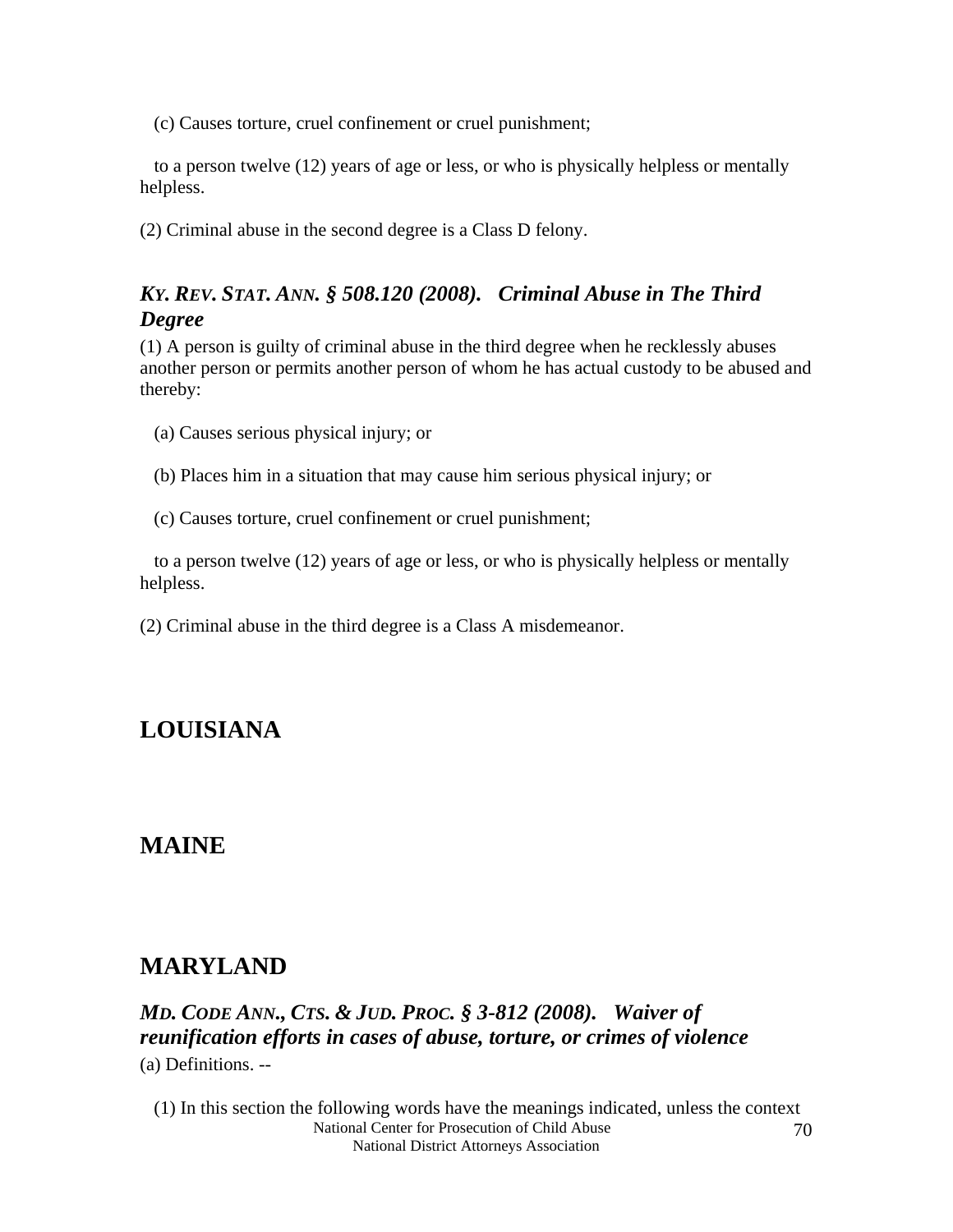of their use indicates otherwise.

(2) "Crime of violence":

(i) Has the meaning stated in [§ 14-101 of the Criminal Law Article](https://www.lexis.com/research/buttonTFLink?_m=e553bc5dcc159807fac693f3702376fc&_xfercite=%3ccite%20cc%3d%22USA%22%3e%3c%21%5bCDATA%5bMd.%20COURTS%20AND%20JUDICIAL%20PROCEEDINGS%20Code%20Ann.%20%a7%203-812%5d%5d%3e%3c%2fcite%3e&_butType=4&_butStat=0&_butNum=2&_butInline=1&_butinfo=MD%20CODE%20CRIM%20LAW%2c14-101&_fmtstr=FULL&docnum=1&_startdoc=1&wchp=dGLbVzz-zSkAW&_md5=80c09d335e148fbcf12bfdb902975b2e); or

 (ii) As to a crime committed in another state, means a crime that, if committed in this State, would be a crime of violence as defined in [§ 14-101 of the Criminal Law Article.](https://www.lexis.com/research/buttonTFLink?_m=e553bc5dcc159807fac693f3702376fc&_xfercite=%3ccite%20cc%3d%22USA%22%3e%3c%21%5bCDATA%5bMd.%20COURTS%20AND%20JUDICIAL%20PROCEEDINGS%20Code%20Ann.%20%a7%203-812%5d%5d%3e%3c%2fcite%3e&_butType=4&_butStat=0&_butNum=3&_butInline=1&_butinfo=MD%20CODE%20CRIM%20LAW%2c14-101&_fmtstr=FULL&docnum=1&_startdoc=1&wchp=dGLbVzz-zSkAW&_md5=85fa6c8690a997e99185531e5fbf5cab)

 (3) "Torture" means to cause intense pain to body or mind for purposes of punishment or extraction of information or for sadistic purposes.

(b) Request for finding that reasonable reunification efforts not required. -- In a petition under this subtitle, a local department may ask the court to find that reasonable efforts to reunify a child with the child's parent or guardian are not required if the local department concludes that a parent or guardian has:

(1) Subjected the child to:

- (i) Chronic abuse;
- (ii) Chronic and life-threatening neglect;
- (iii) Sexual abuse; or
- (iv) Torture;
- (2) Been convicted, in any state or any court of the United States, of:
	- (i) A crime of violence against:
		- 1. A minor offspring of the parent or guardian;
		- 2. The child; or
		- 3. Another parent or guardian of the child; or

 (ii) Aiding or abetting, conspiring, or soliciting to commit a crime described in subitem (i) of this item; or

(3) Involuntarily lost parental rights of a sibling of a child.

(c) Request for finding that reasonable reunification efforts not required -- After filing of initial petition. -- If the local department determines after the initial petition is filed that any of the circumstances specified in subsection (b) of this section exists, the local department may immediately request the court to find that reasonable efforts to reunify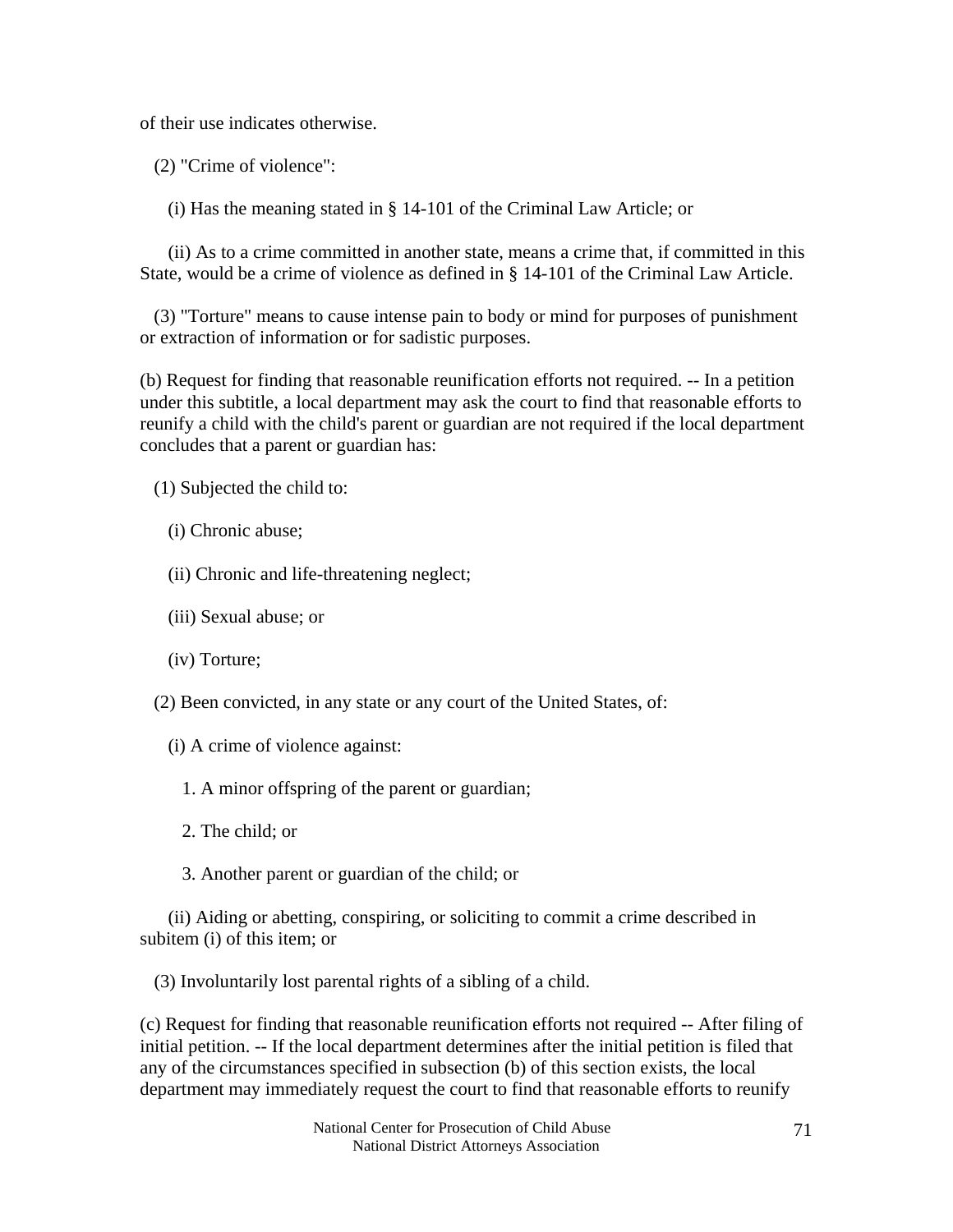the child with the child's parent or guardian are not required.

(d) Waiver of requirement by court. -- If the court finds by clear and convincing evidence that any of the circumstances specified in subsection (b) of this section exists, the court shall waive the requirement that reasonable efforts be made to reunify the child with the child's parent or guardian.

(e) Permanent placement of child. -- If the court finds that reasonable efforts are not required, the local department shall:

 (1) Request that a permanency planning hearing be held in accordance with § 3-823 of this subtitle within 30 days after the court makes the finding; and

 (2) Make reasonable efforts to place the child in a timely manner in accordance with the permanency plan and complete the steps necessary to finalize the permanent placement of the child.

(f) If a parent consents to guardianship or adoption in accordance with  $\S$  5-320 or  $\S$  5-338 [of the Family Law Article](https://www.lexis.com/research/buttonTFLink?_m=e553bc5dcc159807fac693f3702376fc&_xfercite=%3ccite%20cc%3d%22USA%22%3e%3c%21%5bCDATA%5bMd.%20COURTS%20AND%20JUDICIAL%20PROCEEDINGS%20Code%20Ann.%20%a7%203-812%5d%5d%3e%3c%2fcite%3e&_butType=4&_butStat=0&_butNum=4&_butInline=1&_butinfo=MD%20CODE%20FAM%20LAW%2c5-338&_fmtstr=FULL&docnum=1&_startdoc=1&wchp=dGLbVzz-zSkAW&_md5=e2545277eba4f4b27b0be414ad2cc25e), loss of parental rights shall be considered voluntary.

## **MASSACHUSETTS**

## **MICHIGAN**

### *MICH. COMP. LAWS SERV. § 722.638 (2008). Submission of petition for authorization under § 712A.2; conditions; request for termination of parental rights; conference.*

Sec. 18. (1) The department shall submit a petition for authorization by the court under section 2(b) of chapter XIIA of 1939 PA 288, [MCL 712A.2,](https://www.lexis.com/research/buttonTFLink?_m=a97fc912408c8817dc4a7a0c186e848c&_xfercite=%3ccite%20cc%3d%22USA%22%3e%3c%21%5bCDATA%5bMCLS%20%a7%20722.638%5d%5d%3e%3c%2fcite%3e&_butType=4&_butStat=0&_butNum=3&_butInline=1&_butinfo=MICODE%20712A.2&_fmtstr=FULL&docnum=8&_startdoc=1&wchp=dGLbVzz-zSkAW&_md5=f6e9d129312aa07a0e95219b29cb4889) if 1 or more of the following apply:

 (a) The department determines that a parent, guardian, or custodian, or a person who is 18 years of age or older and who resides for any length of time in the child's home, has abused the child or a sibling of the child and the abuse included 1 or more of the following:

(i) Abandonment of a young child.

 (ii) Criminal sexual conduct involving penetration, attempted penetration, or assault with intent to penetrate.

- (iii) Battering, torture, or other severe physical abuse.
- (iv) Loss or serious impairment of an organ or limb.
- (v) Life threatening injury.
- (vi) Murder or attempted murder.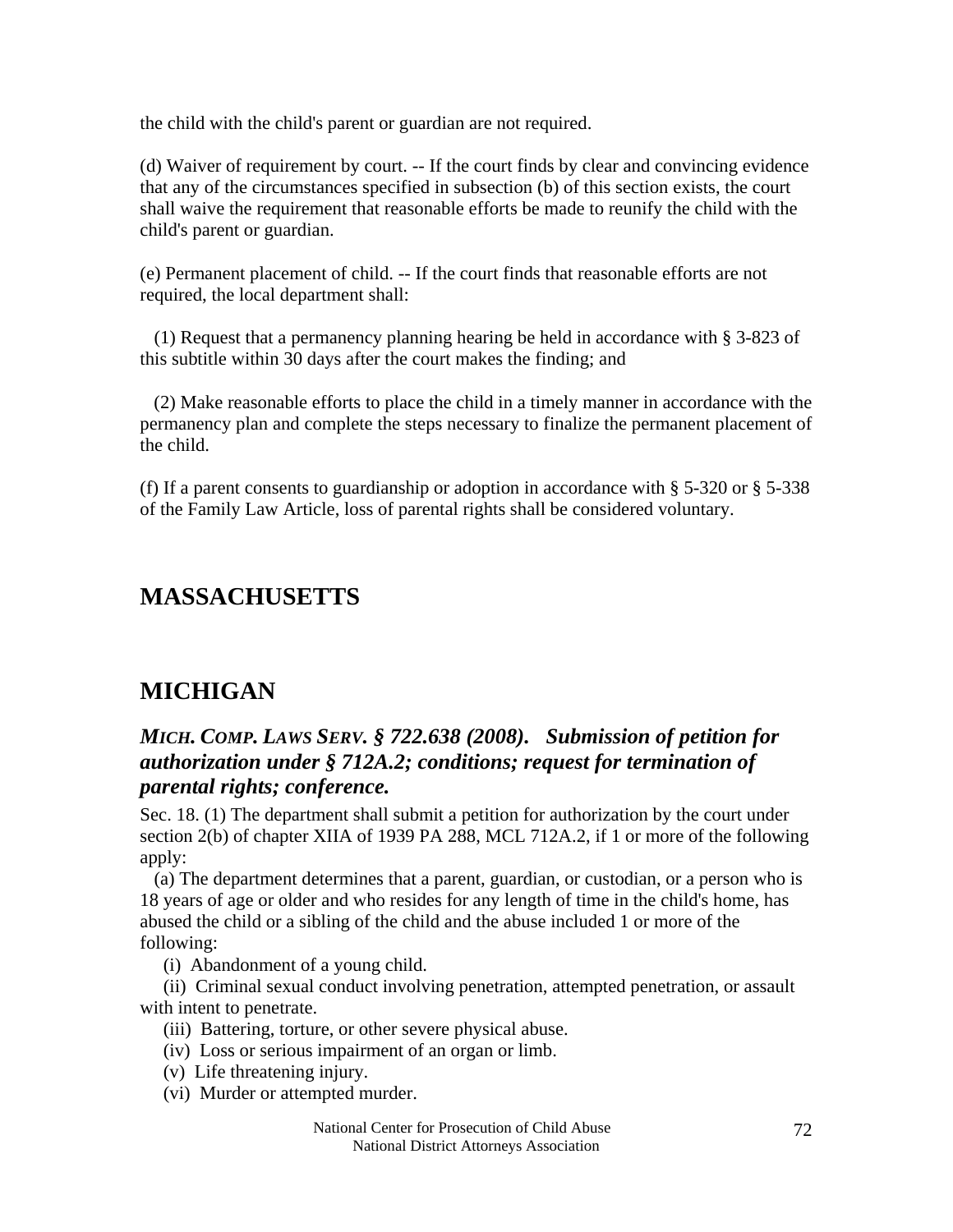(b) The department determines that there is risk of harm to the child and either of the following is true:

 (i) The parent's rights to another child were terminated as a result of proceedings under section 2(b) of chapter XIIA of 1939 PA 288, [MCL 712A.2,](https://www.lexis.com/research/buttonTFLink?_m=a97fc912408c8817dc4a7a0c186e848c&_xfercite=%3ccite%20cc%3d%22USA%22%3e%3c%21%5bCDATA%5bMCLS%20%a7%20722.638%5d%5d%3e%3c%2fcite%3e&_butType=4&_butStat=0&_butNum=5&_butInline=1&_butinfo=MICODE%20712A.2&_fmtstr=FULL&docnum=8&_startdoc=1&wchp=dGLbVzz-zSkAW&_md5=2bed150cab2a55ba943aff70f6498f69) or a similar law of another state.

 (ii) The parent's rights to another child were voluntarily terminated following the initiation of proceedings under section 2(b) of chapter XIIA of 1939 PA 288, [MCL](https://www.lexis.com/research/buttonTFLink?_m=a97fc912408c8817dc4a7a0c186e848c&_xfercite=%3ccite%20cc%3d%22USA%22%3e%3c%21%5bCDATA%5bMCLS%20%a7%20722.638%5d%5d%3e%3c%2fcite%3e&_butType=4&_butStat=0&_butNum=7&_butInline=1&_butinfo=MICODE%20712A.2&_fmtstr=FULL&docnum=8&_startdoc=1&wchp=dGLbVzz-zSkAW&_md5=328805a1847165320321fcd76f409f14)  [712A.2,](https://www.lexis.com/research/buttonTFLink?_m=a97fc912408c8817dc4a7a0c186e848c&_xfercite=%3ccite%20cc%3d%22USA%22%3e%3c%21%5bCDATA%5bMCLS%20%a7%20722.638%5d%5d%3e%3c%2fcite%3e&_butType=4&_butStat=0&_butNum=7&_butInline=1&_butinfo=MICODE%20712A.2&_fmtstr=FULL&docnum=8&_startdoc=1&wchp=dGLbVzz-zSkAW&_md5=328805a1847165320321fcd76f409f14) or a similar law of another state.

 (2) In a petition submitted as required by subsection (1), if a parent is a suspected perpetrator or is suspected of placing the child at an unreasonable risk of harm due to the parent's failure to take reasonable steps to intervene to eliminate that risk, the family independence agency shall include a request for termination of parental rights at the initial dispositional hearing as authorized under section 19b of chapter XIIA of 1939 PA 288, [MCL 712A.19b.](https://www.lexis.com/research/buttonTFLink?_m=a97fc912408c8817dc4a7a0c186e848c&_xfercite=%3ccite%20cc%3d%22USA%22%3e%3c%21%5bCDATA%5bMCLS%20%a7%20722.638%5d%5d%3e%3c%2fcite%3e&_butType=4&_butStat=0&_butNum=9&_butInline=1&_butinfo=MICODE%20712A.19B&_fmtstr=FULL&docnum=8&_startdoc=1&wchp=dGLbVzz-zSkAW&_md5=9d955471f01e3acabc999aa971c67efa)

 (3) If the department is considering petitioning for termination of parental rights at the initial dispositional hearing as authorized under section 19b of chapter XIIA of 1939 PA 288, [MCL 712A.19b,](https://www.lexis.com/research/buttonTFLink?_m=a97fc912408c8817dc4a7a0c186e848c&_xfercite=%3ccite%20cc%3d%22USA%22%3e%3c%21%5bCDATA%5bMCLS%20%a7%20722.638%5d%5d%3e%3c%2fcite%3e&_butType=4&_butStat=0&_butNum=11&_butInline=1&_butinfo=MICODE%20712A.19B&_fmtstr=FULL&docnum=8&_startdoc=1&wchp=dGLbVzz-zSkAW&_md5=326e47d6fd6d676e8adf74b21ef56801) even though the facts of the child's case do not require departmental action under subsection (1), the department shall hold a conference among the appropriate agency personnel to agree upon the course of action. The department shall notify the attorney representing the child of the time and place of the conference, and the attorney may attend. If an agreement is not reached at this conference, the department director or the director's designee shall resolve the disagreement after consulting the attorneys representing both the department and the child.

## *MICH. COMP. LAWS SERV. § 750.136b (2008). Definitions; Child abuse*

Sec. 136b. (1) As used in this section:

 (a) "Child" means a person who is less than 18 years of age and is not emancipated by operation of law as provided in section 4 of 1968 PA 293, [MCL 722.4](https://www.lexis.com/research/buttonTFLink?_m=7330366c6bfa40ab8c49c0c7e449720f&_xfercite=%3ccite%20cc%3d%22USA%22%3e%3c%21%5bCDATA%5bMCLS%20%a7%20750.136b%5d%5d%3e%3c%2fcite%3e&_butType=4&_butStat=0&_butNum=4&_butInline=1&_butinfo=MICODE%20722.4&_fmtstr=FULL&docnum=3&_startdoc=1&wchp=dGLbVzz-zSkAW&_md5=a23944f2f0355ab3b46f0022a44b63a4).

(b) "Cruel" means brutal, inhuman, sadistic, or that which torments.

 (c) "Omission" means a willful failure to provide the food, clothing, or shelter necessary for a child's welfare or the willful abandonment of a child.

 (d) "Person" means a child's parent or guardian or any other person who cares for, has custody of, or has authority over a child regardless of the length of time that a child is cared for, in the custody of, or subject to the authority of that person.

(e) "Physical harm" means any injury to a child's physical condition.

 (f) "Serious physical harm" means any physical injury to a child that seriously impairs the child's health or physical well-being, including, but not limited to, brain damage, a skull or bone fracture, subdural hemorrhage or hematoma, dislocation, sprain, internal injury, poisoning, burn or scald, or severe cut.

 (g) "Serious mental harm" means an injury to a child's mental condition or welfare that is not necessarily permanent but results in visibly demonstrable manifestations of a substantial disorder of thought or mood which significantly impairs judgment, behavior, capacity to recognize reality, or ability to cope with the ordinary demands of life.

 (2) A person is guilty of child abuse in the first degree if the person knowingly or intentionally causes serious physical or serious mental harm to a child. Child abuse in the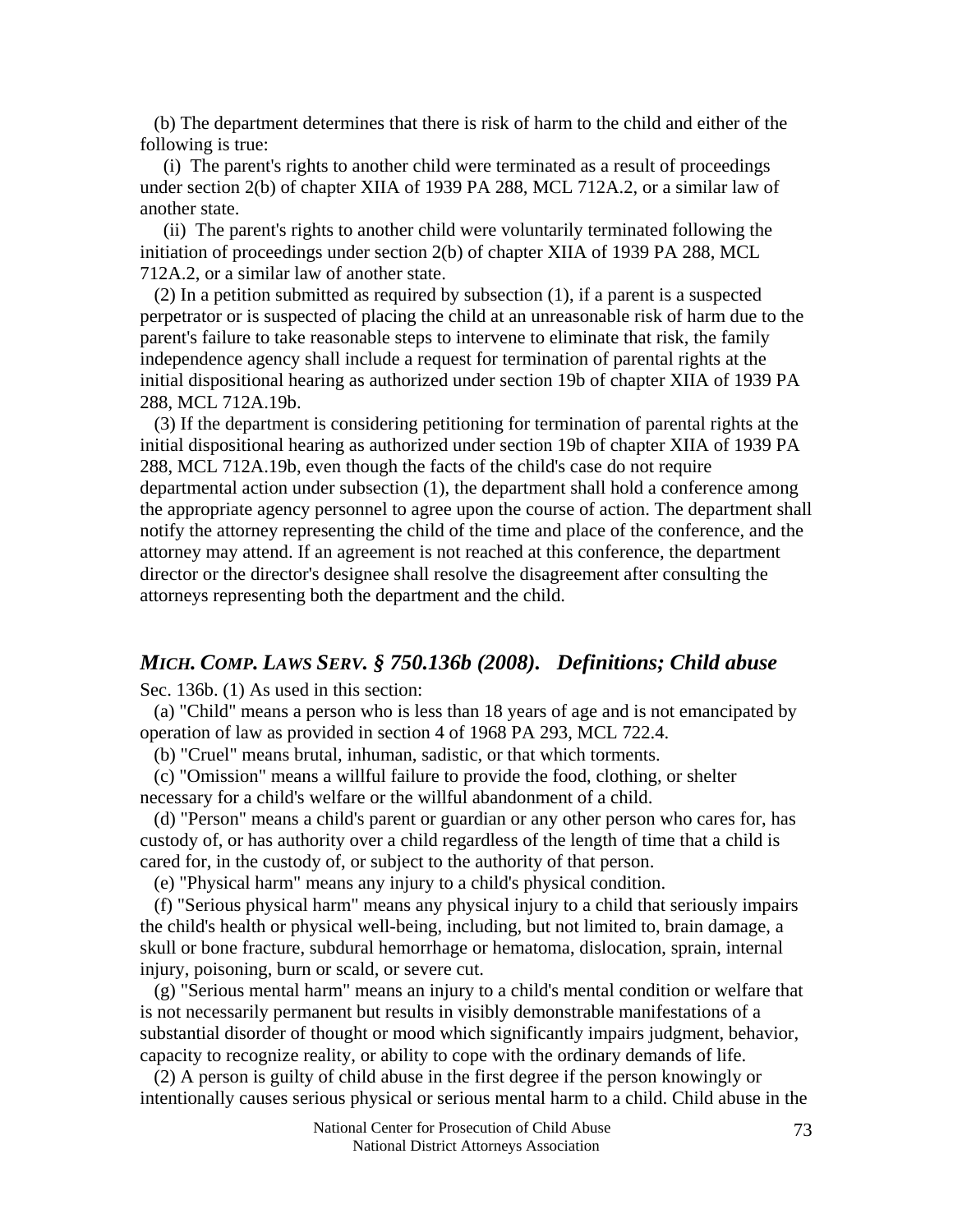first degree is a felony punishable by imprisonment for not more than 15 years.

(3) A person is guilty of child abuse in the second degree if any of the following apply:

 (a) The person's omission causes serious physical harm or serious mental harm to a child or if the person's reckless act causes serious physical harm to a child.

 (b) The person knowingly or intentionally commits an act likely to cause serious physical or mental harm to a child regardless of whether harm results.

 (c) The person knowingly or intentionally commits an act that is cruel to a child regardless of whether harm results.

 (4) Child abuse in the second degree is a felony punishable by imprisonment for not more than 4 years.

 (5) A person is guilty of child abuse in the third degree if the person knowingly or intentionally causes physical harm to a child. Child abuse in the third degree is a misdemeanor punishable by imprisonment for not more than 2 years.

 (6) A person is guilty of child abuse in the fourth degree if the person's omission or reckless act causes physical harm to a child. Child abuse in the fourth degree is a misdemeanor punishable by imprisonment for not more than 1 year.

 (7) This section does not prohibit a parent or guardian, or other person permitted by law or authorized by the parent or guardian, from taking steps to reasonably discipline a child, including the use of reasonable force.

#### 1. Constitutionality.

 The child abuse statute in defining the crime of child abuse in the fourth degree is neither vague nor overbroad in the constitutional sense. [People v Gregg \(1994\)](https://www.lexis.com/research/buttonTFLink?_m=7330366c6bfa40ab8c49c0c7e449720f&_xfercite=%3ccite%20cc%3d%22USA%22%3e%3c%21%5bCDATA%5bMCLS%20%a7%20750.136b%5d%5d%3e%3c%2fcite%3e&_butType=3&_butStat=2&_butNum=31&_butInline=1&_butinfo=%3ccite%20cc%3d%22USA%22%3e%3c%21%5bCDATA%5b206%20Mich.%20App.%20208%5d%5d%3e%3c%2fcite%3e&_fmtstr=FULL&docnum=3&_startdoc=1&wchp=dGLbVzz-zSkAW&_md5=8df46f7a08490f9b0c5f14d058050193)  [206 Mich App 208, 520 NW2d 690.](https://www.lexis.com/research/buttonTFLink?_m=7330366c6bfa40ab8c49c0c7e449720f&_xfercite=%3ccite%20cc%3d%22USA%22%3e%3c%21%5bCDATA%5bMCLS%20%a7%20750.136b%5d%5d%3e%3c%2fcite%3e&_butType=3&_butStat=2&_butNum=31&_butInline=1&_butinfo=%3ccite%20cc%3d%22USA%22%3e%3c%21%5bCDATA%5b206%20Mich.%20App.%20208%5d%5d%3e%3c%2fcite%3e&_fmtstr=FULL&docnum=3&_startdoc=1&wchp=dGLbVzz-zSkAW&_md5=8df46f7a08490f9b0c5f14d058050193)

 A criminal statute may be challenged for vagueness on three grounds: (1) it does not provide fair notice of the conduct proscribed; (2) it confers on the trier of fact unstructured and unlimited discretion to determine whether an offense has been committed; and (3) its coverage is overbroad and impinges on First Amendment freedoms; the statute proscribing child cruelty is not unconstitutionally vague. [People v Jackson \(1985\) 140 Mich App 283, 364 NW2d 310.](https://www.lexis.com/research/buttonTFLink?_m=7330366c6bfa40ab8c49c0c7e449720f&_xfercite=%3ccite%20cc%3d%22USA%22%3e%3c%21%5bCDATA%5bMCLS%20%a7%20750.136b%5d%5d%3e%3c%2fcite%3e&_butType=3&_butStat=2&_butNum=32&_butInline=1&_butinfo=%3ccite%20cc%3d%22USA%22%3e%3c%21%5bCDATA%5b140%20Mich.%20App.%20283%5d%5d%3e%3c%2fcite%3e&_fmtstr=FULL&docnum=3&_startdoc=1&wchp=dGLbVzz-zSkAW&_md5=c7dc1211d8fcba26dba9d8e1f48ca975)

 The statute pertaining to child torture is not unconstitutionally vague since a reading of the statute would not cause people of common intelligence to speculate as to its meaning; the term "torture" does have a commonly understood meaning giving a person of ordinary intelligence fair notice that his contemplated conduct is forbidden. [People v Shelton \(1984\) 138 Mich App 510, 360 NW2d 234](https://www.lexis.com/research/buttonTFLink?_m=7330366c6bfa40ab8c49c0c7e449720f&_xfercite=%3ccite%20cc%3d%22USA%22%3e%3c%21%5bCDATA%5bMCLS%20%a7%20750.136b%5d%5d%3e%3c%2fcite%3e&_butType=3&_butStat=2&_butNum=33&_butInline=1&_butinfo=%3ccite%20cc%3d%22USA%22%3e%3c%21%5bCDATA%5b138%20Mich.%20App.%20510%5d%5d%3e%3c%2fcite%3e&_fmtstr=FULL&docnum=3&_startdoc=1&wchp=dGLbVzz-zSkAW&_md5=3b82bed406b7739be5b931a007c2ac6e) (among conflicting authorities noted in [People v Kelley \(1989\) 176 Mich App 219, 439](https://www.lexis.com/research/buttonTFLink?_m=7330366c6bfa40ab8c49c0c7e449720f&_xfercite=%3ccite%20cc%3d%22USA%22%3e%3c%21%5bCDATA%5bMCLS%20%a7%20750.136b%5d%5d%3e%3c%2fcite%3e&_butType=3&_butStat=2&_butNum=34&_butInline=1&_butinfo=%3ccite%20cc%3d%22USA%22%3e%3c%21%5bCDATA%5b176%20Mich.%20App.%20219%5d%5d%3e%3c%2fcite%3e&_fmtstr=FULL&docnum=3&_startdoc=1&wchp=dGLbVzz-zSkAW&_md5=dafd30edc1b0f031a940440e73b678c1)  [NW2d 315\).](https://www.lexis.com/research/buttonTFLink?_m=7330366c6bfa40ab8c49c0c7e449720f&_xfercite=%3ccite%20cc%3d%22USA%22%3e%3c%21%5bCDATA%5bMCLS%20%a7%20750.136b%5d%5d%3e%3c%2fcite%3e&_butType=3&_butStat=2&_butNum=34&_butInline=1&_butinfo=%3ccite%20cc%3d%22USA%22%3e%3c%21%5bCDATA%5b176%20Mich.%20App.%20219%5d%5d%3e%3c%2fcite%3e&_fmtstr=FULL&docnum=3&_startdoc=1&wchp=dGLbVzz-zSkAW&_md5=dafd30edc1b0f031a940440e73b678c1)

 Statute providing for posting of bond in exchange for suspended sentence of a defendant convicted for cruelty to children would be held to embody rational and reasonable classification based on temporary as against permanent custodianship of child in compliance with equal protection of laws. [People v Leonard \(1978\) 81](https://www.lexis.com/research/buttonTFLink?_m=7330366c6bfa40ab8c49c0c7e449720f&_xfercite=%3ccite%20cc%3d%22USA%22%3e%3c%21%5bCDATA%5bMCLS%20%a7%20750.136b%5d%5d%3e%3c%2fcite%3e&_butType=3&_butStat=2&_butNum=35&_butInline=1&_butinfo=%3ccite%20cc%3d%22USA%22%3e%3c%21%5bCDATA%5b81%20Mich.%20App.%2086%5d%5d%3e%3c%2fcite%3e&_fmtstr=FULL&docnum=3&_startdoc=1&wchp=dGLbVzz-zSkAW&_md5=43a6cc788041f53be9e1b6364c2541e3)  [Mich App 86, 264 NW2d 130.](https://www.lexis.com/research/buttonTFLink?_m=7330366c6bfa40ab8c49c0c7e449720f&_xfercite=%3ccite%20cc%3d%22USA%22%3e%3c%21%5bCDATA%5bMCLS%20%a7%20750.136b%5d%5d%3e%3c%2fcite%3e&_butType=3&_butStat=2&_butNum=35&_butInline=1&_butinfo=%3ccite%20cc%3d%22USA%22%3e%3c%21%5bCDATA%5b81%20Mich.%20App.%2086%5d%5d%3e%3c%2fcite%3e&_fmtstr=FULL&docnum=3&_startdoc=1&wchp=dGLbVzz-zSkAW&_md5=43a6cc788041f53be9e1b6364c2541e3)

#### 2. Construction.

 Word "shelter," as used in this section, does not include medical attention, and deprivation of medical attention does not constitute a crime hereunder. [People v](https://www.lexis.com/research/buttonTFLink?_m=7330366c6bfa40ab8c49c0c7e449720f&_xfercite=%3ccite%20cc%3d%22USA%22%3e%3c%21%5bCDATA%5bMCLS%20%a7%20750.136b%5d%5d%3e%3c%2fcite%3e&_butType=3&_butStat=2&_butNum=36&_butInline=1&_butinfo=%3ccite%20cc%3d%22USA%22%3e%3c%21%5bCDATA%5b373%20Mich.%20509%5d%5d%3e%3c%2fcite%3e&_fmtstr=FULL&docnum=3&_startdoc=1&wchp=dGLbVzz-zSkAW&_md5=30b84349cf1e3f2ab20324ae43afb383)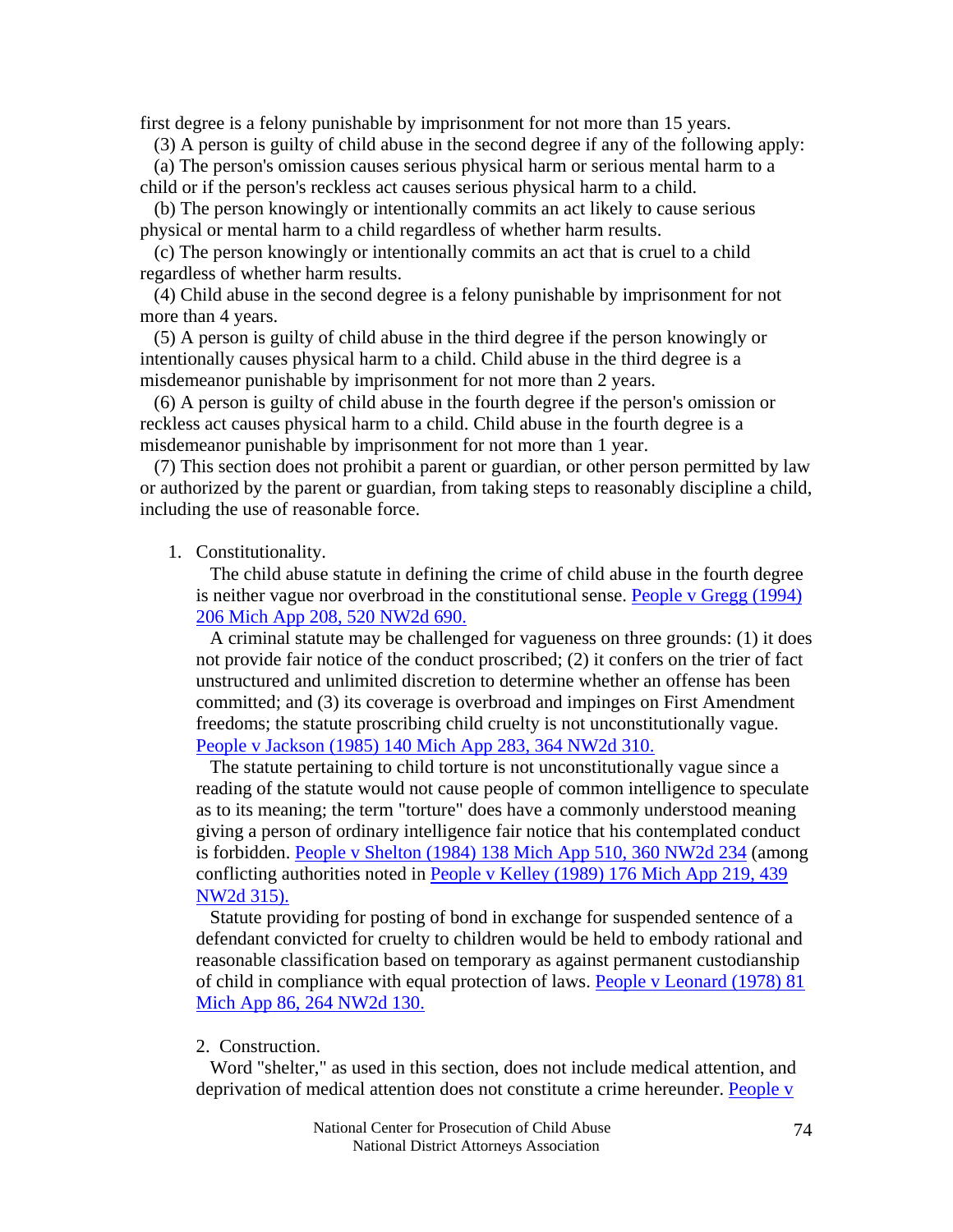#### [Mankel \(1964\) 373 Mich 509, 129 NW2d 894.](https://www.lexis.com/research/buttonTFLink?_m=7330366c6bfa40ab8c49c0c7e449720f&_xfercite=%3ccite%20cc%3d%22USA%22%3e%3c%21%5bCDATA%5bMCLS%20%a7%20750.136b%5d%5d%3e%3c%2fcite%3e&_butType=3&_butStat=2&_butNum=36&_butInline=1&_butinfo=%3ccite%20cc%3d%22USA%22%3e%3c%21%5bCDATA%5b373%20Mich.%20509%5d%5d%3e%3c%2fcite%3e&_fmtstr=FULL&docnum=3&_startdoc=1&wchp=dGLbVzz-zSkAW&_md5=30b84349cf1e3f2ab20324ae43afb383)

 The provisions of former section constituted distinct offenses which could be shown by the same evidence and were not within the rule which allows the prosecution to go to the jury without election on an information charging a combination of offenses in a single count. People v Marks (1931) 255 Mich 271, [238 NW 217.](https://www.lexis.com/research/buttonTFLink?_m=7330366c6bfa40ab8c49c0c7e449720f&_xfercite=%3ccite%20cc%3d%22USA%22%3e%3c%21%5bCDATA%5bMCLS%20%a7%20750.136b%5d%5d%3e%3c%2fcite%3e&_butType=3&_butStat=2&_butNum=37&_butInline=1&_butinfo=%3ccite%20cc%3d%22USA%22%3e%3c%21%5bCDATA%5b255%20Mich.%20271%5d%5d%3e%3c%2fcite%3e&_fmtstr=FULL&docnum=3&_startdoc=1&wchp=dGLbVzz-zSkAW&_md5=0f3c8bec906da9e12dd42b683e24cc7d)

 Word "knowingly," as contained in first-degree child abuse statute, means the same thing as the word "intentionally". [People v Gould \(1997\) 225 Mich App 79,](https://www.lexis.com/research/buttonTFLink?_m=7330366c6bfa40ab8c49c0c7e449720f&_xfercite=%3ccite%20cc%3d%22USA%22%3e%3c%21%5bCDATA%5bMCLS%20%a7%20750.136b%5d%5d%3e%3c%2fcite%3e&_butType=3&_butStat=2&_butNum=38&_butInline=1&_butinfo=%3ccite%20cc%3d%22USA%22%3e%3c%21%5bCDATA%5b225%20Mich.%20App.%2079%5d%5d%3e%3c%2fcite%3e&_fmtstr=FULL&docnum=3&_startdoc=1&wchp=dGLbVzz-zSkAW&_md5=f56f8661b9219eb4e4e50981b45c28fd)  [570 NW2d 140,](https://www.lexis.com/research/buttonTFLink?_m=7330366c6bfa40ab8c49c0c7e449720f&_xfercite=%3ccite%20cc%3d%22USA%22%3e%3c%21%5bCDATA%5bMCLS%20%a7%20750.136b%5d%5d%3e%3c%2fcite%3e&_butType=3&_butStat=2&_butNum=38&_butInline=1&_butinfo=%3ccite%20cc%3d%22USA%22%3e%3c%21%5bCDATA%5b225%20Mich.%20App.%2079%5d%5d%3e%3c%2fcite%3e&_fmtstr=FULL&docnum=3&_startdoc=1&wchp=dGLbVzz-zSkAW&_md5=f56f8661b9219eb4e4e50981b45c28fd) app den [\(1999\) 459 Mich 955, 590 NW2d 572.](https://www.lexis.com/research/buttonTFLink?_m=7330366c6bfa40ab8c49c0c7e449720f&_xfercite=%3ccite%20cc%3d%22USA%22%3e%3c%21%5bCDATA%5bMCLS%20%a7%20750.136b%5d%5d%3e%3c%2fcite%3e&_butType=3&_butStat=2&_butNum=39&_butInline=1&_butinfo=%3ccite%20cc%3d%22USA%22%3e%3c%21%5bCDATA%5b459%20Mich.%20955%5d%5d%3e%3c%2fcite%3e&_fmtstr=FULL&docnum=3&_startdoc=1&wchp=dGLbVzz-zSkAW&_md5=937b4cbb3d18add8bb6f2973425a7dad)

 Because crimes of manslaughter and child abuse are not of the same class or category, child abuse cannot be a cognate offense of manslaughter. [People v](https://www.lexis.com/research/buttonTFLink?_m=7330366c6bfa40ab8c49c0c7e449720f&_xfercite=%3ccite%20cc%3d%22USA%22%3e%3c%21%5bCDATA%5bMCLS%20%a7%20750.136b%5d%5d%3e%3c%2fcite%3e&_butType=3&_butStat=2&_butNum=40&_butInline=1&_butinfo=%3ccite%20cc%3d%22USA%22%3e%3c%21%5bCDATA%5b222%20Mich.%20App.%20732%5d%5d%3e%3c%2fcite%3e&_fmtstr=FULL&docnum=3&_startdoc=1&wchp=dGLbVzz-zSkAW&_md5=bae4c3df2b0d3a365b482b42c0b198b6)  [Flowers \(1997\) 222 Mich App 732, 565 NW2d 12,](https://www.lexis.com/research/buttonTFLink?_m=7330366c6bfa40ab8c49c0c7e449720f&_xfercite=%3ccite%20cc%3d%22USA%22%3e%3c%21%5bCDATA%5bMCLS%20%a7%20750.136b%5d%5d%3e%3c%2fcite%3e&_butType=3&_butStat=2&_butNum=40&_butInline=1&_butinfo=%3ccite%20cc%3d%22USA%22%3e%3c%21%5bCDATA%5b222%20Mich.%20App.%20732%5d%5d%3e%3c%2fcite%3e&_fmtstr=FULL&docnum=3&_startdoc=1&wchp=dGLbVzz-zSkAW&_md5=bae4c3df2b0d3a365b482b42c0b198b6) app den [\(1998\) 456 Mich 953,](https://www.lexis.com/research/buttonTFLink?_m=7330366c6bfa40ab8c49c0c7e449720f&_xfercite=%3ccite%20cc%3d%22USA%22%3e%3c%21%5bCDATA%5bMCLS%20%a7%20750.136b%5d%5d%3e%3c%2fcite%3e&_butType=3&_butStat=2&_butNum=41&_butInline=1&_butinfo=%3ccite%20cc%3d%22USA%22%3e%3c%21%5bCDATA%5b456%20Mich.%20953%5d%5d%3e%3c%2fcite%3e&_fmtstr=FULL&docnum=3&_startdoc=1&wchp=dGLbVzz-zSkAW&_md5=0c76bd1af523faf0e63b4fed2e21580a)  [577 NW2d 687.](https://www.lexis.com/research/buttonTFLink?_m=7330366c6bfa40ab8c49c0c7e449720f&_xfercite=%3ccite%20cc%3d%22USA%22%3e%3c%21%5bCDATA%5bMCLS%20%a7%20750.136b%5d%5d%3e%3c%2fcite%3e&_butType=3&_butStat=2&_butNum=41&_butInline=1&_butinfo=%3ccite%20cc%3d%22USA%22%3e%3c%21%5bCDATA%5b456%20Mich.%20953%5d%5d%3e%3c%2fcite%3e&_fmtstr=FULL&docnum=3&_startdoc=1&wchp=dGLbVzz-zSkAW&_md5=0c76bd1af523faf0e63b4fed2e21580a)

 Specific evil intent on the part of a defendant is not required in order to sustain a conviction under Michigan's child cruelty statute. [People v Jackson \(1985\) 140](https://www.lexis.com/research/buttonTFLink?_m=7330366c6bfa40ab8c49c0c7e449720f&_xfercite=%3ccite%20cc%3d%22USA%22%3e%3c%21%5bCDATA%5bMCLS%20%a7%20750.136b%5d%5d%3e%3c%2fcite%3e&_butType=3&_butStat=2&_butNum=42&_butInline=1&_butinfo=%3ccite%20cc%3d%22USA%22%3e%3c%21%5bCDATA%5b140%20Mich.%20App.%20283%5d%5d%3e%3c%2fcite%3e&_fmtstr=FULL&docnum=3&_startdoc=1&wchp=dGLbVzz-zSkAW&_md5=e827fcc1e1dd2e375234a3e9b4dabe2e)  [Mich App 283, 364 NW2d 310.](https://www.lexis.com/research/buttonTFLink?_m=7330366c6bfa40ab8c49c0c7e449720f&_xfercite=%3ccite%20cc%3d%22USA%22%3e%3c%21%5bCDATA%5bMCLS%20%a7%20750.136b%5d%5d%3e%3c%2fcite%3e&_butType=3&_butStat=2&_butNum=42&_butInline=1&_butinfo=%3ccite%20cc%3d%22USA%22%3e%3c%21%5bCDATA%5b140%20Mich.%20App.%20283%5d%5d%3e%3c%2fcite%3e&_fmtstr=FULL&docnum=3&_startdoc=1&wchp=dGLbVzz-zSkAW&_md5=e827fcc1e1dd2e375234a3e9b4dabe2e)

 An unreasonable and severe corporal punishment, irrespective of the defendant's specific intent, will sustain a conviction under Michigan's child cruelty statute. [People v Jackson \(1985\) 140 Mich App 283, 364 NW2d 310.](https://www.lexis.com/research/buttonTFLink?_m=7330366c6bfa40ab8c49c0c7e449720f&_xfercite=%3ccite%20cc%3d%22USA%22%3e%3c%21%5bCDATA%5bMCLS%20%a7%20750.136b%5d%5d%3e%3c%2fcite%3e&_butType=3&_butStat=2&_butNum=43&_butInline=1&_butinfo=%3ccite%20cc%3d%22USA%22%3e%3c%21%5bCDATA%5b140%20Mich.%20App.%20283%5d%5d%3e%3c%2fcite%3e&_fmtstr=FULL&docnum=3&_startdoc=1&wchp=dGLbVzz-zSkAW&_md5=9ccf6d3d4dc0e9847b19425bc9166eaf)

 Child cruelty is a necessarily lesser included offense of child torture. [People v](https://www.lexis.com/research/buttonTFLink?_m=7330366c6bfa40ab8c49c0c7e449720f&_xfercite=%3ccite%20cc%3d%22USA%22%3e%3c%21%5bCDATA%5bMCLS%20%a7%20750.136b%5d%5d%3e%3c%2fcite%3e&_butType=3&_butStat=2&_butNum=44&_butInline=1&_butinfo=%3ccite%20cc%3d%22USA%22%3e%3c%21%5bCDATA%5b138%20Mich.%20App.%20510%5d%5d%3e%3c%2fcite%3e&_fmtstr=FULL&docnum=3&_startdoc=1&wchp=dGLbVzz-zSkAW&_md5=0b893a4eefce729764b34bd226e5c5c6)  [Shelton \(1984\) 138 Mich App 510, 360 NW2d 234](https://www.lexis.com/research/buttonTFLink?_m=7330366c6bfa40ab8c49c0c7e449720f&_xfercite=%3ccite%20cc%3d%22USA%22%3e%3c%21%5bCDATA%5bMCLS%20%a7%20750.136b%5d%5d%3e%3c%2fcite%3e&_butType=3&_butStat=2&_butNum=44&_butInline=1&_butinfo=%3ccite%20cc%3d%22USA%22%3e%3c%21%5bCDATA%5b138%20Mich.%20App.%20510%5d%5d%3e%3c%2fcite%3e&_fmtstr=FULL&docnum=3&_startdoc=1&wchp=dGLbVzz-zSkAW&_md5=0b893a4eefce729764b34bd226e5c5c6) (among conflicting authorities noted in [People v Kelley \(1989\) 176 Mich App 219, 439 NW2d 315\).](https://www.lexis.com/research/buttonTFLink?_m=7330366c6bfa40ab8c49c0c7e449720f&_xfercite=%3ccite%20cc%3d%22USA%22%3e%3c%21%5bCDATA%5bMCLS%20%a7%20750.136b%5d%5d%3e%3c%2fcite%3e&_butType=3&_butStat=2&_butNum=45&_butInline=1&_butinfo=%3ccite%20cc%3d%22USA%22%3e%3c%21%5bCDATA%5b176%20Mich.%20App.%20219%5d%5d%3e%3c%2fcite%3e&_fmtstr=FULL&docnum=3&_startdoc=1&wchp=dGLbVzz-zSkAW&_md5=4b65da8882f999ad3f8b1ca2f2c0ff36)

 The term "torture" as used in the child torture statute refers to the intentional infliction of intense or severe pain for various purposes such as sadistic pleasure, coercion, and punishment; the statute requires a showing that he defendant intentionally inflicted extreme, intense, or severe pain or injury upon the victim; such high degree of pain or injury is an additional element which is not contained in the child cruelty statute. [People v Shelton \(1984\) 138 Mich App 510, 360](https://www.lexis.com/research/buttonTFLink?_m=7330366c6bfa40ab8c49c0c7e449720f&_xfercite=%3ccite%20cc%3d%22USA%22%3e%3c%21%5bCDATA%5bMCLS%20%a7%20750.136b%5d%5d%3e%3c%2fcite%3e&_butType=3&_butStat=2&_butNum=46&_butInline=1&_butinfo=%3ccite%20cc%3d%22USA%22%3e%3c%21%5bCDATA%5b138%20Mich.%20App.%20510%5d%5d%3e%3c%2fcite%3e&_fmtstr=FULL&docnum=3&_startdoc=1&wchp=dGLbVzz-zSkAW&_md5=092f075a1c28fc69ee8158d08fe3820b)  [NW2d 234](https://www.lexis.com/research/buttonTFLink?_m=7330366c6bfa40ab8c49c0c7e449720f&_xfercite=%3ccite%20cc%3d%22USA%22%3e%3c%21%5bCDATA%5bMCLS%20%a7%20750.136b%5d%5d%3e%3c%2fcite%3e&_butType=3&_butStat=2&_butNum=46&_butInline=1&_butinfo=%3ccite%20cc%3d%22USA%22%3e%3c%21%5bCDATA%5b138%20Mich.%20App.%20510%5d%5d%3e%3c%2fcite%3e&_fmtstr=FULL&docnum=3&_startdoc=1&wchp=dGLbVzz-zSkAW&_md5=092f075a1c28fc69ee8158d08fe3820b) (among conflicting authorities noted in [People v Kelley \(1989\) 176](https://www.lexis.com/research/buttonTFLink?_m=7330366c6bfa40ab8c49c0c7e449720f&_xfercite=%3ccite%20cc%3d%22USA%22%3e%3c%21%5bCDATA%5bMCLS%20%a7%20750.136b%5d%5d%3e%3c%2fcite%3e&_butType=3&_butStat=2&_butNum=47&_butInline=1&_butinfo=%3ccite%20cc%3d%22USA%22%3e%3c%21%5bCDATA%5b176%20Mich.%20App.%20219%5d%5d%3e%3c%2fcite%3e&_fmtstr=FULL&docnum=3&_startdoc=1&wchp=dGLbVzz-zSkAW&_md5=36690ffcadb94cae7eb13b9704186b67)  [Mich App 219, 439 NW2d 315\).](https://www.lexis.com/research/buttonTFLink?_m=7330366c6bfa40ab8c49c0c7e449720f&_xfercite=%3ccite%20cc%3d%22USA%22%3e%3c%21%5bCDATA%5bMCLS%20%a7%20750.136b%5d%5d%3e%3c%2fcite%3e&_butType=3&_butStat=2&_butNum=47&_butInline=1&_butinfo=%3ccite%20cc%3d%22USA%22%3e%3c%21%5bCDATA%5b176%20Mich.%20App.%20219%5d%5d%3e%3c%2fcite%3e&_fmtstr=FULL&docnum=3&_startdoc=1&wchp=dGLbVzz-zSkAW&_md5=36690ffcadb94cae7eb13b9704186b67)

 A parent who acts in good faith with an honest belief that a given discipline is done for the benefit of the child will not be subjected to judicial intervention; however, a showing that the punishment was cruel and unreasonably severe will negate any claim of good faith on behalf of the parent. [People v Alderete \(1984\)](https://www.lexis.com/research/buttonTFLink?_m=7330366c6bfa40ab8c49c0c7e449720f&_xfercite=%3ccite%20cc%3d%22USA%22%3e%3c%21%5bCDATA%5bMCLS%20%a7%20750.136b%5d%5d%3e%3c%2fcite%3e&_butType=3&_butStat=2&_butNum=48&_butInline=1&_butinfo=%3ccite%20cc%3d%22USA%22%3e%3c%21%5bCDATA%5b132%20Mich.%20App.%20351%5d%5d%3e%3c%2fcite%3e&_fmtstr=FULL&docnum=3&_startdoc=1&wchp=dGLbVzz-zSkAW&_md5=78455ab13a59e92b6cb158e76daa6cc0)  [132 Mich App 351, 347 NW2d 229.](https://www.lexis.com/research/buttonTFLink?_m=7330366c6bfa40ab8c49c0c7e449720f&_xfercite=%3ccite%20cc%3d%22USA%22%3e%3c%21%5bCDATA%5bMCLS%20%a7%20750.136b%5d%5d%3e%3c%2fcite%3e&_butType=3&_butStat=2&_butNum=48&_butInline=1&_butinfo=%3ccite%20cc%3d%22USA%22%3e%3c%21%5bCDATA%5b132%20Mich.%20App.%20351%5d%5d%3e%3c%2fcite%3e&_fmtstr=FULL&docnum=3&_startdoc=1&wchp=dGLbVzz-zSkAW&_md5=78455ab13a59e92b6cb158e76daa6cc0)

 An unreasonable and severe corporal punishment, irrespective of the defendant's "evil mind" or lack of malice, will sustain a conviction under Michigan's child cruelty statute. [People v Alderete \(1984\) 132 Mich App 351, 347 NW2d 229.](https://www.lexis.com/research/buttonTFLink?_m=7330366c6bfa40ab8c49c0c7e449720f&_xfercite=%3ccite%20cc%3d%22USA%22%3e%3c%21%5bCDATA%5bMCLS%20%a7%20750.136b%5d%5d%3e%3c%2fcite%3e&_butType=3&_butStat=2&_butNum=49&_butInline=1&_butinfo=%3ccite%20cc%3d%22USA%22%3e%3c%21%5bCDATA%5b132%20Mich.%20App.%20351%5d%5d%3e%3c%2fcite%3e&_fmtstr=FULL&docnum=3&_startdoc=1&wchp=dGLbVzz-zSkAW&_md5=9a16e423d231221563ea894eaaa284a0)

 The infliction of torture upon a child is an element of the offense of child torture; "torture", in terms of the statute, refers to the infliction of violent bodily pain upon a child to satisfy sadistic motives; the statute applies to instances of sadism or vileness where the parent or guardian or person under whose protection or control any child may be inflicts pain for purposes other than punishment. [People v Biegajski \(1982\) 122 Mich App 215, 332 NW2d 413.](https://www.lexis.com/research/buttonTFLink?_m=7330366c6bfa40ab8c49c0c7e449720f&_xfercite=%3ccite%20cc%3d%22USA%22%3e%3c%21%5bCDATA%5bMCLS%20%a7%20750.136b%5d%5d%3e%3c%2fcite%3e&_butType=3&_butStat=2&_butNum=50&_butInline=1&_butinfo=%3ccite%20cc%3d%22USA%22%3e%3c%21%5bCDATA%5b122%20Mich.%20App.%20215%5d%5d%3e%3c%2fcite%3e&_fmtstr=FULL&docnum=3&_startdoc=1&wchp=dGLbVzz-zSkAW&_md5=2dbfd2d563223e42795bfbea4b211e64)

 Failure of a parent to provide necessary medical care for his or her injured minor child is an offense chargeable under the statute proscribing a parent's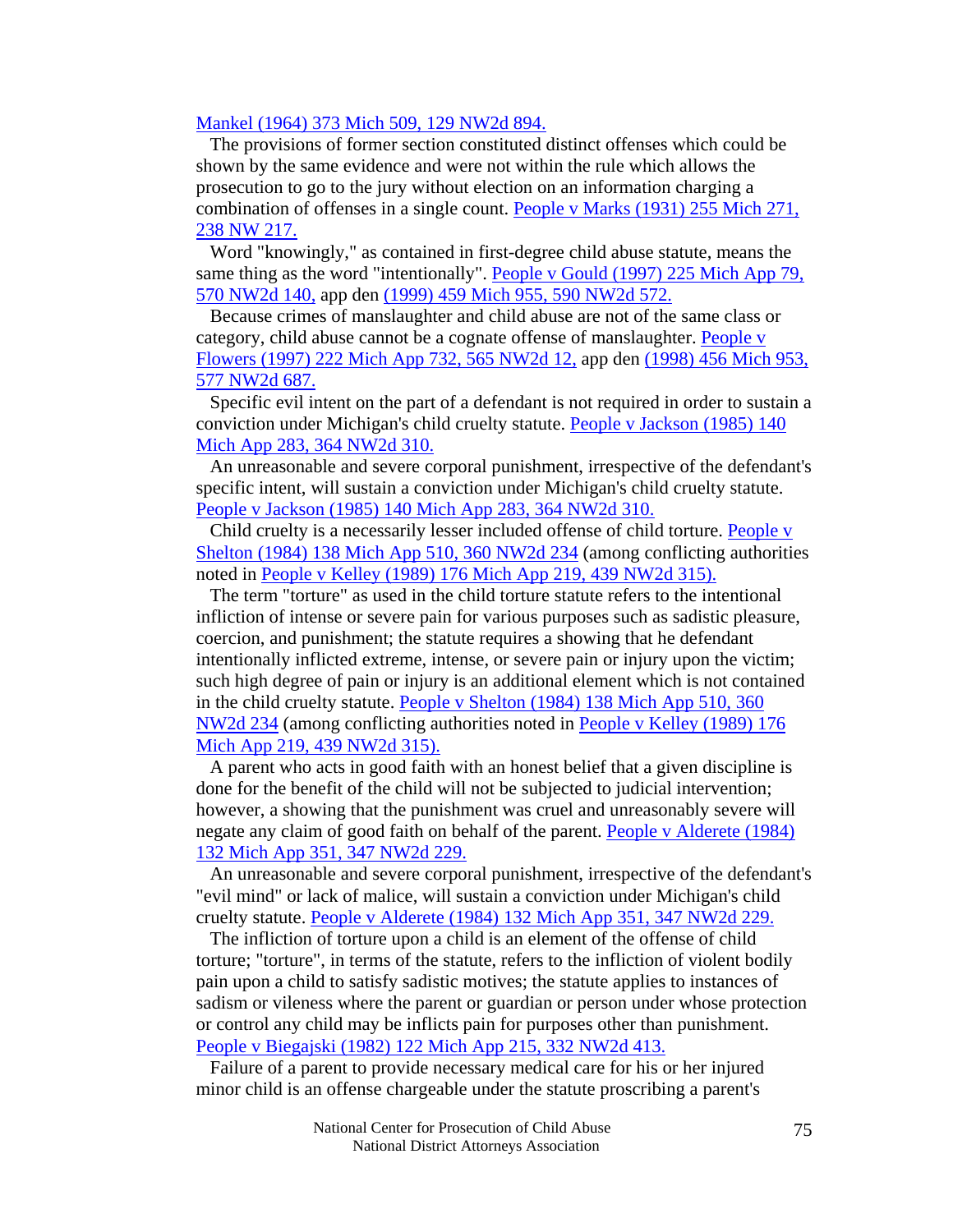permitting "the health of such child to be injured." People v Anderson (1982) 119 [Mich App 325, 326 NW2d 499.](https://www.lexis.com/research/buttonTFLink?_m=7330366c6bfa40ab8c49c0c7e449720f&_xfercite=%3ccite%20cc%3d%22USA%22%3e%3c%21%5bCDATA%5bMCLS%20%a7%20750.136b%5d%5d%3e%3c%2fcite%3e&_butType=3&_butStat=2&_butNum=51&_butInline=1&_butinfo=%3ccite%20cc%3d%22USA%22%3e%3c%21%5bCDATA%5b119%20Mich.%20App.%20325%5d%5d%3e%3c%2fcite%3e&_fmtstr=FULL&docnum=3&_startdoc=1&wchp=dGLbVzz-zSkAW&_md5=03452e56cb75d1a4cfd25efdad6ed200)

 In prosecution for child abandonment, defense counsel's admission that defendant made anonymous phone call admitting abandonment relieved prosecutor from proving such fact and warranted trial court's refusal to direct verdict for defendant at close of prosecutor's case. [People v Clark \(1967\) 6 Mich](https://www.lexis.com/research/buttonTFLink?_m=7330366c6bfa40ab8c49c0c7e449720f&_xfercite=%3ccite%20cc%3d%22USA%22%3e%3c%21%5bCDATA%5bMCLS%20%a7%20750.136b%5d%5d%3e%3c%2fcite%3e&_butType=3&_butStat=2&_butNum=52&_butInline=1&_butinfo=%3ccite%20cc%3d%22USA%22%3e%3c%21%5bCDATA%5b6%20Mich.%20App.%20526%5d%5d%3e%3c%2fcite%3e&_fmtstr=FULL&docnum=3&_startdoc=1&wchp=dGLbVzz-zSkAW&_md5=786ba0ad2a9fce8e73c5723cd8c1cc9d)  [App 526, 149 NW2d 919.](https://www.lexis.com/research/buttonTFLink?_m=7330366c6bfa40ab8c49c0c7e449720f&_xfercite=%3ccite%20cc%3d%22USA%22%3e%3c%21%5bCDATA%5bMCLS%20%a7%20750.136b%5d%5d%3e%3c%2fcite%3e&_butType=3&_butStat=2&_butNum=52&_butInline=1&_butinfo=%3ccite%20cc%3d%22USA%22%3e%3c%21%5bCDATA%5b6%20Mich.%20App.%20526%5d%5d%3e%3c%2fcite%3e&_fmtstr=FULL&docnum=3&_startdoc=1&wchp=dGLbVzz-zSkAW&_md5=786ba0ad2a9fce8e73c5723cd8c1cc9d)

#### 3. Elements of offense.

 The first-degree child abuse statute required the prosecution to establish, and the jury to be instructed, that to convict it must find that defendant intended to cause serious physical harm or knew that serious physical harm would be caused by her act. [People v Maynor \(2004\) 470 Mich 289, 683 NW2d 565.](https://www.lexis.com/research/buttonTFLink?_m=7330366c6bfa40ab8c49c0c7e449720f&_xfercite=%3ccite%20cc%3d%22USA%22%3e%3c%21%5bCDATA%5bMCLS%20%a7%20750.136b%5d%5d%3e%3c%2fcite%3e&_butType=3&_butStat=2&_butNum=53&_butInline=1&_butinfo=%3ccite%20cc%3d%22USA%22%3e%3c%21%5bCDATA%5b470%20Mich.%20289%5d%5d%3e%3c%2fcite%3e&_fmtstr=FULL&docnum=3&_startdoc=1&wchp=dGLbVzz-zSkAW&_md5=1a7c42aade8f70c45a4a2d003d9af479)

 Where defendant was charged with first-degree child abuse for leaving her children alone in the car for several hours, the prosecution was required to establish, and the jury had to be instructed, that to convict defendant it must find, not only that defendant intended to leave her children in the car; but also that defendant intended to cause serious physical harm or that she knew that serious physical harm would be caused. [People v Maynor \(2004\) 470 Mich 289, 683](https://www.lexis.com/research/buttonTFLink?_m=7330366c6bfa40ab8c49c0c7e449720f&_xfercite=%3ccite%20cc%3d%22USA%22%3e%3c%21%5bCDATA%5bMCLS%20%a7%20750.136b%5d%5d%3e%3c%2fcite%3e&_butType=3&_butStat=2&_butNum=54&_butInline=1&_butinfo=%3ccite%20cc%3d%22USA%22%3e%3c%21%5bCDATA%5b470%20Mich.%20289%5d%5d%3e%3c%2fcite%3e&_fmtstr=FULL&docnum=3&_startdoc=1&wchp=dGLbVzz-zSkAW&_md5=8ec0c2c2561e0532ba2247f726be6aea)  [NW2d 565.](https://www.lexis.com/research/buttonTFLink?_m=7330366c6bfa40ab8c49c0c7e449720f&_xfercite=%3ccite%20cc%3d%22USA%22%3e%3c%21%5bCDATA%5bMCLS%20%a7%20750.136b%5d%5d%3e%3c%2fcite%3e&_butType=3&_butStat=2&_butNum=54&_butInline=1&_butinfo=%3ccite%20cc%3d%22USA%22%3e%3c%21%5bCDATA%5b470%20Mich.%20289%5d%5d%3e%3c%2fcite%3e&_fmtstr=FULL&docnum=3&_startdoc=1&wchp=dGLbVzz-zSkAW&_md5=8ec0c2c2561e0532ba2247f726be6aea)

As used in [MCL § 750.136b\(2\),](https://www.lexis.com/research/buttonTFLink?_m=7330366c6bfa40ab8c49c0c7e449720f&_xfercite=%3ccite%20cc%3d%22USA%22%3e%3c%21%5bCDATA%5bMCLS%20%a7%20750.136b%5d%5d%3e%3c%2fcite%3e&_butType=4&_butStat=0&_butNum=55&_butInline=1&_butinfo=MICODE%20750.136B&_fmtstr=FULL&docnum=3&_startdoc=1&wchp=dGLbVzz-zSkAW&_md5=020ff3c1eefa9eeb2e76a268b15321d4) the phrase "knowingly or intentionally" modifies the phrase "causes serious physical or serious mental harm to a child;" this language requires more from defendant than an intent to commit an act. [People v Maynor \(2004\) 470 Mich 289, 683 NW2d 565.](https://www.lexis.com/research/buttonTFLink?_m=7330366c6bfa40ab8c49c0c7e449720f&_xfercite=%3ccite%20cc%3d%22USA%22%3e%3c%21%5bCDATA%5bMCLS%20%a7%20750.136b%5d%5d%3e%3c%2fcite%3e&_butType=3&_butStat=2&_butNum=56&_butInline=1&_butinfo=%3ccite%20cc%3d%22USA%22%3e%3c%21%5bCDATA%5b470%20Mich.%20289%5d%5d%3e%3c%2fcite%3e&_fmtstr=FULL&docnum=3&_startdoc=1&wchp=dGLbVzz-zSkAW&_md5=928ece70984583ef835e719d490768dd)

 Need to draw the common-law distinction between "specific" and "general" intent is not required under the plain language of MCL  $\S$  750.136b(2), as long as the jury is instructed that it must find that defendant either knowingly or intentionally caused the harm. [People v Maynor \(2004\) 470 Mich 289, 683 NW2d](https://www.lexis.com/research/buttonTFLink?_m=7330366c6bfa40ab8c49c0c7e449720f&_xfercite=%3ccite%20cc%3d%22USA%22%3e%3c%21%5bCDATA%5bMCLS%20%a7%20750.136b%5d%5d%3e%3c%2fcite%3e&_butType=3&_butStat=2&_butNum=58&_butInline=1&_butinfo=%3ccite%20cc%3d%22USA%22%3e%3c%21%5bCDATA%5b470%20Mich.%20289%5d%5d%3e%3c%2fcite%3e&_fmtstr=FULL&docnum=3&_startdoc=1&wchp=dGLbVzz-zSkAW&_md5=1edc27730b8d15d7252f1b8b4c9f03d4)  [565.](https://www.lexis.com/research/buttonTFLink?_m=7330366c6bfa40ab8c49c0c7e449720f&_xfercite=%3ccite%20cc%3d%22USA%22%3e%3c%21%5bCDATA%5bMCLS%20%a7%20750.136b%5d%5d%3e%3c%2fcite%3e&_butType=3&_butStat=2&_butNum=58&_butInline=1&_butinfo=%3ccite%20cc%3d%22USA%22%3e%3c%21%5bCDATA%5b470%20Mich.%20289%5d%5d%3e%3c%2fcite%3e&_fmtstr=FULL&docnum=3&_startdoc=1&wchp=dGLbVzz-zSkAW&_md5=1edc27730b8d15d7252f1b8b4c9f03d4)

 First-degree child abuse is a specific intent crime; second-degree child abuse is a general intent crime. [People v Maynor \(2003\) 256 Mich App 238, 662 NW2d](https://www.lexis.com/research/buttonTFLink?_m=7330366c6bfa40ab8c49c0c7e449720f&_xfercite=%3ccite%20cc%3d%22USA%22%3e%3c%21%5bCDATA%5bMCLS%20%a7%20750.136b%5d%5d%3e%3c%2fcite%3e&_butType=3&_butStat=2&_butNum=59&_butInline=1&_butinfo=%3ccite%20cc%3d%22USA%22%3e%3c%21%5bCDATA%5b256%20Mich.%20App.%20238%5d%5d%3e%3c%2fcite%3e&_fmtstr=FULL&docnum=3&_startdoc=1&wchp=dGLbVzz-zSkAW&_md5=66149fba861186fd5acda1e188873f7b)  [468.](https://www.lexis.com/research/buttonTFLink?_m=7330366c6bfa40ab8c49c0c7e449720f&_xfercite=%3ccite%20cc%3d%22USA%22%3e%3c%21%5bCDATA%5bMCLS%20%a7%20750.136b%5d%5d%3e%3c%2fcite%3e&_butType=3&_butStat=2&_butNum=59&_butInline=1&_butinfo=%3ccite%20cc%3d%22USA%22%3e%3c%21%5bCDATA%5b256%20Mich.%20App.%20238%5d%5d%3e%3c%2fcite%3e&_fmtstr=FULL&docnum=3&_startdoc=1&wchp=dGLbVzz-zSkAW&_md5=66149fba861186fd5acda1e188873f7b)

 The elements of first-degree child abuse are (1) the person, (2) knowingly or intentionally, (3) causes serious physical or mental harm to a child; with regard to the second element, a defendant who specifically intended to cause serious physical or mental harm to a child may be convicted of first-degree child abuse. [People v Gould \(1997\) 225 Mich App 79, 570 NW2d 140,](https://www.lexis.com/research/buttonTFLink?_m=7330366c6bfa40ab8c49c0c7e449720f&_xfercite=%3ccite%20cc%3d%22USA%22%3e%3c%21%5bCDATA%5bMCLS%20%a7%20750.136b%5d%5d%3e%3c%2fcite%3e&_butType=3&_butStat=2&_butNum=60&_butInline=1&_butinfo=%3ccite%20cc%3d%22USA%22%3e%3c%21%5bCDATA%5b225%20Mich.%20App.%2079%5d%5d%3e%3c%2fcite%3e&_fmtstr=FULL&docnum=3&_startdoc=1&wchp=dGLbVzz-zSkAW&_md5=d4cf054e59499fb1329847401de73a28) app den [\(1999\) 459](https://www.lexis.com/research/buttonTFLink?_m=7330366c6bfa40ab8c49c0c7e449720f&_xfercite=%3ccite%20cc%3d%22USA%22%3e%3c%21%5bCDATA%5bMCLS%20%a7%20750.136b%5d%5d%3e%3c%2fcite%3e&_butType=3&_butStat=2&_butNum=61&_butInline=1&_butinfo=%3ccite%20cc%3d%22USA%22%3e%3c%21%5bCDATA%5b459%20Mich.%20955%5d%5d%3e%3c%2fcite%3e&_fmtstr=FULL&docnum=3&_startdoc=1&wchp=dGLbVzz-zSkAW&_md5=96853663a3923321a549d5fd1d819d47)  [Mich 955, 590 NW2d 572.](https://www.lexis.com/research/buttonTFLink?_m=7330366c6bfa40ab8c49c0c7e449720f&_xfercite=%3ccite%20cc%3d%22USA%22%3e%3c%21%5bCDATA%5bMCLS%20%a7%20750.136b%5d%5d%3e%3c%2fcite%3e&_butType=3&_butStat=2&_butNum=61&_butInline=1&_butinfo=%3ccite%20cc%3d%22USA%22%3e%3c%21%5bCDATA%5b459%20Mich.%20955%5d%5d%3e%3c%2fcite%3e&_fmtstr=FULL&docnum=3&_startdoc=1&wchp=dGLbVzz-zSkAW&_md5=96853663a3923321a549d5fd1d819d47)

 Malice or evil intent on the part of a defendant is not required in order to sustain a conviction under Michigan's child cruelty statute. [People v Alderete \(1984\) 132](https://www.lexis.com/research/buttonTFLink?_m=7330366c6bfa40ab8c49c0c7e449720f&_xfercite=%3ccite%20cc%3d%22USA%22%3e%3c%21%5bCDATA%5bMCLS%20%a7%20750.136b%5d%5d%3e%3c%2fcite%3e&_butType=3&_butStat=2&_butNum=62&_butInline=1&_butinfo=%3ccite%20cc%3d%22USA%22%3e%3c%21%5bCDATA%5b132%20Mich.%20App.%20351%5d%5d%3e%3c%2fcite%3e&_fmtstr=FULL&docnum=3&_startdoc=1&wchp=dGLbVzz-zSkAW&_md5=1a4b0925efd996c011162ff976a68958)  [Mich App 351, 347 NW2d 229.](https://www.lexis.com/research/buttonTFLink?_m=7330366c6bfa40ab8c49c0c7e449720f&_xfercite=%3ccite%20cc%3d%22USA%22%3e%3c%21%5bCDATA%5bMCLS%20%a7%20750.136b%5d%5d%3e%3c%2fcite%3e&_butType=3&_butStat=2&_butNum=62&_butInline=1&_butinfo=%3ccite%20cc%3d%22USA%22%3e%3c%21%5bCDATA%5b132%20Mich.%20App.%20351%5d%5d%3e%3c%2fcite%3e&_fmtstr=FULL&docnum=3&_startdoc=1&wchp=dGLbVzz-zSkAW&_md5=1a4b0925efd996c011162ff976a68958)

 The elements of the offense of cruelty to a child are: (1) the defendant was an individual, such as a parent, guardian, or camp counselor, who was responsible for the protection of a child, and (2) the defendant punished the child in a cruel and unlawful manner. [People v Biegajski \(1982\) 122 Mich App 215, 332 NW2d](https://www.lexis.com/research/buttonTFLink?_m=7330366c6bfa40ab8c49c0c7e449720f&_xfercite=%3ccite%20cc%3d%22USA%22%3e%3c%21%5bCDATA%5bMCLS%20%a7%20750.136b%5d%5d%3e%3c%2fcite%3e&_butType=3&_butStat=2&_butNum=63&_butInline=1&_butinfo=%3ccite%20cc%3d%22USA%22%3e%3c%21%5bCDATA%5b122%20Mich.%20App.%20215%5d%5d%3e%3c%2fcite%3e&_fmtstr=FULL&docnum=3&_startdoc=1&wchp=dGLbVzz-zSkAW&_md5=3be2b6e0fca3af284e0660eca1b0fda3)  [413.](https://www.lexis.com/research/buttonTFLink?_m=7330366c6bfa40ab8c49c0c7e449720f&_xfercite=%3ccite%20cc%3d%22USA%22%3e%3c%21%5bCDATA%5bMCLS%20%a7%20750.136b%5d%5d%3e%3c%2fcite%3e&_butType=3&_butStat=2&_butNum=63&_butInline=1&_butinfo=%3ccite%20cc%3d%22USA%22%3e%3c%21%5bCDATA%5b122%20Mich.%20App.%20215%5d%5d%3e%3c%2fcite%3e&_fmtstr=FULL&docnum=3&_startdoc=1&wchp=dGLbVzz-zSkAW&_md5=3be2b6e0fca3af284e0660eca1b0fda3)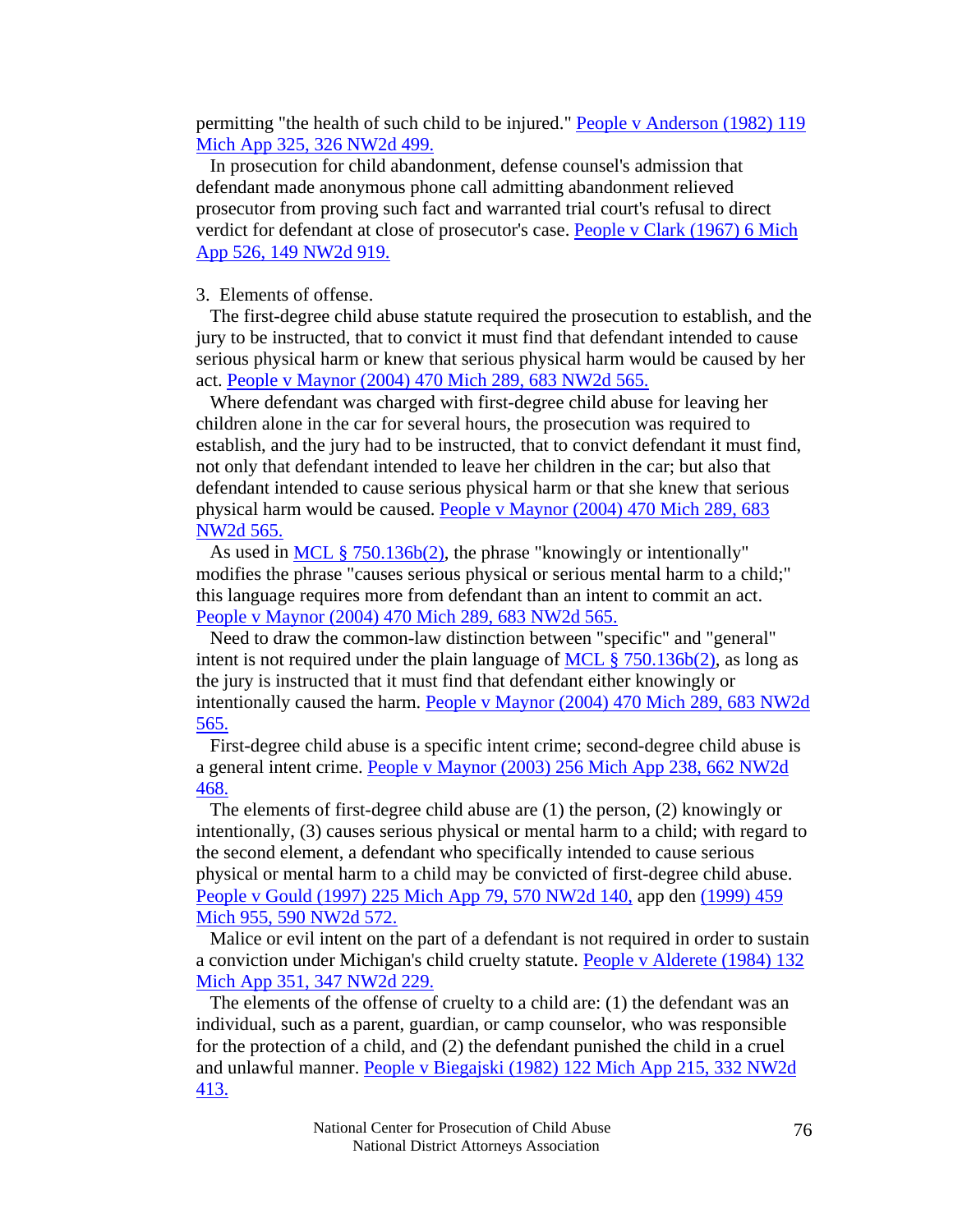#### 4. Child abuse.

 A specific intent is an element of first-degree child abuse; specifically, the statute requires the doing of an act with the intent to cause physical or mental harm; in other words, in order to convict a defendant of first-degree child abuse, it must be shown that the defendant intended to harm the child, not merely that the defendant engaged in conduct that caused harm. [People v Gould \(1997\) 225 Mich](https://www.lexis.com/research/buttonTFLink?_m=7330366c6bfa40ab8c49c0c7e449720f&_xfercite=%3ccite%20cc%3d%22USA%22%3e%3c%21%5bCDATA%5bMCLS%20%a7%20750.136b%5d%5d%3e%3c%2fcite%3e&_butType=3&_butStat=2&_butNum=64&_butInline=1&_butinfo=%3ccite%20cc%3d%22USA%22%3e%3c%21%5bCDATA%5b225%20Mich.%20App.%2079%5d%5d%3e%3c%2fcite%3e&_fmtstr=FULL&docnum=3&_startdoc=1&wchp=dGLbVzz-zSkAW&_md5=cfa3d9a59653e1f72bd91f7d6c1f8416)  [App 79, 570 NW2d 140,](https://www.lexis.com/research/buttonTFLink?_m=7330366c6bfa40ab8c49c0c7e449720f&_xfercite=%3ccite%20cc%3d%22USA%22%3e%3c%21%5bCDATA%5bMCLS%20%a7%20750.136b%5d%5d%3e%3c%2fcite%3e&_butType=3&_butStat=2&_butNum=64&_butInline=1&_butinfo=%3ccite%20cc%3d%22USA%22%3e%3c%21%5bCDATA%5b225%20Mich.%20App.%2079%5d%5d%3e%3c%2fcite%3e&_fmtstr=FULL&docnum=3&_startdoc=1&wchp=dGLbVzz-zSkAW&_md5=cfa3d9a59653e1f72bd91f7d6c1f8416) app den [\(1999\) 459 Mich 955, 590 NW2d 572.](https://www.lexis.com/research/buttonTFLink?_m=7330366c6bfa40ab8c49c0c7e449720f&_xfercite=%3ccite%20cc%3d%22USA%22%3e%3c%21%5bCDATA%5bMCLS%20%a7%20750.136b%5d%5d%3e%3c%2fcite%3e&_butType=3&_butStat=2&_butNum=65&_butInline=1&_butinfo=%3ccite%20cc%3d%22USA%22%3e%3c%21%5bCDATA%5b459%20Mich.%20955%5d%5d%3e%3c%2fcite%3e&_fmtstr=FULL&docnum=3&_startdoc=1&wchp=dGLbVzz-zSkAW&_md5=e98e98394c0b0157d6b0393a8cf3d04c)

 Second-degree child abuse is not a specific intent crime; the statute requires a wilful failure to provide necessary food, clothing, or shelter or a wilful abandonment of a child, but does not require an intent to cause injury. [People v](https://www.lexis.com/research/buttonTFLink?_m=7330366c6bfa40ab8c49c0c7e449720f&_xfercite=%3ccite%20cc%3d%22USA%22%3e%3c%21%5bCDATA%5bMCLS%20%a7%20750.136b%5d%5d%3e%3c%2fcite%3e&_butType=3&_butStat=2&_butNum=66&_butInline=1&_butinfo=%3ccite%20cc%3d%22USA%22%3e%3c%21%5bCDATA%5b196%20Mich.%20App.%20357%5d%5d%3e%3c%2fcite%3e&_fmtstr=FULL&docnum=3&_startdoc=1&wchp=dGLbVzz-zSkAW&_md5=528ac5e0de6df9379d57525ad1d7b096)  [Todd \(1992\) 196 Mich App 357, 492 NW2d 521,](https://www.lexis.com/research/buttonTFLink?_m=7330366c6bfa40ab8c49c0c7e449720f&_xfercite=%3ccite%20cc%3d%22USA%22%3e%3c%21%5bCDATA%5bMCLS%20%a7%20750.136b%5d%5d%3e%3c%2fcite%3e&_butType=3&_butStat=2&_butNum=66&_butInline=1&_butinfo=%3ccite%20cc%3d%22USA%22%3e%3c%21%5bCDATA%5b196%20Mich.%20App.%20357%5d%5d%3e%3c%2fcite%3e&_fmtstr=FULL&docnum=3&_startdoc=1&wchp=dGLbVzz-zSkAW&_md5=528ac5e0de6df9379d57525ad1d7b096) vacated on other grounds, remanded [\(1993\) 441 Mich 922, 497 NW2d 188](https://www.lexis.com/research/buttonTFLink?_m=7330366c6bfa40ab8c49c0c7e449720f&_xfercite=%3ccite%20cc%3d%22USA%22%3e%3c%21%5bCDATA%5bMCLS%20%a7%20750.136b%5d%5d%3e%3c%2fcite%3e&_butType=3&_butStat=2&_butNum=67&_butInline=1&_butinfo=%3ccite%20cc%3d%22USA%22%3e%3c%21%5bCDATA%5b441%20Mich.%20922%5d%5d%3e%3c%2fcite%3e&_fmtstr=FULL&docnum=3&_startdoc=1&wchp=dGLbVzz-zSkAW&_md5=21e372735a9d9efad228f29076ff27d3) and adhered to, on remand [\(1993\) 201 Mich App 216, 506 NW2d 9,](https://www.lexis.com/research/buttonTFLink?_m=7330366c6bfa40ab8c49c0c7e449720f&_xfercite=%3ccite%20cc%3d%22USA%22%3e%3c%21%5bCDATA%5bMCLS%20%a7%20750.136b%5d%5d%3e%3c%2fcite%3e&_butType=3&_butStat=2&_butNum=68&_butInline=1&_butinfo=%3ccite%20cc%3d%22USA%22%3e%3c%21%5bCDATA%5b201%20Mich.%20App.%20216%5d%5d%3e%3c%2fcite%3e&_fmtstr=FULL&docnum=3&_startdoc=1&wchp=dGLbVzz-zSkAW&_md5=a63832d21aaa2acac45276811f73e2b9) mod, remanded [\(1994\) 444 Mich 936,](https://www.lexis.com/research/buttonTFLink?_m=7330366c6bfa40ab8c49c0c7e449720f&_xfercite=%3ccite%20cc%3d%22USA%22%3e%3c%21%5bCDATA%5bMCLS%20%a7%20750.136b%5d%5d%3e%3c%2fcite%3e&_butType=3&_butStat=2&_butNum=69&_butInline=1&_butinfo=%3ccite%20cc%3d%22USA%22%3e%3c%21%5bCDATA%5b444%20Mich.%20936%5d%5d%3e%3c%2fcite%3e&_fmtstr=FULL&docnum=3&_startdoc=1&wchp=dGLbVzz-zSkAW&_md5=4e809b2d477d296b1040083fcd497273)  [509 NW2d 772](https://www.lexis.com/research/buttonTFLink?_m=7330366c6bfa40ab8c49c0c7e449720f&_xfercite=%3ccite%20cc%3d%22USA%22%3e%3c%21%5bCDATA%5bMCLS%20%a7%20750.136b%5d%5d%3e%3c%2fcite%3e&_butType=3&_butStat=2&_butNum=69&_butInline=1&_butinfo=%3ccite%20cc%3d%22USA%22%3e%3c%21%5bCDATA%5b444%20Mich.%20936%5d%5d%3e%3c%2fcite%3e&_fmtstr=FULL&docnum=3&_startdoc=1&wchp=dGLbVzz-zSkAW&_md5=4e809b2d477d296b1040083fcd497273) and (criticized in [People v Gould \(1997\) 225 Mich App 79, 570](https://www.lexis.com/research/buttonTFLink?_m=7330366c6bfa40ab8c49c0c7e449720f&_xfercite=%3ccite%20cc%3d%22USA%22%3e%3c%21%5bCDATA%5bMCLS%20%a7%20750.136b%5d%5d%3e%3c%2fcite%3e&_butType=3&_butStat=2&_butNum=70&_butInline=1&_butinfo=%3ccite%20cc%3d%22USA%22%3e%3c%21%5bCDATA%5b225%20Mich.%20App.%2079%5d%5d%3e%3c%2fcite%3e&_fmtstr=FULL&docnum=3&_startdoc=1&wchp=dGLbVzz-zSkAW&_md5=d98501dbd3580acdd60fe1417167c3d7)  [NW2d 140\).](https://www.lexis.com/research/buttonTFLink?_m=7330366c6bfa40ab8c49c0c7e449720f&_xfercite=%3ccite%20cc%3d%22USA%22%3e%3c%21%5bCDATA%5bMCLS%20%a7%20750.136b%5d%5d%3e%3c%2fcite%3e&_butType=3&_butStat=2&_butNum=70&_butInline=1&_butinfo=%3ccite%20cc%3d%22USA%22%3e%3c%21%5bCDATA%5b225%20Mich.%20App.%2079%5d%5d%3e%3c%2fcite%3e&_fmtstr=FULL&docnum=3&_startdoc=1&wchp=dGLbVzz-zSkAW&_md5=d98501dbd3580acdd60fe1417167c3d7)

#### 5. Admissibility of evidence.

 By refusing to compel an election between charges of torturing and cruelly punishing; depriving of necessary food, clothing and shelter; and habitually permitting the health to be injured by exposure, want or other injury, in a prosecution for cruelty to a child under former section, the court allowed the jury to consider evidence as to each offense which would have been incompetent if separately charged and was prejudicial to defendant's rights. [People v Marks](https://www.lexis.com/research/buttonTFLink?_m=7330366c6bfa40ab8c49c0c7e449720f&_xfercite=%3ccite%20cc%3d%22USA%22%3e%3c%21%5bCDATA%5bMCLS%20%a7%20750.136b%5d%5d%3e%3c%2fcite%3e&_butType=3&_butStat=2&_butNum=71&_butInline=1&_butinfo=%3ccite%20cc%3d%22USA%22%3e%3c%21%5bCDATA%5b255%20Mich.%20271%5d%5d%3e%3c%2fcite%3e&_fmtstr=FULL&docnum=3&_startdoc=1&wchp=dGLbVzz-zSkAW&_md5=5e29910e0ae1dd7eea1c9e8ceabddd77)  [\(1931\) 255 Mich 271, 238 NW 217.](https://www.lexis.com/research/buttonTFLink?_m=7330366c6bfa40ab8c49c0c7e449720f&_xfercite=%3ccite%20cc%3d%22USA%22%3e%3c%21%5bCDATA%5bMCLS%20%a7%20750.136b%5d%5d%3e%3c%2fcite%3e&_butType=3&_butStat=2&_butNum=71&_butInline=1&_butinfo=%3ccite%20cc%3d%22USA%22%3e%3c%21%5bCDATA%5b255%20Mich.%20271%5d%5d%3e%3c%2fcite%3e&_fmtstr=FULL&docnum=3&_startdoc=1&wchp=dGLbVzz-zSkAW&_md5=5e29910e0ae1dd7eea1c9e8ceabddd77)

 Circuit court did not err in granting a motion to reinstate charges of first-degree felony murder, with the underlying felony being first-degree child abuse, after a district court reduced the charges against a mother who left her two young children in a hot car for over three hours to involuntary manslaughter following a preliminary hearing; the evidence was at least sufficient to bind the defendant over for second degree murder and, further, the question of whether defendant acted with the requisite intent to support a finding of first degree murder was a question that should have been left for a jury to decide. People v Maynor (2003) [256 Mich App 238, 662 NW2d 468.](https://www.lexis.com/research/buttonTFLink?_m=7330366c6bfa40ab8c49c0c7e449720f&_xfercite=%3ccite%20cc%3d%22USA%22%3e%3c%21%5bCDATA%5bMCLS%20%a7%20750.136b%5d%5d%3e%3c%2fcite%3e&_butType=3&_butStat=2&_butNum=72&_butInline=1&_butinfo=%3ccite%20cc%3d%22USA%22%3e%3c%21%5bCDATA%5b256%20Mich.%20App.%20238%5d%5d%3e%3c%2fcite%3e&_fmtstr=FULL&docnum=3&_startdoc=1&wchp=dGLbVzz-zSkAW&_md5=c92ca9af6c3556fe2f72cc758c34e84f)

 In prosecution for cruelty to child, black and white photographs showing extent of bruises on child's body were properly introduced in evidence in support of medical testimony that bruises were result of a beating even though there was no direct testimony that defendant punished child. [People v Levy \(1970\) 28 Mich](https://www.lexis.com/research/buttonTFLink?_m=7330366c6bfa40ab8c49c0c7e449720f&_xfercite=%3ccite%20cc%3d%22USA%22%3e%3c%21%5bCDATA%5bMCLS%20%a7%20750.136b%5d%5d%3e%3c%2fcite%3e&_butType=3&_butStat=2&_butNum=73&_butInline=1&_butinfo=%3ccite%20cc%3d%22USA%22%3e%3c%21%5bCDATA%5b28%20Mich.%20App.%20339%5d%5d%3e%3c%2fcite%3e&_fmtstr=FULL&docnum=3&_startdoc=1&wchp=dGLbVzz-zSkAW&_md5=6e746b09f1f2ff4251a59a2399261593)  [App 339, 184 NW2d 325,](https://www.lexis.com/research/buttonTFLink?_m=7330366c6bfa40ab8c49c0c7e449720f&_xfercite=%3ccite%20cc%3d%22USA%22%3e%3c%21%5bCDATA%5bMCLS%20%a7%20750.136b%5d%5d%3e%3c%2fcite%3e&_butType=3&_butStat=2&_butNum=73&_butInline=1&_butinfo=%3ccite%20cc%3d%22USA%22%3e%3c%21%5bCDATA%5b28%20Mich.%20App.%20339%5d%5d%3e%3c%2fcite%3e&_fmtstr=FULL&docnum=3&_startdoc=1&wchp=dGLbVzz-zSkAW&_md5=6e746b09f1f2ff4251a59a2399261593) cert den [\(1971\) 404 US 827, 30 L Ed 2d 55, 92 S Ct 59.](https://www.lexis.com/research/buttonTFLink?_m=7330366c6bfa40ab8c49c0c7e449720f&_xfercite=%3ccite%20cc%3d%22USA%22%3e%3c%21%5bCDATA%5bMCLS%20%a7%20750.136b%5d%5d%3e%3c%2fcite%3e&_butType=3&_butStat=2&_butNum=74&_butInline=1&_butinfo=%3ccite%20cc%3d%22USA%22%3e%3c%21%5bCDATA%5b404%20U.S.%20827%5d%5d%3e%3c%2fcite%3e&_fmtstr=FULL&docnum=3&_startdoc=1&wchp=dGLbVzz-zSkAW&_md5=07e97fe35c8a96289a3859d08bf0110e)

 In prosecution for torturing a child in a state training school, trial court's excluding from evidence transcript of civil service hearing and hearing officer's report concerning defendant's dismissal from job at school after incident was not reversible error, where hearing witnesses appeared and testified at trial, and trial court was not bound to accept findings of hearing officer. [People v Lapsley](https://www.lexis.com/research/buttonTFLink?_m=7330366c6bfa40ab8c49c0c7e449720f&_xfercite=%3ccite%20cc%3d%22USA%22%3e%3c%21%5bCDATA%5bMCLS%20%a7%20750.136b%5d%5d%3e%3c%2fcite%3e&_butType=3&_butStat=2&_butNum=75&_butInline=1&_butinfo=%3ccite%20cc%3d%22USA%22%3e%3c%21%5bCDATA%5b26%20Mich.%20App.%20424%5d%5d%3e%3c%2fcite%3e&_fmtstr=FULL&docnum=3&_startdoc=1&wchp=dGLbVzz-zSkAW&_md5=11d89936e9cdd43e324147f804a31e11)  [\(1970\) 26 Mich App 424, 182 NW2d 601.](https://www.lexis.com/research/buttonTFLink?_m=7330366c6bfa40ab8c49c0c7e449720f&_xfercite=%3ccite%20cc%3d%22USA%22%3e%3c%21%5bCDATA%5bMCLS%20%a7%20750.136b%5d%5d%3e%3c%2fcite%3e&_butType=3&_butStat=2&_butNum=75&_butInline=1&_butinfo=%3ccite%20cc%3d%22USA%22%3e%3c%21%5bCDATA%5b26%20Mich.%20App.%20424%5d%5d%3e%3c%2fcite%3e&_fmtstr=FULL&docnum=3&_startdoc=1&wchp=dGLbVzz-zSkAW&_md5=11d89936e9cdd43e324147f804a31e11)

In prosecution for torturing child in state institution, trial court properly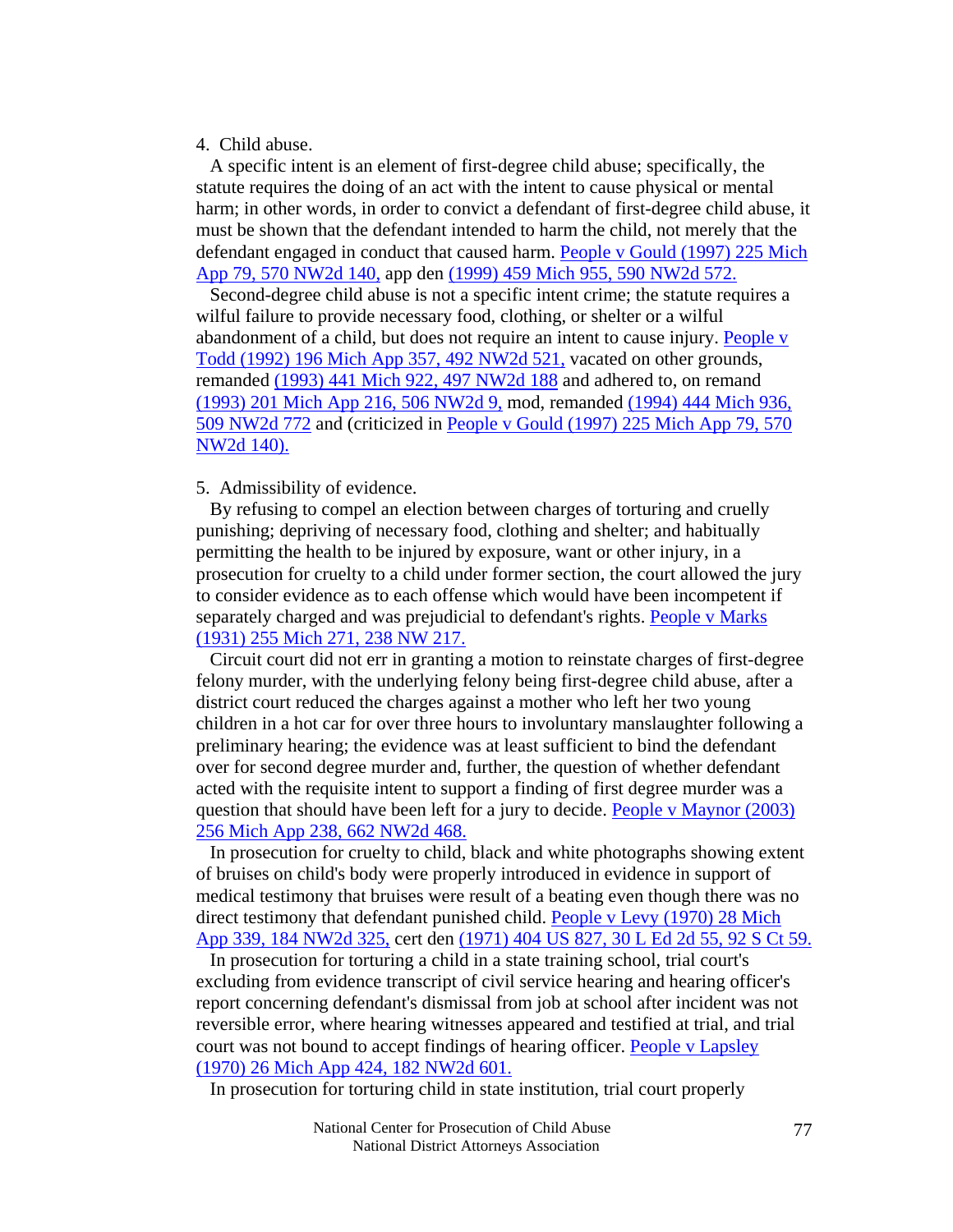excluded from evidence as irrelevant training school records concerning patient beatings within five years previous to date of crime. [People v Lapsley \(1970\) 26](https://www.lexis.com/research/buttonTFLink?_m=7330366c6bfa40ab8c49c0c7e449720f&_xfercite=%3ccite%20cc%3d%22USA%22%3e%3c%21%5bCDATA%5bMCLS%20%a7%20750.136b%5d%5d%3e%3c%2fcite%3e&_butType=3&_butStat=2&_butNum=76&_butInline=1&_butinfo=%3ccite%20cc%3d%22USA%22%3e%3c%21%5bCDATA%5b26%20Mich.%20App.%20424%5d%5d%3e%3c%2fcite%3e&_fmtstr=FULL&docnum=3&_startdoc=1&wchp=dGLbVzz-zSkAW&_md5=428011feb61a2c7162574b075068d93b)  [Mich App 424, 182 NW2d 601.](https://www.lexis.com/research/buttonTFLink?_m=7330366c6bfa40ab8c49c0c7e449720f&_xfercite=%3ccite%20cc%3d%22USA%22%3e%3c%21%5bCDATA%5bMCLS%20%a7%20750.136b%5d%5d%3e%3c%2fcite%3e&_butType=3&_butStat=2&_butNum=76&_butInline=1&_butinfo=%3ccite%20cc%3d%22USA%22%3e%3c%21%5bCDATA%5b26%20Mich.%20App.%20424%5d%5d%3e%3c%2fcite%3e&_fmtstr=FULL&docnum=3&_startdoc=1&wchp=dGLbVzz-zSkAW&_md5=428011feb61a2c7162574b075068d93b)

#### 6. Sufficiency of evidence.

 Third-degree child abuse is a specific intent crime; this means that a defendant's conviction requires sufficient evidence to establish that the defendant subjectively desired or knew that the prohibited result would occur; sufficient evidence existed to convict the defendant where the defendant spanked her child with enough force to actually cause substantial bruising and to dislodge a blood clot from her nose. [People v Sherman-Huffman \(2000\) 241 Mich App 264, 615 NW2d 776,](https://www.lexis.com/research/buttonTFLink?_m=7330366c6bfa40ab8c49c0c7e449720f&_xfercite=%3ccite%20cc%3d%22USA%22%3e%3c%21%5bCDATA%5bMCLS%20%a7%20750.136b%5d%5d%3e%3c%2fcite%3e&_butType=3&_butStat=2&_butNum=77&_butInline=1&_butinfo=%3ccite%20cc%3d%22USA%22%3e%3c%21%5bCDATA%5b241%20Mich.%20App.%20264%5d%5d%3e%3c%2fcite%3e&_fmtstr=FULL&docnum=3&_startdoc=1&wchp=dGLbVzz-zSkAW&_md5=3123cb86f008042cbd2328145f5054e6) app gr [\(2001\) 463 Mich 978, 623 NW2d 603](https://www.lexis.com/research/buttonTFLink?_m=7330366c6bfa40ab8c49c0c7e449720f&_xfercite=%3ccite%20cc%3d%22USA%22%3e%3c%21%5bCDATA%5bMCLS%20%a7%20750.136b%5d%5d%3e%3c%2fcite%3e&_butType=3&_butStat=2&_butNum=78&_butInline=1&_butinfo=%3ccite%20cc%3d%22USA%22%3e%3c%21%5bCDATA%5b463%20Mich.%20978%5d%5d%3e%3c%2fcite%3e&_fmtstr=FULL&docnum=3&_startdoc=1&wchp=dGLbVzz-zSkAW&_md5=abfea7401521f817478b545e9cee4ae5) and affd [\(2002\) 466 Mich 39, 642 NW2d](https://www.lexis.com/research/buttonTFLink?_m=7330366c6bfa40ab8c49c0c7e449720f&_xfercite=%3ccite%20cc%3d%22USA%22%3e%3c%21%5bCDATA%5bMCLS%20%a7%20750.136b%5d%5d%3e%3c%2fcite%3e&_butType=3&_butStat=2&_butNum=79&_butInline=1&_butinfo=%3ccite%20cc%3d%22USA%22%3e%3c%21%5bCDATA%5b466%20Mich.%2039%5d%5d%3e%3c%2fcite%3e&_fmtstr=FULL&docnum=3&_startdoc=1&wchp=dGLbVzz-zSkAW&_md5=3f9f486814aecbf23e61ef34de47a177)  [339.](https://www.lexis.com/research/buttonTFLink?_m=7330366c6bfa40ab8c49c0c7e449720f&_xfercite=%3ccite%20cc%3d%22USA%22%3e%3c%21%5bCDATA%5bMCLS%20%a7%20750.136b%5d%5d%3e%3c%2fcite%3e&_butType=3&_butStat=2&_butNum=79&_butInline=1&_butinfo=%3ccite%20cc%3d%22USA%22%3e%3c%21%5bCDATA%5b466%20Mich.%2039%5d%5d%3e%3c%2fcite%3e&_fmtstr=FULL&docnum=3&_startdoc=1&wchp=dGLbVzz-zSkAW&_md5=3f9f486814aecbf23e61ef34de47a177)

 The evidence was sufficient to support a conviction of child abuse where there was strong evidence that the child had been intentionally abused and conflicting evidence regarding which person was responsible. [People v Daoust \(1998\) 228](https://www.lexis.com/research/buttonTFLink?_m=7330366c6bfa40ab8c49c0c7e449720f&_xfercite=%3ccite%20cc%3d%22USA%22%3e%3c%21%5bCDATA%5bMCLS%20%a7%20750.136b%5d%5d%3e%3c%2fcite%3e&_butType=3&_butStat=2&_butNum=80&_butInline=1&_butinfo=%3ccite%20cc%3d%22USA%22%3e%3c%21%5bCDATA%5b228%20Mich.%20App.%201%5d%5d%3e%3c%2fcite%3e&_fmtstr=FULL&docnum=3&_startdoc=1&wchp=dGLbVzz-zSkAW&_md5=c3de3057d9bada5d7a1f741b6d3c61a1)  [Mich App 1, 577 NW2d 179,](https://www.lexis.com/research/buttonTFLink?_m=7330366c6bfa40ab8c49c0c7e449720f&_xfercite=%3ccite%20cc%3d%22USA%22%3e%3c%21%5bCDATA%5bMCLS%20%a7%20750.136b%5d%5d%3e%3c%2fcite%3e&_butType=3&_butStat=2&_butNum=80&_butInline=1&_butinfo=%3ccite%20cc%3d%22USA%22%3e%3c%21%5bCDATA%5b228%20Mich.%20App.%201%5d%5d%3e%3c%2fcite%3e&_fmtstr=FULL&docnum=3&_startdoc=1&wchp=dGLbVzz-zSkAW&_md5=c3de3057d9bada5d7a1f741b6d3c61a1) app den, motion den [\(1999\) 459 Mich 943, 590](https://www.lexis.com/research/buttonTFLink?_m=7330366c6bfa40ab8c49c0c7e449720f&_xfercite=%3ccite%20cc%3d%22USA%22%3e%3c%21%5bCDATA%5bMCLS%20%a7%20750.136b%5d%5d%3e%3c%2fcite%3e&_butType=3&_butStat=2&_butNum=81&_butInline=1&_butinfo=%3ccite%20cc%3d%22USA%22%3e%3c%21%5bCDATA%5b459%20Mich.%20943%5d%5d%3e%3c%2fcite%3e&_fmtstr=FULL&docnum=3&_startdoc=1&wchp=dGLbVzz-zSkAW&_md5=c3a5a135ce1514e3b792c23fa40fa1d8)  [NW2d 64.](https://www.lexis.com/research/buttonTFLink?_m=7330366c6bfa40ab8c49c0c7e449720f&_xfercite=%3ccite%20cc%3d%22USA%22%3e%3c%21%5bCDATA%5bMCLS%20%a7%20750.136b%5d%5d%3e%3c%2fcite%3e&_butType=3&_butStat=2&_butNum=81&_butInline=1&_butinfo=%3ccite%20cc%3d%22USA%22%3e%3c%21%5bCDATA%5b459%20Mich.%20943%5d%5d%3e%3c%2fcite%3e&_fmtstr=FULL&docnum=3&_startdoc=1&wchp=dGLbVzz-zSkAW&_md5=c3a5a135ce1514e3b792c23fa40fa1d8)

 Where defendant, a trained EMT, admitted shaking two-month-old victim of bilateral subdural hematomas and admitted that he knew it was improper to shake a baby, and where the victim was shaken on more than one occasion and, as a result of being shaken, suffered serious physical harm, there was sufficient evidence for a rational trier of fact to find that the essential elements of firstdegree child abuse were proved beyond a reasonable doubt. [People v Gould](https://www.lexis.com/research/buttonTFLink?_m=7330366c6bfa40ab8c49c0c7e449720f&_xfercite=%3ccite%20cc%3d%22USA%22%3e%3c%21%5bCDATA%5bMCLS%20%a7%20750.136b%5d%5d%3e%3c%2fcite%3e&_butType=3&_butStat=2&_butNum=82&_butInline=1&_butinfo=%3ccite%20cc%3d%22USA%22%3e%3c%21%5bCDATA%5b225%20Mich.%20App.%2079%5d%5d%3e%3c%2fcite%3e&_fmtstr=FULL&docnum=3&_startdoc=1&wchp=dGLbVzz-zSkAW&_md5=d3103d649044616c4329c51fad453f19)  [\(1997\) 225 Mich App 79, 570 NW2d 140,](https://www.lexis.com/research/buttonTFLink?_m=7330366c6bfa40ab8c49c0c7e449720f&_xfercite=%3ccite%20cc%3d%22USA%22%3e%3c%21%5bCDATA%5bMCLS%20%a7%20750.136b%5d%5d%3e%3c%2fcite%3e&_butType=3&_butStat=2&_butNum=82&_butInline=1&_butinfo=%3ccite%20cc%3d%22USA%22%3e%3c%21%5bCDATA%5b225%20Mich.%20App.%2079%5d%5d%3e%3c%2fcite%3e&_fmtstr=FULL&docnum=3&_startdoc=1&wchp=dGLbVzz-zSkAW&_md5=d3103d649044616c4329c51fad453f19) app den [\(1999\) 459 Mich 955, 590](https://www.lexis.com/research/buttonTFLink?_m=7330366c6bfa40ab8c49c0c7e449720f&_xfercite=%3ccite%20cc%3d%22USA%22%3e%3c%21%5bCDATA%5bMCLS%20%a7%20750.136b%5d%5d%3e%3c%2fcite%3e&_butType=3&_butStat=2&_butNum=83&_butInline=1&_butinfo=%3ccite%20cc%3d%22USA%22%3e%3c%21%5bCDATA%5b459%20Mich.%20955%5d%5d%3e%3c%2fcite%3e&_fmtstr=FULL&docnum=3&_startdoc=1&wchp=dGLbVzz-zSkAW&_md5=1a9f1e6926cb8b60a5c768ce394ca963)  [NW2d 572.](https://www.lexis.com/research/buttonTFLink?_m=7330366c6bfa40ab8c49c0c7e449720f&_xfercite=%3ccite%20cc%3d%22USA%22%3e%3c%21%5bCDATA%5bMCLS%20%a7%20750.136b%5d%5d%3e%3c%2fcite%3e&_butType=3&_butStat=2&_butNum=83&_butInline=1&_butinfo=%3ccite%20cc%3d%22USA%22%3e%3c%21%5bCDATA%5b459%20Mich.%20955%5d%5d%3e%3c%2fcite%3e&_fmtstr=FULL&docnum=3&_startdoc=1&wchp=dGLbVzz-zSkAW&_md5=1a9f1e6926cb8b60a5c768ce394ca963)

 Evidence that child's bruises were result of beating supported conviction on charge of cruelty to child who was left alone with defendant when mother went to work. [People v Levy \(1970\) 28 Mich App 339, 184 NW2d 325,](https://www.lexis.com/research/buttonTFLink?_m=7330366c6bfa40ab8c49c0c7e449720f&_xfercite=%3ccite%20cc%3d%22USA%22%3e%3c%21%5bCDATA%5bMCLS%20%a7%20750.136b%5d%5d%3e%3c%2fcite%3e&_butType=3&_butStat=2&_butNum=84&_butInline=1&_butinfo=%3ccite%20cc%3d%22USA%22%3e%3c%21%5bCDATA%5b28%20Mich.%20App.%20339%5d%5d%3e%3c%2fcite%3e&_fmtstr=FULL&docnum=3&_startdoc=1&wchp=dGLbVzz-zSkAW&_md5=bc87288c8baa7865d1c7cb1219c699ea) cert den [\(1971\)](https://www.lexis.com/research/buttonTFLink?_m=7330366c6bfa40ab8c49c0c7e449720f&_xfercite=%3ccite%20cc%3d%22USA%22%3e%3c%21%5bCDATA%5bMCLS%20%a7%20750.136b%5d%5d%3e%3c%2fcite%3e&_butType=3&_butStat=2&_butNum=85&_butInline=1&_butinfo=%3ccite%20cc%3d%22USA%22%3e%3c%21%5bCDATA%5b404%20U.S.%20827%5d%5d%3e%3c%2fcite%3e&_fmtstr=FULL&docnum=3&_startdoc=1&wchp=dGLbVzz-zSkAW&_md5=6dba4d1b8be3d7ae96c18e07d88b05a0)  [404 US 827, 30 L Ed 2d 55, 92 S Ct 59.](https://www.lexis.com/research/buttonTFLink?_m=7330366c6bfa40ab8c49c0c7e449720f&_xfercite=%3ccite%20cc%3d%22USA%22%3e%3c%21%5bCDATA%5bMCLS%20%a7%20750.136b%5d%5d%3e%3c%2fcite%3e&_butType=3&_butStat=2&_butNum=85&_butInline=1&_butinfo=%3ccite%20cc%3d%22USA%22%3e%3c%21%5bCDATA%5b404%20U.S.%20827%5d%5d%3e%3c%2fcite%3e&_fmtstr=FULL&docnum=3&_startdoc=1&wchp=dGLbVzz-zSkAW&_md5=6dba4d1b8be3d7ae96c18e07d88b05a0)

 In nonjury prosecution for torturing child in state training school, blood tests which pointed toward conclusion that blood found in room where incident allegedly occurred was same type as that of victim supported trial court's affirmative finding on issue, even though minute amount of blood prevented establishment of blood type with absolute certainty. [People v Lapsley \(1970\) 26](https://www.lexis.com/research/buttonTFLink?_m=7330366c6bfa40ab8c49c0c7e449720f&_xfercite=%3ccite%20cc%3d%22USA%22%3e%3c%21%5bCDATA%5bMCLS%20%a7%20750.136b%5d%5d%3e%3c%2fcite%3e&_butType=3&_butStat=2&_butNum=86&_butInline=1&_butinfo=%3ccite%20cc%3d%22USA%22%3e%3c%21%5bCDATA%5b26%20Mich.%20App.%20424%5d%5d%3e%3c%2fcite%3e&_fmtstr=FULL&docnum=3&_startdoc=1&wchp=dGLbVzz-zSkAW&_md5=4cd9c43fd65d08d53a3740895f8dc5d8)  [Mich App 424, 182 NW2d 601.](https://www.lexis.com/research/buttonTFLink?_m=7330366c6bfa40ab8c49c0c7e449720f&_xfercite=%3ccite%20cc%3d%22USA%22%3e%3c%21%5bCDATA%5bMCLS%20%a7%20750.136b%5d%5d%3e%3c%2fcite%3e&_butType=3&_butStat=2&_butNum=86&_butInline=1&_butinfo=%3ccite%20cc%3d%22USA%22%3e%3c%21%5bCDATA%5b26%20Mich.%20App.%20424%5d%5d%3e%3c%2fcite%3e&_fmtstr=FULL&docnum=3&_startdoc=1&wchp=dGLbVzz-zSkAW&_md5=4cd9c43fd65d08d53a3740895f8dc5d8)

 In nonjury prosecution for abandonment of child by defendant who claimed she had been without funds and had acted because of child's need for medical treatment, evidence sustained trial court's finding that defendant had intent to abandon her child. [People v Clark \(1967\) 6 Mich App 526, 149 NW2d 919.](https://www.lexis.com/research/buttonTFLink?_m=7330366c6bfa40ab8c49c0c7e449720f&_xfercite=%3ccite%20cc%3d%22USA%22%3e%3c%21%5bCDATA%5bMCLS%20%a7%20750.136b%5d%5d%3e%3c%2fcite%3e&_butType=3&_butStat=2&_butNum=87&_butInline=1&_butinfo=%3ccite%20cc%3d%22USA%22%3e%3c%21%5bCDATA%5b6%20Mich.%20App.%20526%5d%5d%3e%3c%2fcite%3e&_fmtstr=FULL&docnum=3&_startdoc=1&wchp=dGLbVzz-zSkAW&_md5=6a25d98229c96aab7a321e5d2a4535ac)

### **MINNESOTA**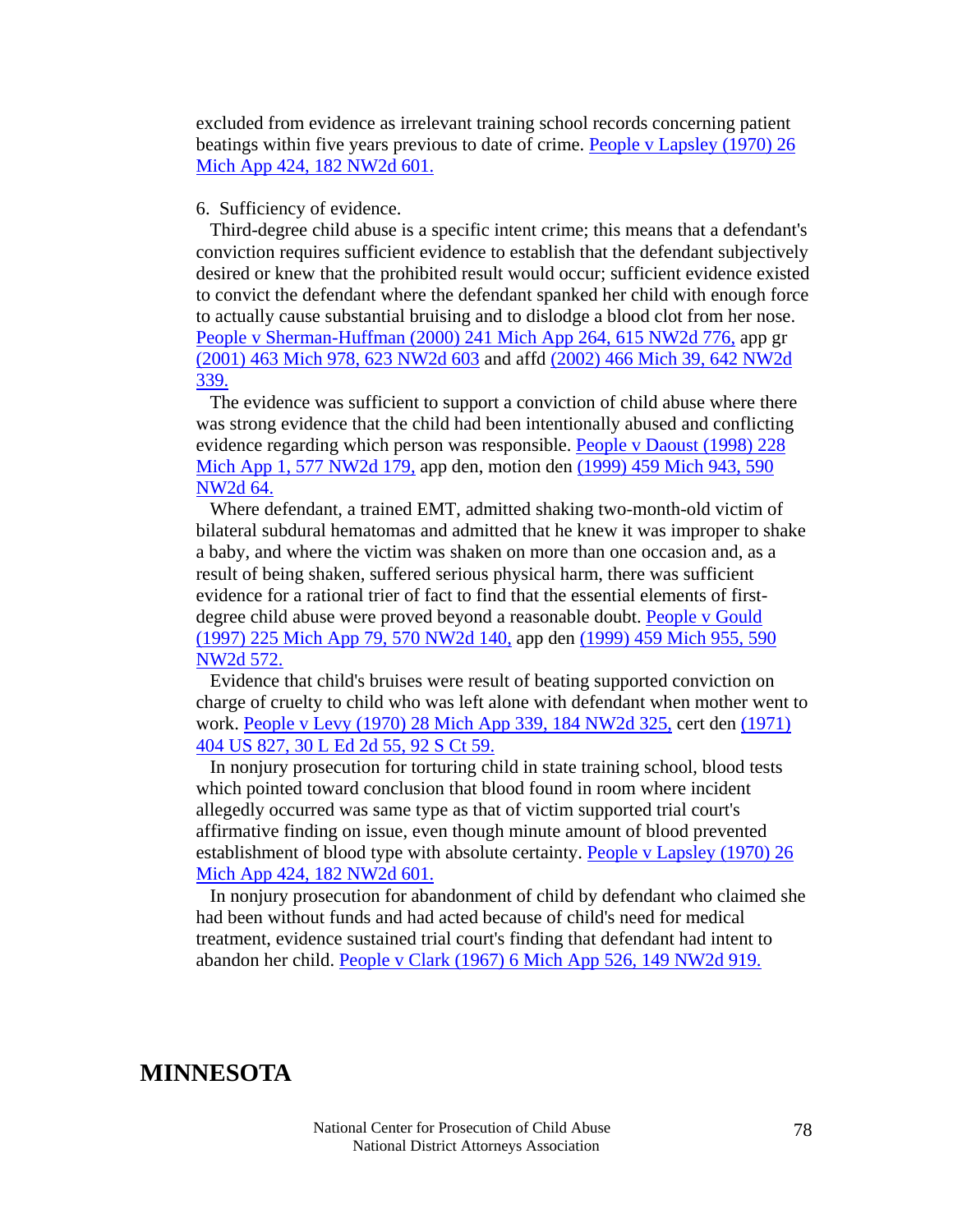## **MISSISSIPPI**

#### *MISS. CODE ANN. § 97-5-39 (2008). Contributing to the neglect or delinquency of a child; felonious abuse and/or battery of a child*

(1) (a) Except as otherwise provided in this section, any parent, guardian or other person who willfully commits any act or omits the performance of any duty, which act or omission contributes to or tends to contribute to the neglect or delinquency of any child or which act or omission results in the abuse of any child, as defined in Section 43-21- 105(m) of the Youth Court Law, or who knowingly aids any child in escaping or absenting himself from the guardianship or custody of any person, agency or institution, or knowingly harbors or conceals, or aids in harboring or concealing, any child who has absented himself without permission from the guardianship or custody of any person, agency or institution to which the child shall have been committed by the youth court shall be guilty of a misdemeanor, and upon conviction shall be punished by a fine not to exceed One Thousand Dollars (\$ 1,000.00), or by imprisonment not to exceed one (1) year in jail, or by both such fine and imprisonment.

 (b) If the child's deprivation of necessary food, clothing, shelter, health care or supervision appropriate to the child's age results in substantial harm to the child's physical, mental or emotional health, the person may be sentenced to imprisonment for not more than five (5) years or to payment of a fine of not more than Five Thousand Dollars (\$ 5,000.00), or both.

 (c) A parent, legal guardian or other person who knowingly permits the continuing physical or sexual abuse of a child is guilty of neglect of a child and may be sentenced to imprisonment for not more than ten (10) years or to payment of a fine of not more than Ten Thousand Dollars (\$ 10,000.00), or both.

(2) (a) Any person who shall intentionally (i) burn any child, (ii) torture any child or, (iii) except in self-defense or in order to prevent bodily harm to a third party, whip, strike or otherwise abuse or mutilate any child in such a manner as to cause serious bodily harm, shall be guilty of felonious abuse of a child and, upon conviction, shall be sentenced to imprisonment in the custody of the Department of Corrections for life or such lesser term of imprisonment as the court may determine, but not less than ten (10) years. For any second or subsequent conviction under this subsection, the person shall be sentenced to imprisonment for life.

 (b) (i) A parent, legal guardian or caretaker who endangers a child's person or health by knowingly causing or permitting the child to be present where any person is selling, manufacturing or possessing immediate precursors or chemical substances with intent to manufacture, sell or possess a controlled substance as prohibited under Section 41-29-139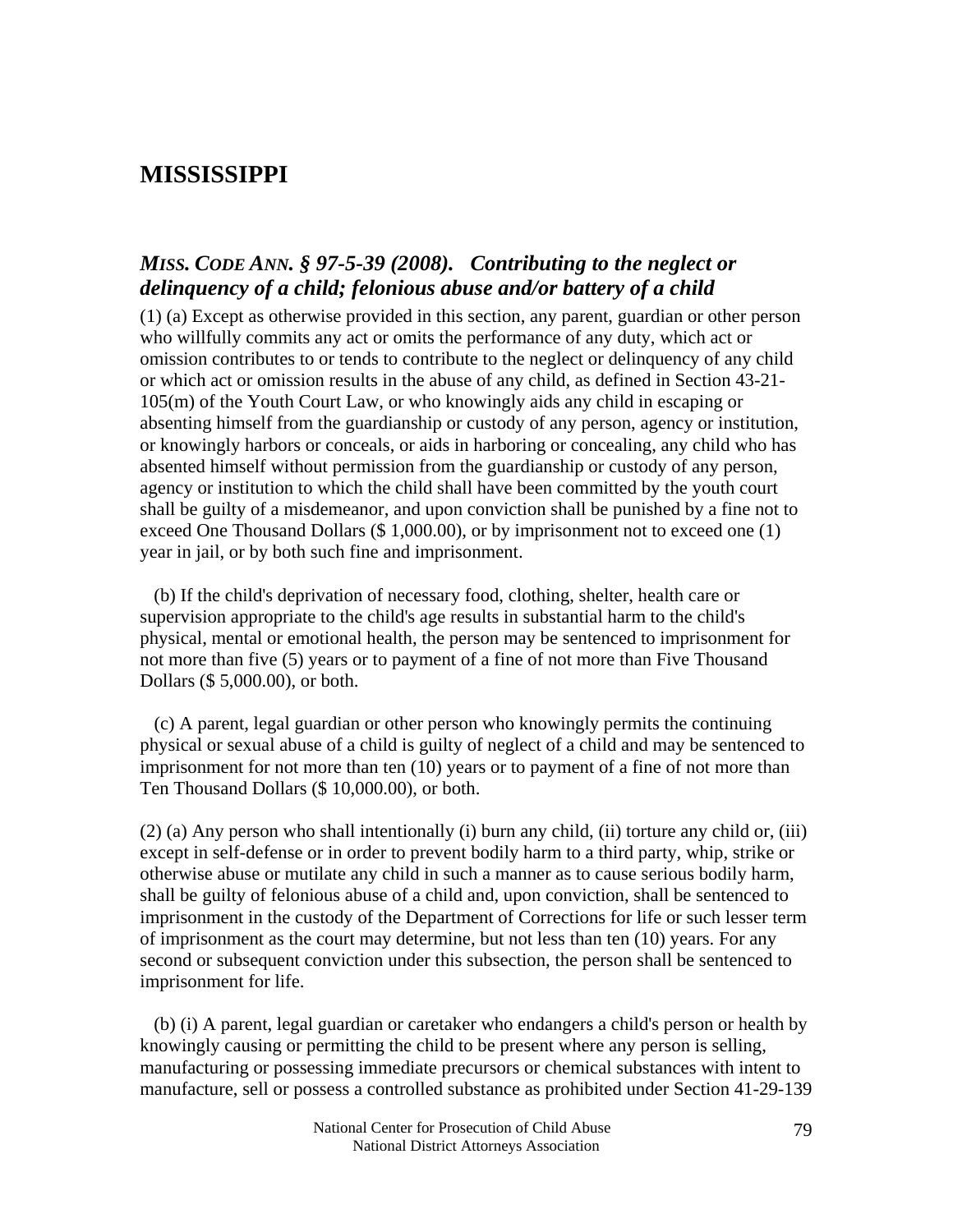or 41-29-313, is guilty of child endangerment and may be sentenced to imprisonment for not more than ten (10) years or to payment of a fine of not more than Ten Thousand Dollars (\$ 10,000.00), or both.

 (ii) If the endangerment results in substantial harm to the child's physical, mental or emotional health, the person may be sentenced to imprisonment for not more than twenty (20) years or to payment of a fine of not more than Twenty Thousand Dollars (\$ 20,000.00), or both.

(3) Nothing contained in this section shall prevent proceedings against the parent, guardian or other person under any statute of this state or any municipal ordinance defining any act as a crime or misdemeanor. Nothing in the provisions of this section shall preclude any person from having a right to trial by jury when charged with having violated the provisions of this section.

(4) After consultation with the Department of Human Services, a regional mental health center or an appropriate professional person, a judge may suspend imposition or execution of a sentence provided in subsections (1) and (2) of this section and in lieu thereof require treatment over a specified period of time at any approved public or private treatment facility. A person may be eligible for treatment in lieu of criminal penalties no more than one (1) time.

(5) In any proceeding resulting from a report made pursuant to Section 43-21-353 of the Youth Court Law, the testimony of the physician making the report regarding the child's injuries or condition or cause thereof shall not be excluded on the ground that the physician's testimony violates the physician-patient privilege or similar privilege or rule against disclosure. The physician's report shall not be considered as evidence unless introduced as an exhibit to his testimony.

(6) Any criminal prosecution arising from a violation of this section shall be tried in the circuit, county, justice or municipal court having jurisdiction; provided, however, that nothing herein shall abridge or dilute the contempt powers of the youth court.

## **MISSOURI**

## **MONTANA**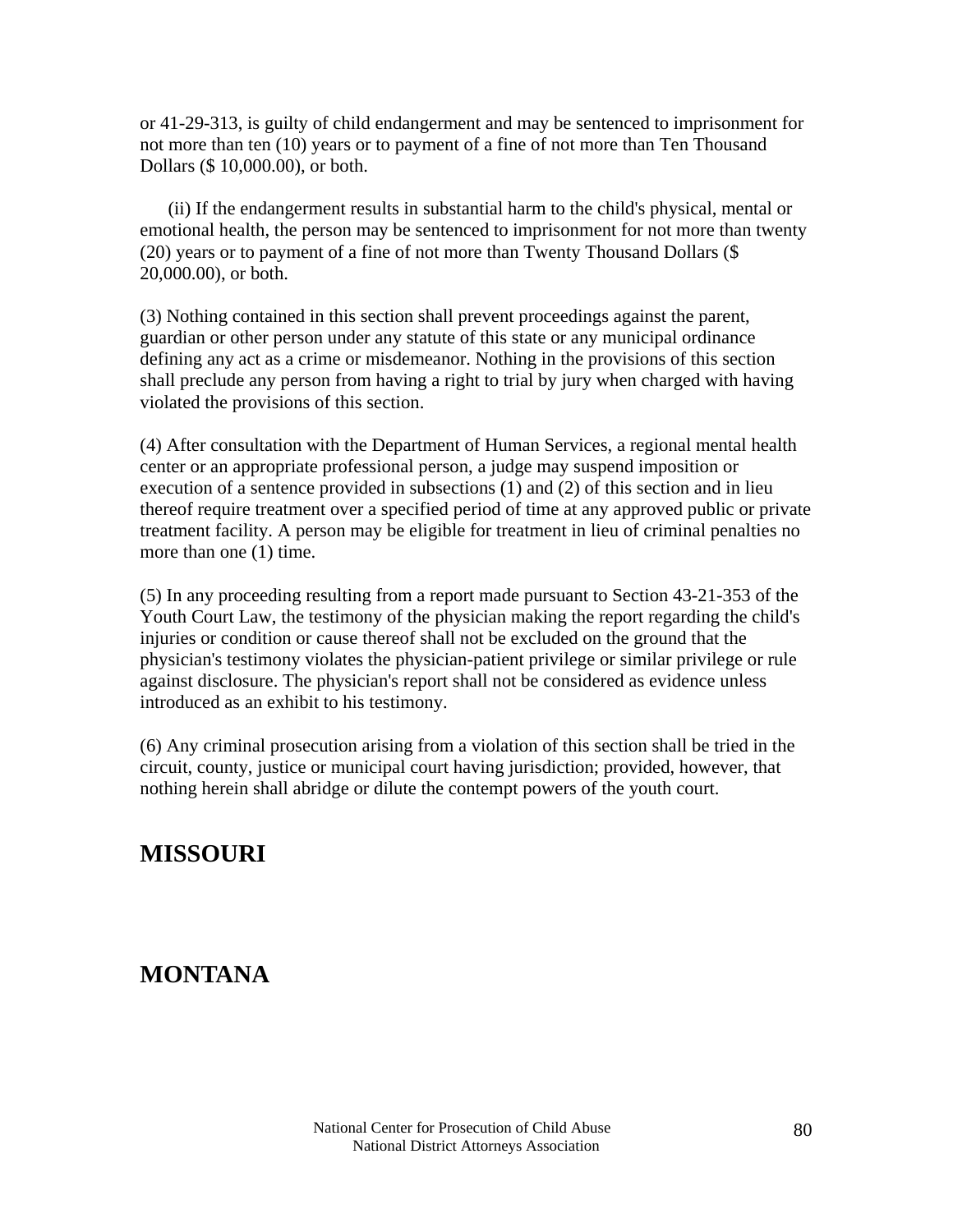# **NEBRASKA**

## *NEB. REV. STAT. ANN. § 43-283.01 (2008). Preserve and reunify the family; reasonable efforts; requirements*

(1) In determining whether reasonable efforts have been made to preserve and reunify the family and in making such reasonable efforts, the juvenile's health and safety are the paramount concern.

(2) Except as provided in subsection (4) of this section, reasonable efforts shall be made to preserve and reunify families prior to the placement of a juvenile in foster care to prevent or eliminate the need for removing the juvenile from the juvenile's home and to make it possible for a juvenile to safely return to the juvenile's home.

(3) If continuation of reasonable efforts to preserve and reunify the family is determined to be inconsistent with the permanency plan determined for the juvenile in accordance with a permanency hearing under [section 43-1312,](https://www.lexis.com/research/buttonTFLink?_m=b58f0df7edc8aca3ff6e2ad699b8284c&_xfercite=%3ccite%20cc%3d%22USA%22%3e%3c%21%5bCDATA%5bR.R.S.%20Neb.%20%a7%2043-283.01%5d%5d%3e%3c%2fcite%3e&_butType=4&_butStat=0&_butNum=2&_butInline=1&_butinfo=NECODE%2043-1312&_fmtstr=FULL&docnum=3&_startdoc=1&wchp=dGLbVzz-zSkAW&_md5=ce36d2f1166b478cf0875bafdd1835aa) efforts shall be made to place the juvenile in a timely manner in accordance with the permanency plan and to complete whatever steps are necessary to finalize the permanent placement of the juvenile.

(4) Reasonable efforts to preserve and reunify the family are not required if a court of competent jurisdiction has determined that:

 (a) The parent of the juvenile has subjected the juvenile to aggravated circumstances, including, but not limited to, abandonment, torture, chronic abuse, or sexual abuse;

 (b) The parent of the juvenile has (i) committed first or second degree murder to another child of the parent, (ii) committed voluntary manslaughter to another child of the parent, (iii) aided or abetted, attempted, conspired, or solicited to commit murder, or aided or abetted voluntary manslaughter of the juvenile or another child of the parent, or (iv) committed a felony assault which results in serious bodily injury to the juvenile or another minor child of the parent; or

 (c) The parental rights of the parent to a sibling of the juvenile have been terminated involuntarily.

(5) If reasonable efforts to preserve and reunify the family are not required because of a court determination made under subsection (4) of this section, a permanency hearing, as provided in [section 43-1312,](https://www.lexis.com/research/buttonTFLink?_m=b58f0df7edc8aca3ff6e2ad699b8284c&_xfercite=%3ccite%20cc%3d%22USA%22%3e%3c%21%5bCDATA%5bR.R.S.%20Neb.%20%a7%2043-283.01%5d%5d%3e%3c%2fcite%3e&_butType=4&_butStat=0&_butNum=3&_butInline=1&_butinfo=NECODE%2043-1312&_fmtstr=FULL&docnum=3&_startdoc=1&wchp=dGLbVzz-zSkAW&_md5=518bc9ca49a19f523c33967536c2be36) shall be held for the juvenile within thirty days after the determination, reasonable efforts shall be made to place the juvenile in a timely manner in accordance with the permanency plan, and whatever steps are necessary to finalize the permanent placement of the juvenile shall be made.

(6) Reasonable efforts to place a juvenile for adoption or with a guardian may be made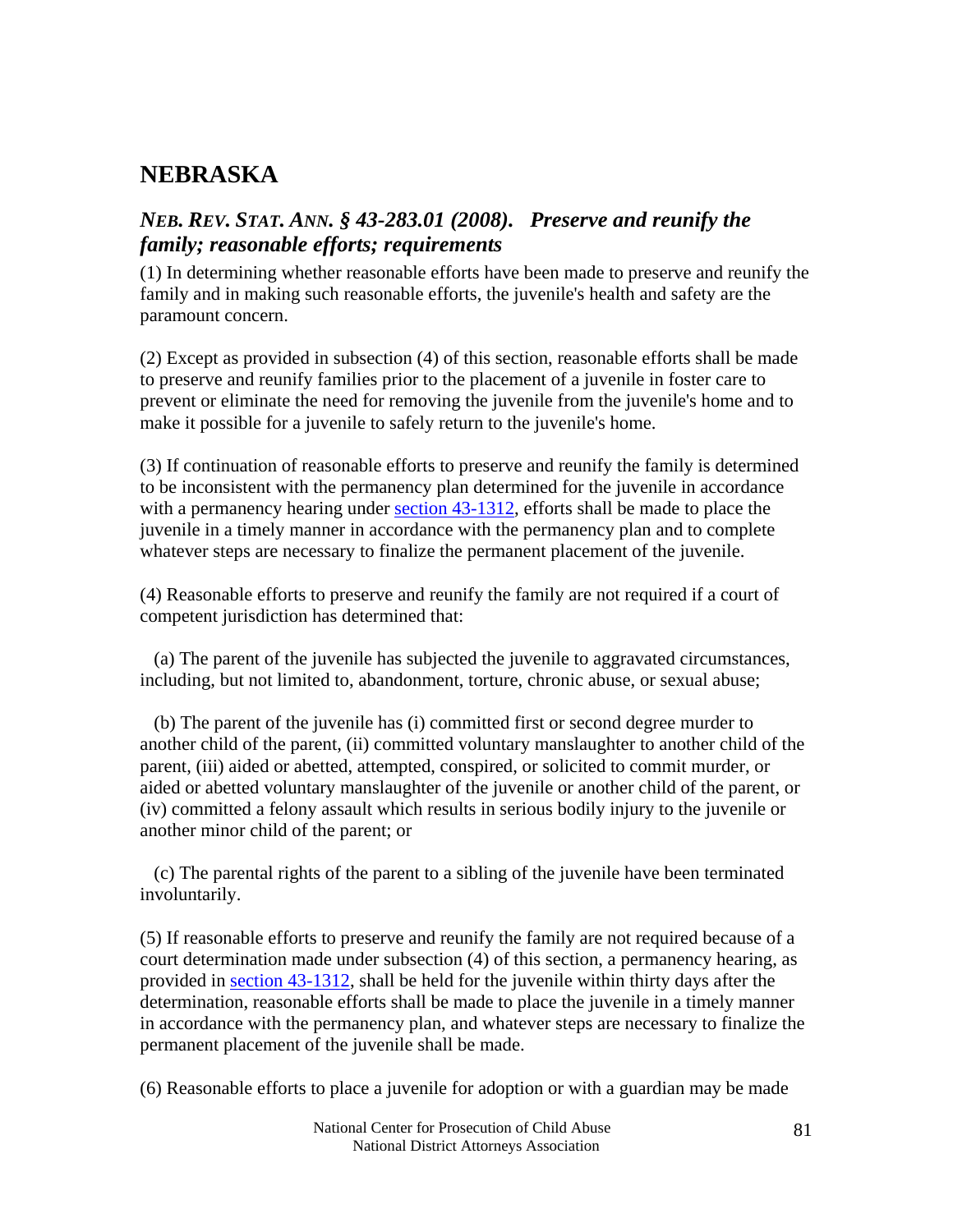concurrently with reasonable efforts to preserve and reunify the family, but priority shall be given to preserving and reunifying the family as provided in this section.

# **NEVADA**

## **NEW HAMPSHIRE**

## **NEW JERSEY**

## **NEW MEXICO**

*N.M. STAT. ANN. § 30-6-1 (2008). Abandonment or abuse of a child*  A. As used in this section:

(1) "child" means a person who is less than eighteen years of age;

 (2) "neglect" means that a child is without proper parental care and control of subsistence, education, medical or other care or control necessary for his well-being because of the faults or habits of his parents, guardian or custodian or their neglect or refusal, when able to do so, to provide them; and

 (3) "negligently" refers to criminal negligence and means that a person knew or should have known of the danger involved and acted with a reckless disregard for the safety or health of the child.

B. Abandonment of a child consists of the parent, guardian or custodian of a child intentionally leaving or abandoning the child under circumstances whereby the child may or does suffer neglect. Whoever commits abandonment of a child is guilty of a misdemeanor, unless the abandonment results in the child's death or great bodily harm, in which case he is guilty of a second degree felony.

C. A parent, guardian or custodian who leaves an infant less than ninety days old in compliance with the Safe Haven for Infants Act [[24-22-1 NMSA](https://www.lexis.com/research/buttonTFLink?_m=2e8917ce24a94e5653de9d69da8d7b71&_xfercite=%3ccite%20cc%3d%22USA%22%3e%3c%21%5bCDATA%5bN.M.%20Stat.%20Ann.%20%a7%2030-6-1%5d%5d%3e%3c%2fcite%3e&_butType=4&_butStat=0&_butNum=2&_butInline=1&_butinfo=NMCODE%2024-22-1&_fmtstr=FULL&docnum=1&_startdoc=1&wchp=dGLbVzb-zSkAW&_md5=c8719f6260cb1f4b03a43134fa2aabe8) 1978] shall not be prosecuted for abandonment of a child.

D. Abuse of a child consists of a person knowingly, intentionally or negligently, and without justifiable cause, causing or permitting a child to be: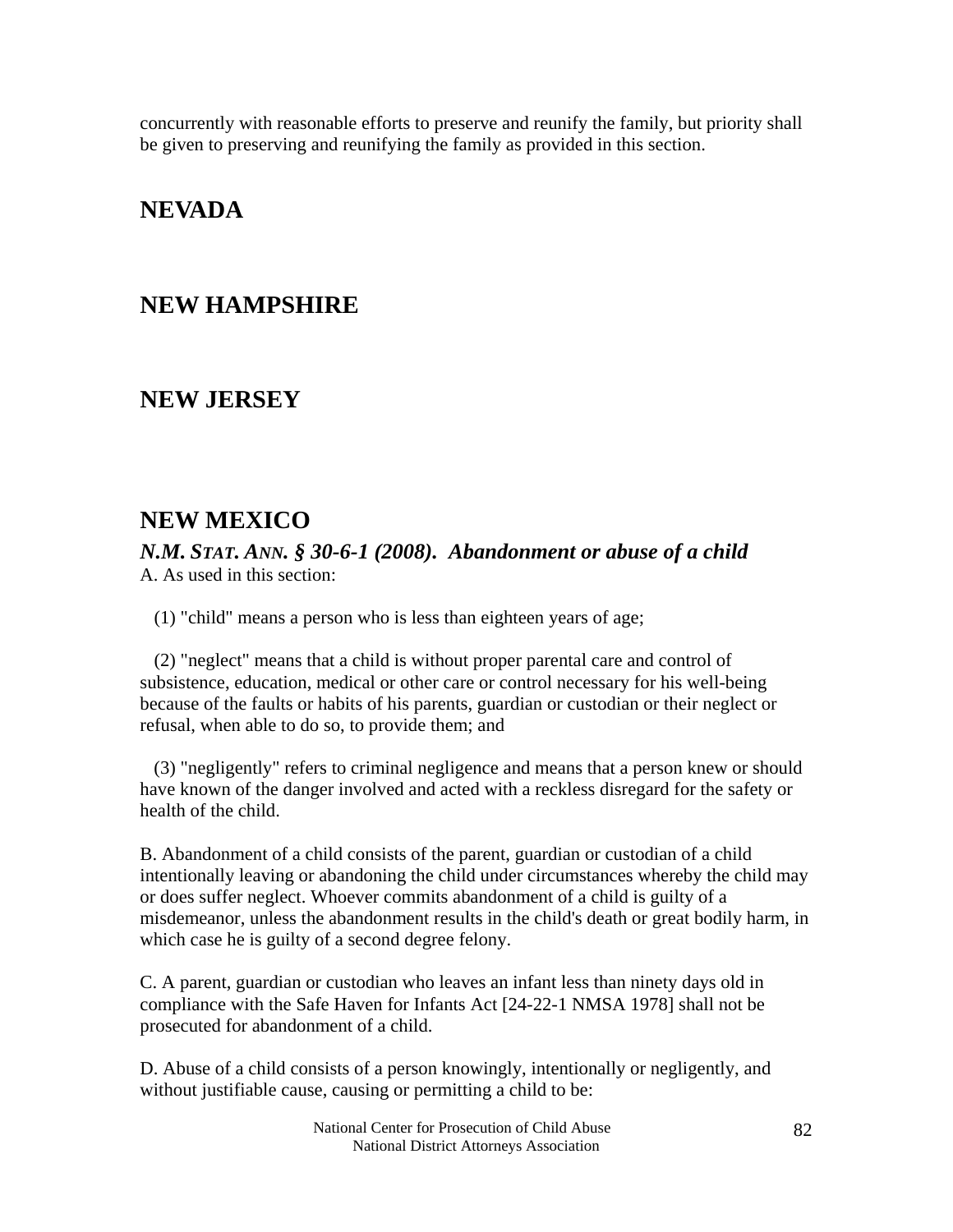(1) placed in a situation that may endanger the child's life or health;

(2) tortured, cruelly confined or cruelly punished; or

(3) exposed to the inclemency of the weather.

E. Whoever commits abuse of a child that does not result in the child's death or great bodily harm is, for a first offense, guilty of a third degree felony and for second and subsequent offenses is guilty of a second degree felony. If the abuse results in great bodily harm to the child, he is guilty of a first degree felony.

F. Whoever commits negligent abuse of a child that results in the death of the child is guilty of a first degree felony.

G. Whoever commits intentional abuse of a child twelve to eighteen years of age that results in the death of the child is guilty of a first degree felony.

H. Whoever commits intentional abuse of a child less than twelve years of age that results in the death of the child is guilty of a first degree felony resulting in the death of a child.

I. Evidence that demonstrates that a child has been knowingly, intentionally or negligently allowed to enter or remain in a motor vehicle, building or any other premises that contains chemicals and equipment used or intended for use in the manufacture of a controlled substance shall be deemed prima facie evidence of abuse of the child.

J. A person who leaves an infant less than ninety days old at a hospital may be prosecuted for abuse of the infant for actions of the person occurring before the infant was left at the hospital.

#### *N.M. STAT. ANN. § 32A-4-2 (2008). Definitions*

As used in the Abuse and Neglect Act [this article]:

A. "abandonment" includes instances when the parent, without justifiable cause:

 (1) left the child without provision for the child's identification for a period of fourteen days; or

 (2) left the child with others, including the other parent or an agency, without provision for support and without communication for a period of:

 (a) three months if the child was under six years of age at the commencement of the three-month period; or

 (b) six months if the child was over six years of age at the commencement of the six-month period;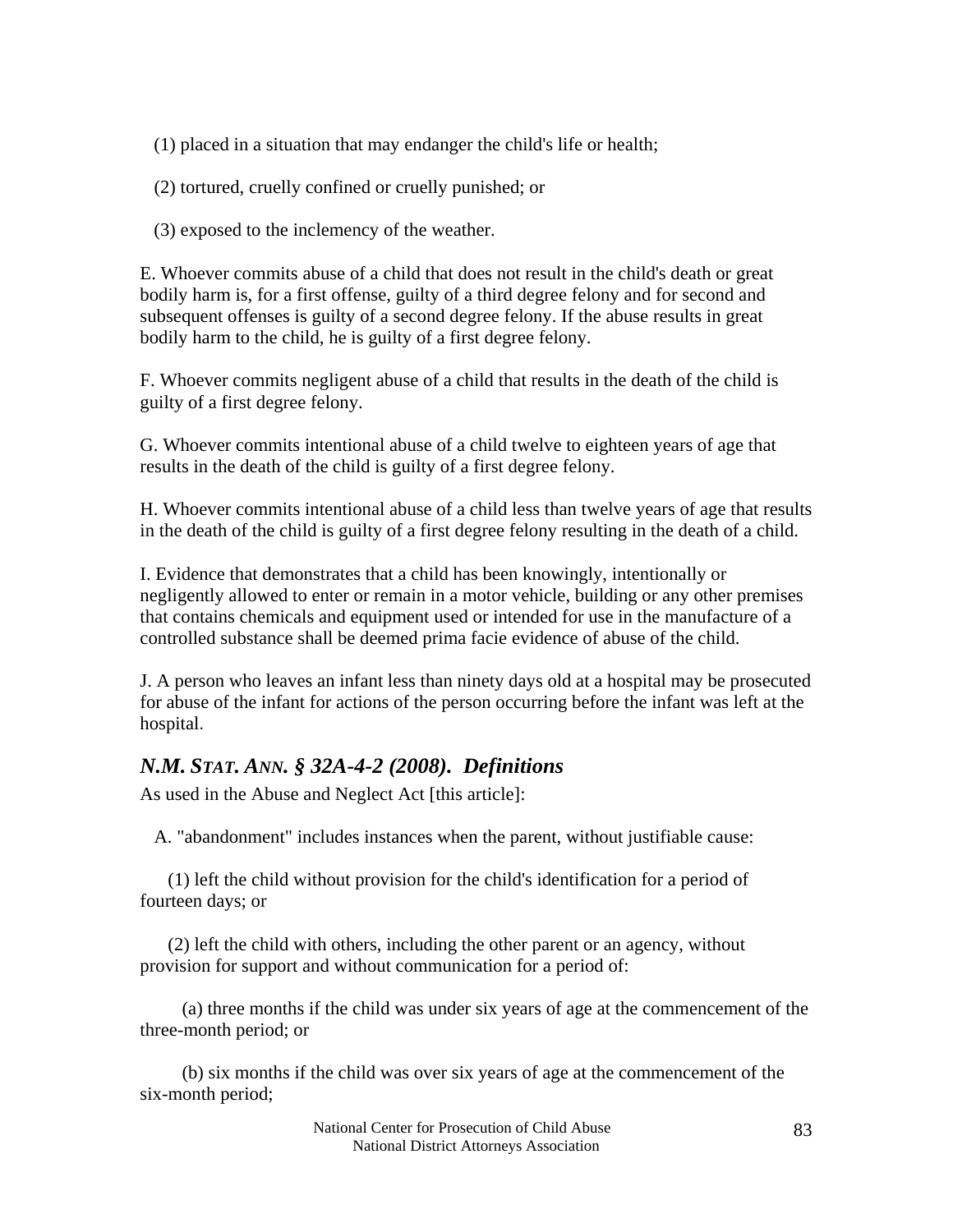B. "abused child" means a child:

 (1) who has suffered or who is at risk of suffering serious harm because of the action or inaction of the child's parent, guardian or custodian;

 (2) who has suffered physical abuse, emotional abuse or psychological abuse inflicted or caused by the child's parent, guardian or custodian;

 (3) who has suffered sexual abuse or sexual exploitation inflicted by the child's parent, guardian or custodian;

 (4) whose parent, guardian or custodian has knowingly, intentionally or negligently placed the child in a situation that may endanger the child's life or health; or

 (5) whose parent, guardian or custodian has knowingly or intentionally tortured, cruelly confined or cruelly punished the child;

 C. "aggravated circumstances" include those circumstances in which the parent, guardian or custodian has:

 (1) attempted, conspired to cause or caused great bodily harm to the child or great bodily harm or death to the child's sibling;

 (2) attempted, conspired to cause or caused great bodily harm or death to another parent, guardian or custodian of the child;

 (3) attempted, conspired to subject or has subjected the child to torture, chronic abuse or sexual abuse; or

(4) had his parental rights over a sibling of the child terminated involuntarily;

 D. "great bodily harm" means an injury to a person that creates a high probability of death, that causes serious disfigurement or that results in permanent or protracted loss or impairment of the function of any member or organ of the body;

E. "neglected child" means a child:

(1) who has been abandoned by the child's parent, guardian or custodian;

 (2) who is without proper parental care and control or subsistence, education, medical or other care or control necessary for the child's well-being because of the faults or habits of the child's parent, guardian or custodian or the failure or refusal of the parent, guardian or custodian, when able to do so, to provide them;

(3) who has been physically or sexually abused, when the child's parent, guardian or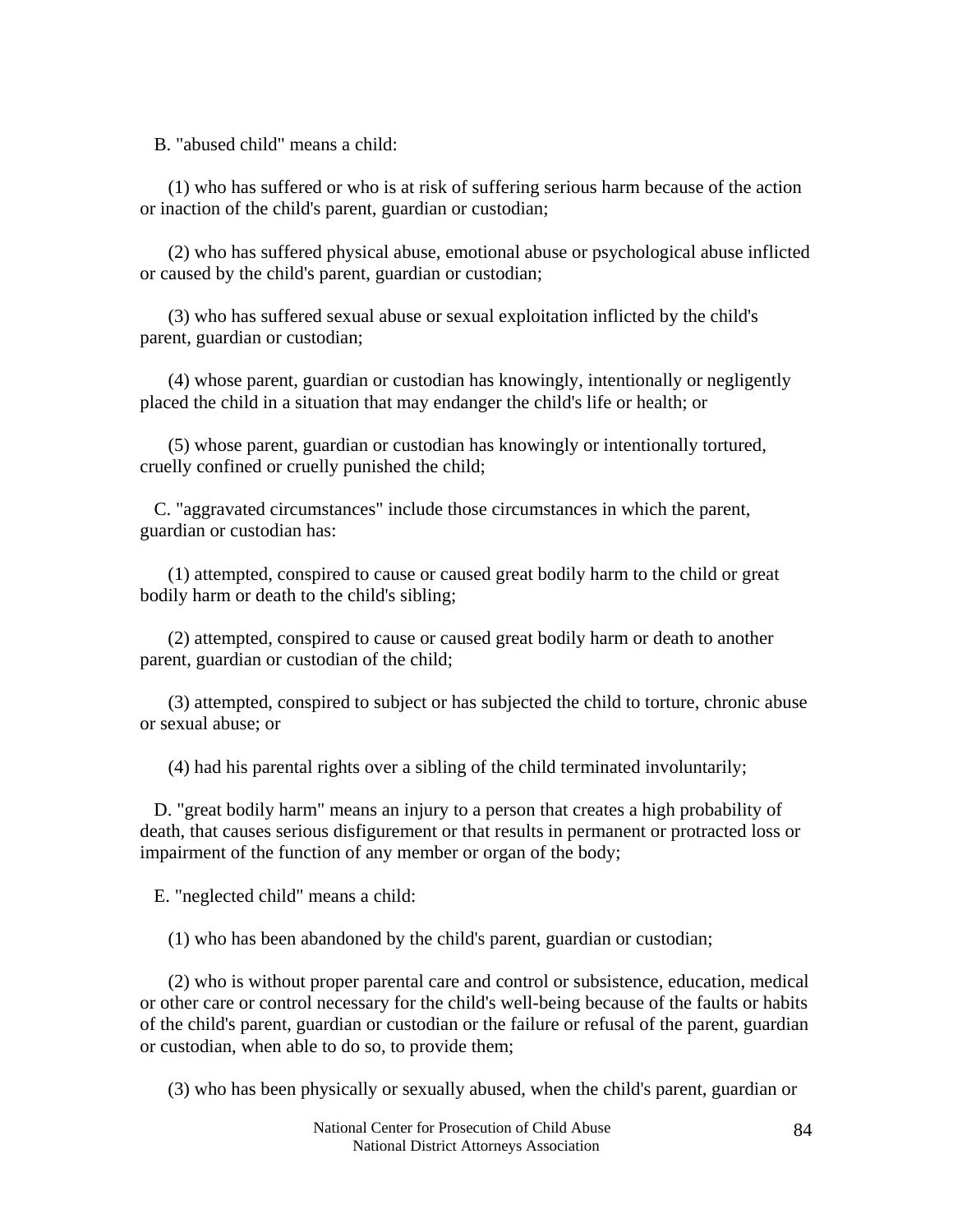custodian knew or should have known of the abuse and failed to take reasonable steps to protect the child from further harm;

 (4) whose parent, guardian or custodian is unable to discharge his responsibilities to and for the child because of incarceration, hospitalization or physical or mental disorder or incapacity; or

 (5) who has been placed for care or adoption in violation of the law; provided that nothing in the Children's Code [[32A-1-1 NMSA](https://www.lexis.com/research/buttonTFLink?_m=bf822a39d8891fe29b0325f050b99300&_xfercite=%3ccite%20cc%3d%22USA%22%3e%3c%21%5bCDATA%5bN.M.%20Stat.%20Ann.%20%a7%2032A-4-2%5d%5d%3e%3c%2fcite%3e&_butType=4&_butStat=0&_butNum=2&_butInline=1&_butinfo=NMCODE%2032A-1-1&_fmtstr=FULL&docnum=3&_startdoc=1&wchp=dGLbVzz-zSkAW&_md5=d1b1b482c94b2de508ad8ed67c379237) 1978] shall be construed to imply that a child who is being provided with treatment by spiritual means alone through prayer, in accordance with the tenets and practices of a recognized church or religious denomination, by a duly accredited practitioner thereof is for that reason alone a neglected child within the meaning of the Children's Code; and further provided that no child shall be denied the protection afforded to all children under the Children's Code;

 F. "physical abuse" includes but is not limited to any case in which the child exhibits evidence of skin bruising, bleeding, malnutrition, failure to thrive, burns, fracture of any bone, subdural hematoma, soft tissue swelling or death and:

(1) there is not a justifiable explanation for the condition or death;

 (2) the explanation given for the condition is at variance with the degree or nature of the condition;

(3) the explanation given for the death is at variance with the nature of the death; or

 (4) circumstances indicate that the condition or death may not be the product of an accidental occurrence;

 G. "sexual abuse" includes but is not limited to criminal sexual contact, incest or criminal sexual penetration, as those acts are defined by state law; and

H. "sexual exploitation" includes but is not limited to:

(1) allowing, permitting or encouraging a child to engage in prostitution;

 (2) allowing, permitting, encouraging or engaging a child in obscene or pornographic photographing; or

 (3) filming or depicting a child for obscene or pornographic commercial purposes, as those acts are defined by state law.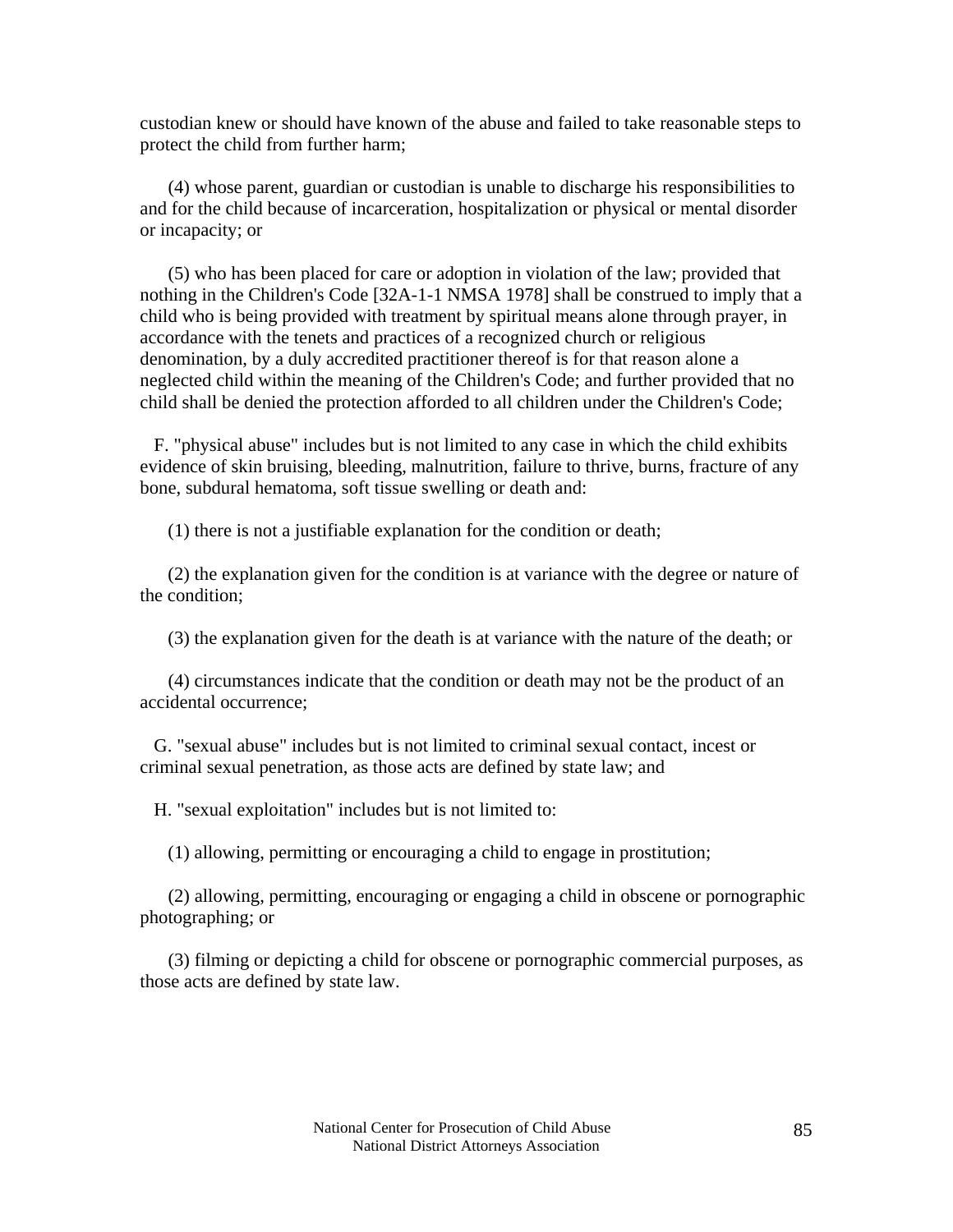## **NEW YORK**

## **NORTH CAROLINA**

#### *N.C. Gen. Stat. § 7B-101 (2008). Definitions*

As used in this Subchapter, unless the context clearly requires otherwise, the following words have the listed meanings:

 (1) Abused juveniles. -- Any juvenile less than 18 years of age whose parent, guardian, custodian, or caretaker:

 a. Inflicts or allows to be inflicted upon the juvenile a serious physical injury by other than accidental means;

 b. Creates or allows to be created a substantial risk of serious physical injury to the juvenile by other than accidental means;

 c. Uses or allows to be used upon the juvenile cruel or grossly inappropriate procedures or cruel or grossly inappropriate devices to modify behavior;

 d. Commits, permits, or encourages the commission of a violation of the following laws by, with, or upon the juvenile: first-degree rape, as provided in [G.S. 14-27.2](https://www.lexis.com/research/buttonTFLink?_m=33fc5486d796bd9a1b0b759b2181ea88&_xfercite=%3ccite%20cc%3d%22USA%22%3e%3c%21%5bCDATA%5bN.C.%20Gen.%20Stat.%20%a7%207B-101%5d%5d%3e%3c%2fcite%3e&_butType=4&_butStat=0&_butNum=2&_butInline=1&_butinfo=NCCODE%2014-27.2&_fmtstr=FULL&docnum=9&_startdoc=1&wchp=dGLbVzz-zSkAW&_md5=33e7a54e862b279f12e66a81c9aa85dc); second degree rape as provided in [G.S. 14-27.3;](https://www.lexis.com/research/buttonTFLink?_m=33fc5486d796bd9a1b0b759b2181ea88&_xfercite=%3ccite%20cc%3d%22USA%22%3e%3c%21%5bCDATA%5bN.C.%20Gen.%20Stat.%20%a7%207B-101%5d%5d%3e%3c%2fcite%3e&_butType=4&_butStat=0&_butNum=3&_butInline=1&_butinfo=NCCODE%2014-27.3&_fmtstr=FULL&docnum=9&_startdoc=1&wchp=dGLbVzz-zSkAW&_md5=0a919d1457dc619be5214ba43b8aa743) first-degree sexual offense, as provided in G.S. [14-27.4](https://www.lexis.com/research/buttonTFLink?_m=33fc5486d796bd9a1b0b759b2181ea88&_xfercite=%3ccite%20cc%3d%22USA%22%3e%3c%21%5bCDATA%5bN.C.%20Gen.%20Stat.%20%a7%207B-101%5d%5d%3e%3c%2fcite%3e&_butType=4&_butStat=0&_butNum=4&_butInline=1&_butinfo=NCCODE%2014-27.4&_fmtstr=FULL&docnum=9&_startdoc=1&wchp=dGLbVzz-zSkAW&_md5=efa1af016aba500fd182923f66b0aa7a); second degree sexual offense, as provided in [G.S. 14-27.5;](https://www.lexis.com/research/buttonTFLink?_m=33fc5486d796bd9a1b0b759b2181ea88&_xfercite=%3ccite%20cc%3d%22USA%22%3e%3c%21%5bCDATA%5bN.C.%20Gen.%20Stat.%20%a7%207B-101%5d%5d%3e%3c%2fcite%3e&_butType=4&_butStat=0&_butNum=5&_butInline=1&_butinfo=NCCODE%2014-27.5&_fmtstr=FULL&docnum=9&_startdoc=1&wchp=dGLbVzz-zSkAW&_md5=bc7dc50f9d1cd6fadc34c2b97194c18a) sexual act by a custodian, as provided in [G.S. 14-27.7](https://www.lexis.com/research/buttonTFLink?_m=33fc5486d796bd9a1b0b759b2181ea88&_xfercite=%3ccite%20cc%3d%22USA%22%3e%3c%21%5bCDATA%5bN.C.%20Gen.%20Stat.%20%a7%207B-101%5d%5d%3e%3c%2fcite%3e&_butType=4&_butStat=0&_butNum=6&_butInline=1&_butinfo=NCCODE%2014-27.7&_fmtstr=FULL&docnum=9&_startdoc=1&wchp=dGLbVzz-zSkAW&_md5=b2f5aeb36607493cb416f137e408dc74); crime against nature, as provided in [G.S. 14-177](https://www.lexis.com/research/buttonTFLink?_m=33fc5486d796bd9a1b0b759b2181ea88&_xfercite=%3ccite%20cc%3d%22USA%22%3e%3c%21%5bCDATA%5bN.C.%20Gen.%20Stat.%20%a7%207B-101%5d%5d%3e%3c%2fcite%3e&_butType=4&_butStat=0&_butNum=7&_butInline=1&_butinfo=NCCODE%2014-177&_fmtstr=FULL&docnum=9&_startdoc=1&wchp=dGLbVzz-zSkAW&_md5=807ae1ecbff80db879516da61718aa1a); incest, as provided in [G.S. 14-178](https://www.lexis.com/research/buttonTFLink?_m=33fc5486d796bd9a1b0b759b2181ea88&_xfercite=%3ccite%20cc%3d%22USA%22%3e%3c%21%5bCDATA%5bN.C.%20Gen.%20Stat.%20%a7%207B-101%5d%5d%3e%3c%2fcite%3e&_butType=4&_butStat=0&_butNum=8&_butInline=1&_butinfo=NCCODE%2014-178&_fmtstr=FULL&docnum=9&_startdoc=1&wchp=dGLbVzz-zSkAW&_md5=2bc8d0a1d2674ce39741c0808293c2ed); preparation of obscene photographs, slides, or motion pictures of the juvenile, as provided in [G.S. 14-190.5;](https://www.lexis.com/research/buttonTFLink?_m=33fc5486d796bd9a1b0b759b2181ea88&_xfercite=%3ccite%20cc%3d%22USA%22%3e%3c%21%5bCDATA%5bN.C.%20Gen.%20Stat.%20%a7%207B-101%5d%5d%3e%3c%2fcite%3e&_butType=4&_butStat=0&_butNum=9&_butInline=1&_butinfo=NCCODE%2014-190.5&_fmtstr=FULL&docnum=9&_startdoc=1&wchp=dGLbVzz-zSkAW&_md5=4077c9a7204653f7e2ff25328b559895) employing or permitting the juvenile to assist in a violation of the obscenity laws as provided in [G.S. 14-190.6](https://www.lexis.com/research/buttonTFLink?_m=33fc5486d796bd9a1b0b759b2181ea88&_xfercite=%3ccite%20cc%3d%22USA%22%3e%3c%21%5bCDATA%5bN.C.%20Gen.%20Stat.%20%a7%207B-101%5d%5d%3e%3c%2fcite%3e&_butType=4&_butStat=0&_butNum=10&_butInline=1&_butinfo=NCCODE%2014-190.6&_fmtstr=FULL&docnum=9&_startdoc=1&wchp=dGLbVzz-zSkAW&_md5=c48c6b834212d98af24ecbf51ce336f6); dissemination of obscene material to the juvenile as provided in [G.S. 14-190.7](https://www.lexis.com/research/buttonTFLink?_m=33fc5486d796bd9a1b0b759b2181ea88&_xfercite=%3ccite%20cc%3d%22USA%22%3e%3c%21%5bCDATA%5bN.C.%20Gen.%20Stat.%20%a7%207B-101%5d%5d%3e%3c%2fcite%3e&_butType=4&_butStat=0&_butNum=11&_butInline=1&_butinfo=NCCODE%2014-190.7&_fmtstr=FULL&docnum=9&_startdoc=1&wchp=dGLbVzz-zSkAW&_md5=03654d01ef9ca8ce8dba514330d437b5) and [G.S.](https://www.lexis.com/research/buttonTFLink?_m=33fc5486d796bd9a1b0b759b2181ea88&_xfercite=%3ccite%20cc%3d%22USA%22%3e%3c%21%5bCDATA%5bN.C.%20Gen.%20Stat.%20%a7%207B-101%5d%5d%3e%3c%2fcite%3e&_butType=4&_butStat=0&_butNum=12&_butInline=1&_butinfo=NCCODE%2014-190.8&_fmtstr=FULL&docnum=9&_startdoc=1&wchp=dGLbVzz-zSkAW&_md5=1493253aad09ecd73cd20e4f585da4ff)  [14-190.8](https://www.lexis.com/research/buttonTFLink?_m=33fc5486d796bd9a1b0b759b2181ea88&_xfercite=%3ccite%20cc%3d%22USA%22%3e%3c%21%5bCDATA%5bN.C.%20Gen.%20Stat.%20%a7%207B-101%5d%5d%3e%3c%2fcite%3e&_butType=4&_butStat=0&_butNum=12&_butInline=1&_butinfo=NCCODE%2014-190.8&_fmtstr=FULL&docnum=9&_startdoc=1&wchp=dGLbVzz-zSkAW&_md5=1493253aad09ecd73cd20e4f585da4ff); displaying or disseminating material harmful to the juvenile as provided in [G.S. 14-190.14](https://www.lexis.com/research/buttonTFLink?_m=33fc5486d796bd9a1b0b759b2181ea88&_xfercite=%3ccite%20cc%3d%22USA%22%3e%3c%21%5bCDATA%5bN.C.%20Gen.%20Stat.%20%a7%207B-101%5d%5d%3e%3c%2fcite%3e&_butType=4&_butStat=0&_butNum=13&_butInline=1&_butinfo=NCCODE%2014-190.14&_fmtstr=FULL&docnum=9&_startdoc=1&wchp=dGLbVzz-zSkAW&_md5=cb47df88d00907606603adba2d56e5f2) and [G.S. 14-190.15;](https://www.lexis.com/research/buttonTFLink?_m=33fc5486d796bd9a1b0b759b2181ea88&_xfercite=%3ccite%20cc%3d%22USA%22%3e%3c%21%5bCDATA%5bN.C.%20Gen.%20Stat.%20%a7%207B-101%5d%5d%3e%3c%2fcite%3e&_butType=4&_butStat=0&_butNum=14&_butInline=1&_butinfo=NCCODE%2014-190.15&_fmtstr=FULL&docnum=9&_startdoc=1&wchp=dGLbVzz-zSkAW&_md5=f437ff6d3bacd127b32d67e18e2cac98) first and second degree sexual exploitation of the juvenile as provided in [G.S. 14-190.16](https://www.lexis.com/research/buttonTFLink?_m=33fc5486d796bd9a1b0b759b2181ea88&_xfercite=%3ccite%20cc%3d%22USA%22%3e%3c%21%5bCDATA%5bN.C.%20Gen.%20Stat.%20%a7%207B-101%5d%5d%3e%3c%2fcite%3e&_butType=4&_butStat=0&_butNum=15&_butInline=1&_butinfo=NCCODE%2014-190.16&_fmtstr=FULL&docnum=9&_startdoc=1&wchp=dGLbVzz-zSkAW&_md5=04e87d3b971816362d4306bcb099804b) and [G.S. 14-190.17;](https://www.lexis.com/research/buttonTFLink?_m=33fc5486d796bd9a1b0b759b2181ea88&_xfercite=%3ccite%20cc%3d%22USA%22%3e%3c%21%5bCDATA%5bN.C.%20Gen.%20Stat.%20%a7%207B-101%5d%5d%3e%3c%2fcite%3e&_butType=4&_butStat=0&_butNum=16&_butInline=1&_butinfo=NCCODE%2014-190.17&_fmtstr=FULL&docnum=9&_startdoc=1&wchp=dGLbVzz-zSkAW&_md5=cab86c48de34522aecf33fbc4df17e11) promoting the prostitution of the juvenile as provided in [G.S. 14-190.18;](https://www.lexis.com/research/buttonTFLink?_m=33fc5486d796bd9a1b0b759b2181ea88&_xfercite=%3ccite%20cc%3d%22USA%22%3e%3c%21%5bCDATA%5bN.C.%20Gen.%20Stat.%20%a7%207B-101%5d%5d%3e%3c%2fcite%3e&_butType=4&_butStat=0&_butNum=17&_butInline=1&_butinfo=NCCODE%2014-190.18&_fmtstr=FULL&docnum=9&_startdoc=1&wchp=dGLbVzz-zSkAW&_md5=d65d1649a372fc318cf5a5284ec207d6) and taking indecent liberties with the juvenile, as provided in [G.S. 14-202.1;](https://www.lexis.com/research/buttonTFLink?_m=33fc5486d796bd9a1b0b759b2181ea88&_xfercite=%3ccite%20cc%3d%22USA%22%3e%3c%21%5bCDATA%5bN.C.%20Gen.%20Stat.%20%a7%207B-101%5d%5d%3e%3c%2fcite%3e&_butType=4&_butStat=0&_butNum=18&_butInline=1&_butinfo=NCCODE%2014-202.1&_fmtstr=FULL&docnum=9&_startdoc=1&wchp=dGLbVzz-zSkAW&_md5=526f93d2db77d261a434dcc85a965947)

 e. Creates or allows to be created serious emotional damage to the juvenile; serious emotional damage is evidenced by a juvenile's severe anxiety, depression, withdrawal, or aggressive behavior toward himself or others; or

 f. Encourages, directs, or approves of delinquent acts involving moral turpitude committed by the juvenile.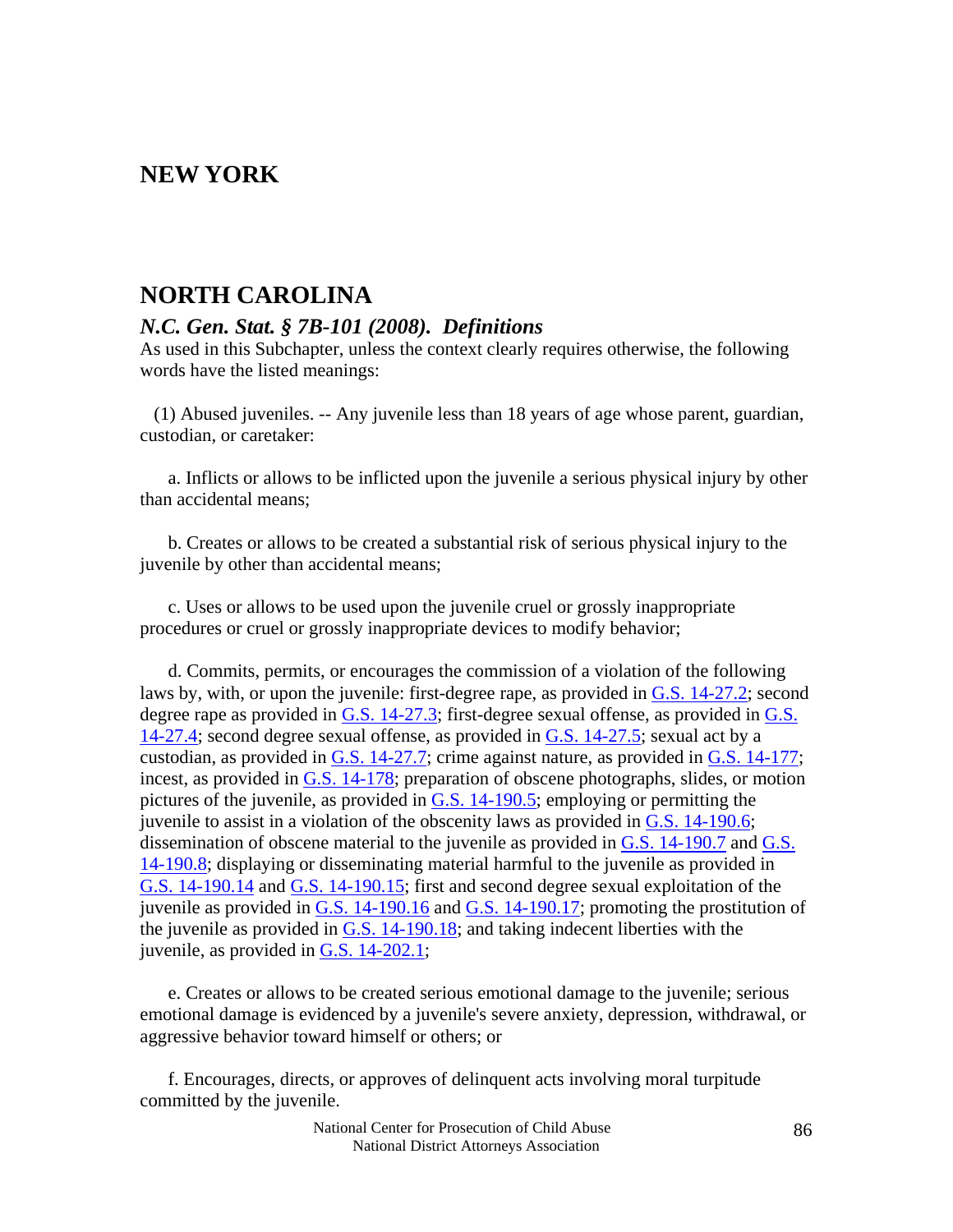(2) Aggravated circumstances. -- Any circumstance attending to the commission of an act of abuse or neglect which increases its enormity or adds to its injurious consequences, including, but not limited to, abandonment, torture, chronic abuse, or sexual abuse.

 (3) Caretaker. -- Any person other than a parent, guardian, or custodian who has responsibility for the health and welfare of a juvenile in a residential setting. A person responsible for a juvenile's health and welfare means a stepparent, foster parent, an adult member of the juvenile's household, an adult relative entrusted with the juvenile's care, any person such as a house parent or cottage parent who has primary responsibility for supervising a juvenile's health and welfare in a residential child care facility or residential educational facility, or any employee or volunteer of a division, institution, or school operated by the Department of Health and Human Services. "Caretaker" also means any person who has the responsibility for the care of a juvenile in a child care facility as defined in Article 7 of Chapter 110 of the General Statutes and includes any person who has the approval of the care provider to assume responsibility for the juveniles under the care of the care provider. Nothing in this subdivision shall be construed to impose a legal duty of support under Chapter 50 or Chapter 110 of the General Statutes. The duty imposed upon a caretaker as defined in this subdivision shall be for the purpose of this Subchapter only.

(4) Clerk. -- Any clerk of superior court, acting clerk, or assistant or deputy clerk.

 (5) Community-based program. -- A program providing nonresidential or residential treatment to a juvenile in the community where the juvenile's family lives. A communitybased program may include specialized foster care, family counseling, shelter care, and other appropriate treatment.

(6) Court. -- The district court division of the General Court of Justice.

 (7) Court of competent jurisdiction. -- A court having the power and authority of law to act at the time of acting over the subject matter of the cause.

 (7a) Criminal history. -- A local, State, or federal criminal history of conviction or pending indictment of a crime, whether a misdemeanor or a felony, involving violence against a person.

 (8) Custodian. -- The person or agency that has been awarded legal custody of a juvenile by a court or a person, other than parents or legal guardian, who has assumed the status and obligation of a parent without being awarded the legal custody of a juvenile by a court.

 (9) Dependent juvenile. -- A juvenile in need of assistance or placement because the juvenile has no parent, guardian, or custodian responsible for the juvenile's care or supervision or whose parent, guardian, or custodian is unable to provide for the care or supervision and lacks an appropriate alternative child care arrangement.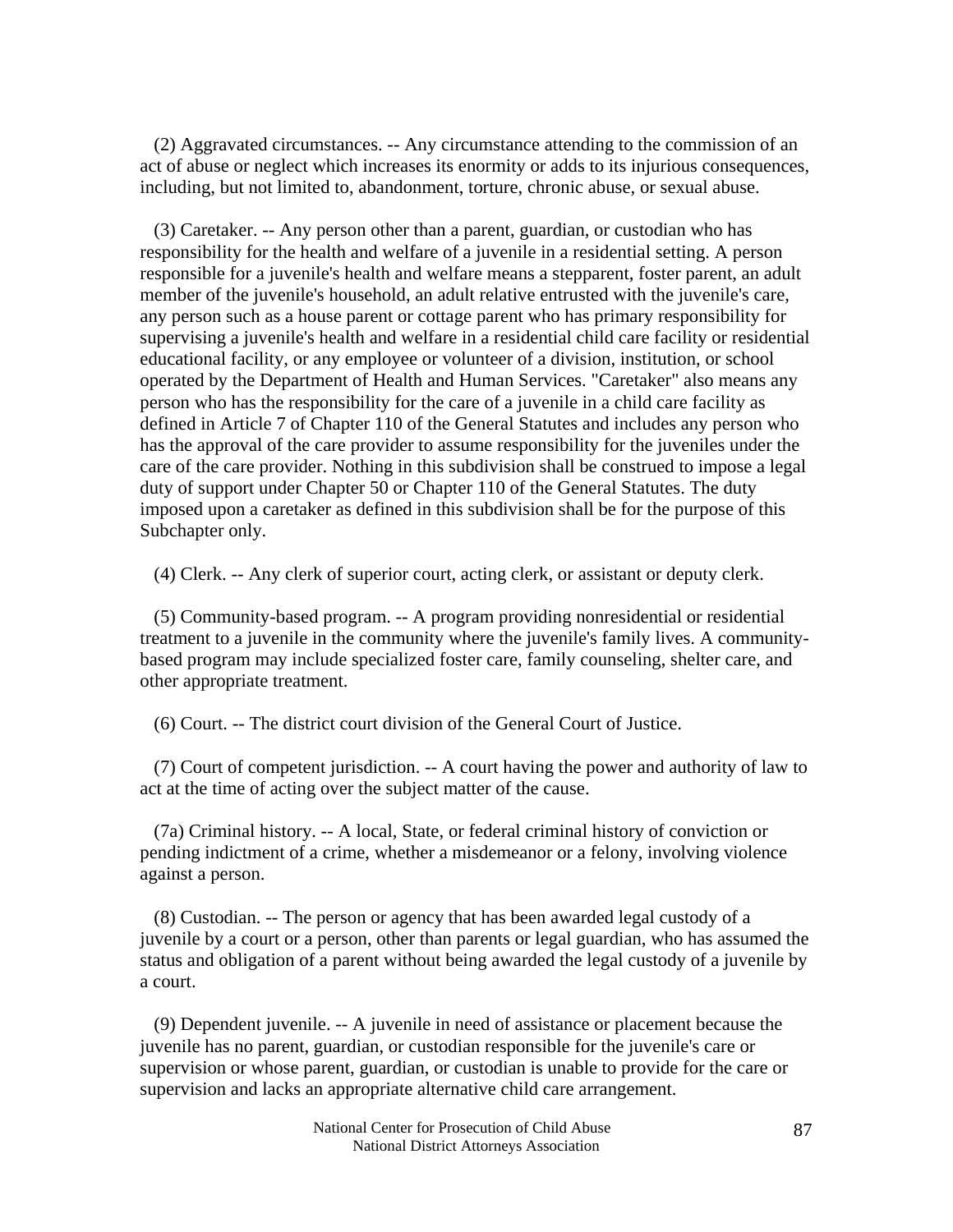(10) Director. -- The director of the county department of social services in the county in which the juvenile resides or is found, or the director's representative as authorized in [G.S. 108A-14](https://www.lexis.com/research/buttonTFLink?_m=33fc5486d796bd9a1b0b759b2181ea88&_xfercite=%3ccite%20cc%3d%22USA%22%3e%3c%21%5bCDATA%5bN.C.%20Gen.%20Stat.%20%a7%207B-101%5d%5d%3e%3c%2fcite%3e&_butType=4&_butStat=0&_butNum=19&_butInline=1&_butinfo=NCCODE%20108A-14&_fmtstr=FULL&docnum=9&_startdoc=1&wchp=dGLbVzz-zSkAW&_md5=34a26eb2a899868cd3c586177c777037).

(11) District. -- Any district court district as established by  $G.S. 7A-133$ .

 (11a) Family assessment response. -- A response to selected reports of child neglect and dependency as determined by the Director using a family-centered approach that is protection and prevention oriented and that evaluates the strengths and needs of the juvenile's family, as well as the condition of the juvenile.

 (11b) Investigative assessment response. -- A response to reports of child abuse and selected reports of child neglect and dependency as determined by the Director using a formal information gathering process to determine whether a juvenile is abused, neglected, or dependent.

(12) Judge. -- Any district court judge.

(13) Judicial district. -- Any district court district as established by [G.S. 7A-133.](https://www.lexis.com/research/buttonTFLink?_m=33fc5486d796bd9a1b0b759b2181ea88&_xfercite=%3ccite%20cc%3d%22USA%22%3e%3c%21%5bCDATA%5bN.C.%20Gen.%20Stat.%20%a7%207B-101%5d%5d%3e%3c%2fcite%3e&_butType=4&_butStat=0&_butNum=21&_butInline=1&_butinfo=NCCODE%207A-133&_fmtstr=FULL&docnum=9&_startdoc=1&wchp=dGLbVzz-zSkAW&_md5=0cc711c3c2124b076f66faa00fb89e07)

 (14) Juvenile. -- A person who has not reached the person's eighteenth birthday and is not married, emancipated, or a member of the armed forces of the United States.

 (15) Neglected juvenile. -- A juvenile who does not receive proper care, supervision, or discipline from the juvenile's parent, guardian, custodian, or caretaker; or who has been abandoned; or who is not provided necessary medical care; or who is not provided necessary remedial care; or who lives in an environment injurious to the juvenile's welfare; or who has been placed for care or adoption in violation of law. In determining whether a juvenile is a neglected juvenile, it is relevant whether that juvenile lives in a home where another juvenile has died as a result of suspected abuse or neglect or lives in a home where another juvenile has been subjected to abuse or neglect by an adult who regularly lives in the home.

 (16) Petitioner. -- The individual who initiates court action, whether by the filing of a petition or of a motion for review alleging the matter for adjudication.

 (17) Prosecutor. -- The district attorney or assistant district attorney assigned by the district attorney to juvenile proceedings.

 (18) Reasonable efforts. -- The diligent use of preventive or reunification services by a department of social services when a juvenile's remaining at home or returning home is consistent with achieving a safe, permanent home for the juvenile within a reasonable period of time. If a court of competent jurisdiction determines that the juvenile is not to be returned home, then reasonable efforts means the diligent and timely use of permanency planning services by a department of social services to develop and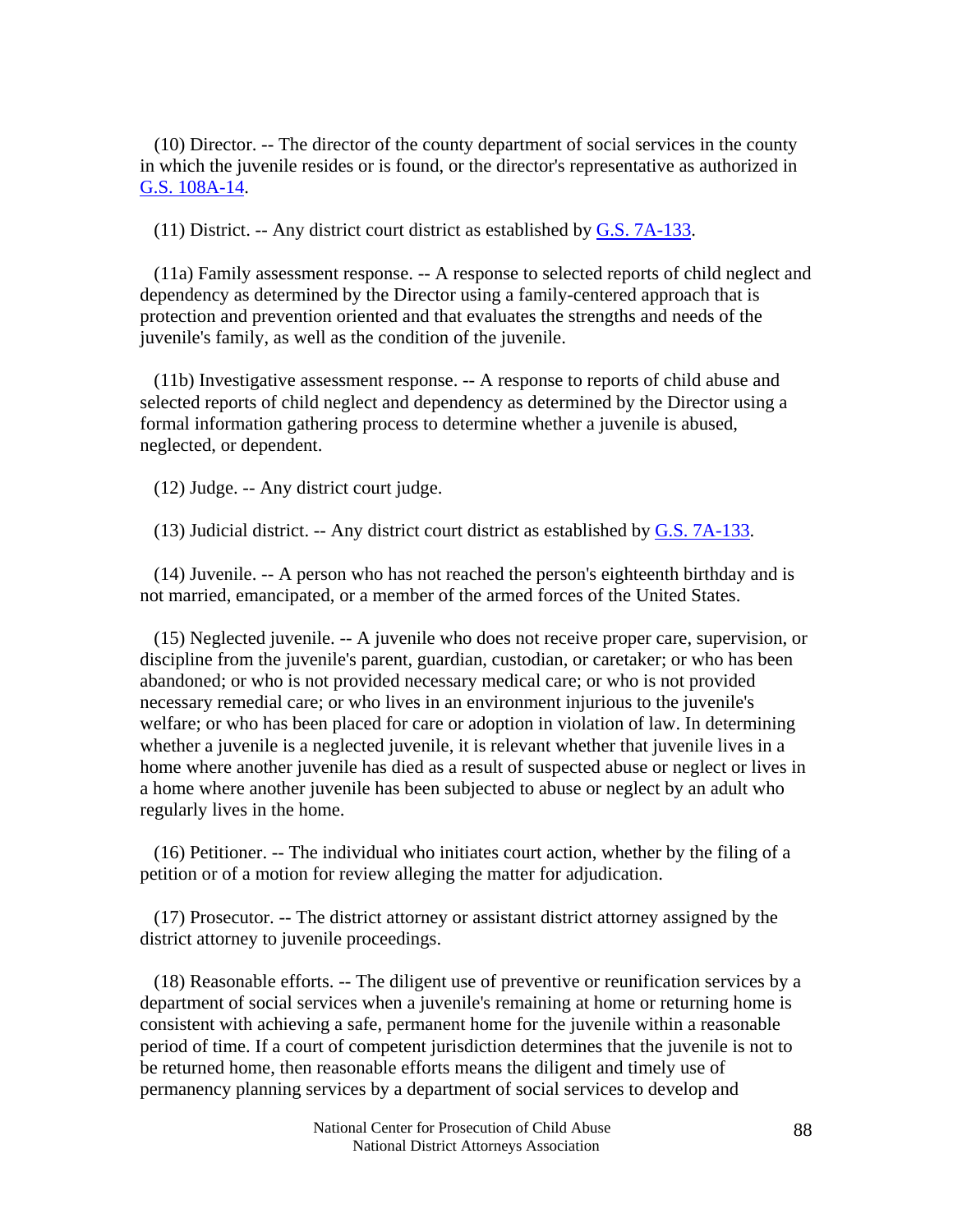implement a permanent plan for the juvenile.

 (18a) Responsible individual. -- An individual identified by the director as the person who is responsible for rendering a juvenile abused or seriously neglected.

 (19) Safe home. -- A home in which the juvenile is not at substantial risk of physical or emotional abuse or neglect.

 (20) Shelter care. -- The temporary care of a juvenile in a physically unrestricting facility pending court disposition.

 (21) Substantial evidence. -- Relevant evidence a reasonable mind would accept as adequate to support a conclusion.

 (22) Working day. -- Any day other than a Saturday, Sunday, or a legal holiday when the courthouse is closed for transactions.

The singular includes the plural, the masculine singular includes the feminine singular and masculine and feminine plural unless otherwise specified.

#### *N.C. GEN. STAT. § 14-27.2A (2008). Rape of a Child; Adult Offender*

(a) A person is guilty of rape of a child if the person is at least 18 years of age and engages in vaginal intercourse with a victim who is a child under the age of 13 years.

(b) A person convicted of violating this section is guilty of a Class B1 felony and shall be sentenced pursuant to Article 81B of Chapter 15A of the General Statutes, except that in no case shall the person receive an active punishment of less than 300 months, and except as provided in subsection (c) of this section. Following the termination of active punishment, the person shall be enrolled in satellite-based monitoring for life pursuant to Part 5 of Article 27A of Chapter 14 of the General Statutes.

(c) Notwithstanding the provisions of Article 81B of Chapter 15A of the General Statutes, the court may sentence the defendant to active punishment for a term of months greater than that authorized pursuant to  $G.S. 15A-1340.17$ , up to and including life imprisonment without parole, if the court finds that the nature of the offense and the harm inflicted are of such brutality, duration, severity, degree, or scope beyond that normally committed in such crimes, or considered in basic aggravation of these crimes, so as to require a sentence to active punishment in excess of that authorized pursuant to [G.S.](https://www.lexis.com/research/buttonTFLink?_m=ee425496086975368345929a91bcf9b4&_xfercite=%3ccite%20cc%3d%22USA%22%3e%3c%21%5bCDATA%5bN.C.%20Gen.%20Stat.%20%a7%2014-27.2A%5d%5d%3e%3c%2fcite%3e&_butType=4&_butStat=0&_butNum=3&_butInline=1&_butinfo=NCCODE%2015A-1340.17&_fmtstr=FULL&docnum=1&_startdoc=1&wchp=dGLbVzz-zSkAW&_md5=40f48866a496d4b4c91e92d67fc8c1a6)  [15A-1340.17.](https://www.lexis.com/research/buttonTFLink?_m=ee425496086975368345929a91bcf9b4&_xfercite=%3ccite%20cc%3d%22USA%22%3e%3c%21%5bCDATA%5bN.C.%20Gen.%20Stat.%20%a7%2014-27.2A%5d%5d%3e%3c%2fcite%3e&_butType=4&_butStat=0&_butNum=3&_butInline=1&_butinfo=NCCODE%2015A-1340.17&_fmtstr=FULL&docnum=1&_startdoc=1&wchp=dGLbVzz-zSkAW&_md5=40f48866a496d4b4c91e92d67fc8c1a6) If the court sentences the defendant pursuant to this subsection, it shall make findings of fact supporting its decision, to include matters it considered as egregious aggravation. Egregious aggravation can include further consideration of existing aggravating factors where the conduct of the defendant falls outside the heartland of cases even the aggravating factors were designed to cover. Egregious aggravation may also be considered based on the extraordinarily young age of the victim, or the depraved torture or mutilation of the victim, or extraordinary physical pain inflicted on the victim.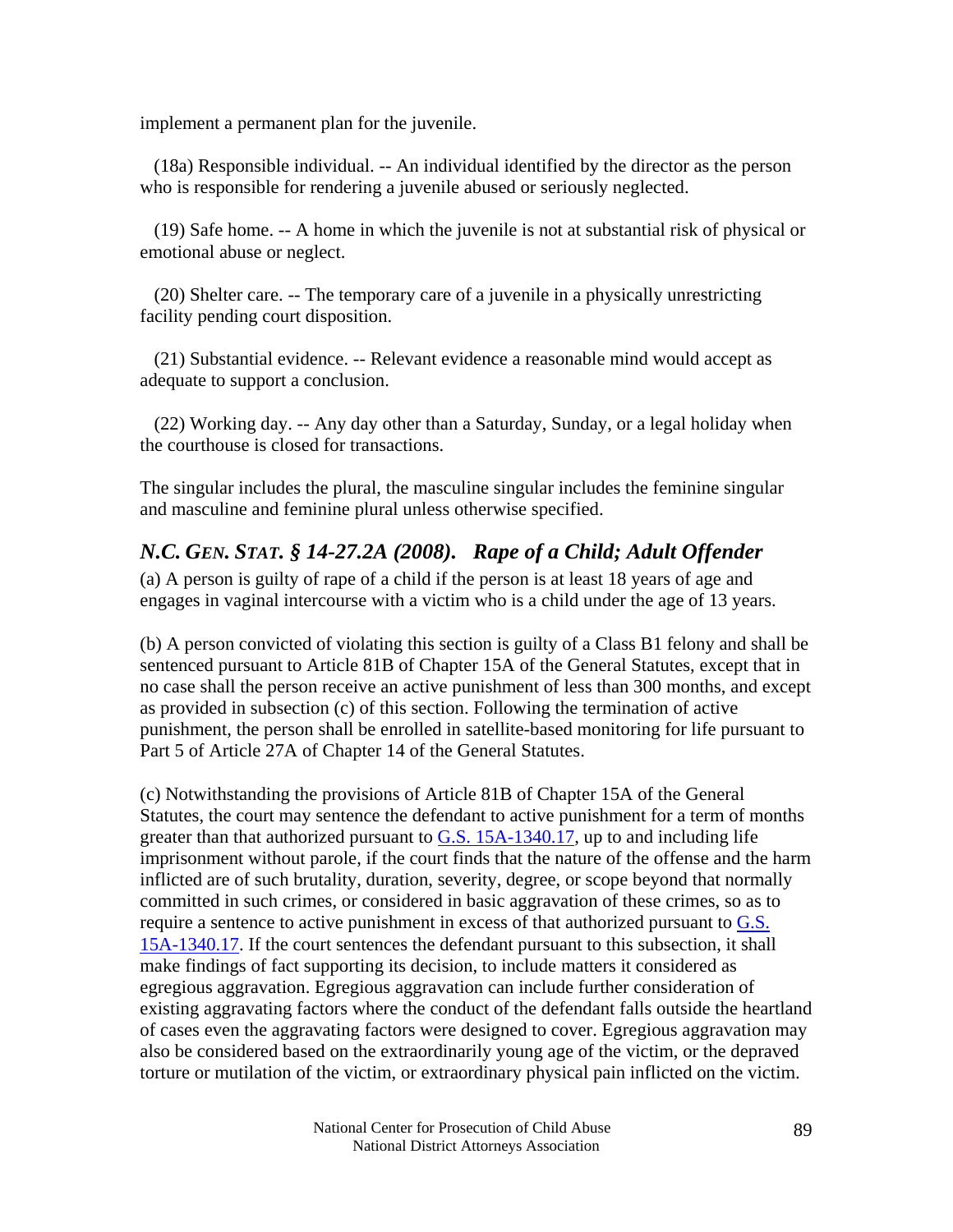(d) Upon conviction, a person convicted under this section has no rights to custody of or rights of inheritance from any child born as a result of the commission of the rape, nor shall the person have any rights related to the child under Chapter 48 or Subchapter 1 of Chapter 7B of the General Statutes.

(e) The offense under  $G.S. 14-27.2(a)(1)$  is a lesser included offense of the offense in this section.

## *N.C. Gen. Stat. § 14-27.4A (2008). Sexual Offense with a child; Adult Offender*

(a) A person is guilty of sexual offense with a child if the person is at least 18 years of age and engages in a sexual act with a victim who is a child under the age of 13 years.

(b) A person convicted of violating this section is guilty of a Class B1 felony and shall be sentenced pursuant to Article 81B of Chapter 15A of the General Statutes, except that in no case shall the person receive an active punishment of less than 300 months, and except as provided in subsection (c) of this section. Following the termination of active punishment, the person shall be enrolled in satellite-based monitoring for life pursuant to Part 5 of Article 27A of Chapter 14 of the General Statutes.

(c) Notwithstanding the provisions of Article 81B of Chapter 15A of the General Statutes, the court may sentence the defendant to active punishment for a term of months greater than that authorized pursuant to [G.S. 15A-1340.17](https://www.lexis.com/research/buttonTFLink?_m=7dec84af1a0c7ad693e90564a665db5b&_xfercite=%3ccite%20cc%3d%22USA%22%3e%3c%21%5bCDATA%5bN.C.%20Gen.%20Stat.%20%a7%2014-27.4A%5d%5d%3e%3c%2fcite%3e&_butType=4&_butStat=0&_butNum=2&_butInline=1&_butinfo=NCCODE%2015A-1340.17&_fmtstr=FULL&docnum=2&_startdoc=1&wchp=dGLbVzz-zSkAW&_md5=02e8dc7c39ec6d43bbfb3cbbac91621b), up to and including life imprisonment without parole, if the court finds that the nature of the offense and the harm inflicted are of such brutality, duration, severity, degree, or scope beyond that normally committed in such crimes, or considered in basic aggravation of these crimes, so as to require a sentence to active punishment in excess of that authorized pursuant to [G.S.](https://www.lexis.com/research/buttonTFLink?_m=7dec84af1a0c7ad693e90564a665db5b&_xfercite=%3ccite%20cc%3d%22USA%22%3e%3c%21%5bCDATA%5bN.C.%20Gen.%20Stat.%20%a7%2014-27.4A%5d%5d%3e%3c%2fcite%3e&_butType=4&_butStat=0&_butNum=3&_butInline=1&_butinfo=NCCODE%2015A-1340.17&_fmtstr=FULL&docnum=2&_startdoc=1&wchp=dGLbVzz-zSkAW&_md5=99f5da7c2d0a0cadbc1ee77afd8a2781)  [15A-1340.17.](https://www.lexis.com/research/buttonTFLink?_m=7dec84af1a0c7ad693e90564a665db5b&_xfercite=%3ccite%20cc%3d%22USA%22%3e%3c%21%5bCDATA%5bN.C.%20Gen.%20Stat.%20%a7%2014-27.4A%5d%5d%3e%3c%2fcite%3e&_butType=4&_butStat=0&_butNum=3&_butInline=1&_butinfo=NCCODE%2015A-1340.17&_fmtstr=FULL&docnum=2&_startdoc=1&wchp=dGLbVzz-zSkAW&_md5=99f5da7c2d0a0cadbc1ee77afd8a2781) If the court sentences the defendant pursuant to this subsection, it shall make findings of fact supporting its decision, to include matters it considered as egregious aggravation. Egregious aggravation can include further consideration of existing aggravating factors where the conduct of the defendant falls outside the heartland of cases even the aggravating factors were designed to cover. Egregious aggravation may also be considered based on the extraordinarily young age of the victim, or the depraved torture or mutilation of the victim, or extraordinary physical pain inflicted on the victim.

(d) The offense under G.S.  $14-27.4(a)(1)$  is a lesser included offense of the offense in this section.

# **NORTH DAKOTA**

# **OHIO**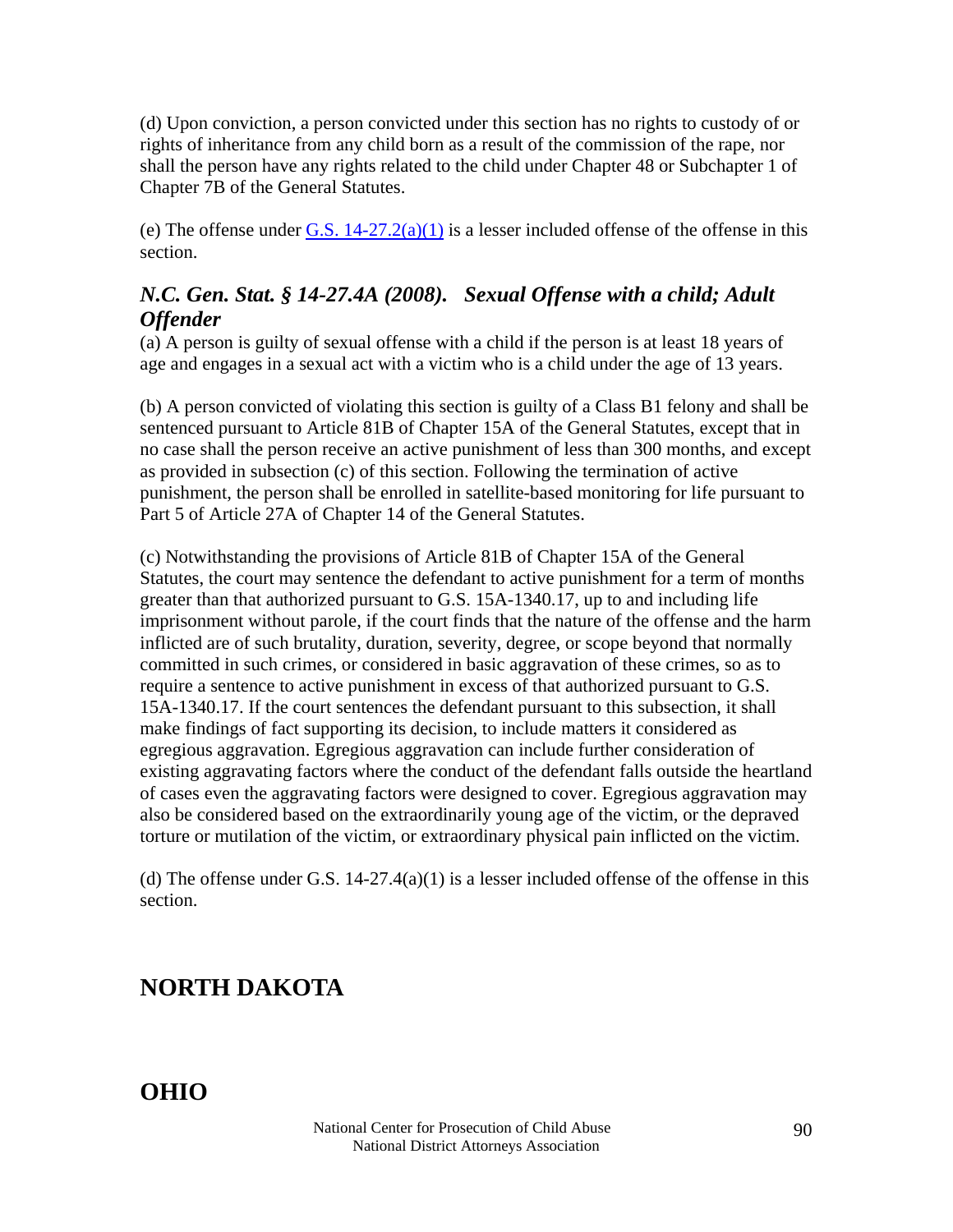## *OHIO REV. CODE ANN. § 2919.22 (2009). Endangering Children*

(A) No person, who is the parent, guardian, custodian, person having custody or control, or person in loco parentis of a child under eighteen years of age or a mentally or physically handicapped child under twenty-one years of age, shall create a substantial risk to the health or safety of the child, by violating a duty of care, protection, or support. It is not a violation of a duty of care, protection, or support under this division when the parent, guardian, custodian, or person having custody or control of a child treats the physical or mental illness or defect of the child by spiritual means through prayer alone, in accordance with the tenets of a recognized religious body.

(B) No person shall do any of the following to a child under eighteen years of age or a mentally or physically handicapped child under twenty-one years of age:

(1) Abuse the child;

(2) Torture or cruelly abuse the child;

 (3) Administer corporal punishment or other physical disciplinary measure, or physically restrain the child in a cruel manner or for a prolonged period, which punishment, discipline, or restraint is excessive under the circumstances and creates a substantial risk of serious physical harm to the child;

 (4) Repeatedly administer unwarranted disciplinary measures to the child, when there is a substantial risk that such conduct, if continued, will seriously impair or retard the child's mental health or development;

 (5) Entice, coerce, permit, encourage, compel, hire, employ, use, or allow the child to act, model, or in any other way participate in, or be photographed for, the production, presentation, dissemination, or advertisement of any material or performance that the offender knows or reasonably should know is obscene, is sexually oriented matter, or is nudity-oriented matter;

 (6) Allow the child to be on the same parcel of real property and within one hundred feet of, or, in the case of more than one housing unit on the same parcel of real property, in the same housing unit and within one hundred feet of, any act in violation of [section](https://www.lexis.com/research/buttonTFLink?_m=fe46cd5b58dfd056fa6cd0597c8d290c&_xfercite=%3ccite%20cc%3d%22USA%22%3e%3c%21%5bCDATA%5bORC%20Ann.%202919.22%5d%5d%3e%3c%2fcite%3e&_butType=4&_butStat=0&_butNum=2&_butInline=1&_butinfo=OHCODE%202925.04&_fmtstr=FULL&docnum=1&_startdoc=1&wchp=dGLbVtb-zSkAb&_md5=a755e8ae68da01b31439d5d27457b61b)  [2925.04](https://www.lexis.com/research/buttonTFLink?_m=fe46cd5b58dfd056fa6cd0597c8d290c&_xfercite=%3ccite%20cc%3d%22USA%22%3e%3c%21%5bCDATA%5bORC%20Ann.%202919.22%5d%5d%3e%3c%2fcite%3e&_butType=4&_butStat=0&_butNum=2&_butInline=1&_butinfo=OHCODE%202925.04&_fmtstr=FULL&docnum=1&_startdoc=1&wchp=dGLbVtb-zSkAb&_md5=a755e8ae68da01b31439d5d27457b61b) or [2925.041 \[2925.04.1\] of the Revised Code](https://www.lexis.com/research/buttonTFLink?_m=fe46cd5b58dfd056fa6cd0597c8d290c&_xfercite=%3ccite%20cc%3d%22USA%22%3e%3c%21%5bCDATA%5bORC%20Ann.%202919.22%5d%5d%3e%3c%2fcite%3e&_butType=4&_butStat=0&_butNum=3&_butInline=1&_butinfo=OHCODE%202925.041&_fmtstr=FULL&docnum=1&_startdoc=1&wchp=dGLbVtb-zSkAb&_md5=833f265e8f3f7df7c6597321547b361f) when the person knows that the act is occurring, whether or not any person is prosecuted for or convicted of the violation of [section 2925.04](https://www.lexis.com/research/buttonTFLink?_m=fe46cd5b58dfd056fa6cd0597c8d290c&_xfercite=%3ccite%20cc%3d%22USA%22%3e%3c%21%5bCDATA%5bORC%20Ann.%202919.22%5d%5d%3e%3c%2fcite%3e&_butType=4&_butStat=0&_butNum=4&_butInline=1&_butinfo=OHCODE%202925.04&_fmtstr=FULL&docnum=1&_startdoc=1&wchp=dGLbVtb-zSkAb&_md5=7f6b00a18207df721902c4f6fc9acb8c) or [2925.041 \[2925.04.1\] of the Revised Code](https://www.lexis.com/research/buttonTFLink?_m=fe46cd5b58dfd056fa6cd0597c8d290c&_xfercite=%3ccite%20cc%3d%22USA%22%3e%3c%21%5bCDATA%5bORC%20Ann.%202919.22%5d%5d%3e%3c%2fcite%3e&_butType=4&_butStat=0&_butNum=5&_butInline=1&_butinfo=OHCODE%202925.041&_fmtstr=FULL&docnum=1&_startdoc=1&wchp=dGLbVtb-zSkAb&_md5=b1f907cd752b1e17c5f6b2a4cfe2dfff) that is the basis of the violation of this division.

(C) (1) No person shall operate a vehicle, streetcar, or trackless trolley within this state in violation of division (A) of [section 4511.19 of the Revised Code](https://www.lexis.com/research/buttonTFLink?_m=fe46cd5b58dfd056fa6cd0597c8d290c&_xfercite=%3ccite%20cc%3d%22USA%22%3e%3c%21%5bCDATA%5bORC%20Ann.%202919.22%5d%5d%3e%3c%2fcite%3e&_butType=4&_butStat=0&_butNum=6&_butInline=1&_butinfo=OHCODE%204511.19&_fmtstr=FULL&docnum=1&_startdoc=1&wchp=dGLbVtb-zSkAb&_md5=66b7eb6a76a9d4ba5ed2782e207a6eb3) when one or more children under eighteen years of age are in the vehicle, streetcar, or trackless trolley. Notwithstanding any other provision of law, a person may be convicted at the same trial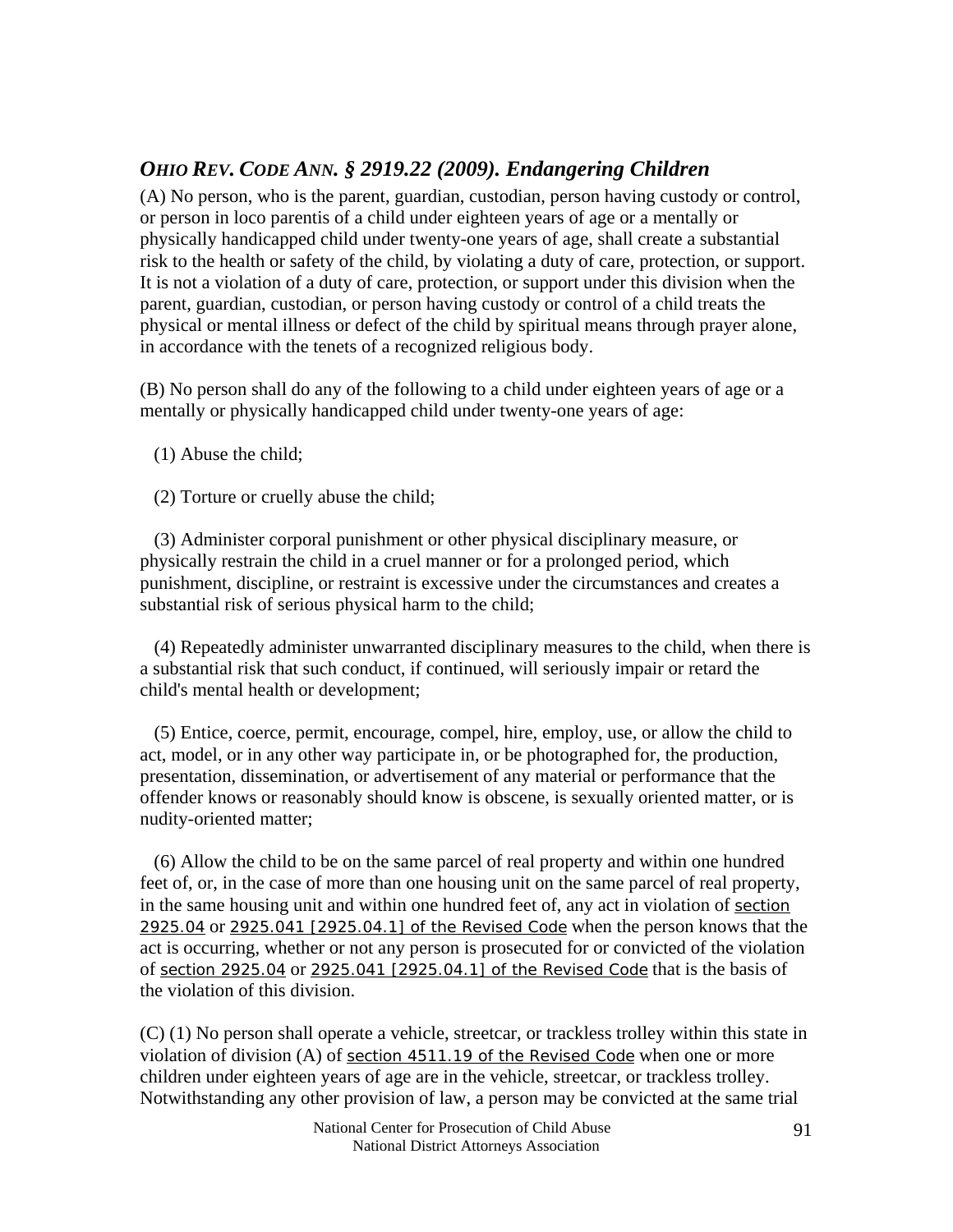or proceeding of a violation of this division and a violation of division (A) of [section](https://www.lexis.com/research/buttonTFLink?_m=fe46cd5b58dfd056fa6cd0597c8d290c&_xfercite=%3ccite%20cc%3d%22USA%22%3e%3c%21%5bCDATA%5bORC%20Ann.%202919.22%5d%5d%3e%3c%2fcite%3e&_butType=4&_butStat=0&_butNum=7&_butInline=1&_butinfo=OHCODE%204511.19&_fmtstr=FULL&docnum=1&_startdoc=1&wchp=dGLbVtb-zSkAb&_md5=9aed46bf14d6b8c62da26a08e11dde1f)  [4511.19 of the Revised Code](https://www.lexis.com/research/buttonTFLink?_m=fe46cd5b58dfd056fa6cd0597c8d290c&_xfercite=%3ccite%20cc%3d%22USA%22%3e%3c%21%5bCDATA%5bORC%20Ann.%202919.22%5d%5d%3e%3c%2fcite%3e&_butType=4&_butStat=0&_butNum=7&_butInline=1&_butinfo=OHCODE%204511.19&_fmtstr=FULL&docnum=1&_startdoc=1&wchp=dGLbVtb-zSkAb&_md5=9aed46bf14d6b8c62da26a08e11dde1f) that constitutes the basis of the charge of the violation of this division. For purposes of [sections 4511.191 \[4511.19.1\]](https://www.lexis.com/research/buttonTFLink?_m=fe46cd5b58dfd056fa6cd0597c8d290c&_xfercite=%3ccite%20cc%3d%22USA%22%3e%3c%21%5bCDATA%5bORC%20Ann.%202919.22%5d%5d%3e%3c%2fcite%3e&_butType=4&_butStat=0&_butNum=8&_butInline=1&_butinfo=OHCODE%204511.191&_fmtstr=FULL&docnum=1&_startdoc=1&wchp=dGLbVtb-zSkAb&_md5=520bc12547f5eba4bdc4e7df0f839cd5) to [4511.197 \[4511.19.7\]](https://www.lexis.com/research/buttonTFLink?_m=fe46cd5b58dfd056fa6cd0597c8d290c&_xfercite=%3ccite%20cc%3d%22USA%22%3e%3c%21%5bCDATA%5bORC%20Ann.%202919.22%5d%5d%3e%3c%2fcite%3e&_butType=4&_butStat=0&_butNum=9&_butInline=1&_butinfo=OHCODE%204511.197&_fmtstr=FULL&docnum=1&_startdoc=1&wchp=dGLbVtb-zSkAb&_md5=0fb18be7626e520c078d9571cbccbdba)  [of the Revised Code](https://www.lexis.com/research/buttonTFLink?_m=fe46cd5b58dfd056fa6cd0597c8d290c&_xfercite=%3ccite%20cc%3d%22USA%22%3e%3c%21%5bCDATA%5bORC%20Ann.%202919.22%5d%5d%3e%3c%2fcite%3e&_butType=4&_butStat=0&_butNum=9&_butInline=1&_butinfo=OHCODE%204511.197&_fmtstr=FULL&docnum=1&_startdoc=1&wchp=dGLbVtb-zSkAb&_md5=0fb18be7626e520c078d9571cbccbdba) and all related provisions of law, a person arrested for a violation of this division shall be considered to be under arrest for operating a vehicle while under the influence of alcohol, a drug of abuse, or a combination of them or for operating a vehicle with a prohibited concentration of alcohol, a controlled substance, or a metabolite of a controlled substance in the whole blood, blood serum or plasma, breath, or urine.

(2) As used in division  $(C)(1)$  of this section:

 (a) "Controlled substance" has the same meaning as in [section 3719.01 of the](https://www.lexis.com/research/buttonTFLink?_m=fe46cd5b58dfd056fa6cd0597c8d290c&_xfercite=%3ccite%20cc%3d%22USA%22%3e%3c%21%5bCDATA%5bORC%20Ann.%202919.22%5d%5d%3e%3c%2fcite%3e&_butType=4&_butStat=0&_butNum=10&_butInline=1&_butinfo=OHCODE%203719.01&_fmtstr=FULL&docnum=1&_startdoc=1&wchp=dGLbVtb-zSkAb&_md5=e928bed53e92fc5f0f7d4e93f45e2dfa)  [Revised Code](https://www.lexis.com/research/buttonTFLink?_m=fe46cd5b58dfd056fa6cd0597c8d290c&_xfercite=%3ccite%20cc%3d%22USA%22%3e%3c%21%5bCDATA%5bORC%20Ann.%202919.22%5d%5d%3e%3c%2fcite%3e&_butType=4&_butStat=0&_butNum=10&_butInline=1&_butinfo=OHCODE%203719.01&_fmtstr=FULL&docnum=1&_startdoc=1&wchp=dGLbVtb-zSkAb&_md5=e928bed53e92fc5f0f7d4e93f45e2dfa).

 (b) "Vehicle," "streetcar," and "trackless trolley" have the same meanings as in [section 4511.01 of the Revised Code](https://www.lexis.com/research/buttonTFLink?_m=fe46cd5b58dfd056fa6cd0597c8d290c&_xfercite=%3ccite%20cc%3d%22USA%22%3e%3c%21%5bCDATA%5bORC%20Ann.%202919.22%5d%5d%3e%3c%2fcite%3e&_butType=4&_butStat=0&_butNum=11&_butInline=1&_butinfo=OHCODE%204511.01&_fmtstr=FULL&docnum=1&_startdoc=1&wchp=dGLbVtb-zSkAb&_md5=ac6ee3a436b10e10c61efc1cd2189f12).

(D) (1) Division (B)(5) of this section does not apply to any material or performance that is produced, presented, or disseminated for a bona fide medical, scientific, educational, religious, governmental, judicial, or other proper purpose, by or to a physician, psychologist, sociologist, scientist, teacher, person pursuing bona fide studies or research, librarian, member of the clergy, prosecutor, judge, or other person having a proper interest in the material or performance.

(2) Mistake of age is not a defense to a charge under division (B)(5) of this section.

 (3) In a prosecution under division (B)(5) of this section, the trier of fact may infer that an actor, model, or participant in the material or performance involved is a juvenile if the material or performance, through its title, text, visual representation, or otherwise, represents or depicts the actor, model, or participant as a juvenile.

(4) As used in this division and division (B)(5) of this section:

 (a) "Material," "performance," "obscene," and "sexual activity" have the same meanings as in [section 2907.01 of the Revised Code](https://www.lexis.com/research/buttonTFLink?_m=fe46cd5b58dfd056fa6cd0597c8d290c&_xfercite=%3ccite%20cc%3d%22USA%22%3e%3c%21%5bCDATA%5bORC%20Ann.%202919.22%5d%5d%3e%3c%2fcite%3e&_butType=4&_butStat=0&_butNum=12&_butInline=1&_butinfo=OHCODE%202907.01&_fmtstr=FULL&docnum=1&_startdoc=1&wchp=dGLbVtb-zSkAb&_md5=da2e554870e68728a03a4776d1bc223e).

 (b) "Nudity-oriented matter" means any material or performance that shows a minor in a state of nudity and that, taken as a whole by the average person applying contemporary community standards, appeals to prurient interest.

 (c) "Sexually oriented matter" means any material or performance that shows a minor participating or engaging in sexual activity, masturbation, or bestiality.

(E) (1) Whoever violates this section is guilty of endangering children.

(2) If the offender violates division (A) or  $(B)(1)$  of this section, endangering children is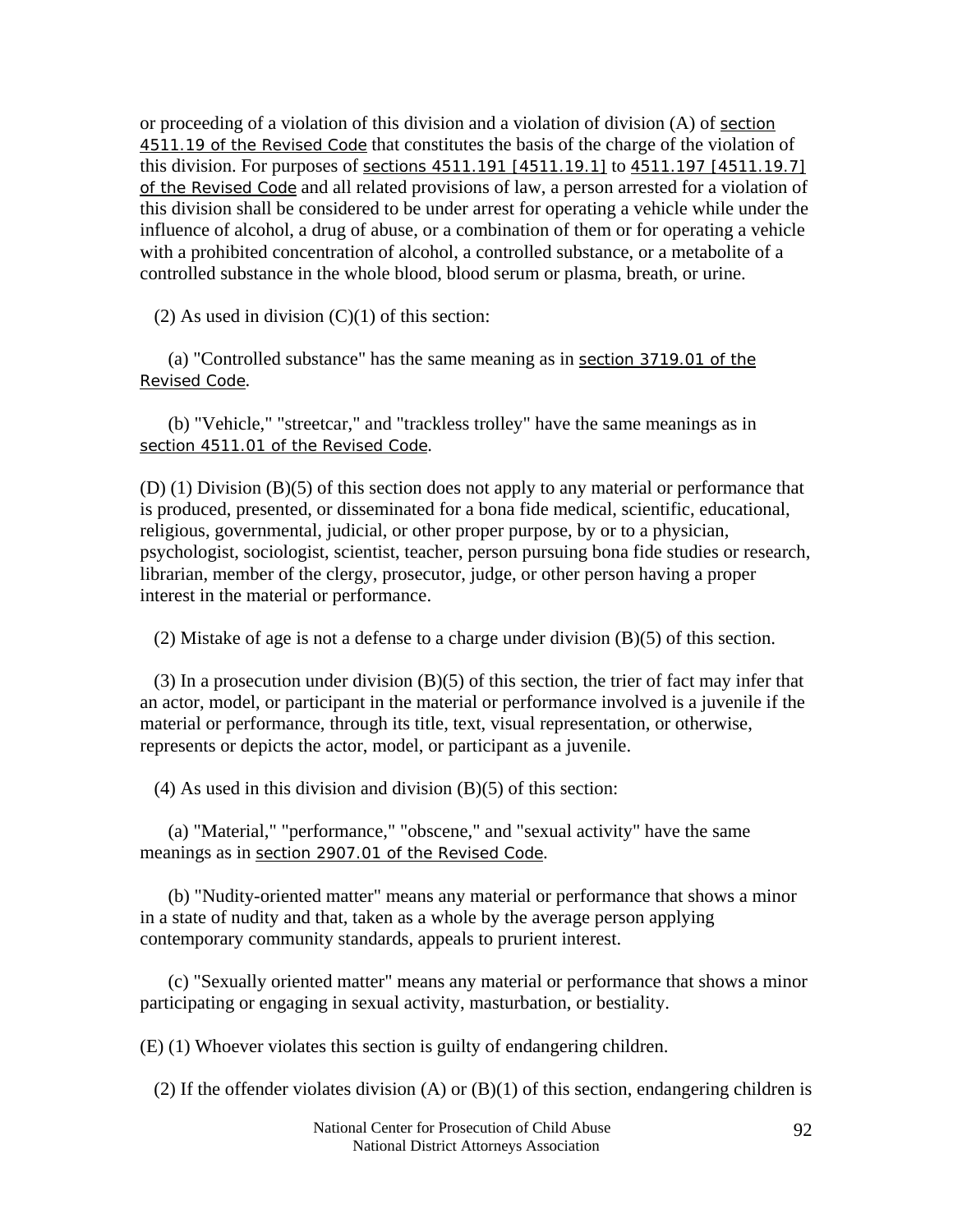one of the following, and, in the circumstances described in division  $(E)(2)(e)$  of this section, that division applies:

(a) Except as otherwise provided in division  $(E)(2)(b)$ ,  $(c)$ , or  $(d)$  of this section, a misdemeanor of the first degree;

 (b) If the offender previously has been convicted of an offense under this section or of any offense involving neglect, abandonment, contributing to the delinquency of, or physical abuse of a child, except as otherwise provided in division  $(E)(2)(c)$  or (d) of this section, a felony of the fourth degree;

 (c) If the violation is a violation of division (A) of this section and results in serious physical harm to the child involved, a felony of the third degree;

(d) If the violation is a violation of division  $(B)(1)$  of this section and results in serious physical harm to the child involved, a felony of the second degree.

(e) If the violation is a felony violation of division  $(B)(1)$  of this section and the offender also is convicted of or pleads guilty to a specification as described in [section](https://www.lexis.com/research/buttonTFLink?_m=fe46cd5b58dfd056fa6cd0597c8d290c&_xfercite=%3ccite%20cc%3d%22USA%22%3e%3c%21%5bCDATA%5bORC%20Ann.%202919.22%5d%5d%3e%3c%2fcite%3e&_butType=4&_butStat=0&_butNum=13&_butInline=1&_butinfo=OHCODE%202941.1422&_fmtstr=FULL&docnum=1&_startdoc=1&wchp=dGLbVtb-zSkAb&_md5=ebb3769bc6a3d6ae757c0bc8f83edd97)  [2941.1422 \[2941.14.22\] of the Revised Code](https://www.lexis.com/research/buttonTFLink?_m=fe46cd5b58dfd056fa6cd0597c8d290c&_xfercite=%3ccite%20cc%3d%22USA%22%3e%3c%21%5bCDATA%5bORC%20Ann.%202919.22%5d%5d%3e%3c%2fcite%3e&_butType=4&_butStat=0&_butNum=13&_butInline=1&_butinfo=OHCODE%202941.1422&_fmtstr=FULL&docnum=1&_startdoc=1&wchp=dGLbVtb-zSkAb&_md5=ebb3769bc6a3d6ae757c0bc8f83edd97) that was included in the indictment, count in the indictment, or information charging the offense, the court shall sentence the offender to a mandatory prison term as provided in division (D)(7) of [section 2929.14 of](https://www.lexis.com/research/buttonTFLink?_m=fe46cd5b58dfd056fa6cd0597c8d290c&_xfercite=%3ccite%20cc%3d%22USA%22%3e%3c%21%5bCDATA%5bORC%20Ann.%202919.22%5d%5d%3e%3c%2fcite%3e&_butType=4&_butStat=0&_butNum=14&_butInline=1&_butinfo=OHCODE%202929.14&_fmtstr=FULL&docnum=1&_startdoc=1&wchp=dGLbVtb-zSkAb&_md5=5bbe6bc3e3e3c8983c2c7e5137f79d28)  [the Revised Code](https://www.lexis.com/research/buttonTFLink?_m=fe46cd5b58dfd056fa6cd0597c8d290c&_xfercite=%3ccite%20cc%3d%22USA%22%3e%3c%21%5bCDATA%5bORC%20Ann.%202919.22%5d%5d%3e%3c%2fcite%3e&_butType=4&_butStat=0&_butNum=14&_butInline=1&_butinfo=OHCODE%202929.14&_fmtstr=FULL&docnum=1&_startdoc=1&wchp=dGLbVtb-zSkAb&_md5=5bbe6bc3e3e3c8983c2c7e5137f79d28) and shall order the offender to make restitution as provided in division (B)(8) of [section 2929.18 of the Revised Code](https://www.lexis.com/research/buttonTFLink?_m=fe46cd5b58dfd056fa6cd0597c8d290c&_xfercite=%3ccite%20cc%3d%22USA%22%3e%3c%21%5bCDATA%5bORC%20Ann.%202919.22%5d%5d%3e%3c%2fcite%3e&_butType=4&_butStat=0&_butNum=15&_butInline=1&_butinfo=OHCODE%202929.18&_fmtstr=FULL&docnum=1&_startdoc=1&wchp=dGLbVtb-zSkAb&_md5=fab3455cc563835dea060a1915d5eaea).

(3) If the offender violates division  $(B)(2)$ ,  $(3)$ ,  $(4)$ , or  $(6)$  of this section, except as otherwise provided in this division, endangering children is a felony of the third degree. If the violation results in serious physical harm to the child involved, or if the offender previously has been convicted of an offense under this section or of any offense involving neglect, abandonment, contributing to the delinquency of, or physical abuse of a child, endangering children is a felony of the second degree. If the offender violates division (B)(2), (3), or (4) of this section and the offender also is convicted of or pleads guilty to a specification as described in [section 2941.1422 \[2941.14.22\] of the Revised Code](https://www.lexis.com/research/buttonTFLink?_m=fe46cd5b58dfd056fa6cd0597c8d290c&_xfercite=%3ccite%20cc%3d%22USA%22%3e%3c%21%5bCDATA%5bORC%20Ann.%202919.22%5d%5d%3e%3c%2fcite%3e&_butType=4&_butStat=0&_butNum=16&_butInline=1&_butinfo=OHCODE%202941.1422&_fmtstr=FULL&docnum=1&_startdoc=1&wchp=dGLbVtb-zSkAb&_md5=7824023c8ed4808fa4d1e360ec2a24fd) that was included in the indictment, count in the indictment, or information charging the offense, the court shall sentence the offender to a mandatory prison term as provided in division (D)(7) of [section 2929.14 of the Revised Code](https://www.lexis.com/research/buttonTFLink?_m=fe46cd5b58dfd056fa6cd0597c8d290c&_xfercite=%3ccite%20cc%3d%22USA%22%3e%3c%21%5bCDATA%5bORC%20Ann.%202919.22%5d%5d%3e%3c%2fcite%3e&_butType=4&_butStat=0&_butNum=17&_butInline=1&_butinfo=OHCODE%202929.14&_fmtstr=FULL&docnum=1&_startdoc=1&wchp=dGLbVtb-zSkAb&_md5=ae2bf000649d50e130ccffce771c17c7) and shall order the offender to make restitution as provided in division (B)(8) of [section 2929.18 of the Revised Code](https://www.lexis.com/research/buttonTFLink?_m=fe46cd5b58dfd056fa6cd0597c8d290c&_xfercite=%3ccite%20cc%3d%22USA%22%3e%3c%21%5bCDATA%5bORC%20Ann.%202919.22%5d%5d%3e%3c%2fcite%3e&_butType=4&_butStat=0&_butNum=18&_butInline=1&_butinfo=OHCODE%202929.18&_fmtstr=FULL&docnum=1&_startdoc=1&wchp=dGLbVtb-zSkAb&_md5=3324328b7d861581d9e2b6a706b68476). If the offender violates division  $(B)(6)$  of this section and the drug involved is methamphetamine, the court shall impose a mandatory prison term on the offender as follows:

 (a) If the violation is a violation of division (B)(6) of this section that is a felony of the third degree under division  $(E)(3)$  of this section and the drug involved is methamphetamine, except as otherwise provided in this division, the court shall impose as a mandatory prison term one of the prison terms prescribed for a felony of the third degree that is not less than two years. If the violation is a violation of division  $(B)(6)$  of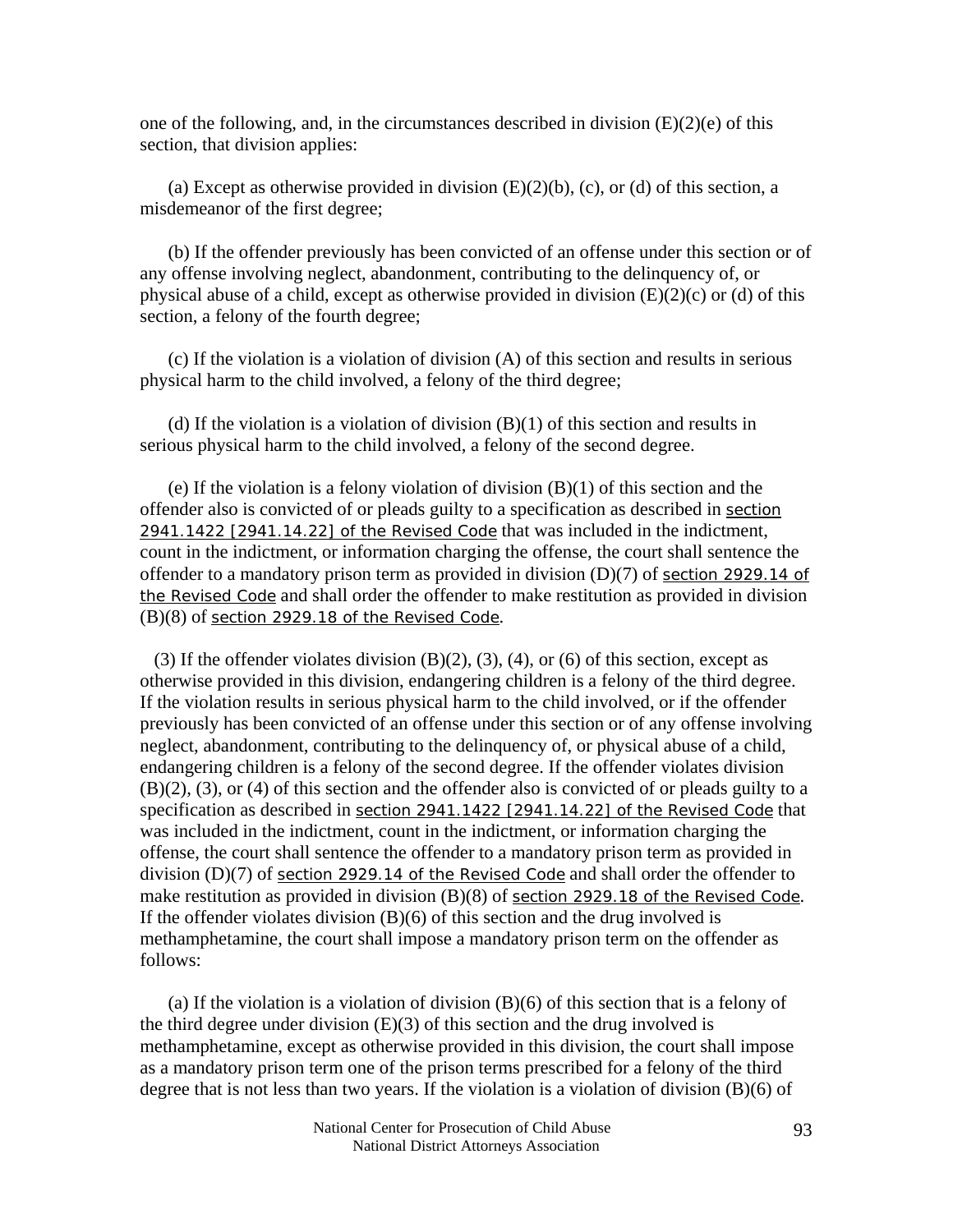this section that is a felony of the third degree under division  $(E)(3)$  of this section, if the drug involved is methamphetamine, and if the offender previously has been convicted of or pleaded guilty to a violation of division (B) (6) of this section, a violation of division (A) of [section 2925.04 of the Revised Code](https://www.lexis.com/research/buttonTFLink?_m=fe46cd5b58dfd056fa6cd0597c8d290c&_xfercite=%3ccite%20cc%3d%22USA%22%3e%3c%21%5bCDATA%5bORC%20Ann.%202919.22%5d%5d%3e%3c%2fcite%3e&_butType=4&_butStat=0&_butNum=19&_butInline=1&_butinfo=OHCODE%202925.04&_fmtstr=FULL&docnum=1&_startdoc=1&wchp=dGLbVtb-zSkAb&_md5=aa81ef59447f4a52cf286792277a7523), or a violation of division (A) of [section](https://www.lexis.com/research/buttonTFLink?_m=fe46cd5b58dfd056fa6cd0597c8d290c&_xfercite=%3ccite%20cc%3d%22USA%22%3e%3c%21%5bCDATA%5bORC%20Ann.%202919.22%5d%5d%3e%3c%2fcite%3e&_butType=4&_butStat=0&_butNum=20&_butInline=1&_butinfo=OHCODE%202925.041&_fmtstr=FULL&docnum=1&_startdoc=1&wchp=dGLbVtb-zSkAb&_md5=99d0e5b5635f54586d3917dc64f981ae)  [2925.041 \[2925.04.1\] of the Revised Code](https://www.lexis.com/research/buttonTFLink?_m=fe46cd5b58dfd056fa6cd0597c8d290c&_xfercite=%3ccite%20cc%3d%22USA%22%3e%3c%21%5bCDATA%5bORC%20Ann.%202919.22%5d%5d%3e%3c%2fcite%3e&_butType=4&_butStat=0&_butNum=20&_butInline=1&_butinfo=OHCODE%202925.041&_fmtstr=FULL&docnum=1&_startdoc=1&wchp=dGLbVtb-zSkAb&_md5=99d0e5b5635f54586d3917dc64f981ae), the court shall impose as a mandatory prison term one of the prison terms prescribed for a felony of the third degree that is not less than five years.

 (b) If the violation is a violation of division (B)(6) of this section that is a felony of the second degree under division  $(E)(3)$  of this section and the drug involved is methamphetamine, except as otherwise provided in this division, the court shall impose as a mandatory prison term one of the prison terms prescribed for a felony of the second degree that is not less than three years. If the violation is a violation of division (B)(6) of this section that is a felony of the second degree under division  $(E)(3)$  of this section, if the drug involved is methamphetamine, and if the offender previously has been convicted of or pleaded guilty to a violation of division (B)(6) of this section, a violation of division (A) of [section 2925.04 of the Revised Code](https://www.lexis.com/research/buttonTFLink?_m=fe46cd5b58dfd056fa6cd0597c8d290c&_xfercite=%3ccite%20cc%3d%22USA%22%3e%3c%21%5bCDATA%5bORC%20Ann.%202919.22%5d%5d%3e%3c%2fcite%3e&_butType=4&_butStat=0&_butNum=21&_butInline=1&_butinfo=OHCODE%202925.04&_fmtstr=FULL&docnum=1&_startdoc=1&wchp=dGLbVtb-zSkAb&_md5=74b416565ecaf6199527684062fb354b), or a violation of division (A) of [section](https://www.lexis.com/research/buttonTFLink?_m=fe46cd5b58dfd056fa6cd0597c8d290c&_xfercite=%3ccite%20cc%3d%22USA%22%3e%3c%21%5bCDATA%5bORC%20Ann.%202919.22%5d%5d%3e%3c%2fcite%3e&_butType=4&_butStat=0&_butNum=22&_butInline=1&_butinfo=OHCODE%202925.041&_fmtstr=FULL&docnum=1&_startdoc=1&wchp=dGLbVtb-zSkAb&_md5=70264e55740b0d14a82558673bc2e1d1)  [2925.041 \[2925.04.1\] of the Revised Code](https://www.lexis.com/research/buttonTFLink?_m=fe46cd5b58dfd056fa6cd0597c8d290c&_xfercite=%3ccite%20cc%3d%22USA%22%3e%3c%21%5bCDATA%5bORC%20Ann.%202919.22%5d%5d%3e%3c%2fcite%3e&_butType=4&_butStat=0&_butNum=22&_butInline=1&_butinfo=OHCODE%202925.041&_fmtstr=FULL&docnum=1&_startdoc=1&wchp=dGLbVtb-zSkAb&_md5=70264e55740b0d14a82558673bc2e1d1), the court shall impose as a mandatory prison term one of the prison terms prescribed for a felony of the second degree that is not less than five years.

 (4) If the offender violates division (B)(5) of this section, endangering children is a felony of the second degree. If the offender also is convicted of or pleads guilty to a specification as described in [section 2941.1422 \[2941.14.22\] of the Revised Code](https://www.lexis.com/research/buttonTFLink?_m=fe46cd5b58dfd056fa6cd0597c8d290c&_xfercite=%3ccite%20cc%3d%22USA%22%3e%3c%21%5bCDATA%5bORC%20Ann.%202919.22%5d%5d%3e%3c%2fcite%3e&_butType=4&_butStat=0&_butNum=23&_butInline=1&_butinfo=OHCODE%202941.1422&_fmtstr=FULL&docnum=1&_startdoc=1&wchp=dGLbVtb-zSkAb&_md5=3b3cb56f688b931cbc93a3779ef232da) that was included in the indictment, count in the indictment, or information charging the offense, the court shall sentence the offender to a mandatory prison term as provided in division (D)(7) of [section 2929.14 of the Revised Code](https://www.lexis.com/research/buttonTFLink?_m=fe46cd5b58dfd056fa6cd0597c8d290c&_xfercite=%3ccite%20cc%3d%22USA%22%3e%3c%21%5bCDATA%5bORC%20Ann.%202919.22%5d%5d%3e%3c%2fcite%3e&_butType=4&_butStat=0&_butNum=24&_butInline=1&_butinfo=OHCODE%202929.14&_fmtstr=FULL&docnum=1&_startdoc=1&wchp=dGLbVtb-zSkAb&_md5=ff8b094571f29f13f6e01ce6a7ab9f98) and shall order the offender to make restitution as provided in division (B)(8) of [section 2929.18 of the Revised Code](https://www.lexis.com/research/buttonTFLink?_m=fe46cd5b58dfd056fa6cd0597c8d290c&_xfercite=%3ccite%20cc%3d%22USA%22%3e%3c%21%5bCDATA%5bORC%20Ann.%202919.22%5d%5d%3e%3c%2fcite%3e&_butType=4&_butStat=0&_butNum=25&_butInline=1&_butinfo=OHCODE%202929.18&_fmtstr=FULL&docnum=1&_startdoc=1&wchp=dGLbVtb-zSkAb&_md5=5f51219a71e16a91716d8789615aa196).

 (5) If the offender violates division (C) of this section, the offender shall be punished as follows:

(a) Except as otherwise provided in division  $(E)(5)(b)$  or (c) of this section, endangering children in violation of division (C) of this section is a misdemeanor of the first degree.

 (b) If the violation results in serious physical harm to the child involved or the offender previously has been convicted of an offense under this section or any offense involving neglect, abandonment, contributing to the delinquency of, or physical abuse of a child, except as otherwise provided in division  $(E)(5)(c)$  of this section, endangering children in violation of division (C) of this section is a felony of the fifth degree.

 (c) If the violation results in serious physical harm to the child involved and if the offender previously has been convicted of a violation of division (C) of this section, section 2903.06 or 2903.08 of the [Revised Code, section 2903.07](https://www.lexis.com/research/buttonTFLink?_m=fe46cd5b58dfd056fa6cd0597c8d290c&_xfercite=%3ccite%20cc%3d%22USA%22%3e%3c%21%5bCDATA%5bORC%20Ann.%202919.22%5d%5d%3e%3c%2fcite%3e&_butType=4&_butStat=0&_butNum=26&_butInline=1&_butinfo=OHCODE%202903.07&_fmtstr=FULL&docnum=1&_startdoc=1&wchp=dGLbVtb-zSkAb&_md5=ca49a7088a5464c0cc138b3c039ad940) of the Revised Code as it existed prior to March 23, 2000, or section 2903.04 of the Revised Code in a case in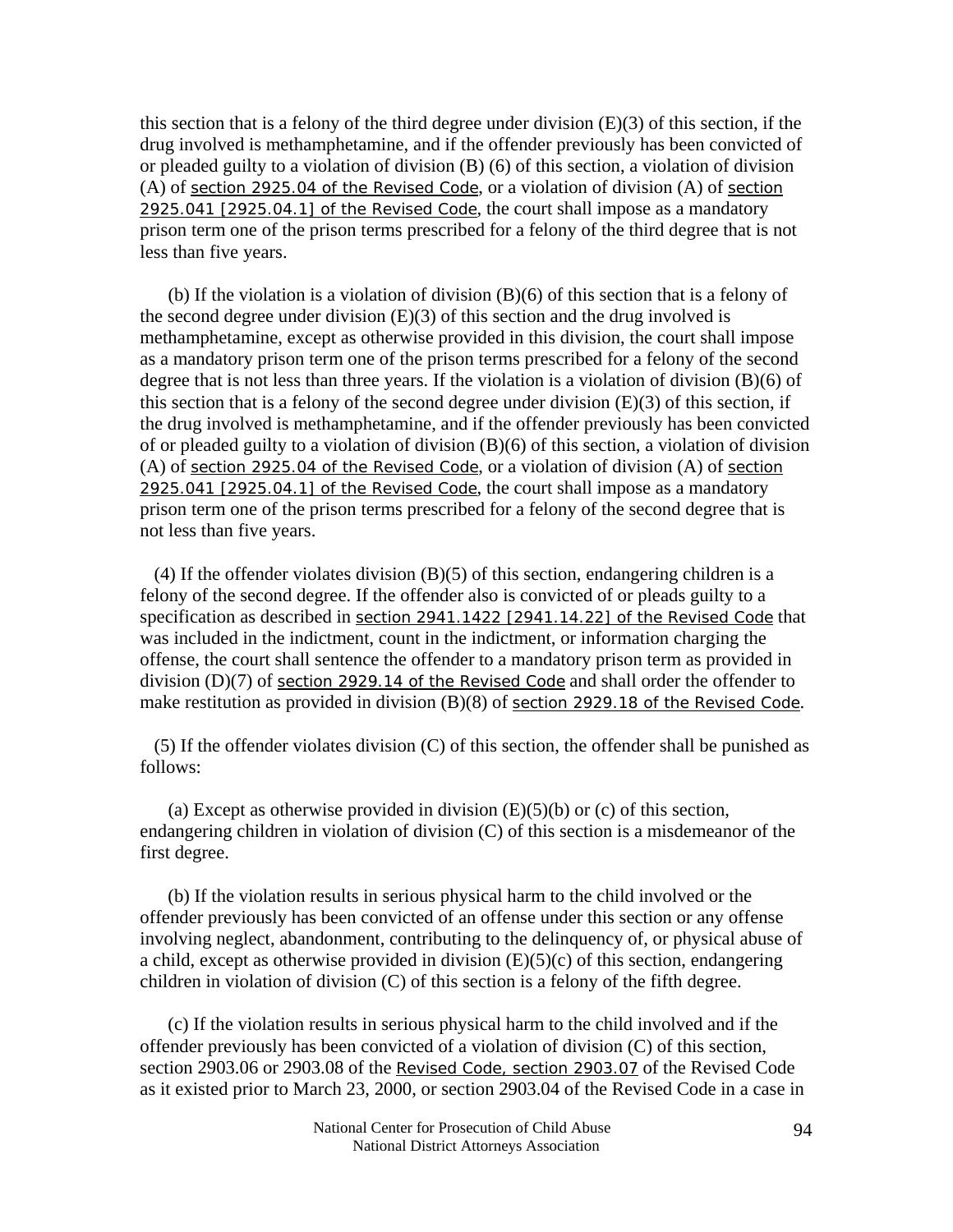which the offender was subject to the sanctions described in division (D) of that section, endangering children in violation of division (C) of this section is a felony of the fourth degree.

 (d) In addition to any term of imprisonment, fine, or other sentence, penalty, or sanction it imposes upon the offender pursuant to division  $(E)(5)(a)$ ,  $(b)$ , or  $(c)$  of this section or pursuant to any other provision of law and in addition to any suspension of the offender's driver's or commercial driver's license or permit or nonresident operating privilege under Chapter 4506., 4509., 4510., or 4511. of the Revised Code or under any other provision of law, the court also may impose upon the offender a class seven suspension of the offender's driver's or commercial driver's license or permit or nonresident operating privilege from the range specified in division  $(A)(7)$  of section [4510.02 of the Revised Code](https://www.lexis.com/research/buttonTFLink?_m=fe46cd5b58dfd056fa6cd0597c8d290c&_xfercite=%3ccite%20cc%3d%22USA%22%3e%3c%21%5bCDATA%5bORC%20Ann.%202919.22%5d%5d%3e%3c%2fcite%3e&_butType=4&_butStat=0&_butNum=27&_butInline=1&_butinfo=OHCODE%204510.02&_fmtstr=FULL&docnum=1&_startdoc=1&wchp=dGLbVtb-zSkAb&_md5=e2e3fb9284fac807ca836f1c58d9ad5f).

 (e) In addition to any term of imprisonment, fine, or other sentence, penalty, or sanction imposed upon the offender pursuant to division  $(E)(5)(a)$ ,  $(b)$ ,  $(c)$ , or  $(d)$  of this section or pursuant to any other provision of law for the violation of division (C) of this section, if as part of the same trial or proceeding the offender also is convicted of or pleads guilty to a separate charge charging the violation of division (A) of [section](https://www.lexis.com/research/buttonTFLink?_m=fe46cd5b58dfd056fa6cd0597c8d290c&_xfercite=%3ccite%20cc%3d%22USA%22%3e%3c%21%5bCDATA%5bORC%20Ann.%202919.22%5d%5d%3e%3c%2fcite%3e&_butType=4&_butStat=0&_butNum=28&_butInline=1&_butinfo=OHCODE%204511.19&_fmtstr=FULL&docnum=1&_startdoc=1&wchp=dGLbVtb-zSkAb&_md5=a223355b67c0555cb8ed2a5eec8d3e3c)  [4511.19 of the Revised Code](https://www.lexis.com/research/buttonTFLink?_m=fe46cd5b58dfd056fa6cd0597c8d290c&_xfercite=%3ccite%20cc%3d%22USA%22%3e%3c%21%5bCDATA%5bORC%20Ann.%202919.22%5d%5d%3e%3c%2fcite%3e&_butType=4&_butStat=0&_butNum=28&_butInline=1&_butinfo=OHCODE%204511.19&_fmtstr=FULL&docnum=1&_startdoc=1&wchp=dGLbVtb-zSkAb&_md5=a223355b67c0555cb8ed2a5eec8d3e3c) that was the basis of the charge of the violation of division (C) of this section, the offender also shall be sentenced in accordance with [section](https://www.lexis.com/research/buttonTFLink?_m=fe46cd5b58dfd056fa6cd0597c8d290c&_xfercite=%3ccite%20cc%3d%22USA%22%3e%3c%21%5bCDATA%5bORC%20Ann.%202919.22%5d%5d%3e%3c%2fcite%3e&_butType=4&_butStat=0&_butNum=29&_butInline=1&_butinfo=OHCODE%204511.19&_fmtstr=FULL&docnum=1&_startdoc=1&wchp=dGLbVtb-zSkAb&_md5=611bb0451433e1adc7b2186db2db5a1e)  [4511.19 of the Revised Code](https://www.lexis.com/research/buttonTFLink?_m=fe46cd5b58dfd056fa6cd0597c8d290c&_xfercite=%3ccite%20cc%3d%22USA%22%3e%3c%21%5bCDATA%5bORC%20Ann.%202919.22%5d%5d%3e%3c%2fcite%3e&_butType=4&_butStat=0&_butNum=29&_butInline=1&_butinfo=OHCODE%204511.19&_fmtstr=FULL&docnum=1&_startdoc=1&wchp=dGLbVtb-zSkAb&_md5=611bb0451433e1adc7b2186db2db5a1e) for that violation of division (A) of [section 4511.19 of](https://www.lexis.com/research/buttonTFLink?_m=fe46cd5b58dfd056fa6cd0597c8d290c&_xfercite=%3ccite%20cc%3d%22USA%22%3e%3c%21%5bCDATA%5bORC%20Ann.%202919.22%5d%5d%3e%3c%2fcite%3e&_butType=4&_butStat=0&_butNum=30&_butInline=1&_butinfo=OHCODE%204511.19&_fmtstr=FULL&docnum=1&_startdoc=1&wchp=dGLbVtb-zSkAb&_md5=e368f1546a4f563eedb0bba7b305e9c5)  [the Revised Code](https://www.lexis.com/research/buttonTFLink?_m=fe46cd5b58dfd056fa6cd0597c8d290c&_xfercite=%3ccite%20cc%3d%22USA%22%3e%3c%21%5bCDATA%5bORC%20Ann.%202919.22%5d%5d%3e%3c%2fcite%3e&_butType=4&_butStat=0&_butNum=30&_butInline=1&_butinfo=OHCODE%204511.19&_fmtstr=FULL&docnum=1&_startdoc=1&wchp=dGLbVtb-zSkAb&_md5=e368f1546a4f563eedb0bba7b305e9c5).

(F) (1) (a) A court may require an offender to perform not more than two hundred hours of supervised community service work under the authority of an agency, subdivision, or charitable organization. The requirement shall be part of the community control sanction or sentence of the offender, and the court shall impose the community service in accordance with and subject to divisions  $(F)(1)(a)$  and (b) of this section. The court may require an offender whom it requires to perform supervised community service work as part of the offender's community control sanction or sentence to pay the court a reasonable fee to cover the costs of the offender's participation in the work, including, but not limited to, the costs of procuring a policy or policies of liability insurance to cover the period during which the offender will perform the work. If the court requires the offender to perform supervised community service work as part of the offender's community control sanction or sentence, the court shall do so in accordance with the following limitations and criteria:

 (i) The court shall require that the community service work be performed after completion of the term of imprisonment or jail term imposed upon the offender for the violation of division (C) of this section, if applicable.

 (ii) The supervised community service work shall be subject to the limitations set forth in divisions  $(B)(1)$ ,  $(2)$ , and  $(3)$  of [section 2951.02 of the Revised Code](https://www.lexis.com/research/buttonTFLink?_m=fe46cd5b58dfd056fa6cd0597c8d290c&_xfercite=%3ccite%20cc%3d%22USA%22%3e%3c%21%5bCDATA%5bORC%20Ann.%202919.22%5d%5d%3e%3c%2fcite%3e&_butType=4&_butStat=0&_butNum=31&_butInline=1&_butinfo=OHCODE%202951.02&_fmtstr=FULL&docnum=1&_startdoc=1&wchp=dGLbVtb-zSkAb&_md5=befc366f7178f0ec20f5527bbdcbb660).

(iii) The community service work shall be supervised in the manner described in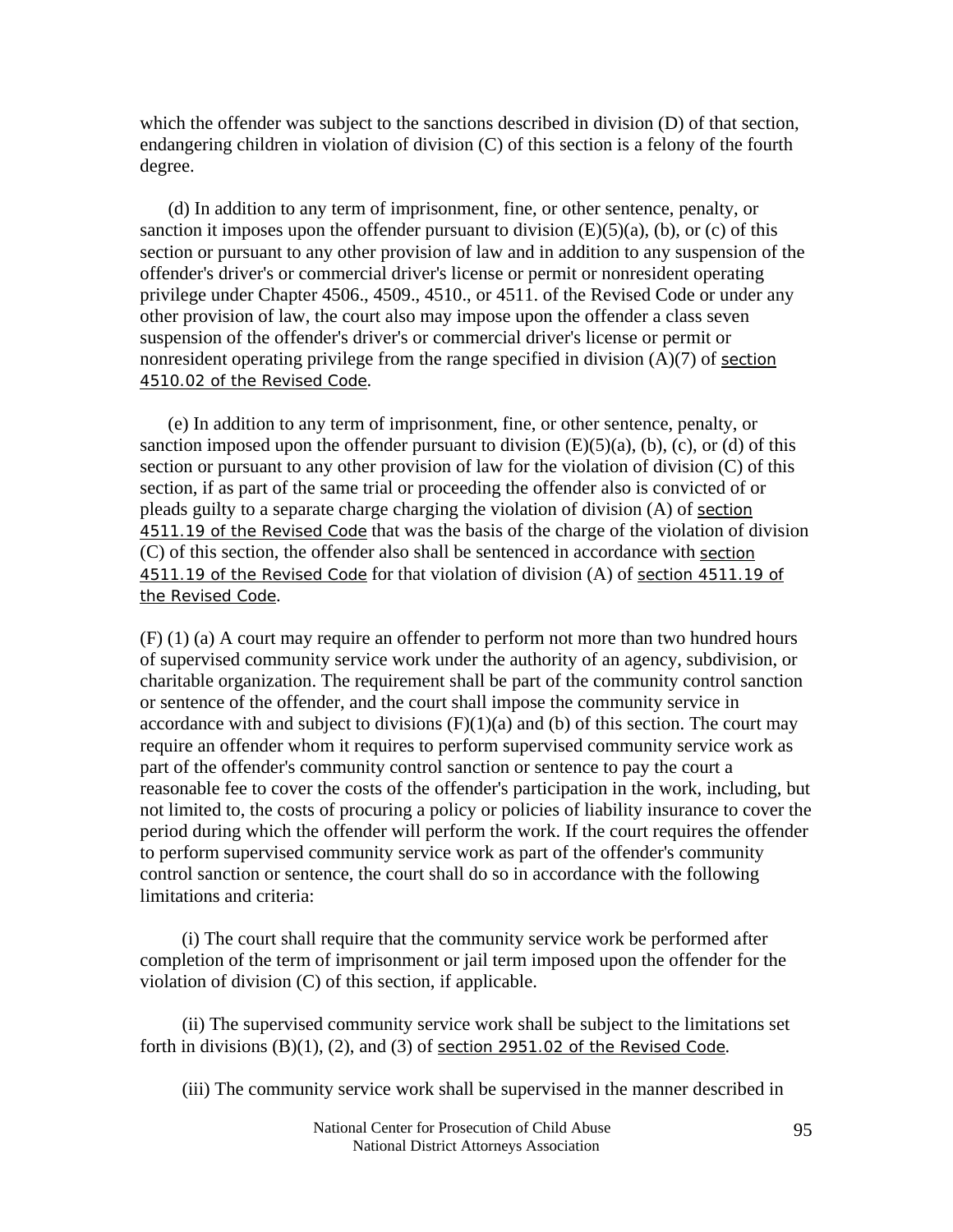division (B)(4) of [section 2951.02 of the Revised Code](https://www.lexis.com/research/buttonTFLink?_m=fe46cd5b58dfd056fa6cd0597c8d290c&_xfercite=%3ccite%20cc%3d%22USA%22%3e%3c%21%5bCDATA%5bORC%20Ann.%202919.22%5d%5d%3e%3c%2fcite%3e&_butType=4&_butStat=0&_butNum=32&_butInline=1&_butinfo=OHCODE%202951.02&_fmtstr=FULL&docnum=1&_startdoc=1&wchp=dGLbVtb-zSkAb&_md5=d7135bce8f0d763fb245a978259c7809) by an official or person with the qualifications described in that division. The official or person periodically shall report in writing to the court concerning the conduct of the offender in performing the work.

 (iv) The court shall inform the offender in writing that if the offender does not adequately perform, as determined by the court, all of the required community service work, the court may order that the offender be committed to a jail or workhouse for a period of time that does not exceed the term of imprisonment that the court could have imposed upon the offender for the violation of division (C) of this section, reduced by the total amount of time that the offender actually was imprisoned under the sentence or term that was imposed upon the offender for that violation and by the total amount of time that the offender was confined for any reason arising out of the offense for which the offender was convicted and sentenced as described in [sections 2949.08](https://www.lexis.com/research/buttonTFLink?_m=fe46cd5b58dfd056fa6cd0597c8d290c&_xfercite=%3ccite%20cc%3d%22USA%22%3e%3c%21%5bCDATA%5bORC%20Ann.%202919.22%5d%5d%3e%3c%2fcite%3e&_butType=4&_butStat=0&_butNum=33&_butInline=1&_butinfo=OHCODE%202949.08&_fmtstr=FULL&docnum=1&_startdoc=1&wchp=dGLbVtb-zSkAb&_md5=1c60003ff70919d274639d6da2900f6a) and [2967.191](https://www.lexis.com/research/buttonTFLink?_m=fe46cd5b58dfd056fa6cd0597c8d290c&_xfercite=%3ccite%20cc%3d%22USA%22%3e%3c%21%5bCDATA%5bORC%20Ann.%202919.22%5d%5d%3e%3c%2fcite%3e&_butType=4&_butStat=0&_butNum=34&_butInline=1&_butinfo=OHCODE%202967.191&_fmtstr=FULL&docnum=1&_startdoc=1&wchp=dGLbVtb-zSkAb&_md5=0975cd2d26674e32a7c9aa8b9e21a850)  [\[2967.19.1\] of the Revised Code](https://www.lexis.com/research/buttonTFLink?_m=fe46cd5b58dfd056fa6cd0597c8d290c&_xfercite=%3ccite%20cc%3d%22USA%22%3e%3c%21%5bCDATA%5bORC%20Ann.%202919.22%5d%5d%3e%3c%2fcite%3e&_butType=4&_butStat=0&_butNum=34&_butInline=1&_butinfo=OHCODE%202967.191&_fmtstr=FULL&docnum=1&_startdoc=1&wchp=dGLbVtb-zSkAb&_md5=0975cd2d26674e32a7c9aa8b9e21a850), and that, if the court orders that the offender be so committed, the court is authorized, but not required, to grant the offender credit upon the period of the commitment for the community service work that the offender adequately performed.

(b) If a court, pursuant to division  $(F)(1)(a)$  of this section, orders an offender to perform community service work as part of the offender's community control sanction or sentence and if the offender does not adequately perform all of the required community service work, as determined by the court, the court may order that the offender be committed to a jail or workhouse for a period of time that does not exceed the term of imprisonment that the court could have imposed upon the offender for the violation of division (C) of this section, reduced by the total amount of time that the offender actually was imprisoned under the sentence or term that was imposed upon the offender for that violation and by the total amount of time that the offender was confined for any reason arising out of the offense for which the offender was convicted and sentenced as described in [sections 2949.08](https://www.lexis.com/research/buttonTFLink?_m=fe46cd5b58dfd056fa6cd0597c8d290c&_xfercite=%3ccite%20cc%3d%22USA%22%3e%3c%21%5bCDATA%5bORC%20Ann.%202919.22%5d%5d%3e%3c%2fcite%3e&_butType=4&_butStat=0&_butNum=35&_butInline=1&_butinfo=OHCODE%202949.08&_fmtstr=FULL&docnum=1&_startdoc=1&wchp=dGLbVtb-zSkAb&_md5=1ec92785e584b66d97f41e3dde005347) and [2967.191 \[2967.19.1\] of the Revised Code](https://www.lexis.com/research/buttonTFLink?_m=fe46cd5b58dfd056fa6cd0597c8d290c&_xfercite=%3ccite%20cc%3d%22USA%22%3e%3c%21%5bCDATA%5bORC%20Ann.%202919.22%5d%5d%3e%3c%2fcite%3e&_butType=4&_butStat=0&_butNum=36&_butInline=1&_butinfo=OHCODE%202967.191&_fmtstr=FULL&docnum=1&_startdoc=1&wchp=dGLbVtb-zSkAb&_md5=40758e80957a966286e9c9702e3aa81b). The court may order that a person committed pursuant to this division shall receive hour-forhour credit upon the period of the commitment for the community service work that the offender adequately performed. No commitment pursuant to this division shall exceed the period of the term of imprisonment that the sentencing court could have imposed upon the offender for the violation of division (C) of this section, reduced by the total amount of time that the offender actually was imprisoned under that sentence or term and by the total amount of time that the offender was confined for any reason arising out of the offense for which the offender was convicted and sentenced as described in [sections](https://www.lexis.com/research/buttonTFLink?_m=fe46cd5b58dfd056fa6cd0597c8d290c&_xfercite=%3ccite%20cc%3d%22USA%22%3e%3c%21%5bCDATA%5bORC%20Ann.%202919.22%5d%5d%3e%3c%2fcite%3e&_butType=4&_butStat=0&_butNum=37&_butInline=1&_butinfo=OHCODE%202949.08&_fmtstr=FULL&docnum=1&_startdoc=1&wchp=dGLbVtb-zSkAb&_md5=907c46c79d8be45541ae32173b934f8b)  [2949.08](https://www.lexis.com/research/buttonTFLink?_m=fe46cd5b58dfd056fa6cd0597c8d290c&_xfercite=%3ccite%20cc%3d%22USA%22%3e%3c%21%5bCDATA%5bORC%20Ann.%202919.22%5d%5d%3e%3c%2fcite%3e&_butType=4&_butStat=0&_butNum=37&_butInline=1&_butinfo=OHCODE%202949.08&_fmtstr=FULL&docnum=1&_startdoc=1&wchp=dGLbVtb-zSkAb&_md5=907c46c79d8be45541ae32173b934f8b) and [2967.191 \[2967.19.1\] of the Revised Code](https://www.lexis.com/research/buttonTFLink?_m=fe46cd5b58dfd056fa6cd0597c8d290c&_xfercite=%3ccite%20cc%3d%22USA%22%3e%3c%21%5bCDATA%5bORC%20Ann.%202919.22%5d%5d%3e%3c%2fcite%3e&_butType=4&_butStat=0&_butNum=38&_butInline=1&_butinfo=OHCODE%202967.191&_fmtstr=FULL&docnum=1&_startdoc=1&wchp=dGLbVtb-zSkAb&_md5=b37e5348959deb876cdb13a493960aa1).

 (2) Division (F)(1) of this section does not limit or affect the authority of the court to suspend the sentence imposed upon a misdemeanor offender and place the offender under a community control sanction pursuant to [section 2929.25 of the Revised Code](https://www.lexis.com/research/buttonTFLink?_m=fe46cd5b58dfd056fa6cd0597c8d290c&_xfercite=%3ccite%20cc%3d%22USA%22%3e%3c%21%5bCDATA%5bORC%20Ann.%202919.22%5d%5d%3e%3c%2fcite%3e&_butType=4&_butStat=0&_butNum=39&_butInline=1&_butinfo=OHCODE%202929.25&_fmtstr=FULL&docnum=1&_startdoc=1&wchp=dGLbVtb-zSkAb&_md5=6dc3c2e41a10698f566559d086c836b4), to require a misdemeanor or felony offender to perform supervised community service work in accordance with division (B) of [section 2951.02 of the Revised Code](https://www.lexis.com/research/buttonTFLink?_m=fe46cd5b58dfd056fa6cd0597c8d290c&_xfercite=%3ccite%20cc%3d%22USA%22%3e%3c%21%5bCDATA%5bORC%20Ann.%202919.22%5d%5d%3e%3c%2fcite%3e&_butType=4&_butStat=0&_butNum=40&_butInline=1&_butinfo=OHCODE%202951.02&_fmtstr=FULL&docnum=1&_startdoc=1&wchp=dGLbVtb-zSkAb&_md5=af6d65005901c0bb758b933621f0d55f), or to place a felony offender under a community control sanction.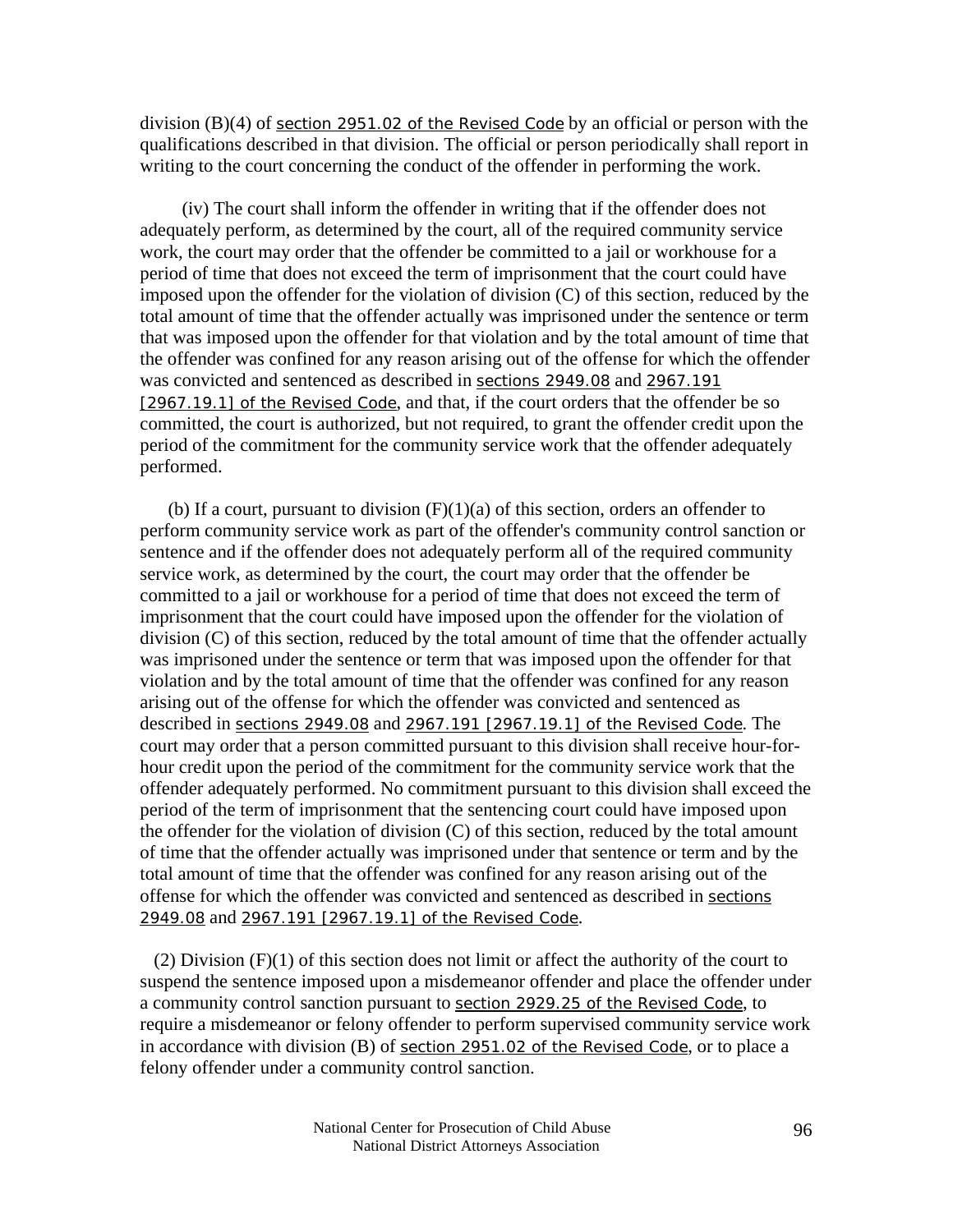(G) (1) If a court suspends an offender's driver's or commercial driver's license or permit or nonresident operating privilege under division (E)(5)(d) of this section, the period of the suspension shall be consecutive to, and commence after, the period of suspension of the offender's driver's or commercial driver's license or permit or nonresident operating privilege that is imposed under Chapter 4506., 4509., 4510., or 4511. of the Revised Code or under any other provision of law in relation to the violation of division (C) of this section that is the basis of the suspension under division  $(E)(5)(d)$  of this section or in relation to the violation of division (A) of [section 4511.19 of the Revised Code](https://www.lexis.com/research/buttonTFLink?_m=fe46cd5b58dfd056fa6cd0597c8d290c&_xfercite=%3ccite%20cc%3d%22USA%22%3e%3c%21%5bCDATA%5bORC%20Ann.%202919.22%5d%5d%3e%3c%2fcite%3e&_butType=4&_butStat=0&_butNum=41&_butInline=1&_butinfo=OHCODE%204511.19&_fmtstr=FULL&docnum=1&_startdoc=1&wchp=dGLbVtb-zSkAb&_md5=eb82951df2185c2ade0b36b94356395e) that is the basis for that violation of division (C) of this section.

 (2) An offender is not entitled to request, and the court shall not grant to the offender, limited driving privileges if the offender's license, permit, or privilege has been suspended under division  $(E)(5)(d)$  of this section and the offender, within the preceding six years, has been convicted of or pleaded guilty to three or more violations of one or more of the following:

(a) Division (C) of this section;

 (b) Any equivalent offense, as defined in [section 4511.181 \[4511.18.1\] of the](https://www.lexis.com/research/buttonTFLink?_m=fe46cd5b58dfd056fa6cd0597c8d290c&_xfercite=%3ccite%20cc%3d%22USA%22%3e%3c%21%5bCDATA%5bORC%20Ann.%202919.22%5d%5d%3e%3c%2fcite%3e&_butType=4&_butStat=0&_butNum=42&_butInline=1&_butinfo=OHCODE%204511.181&_fmtstr=FULL&docnum=1&_startdoc=1&wchp=dGLbVtb-zSkAb&_md5=20dc035947bc4bb2a1282df783bab3af)  [Revised Code](https://www.lexis.com/research/buttonTFLink?_m=fe46cd5b58dfd056fa6cd0597c8d290c&_xfercite=%3ccite%20cc%3d%22USA%22%3e%3c%21%5bCDATA%5bORC%20Ann.%202919.22%5d%5d%3e%3c%2fcite%3e&_butType=4&_butStat=0&_butNum=42&_butInline=1&_butinfo=OHCODE%204511.181&_fmtstr=FULL&docnum=1&_startdoc=1&wchp=dGLbVtb-zSkAb&_md5=20dc035947bc4bb2a1282df783bab3af).

(H) (1) If a person violates division (C) of this section and if, at the time of the violation, there were two or more children under eighteen years of age in the motor vehicle involved in the violation, the offender may be convicted of a violation of division (C) of this section for each of the children, but the court may sentence the offender for only one of the violations.

 (2) (a) If a person is convicted of or pleads guilty to a violation of division (C) of this section but the person is not also convicted of and does not also plead guilty to a separate charge charging the violation of division (A) of [section 4511.19 of the Revised Code](https://www.lexis.com/research/buttonTFLink?_m=fe46cd5b58dfd056fa6cd0597c8d290c&_xfercite=%3ccite%20cc%3d%22USA%22%3e%3c%21%5bCDATA%5bORC%20Ann.%202919.22%5d%5d%3e%3c%2fcite%3e&_butType=4&_butStat=0&_butNum=43&_butInline=1&_butinfo=OHCODE%204511.19&_fmtstr=FULL&docnum=1&_startdoc=1&wchp=dGLbVtb-zSkAb&_md5=c26c574c5e896df6c97e2df9da91b0f8) that was the basis of the charge of the violation of division (C) of this section, both of the following apply:

 (i) For purposes of the provisions of [section 4511.19 of the Revised Code](https://www.lexis.com/research/buttonTFLink?_m=fe46cd5b58dfd056fa6cd0597c8d290c&_xfercite=%3ccite%20cc%3d%22USA%22%3e%3c%21%5bCDATA%5bORC%20Ann.%202919.22%5d%5d%3e%3c%2fcite%3e&_butType=4&_butStat=0&_butNum=44&_butInline=1&_butinfo=OHCODE%204511.19&_fmtstr=FULL&docnum=1&_startdoc=1&wchp=dGLbVtb-zSkAb&_md5=07a7ba14a44e6503de72423caf34c1b5) that set forth the penalties and sanctions for a violation of division (A) of section 4511.19 of the [Revised Code](https://www.lexis.com/research/buttonTFLink?_m=fe46cd5b58dfd056fa6cd0597c8d290c&_xfercite=%3ccite%20cc%3d%22USA%22%3e%3c%21%5bCDATA%5bORC%20Ann.%202919.22%5d%5d%3e%3c%2fcite%3e&_butType=4&_butStat=0&_butNum=45&_butInline=1&_butinfo=OHCODE%204511.19&_fmtstr=FULL&docnum=1&_startdoc=1&wchp=dGLbVtb-zSkAb&_md5=cbbaaaf2f2a9ae6af9e4c72f5d37683f), the conviction of or plea of guilty to the violation of division (C) of this section shall not constitute a violation of division (A) of [section 4511.19 of the Revised](https://www.lexis.com/research/buttonTFLink?_m=fe46cd5b58dfd056fa6cd0597c8d290c&_xfercite=%3ccite%20cc%3d%22USA%22%3e%3c%21%5bCDATA%5bORC%20Ann.%202919.22%5d%5d%3e%3c%2fcite%3e&_butType=4&_butStat=0&_butNum=46&_butInline=1&_butinfo=OHCODE%204511.19&_fmtstr=FULL&docnum=1&_startdoc=1&wchp=dGLbVtb-zSkAb&_md5=a76fca115718f28c5279b34d6dcad3de)  [Code](https://www.lexis.com/research/buttonTFLink?_m=fe46cd5b58dfd056fa6cd0597c8d290c&_xfercite=%3ccite%20cc%3d%22USA%22%3e%3c%21%5bCDATA%5bORC%20Ann.%202919.22%5d%5d%3e%3c%2fcite%3e&_butType=4&_butStat=0&_butNum=46&_butInline=1&_butinfo=OHCODE%204511.19&_fmtstr=FULL&docnum=1&_startdoc=1&wchp=dGLbVtb-zSkAb&_md5=a76fca115718f28c5279b34d6dcad3de);

 (ii) For purposes of any provision of law that refers to a conviction of or plea of guilty to a violation of division (A) of [section 4511.19 of the Revised Code](https://www.lexis.com/research/buttonTFLink?_m=fe46cd5b58dfd056fa6cd0597c8d290c&_xfercite=%3ccite%20cc%3d%22USA%22%3e%3c%21%5bCDATA%5bORC%20Ann.%202919.22%5d%5d%3e%3c%2fcite%3e&_butType=4&_butStat=0&_butNum=47&_butInline=1&_butinfo=OHCODE%204511.19&_fmtstr=FULL&docnum=1&_startdoc=1&wchp=dGLbVtb-zSkAb&_md5=4ce6ee1c83224e4e23172a85ec45cd3e) and that is not described in division  $(H)(2)(a)(i)$  of this section, the conviction of or plea of guilty to the violation of division (C) of this section shall constitute a conviction of or plea of guilty to a violation of division (A) of [section 4511.19 of the Revised Code](https://www.lexis.com/research/buttonTFLink?_m=fe46cd5b58dfd056fa6cd0597c8d290c&_xfercite=%3ccite%20cc%3d%22USA%22%3e%3c%21%5bCDATA%5bORC%20Ann.%202919.22%5d%5d%3e%3c%2fcite%3e&_butType=4&_butStat=0&_butNum=48&_butInline=1&_butinfo=OHCODE%204511.19&_fmtstr=FULL&docnum=1&_startdoc=1&wchp=dGLbVtb-zSkAb&_md5=dfa05e8fce0bb88b5b6e39a13abd1bed).

(b) If a person is convicted of or pleads guilty to a violation of division (C) of this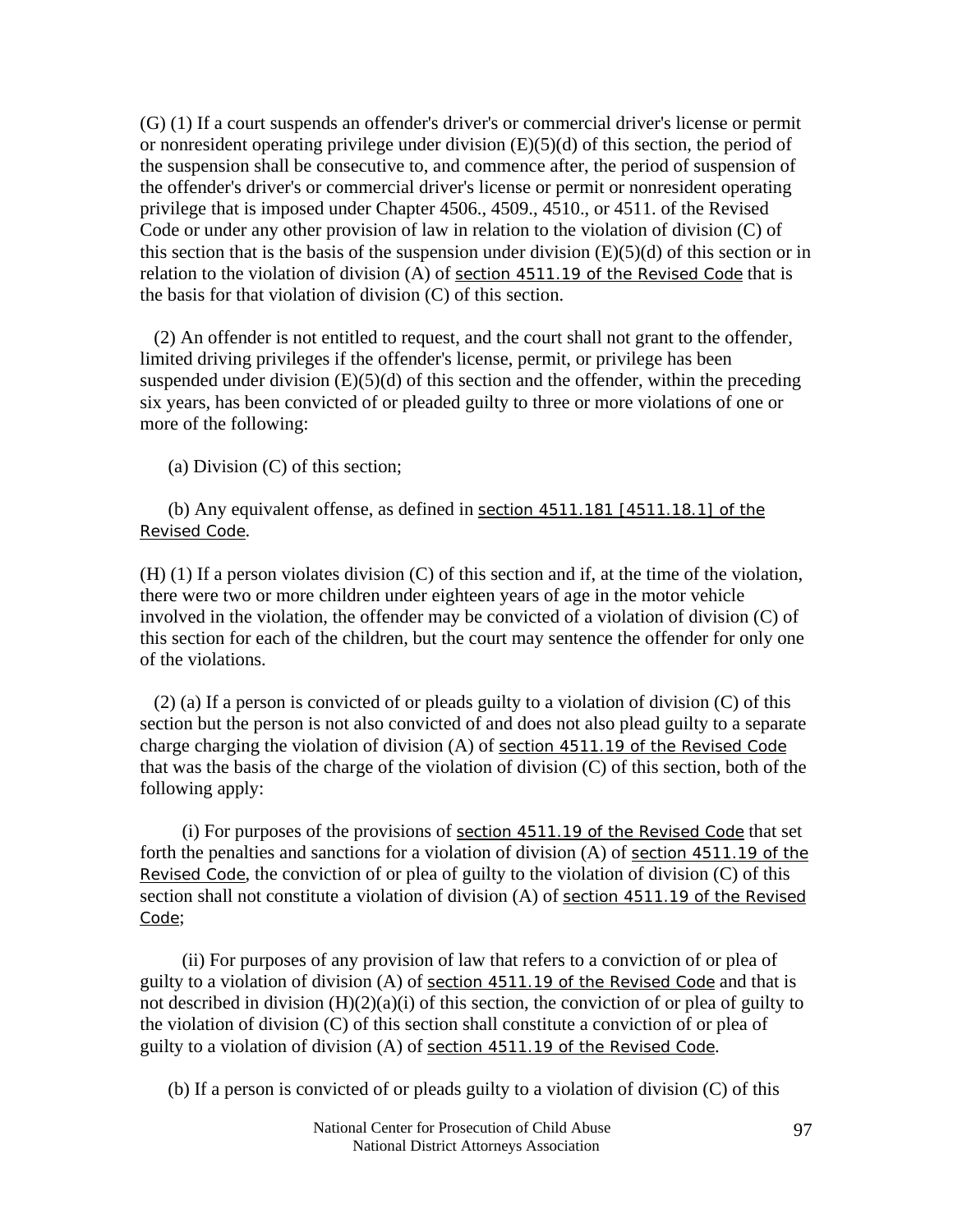section and the person also is convicted of or pleads guilty to a separate charge charging the violation of division  $(A)$  of [section 4511.19 of the Revised Code](https://www.lexis.com/research/buttonTFLink?_m=fe46cd5b58dfd056fa6cd0597c8d290c&_xfercite=%3ccite%20cc%3d%22USA%22%3e%3c%21%5bCDATA%5bORC%20Ann.%202919.22%5d%5d%3e%3c%2fcite%3e&_butType=4&_butStat=0&_butNum=49&_butInline=1&_butinfo=OHCODE%204511.19&_fmtstr=FULL&docnum=1&_startdoc=1&wchp=dGLbVtb-zSkAb&_md5=45d73f1f45b1aeecb30d0f2e8ac24b37) that was the basis of the charge of the violation of division (C) of this section, the conviction of or plea of guilty to the violation of division (C) of this section shall not constitute, for purposes of any provision of law that refers to a conviction of or plea of guilty to a violation of division (A) of [section 4511.19 of the Revised Code](https://www.lexis.com/research/buttonTFLink?_m=fe46cd5b58dfd056fa6cd0597c8d290c&_xfercite=%3ccite%20cc%3d%22USA%22%3e%3c%21%5bCDATA%5bORC%20Ann.%202919.22%5d%5d%3e%3c%2fcite%3e&_butType=4&_butStat=0&_butNum=50&_butInline=1&_butinfo=OHCODE%204511.19&_fmtstr=FULL&docnum=1&_startdoc=1&wchp=dGLbVtb-zSkAb&_md5=c277c6554f3a90905b687002b3820049), a conviction of or plea of guilty to a violation of division (A) of [section 4511.19 of the Revised Code](https://www.lexis.com/research/buttonTFLink?_m=fe46cd5b58dfd056fa6cd0597c8d290c&_xfercite=%3ccite%20cc%3d%22USA%22%3e%3c%21%5bCDATA%5bORC%20Ann.%202919.22%5d%5d%3e%3c%2fcite%3e&_butType=4&_butStat=0&_butNum=51&_butInline=1&_butinfo=OHCODE%204511.19&_fmtstr=FULL&docnum=1&_startdoc=1&wchp=dGLbVtb-zSkAb&_md5=6b8c4acaf470b8e39e2eb2308c324d39).

(I) As used in this section:

 (1) "Community control sanction" has the same meaning as in [section 2929.01 of the](https://www.lexis.com/research/buttonTFLink?_m=fe46cd5b58dfd056fa6cd0597c8d290c&_xfercite=%3ccite%20cc%3d%22USA%22%3e%3c%21%5bCDATA%5bORC%20Ann.%202919.22%5d%5d%3e%3c%2fcite%3e&_butType=4&_butStat=0&_butNum=52&_butInline=1&_butinfo=OHCODE%202929.01&_fmtstr=FULL&docnum=1&_startdoc=1&wchp=dGLbVtb-zSkAb&_md5=0253e498d21647bf23843d6b8672dccb)  [Revised Code](https://www.lexis.com/research/buttonTFLink?_m=fe46cd5b58dfd056fa6cd0597c8d290c&_xfercite=%3ccite%20cc%3d%22USA%22%3e%3c%21%5bCDATA%5bORC%20Ann.%202919.22%5d%5d%3e%3c%2fcite%3e&_butType=4&_butStat=0&_butNum=52&_butInline=1&_butinfo=OHCODE%202929.01&_fmtstr=FULL&docnum=1&_startdoc=1&wchp=dGLbVtb-zSkAb&_md5=0253e498d21647bf23843d6b8672dccb);

 (2) "Limited driving privileges" has the same meaning as in [section 4501.01 of the](https://www.lexis.com/research/buttonTFLink?_m=fe46cd5b58dfd056fa6cd0597c8d290c&_xfercite=%3ccite%20cc%3d%22USA%22%3e%3c%21%5bCDATA%5bORC%20Ann.%202919.22%5d%5d%3e%3c%2fcite%3e&_butType=4&_butStat=0&_butNum=53&_butInline=1&_butinfo=OHCODE%204501.01&_fmtstr=FULL&docnum=1&_startdoc=1&wchp=dGLbVtb-zSkAb&_md5=e1335344c94b899bd356c04305f1709c)  [Revised Code](https://www.lexis.com/research/buttonTFLink?_m=fe46cd5b58dfd056fa6cd0597c8d290c&_xfercite=%3ccite%20cc%3d%22USA%22%3e%3c%21%5bCDATA%5bORC%20Ann.%202919.22%5d%5d%3e%3c%2fcite%3e&_butType=4&_butStat=0&_butNum=53&_butInline=1&_butinfo=OHCODE%204501.01&_fmtstr=FULL&docnum=1&_startdoc=1&wchp=dGLbVtb-zSkAb&_md5=e1335344c94b899bd356c04305f1709c).

 (3) "Methamphetamine" has the same meaning as in [section 2925.01 of the Revised](https://www.lexis.com/research/buttonTFLink?_m=fe46cd5b58dfd056fa6cd0597c8d290c&_xfercite=%3ccite%20cc%3d%22USA%22%3e%3c%21%5bCDATA%5bORC%20Ann.%202919.22%5d%5d%3e%3c%2fcite%3e&_butType=4&_butStat=0&_butNum=54&_butInline=1&_butinfo=OHCODE%202925.01&_fmtstr=FULL&docnum=1&_startdoc=1&wchp=dGLbVtb-zSkAb&_md5=9fa9482874a016178038b7747169f734)  [Code](https://www.lexis.com/research/buttonTFLink?_m=fe46cd5b58dfd056fa6cd0597c8d290c&_xfercite=%3ccite%20cc%3d%22USA%22%3e%3c%21%5bCDATA%5bORC%20Ann.%202919.22%5d%5d%3e%3c%2fcite%3e&_butType=4&_butStat=0&_butNum=54&_butInline=1&_butinfo=OHCODE%202925.01&_fmtstr=FULL&docnum=1&_startdoc=1&wchp=dGLbVtb-zSkAb&_md5=9fa9482874a016178038b7747169f734).

# **OKLAHOMA**

#### *OKLA. STAT. ANN. tit. 10, § 7001-1.3 (2008). Definitions*

A. When used in the Oklahoma Children's Code, unless the context otherwise requires: 54. "Torture" means to inflict:

 a. intense emotional or psychological anguish to or suffering by a child, or

 b. physical pain for the purpose of coercing or terrorizing a child;

#### *OKLA. STAT. ANN. tit. 10, § 7003-4.6 (2008). Returning Child to home*

A. The court, on its own motion or upon motion of a party, may determine that reasonable efforts to provide for the return of a child to the child's home or to preserve the family of the child shall not be required prior to or following the adjudicatory hearing if the court determines based upon competent evidence that:

 1. The parent, legal guardian or custodian has inflicted chronic abuse, chronic neglect or torture on the child, a sibling of the child or another child within the household where the child resides;

2. The child or a sibling of the child: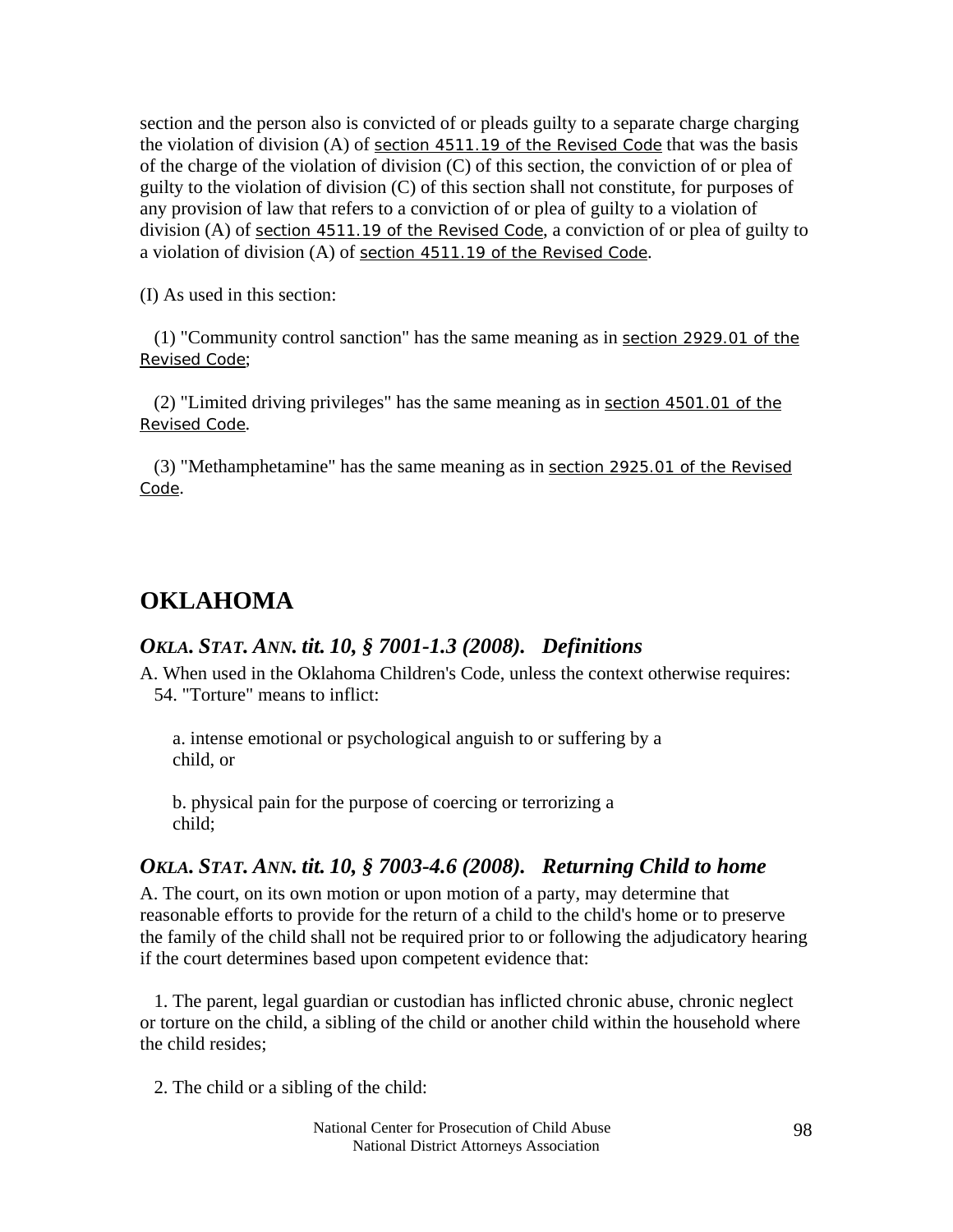a. has been previously adjudicated deprived pursuant to the Oklahoma Children's Code or laws from other states or territories as a result of sexual abuse or severe physical abuse,

 b. following adjudication, has been removed from the custody of the parent, legal guardian or custodian,

 c. has been returned to the custody of the parent, legal guardian or custodian from whom the child had originally been taken, and

 d. has been removed from the custody of the parents, legal guardian or custodian of the child, pursuant to the provisions of the Oklahoma Children's Code, due to sexual abuse or severe physical abuse;

3. The child is an abandoned infant;

 4. The parent, legal guardian or custodian of the child has been convicted of the murder of any child or aided or abetted, attempted, conspired or solicited the commission of murder of any child;

 5. The parent, legal guardian or custodian of the child has been convicted of voluntary manslaughter of another child of the parent, legal guardian or custodian or aided or abetted, attempted, conspired in or solicited the commission of voluntary manslaughter of another child of the parent, legal guardian or custodian or another child within the household where the child resided;

 6. The child has been adjudicated a deprived child, pursuant to the provisions of the Oklahoma Children's Code, as a result of a single incident of sexual abuse, severe neglect or a felonious assault resulting in serious bodily injury to the child, a sibling of the child, or a child within the household where the child resides, by the parent, legal guardian or custodian of the child;

 7. The child was conceived as a result of rape or an act committed outside of this state which if committed in this state would constitute rape. This paragraph shall only apply to the parent who committed the rape or act and whose child has been placed out of the home;

 8. The parents have deserted a child without good cause or excuse and such desertion continues for a period of at least six (6) months immediately prior to the filing of the petition adjudicating the child deprived or petition to terminate parental rights;

 9. The parent of the child willfully abandoned the child without regard to length of abandonment, and the court finds that the abandonment itself constituted a serious danger to the health and safety of the child;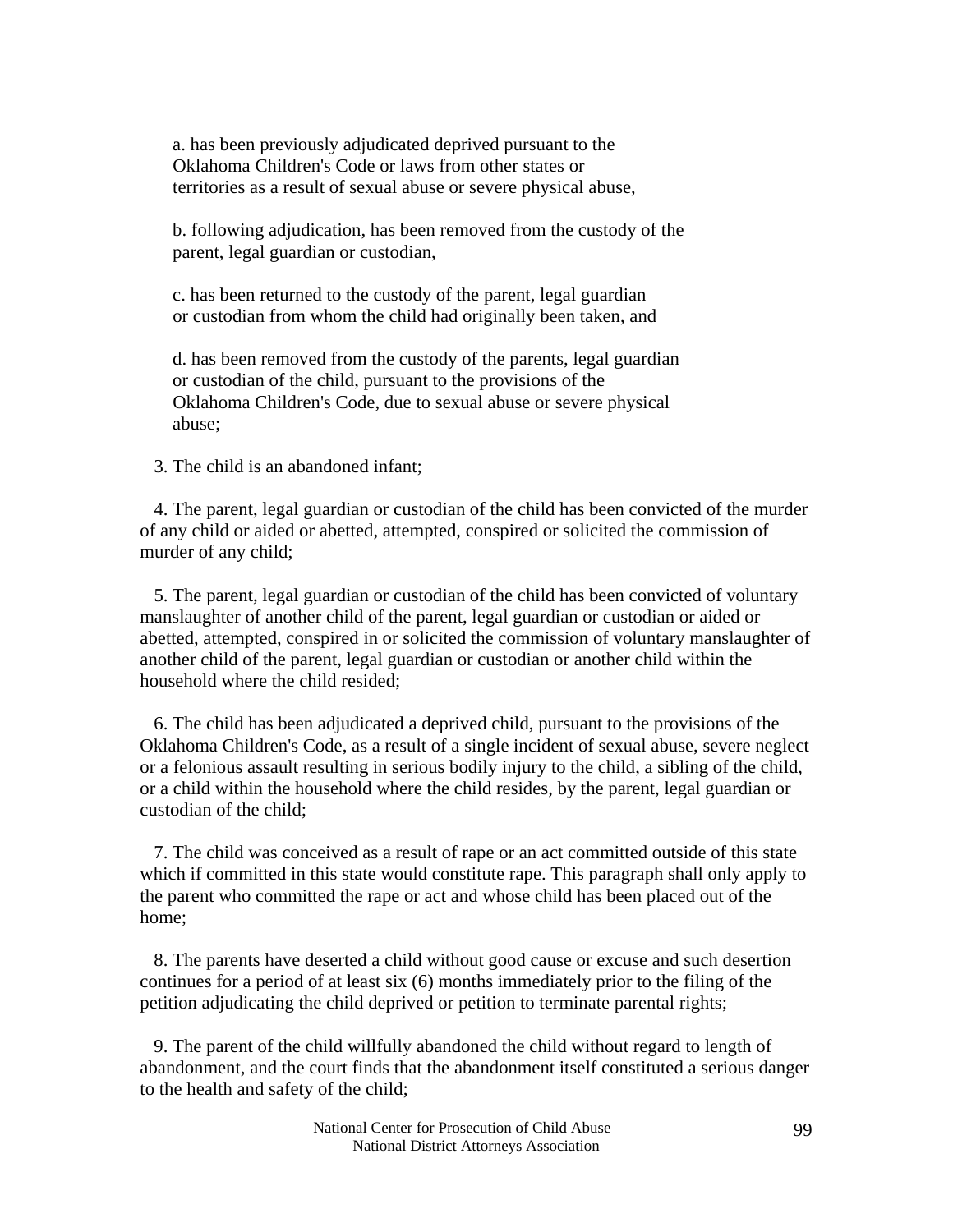10. A child has resided out of the child's home under court order for a cumulative period of more than one (1) year within a three-year period following a deprived child adjudication;

11. a. The court ordered a permanent plan of adoption, guardianship, or other permanent out-of-home placement for any siblings of the child because the parent failed to correct the conditions which led to initial court intervention with the sibling after the sibling had been removed from that parent, or

 b. The parental rights of a parent over any sibling of the child had been permanently severed and, according to the findings of the court, the parent had not subsequently made a reasonable effort to correct the problems that led to removal of the sibling of that child from that parent;

 12. The parent, legal guardian or custodian who is or has been subject to the registration requirements of the Oklahoma Sex Offenders Registration Act or any similar act in any other state or who has been convicted of a sexual felony offense pursuant to Section 1024.2, 1031, 1040.52, 1040.53, 1081, 1085, 1086, 1117, 1118, 1119, 1192 or 1192.1 of Title 21 of the Oklahoma Statutes; or

 13. The parent, legal guardian or custodian of the child has a history of extensive, abusive and chronic use of drugs or alcohol and has resisted treatment for this problem during a three-year period immediately prior to the filing of the deprived petition which brought that child to the court's attention.

 B. Upon a determination by the court that any of the conditions specified in subsection A of this section exist, the court shall conduct a permanency hearing within thirty (30) days of the determination by the court pursuant to the provisions of Section 7003-5.6d of this title. Reasonable efforts shall be made to place the child in a timely manner in accordance with the permanency plan.

 C. Except when a petition for the termination of parental rights is required to be filed pursuant to the provisions of Section 7003-4.7 of this title, the district attorney, the child's attorney, or both may file a petition for termination of parental rights.

## *OKLA. STAT. ANN. tit. 10, § 7115 (2009). Child abuse--Child neglect--Child sexual abuse--Child sexual exploitation--Enabling—Penalties.*

 A. Any parent or other person who shall willfully or maliciously engage in child abuse shall, upon conviction, be guilty of a felony punishable by imprisonment in the custody of the Department of Corrections not exceeding life imprisonment, or by imprisonment in a county jail not exceeding one (1) year, or by a fine of not less than Five Hundred Dollars (\$ 500.00) nor more than Five Thousand Dollars (\$ 5,000.00), or both such fine and imprisonment. As used in this subsection, "child abuse" means the willful or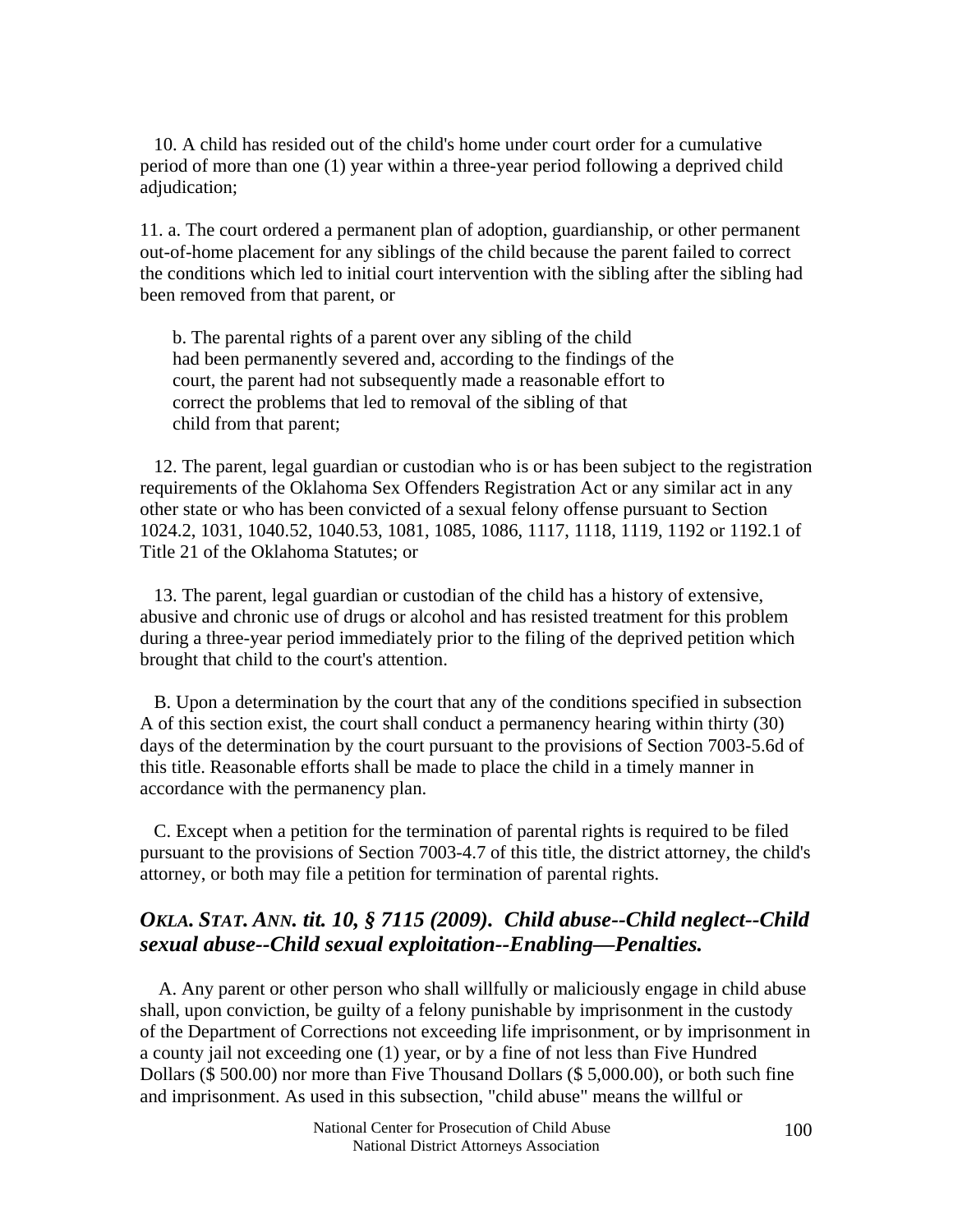malicious abuse, as defined by paragraph 1 of subsection B of Section 7102 of this title, of a child under eighteen (18) years of age by another, or the act of willfully or maliciously injuring, torturing or maiming a child under eighteen (18) years of age by another.

 B. Any parent or other person who shall willfully or maliciously engage in enabling child abuse shall, upon conviction, be punished by imprisonment in the custody of the Department of Corrections not exceeding life imprisonment, or by imprisonment in a county jail not exceeding one (1) year, or by a fine of not less than Five Hundred Dollars (\$ 500.00) nor more than Five Thousand Dollars (\$ 5,000.00) or both such fine and imprisonment. As used in this subsection, "enabling child abuse" means the causing, procuring or permitting of a willful or malicious act of child abuse, as defined by paragraph 1 of subsection B of Section 7102 of this title, of a child under eighteen (18) years of age by another. As used in this subsection, "permit" means to authorize or allow for the care of a child by an individual when the person authorizing or allowing such care knows or reasonably should know that the child will be placed at risk of abuse as proscribed by this subsection.

 C. Any parent or other person who shall willfully or maliciously engage in child neglect shall, upon conviction, be punished by imprisonment in the custody of the Department of Corrections not exceeding life imprisonment, or by imprisonment in a county jail not exceeding one (1) year, or by a fine of not less than Five Hundred Dollars (\$ 500.00) nor more than Five Thousand Dollars (\$ 5,000.00), or both such fine and imprisonment. As used in this subsection, "child neglect" means the willful or malicious neglect, as defined by paragraph 3 of subsection B of Section 7102 of this title, of a child under eighteen (18) years of age by another.

 D. Any parent or other person who shall willfully or maliciously engage in enabling child neglect shall, upon conviction, be punished by imprisonment in the custody of the Department of Corrections not exceeding life imprisonment, or by imprisonment in a county jail not exceeding one (1) year, or by a fine of not less than Five Hundred Dollars (\$ 500.00) nor more than Five Thousand Dollars (\$ 5,000.00), or both such fine and imprisonment. As used in this subsection, "enabling child neglect" means the causing, procuring or permitting of a willful or malicious act of child neglect, as defined by paragraph 3 of subsection B of Section 7102 of this title, of a child under eighteen (18) years of age by another. As used in this subsection, "permit" means to authorize or allow for the care of a child by an individual when the person authorizing or allowing such care knows or reasonably should know that the child will be placed at risk of neglect as proscribed by this subsection.

 E. Any parent or other person who shall willfully or maliciously engage in child sexual abuse shall, upon conviction, be punished by imprisonment in the custody of the Department of Corrections not exceeding life imprisonment, or by imprisonment in a county jail not exceeding one (1) year, or by a fine of not less than Five Hundred Dollars (\$ 500.00) nor more than Five Thousand Dollars (\$ 5,000.00), or both such fine and imprisonment, except as provided in [Section 51.1a of Title 21 of the Oklahoma Statutes](https://www.lexis.com/research/buttonTFLink?_m=3244b64b03e1d34009650710f871c6e6&_xfercite=%3ccite%20cc%3d%22USA%22%3e%3c%21%5bCDATA%5b10%20Okl.%20St.%20%a7%207115%5d%5d%3e%3c%2fcite%3e&_butType=4&_butStat=0&_butNum=2&_butInline=1&_butinfo=21%20OKCODE%2051.1A&_fmtstr=FULL&docnum=1&_startdoc=1&wchp=dGLbVtb-zSkAb&_md5=ceac3f945bc7689c533dcbaf84687625)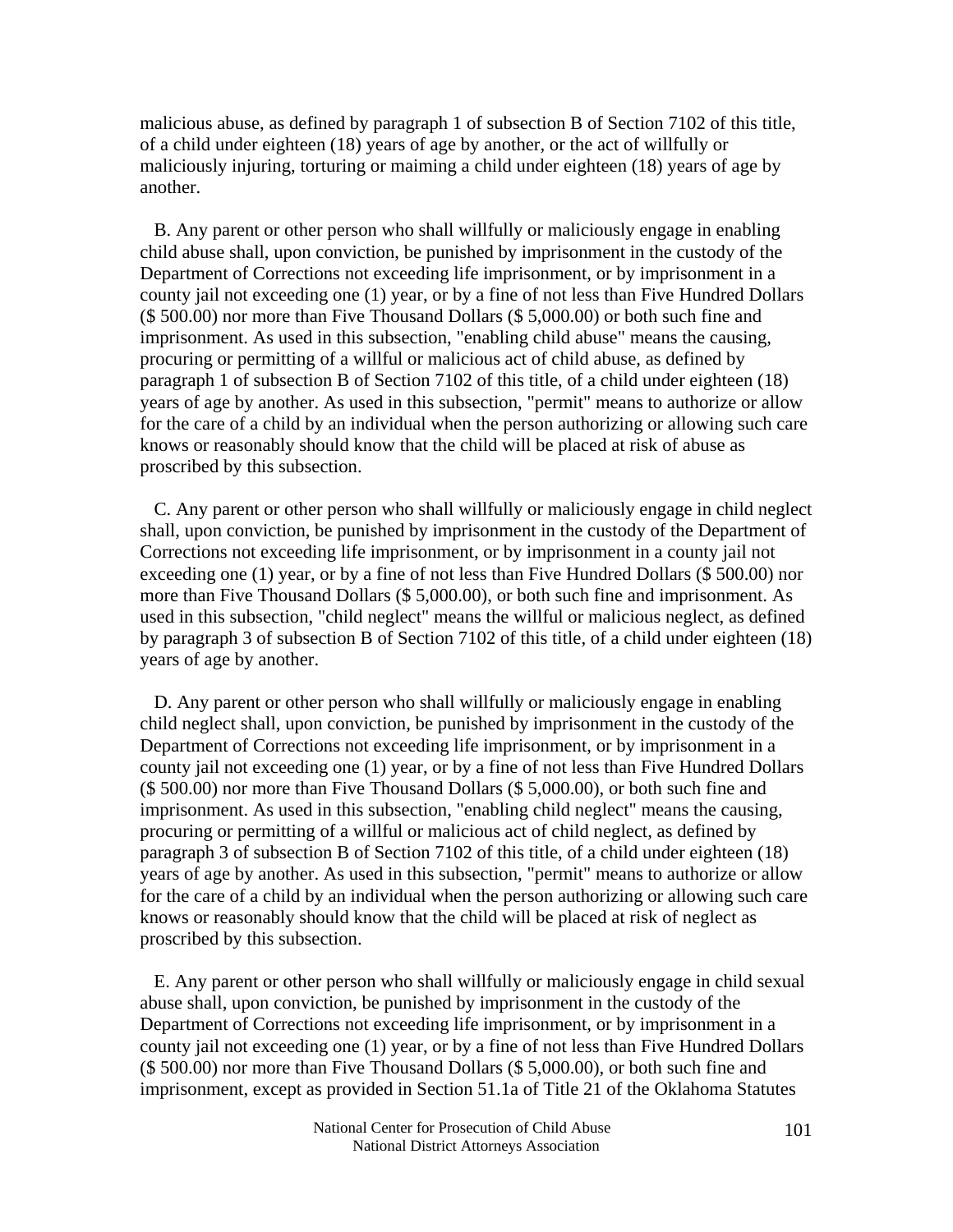or as otherwise provided in subsection F of this section for a child victim under twelve (12) years of age. Except for persons sentenced to life or life without parole, any person sentenced to imprisonment for two (2) years or more for a violation of this subsection shall be required to serve a term of post-imprisonment supervision pursuant to subparagraph f of paragraph 1 of subsection A of [Section 991a of Title 22 of the](https://www.lexis.com/research/buttonTFLink?_m=3244b64b03e1d34009650710f871c6e6&_xfercite=%3ccite%20cc%3d%22USA%22%3e%3c%21%5bCDATA%5b10%20Okl.%20St.%20%a7%207115%5d%5d%3e%3c%2fcite%3e&_butType=4&_butStat=0&_butNum=3&_butInline=1&_butinfo=22%20OKCODE%20991A&_fmtstr=FULL&docnum=1&_startdoc=1&wchp=dGLbVtb-zSkAb&_md5=99510cf1924e3e1b752755b94cd4dfa1)  [Oklahoma Statutes](https://www.lexis.com/research/buttonTFLink?_m=3244b64b03e1d34009650710f871c6e6&_xfercite=%3ccite%20cc%3d%22USA%22%3e%3c%21%5bCDATA%5b10%20Okl.%20St.%20%a7%207115%5d%5d%3e%3c%2fcite%3e&_butType=4&_butStat=0&_butNum=3&_butInline=1&_butinfo=22%20OKCODE%20991A&_fmtstr=FULL&docnum=1&_startdoc=1&wchp=dGLbVtb-zSkAb&_md5=99510cf1924e3e1b752755b94cd4dfa1) under conditions determined by the Department of Corrections. The jury shall be advised that the mandatory post-imprisonment supervision shall be in addition to the actual imprisonment. As used in this section, "child sexual abuse" means the willful or malicious sexual abuse, as defined by paragraph 6 of subsection B of Section 7102 of this title, of a child under eighteen (18) years of age by another.

 F. Any parent or other person who shall willfully or maliciously engage in sexual abuse to a child under twelve (12) years of age shall, upon conviction, be punished by imprisonment in the custody of the Department of Corrections for not less than twentyfive (25) years nor more than life imprisonment, and by a fine of not less than Five Hundred Dollars (\$ 500.00) nor more than Five Thousand Dollars (\$ 5,000.00).

 G. Any parent or other person who shall willfully or maliciously engage in enabling child sexual abuse shall, upon conviction, be punished by imprisonment in the custody of the Department of Corrections not exceeding life imprisonment, or by imprisonment in a county jail not exceeding one (1) year, or by a fine of not less than Five Hundred Dollars (\$ 500.00) nor more than Five Thousand Dollars (\$ 5,000.00), or both such fine and imprisonment. As used in this subsection, "enabling child sexual abuse" means the causing, procuring or permitting of a willful or malicious act of child sexual abuse, as defined by paragraph 6 of subsection B of Section 7102 of this title, of a child under the age of eighteen (18) by another. As used in this subsection, "permit" means to authorize or allow for the care of a child by an individual when the person authorizing or allowing such care knows or reasonably should know that the child will be placed at risk of sexual abuse as proscribed by this subsection.

 H. Any parent or other person who shall willfully or maliciously engage in child sexual exploitation shall, upon conviction, be punished by imprisonment in the custody of the Department of Corrections not exceeding life imprisonment, or by imprisonment in a county jail not exceeding one (1) year, or by a fine of not less than Five Hundred Dollars (\$ 500.00) nor more than Five Thousand Dollars (\$ 5,000.00), or both such fine and imprisonment except as provided in subsection I of this section for a child victim under twelve (12) years of age. Except for persons sentenced to life or life without parole, any person sentenced to imprisonment for two (2) years or more for a violation of this subsection shall be required to serve a term of post-imprisonment supervision pursuant to subparagraph f of paragraph 1 of subsection A of [Section 991a of Title 22 of the](https://www.lexis.com/research/buttonTFLink?_m=3244b64b03e1d34009650710f871c6e6&_xfercite=%3ccite%20cc%3d%22USA%22%3e%3c%21%5bCDATA%5b10%20Okl.%20St.%20%a7%207115%5d%5d%3e%3c%2fcite%3e&_butType=4&_butStat=0&_butNum=4&_butInline=1&_butinfo=22%20OKCODE%20991A&_fmtstr=FULL&docnum=1&_startdoc=1&wchp=dGLbVtb-zSkAb&_md5=7f1e89a6e7d1fcd6794819988b6a762c)  [Oklahoma Statutes](https://www.lexis.com/research/buttonTFLink?_m=3244b64b03e1d34009650710f871c6e6&_xfercite=%3ccite%20cc%3d%22USA%22%3e%3c%21%5bCDATA%5b10%20Okl.%20St.%20%a7%207115%5d%5d%3e%3c%2fcite%3e&_butType=4&_butStat=0&_butNum=4&_butInline=1&_butinfo=22%20OKCODE%20991A&_fmtstr=FULL&docnum=1&_startdoc=1&wchp=dGLbVtb-zSkAb&_md5=7f1e89a6e7d1fcd6794819988b6a762c) under conditions determined by the Department of Corrections. The jury shall be advised that the mandatory post-imprisonment supervision shall be in addition to the actual imprisonment. As used in this subsection, "child sexual exploitation" means the willful or malicious sexual exploitation, as defined by paragraph 7 of subsection B of Section 7102 of this title, of a child under eighteen (18) years of age by another.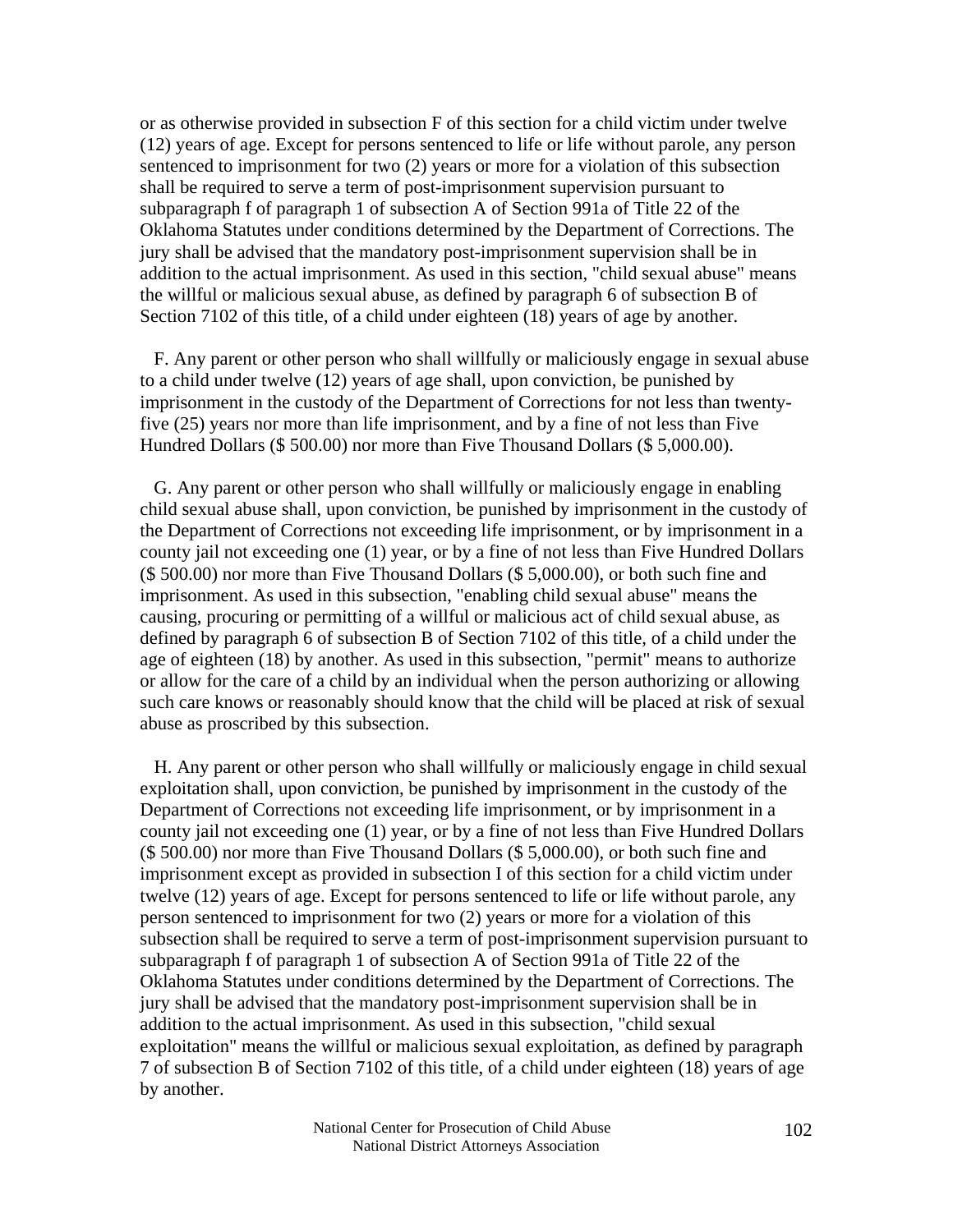I. Any parent or other person who shall willfully or maliciously engage in sexual exploitation of a child under twelve (12) years of age shall, upon conviction, be punished by imprisonment in the custody of the Department of Corrections for not less than twenty-five (25) years nor more than life imprisonment, and by a fine of not less than Five Hundred Dollars (\$ 500.00) nor more than Five Thousand Dollars (\$ 5,000.00).

 J. Any parent or other person who shall willfully or maliciously engage in enabling child sexual exploitation shall, upon conviction, be punished by imprisonment in the custody of the Department of Corrections not exceeding life imprisonment, or by imprisonment in a county jail not exceeding one (1) year, or by a fine of not less than Five Hundred Dollars (\$ 500.00) nor more than Five Thousand Dollars (\$ 5,000.00), or both such fine and imprisonment. As used in this subsection, "enabling child sexual exploitation" means the causing, procuring or permitting of a willful or malicious act of child sexual exploitation, as defined by paragraph 7 of subsection B of Section 7102 of this title, of a child under eighteen (18) years of age by another. As used in this subsection, "permit" means to authorize or allow for the care of a child by an individual when the person authorizing or allowing such care knows or reasonably should know that the child will be placed at risk of sexual exploitation as proscribed by this subsection.

 K. Notwithstanding any other provision of law, any parent or other person convicted of forcible anal or oral sodomy, rape, rape by instrumentation, or lewd molestation of a child under fourteen (14) years of age subsequent to a previous conviction for any offense of forcible anal or oral sodomy, rape, rape by instrumentation, or lewd molestation of a child under fourteen (14) years of age shall be punished by death or by imprisonment for life without parole.

#### *OKLA. STAT. ANN. tit. 10, § 7303-1.4 (2008). Petition to be filed within certain time--Order removing child from home prohibited absent certain determinations--"Responsible adult" defined*

A. If a child has been taken into custody pursuant to the provisions of the Juvenile Justice Code before a petition has been filed, a petition shall be filed and a summons issued within five (5) judicial days from the date of such assumption of custody, or custody of the child shall be relinquished to the child's parent, legal guardian, legal custodian, or other responsible adult, unless otherwise provided for in the Oklahoma Juvenile Code.

 B. No order of the court providing for the initial or continued removal of a child alleged or adjudicated delinquent or in need of supervision from the child's home shall be entered unless the court finds that the continuation of the child in the home of the child is contrary to the welfare of the child. The order shall include either:

 1. A determination as to whether or not reasonable efforts have been made to prevent the need for the removal of the child from the home or, as appropriate, reasonable efforts have been made to provide for the return of the child to the home; or

2. A determination as to whether or not an absence of efforts to prevent the removal of

103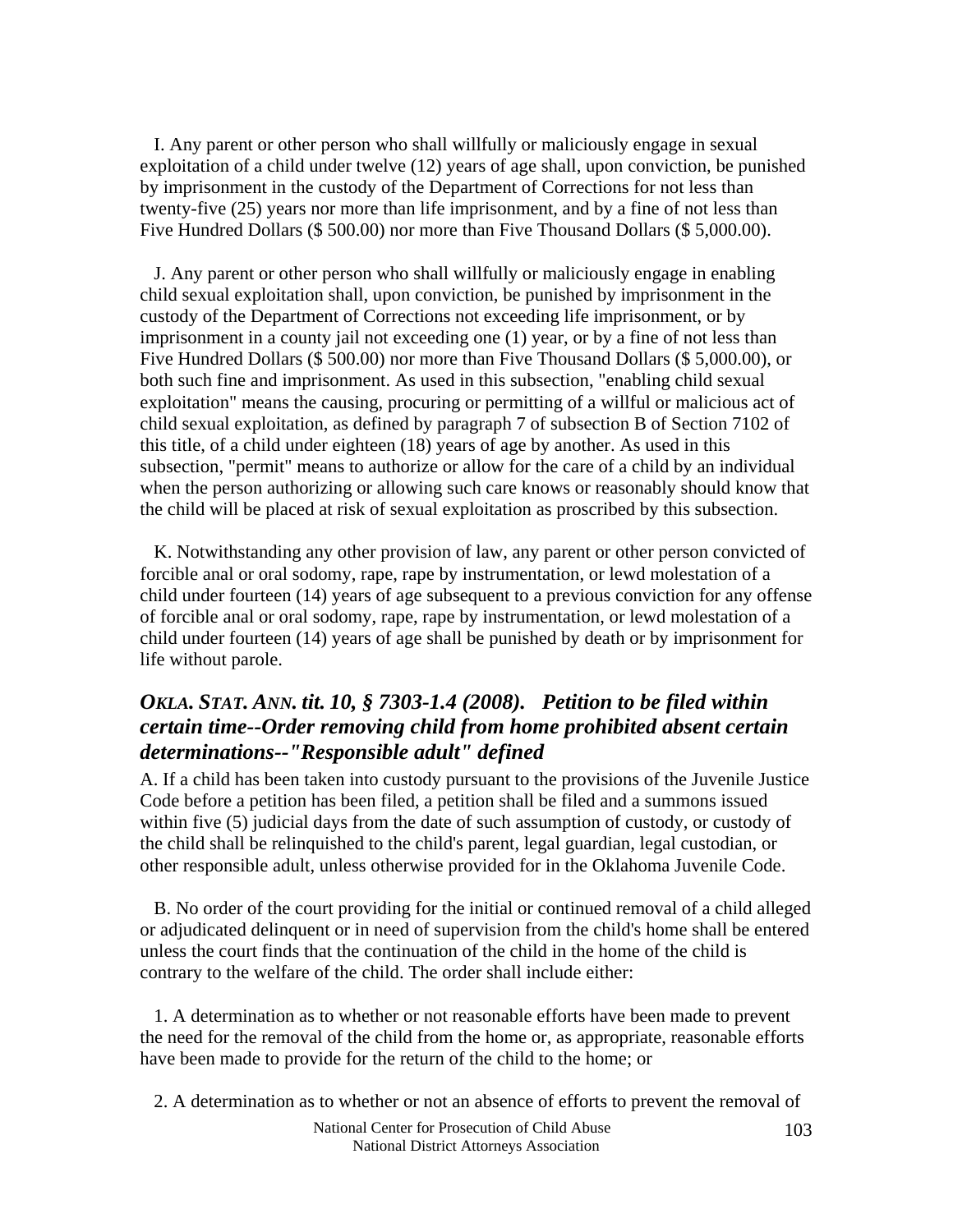the child from the home is reasonable upon consideration of the family circumstances, the safety of the child and the protection of the public; or

 3. A determination that reasonable efforts to prevent the removal of the child from the home or to reunify the child and family are not required because:

 a. a court of competent jurisdiction has determined that the parent has subjected the child to one of the following aggravated circumstances: abandonment, torture, chronic abuse, sexual abuse or chronic, life-threatening neglect of the child,

 b. a court of competent jurisdiction has determined that the parent has been convicted of one of the following:

(1) murder of another child of the parent,

(2) voluntary manslaughter of another child of the parent,

 (3) aiding or abetting, attempting, conspiring, or soliciting to commit such a murder or such a voluntary manslaughter, or

 (4) a felony assault that results in serious bodily injury to the child or another child of the parent, or

 c. the parental rights of the parent with respect to a sibling have been terminated involuntarily.

 C. For purposes of this section and Sections 7303-1.1 and 7303-1.2 of this title, "responsible adult" means a stepparent, foster parent, person related to the juvenile in any manner who is eighteen (18) years of age or older, or any person having an obligation and authority to care for or safeguard the juvenile in another person's absence who is eighteen (18) years of age or older.

## *OKLA. STAT. ANN. tit. 21, § 1024.1 (2008). Definitions*

A. As used in Sections 1021, 1021.1 through 1021.3, Sections 1022 through 1024, and Sections 1040.8 through 1040.24 of this title, "child pornography" means and includes any film, motion picture, videotape, photograph, negative, undeveloped film, slide, photographic product, reproduction of a photographic product, CD-ROM, magnetic disk memory, magnetic tape memory, play or performance wherein a minor under the age of eighteen (18) years is engaged in any act with a person, other than his or her spouse, of sexual intercourse which is normal or perverted, in any act of anal sodomy, in any act of sexual activity with an animal, in any act of sadomasochistic abuse including, but not limited to, flagellation or torture, or the condition of being fettered, bound or otherwise physically restrained in the context of sexual conduct, in any act of fellatio or cunnilingus, in any act of excretion in the context of sexual conduct, in any lewd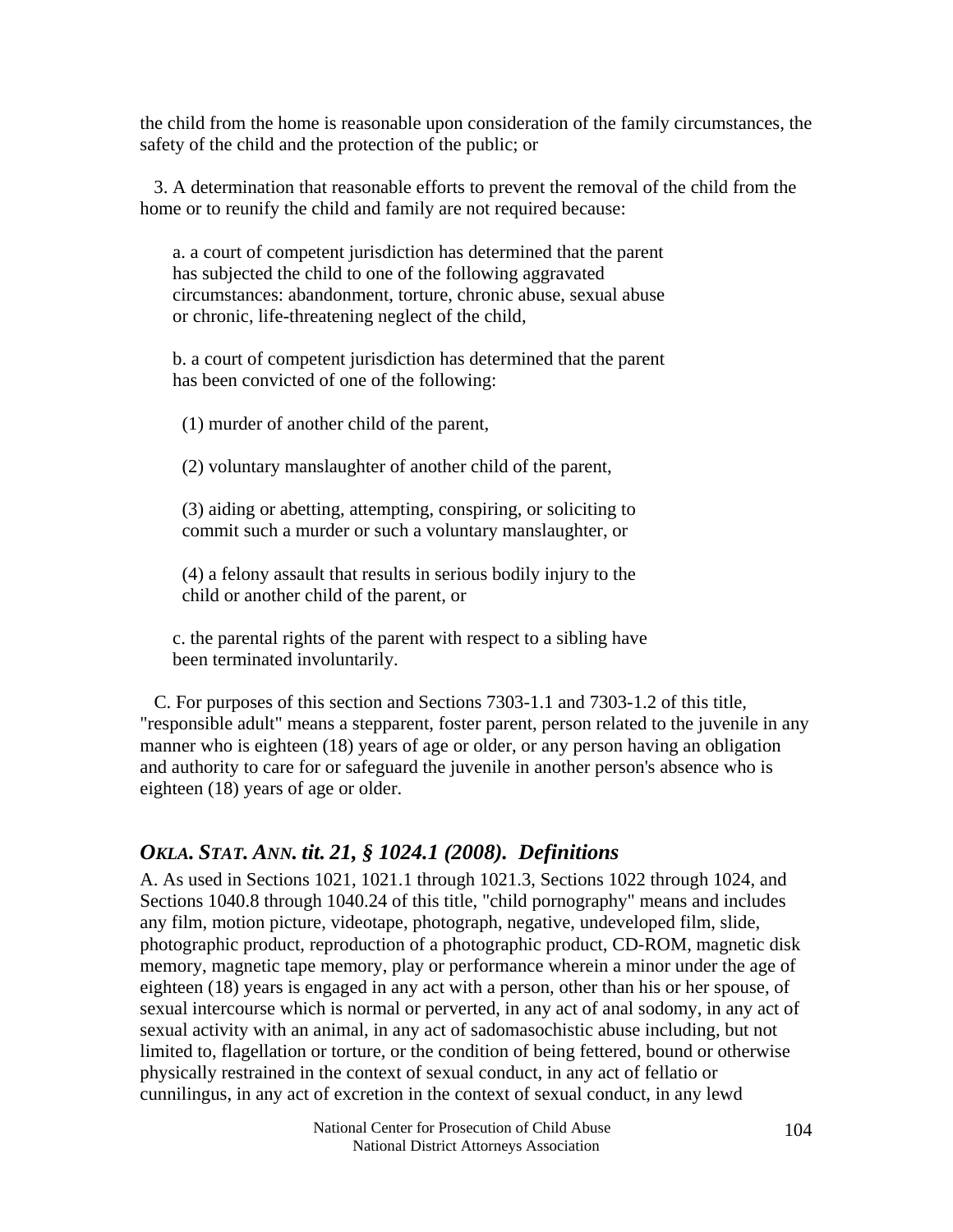exhibition of the uncovered genitals in the context of masturbation or other sexual conduct, or where the lewd exhibition of the uncovered genitals has the purpose of sexual stimulation of the viewer, or wherein a person under the age of eighteen (18) years observes such acts or exhibitions.

 B. As used in Sections 1021 through 1024.4 and Sections 1040.8 through 1040.24 of this title:

 1. "Obscene material" means and includes any representation, performance, depiction or description of sexual conduct, whether in any form or medium including still photographs, undeveloped photographs, motion pictures, undeveloped film, videotape, CD-ROM, magnetic disk memory, magnetic tape memory or a purely photographic product or a reproduction of such product in any book, pamphlet, magazine, or other publication, if said items contain the following elements :

 a. depictions or descriptions of sexual conduct which are patently offensive as found by the average person applying contemporary community standards,

 b. taken as a whole, have as the dominant theme an appeal to prurient interest in sex as found by the average person applying contemporary community standards, and

 c. a reasonable person would find the material or performance taken as a whole lacks serious literary, artistic, educational, political, or scientific purposes or value.

The standard for obscenity applied in this section shall not apply to child pornography;

 2. "Performance" means and includes any display, live or recorded, in any form or medium;

3. "Sexual conduct" means and includes any of the following:

 a. acts of sexual intercourse including any intercourse which is normal or perverted, actual or simulated,

b. acts of deviate sexual conduct, including oral and anal sodomy,

c. acts of masturbation,

d. acts of sadomasochistic abuse including but not limited to:

 (1) flagellation or torture by or upon any person who is nude or clad in undergarments or in a costume which is of a revealing nature, or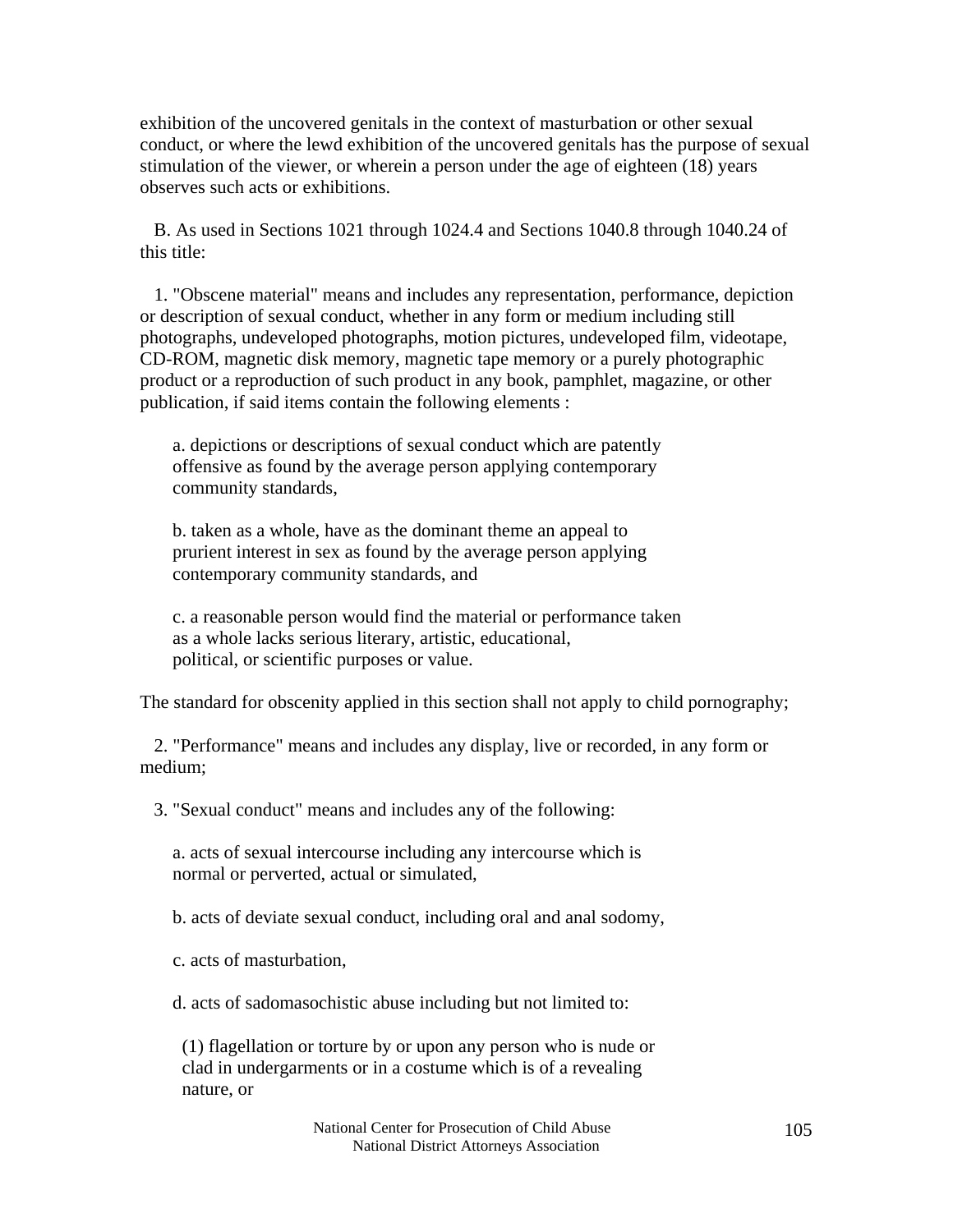(2) the condition of being fettered, bound, or otherwise physically restrained on the part of one who is nude or so clothed,

e. acts of excretion in a sexual context, or

f. acts of exhibiting human genitals or pubic areas; and

 4. "Explicit child pornography" means material which a law enforcement officer can immediately identify upon first viewing without hesitation as child pornography.

The types of sexual conduct described in paragraph 3 of this subsection are intended to include situations when, if appropriate to the type of conduct, the conduct is performed alone or between members of the same or opposite sex or between humans and animals in an act of apparent sexual stimulation or gratification.

# **OREGON\*\***

# *OR. REV. STAT. § 163.115 (2007). Murder; affirmative defense to certain felony murders; sentence of life imprisonment required; minimum term.*

(1) Except as provided in [ORS 163.118](https://www.lexis.com/research/buttonTFLink?_m=42784f9e49eda084c375f49587338fca&_xfercite=%3ccite%20cc%3d%22USA%22%3e%3c%21%5bCDATA%5bORS%20%a7%20163.115%5d%5d%3e%3c%2fcite%3e&_butType=4&_butStat=0&_butNum=2&_butInline=1&_butinfo=ORCODE%20163.118&_fmtstr=FULL&docnum=1&_startdoc=1&wchp=dGLbVzz-zSkAW&_md5=dab76ff1fff93899691b2f9e30158072) and [163.125,](https://www.lexis.com/research/buttonTFLink?_m=42784f9e49eda084c375f49587338fca&_xfercite=%3ccite%20cc%3d%22USA%22%3e%3c%21%5bCDATA%5bORS%20%a7%20163.115%5d%5d%3e%3c%2fcite%3e&_butType=4&_butStat=0&_butNum=3&_butInline=1&_butinfo=ORCODE%20163.125&_fmtstr=FULL&docnum=1&_startdoc=1&wchp=dGLbVzz-zSkAW&_md5=37d9b12f9b826f35bc2a4a25f9a1a81a) criminal homicide constitutes murder:

(a) When it is committed intentionally, except that it is an affirmative defense that, at the time of the homicide, the defendant was under the influence of an extreme emotional disturbance;

(b) When it is committed by a person, acting either alone or with one or more persons, who commits or attempts to commit any of the following crimes and in the course of and in furtherance of the crime the person is committing or attempting to commit, or during the immediate flight therefrom, the person, or another participant if there be any, causes the death of a person other than one of the participants:

(A) Arson in the first degree as defined in [ORS 164.325;](https://www.lexis.com/research/buttonTFLink?_m=42784f9e49eda084c375f49587338fca&_xfercite=%3ccite%20cc%3d%22USA%22%3e%3c%21%5bCDATA%5bORS%20%a7%20163.115%5d%5d%3e%3c%2fcite%3e&_butType=4&_butStat=0&_butNum=4&_butInline=1&_butinfo=ORCODE%20164.325&_fmtstr=FULL&docnum=1&_startdoc=1&wchp=dGLbVzz-zSkAW&_md5=4da7b0ba0d8c449bda67c18f9f233357)

(B) Criminal mischief in the first degree by means of an explosive as defined in [ORS](https://www.lexis.com/research/buttonTFLink?_m=42784f9e49eda084c375f49587338fca&_xfercite=%3ccite%20cc%3d%22USA%22%3e%3c%21%5bCDATA%5bORS%20%a7%20163.115%5d%5d%3e%3c%2fcite%3e&_butType=4&_butStat=0&_butNum=5&_butInline=1&_butinfo=ORCODE%20164.365&_fmtstr=FULL&docnum=1&_startdoc=1&wchp=dGLbVzz-zSkAW&_md5=bb10888a8cd62b71511c64613db223d1)  [164.365](https://www.lexis.com/research/buttonTFLink?_m=42784f9e49eda084c375f49587338fca&_xfercite=%3ccite%20cc%3d%22USA%22%3e%3c%21%5bCDATA%5bORS%20%a7%20163.115%5d%5d%3e%3c%2fcite%3e&_butType=4&_butStat=0&_butNum=5&_butInline=1&_butinfo=ORCODE%20164.365&_fmtstr=FULL&docnum=1&_startdoc=1&wchp=dGLbVzz-zSkAW&_md5=bb10888a8cd62b71511c64613db223d1);

(C) Burglary in the first degree as defined in [ORS 164.225;](https://www.lexis.com/research/buttonTFLink?_m=42784f9e49eda084c375f49587338fca&_xfercite=%3ccite%20cc%3d%22USA%22%3e%3c%21%5bCDATA%5bORS%20%a7%20163.115%5d%5d%3e%3c%2fcite%3e&_butType=4&_butStat=0&_butNum=6&_butInline=1&_butinfo=ORCODE%20164.225&_fmtstr=FULL&docnum=1&_startdoc=1&wchp=dGLbVzz-zSkAW&_md5=913a58d5cd9ce03a958946b00618a4b6)

(D) Escape in the first degree as defined in [ORS 162.165;](https://www.lexis.com/research/buttonTFLink?_m=42784f9e49eda084c375f49587338fca&_xfercite=%3ccite%20cc%3d%22USA%22%3e%3c%21%5bCDATA%5bORS%20%a7%20163.115%5d%5d%3e%3c%2fcite%3e&_butType=4&_butStat=0&_butNum=7&_butInline=1&_butinfo=ORCODE%20162.165&_fmtstr=FULL&docnum=1&_startdoc=1&wchp=dGLbVzz-zSkAW&_md5=67e71c4ab15ac4d0ac6ee2fe41374d2e)

(E) Kidnapping in the second degree as defined in [ORS 163.225;](https://www.lexis.com/research/buttonTFLink?_m=42784f9e49eda084c375f49587338fca&_xfercite=%3ccite%20cc%3d%22USA%22%3e%3c%21%5bCDATA%5bORS%20%a7%20163.115%5d%5d%3e%3c%2fcite%3e&_butType=4&_butStat=0&_butNum=8&_butInline=1&_butinfo=ORCODE%20163.225&_fmtstr=FULL&docnum=1&_startdoc=1&wchp=dGLbVzz-zSkAW&_md5=670e0034eb00525fbde9424bf884ee05)

National Center for Prosecution of Child Abuse National District Attorneys Association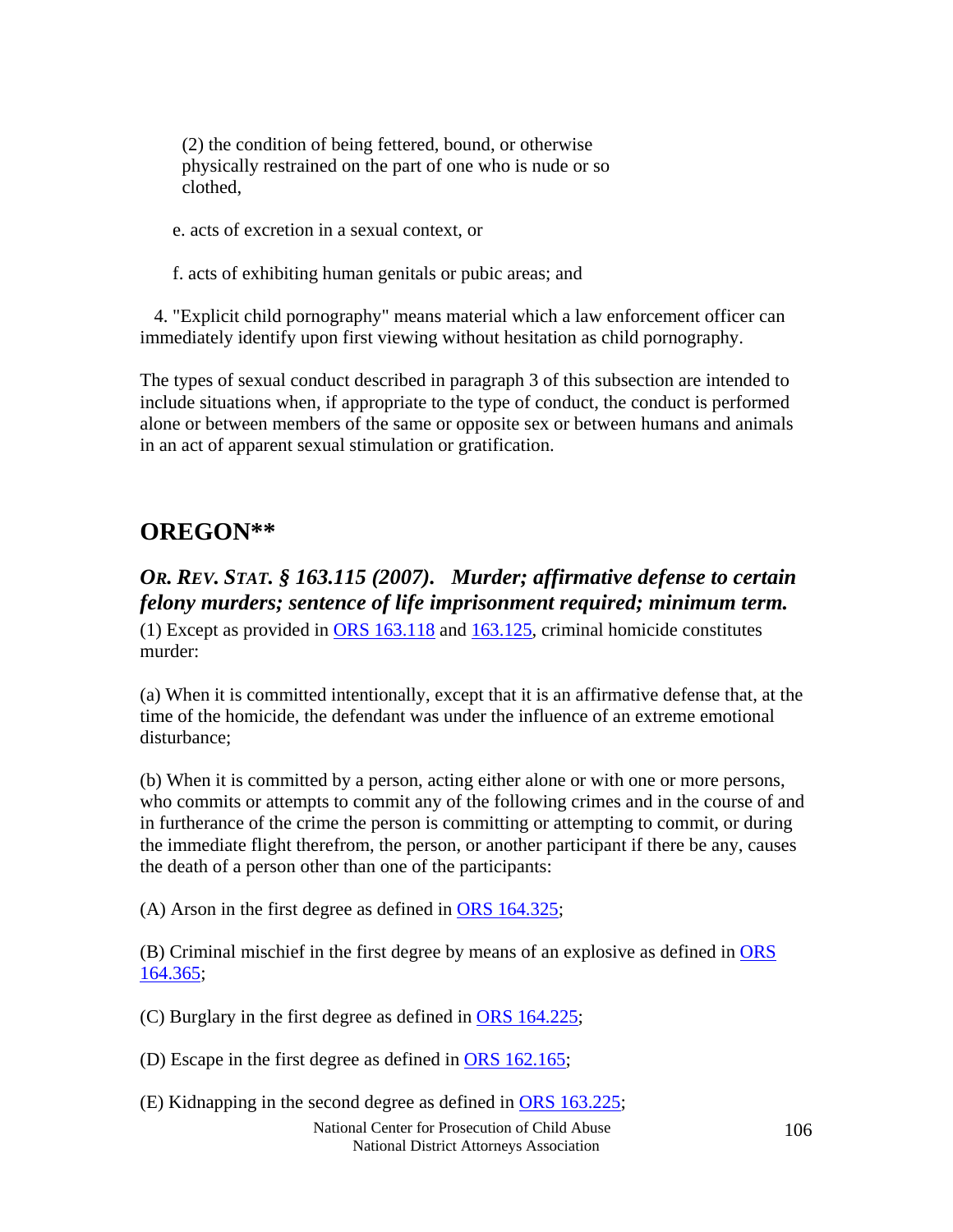(F) Kidnapping in the first degree as defined in [ORS 163.235](https://www.lexis.com/research/buttonTFLink?_m=42784f9e49eda084c375f49587338fca&_xfercite=%3ccite%20cc%3d%22USA%22%3e%3c%21%5bCDATA%5bORS%20%a7%20163.115%5d%5d%3e%3c%2fcite%3e&_butType=4&_butStat=0&_butNum=9&_butInline=1&_butinfo=ORCODE%20163.235&_fmtstr=FULL&docnum=1&_startdoc=1&wchp=dGLbVzz-zSkAW&_md5=8aad7e5ec5d5b094a5a7bebc80f6b61d);

(G) Robbery in the first degree as defined in [ORS 164.415;](https://www.lexis.com/research/buttonTFLink?_m=42784f9e49eda084c375f49587338fca&_xfercite=%3ccite%20cc%3d%22USA%22%3e%3c%21%5bCDATA%5bORS%20%a7%20163.115%5d%5d%3e%3c%2fcite%3e&_butType=4&_butStat=0&_butNum=10&_butInline=1&_butinfo=ORCODE%20164.415&_fmtstr=FULL&docnum=1&_startdoc=1&wchp=dGLbVzz-zSkAW&_md5=761e8c77df7f40667f4d494d7f31f5a6)

(H) Any felony sexual offense in the first degree defined in this chapter;

(I) Compelling prostitution as defined in [ORS 167.017;](https://www.lexis.com/research/buttonTFLink?_m=42784f9e49eda084c375f49587338fca&_xfercite=%3ccite%20cc%3d%22USA%22%3e%3c%21%5bCDATA%5bORS%20%a7%20163.115%5d%5d%3e%3c%2fcite%3e&_butType=4&_butStat=0&_butNum=11&_butInline=1&_butinfo=ORCODE%20167.017&_fmtstr=FULL&docnum=1&_startdoc=1&wchp=dGLbVzz-zSkAW&_md5=dc3eeb0980cf2128f32d26554c4ba9ff) or

(J) Assault in the first degree, as defined in [ORS 163.185,](https://www.lexis.com/research/buttonTFLink?_m=42784f9e49eda084c375f49587338fca&_xfercite=%3ccite%20cc%3d%22USA%22%3e%3c%21%5bCDATA%5bORS%20%a7%20163.115%5d%5d%3e%3c%2fcite%3e&_butType=4&_butStat=0&_butNum=12&_butInline=1&_butinfo=ORCODE%20163.185&_fmtstr=FULL&docnum=1&_startdoc=1&wchp=dGLbVzz-zSkAW&_md5=392d186cdc2d74d7bd5c1de7537881ad) and the victim is under 14 years of age, or assault in the second degree, as defined in ORS  $163.175$  (1)(a) or (b), and the victim is under 14 years of age; or

(c) By abuse when a person, recklessly under circumstances manifesting extreme indifference to the value of human life, causes the death of a child under 14 years of age or a dependent person, as defined in [ORS 163.205](https://www.lexis.com/research/buttonTFLink?_m=42784f9e49eda084c375f49587338fca&_xfercite=%3ccite%20cc%3d%22USA%22%3e%3c%21%5bCDATA%5bORS%20%a7%20163.115%5d%5d%3e%3c%2fcite%3e&_butType=4&_butStat=0&_butNum=14&_butInline=1&_butinfo=ORCODE%20163.205&_fmtstr=FULL&docnum=1&_startdoc=1&wchp=dGLbVzz-zSkAW&_md5=e7db0c44b9afc3ce3e60ce5d7dd6c6c8), and:

(A) The person has previously engaged in a pattern or practice of assault or torture of the victim or another child under 14 years of age or a dependent person; or

(B) The person causes the death by neglect or maltreatment.

 $(2)$  An accusatory instrument alleging murder by abuse under subsection  $(1)(c)$  of this section need not allege specific incidents of assault or torture.

(3) It is an affirmative defense to a charge of violating subsection  $(1)(b)$  of this section that the defendant:

(a) Was not the only participant in the underlying crime;

(b) Did not commit the homicidal act or in any way solicit, request, command, importune, cause or aid in the commission thereof;(c) Was not armed with a dangerous or deadly weapon;

(d) Had no reasonable ground to believe that any other participant was armed with a dangerous or deadly weapon; and

(e) Had no reasonable ground to believe that any other participant intended to engage in conduct likely to result in death.

(4) It is an affirmative defense to a charge of violating subsection  $(1)(c)(B)$  of this section that the child or dependent person was under care or treatment solely by spiritual means pursuant to the religious beliefs or practices of the child or person or the parent or guardian of the child or person.

(5)(a) A person convicted of murder, who was at least 15 years of age at the time of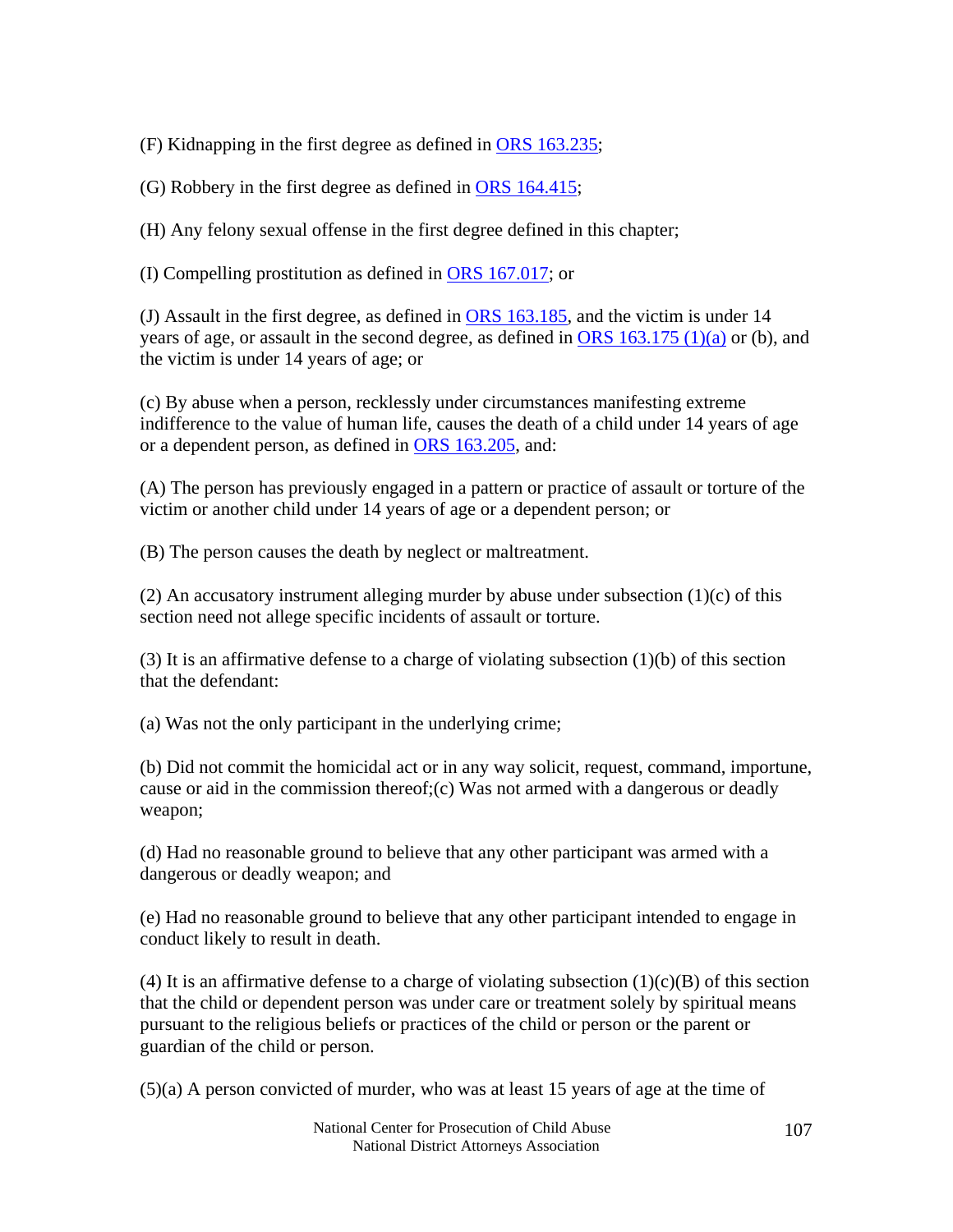committing the murder, shall be punished by imprisonment for life.

(b) When a defendant is convicted of murder under this section, the court shall order that the defendant shall be confined for a minimum of 25 years without possibility of parole, release to post-prison supervision, release on work release or any form of temporary leave or employment at a forest or work camp.

(c) At any time after completion of a minimum period of confinement pursuant to paragraph (b) of this subsection, the State Board of Parole and Post-Prison Supervision, upon the petition of a prisoner so confined, shall hold a hearing to determine if the prisoner is likely to be rehabilitated within a reasonable period of time. The sole issue is whether or not the prisoner is likely to be rehabilitated within a reasonable period of time. At the hearing the prisoner has:

(A) The burden of proving by a preponderance of the evidence the likelihood of rehabilitation within a reasonable period of time; and

(B) The right, if the prisoner is without sufficient funds to employ an attorney, to be represented by legal counsel, appointed by the board, at board expense; and

(C) The right to a subpoena upon a showing of the general relevance and reasonable scope of the evidence sought, provided that any subpoena issued on behalf of the prisoner must be issued by the State Board of Parole and Post-Prison Supervision pursuant to rules adopted by the board.

(d) If, upon hearing all of the evidence, the board, upon a unanimous vote of all of its members, finds that the prisoner is capable of rehabilitation and that the terms of the prisoner's confinement should be changed to life imprisonment with the possibility of parole, release to post-prison supervision or work release, it shall enter an order to that effect and the order shall convert the terms of the prisoner's confinement to life imprisonment with the possibility of parole, release to post-prison supervision or work release and may set a release date. Otherwise, the board shall deny the relief sought in the petition.

(e) The board's final order shall be accompanied by findings of fact and conclusions of law. The findings of fact shall consist of a concise statement of the underlying facts supporting the findings as to each contested issue of fact and as to each ultimate fact required to support the board's order.(f) Not less than two years after the denial of the relief sought in a petition under paragraph (c) of this subsection, the prisoner may petition again for a change in the terms of confinement. Further petitions for a change may be filed at intervals of not less than two years thereafter.

(6) As used in this section:

(a) "Assault" means to intentionally, knowingly or recklessly cause physical injury to another person. "Assault" does not include the causing of physical injury in a motor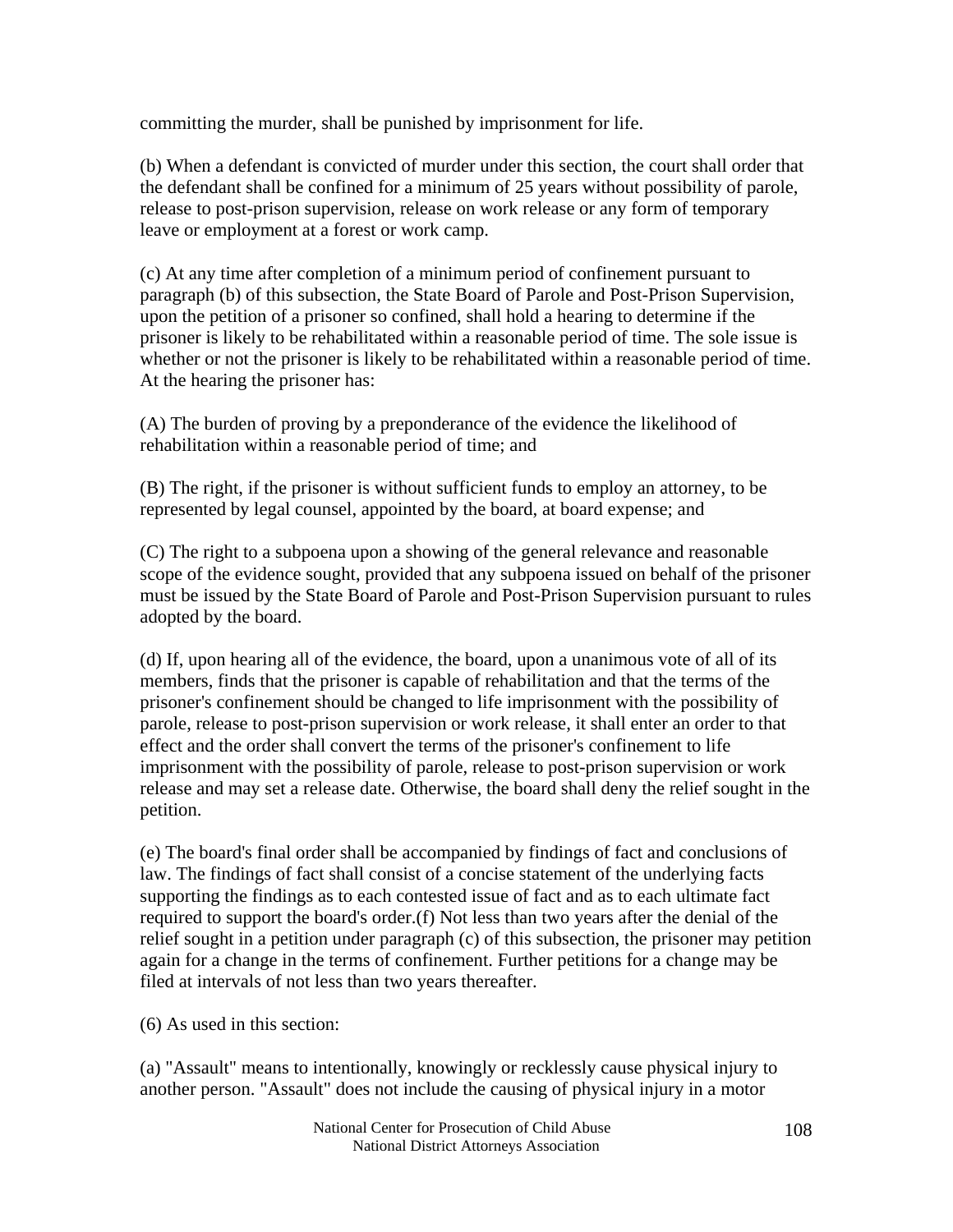vehicle accident that occurs by reason of the reckless conduct of a defendant.

(b) "Neglect or maltreatment" means a violation of [ORS 163.535](https://www.lexis.com/research/buttonTFLink?_m=42784f9e49eda084c375f49587338fca&_xfercite=%3ccite%20cc%3d%22USA%22%3e%3c%21%5bCDATA%5bORS%20%a7%20163.115%5d%5d%3e%3c%2fcite%3e&_butType=4&_butStat=0&_butNum=15&_butInline=1&_butinfo=ORCODE%20163.535&_fmtstr=FULL&docnum=1&_startdoc=1&wchp=dGLbVzz-zSkAW&_md5=eabb42aa0382ef3eb2c2e951dee47cda), [163.545](https://www.lexis.com/research/buttonTFLink?_m=42784f9e49eda084c375f49587338fca&_xfercite=%3ccite%20cc%3d%22USA%22%3e%3c%21%5bCDATA%5bORS%20%a7%20163.115%5d%5d%3e%3c%2fcite%3e&_butType=4&_butStat=0&_butNum=16&_butInline=1&_butinfo=ORCODE%20163.545&_fmtstr=FULL&docnum=1&_startdoc=1&wchp=dGLbVzz-zSkAW&_md5=00471cb5bdf790b8eb593992057f9003) or [163.547](https://www.lexis.com/research/buttonTFLink?_m=42784f9e49eda084c375f49587338fca&_xfercite=%3ccite%20cc%3d%22USA%22%3e%3c%21%5bCDATA%5bORS%20%a7%20163.115%5d%5d%3e%3c%2fcite%3e&_butType=4&_butStat=0&_butNum=17&_butInline=1&_butinfo=ORCODE%20163.547&_fmtstr=FULL&docnum=1&_startdoc=1&wchp=dGLbVzz-zSkAW&_md5=e18ebdaf010e79af99b2d337b8b4356a) or a failure to provide adequate food, clothing, shelter or medical care that is likely to endanger the health or welfare of a child under 14 years of age or a dependent person. This paragraph is not intended to replace or affect the duty or standard of care required under ORS chapter 677.

(c) "Pattern or practice" means one or more previous episodes.

(d) "Torture" means to intentionally inflict intense physical pain upon an unwilling victim as a separate objective apart from any other purpose.

### *OR. REV. STAT. § 163.125 (2007). Manslaughter in the second degree.*

(1) Criminal homicide constitutes manslaughter in the second degree when:

(a) It is committed recklessly;

(b) A person intentionally causes or aids another person to commit suicide; or

(c) A person, with criminal negligence, causes the death of a child under 14 years of age or a dependent person, as defined in [ORS 163.205](https://www.lexis.com/research/buttonTFLink?_m=a6239b22acd486f03800ef97ff6711b8&_xfercite=%3ccite%20cc%3d%22USA%22%3e%3c%21%5bCDATA%5bORS%20%a7%20163.125%5d%5d%3e%3c%2fcite%3e&_butType=4&_butStat=0&_butNum=2&_butInline=1&_butinfo=ORCODE%20163.205&_fmtstr=FULL&docnum=6&_startdoc=1&wchp=dGLbVzz-zSkAW&_md5=1accfa89f81f99a67a6e929bae43e132), and:

(A) The person has previously engaged in a pattern or practice of assault or torture of the victim or another child under 14 years of age or a dependent person; or

(B) The person causes the death by neglect or maltreatment, as defined in [ORS 163.115](https://www.lexis.com/research/buttonTFLink?_m=a6239b22acd486f03800ef97ff6711b8&_xfercite=%3ccite%20cc%3d%22USA%22%3e%3c%21%5bCDATA%5bORS%20%a7%20163.125%5d%5d%3e%3c%2fcite%3e&_butType=4&_butStat=0&_butNum=3&_butInline=1&_butinfo=ORCODE%20163.115&_fmtstr=FULL&docnum=6&_startdoc=1&wchp=dGLbVzz-zSkAW&_md5=a99283deb4a6d9bb2e167a1b799db7fd).

(2) Manslaughter in the second degree is a Class B felony.

### *OR. REV. STAT. § 419B.502 (2007). Termination upon finding of extreme conduct.*

The rights of the parent or parents may be terminated as provided in [ORS 419B.500](https://www.lexis.com/research/buttonTFLink?_m=012948e64d3fbbeda7deb9efd229af2d&_xfercite=%3ccite%20cc%3d%22USA%22%3e%3c%21%5bCDATA%5bORS%20%a7%20419B.502%5d%5d%3e%3c%2fcite%3e&_butType=4&_butStat=0&_butNum=2&_butInline=1&_butinfo=ORCODE%20419B.500&_fmtstr=FULL&docnum=1&_startdoc=1&wchp=dGLbVzz-zSkAW&_md5=d1b0e0d25517af269467982e8a2dc5f1) if the court finds that the parent or parents are unfit by reason of a single or recurrent incident of extreme conduct toward any child. In such case, no efforts need to be made by available social agencies to help the parent adjust the conduct in order to make it possible for the child or ward to safely return home within a reasonable amount of time. In determining extreme conduct, the court shall consider the following:

(1) Rape, sodomy or sex abuse of any child by the parent.

(2) Intentional starvation or torture of any child by the parent.

(3) Abuse or neglect by the parent of any child resulting in death or serious physical injury.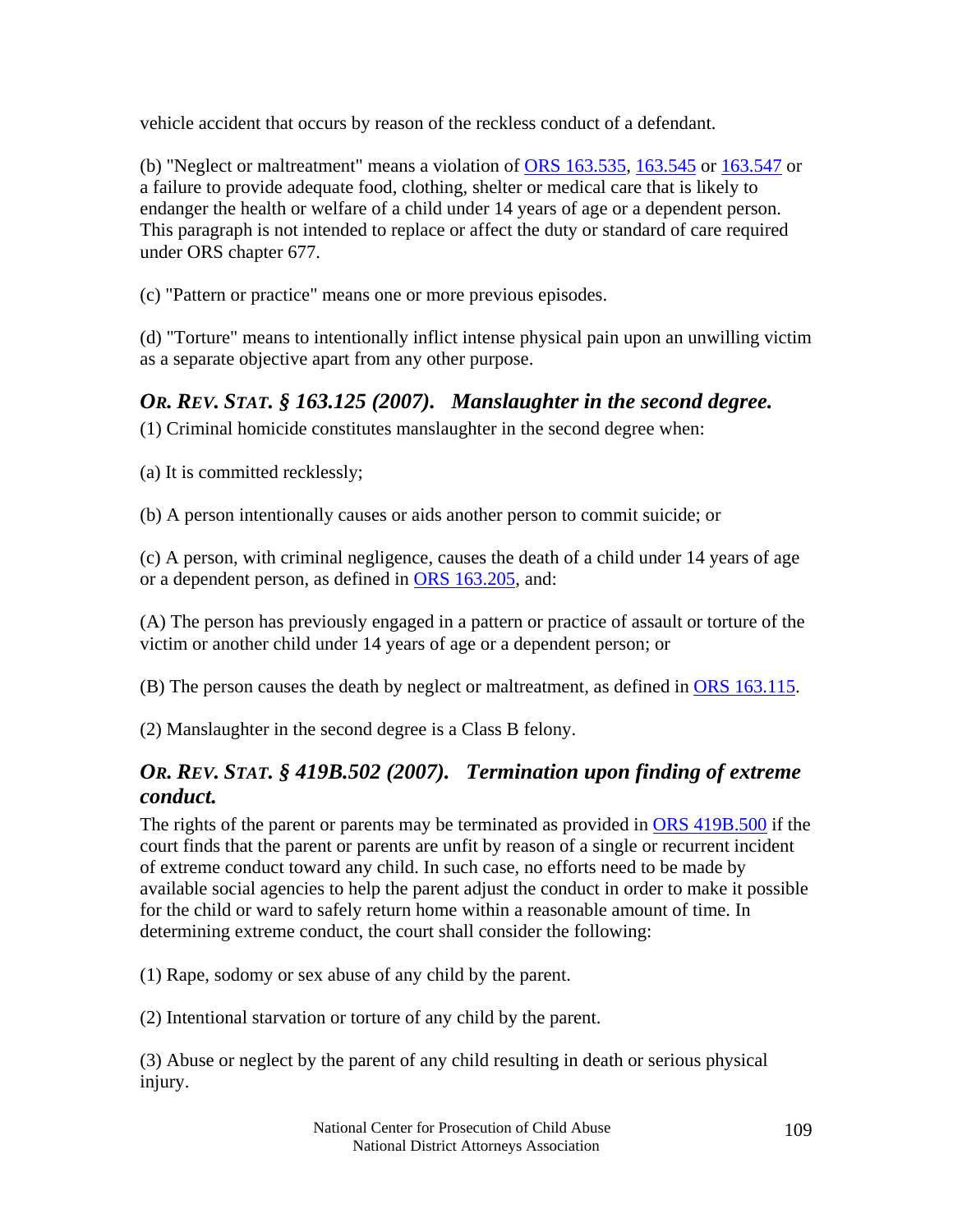(4) Conduct by the parent to aid or abet another person who, by abuse or neglect, caused the death of any child.

(5) Conduct by the parent to attempt, solicit or conspire, as described in [ORS 161.405](https://www.lexis.com/research/buttonTFLink?_m=012948e64d3fbbeda7deb9efd229af2d&_xfercite=%3ccite%20cc%3d%22USA%22%3e%3c%21%5bCDATA%5bORS%20%a7%20419B.502%5d%5d%3e%3c%2fcite%3e&_butType=4&_butStat=0&_butNum=3&_butInline=1&_butinfo=ORCODE%20161.405&_fmtstr=FULL&docnum=1&_startdoc=1&wchp=dGLbVzz-zSkAW&_md5=aba6b29752b860b0915035465b150377), [161.435](https://www.lexis.com/research/buttonTFLink?_m=012948e64d3fbbeda7deb9efd229af2d&_xfercite=%3ccite%20cc%3d%22USA%22%3e%3c%21%5bCDATA%5bORS%20%a7%20419B.502%5d%5d%3e%3c%2fcite%3e&_butType=4&_butStat=0&_butNum=4&_butInline=1&_butinfo=ORCODE%20161.435&_fmtstr=FULL&docnum=1&_startdoc=1&wchp=dGLbVzz-zSkAW&_md5=d66ed9f0968ed443a648c67f547fd9ec) or [161.450](https://www.lexis.com/research/buttonTFLink?_m=012948e64d3fbbeda7deb9efd229af2d&_xfercite=%3ccite%20cc%3d%22USA%22%3e%3c%21%5bCDATA%5bORS%20%a7%20419B.502%5d%5d%3e%3c%2fcite%3e&_butType=4&_butStat=0&_butNum=5&_butInline=1&_butinfo=ORCODE%20161.450&_fmtstr=FULL&docnum=1&_startdoc=1&wchp=dGLbVzz-zSkAW&_md5=2be2a9377c49dd8a37f002dd4d0a8a6e) or under comparable laws of any jurisdiction, to cause the death of any child.

(6) Previous involuntary terminations of the parent's rights to another child if the conditions giving rise to the previous action have not been ameliorated.

(7) Conduct by the parent that knowingly exposes any child of the parent to the storage or production of methamphetamines from precursors. In determining whether extreme conduct exists under this subsection, the court shall consider the extent of the child or ward's exposure and the potential harm to the physical health of the child or ward.

## **PENNSYLVANIA**

# **RHODE ISLAND**

### *R.I. GEN. LAWS § 11-37-8.2.1 (2009). Penalty for first degree child molestation sexual assault -- Jessica Lunsford Child Predator Act of 2006*

(a) *Title and Legislative Intent.* The title of this section shall be "The Jessica Lunsford Child Predator Act of 2006". In enacting this section the general assembly intends that in order to ensure the safety of victims the most dangerous child predators be electronically monitored via an active global positioning system in order to ensure that their whereabouts can be easily ascertained by law enforcement and other responsible authorities at all times while providing treatment to offenders.

(b) Every person who shall violate the provisions of subdivisions  $11-37-8.2.1(b)(1) -11-$ 37-8.2.1(b)(2) listed herein shall be electronically monitored via an active global positioning system for life and, as a condition of parole and probation, and for the duration of any period of his or her probation following his or her parole shall attend a sex offender treatment program to address his or her criminally offensive behavior, as determined by the department of probation and parole. The persons subject to this condition of parole shall include:

 (1) Persons who commit first degree child molestation sexual assault on or after January 1, 2007 and the victim of the sexual assault is twelve (12) years of age or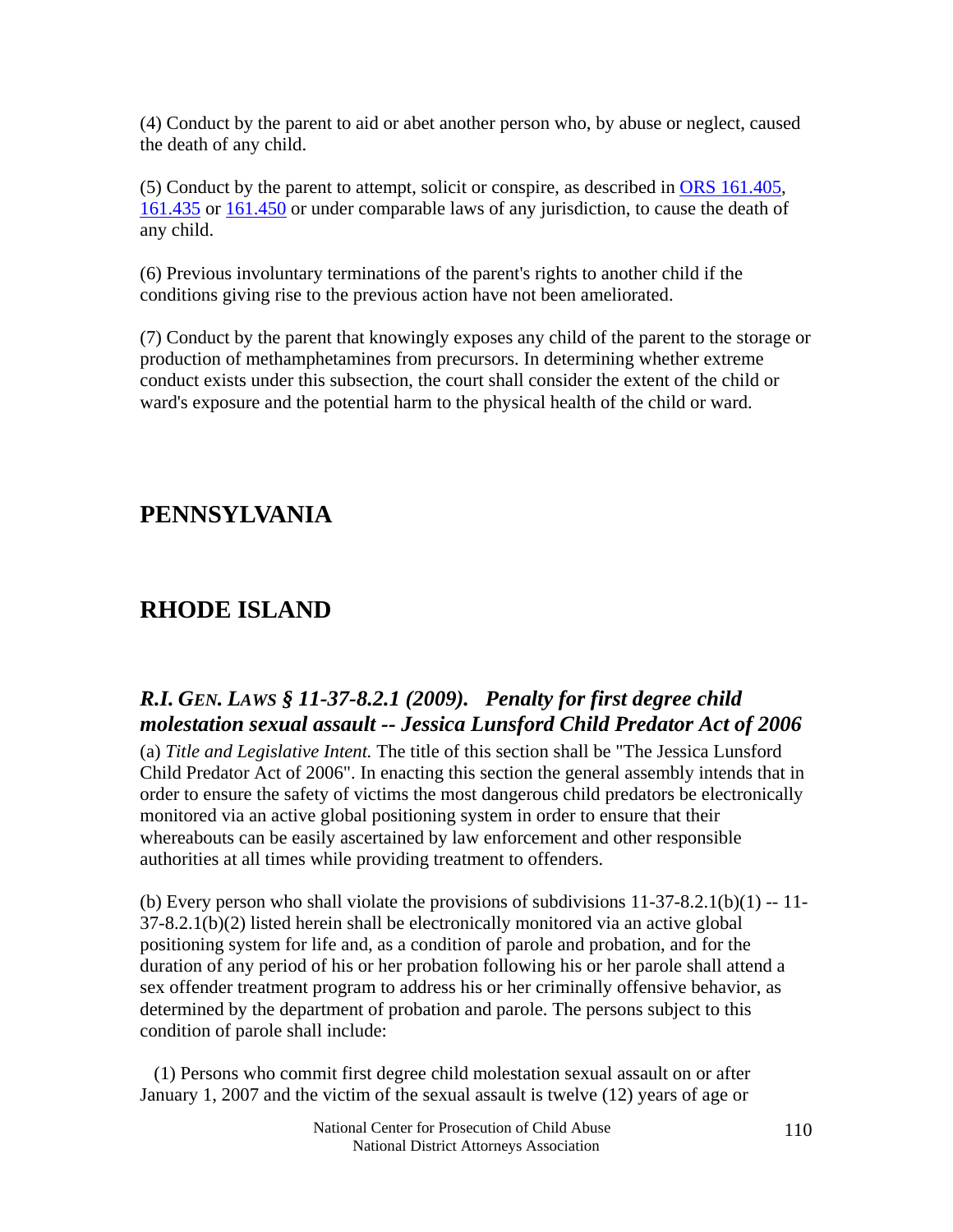#### younger; or

 (2) Persons who shall violate the conditions of [§ 11-37-8.1](https://www.lexis.com/research/buttonTFLink?_m=71d3f32c483963a302eb1d01ec1bebf6&_xfercite=%3ccite%20cc%3d%22USA%22%3e%3c%21%5bCDATA%5bR.I.%20Gen.%20Laws%20%a7%2011-37-8.2.1%5d%5d%3e%3c%2fcite%3e&_butType=4&_butStat=0&_butNum=2&_butInline=1&_butinfo=RICODE%2011-37-8.1&_fmtstr=FULL&docnum=2&_startdoc=1&wchp=dGLbVlz-zSkAl&_md5=e3ba5acdb9236922445d5e0316055a18) on or after January 1, 2007 and be determined a high-risk of re-offense (level 3) offender under the conditions of [§](https://www.lexis.com/research/buttonTFLink?_m=71d3f32c483963a302eb1d01ec1bebf6&_xfercite=%3ccite%20cc%3d%22USA%22%3e%3c%21%5bCDATA%5bR.I.%20Gen.%20Laws%20%a7%2011-37-8.2.1%5d%5d%3e%3c%2fcite%3e&_butType=4&_butStat=0&_butNum=3&_butInline=1&_butinfo=RICODE%2011-37.1-12&_fmtstr=FULL&docnum=2&_startdoc=1&wchp=dGLbVlz-zSkAl&_md5=a282ba6489393a9245cdc18c27ebbfa5)  [11-37.1-12,](https://www.lexis.com/research/buttonTFLink?_m=71d3f32c483963a302eb1d01ec1bebf6&_xfercite=%3ccite%20cc%3d%22USA%22%3e%3c%21%5bCDATA%5bR.I.%20Gen.%20Laws%20%a7%2011-37-8.2.1%5d%5d%3e%3c%2fcite%3e&_butType=4&_butStat=0&_butNum=3&_butInline=1&_butinfo=RICODE%2011-37.1-12&_fmtstr=FULL&docnum=2&_startdoc=1&wchp=dGLbVlz-zSkAl&_md5=a282ba6489393a9245cdc18c27ebbfa5) and the person is deemed a child predator as defined in su[bsection 11-37-](https://www.lexis.com/research/buttonTFLink?_m=71d3f32c483963a302eb1d01ec1bebf6&_xfercite=%3ccite%20cc%3d%22USA%22%3e%3c%21%5bCDATA%5bR.I.%20Gen.%20Laws%20%a7%2011-37-8.2.1%5d%5d%3e%3c%2fcite%3e&_butType=4&_butStat=0&_butNum=4&_butInline=1&_butinfo=RICODE%2011-37-8.2&_fmtstr=FULL&docnum=2&_startdoc=1&wchp=dGLbVlz-zSkAl&_md5=6e56eb8a18ba9833eeb79b65412f8492)  $8.2.1(g)$  $8.2.1(g)$  or have committed the offense in conjunction with circumstances involving kidnapping, torture or aggravated battery, and provided further that the victim to the offense is fourteen (14) years of age or younger.

 (3) Any person who violates the terms of the global position monitoring conditions shall be guilty of a misdemeanor.

(c) Any costs associated with the requirements of this section shall be borne by the offender and the court is hereby authorized and empowered to utilize all resources available to collect the funds for these costs unless the court finds that the defendant is indigent. In such cases costs shall be waived in order to promote this section's legislative intent.

#### (d) Harboring.

 (1) Any person who has reason to know that a person convicted of first degree child molestation as defined by [§ 11-37-8.1](https://www.lexis.com/research/buttonTFLink?_m=71d3f32c483963a302eb1d01ec1bebf6&_xfercite=%3ccite%20cc%3d%22USA%22%3e%3c%21%5bCDATA%5bR.I.%20Gen.%20Laws%20%a7%2011-37-8.2.1%5d%5d%3e%3c%2fcite%3e&_butType=4&_butStat=0&_butNum=5&_butInline=1&_butinfo=RICODE%2011-37-8.1&_fmtstr=FULL&docnum=2&_startdoc=1&wchp=dGLbVlz-zSkAl&_md5=0ec25e11d23fc201627be7be648b70d7) or [11-37-8.2.](https://www.lexis.com/research/buttonTFLink?_m=71d3f32c483963a302eb1d01ec1bebf6&_xfercite=%3ccite%20cc%3d%22USA%22%3e%3c%21%5bCDATA%5bR.I.%20Gen.%20Laws%20%a7%2011-37-8.2.1%5d%5d%3e%3c%2fcite%3e&_butType=4&_butStat=0&_butNum=6&_butInline=1&_butinfo=RICODE%2011-37-8.2&_fmtstr=FULL&docnum=2&_startdoc=1&wchp=dGLbVlz-zSkAl&_md5=696f7d3d469a284d3882fb6d79cd06e1)1 is not complying or has not complied with the requirements of this section where applicable and who with the intent to assist the child molester in eluding a law enforcement agency that is seeking to find the child molester to question the child molester about or to arrest the child molester for his or her non-compliance with the requirements of this section and who:

 (i) knowingly withholds information from or willfully fails to notify the law enforcement agency about the child molester's non-compliance with the requirements of this section; or

 (ii) harbors or attempts to harbor or assists another person in harboring or attempting to harbor the child molester; or

 (iii) knowingly conceals or attempts to conceal or assists another person in concealing or attempting to conceal the child molester; or

 (iv) provides information to the law enforcement agency regarding the child molester that the person knows to be false information commits a felony and shall be subject to imprisonment for a period of five (5) years. Nothing in this subsection shall be construed as limiting the discretion of the judges to impose additional sanctions authorized in sentencing.

 (2) Any person who permits a child predator as defined by this section to reside with them knowing that the child predator has failed to comply with the requirements of sub[section 11-37-8.2.](https://www.lexis.com/research/buttonTFLink?_m=71d3f32c483963a302eb1d01ec1bebf6&_xfercite=%3ccite%20cc%3d%22USA%22%3e%3c%21%5bCDATA%5bR.I.%20Gen.%20Laws%20%a7%2011-37-8.2.1%5d%5d%3e%3c%2fcite%3e&_butType=4&_butStat=0&_butNum=7&_butInline=1&_butinfo=RICODE%2011-37-8.2&_fmtstr=FULL&docnum=2&_startdoc=1&wchp=dGLbVlz-zSkAl&_md5=57072a10e3dabe2b1ded230208db2524)1(b) commits a felony punishable by up to five (5) years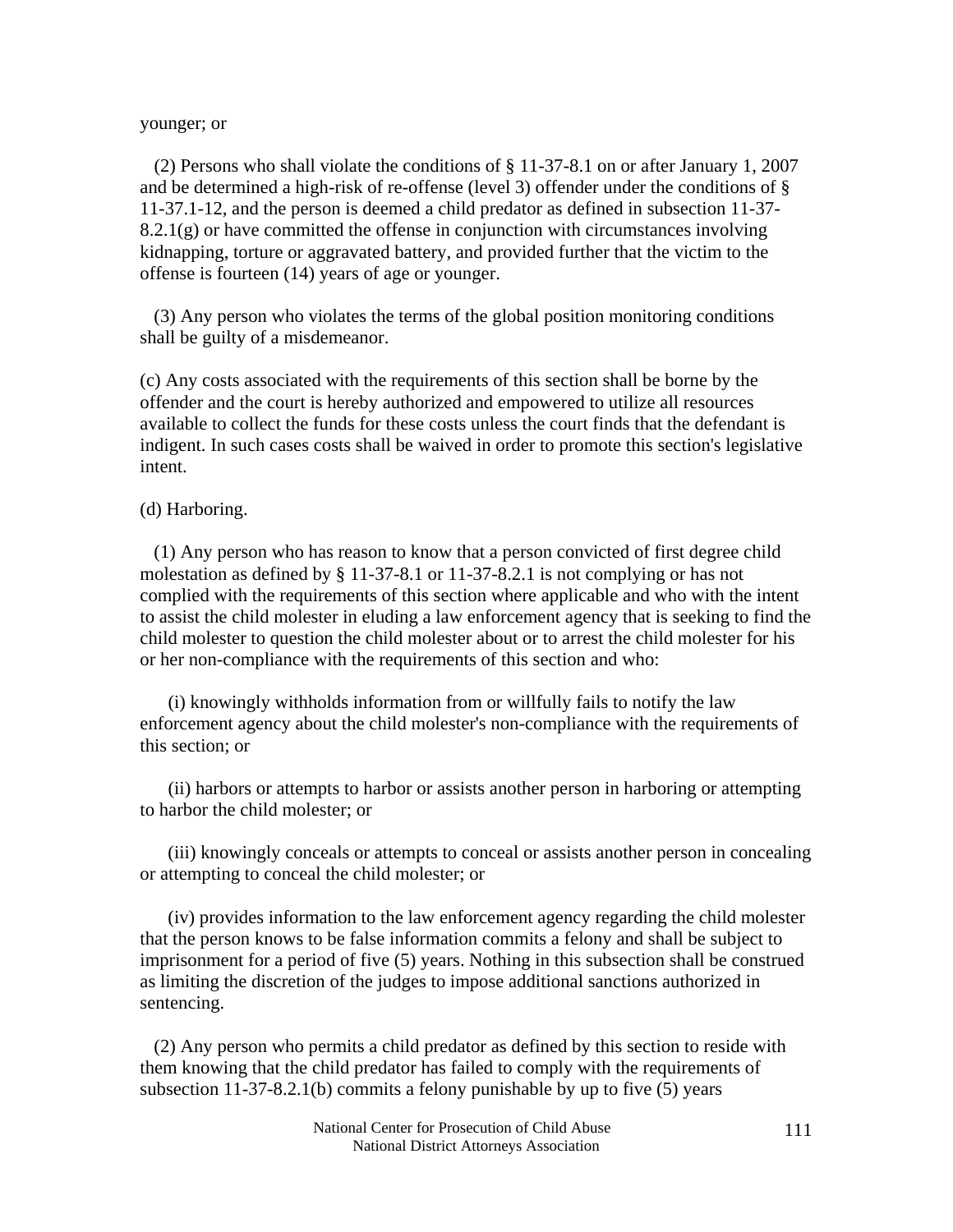imprisonment and/or a five thousand dollar (\$ 5,000) fine.

(e) Any person who intentionally tampers with damages or destroys any electronic monitoring equipment required by this section pursuant to a court order or parole board order unless such person is the owner of the equipment or an agent of the owner performing ordinary maintenance and repairs commits a felony and shall be imprisoned for not less than one nor more than five (5) years.

(f) The department of corrections, prior to the release from incarceration of any child predator, shall ensure that the child predator's fingerprints are taken and forwarded to the bureau of criminal identification (BCI) division within the department of attorney general within forty-eight (48) hours after release from incarceration. The fingerprint card shall be clearly marked "Child Predator Registration Card".

(g) For the purposes of this section "child predator" shall be defined as any person convicted of any violation of [§ 11-37-8.1,](https://www.lexis.com/research/buttonTFLink?_m=71d3f32c483963a302eb1d01ec1bebf6&_xfercite=%3ccite%20cc%3d%22USA%22%3e%3c%21%5bCDATA%5bR.I.%20Gen.%20Laws%20%a7%2011-37-8.2.1%5d%5d%3e%3c%2fcite%3e&_butType=4&_butStat=0&_butNum=8&_butInline=1&_butinfo=RICODE%2011-37-8.1&_fmtstr=FULL&docnum=2&_startdoc=1&wchp=dGLbVlz-zSkAl&_md5=d0429ed126e535766c4b5fb08ed3590e) and who on a prior occasion has been convicted of a violation of [§ 11-37-8.1](https://www.lexis.com/research/buttonTFLink?_m=71d3f32c483963a302eb1d01ec1bebf6&_xfercite=%3ccite%20cc%3d%22USA%22%3e%3c%21%5bCDATA%5bR.I.%20Gen.%20Laws%20%a7%2011-37-8.2.1%5d%5d%3e%3c%2fcite%3e&_butType=4&_butStat=0&_butNum=9&_butInline=1&_butinfo=RICODE%2011-37-8.1&_fmtstr=FULL&docnum=2&_startdoc=1&wchp=dGLbVlz-zSkAl&_md5=4a88a9d2dcfd592e411f35524d3078b0) or [§ 11-37-8.3.](https://www.lexis.com/research/buttonTFLink?_m=71d3f32c483963a302eb1d01ec1bebf6&_xfercite=%3ccite%20cc%3d%22USA%22%3e%3c%21%5bCDATA%5bR.I.%20Gen.%20Laws%20%a7%2011-37-8.2.1%5d%5d%3e%3c%2fcite%3e&_butType=4&_butStat=0&_butNum=10&_butInline=1&_butinfo=RICODE%2011-37-8.3&_fmtstr=FULL&docnum=2&_startdoc=1&wchp=dGLbVlz-zSkAl&_md5=5d7069fbbe0b2a75fbb4b6b6f7f6e53b)

## **SOUTH CAROLINA\*\*\***

### *S.C. CODE ANN. § 20-7-763 (2007). Reasonable effort to preserve or reunify family; when required; termination.*

(A) When this chapter requires the department to make reasonable efforts to preserve or reunify a family and requires the family court to determine whether these reasonable efforts have been made, the child's health and safety must be the paramount concern.

(B) The family court may rule on whether reasonable efforts to preserve or reunify a family should be required in hearings regarding removal of custody, review of amendments to a placement plan, review of the status of a child in foster care, or permanency planning.

(C) The family court may authorize the department to terminate or forego reasonable efforts to preserve or reunify a family when the records of a court of competent jurisdiction show or when the family court determines that one or more of the following conditions exist:

(1) the parent has subjected the child to one or more of the following aggravated circumstances:

(a) severe or repeated abuse;

(b) severe or repeated neglect;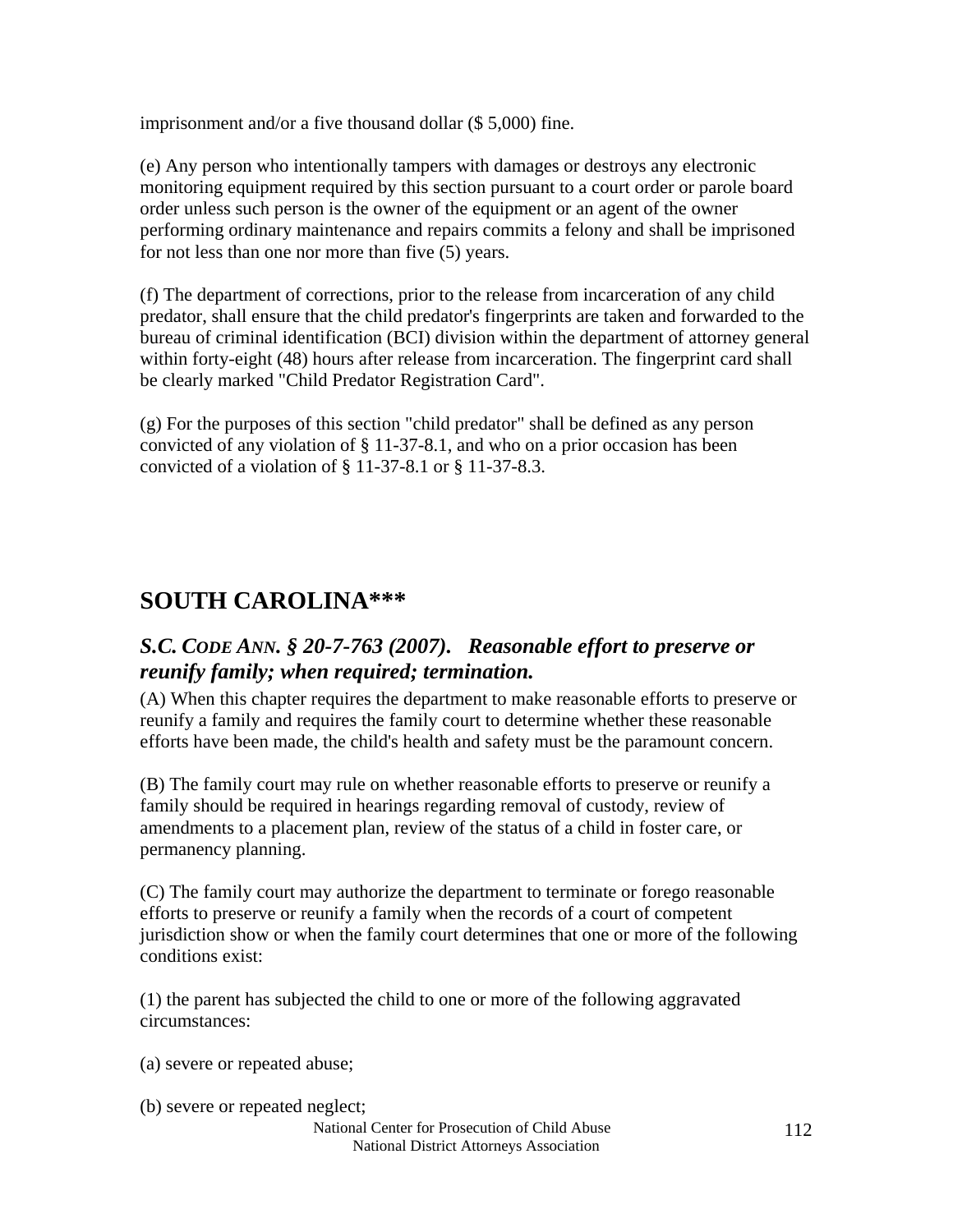(c) sexual abuse;

(d) acts that the judge may find constitute torture; or

(e) abandonment;

(2) the parent has been convicted of or pled guilty or nolo contendere to murder of another child of the parent, or an equivalent offense, in this jurisdiction or another;

(3) the parent has been convicted of or pled guilty or nolo contendere to voluntary manslaughter of another child of the parent, or an equivalent offense, in this jurisdiction or another;

(4) the parent has been convicted of or pled guilty or nolo contendere to aiding, abetting, attempting, soliciting, or conspiring to commit murder or voluntary manslaughter pursuant to item (1), (2), or (3), or an equivalent offense, in this jurisdiction or another;

(5) physical abuse of a child of the parent resulted in the death or admission to the hospital for in-patient care of that child and the abuse is the act for which the parent has been convicted of or pled guilty or nolo contendere to committing, aiding, abetting, conspiring to commit, or soliciting (a) an offense against the person as provided for in Title 16, Chapter 3, (b) criminal domestic violence as defined in [Section 16-25-20,](https://www.lexis.com/research/buttonTFLink?_m=067f48b2fb6dced39957652a0a17f9b1&_xfercite=%3ccite%20cc%3d%22USA%22%3e%3c%21%5bCDATA%5bS.C.%20Code%20Ann.%20%a7%2020-7-763%5d%5d%3e%3c%2fcite%3e&_butType=4&_butStat=0&_butNum=3&_butInline=1&_butinfo=SCCODE%2016-25-20&_fmtstr=FULL&docnum=4&_startdoc=1&wchp=dGLbVlz-zSkAl&_md5=f881f5aac4014b0b18d8a9fc91ba8bfc) (c) criminal domestic violence of a high and aggravated nature as defined in [Section 16-25-](https://www.lexis.com/research/buttonTFLink?_m=067f48b2fb6dced39957652a0a17f9b1&_xfercite=%3ccite%20cc%3d%22USA%22%3e%3c%21%5bCDATA%5bS.C.%20Code%20Ann.%20%a7%2020-7-763%5d%5d%3e%3c%2fcite%3e&_butType=4&_butStat=0&_butNum=4&_butInline=1&_butinfo=SCCODE%2016-25-65&_fmtstr=FULL&docnum=4&_startdoc=1&wchp=dGLbVlz-zSkAl&_md5=8949a013e71d21f141274b01912de9cb) [65](https://www.lexis.com/research/buttonTFLink?_m=067f48b2fb6dced39957652a0a17f9b1&_xfercite=%3ccite%20cc%3d%22USA%22%3e%3c%21%5bCDATA%5bS.C.%20Code%20Ann.%20%a7%2020-7-763%5d%5d%3e%3c%2fcite%3e&_butType=4&_butStat=0&_butNum=4&_butInline=1&_butinfo=SCCODE%2016-25-65&_fmtstr=FULL&docnum=4&_startdoc=1&wchp=dGLbVlz-zSkAl&_md5=8949a013e71d21f141274b01912de9cb), or (d) the common law offense of assault and battery of a high and aggravated nature, or an equivalent offense in another jurisdiction;

(6) the parental rights of the parent to a sibling of the child have been terminated involuntarily;

(7) other circumstances exist that the court finds make continuation or implementation of reasonable efforts to preserve or reunify the family inconsistent with the permanent plan for the child.

(D) The department may proceed with efforts to place a child for adoption or with a legal guardian concurrently with making efforts to prevent removal or to make it possible for the child to return safely to the home.

(E) If the family court's decision that reasonable efforts to preserve or reunify a family are not required results from a hearing other than a permanency planning hearing, the court's order shall require that a permanency planning hearing be held within thirty days of the date of the order.

(F) In determining whether to authorize the department to terminate or forego reasonable efforts to preserve or reunify a family, the court must consider whether initiation or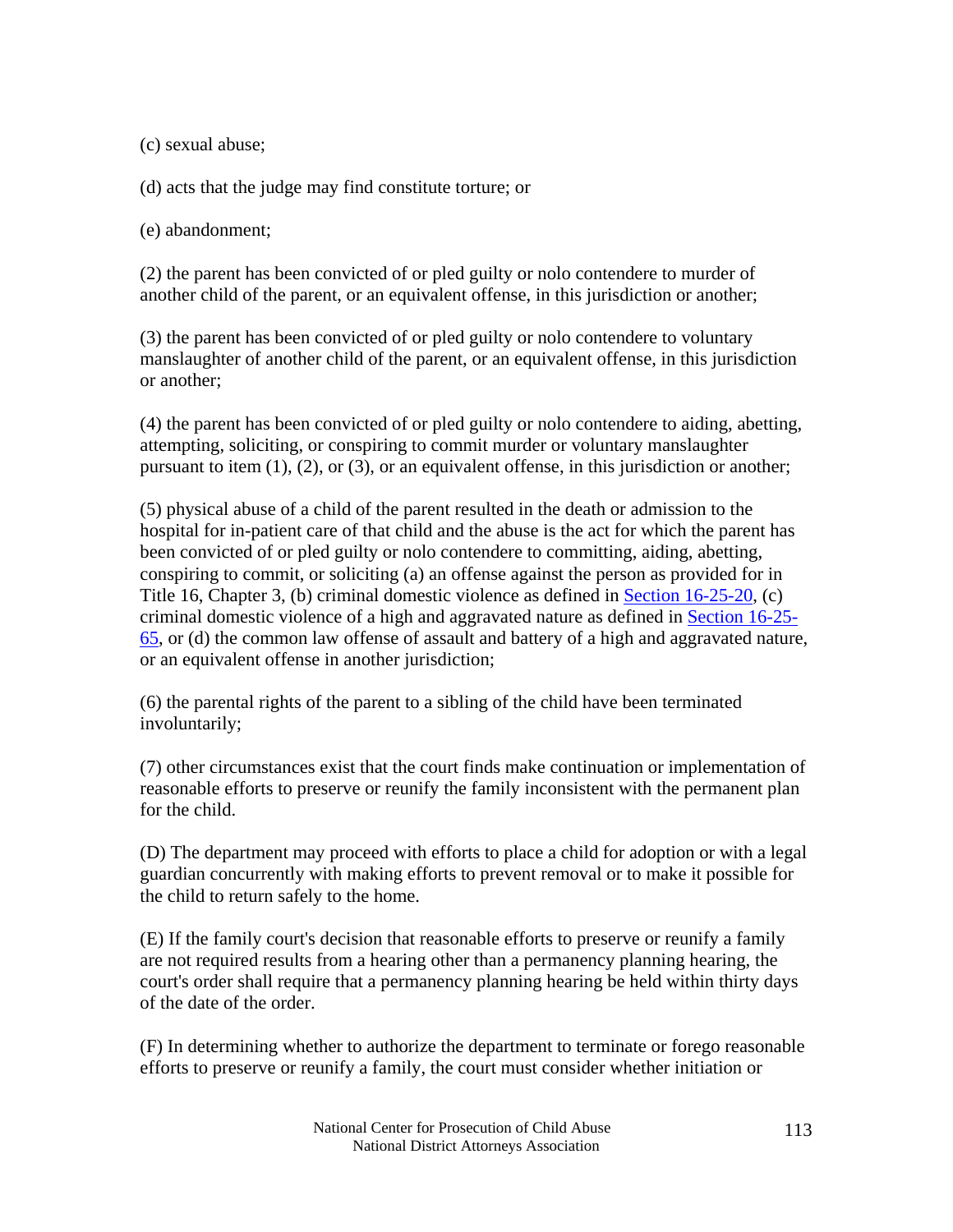continuation of reasonable efforts to preserve or reunify the family is in the best interests of the child.

# **SOUTH DAKOTA**

### *S.D. CODIFIED LAWS § 22-24A-2 (2009). Definitions*

Terms used in [§§ 22-19A-1,](https://www.lexis.com/research/buttonTFLink?_m=9b280de3248218086a5d8f264a8a2b63&_xfercite=%3ccite%20cc%3d%22USA%22%3e%3c%21%5bCDATA%5bS.D.%20Codified%20Laws%20%a7%2022-24A-2%5d%5d%3e%3c%2fcite%3e&_butType=4&_butStat=0&_butNum=2&_butInline=1&_butinfo=SDCODE%2022-19A-1&_fmtstr=FULL&docnum=2&_startdoc=1&wchp=dGLbVlz-zSkAl&_md5=21cbf2baaccf68b4769075024abd49a8) [22-24A-1](https://www.lexis.com/research/buttonTFLink?_m=9b280de3248218086a5d8f264a8a2b63&_xfercite=%3ccite%20cc%3d%22USA%22%3e%3c%21%5bCDATA%5bS.D.%20Codified%20Laws%20%a7%2022-24A-2%5d%5d%3e%3c%2fcite%3e&_butType=4&_butStat=0&_butNum=3&_butInline=1&_butinfo=SDCODE%2022-24A-1&_fmtstr=FULL&docnum=2&_startdoc=1&wchp=dGLbVlz-zSkAl&_md5=6705163c06ac34b4b7b150d41b1224fc) to [22-24A-20](https://www.lexis.com/research/buttonTFLink?_m=9b280de3248218086a5d8f264a8a2b63&_xfercite=%3ccite%20cc%3d%22USA%22%3e%3c%21%5bCDATA%5bS.D.%20Codified%20Laws%20%a7%2022-24A-2%5d%5d%3e%3c%2fcite%3e&_butType=4&_butStat=0&_butNum=4&_butInline=1&_butinfo=SDCODE%2022-24A-20&_fmtstr=FULL&docnum=2&_startdoc=1&wchp=dGLbVlz-zSkAl&_md5=07c25e37d0a647b70d7354d1d1d26263), inclusive, 22-24B-1, 23A-27-14.1, and 43-43B-1 to 43-43B-3, inclusive, mean:

(1) "Adult," any person eighteen years of age or older;

 (2) "Child pornography," any image or visual depiction of a minor engaged in prohibited sexual acts;

(3) "Child" or "minor," any person under the age of eighteen years;

 (4) "Computer," any electronic, magnetic, optical, electrochemical, or other high-speed data processing device performing logical, arithmetic, or storage functions and includes any data storage facility or communications facility directly related to or operating in conjunction with such device, including wireless communication devices such as cellular phones. The term also includes any on-line service, internet service, or internet bulletin board;

(5) Deleted by SL 2005, ch 120, § 408.

 (6) "Digital media," any electronic storage device, including a floppy disk or other magnetic storage device or any compact disc that has memory and the capacity to store audio, video, or written materials;

 (7) "Harmful to minors," any reproduction, imitation, characterization, description, visual depiction, exhibition, presentation, or representation, of whatever kind or form, depicting nudity, sexual conduct, or sexual excitement if it:

(a) Predominantly appeals to the prurient, shameful, or morbid interest of minors;

 (b) Is patently offensive to prevailing standards in the adult community as a whole with respect to what is suitable material for minors; and

 (c) Taken as a whole, is without serious literary, artistic, political, or scientific value for minors. This term does not include a mother's breast-feeding of her baby;

 (8) "Masochism," sexual gratification achieved by a person through, or the association of sexual activity with, submission or subjection to physical pain, suffering, humiliation, torture, or death;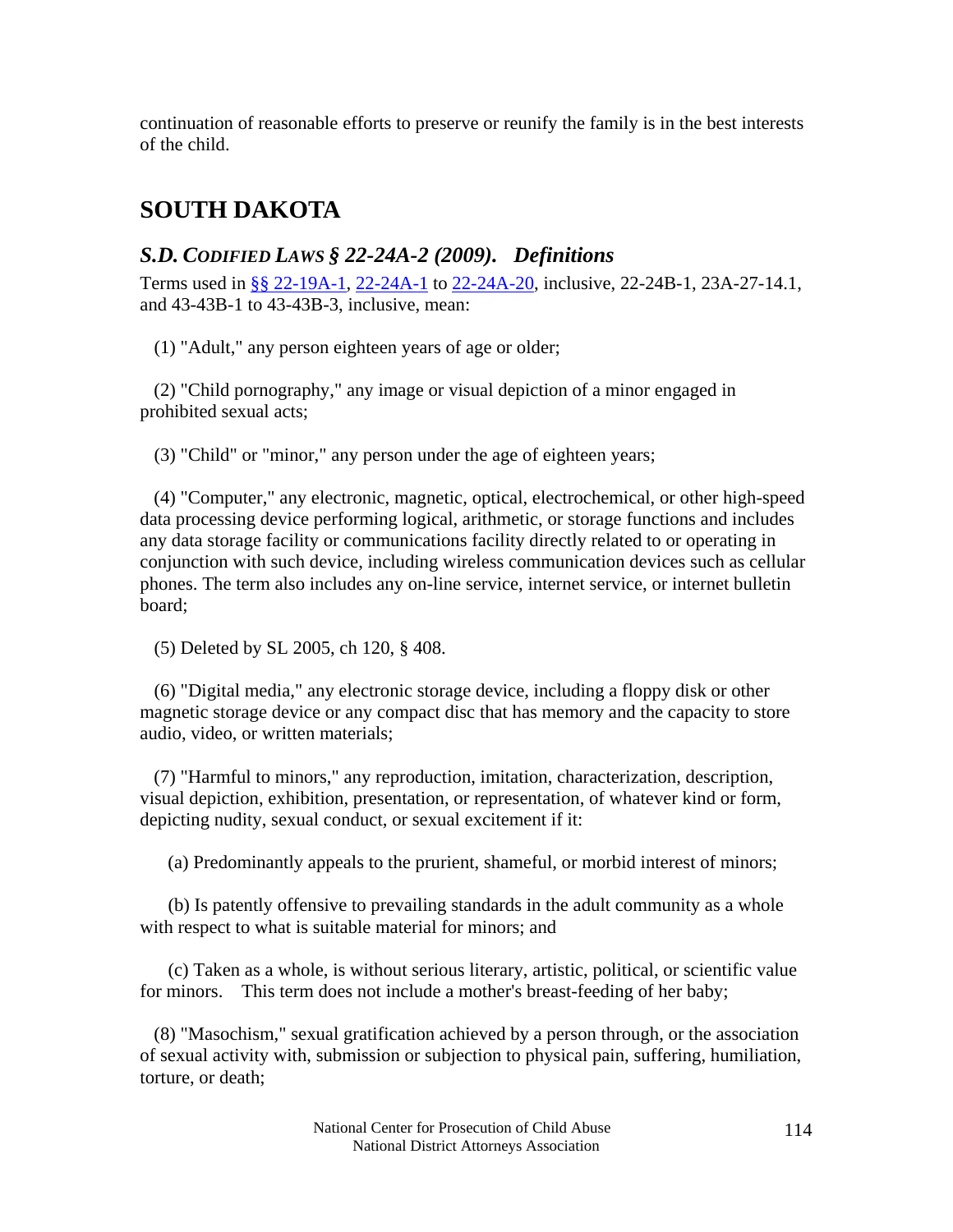(9) "Nudity," the showing or the simulated showing of the human male or female genitals, pubic area, or buttocks with less than a fully opaque covering; or the showing of the female breast with less than a fully opaque covering of any portion thereof below the top of the nipple; or the depiction of covered male genitals in a discernibly turgid state for the purpose of creating sexual excitement. This term does not include a mother's breastfeeding of her baby irrespective of whether or not the nipple is covered during or incidental to feeding;

(10) "Obscene," the status of material which:

 (a) The average person, applying contemporary community standards, would find, taken as a whole, appeals to the prurient interest;

(b) Depicts or describes, in a patently offensive way, prohibited sexual acts; and

 (c) Taken as a whole, lacks serious literary, artistic, political, or scientific value. This term does not include a mother's breast-feeding of her baby;

 (11) "Person," includes individuals, children, firms, associations, joint ventures, partnerships, estates, trusts, business trusts, syndicates, fiduciaries, corporations, and all other groups or combinations;

 (12) "Sadism," sexual gratification achieved through, or the association of sexual activity with, the infliction of physical pain, suffering, humiliation, torture, or death;

 (13) "Sadomasochistic abuse," flagellation or torture by or upon a minor, or the condition of being fettered, bound, or otherwise physically restrained, for the purpose of deriving sexual satisfaction, or satisfaction brought about as a result of sadistic violence, from inflicting harm on another or receiving such harm oneself;

 (14) "Sexual battery," oral, anal, or vaginal penetration by, or union with, the sexual organ of another or the anal or vaginal penetration of another by any other object. This term does not include an act done for a bona fide medical purpose;

 (15) "Sexual bestiality," any sexual act, actual or simulated, between a person and an animal involving the sex organ of the one and the mouth, anus, or vagina of the other;

 (16) "Prohibited sexual act," actual or simulated sexual intercourse, sadism, masochism, sexual bestiality, incest, masturbation, or sadomasochistic abuse; actual or simulated exhibition of the genitals, the pubic or rectal area, or the bare feminine breasts, in a lewd or lascivious manner; actual physical contact with a person's clothed or unclothed genitals, pubic area, buttocks, or, if such person is a female, breast with the intent to arouse or gratify the sexual desire of either party; defecation or urination for the purpose of creating sexual excitement in the viewer; or any act or conduct which constitutes sexual battery or simulates that sexual battery is being or will be committed. The term includes encouraging, aiding, abetting or enticing any person to commit any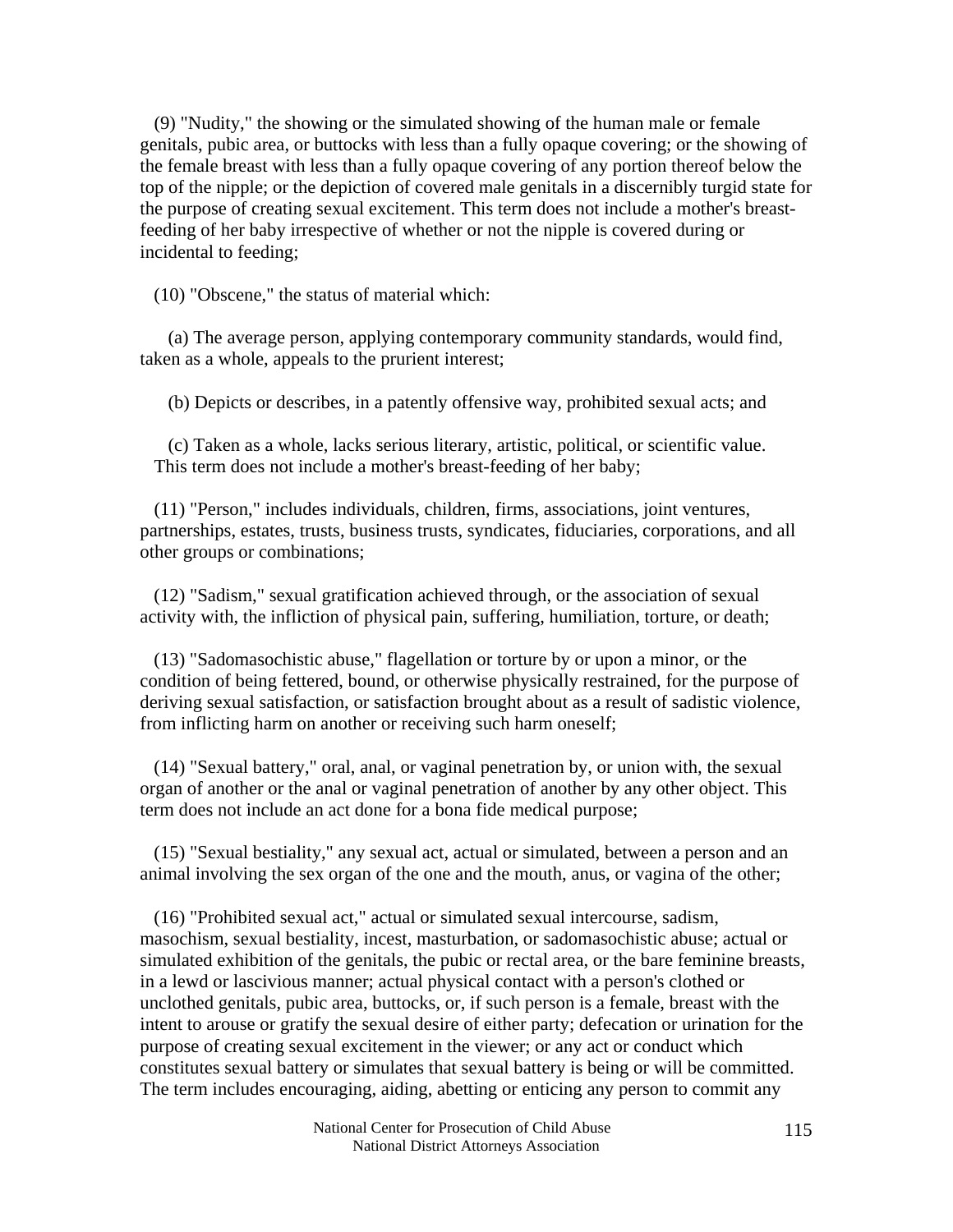such acts as provided in this subdivision. The term does not include a mother's breastfeeding of her baby;

 (17) "Sexual excitement," the condition of the human male or female genitals if in a state of sexual stimulation or arousal;

 (18) "Sexually oriented material," any book, article, magazine, publication, visual depiction or written matter of any kind or any drawing, etching, painting, photograph, motion picture film, or sound recording that depicts sexual activity, actual or simulated, involving human beings or human beings and animals, that exhibits uncovered human genitals or the pubic region in a lewd or lascivious manner, or that exhibits human male genitals in a discernibly turgid state, even if completely and opaquely covered;

 (19) "Simulated," the explicit depiction of conduct described in subdivision (16) of this section that creates the appearance of such conduct and that exhibits any uncovered portion of the breasts, genitals, or anus;

 (20) "Visual depiction," any developed and undeveloped film, photograph, slide and videotape, and any photocopy, drawing, printed or written material, and any data stored on computer disk, digital media, or by electronic means that are capable of conversion into a visual image.

### *S.D. CODIFIED LAWS § 26-8A-21.1 (2009). Reunification with parent not required*

Nothing in  $\S 26-8A-21$  requires reunification of a child with a parent who:

(1) Committed a crime defined in [§ 22-16-4,](https://www.lexis.com/research/buttonTFLink?_m=91a95c2c91d4e6a7fdfd08f2a8c613bf&_xfercite=%3ccite%20cc%3d%22USA%22%3e%3c%21%5bCDATA%5bS.D.%20Codified%20Laws%20%a7%2026-8A-21.1%5d%5d%3e%3c%2fcite%3e&_butType=4&_butStat=0&_butNum=3&_butInline=1&_butinfo=SDCODE%2022-16-4&_fmtstr=FULL&docnum=6&_startdoc=1&wchp=dGLbVlz-zSkAl&_md5=90abef9d9278a88dc4d77fe5d81080fc) [22-16-7,](https://www.lexis.com/research/buttonTFLink?_m=91a95c2c91d4e6a7fdfd08f2a8c613bf&_xfercite=%3ccite%20cc%3d%22USA%22%3e%3c%21%5bCDATA%5bS.D.%20Codified%20Laws%20%a7%2026-8A-21.1%5d%5d%3e%3c%2fcite%3e&_butType=4&_butStat=0&_butNum=4&_butInline=1&_butinfo=SDCODE%2022-16-7&_fmtstr=FULL&docnum=6&_startdoc=1&wchp=dGLbVlz-zSkAl&_md5=bd83c96931d3ba71145ad97ea630c911) [22-16-15,](https://www.lexis.com/research/buttonTFLink?_m=91a95c2c91d4e6a7fdfd08f2a8c613bf&_xfercite=%3ccite%20cc%3d%22USA%22%3e%3c%21%5bCDATA%5bS.D.%20Codified%20Laws%20%a7%2026-8A-21.1%5d%5d%3e%3c%2fcite%3e&_butType=4&_butStat=0&_butNum=5&_butInline=1&_butinfo=SDCODE%2022-16-15&_fmtstr=FULL&docnum=6&_startdoc=1&wchp=dGLbVlz-zSkAl&_md5=431c768ea44bffe931a70d5fd9307f46) [22-16-20,](https://www.lexis.com/research/buttonTFLink?_m=91a95c2c91d4e6a7fdfd08f2a8c613bf&_xfercite=%3ccite%20cc%3d%22USA%22%3e%3c%21%5bCDATA%5bS.D.%20Codified%20Laws%20%a7%2026-8A-21.1%5d%5d%3e%3c%2fcite%3e&_butType=4&_butStat=0&_butNum=6&_butInline=1&_butinfo=SDCODE%2022-16-20&_fmtstr=FULL&docnum=6&_startdoc=1&wchp=dGLbVlz-zSkAl&_md5=19cf722a8602058394fb8e1a90d23332) [22-22-1,](https://www.lexis.com/research/buttonTFLink?_m=91a95c2c91d4e6a7fdfd08f2a8c613bf&_xfercite=%3ccite%20cc%3d%22USA%22%3e%3c%21%5bCDATA%5bS.D.%20Codified%20Laws%20%a7%2026-8A-21.1%5d%5d%3e%3c%2fcite%3e&_butType=4&_butStat=0&_butNum=7&_butInline=1&_butinfo=SDCODE%2022-22-1&_fmtstr=FULL&docnum=6&_startdoc=1&wchp=dGLbVlz-zSkAl&_md5=4c3d5adeca99cbf673e02ab176e7b41c) [22-](https://www.lexis.com/research/buttonTFLink?_m=91a95c2c91d4e6a7fdfd08f2a8c613bf&_xfercite=%3ccite%20cc%3d%22USA%22%3e%3c%21%5bCDATA%5bS.D.%20Codified%20Laws%20%a7%2026-8A-21.1%5d%5d%3e%3c%2fcite%3e&_butType=4&_butStat=0&_butNum=8&_butInline=1&_butinfo=SDCODE%2022-22-24.3&_fmtstr=FULL&docnum=6&_startdoc=1&wchp=dGLbVlz-zSkAl&_md5=b839622ebc99e3de696703f22b66386e) [22-24.3](https://www.lexis.com/research/buttonTFLink?_m=91a95c2c91d4e6a7fdfd08f2a8c613bf&_xfercite=%3ccite%20cc%3d%22USA%22%3e%3c%21%5bCDATA%5bS.D.%20Codified%20Laws%20%a7%2026-8A-21.1%5d%5d%3e%3c%2fcite%3e&_butType=4&_butStat=0&_butNum=8&_butInline=1&_butinfo=SDCODE%2022-22-24.3&_fmtstr=FULL&docnum=6&_startdoc=1&wchp=dGLbVlz-zSkAl&_md5=b839622ebc99e3de696703f22b66386e), [22-22A-2,](https://www.lexis.com/research/buttonTFLink?_m=91a95c2c91d4e6a7fdfd08f2a8c613bf&_xfercite=%3ccite%20cc%3d%22USA%22%3e%3c%21%5bCDATA%5bS.D.%20Codified%20Laws%20%a7%2026-8A-21.1%5d%5d%3e%3c%2fcite%3e&_butType=4&_butStat=0&_butNum=9&_butInline=1&_butinfo=SDCODE%2022-22A-2&_fmtstr=FULL&docnum=6&_startdoc=1&wchp=dGLbVlz-zSkAl&_md5=3634e494a72e211d1744af1ecbffad00) [22-22A-3](https://www.lexis.com/research/buttonTFLink?_m=91a95c2c91d4e6a7fdfd08f2a8c613bf&_xfercite=%3ccite%20cc%3d%22USA%22%3e%3c%21%5bCDATA%5bS.D.%20Codified%20Laws%20%a7%2026-8A-21.1%5d%5d%3e%3c%2fcite%3e&_butType=4&_butStat=0&_butNum=10&_butInline=1&_butinfo=SDCODE%2022-22A-3&_fmtstr=FULL&docnum=6&_startdoc=1&wchp=dGLbVlz-zSkAl&_md5=052f99636df0f2ad0ad98badd39a295b), [26-10-1](https://www.lexis.com/research/buttonTFLink?_m=91a95c2c91d4e6a7fdfd08f2a8c613bf&_xfercite=%3ccite%20cc%3d%22USA%22%3e%3c%21%5bCDATA%5bS.D.%20Codified%20Laws%20%a7%2026-8A-21.1%5d%5d%3e%3c%2fcite%3e&_butType=4&_butStat=0&_butNum=11&_butInline=1&_butinfo=SDCODE%2026-10-1&_fmtstr=FULL&docnum=6&_startdoc=1&wchp=dGLbVlz-zSkAl&_md5=36c6506d8653b8d98865bdd700f097b6), or subdivision 22-19-1(5), or committed conduct described by any of those statutes that violated the law or ordinance of another jurisdiction having elements similar to an offense described by any of those statutes;

 (2) Committed a crime defined in [§ 22-18-1.1](https://www.lexis.com/research/buttonTFLink?_m=91a95c2c91d4e6a7fdfd08f2a8c613bf&_xfercite=%3ccite%20cc%3d%22USA%22%3e%3c%21%5bCDATA%5bS.D.%20Codified%20Laws%20%a7%2026-8A-21.1%5d%5d%3e%3c%2fcite%3e&_butType=4&_butStat=0&_butNum=12&_butInline=1&_butinfo=SDCODE%2022-18-1.1&_fmtstr=FULL&docnum=6&_startdoc=1&wchp=dGLbVlz-zSkAl&_md5=af7dc6f2dfd5fc25b1c4033b5e87a846) against the child or another child of such parent, or committed conduct described by that section that violated the law or ordinance of another jurisdiction having elements similar to the offense described by that section;

 (3) Has been determined by a court by clear and convincing evidence to have subjected the child or another child to torture, sexual abuse, abandonment for at least six months, chronic physical, mental, or emotional injury, or chronic neglect if the neglect was a serious threat to the safety of the child or another child;

 (4) Is incarcerated and is unavailable to care for the child during a significant period of the child's minority, considering the child's age and the child's need for care by an adult;

 (5) Has had parental rights to another child involuntarily terminated by a prior legal proceeding;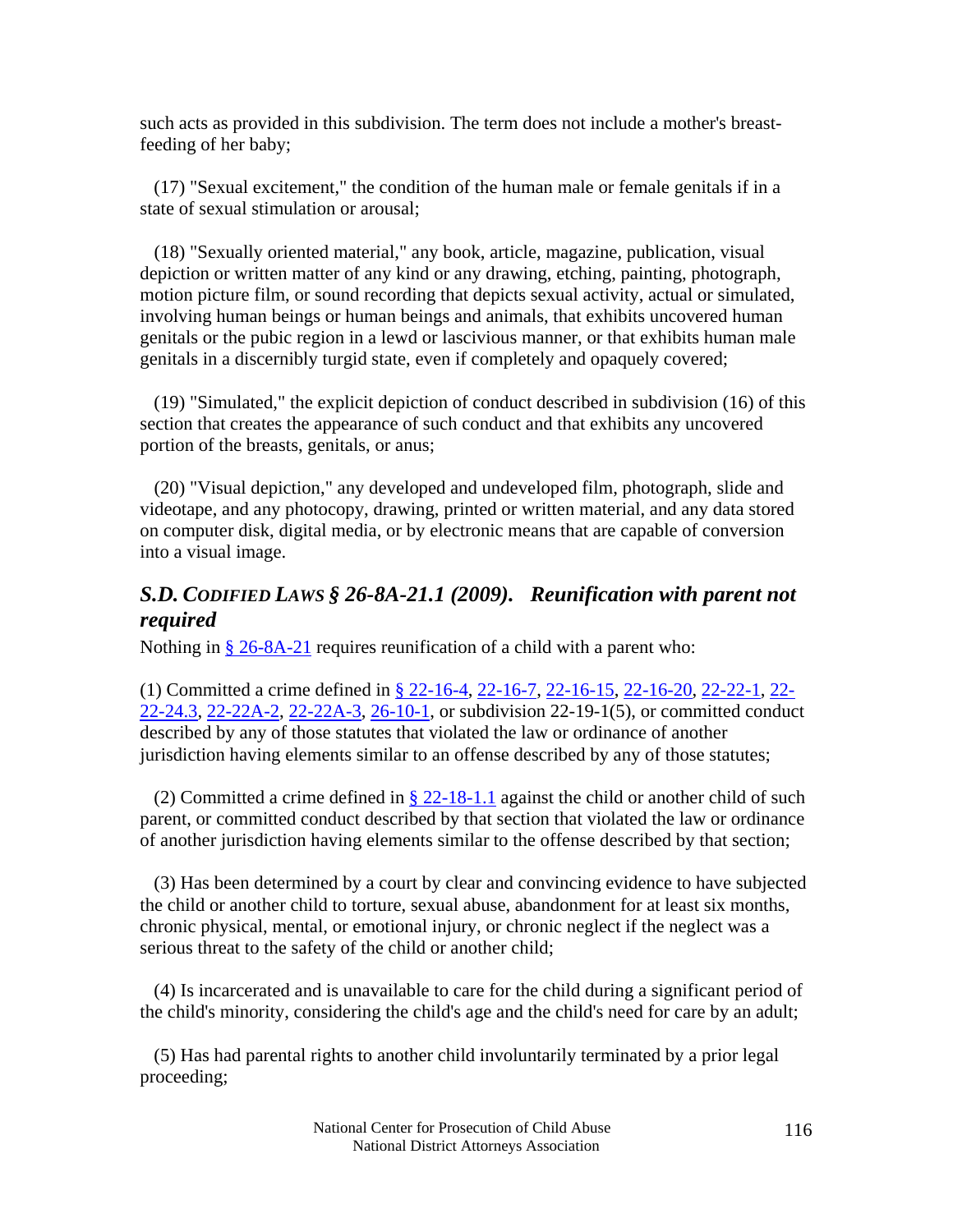(6) Has a documented history of abuse and neglect associated with chronic alcohol or drug abuse;

 (7) Has exposed the child to or demonstrated an inability to protect the child from substantial harm or the risk of substantial harm, and the child or another child has been removed from the parent's custody because the removed child was adjudicated abused and neglected by a court on at least one previous occasion;

 (8) Has exposed the child to or demonstrated an inability to protect the child from substantial harm or the risk of substantial harm, the child has been removed from the parent's custody on two separate occasions, and the Department of Social Services offered or provided family services on each of the two separate occasions the child was removed; or

 (9) Has exposed the child to or demonstrated an inability to protect the child from substantial harm or risk of harm resulting from a crime, act, or omission as specified in subdivision  $(1)$ ,  $(2)$ , or  $(3)$  of this section.

#### *S.D. CODIFIED LAWS § 26-8A-26.1 (2009). Termination of parental rights -- Good cause considerations*

In addition to the provisions of  $\S$  26-8A-26, the court may find that good cause exists for termination of parental rights of a parent who:

 (1) Committed a crime defined in [§ 22-16-4,](https://www.lexis.com/research/buttonTFLink?_m=a49137800874e34957fadabd72092a37&_xfercite=%3ccite%20cc%3d%22USA%22%3e%3c%21%5bCDATA%5bS.D.%20Codified%20Laws%20%a7%2026-8A-26.1%5d%5d%3e%3c%2fcite%3e&_butType=4&_butStat=0&_butNum=3&_butInline=1&_butinfo=SDCODE%2022-16-4&_fmtstr=FULL&docnum=7&_startdoc=1&wchp=dGLbVlz-zSkAl&_md5=c1532cdfe1718ae462c41f8639784903) [22-16-7,](https://www.lexis.com/research/buttonTFLink?_m=a49137800874e34957fadabd72092a37&_xfercite=%3ccite%20cc%3d%22USA%22%3e%3c%21%5bCDATA%5bS.D.%20Codified%20Laws%20%a7%2026-8A-26.1%5d%5d%3e%3c%2fcite%3e&_butType=4&_butStat=0&_butNum=4&_butInline=1&_butinfo=SDCODE%2022-16-7&_fmtstr=FULL&docnum=7&_startdoc=1&wchp=dGLbVlz-zSkAl&_md5=fe0f380f8a2c7626f8a97edab333f211) [22-16-15,](https://www.lexis.com/research/buttonTFLink?_m=a49137800874e34957fadabd72092a37&_xfercite=%3ccite%20cc%3d%22USA%22%3e%3c%21%5bCDATA%5bS.D.%20Codified%20Laws%20%a7%2026-8A-26.1%5d%5d%3e%3c%2fcite%3e&_butType=4&_butStat=0&_butNum=5&_butInline=1&_butinfo=SDCODE%2022-16-15&_fmtstr=FULL&docnum=7&_startdoc=1&wchp=dGLbVlz-zSkAl&_md5=f83280627719ca7f4c442d668812f84b) [22-16-20,](https://www.lexis.com/research/buttonTFLink?_m=a49137800874e34957fadabd72092a37&_xfercite=%3ccite%20cc%3d%22USA%22%3e%3c%21%5bCDATA%5bS.D.%20Codified%20Laws%20%a7%2026-8A-26.1%5d%5d%3e%3c%2fcite%3e&_butType=4&_butStat=0&_butNum=6&_butInline=1&_butinfo=SDCODE%2022-16-20&_fmtstr=FULL&docnum=7&_startdoc=1&wchp=dGLbVlz-zSkAl&_md5=a760442e27e02ed3dba7b13d02529ade) [22-22-1,](https://www.lexis.com/research/buttonTFLink?_m=a49137800874e34957fadabd72092a37&_xfercite=%3ccite%20cc%3d%22USA%22%3e%3c%21%5bCDATA%5bS.D.%20Codified%20Laws%20%a7%2026-8A-26.1%5d%5d%3e%3c%2fcite%3e&_butType=4&_butStat=0&_butNum=7&_butInline=1&_butinfo=SDCODE%2022-22-1&_fmtstr=FULL&docnum=7&_startdoc=1&wchp=dGLbVlz-zSkAl&_md5=0074bc5451447e0bb5e496e9687808df) [22-](https://www.lexis.com/research/buttonTFLink?_m=a49137800874e34957fadabd72092a37&_xfercite=%3ccite%20cc%3d%22USA%22%3e%3c%21%5bCDATA%5bS.D.%20Codified%20Laws%20%a7%2026-8A-26.1%5d%5d%3e%3c%2fcite%3e&_butType=4&_butStat=0&_butNum=8&_butInline=1&_butinfo=SDCODE%2022-22-24.3&_fmtstr=FULL&docnum=7&_startdoc=1&wchp=dGLbVlz-zSkAl&_md5=ac0173ba56d42f8ea685f6c1c7e11053) [22-24.3](https://www.lexis.com/research/buttonTFLink?_m=a49137800874e34957fadabd72092a37&_xfercite=%3ccite%20cc%3d%22USA%22%3e%3c%21%5bCDATA%5bS.D.%20Codified%20Laws%20%a7%2026-8A-26.1%5d%5d%3e%3c%2fcite%3e&_butType=4&_butStat=0&_butNum=8&_butInline=1&_butinfo=SDCODE%2022-22-24.3&_fmtstr=FULL&docnum=7&_startdoc=1&wchp=dGLbVlz-zSkAl&_md5=ac0173ba56d42f8ea685f6c1c7e11053), [22-22A-2,](https://www.lexis.com/research/buttonTFLink?_m=a49137800874e34957fadabd72092a37&_xfercite=%3ccite%20cc%3d%22USA%22%3e%3c%21%5bCDATA%5bS.D.%20Codified%20Laws%20%a7%2026-8A-26.1%5d%5d%3e%3c%2fcite%3e&_butType=4&_butStat=0&_butNum=9&_butInline=1&_butinfo=SDCODE%2022-22A-2&_fmtstr=FULL&docnum=7&_startdoc=1&wchp=dGLbVlz-zSkAl&_md5=cb404b1705ad73821134b5e404b47d30) [22-22A-3](https://www.lexis.com/research/buttonTFLink?_m=a49137800874e34957fadabd72092a37&_xfercite=%3ccite%20cc%3d%22USA%22%3e%3c%21%5bCDATA%5bS.D.%20Codified%20Laws%20%a7%2026-8A-26.1%5d%5d%3e%3c%2fcite%3e&_butType=4&_butStat=0&_butNum=10&_butInline=1&_butinfo=SDCODE%2022-22A-3&_fmtstr=FULL&docnum=7&_startdoc=1&wchp=dGLbVlz-zSkAl&_md5=669130aa82a91e43e7a7e8f2a04e399f), [26-10-1](https://www.lexis.com/research/buttonTFLink?_m=a49137800874e34957fadabd72092a37&_xfercite=%3ccite%20cc%3d%22USA%22%3e%3c%21%5bCDATA%5bS.D.%20Codified%20Laws%20%a7%2026-8A-26.1%5d%5d%3e%3c%2fcite%3e&_butType=4&_butStat=0&_butNum=11&_butInline=1&_butinfo=SDCODE%2026-10-1&_fmtstr=FULL&docnum=7&_startdoc=1&wchp=dGLbVlz-zSkAl&_md5=f2cc945c712ddfcd3c1b921df6ccb1bd), or subdivision 22-19-1(5), or committed conduct described by any of those statutes that violated the law or ordinance of another jurisdiction having elements similar to an offense described by any of those statutes;

 (2) Committed a crime defined in [§ 22-18-1.1](https://www.lexis.com/research/buttonTFLink?_m=a49137800874e34957fadabd72092a37&_xfercite=%3ccite%20cc%3d%22USA%22%3e%3c%21%5bCDATA%5bS.D.%20Codified%20Laws%20%a7%2026-8A-26.1%5d%5d%3e%3c%2fcite%3e&_butType=4&_butStat=0&_butNum=12&_butInline=1&_butinfo=SDCODE%2022-18-1.1&_fmtstr=FULL&docnum=7&_startdoc=1&wchp=dGLbVlz-zSkAl&_md5=4522605a2dbea51f4fd941b9f37d12fc) against the child or another child of such parent, or committed conduct described by that section that violated the law or ordinance of another jurisdiction having elements similar to the offense described by that section;

 (3) Has been determined by a court by clear and convincing evidence to have subjected the child or another child to torture, sexual abuse, abandonment for at least six months, chronic physical, mental, or emotional injury, or chronic neglect if the neglect was a serious threat to the safety of the child or another child;

 (4) Is incarcerated and is unavailable to care for the child during a significant period of the child's minority, considering the child's age and the child's need for care by an adult;

 (5) Has had parental rights to another child involuntarily terminated by a prior legal proceeding;

 (6) Has a documented history of abuse and neglect associated with chronic alcohol or drug abuse;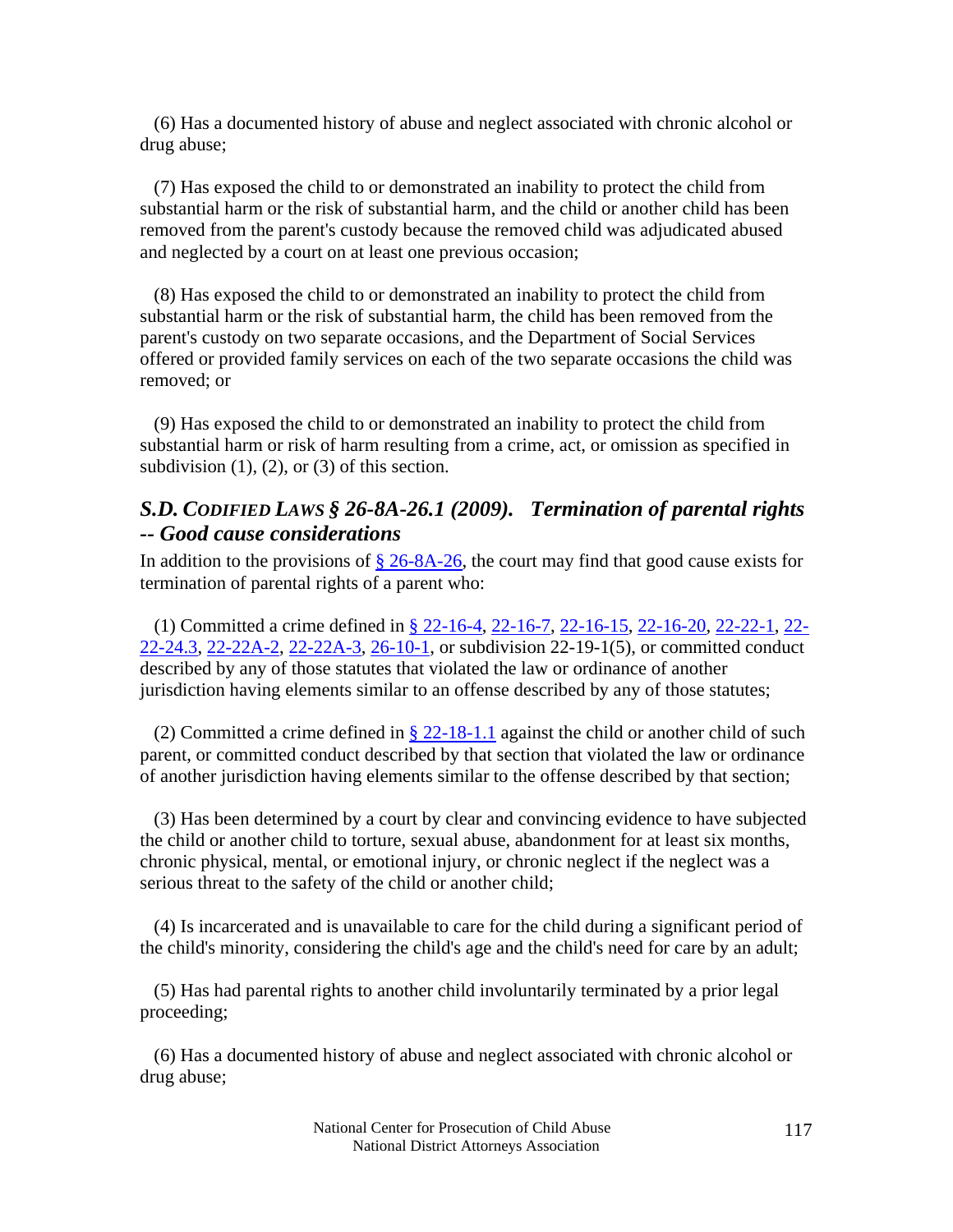(7) Has exposed the child to or demonstrated an inability to protect the child from substantial harm or the risk of substantial harm, and the child or another child has been removed from the parent's custody because the removed child was adjudicated abused and neglected by a court on at least one previous occasion;

 (8) Has exposed the child to or demonstrated an inability to protect the child from substantial harm or the risk of substantial harm, the child has been removed from the parent's custody on two separate occasions, and the Department of Social Services offered or provided family services on each of the two separate occasions the child was removed; or

 (9) Has exposed the child to or demonstrated an inability to protect the child from substantial harm or risk of harm resulting from a crime, act, or omission as specified in subdivision  $(1)$ ,  $(2)$ , or  $(3)$  of this section.

#### *S.D. CODIFIED LAWS § 26-10-1 (2009). Abuse of or cruelty to minor as felony -- Defense to charge*

Any person who abuses, exposes, tortures, torments, or cruelly punishes a minor in a manner which does not constitute aggravated assault, is guilty of a Class 4 felony. If the victim is less than seven years of age, the person is guilty of a Class 3 felony. The use of reasonable force, as provided in [§ 22-18-5,](https://www.lexis.com/research/buttonTFLink?_m=6d0e8a0cb4b1fed11db75dbe4b73b396&_xfercite=%3ccite%20cc%3d%22USA%22%3e%3c%21%5bCDATA%5bS.D.%20Codified%20Laws%20%a7%2026-10-1%5d%5d%3e%3c%2fcite%3e&_butType=4&_butStat=0&_butNum=2&_butInline=1&_butinfo=SDCODE%2022-18-5&_fmtstr=FULL&docnum=3&_startdoc=1&wchp=dGLbVlz-zSkAl&_md5=ea502f1015b93e6f4382a2b782b5de41) is a defense to an offense under this section. Notwithstanding [§ 23A-42-2,](https://www.lexis.com/research/buttonTFLink?_m=6d0e8a0cb4b1fed11db75dbe4b73b396&_xfercite=%3ccite%20cc%3d%22USA%22%3e%3c%21%5bCDATA%5bS.D.%20Codified%20Laws%20%a7%2026-10-1%5d%5d%3e%3c%2fcite%3e&_butType=4&_butStat=0&_butNum=3&_butInline=1&_butinfo=SDCODE%2023A-42-2&_fmtstr=FULL&docnum=3&_startdoc=1&wchp=dGLbVlz-zSkAl&_md5=1a3b4307acb04c5c4d656caa83b910ac) a charge brought pursuant to this section may be commenced at any time before the victim becomes age twenty-five.

 If any person convicted of this offense is the minor's parent, guardian, or custodian, the court shall include as part of the sentence, or conditions required as part of suspended execution or imposition of such sentence, that the person receive instruction on parenting approved or provided by the Department of Social Services.

### **TENNESSEE**

### *TENN. CODE ANN. § 39-15-402 (2008). Aggravated child abuse and aggravated child neglect or endangerment.*

(a) A person commits the offense of aggravated child abuse or aggravated child neglect or endangerment, who commits the offense of child abuse, as defined in [§ 39-15-401\(a\),](https://www.lexis.com/research/buttonTFLink?_m=5505531c7500f25be01631e8e5b6770b&_xfercite=%3ccite%20cc%3d%22USA%22%3e%3c%21%5bCDATA%5bTenn.%20Code%20Ann.%20%a7%2039-15-402%5d%5d%3e%3c%2fcite%3e&_butType=4&_butStat=0&_butNum=2&_butInline=1&_butinfo=TNCODE%2039-15-401&_fmtstr=FULL&docnum=11&_startdoc=11&wchp=dGLbVlz-zSkAl&_md5=bacdf59f49157edf45e705cffc313a6f) or who commits the offense of child neglect or endangerment, as defined in [§ 39-15-](https://www.lexis.com/research/buttonTFLink?_m=5505531c7500f25be01631e8e5b6770b&_xfercite=%3ccite%20cc%3d%22USA%22%3e%3c%21%5bCDATA%5bTenn.%20Code%20Ann.%20%a7%2039-15-402%5d%5d%3e%3c%2fcite%3e&_butType=4&_butStat=0&_butNum=3&_butInline=1&_butinfo=TNCODE%2039-15-401&_fmtstr=FULL&docnum=11&_startdoc=11&wchp=dGLbVlz-zSkAl&_md5=f76ca6418a36a19b5cdbc88c1a40b183) [401\(b\),](https://www.lexis.com/research/buttonTFLink?_m=5505531c7500f25be01631e8e5b6770b&_xfercite=%3ccite%20cc%3d%22USA%22%3e%3c%21%5bCDATA%5bTenn.%20Code%20Ann.%20%a7%2039-15-402%5d%5d%3e%3c%2fcite%3e&_butType=4&_butStat=0&_butNum=3&_butInline=1&_butinfo=TNCODE%2039-15-401&_fmtstr=FULL&docnum=11&_startdoc=11&wchp=dGLbVlz-zSkAl&_md5=f76ca6418a36a19b5cdbc88c1a40b183) and:

(1) The act of abuse or neglect results in serious bodily injury to the child;

(2) The act of neglect or endangerment results in serious bodily injury to the child;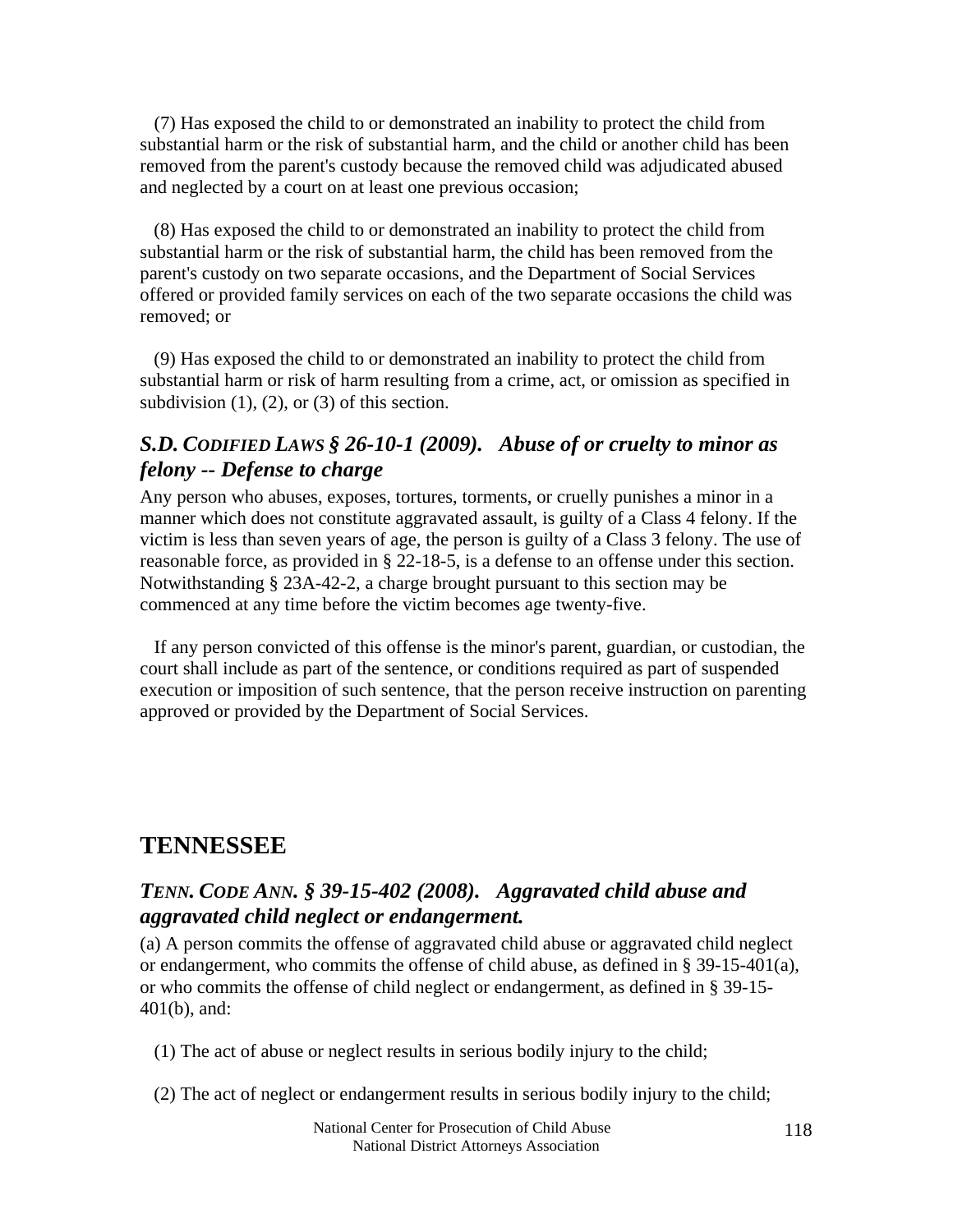(3) A deadly weapon, dangerous instrumentality or controlled substance is used to accomplish the act of abuse, neglect or endangerment; or

 (4) The act of abuse, neglect or endangerment was especially heinous, atrocious or cruel, or involved the infliction of torture to the victim.

(b) A violation of this section is a Class B felony; provided, however, that, if the abused, neglected or endangered child is eight (8) years of age or less, or is vulnerable because the victim is mentally defective, mentally incapacitated or suffers from a physical disability, the penalty is a Class A felony.

(c) Nothing in this part shall be construed to mean a child is abused, neglected, or endangered, or abused, neglected or endangered in an aggravated manner, for the sole reason the child is being provided treatment by spiritual means through prayer alone, in accordance with the tenets or practices of a recognized church or religious denomination by a duly accredited practitioner of the recognized church or religious denomination, in lieu of medical or surgical treatment.

(d) This section shall be known and may be cited as "Haley's Law".

### **TEXAS\*\*\*\***

### *TEX. PENAL CODE ANN. § 22.04 (2007). Injury to a Child, Elderly Individual, or Disabled Individual*

(a) A person commits an offense if he intentionally, knowingly, recklessly, or with criminal negligence, by act or intentionally, knowingly, or recklessly by omission, causes to a child, elderly individual, or disabled individual:

(1) serious bodily injury;

(2) serious mental deficiency, impairment, or injury; or

(3) bodily injury.

(a-1) A person commits an offense if the person is an owner, operator, or employee of a group home, nursing facility, assisted living facility, intermediate care facility for persons with mental retardation, or other institutional care facility and the person intentionally, knowingly, recklessly, or with criminal negligence by omission causes to a child, elderly individual, or disabled individual who is a resident of that group home or facility:

(1) serious bodily injury;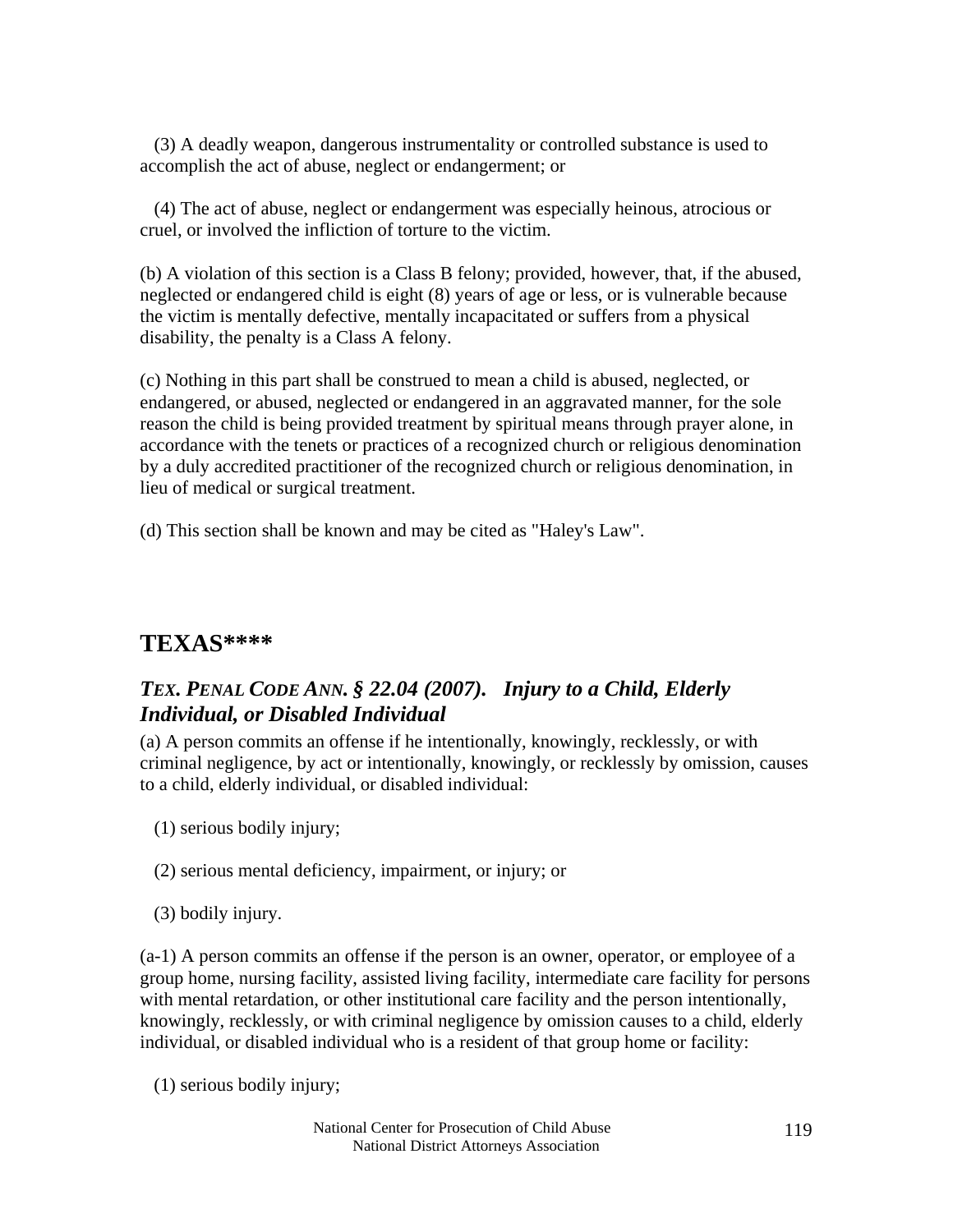(2) serious mental deficiency, impairment, or injury;

(3) bodily injury; or

(4) exploitation.

(b) An omission that causes a condition described by Subsection (a)(1), (2), or (3) or (a- $1)$  (1), (2), (3), or (4) is conduct constituting an offense under this section if:

(1) the actor has a legal or statutory duty to act; or

 (2) the actor has assumed care, custody, or control of a child, elderly individual, or disabled individual.

(c) In this section:

(1) "Child" means a person 14 years of age or younger.

(2) "Elderly individual" means a person 65 years of age or older.

 (3) "Disabled individual" means a person older than 14 years of age who by reason of age or physical or mental disease, defect, or injury is substantially unable to protect himself from harm or to provide food, shelter, or medical care for himself.

 (4) "Exploitation" means the illegal or improper use of an individual or of the resources of the individual for monetary or personal benefit, profit, or gain.

(d) For purposes of an omission that causes a condition described by Subsection (a)(1), (2), or (3), the actor has assumed care, custody, or control if he has by act, words, or course of conduct acted so as to cause a reasonable person to conclude that he has accepted responsibility for protection, food, shelter, and medical care for a child, elderly individual, or disabled individual. For purposes of an omission that causes a condition described by Subsection  $(a-1)(1)$ ,  $(2)$ ,  $(3)$ , or  $(4)$ , the actor acting during the actor's capacity as owner, operator, or employee of a group home or facility described by Subsection (a-1) is considered to have accepted responsibility for protection, food, shelter, and medical care for the child, elderly individual, or disabled individual who is a resident of the group home or facility.

(e) An offense under Subsection (a)(1) or (2) or (a-1)(1) or (2) is a felony of the first degree when the conduct is committed intentionally or knowingly. When the conduct is engaged in recklessly, the offense is a felony of the second degree.

(f) An offense under Subsection (a)(3) or (a-1)(3) or (4) is a felony of the third degree when the conduct is committed intentionally or knowingly. When the conduct is engaged in recklessly, the offense is a state jail felony.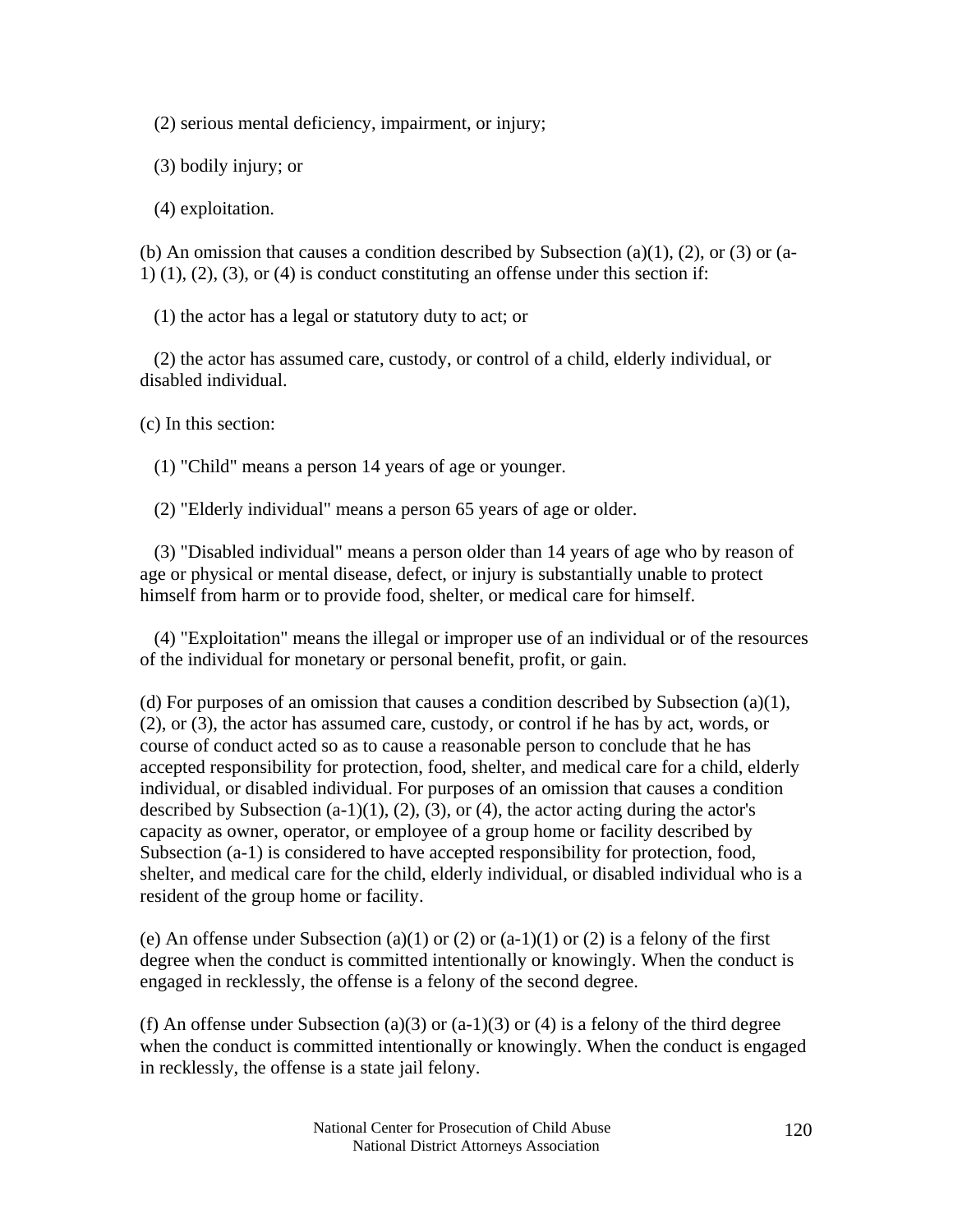(g) An offense under Subsection (a) is a state jail felony when the person acts with criminal negligence. An offense under Subsection (a-1) is a state jail felony when the person, with criminal negligence and by omission, causes a condition described by Subsection (a-1)(1), (2), (3), or (4).

(h) A person who is subject to prosecution under both this section and another section of this code may be prosecuted under either or both sections. Section 3.04 does not apply to criminal episodes prosecuted under both this section and another section of this code. If a criminal episode is prosecuted under both this section and another section of this code and sentences are assessed for convictions under both sections, the sentences shall run concurrently.

(i) It is an affirmative defense to prosecution under Subsection (b)(2) that before the offense the actor:

 (1) notified in person the child, elderly individual, or disabled individual that he would no longer provide any of the care described by Subsection (d); and

 (2) notified in writing the parents or person other than himself acting in loco parentis to the child, elderly individual, or disabled individual that he would no longer provide any of the care described by Subsection (d); or

 (3) notified in writing the Department of Protective and Regulatory Services that he would no longer provide any of the care set forth in Subsection (d).

(i) Written notification under Subsection (i)(2) or (i)(3) is not effective unless it contains the name and address of the actor, the name and address of the child, elderly individual, or disabled individual, the type of care provided by the actor, and the date the care was discontinued.

(k) It is a defense to prosecution under this section that the act or omission consisted of:

 (1) reasonable medical care occurring under the direction of or by a licensed physician; or

 (2) emergency medical care administered in good faith and with reasonable care by a person not licensed in the healing arts.

( l ) It is an affirmative defense to prosecution under this section:

 (1) that the act or omission was based on treatment in accordance with the tenets and practices of a recognized religious method of healing with a generally accepted record of efficacy;

 (2) for a person charged with an act of omission causing to a child, elderly individual, or disabled individual a condition described by Subsection  $(a)(1)$ ,  $(2)$ , or  $(3)$  that: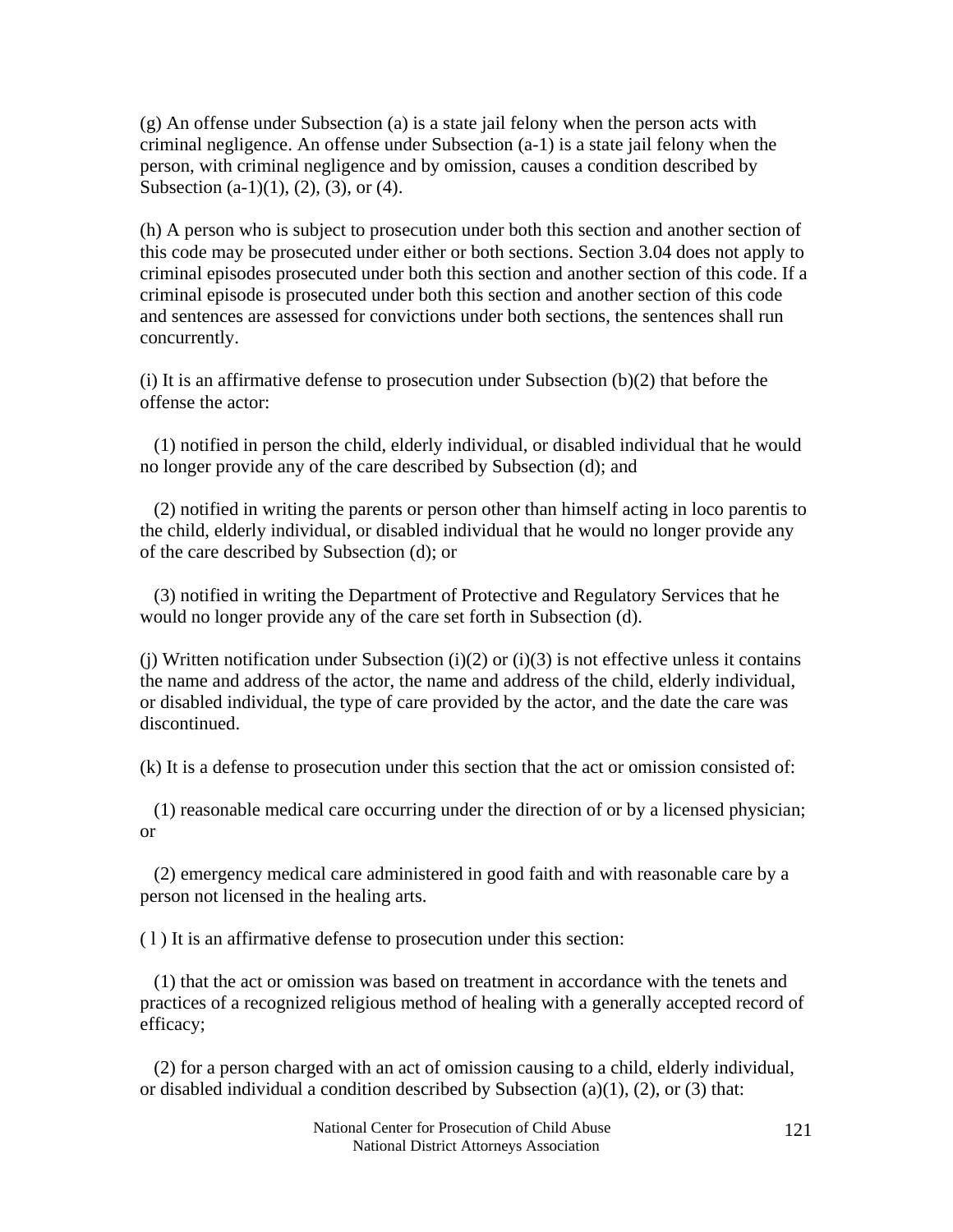(A) there is no evidence that, on the date prior to the offense charged, the defendant was aware of an incident of injury to the child, elderly individual, or disabled individual and failed to report the incident; and

(B) the person:

 (i) was a victim of family violence, as that term is defined by [Section 71.004,](https://www.lexis.com/research/buttonTFLink?_m=0481f6f2c04ba4bfc54d55c70111c068&_xfercite=%3ccite%20cc%3d%22USA%22%3e%3c%21%5bCDATA%5bTex.%20Penal%20Code%20%a7%2022.04%5d%5d%3e%3c%2fcite%3e&_butType=4&_butStat=0&_butNum=2&_butInline=1&_butinfo=TX%20FAM%2071.004&_fmtstr=FULL&docnum=9&_startdoc=1&wchp=dGLbVlz-zSkAl&_md5=2742a93c1fa3b881f1c83fda3458a0e4)  [Family Code](https://www.lexis.com/research/buttonTFLink?_m=0481f6f2c04ba4bfc54d55c70111c068&_xfercite=%3ccite%20cc%3d%22USA%22%3e%3c%21%5bCDATA%5bTex.%20Penal%20Code%20%a7%2022.04%5d%5d%3e%3c%2fcite%3e&_butType=4&_butStat=0&_butNum=2&_butInline=1&_butinfo=TX%20FAM%2071.004&_fmtstr=FULL&docnum=9&_startdoc=1&wchp=dGLbVlz-zSkAl&_md5=2742a93c1fa3b881f1c83fda3458a0e4), committed by a person who is also charged with an offense against the child, elderly individual, or disabled individual under this section or any other section of this title;

(ii) did not cause a condition described by Subsection (a)(1), (2), or (3); and

 (iii) did not reasonably believe at the time of the omission that an effort to prevent the person also charged with an offense against the child, elderly individual, or disabled individual from committing the offense would have an effect; or

(3) that:

 (A) the actor was not more than three years older than the victim at the time of the offense; and

(B) the victim was a child at the time of the offense.

Note 295. Sufficient evidence supported defendant's conviction of causing bodily injury by omission under Tex. [Penal Code Ann. § 22.04;](https://www.lexis.com/research/buttonTFLink?_m=0481f6f2c04ba4bfc54d55c70111c068&_xfercite=%3ccite%20cc%3d%22USA%22%3e%3c%21%5bCDATA%5bTex.%20Penal%20Code%20%a7%2022.04%5d%5d%3e%3c%2fcite%3e&_butType=4&_butStat=0&_butNum=627&_butInline=1&_butinfo=TX%20PEN%2022.04&_fmtstr=FULL&docnum=9&_startdoc=1&wchp=dGLbVlz-zSkAl&_md5=54d3e4c92f1172ef17125583d5a52fe3) there was no question that defendant, the child victim's stepmother, had assumed the care, custody, and control of the child and had the duty to act, and there was no question that death, as what happened in this case, was included in the definition of serious bodily injury under Tex. [Penal Code Ann. §](https://www.lexis.com/research/buttonTFLink?_m=0481f6f2c04ba4bfc54d55c70111c068&_xfercite=%3ccite%20cc%3d%22USA%22%3e%3c%21%5bCDATA%5bTex.%20Penal%20Code%20%a7%2022.04%5d%5d%3e%3c%2fcite%3e&_butType=4&_butStat=0&_butNum=628&_butInline=1&_butinfo=TX%20PEN%201.07&_fmtstr=FULL&docnum=9&_startdoc=1&wchp=dGLbVlz-zSkAl&_md5=367d986d9c34514ac2ac12e3c8f8bbb6)  [1.07\(a\)\(46\)](https://www.lexis.com/research/buttonTFLink?_m=0481f6f2c04ba4bfc54d55c70111c068&_xfercite=%3ccite%20cc%3d%22USA%22%3e%3c%21%5bCDATA%5bTex.%20Penal%20Code%20%a7%2022.04%5d%5d%3e%3c%2fcite%3e&_butType=4&_butStat=0&_butNum=628&_butInline=1&_butinfo=TX%20PEN%201.07&_fmtstr=FULL&docnum=9&_startdoc=1&wchp=dGLbVlz-zSkAl&_md5=367d986d9c34514ac2ac12e3c8f8bbb6), and the evidence showed that the stepmother and the child's father took turns beating the child and the child had to endure various punishments that simply amounted to torture. [Fisher v. State, 220 S.W.3d 599, 2007 Tex. App. LEXIS 2759 \(Tex. App.](https://www.lexis.com/research/buttonTFLink?_m=0481f6f2c04ba4bfc54d55c70111c068&_xfercite=%3ccite%20cc%3d%22USA%22%3e%3c%21%5bCDATA%5bTex.%20Penal%20Code%20%a7%2022.04%5d%5d%3e%3c%2fcite%3e&_butType=3&_butStat=2&_butNum=629&_butInline=1&_butinfo=%3ccite%20cc%3d%22USA%22%3e%3c%21%5bCDATA%5b220%20S.W.3d%20599%5d%5d%3e%3c%2fcite%3e&_fmtstr=FULL&docnum=9&_startdoc=1&wchp=dGLbVlz-zSkAl&_md5=31fb0f1ea459f3ef73dfa50749b52dd8)  [Texarkana 2007\).](https://www.lexis.com/research/buttonTFLink?_m=0481f6f2c04ba4bfc54d55c70111c068&_xfercite=%3ccite%20cc%3d%22USA%22%3e%3c%21%5bCDATA%5bTex.%20Penal%20Code%20%a7%2022.04%5d%5d%3e%3c%2fcite%3e&_butType=3&_butStat=2&_butNum=629&_butInline=1&_butinfo=%3ccite%20cc%3d%22USA%22%3e%3c%21%5bCDATA%5b220%20S.W.3d%20599%5d%5d%3e%3c%2fcite%3e&_fmtstr=FULL&docnum=9&_startdoc=1&wchp=dGLbVlz-zSkAl&_md5=31fb0f1ea459f3ef73dfa50749b52dd8)

### **UTAH**

# *UTAH CODE ANN. § 76-5-109 (2008). Child abuse -- Child abandonment*

(1) As used in this section:

- (a) "Child" means a human being who is under 18 years of age.
- (b) (i) "Child abandonment" means that a parent or legal guardian of a child: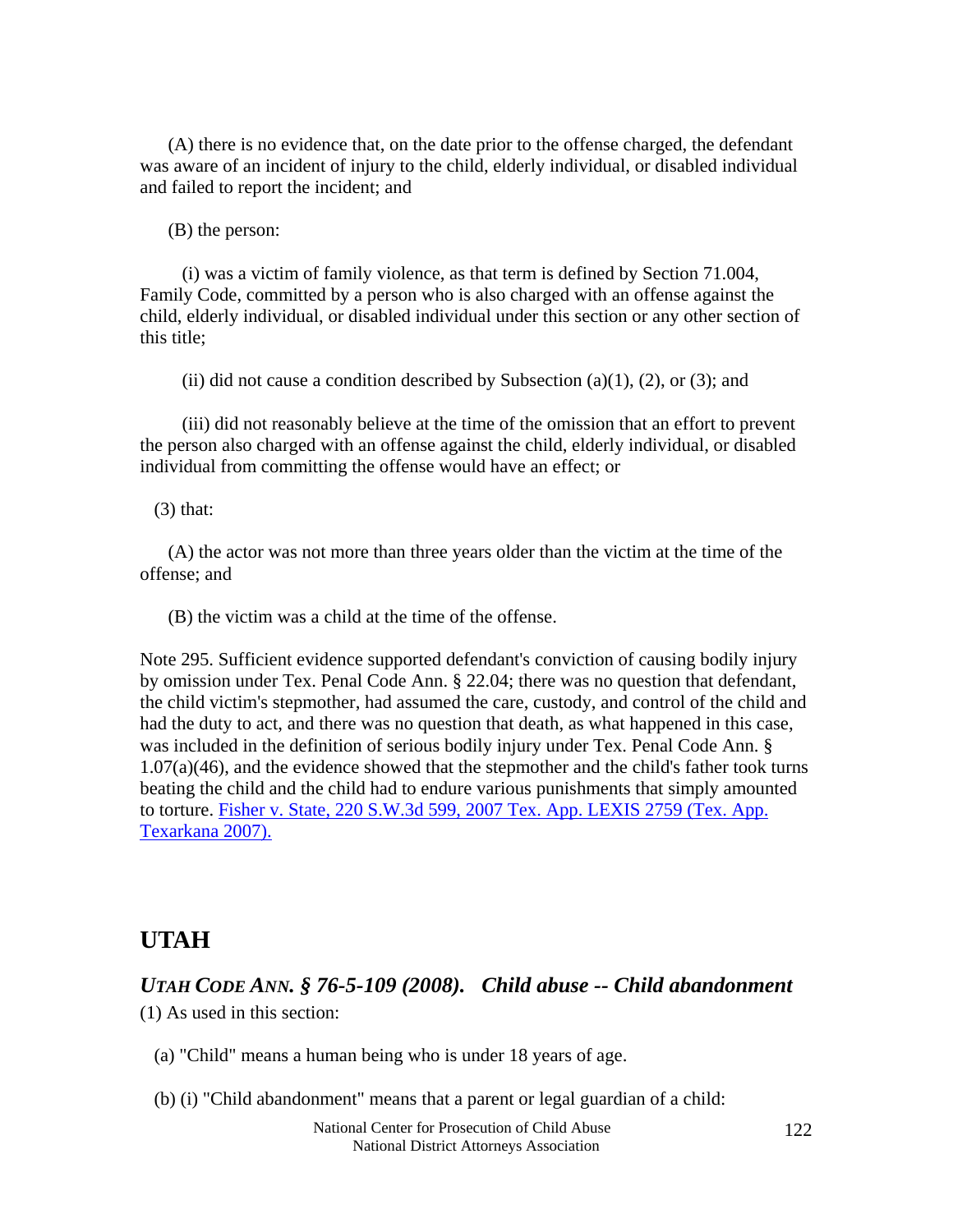(A) intentionally ceases to maintain physical custody of the child;

 (B) intentionally fails to make reasonable arrangements for the safety, care, and physical custody of the child; and

(C) (I) intentionally fails to provide the child with food, shelter, or clothing;

 (II) manifests an intent to permanently not resume physical custody of the child; or

(III) for a period of at least 30 days:

(Aa) intentionally fails to resume physical custody of the child; and

(Bb) fails to manifest a genuine intent to resume physical custody of the child.

(ii) "Child abandonment" does not include:

 (A) safe relinquishment of a child pursuant to the provisions of [Section 62A-4a-](https://www.lexis.com/research/buttonTFLink?_m=cec344b8188e09850523f7ba9e100208&_xfercite=%3ccite%20cc%3d%22USA%22%3e%3c%21%5bCDATA%5bUtah%20Code%20Ann.%20%a7%2076-5-109%5d%5d%3e%3c%2fcite%3e&_butType=4&_butStat=0&_butNum=2&_butInline=1&_butinfo=UTCODE%2062A-4A-802&_fmtstr=FULL&docnum=2&_startdoc=1&wchp=dGLbVlz-zSkAl&_md5=a3b3a48a03b73bf09565b5caaa8d6896)[802](https://www.lexis.com/research/buttonTFLink?_m=cec344b8188e09850523f7ba9e100208&_xfercite=%3ccite%20cc%3d%22USA%22%3e%3c%21%5bCDATA%5bUtah%20Code%20Ann.%20%a7%2076-5-109%5d%5d%3e%3c%2fcite%3e&_butType=4&_butStat=0&_butNum=2&_butInline=1&_butinfo=UTCODE%2062A-4A-802&_fmtstr=FULL&docnum=2&_startdoc=1&wchp=dGLbVlz-zSkAl&_md5=a3b3a48a03b73bf09565b5caaa8d6896); or

(B) giving legal consent to a court order for termination of parental rights:

(I) in a legal adoption proceeding; or

 (II) in a case where a petition for the termination of parental rights, or the termination of a guardianship, has been filed.

 (c) "Child abuse" means any offense described in Subsection (2), (3), or (4) or in [Section 76-5-109.1.](https://www.lexis.com/research/buttonTFLink?_m=cec344b8188e09850523f7ba9e100208&_xfercite=%3ccite%20cc%3d%22USA%22%3e%3c%21%5bCDATA%5bUtah%20Code%20Ann.%20%a7%2076-5-109%5d%5d%3e%3c%2fcite%3e&_butType=4&_butStat=0&_butNum=3&_butInline=1&_butinfo=UTCODE%2076-5-109.1&_fmtstr=FULL&docnum=2&_startdoc=1&wchp=dGLbVlz-zSkAl&_md5=70b5c5abe93c95333888495551fbd590)

(d) "Enterprise" is as defined in [Section 76-10-1602](https://www.lexis.com/research/buttonTFLink?_m=cec344b8188e09850523f7ba9e100208&_xfercite=%3ccite%20cc%3d%22USA%22%3e%3c%21%5bCDATA%5bUtah%20Code%20Ann.%20%a7%2076-5-109%5d%5d%3e%3c%2fcite%3e&_butType=4&_butStat=0&_butNum=4&_butInline=1&_butinfo=UTCODE%2076-10-1602&_fmtstr=FULL&docnum=2&_startdoc=1&wchp=dGLbVlz-zSkAl&_md5=a9f356a827b0bfefa3c03f130d9694e1).

 (e) "Physical injury" means an injury to or condition of a child which impairs the physical condition of the child, including:

(i) a bruise or other contusion of the skin;

(ii) a minor laceration or abrasion;

(iii) failure to thrive or malnutrition; or

 (iv) any other condition which imperils the child's health or welfare and which is not a serious physical injury as defined in Subsection (1)(f).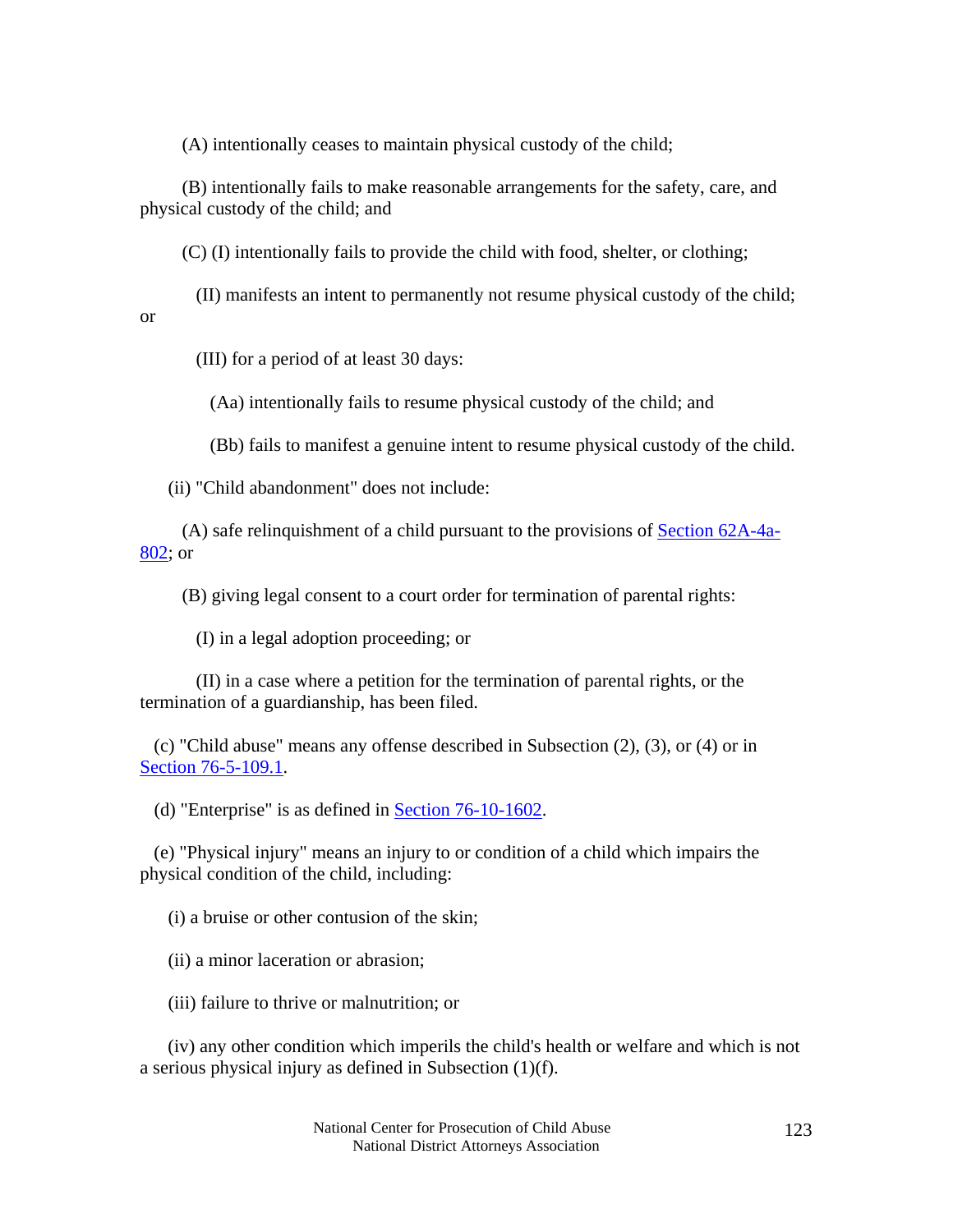(f) (i) "Serious physical injury" means any physical injury or set of injuries that:

(A) seriously impairs the child's health;

(B) involves physical torture;

(C) causes serious emotional harm to the child; or

(D) involves a substantial risk of death to the child.

(ii) "Serious physical injury" includes:

(A) fracture of any bone or bones;

 (B) intracranial bleeding, swelling or contusion of the brain, whether caused by blows, shaking, or causing the child's head to impact with an object or surface;

 (C) any burn, including burns inflicted by hot water, or those caused by placing a hot object upon the skin or body of the child;

 (D) any injury caused by use of a dangerous weapon as defined in [Section 76-1-](https://www.lexis.com/research/buttonTFLink?_m=cec344b8188e09850523f7ba9e100208&_xfercite=%3ccite%20cc%3d%22USA%22%3e%3c%21%5bCDATA%5bUtah%20Code%20Ann.%20%a7%2076-5-109%5d%5d%3e%3c%2fcite%3e&_butType=4&_butStat=0&_butNum=5&_butInline=1&_butinfo=UTCODE%2076-1-601&_fmtstr=FULL&docnum=2&_startdoc=1&wchp=dGLbVlz-zSkAl&_md5=7c0c56de2ec10d0bc6649924c3a49126) [601](https://www.lexis.com/research/buttonTFLink?_m=cec344b8188e09850523f7ba9e100208&_xfercite=%3ccite%20cc%3d%22USA%22%3e%3c%21%5bCDATA%5bUtah%20Code%20Ann.%20%a7%2076-5-109%5d%5d%3e%3c%2fcite%3e&_butType=4&_butStat=0&_butNum=5&_butInline=1&_butinfo=UTCODE%2076-1-601&_fmtstr=FULL&docnum=2&_startdoc=1&wchp=dGLbVlz-zSkAl&_md5=7c0c56de2ec10d0bc6649924c3a49126);

 (E) any combination of two or more physical injuries inflicted by the same person, either at the same time or on different occasions;

(F) any damage to internal organs of the body;

 (G) any conduct toward a child that results in severe emotional harm, severe developmental delay or retardation, or severe impairment of the child's ability to function;

 (H) any injury that creates a permanent disfigurement or protracted loss or impairment of the function of a bodily member, limb, or organ;

 (I) any conduct that causes a child to cease breathing, even if resuscitation is successful following the conduct; or

 (J) any conduct that results in starvation or failure to thrive or malnutrition that jeopardizes the child's life.

(2) Any person who inflicts upon a child serious physical injury or, having the care or custody of such child, causes or permits another to inflict serious physical injury upon a child is guilty of an offense as follows:

(a) if done intentionally or knowingly, the offense is a felony of the second degree;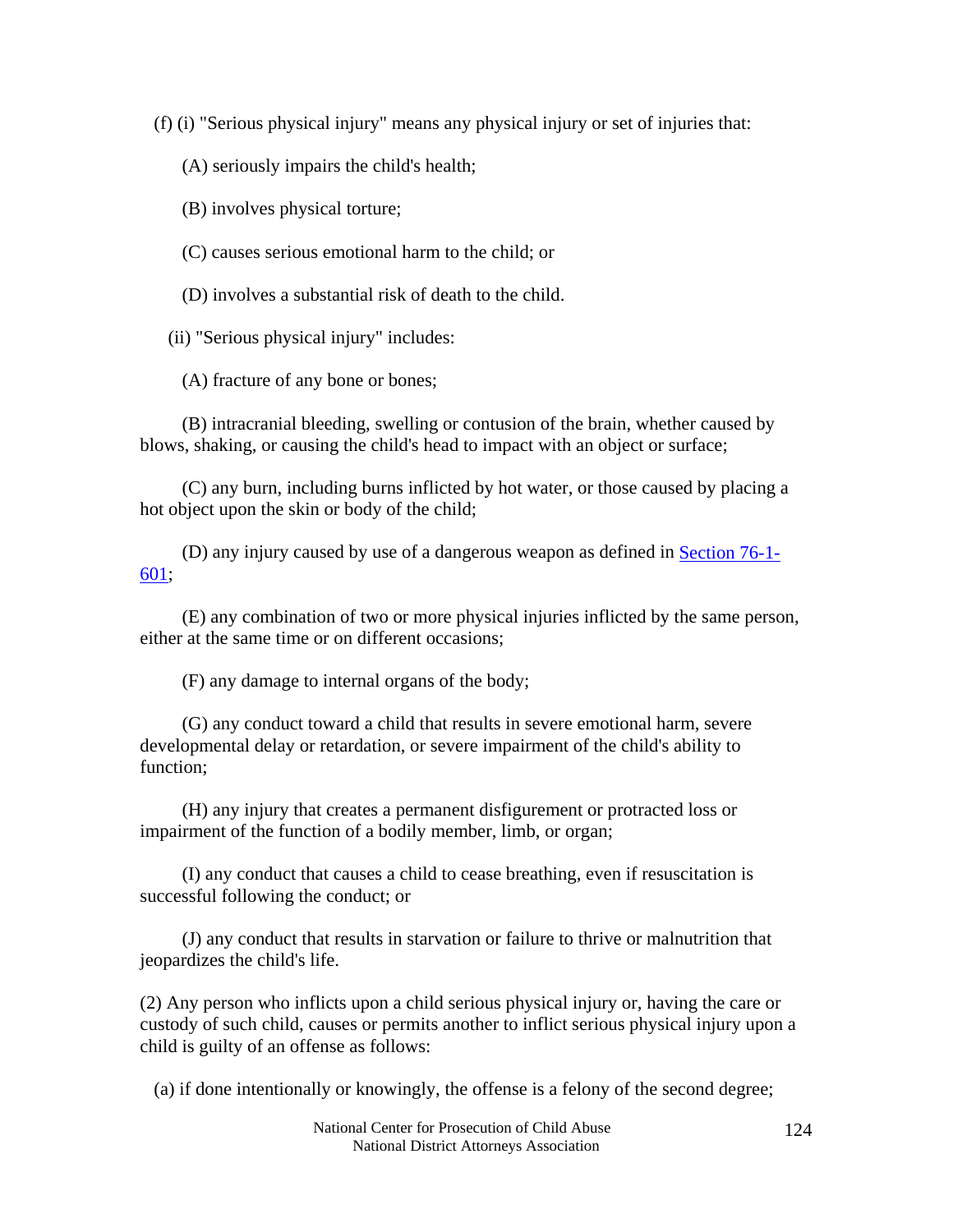(b) if done recklessly, the offense is a felony of the third degree; or

(c) if done with criminal negligence, the offense is a class A misdemeanor.

(3) Any person who inflicts upon a child physical injury or, having the care or custody of such child, causes or permits another to inflict physical injury upon a child is guilty of an offense as follows:

(a) if done intentionally or knowingly, the offense is a class A misdemeanor;

(b) if done recklessly, the offense is a class B misdemeanor; or

(c) if done with criminal negligence, the offense is a class C misdemeanor.

(4) A person who commits child abandonment, or encourages or causes another to commit child abandonment, or an enterprise that encourages, commands, or causes another to commit child abandonment, is:

(a) except as provided in Subsection (4)(b), guilty of a felony of the third degree; or

(b) guilty of a felony of the second degree, if, as a result of the child abandonment:

(i) the child suffers a serious physical injury; or

(ii) the person or enterprise receives, directly or indirectly, any benefit.

(5) (a) In addition to the penalty described in Subsection (4)(b), the court may order the person or enterprise described in Subsection  $(4)(b)(ii)$  to pay the costs of investigating and prosecuting the offense and the costs of securing any forfeiture provided for under Subsection (5)(b).

 (b) Any tangible or pecuniary benefit received under Subsection (4)(b)(ii) is subject to criminal or civil forfeiture pursuant to Title 24, Chapter 1, Utah Uniform Forfeitures Procedures Act.

(6) A parent or legal guardian who provides a child with treatment by spiritual means alone through prayer, in lieu of medical treatment, in accordance with the tenets and practices of an established church or religious denomination of which the parent or legal guardian is a member or adherent shall not, for that reason alone, be considered to have committed an offense under this section.

(7) A parent or guardian of a child does not violate this section by selecting a treatment option for the medical condition of the child, if the treatment option is one that a reasonable parent or guardian would believe to be in the best interest of the child.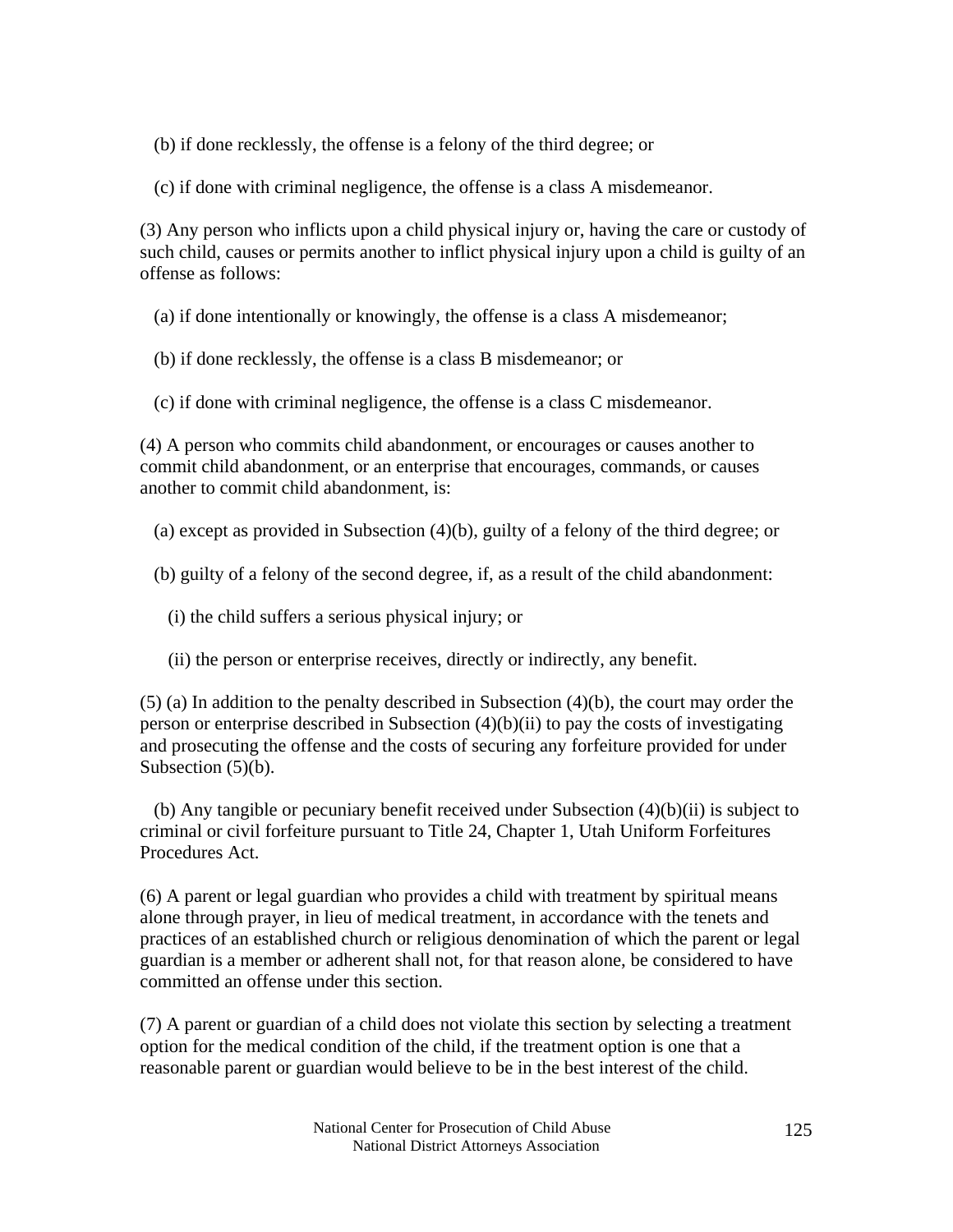- (8) A person is not guilty of an offense under this section for conduct that constitutes:
	- (a) reasonable discipline or management of a child, including withholding privileges;
	- (b) conduct described in [Section 76-2-401](https://www.lexis.com/research/buttonTFLink?_m=cec344b8188e09850523f7ba9e100208&_xfercite=%3ccite%20cc%3d%22USA%22%3e%3c%21%5bCDATA%5bUtah%20Code%20Ann.%20%a7%2076-5-109%5d%5d%3e%3c%2fcite%3e&_butType=4&_butStat=0&_butNum=6&_butInline=1&_butinfo=UTCODE%2076-2-401&_fmtstr=FULL&docnum=2&_startdoc=1&wchp=dGLbVlz-zSkAl&_md5=67b4fdfb3df429a03e1a34a21209d956); or
	- (c) the use of reasonable and necessary physical restraint or force on a child:
		- (i) in self-defense;
		- (ii) in defense of others;
		- (iii) to protect the child; or

 (iv) to remove a weapon in the possession of a child for any of the reasons described in Subsections  $(8)(c)(i)$  through (iii).

## **VERMONT**

## **VIRGINIA**

### *VA. CODE ANN. § 16.1-281 (2009). Foster care plan*

A. In any case in which (i) a local board of social services places a child through an agreement with the parents or guardians where legal custody remains with the parents or guardian, or (ii) legal custody of a child is given to a local board of social services or a child welfare agency, the local department of social services or child welfare agency shall prepare a foster care plan for such child, as described hereinafter. The individual family service plan developed by the family assessment and planning team pursuant to  $\S 2.2$ -[5208](http://www.lexis.com/research/buttonTFLink?_m=4265fda2aecbf9cd22b978c9d688546f&_xfercite=%3ccite%20cc%3d%22USA%22%3e%3c%21%5bCDATA%5bVa.%20Code%20Ann.%20%a7%2016.1-281%5d%5d%3e%3c%2fcite%3e&_butType=4&_butStat=0&_butNum=3&_butInline=1&_butinfo=VACODE%202.2-5208&_fmtstr=FULL&docnum=1&_startdoc=1&wchp=dGLzVtb-zSkAt&_md5=34b0530768792f3d6d46e50188920f97) may be accepted by the court as the foster care plan if it meets the requirements of this section.

The representatives of such department or agency shall involve the child's parent(s) in the development of the plan, except when parental rights have been terminated or the local department of social services or child welfare agency has made diligent efforts to locate the parent(s) and such parent(s) cannot be located, and any other person or persons standing in loco parentis at the time the board or child welfare agency obtained custody or the board placed the child. The representatives of such department or agency shall involve the child in the development of the plan, if such involvement is consistent with the best interests of the child. In cases where either the parent(s) or child is not involved in the development of the plan, the department or agency shall include in the plan a full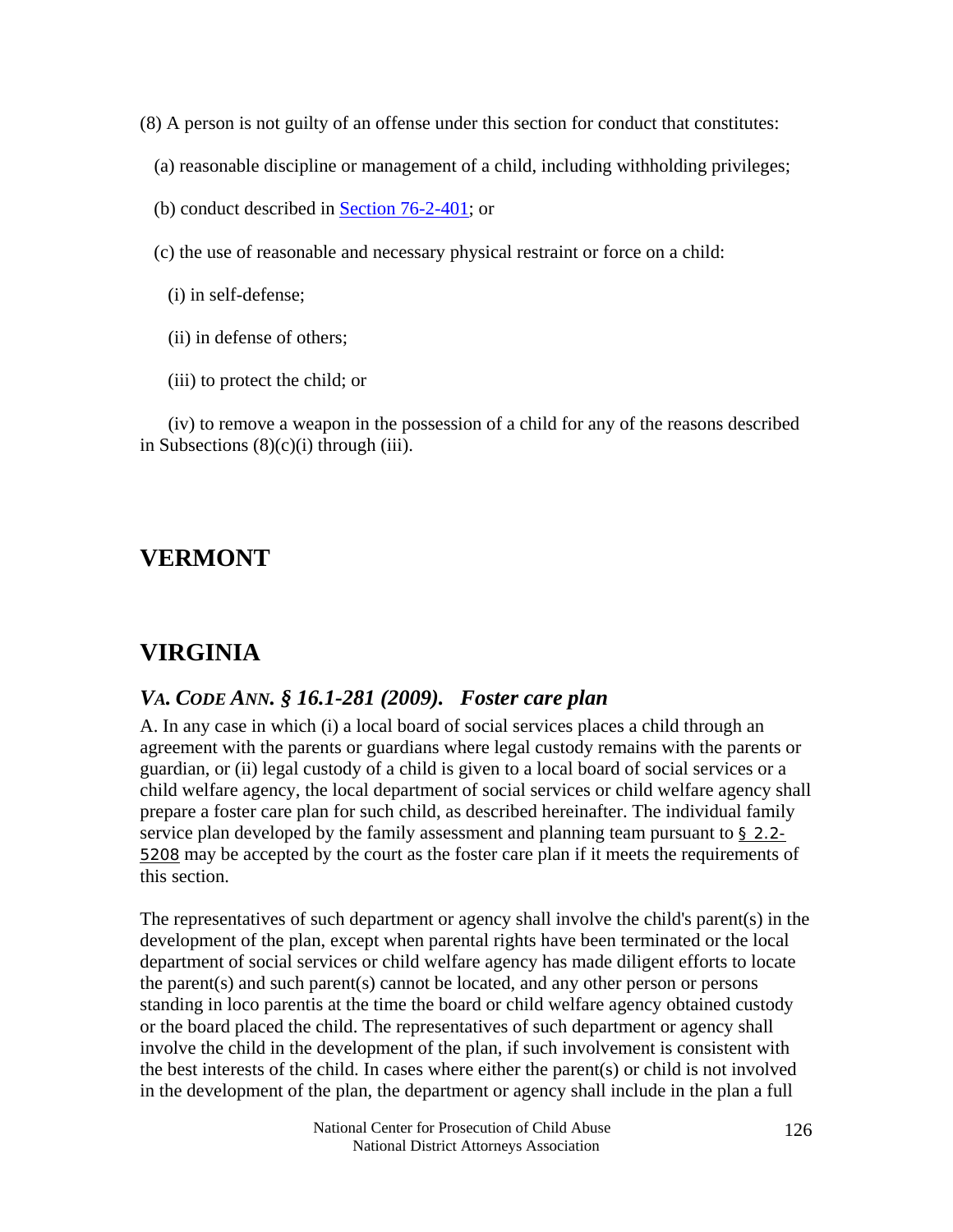description of the reasons therefor.

The department or child welfare agency shall file the plan with the juvenile and domestic relations district court within 60 days following the transfer of custody or the board's placement of the child unless the court, for good cause shown, allows an extension of time, which shall not exceed an additional 60 days. However, a foster care plan shall be filed in accordance with the provisions of  $\S$  16.1-277.01 with a petition for approval of an entrustment agreement. A foster care plan need not be prepared if the child is returned to his prior family or placed in an adoptive home within 60 days following transfer of custody to the board or agency or the board's placement of the child.

B. The foster care plan shall describe in writing (i) the programs, care, services and other support which will be offered to the child and his parents and other prior custodians; (ii) the participation and conduct which will be sought from the child's parents and other prior custodians; (iii) the visitation and other contacts which will be permitted between the child and his parents and other prior custodians, and between the child and his siblings; (iv) the nature of the placement or placements which will be provided for the child; (v) for children 14 years of age and older, the child's needs and goals in the areas of counseling, education, housing, employment, and money management skills development, along with specific independent living services that will be provided to the child to help him reach these goals; and (vi) where appropriate for children age 16 or over, the programs and services which will help the child prepare for the transition from foster care to independent living. If consistent with the child's health and safety, the plan shall be designed to support reasonable efforts which lead to the return of the child to his parents or other prior custodians within the shortest practicable time which shall be specified in the plan. The child's health and safety shall be the paramount concern of the court and the agency throughout the placement, case planning, service provision and review process.

If the department or child welfare agency concludes that it is not reasonably likely that the child can be returned to his prior family within a practicable time, consistent with the best interests of the child, in a separate section of the plan the department, child welfare agency or team shall (a) include a full description of the reasons for this conclusion; (b) provide information on the opportunities for placing the child with a relative or in an adoptive home; (c) design the plan to lead to the child's successful placement with a relative if a subsequent transfer of custody to the relative is planned, or in an adoptive home within the shortest practicable time, and if neither of such placements is feasible; (d) explain why permanent foster care, independent living for a child 16 years of age or older, or continued foster care is the plan for the child. "Independent living" as used in this section has the meaning set forth in [§ 63.2-100](http://www.lexis.com/research/buttonTFLink?_m=4265fda2aecbf9cd22b978c9d688546f&_xfercite=%3ccite%20cc%3d%22USA%22%3e%3c%21%5bCDATA%5bVa.%20Code%20Ann.%20%a7%2016.1-281%5d%5d%3e%3c%2fcite%3e&_butType=4&_butStat=0&_butNum=5&_butInline=1&_butinfo=VACODE%2063.2-100&_fmtstr=FULL&docnum=1&_startdoc=1&wchp=dGLzVtb-zSkAt&_md5=a78ba70b572631d79636a771592a104b).

The local board or other child welfare agency having custody of the child shall not be required by the court to make reasonable efforts to reunite the child with a parent if the court finds that (1) the residual parental rights of the parent regarding a sibling of the child have previously been involuntarily terminated; (2) the parent has been convicted of an offense under the laws of the Commonwealth or a substantially similar law of any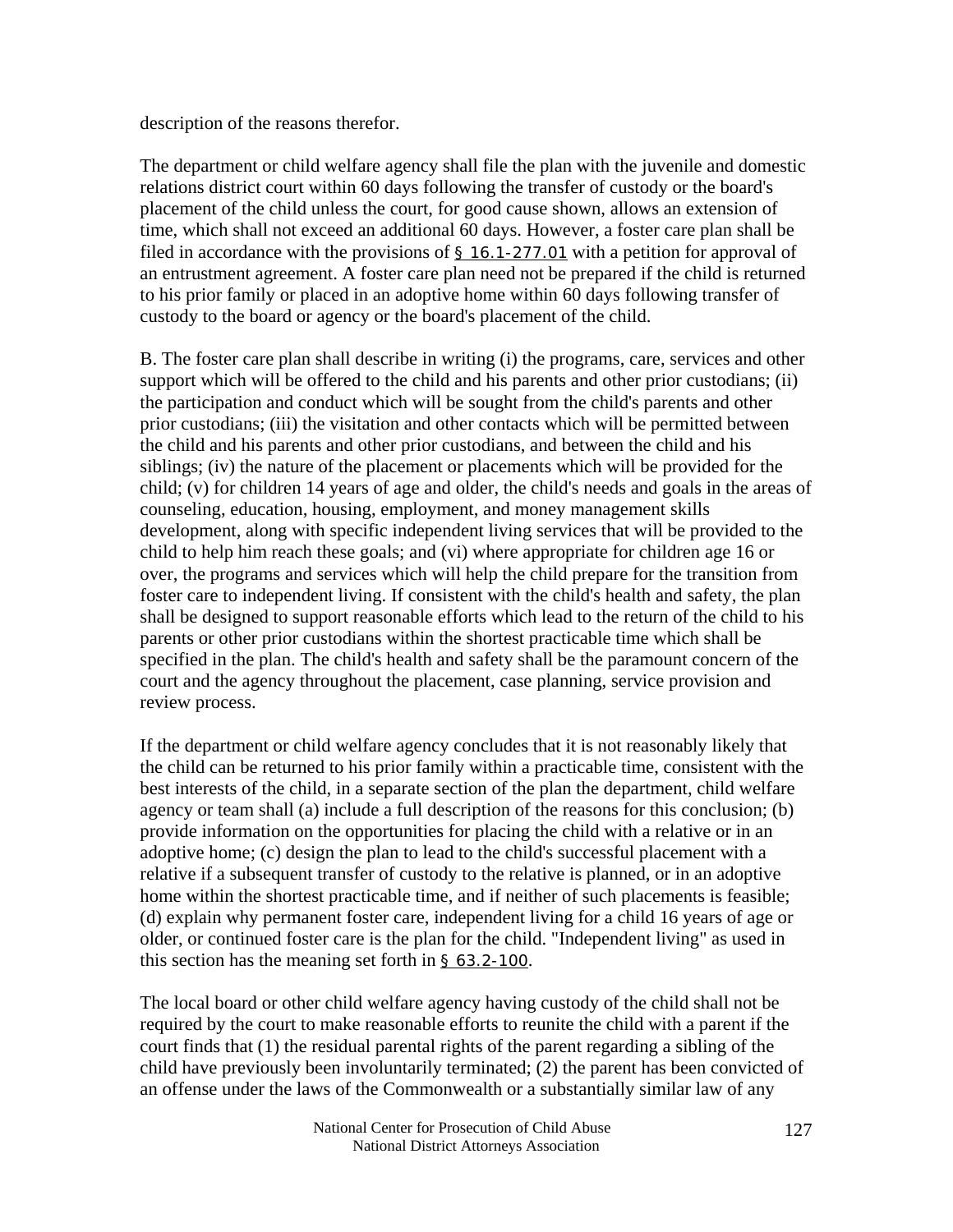other state, the United States or any foreign jurisdiction that constitutes murder or voluntary manslaughter, or a felony attempt, conspiracy or solicitation to commit any such offense, if the victim of the offense was a child of the parent, a child with whom the parent resided at the time such offense occurred or the other parent of the child; (3) the parent has been convicted of an offense under the laws of the Commonwealth or a substantially similar law of any other state, the United States or any foreign jurisdiction that constitutes felony assault resulting in serious bodily injury or felony bodily wounding resulting in serious bodily injury or felony sexual assault, if the victim of the offense was a child of the parent or a child with whom the parent resided at the time of such offense; or (4) based on clear and convincing evidence, the parent has subjected any child to aggravated circumstances, or abandoned a child under circumstances which would justify the termination of residual parental rights pursuant to subsection D of  $\frac{1}{2}$ [16.1-283](http://www.lexis.com/research/buttonTFLink?_m=4265fda2aecbf9cd22b978c9d688546f&_xfercite=%3ccite%20cc%3d%22USA%22%3e%3c%21%5bCDATA%5bVa.%20Code%20Ann.%20%a7%2016.1-281%5d%5d%3e%3c%2fcite%3e&_butType=4&_butStat=0&_butNum=6&_butInline=1&_butinfo=VACODE%2016.1-283&_fmtstr=FULL&docnum=1&_startdoc=1&wchp=dGLzVtb-zSkAt&_md5=c998a83aacd23f83ba7b4b1371378c2e).

### *VA. CODE ANN. § 16.1-283 (2009). Termination of residual parental rights*

A. The residual parental rights of a parent or parents may be terminated by the court as hereinafter provided in a separate proceeding if the petition specifically requests such relief. No petition seeking termination of residual parental rights shall be accepted by the court prior to the filing of a foster care plan, pursuant to [§ 16.1-281](http://www.lexis.com/research/buttonTFLink?_m=a102caa8eebed4f467027632e7c25a0d&_xfercite=%3ccite%20cc%3d%22USA%22%3e%3c%21%5bCDATA%5bVa.%20Code%20Ann.%20%a7%2016.1-283%5d%5d%3e%3c%2fcite%3e&_butType=4&_butStat=0&_butNum=2&_butInline=1&_butinfo=VACODE%2016.1-281&_fmtstr=FULL&docnum=1&_startdoc=1&wchp=dGLzVtb-zSkAt&_md5=1761652771bdebc866bffdd4b3507473), which documents termination of residual parental rights as being in the best interests of the child. The court may hear and adjudicate a petition for termination of parental rights in the same proceeding in which the court has approved a foster care plan which documents that termination is in the best interests of the child. The court may terminate the residual parental rights of one parent without affecting the rights of the other parent. The local board of social services or a licensed child-placing agency need not have identified an available and eligible family to adopt a child for whom termination of parental rights is being sought prior to the entry of an order terminating parental rights.

Any order terminating residual parental rights shall be accompanied by an order continuing or granting custody to a local board of social services, to a licensed childplacing agency or the granting of custody or guardianship to a relative or other interested individual, subject to the provisions of subsection A1 of this section. However, in such cases the court shall give a consideration to granting custody to relatives of the child, including grandparents. An order continuing or granting custody to a local board of social services or to a licensed child-placing agency shall indicate whether that board or agency shall have the authority to place the child for adoption and consent thereto.

The summons shall be served upon the parent or parents and the other parties specified in [§ 16.1-263](http://www.lexis.com/research/buttonTFLink?_m=a102caa8eebed4f467027632e7c25a0d&_xfercite=%3ccite%20cc%3d%22USA%22%3e%3c%21%5bCDATA%5bVa.%20Code%20Ann.%20%a7%2016.1-283%5d%5d%3e%3c%2fcite%3e&_butType=4&_butStat=0&_butNum=3&_butInline=1&_butinfo=VACODE%2016.1-263&_fmtstr=FULL&docnum=1&_startdoc=1&wchp=dGLzVtb-zSkAt&_md5=6fe1833701b8f019846323b0706bc595). Written notice of the hearing shall also be provided to the foster parents of the child, a relative providing care for the child, and any preadoptive parents for the child informing them that they may appear as witnesses at the hearing to give testimony and otherwise participate in the proceeding. The persons entitled to notice and an opportunity to be heard need not be made parties to the proceedings. The summons or notice of hearing shall clearly state the consequences of a termination of residual parental rights. Service shall be made pursuant to [§ 16.1-264](http://www.lexis.com/research/buttonTFLink?_m=a102caa8eebed4f467027632e7c25a0d&_xfercite=%3ccite%20cc%3d%22USA%22%3e%3c%21%5bCDATA%5bVa.%20Code%20Ann.%20%a7%2016.1-283%5d%5d%3e%3c%2fcite%3e&_butType=4&_butStat=0&_butNum=4&_butInline=1&_butinfo=VACODE%2016.1-264&_fmtstr=FULL&docnum=1&_startdoc=1&wchp=dGLzVtb-zSkAt&_md5=eb7304c2897fd8b3d8ab8491cbf3712e).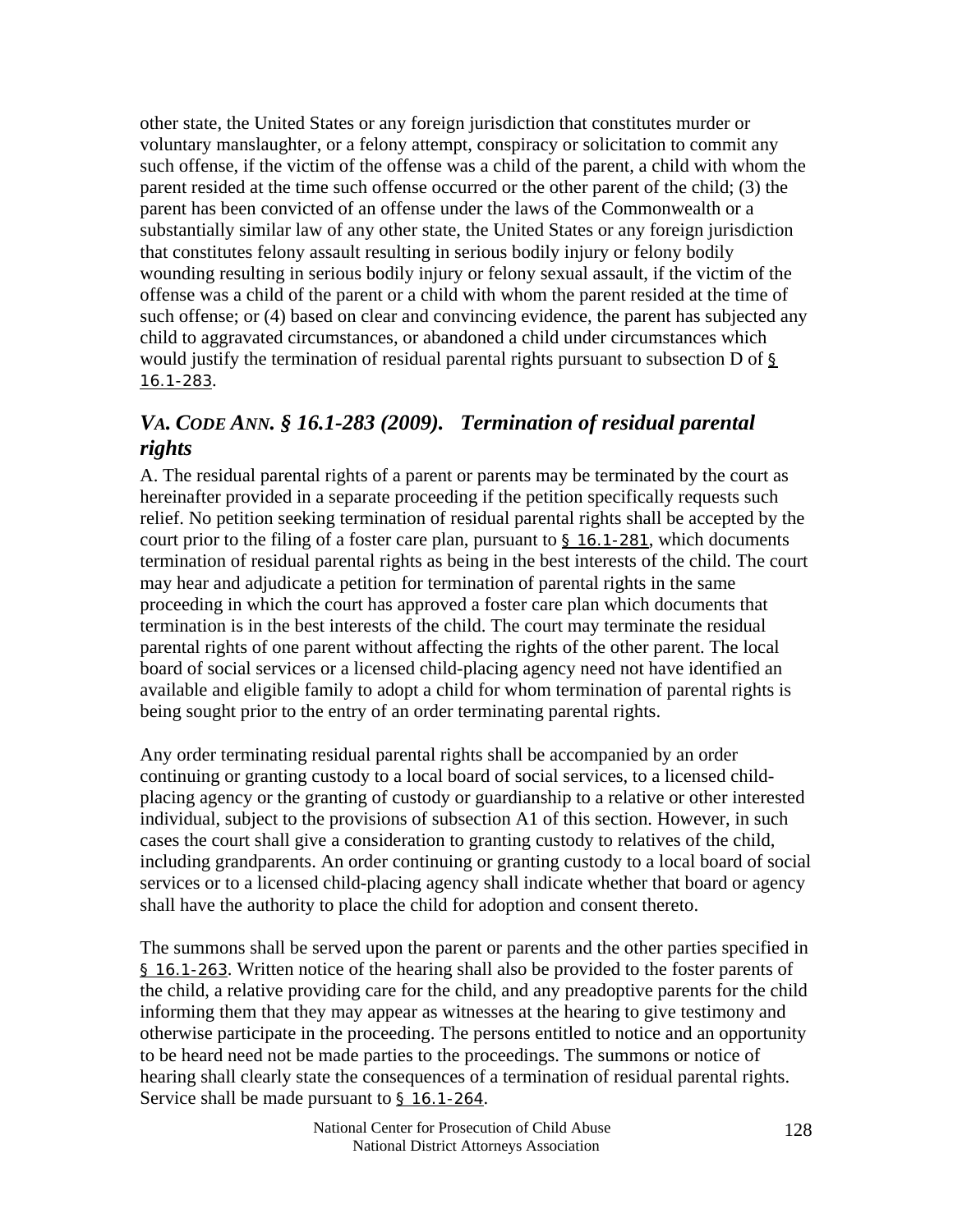A1. Any order transferring custody of the child to a relative or other interested individual pursuant to subsection A of this section shall be entered only upon a finding, based upon a preponderance of the evidence, that the relative or other interested individual is one who, after an investigation as directed by the court, (i) is found by the court to be willing and qualified to receive and care for the child; (ii) is willing to have a positive, continuous relationship with the child; (iii) is committed to providing a permanent, suitable home for the child; and (iv) is willing and has the ability to protect the child from abuse and neglect; and the order shall so state. The court's order transferring custody to a relative or other interested individual should further provide, as appropriate, for any terms and conditions which would promote the child's interest and welfare.

B. The residual parental rights of a parent or parents of a child found by the court to be neglected or abused and placed in foster care as a result of (i) court commitment; (ii) an entrustment agreement entered into by the parent or parents; or (iii) other voluntary relinquishment by the parent or parents may be terminated if the court finds, based upon clear and convincing evidence, that it is in the best interests of the child and that:

 1. The neglect or abuse suffered by such child presented a serious and substantial threat to his life, health or development; and

 2. It is not reasonably likely that the conditions which resulted in such neglect or abuse can be substantially corrected or eliminated so as to allow the child's safe return to his parent or parents within a reasonable period of time. In making this determination, the court shall take into consideration the efforts made to rehabilitate the parent or parents by any public or private social, medical, mental health or other rehabilitative agencies prior to the child's initial placement in foster care.

 Proof of any of the following shall constitute prima facie evidence of the conditions set forth in subdivision B 2 hereof:

 a. The parent or parents are suffering from a mental or emotional illness or mental deficiency of such severity that there is no reasonable expectation that such parent will be able to undertake responsibility for the care needed by the child in accordance with his age and stage of development;

 b. The parent or parents have habitually abused or are addicted to intoxicating liquors, narcotics or other dangerous drugs to the extent that proper parental ability has been seriously impaired and the parent, without good cause, has not responded to or followed through with recommended and available treatment which could have improved the capacity for adequate parental functioning; or

 c. The parent or parents, without good cause, have not responded to or followed through with appropriate, available and reasonable rehabilitative efforts on the part of social, medical, mental health or other rehabilitative agencies designed to reduce, eliminate or prevent the neglect or abuse of the child.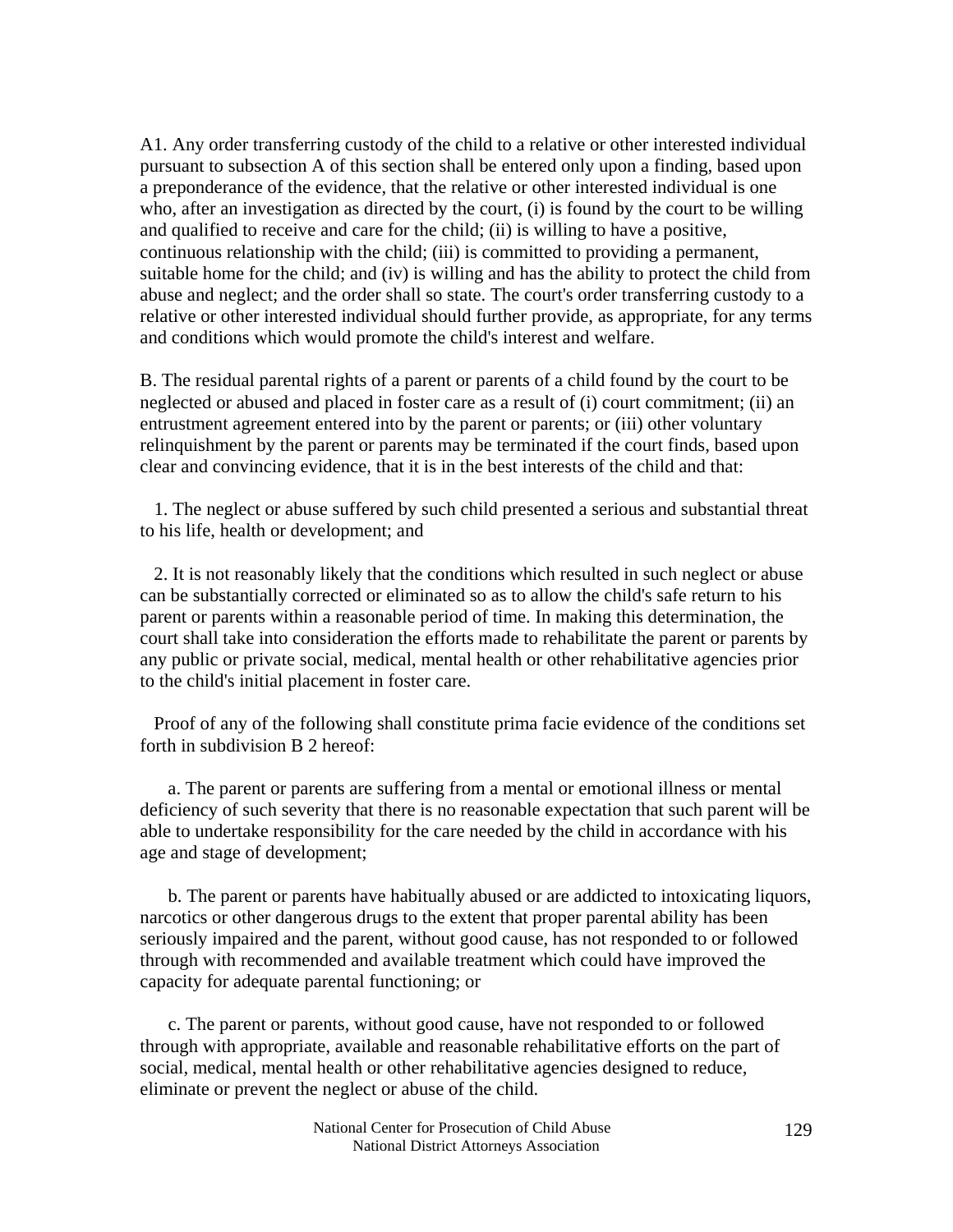C. The residual parental rights of a parent or parents of a child placed in foster care as a result of court commitment, an entrustment agreement entered into by the parent or parents or other voluntary relinquishment by the parent or parents may be terminated if the court finds, based upon clear and convincing evidence, that it is in the best interests of the child and that:

 1. The parent or parents have, without good cause, failed to maintain continuing contact with and to provide or substantially plan for the future of the child for a period of six months after the child's placement in foster care notwithstanding the reasonable and appropriate efforts of social, medical, mental health or other rehabilitative agencies to communicate with the parent or parents and to strengthen the parent-child relationship. Proof that the parent or parents have failed without good cause to communicate on a continuing and planned basis with the child for a period of six months shall constitute prima facie evidence of this condition; or

 2. The parent or parents, without good cause, have been unwilling or unable within a reasonable period of time not to exceed twelve months from the date the child was placed in foster care to remedy substantially the conditions which led to or required continuation of the child's foster care placement, notwithstanding the reasonable and appropriate efforts of social, medical, mental health or other rehabilitative agencies to such end. Proof that the parent or parents, without good cause, have failed or been unable to make substantial progress towards elimination of the conditions which led to or required continuation of the child's foster care placement in accordance with their obligations under and within the time limits or goals set forth in a foster care plan filed with the court or any other plan jointly designed and agreed to by the parent or parents and a public or private social, medical, mental health or other rehabilitative agency shall constitute prima facie evidence of this condition. The court shall take into consideration the prior efforts of such agencies to rehabilitate the parent or parents prior to the placement of the child in foster care.

D. The residual parental rights of a parent or parents of a child found by the court to be neglected or abused upon the ground of abandonment may be terminated if the court finds, based upon clear and convincing evidence, that it is in the best interests of the child and that:

 1. The child was abandoned under such circumstances that either the identity or the whereabouts of the parent or parents cannot be determined; and

 2. The child's parent or parents, guardian or relatives have not come forward to identify such child and claim a relationship to the child within three months following the issuance of an order by the court placing the child in foster care; and

3. Diligent efforts have been made to locate the child's parent or parents without avail.

E. The residual parental rights of a parent or parents of a child who is in the custody of a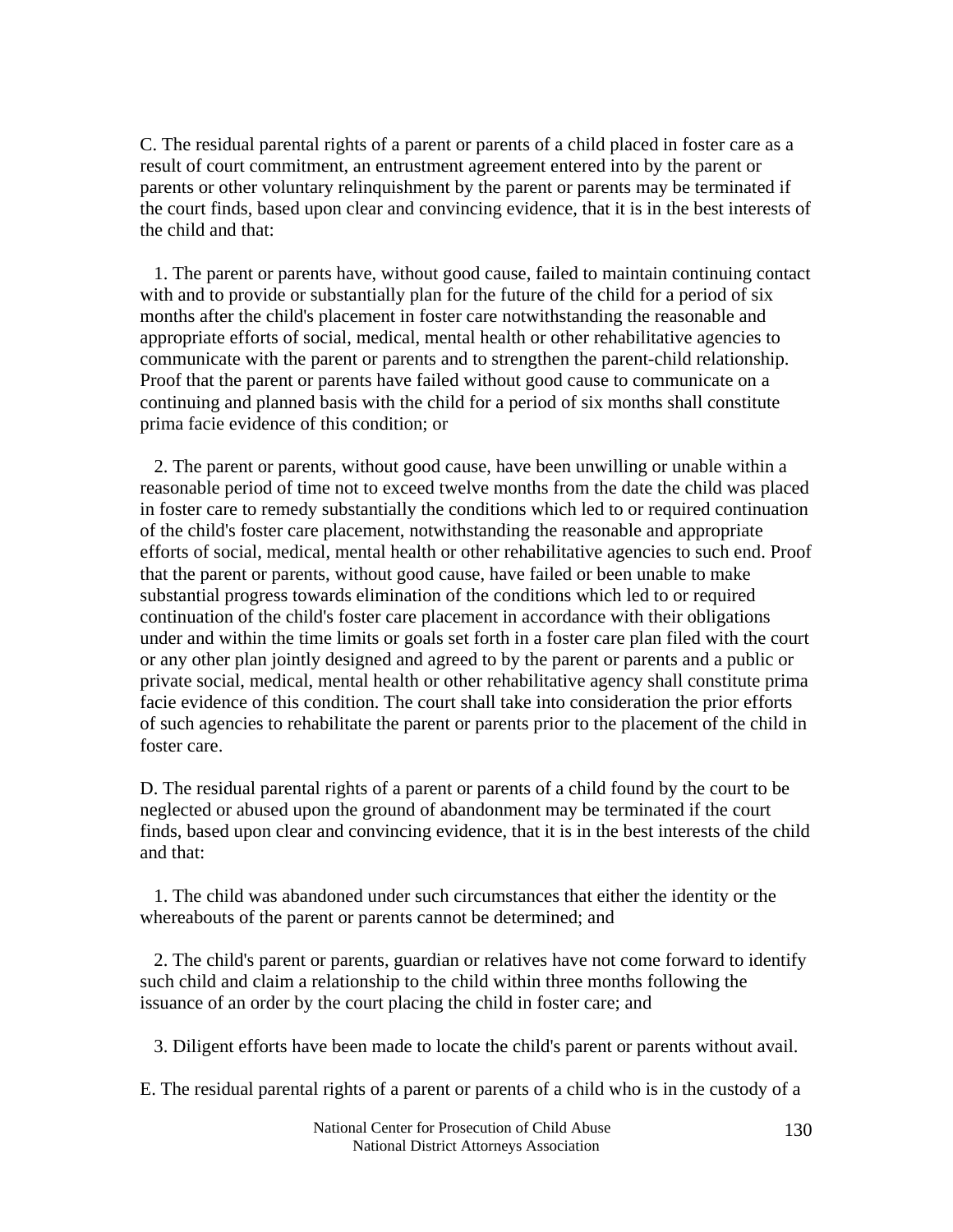local board or licensed child-placing agency may be terminated by the court if the court finds, based upon clear and convincing evidence, that it is in the best interests of the child and that (i) the residual parental rights of the parent regarding a sibling of the child have previously been involuntarily terminated; (ii) the parent has been convicted of an offense under the laws of this Commonwealth or a substantially similar law of any other state, the United States or any foreign jurisdiction that constitutes murder or voluntary manslaughter, or a felony attempt, conspiracy or solicitation to commit any such offense, if the victim of the offense was a child of the parent, a child with whom the parent resided at the time such offense occurred or the other parent of the child; (iii) the parent has been convicted of an offense under the laws of this Commonwealth or a substantially similar law of any other state, the United States or any foreign jurisdiction that constitutes felony assault resulting in serious bodily injury or felony bodily wounding resulting in serious bodily injury or felony sexual assault, if the victim of the offense was a child of the parent or a child with whom the parent resided at the time of such offense; or (iv) the parent has subjected any child to aggravated circumstances.

#### As used in this section:

*"Aggravated circumstances"* means torture, chronic or severe abuse, or chronic or severe sexual abuse, if the victim of such conduct was a child of the parent or a child with whom the parent resided at the time such conduct occurred, including the failure to protect such a child from such conduct, which conduct or failure to protect: (i) evinces a wanton or depraved indifference to human life, or (ii) has resulted in the death of such a child or in serious bodily injury to such a child.

*"Chronic abuse"* or *"chronic sexual abuse"* means recurring acts of physical abuse which place the child's health, safety and well-being at risk.

*"Serious bodily injury"* means bodily injury that involves substantial risk of death, extreme physical pain, protracted and obvious disfigurement, or protracted loss or impairment of the function of a bodily member, organ or mental faculty.

*"Severe abuse"* or *"severe sexual abuse"* may include an act or omission that occurred only once, but otherwise meets the definition of "aggravated circumstances."

The local board or other child welfare agency having custody of the child shall not be required by the court to make reasonable efforts to reunite the child with a parent who has been convicted of one of the felonies specified in this subsection or who has been found by the court to have subjected any child to aggravated circumstances.

F. The local board or licensed child-placing agency to which authority is given to place the child for adoption and consent thereto after an order terminating parental rights is entered shall file a written Adoption Progress Report with the juvenile court on the progress being made to place the child in an adoptive home. The report shall be filed with the court every six months from the date of the final order terminating parental rights until a final order of adoption is entered on behalf of the child in the circuit court. At the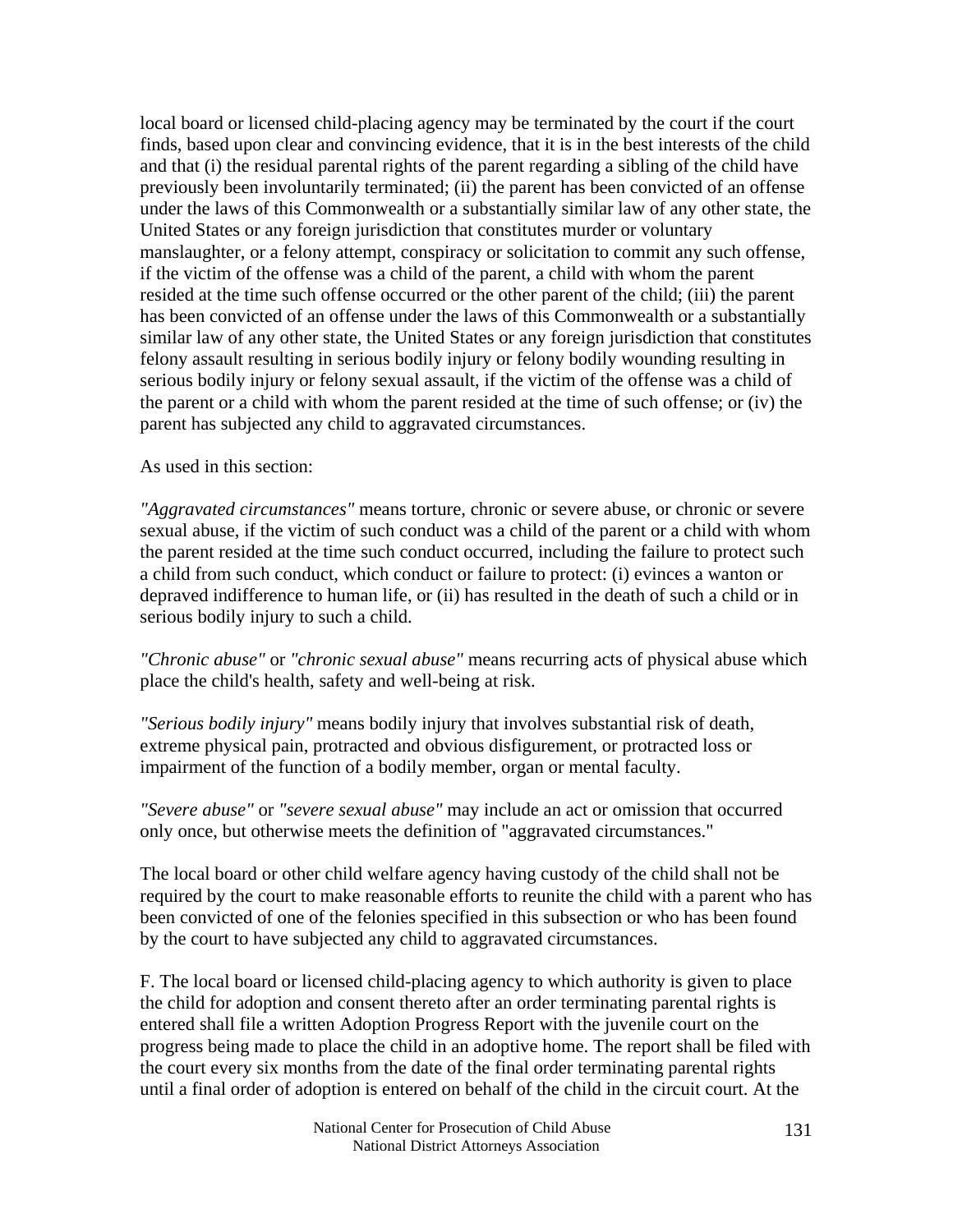conclusion of the hearing at which termination of parental rights is ordered and authority is given to the local board or licensed child-placing agency to place the child for adoption, the juvenile court shall schedule a date by which the board or agency shall file the first written Adoption Progress Report required by this section. A copy of the Adoption Progress Report shall be sent by the court to the guardian ad litem for the child. The court may schedule a hearing on the report with or without the request of a party.

G. Notwithstanding any other provisions of this section, residual parental rights shall not be terminated if it is established that the child, if he is fourteen years of age or older or otherwise of an age of discretion as determined by the court, objects to such termination. However, residual parental rights of a child fourteen years of age or older may be terminated over the objection of the child, if the court finds that any disability of the child reduces the child's developmental age and that the child is not otherwise of an age of discretion.

### *VA. CODE ANN. § 40.1-103 (2009). Cruelty and Injuries to Children; penalty; abandoned infant*

A. It shall be unlawful for any person employing or having the custody of any child willfully or negligently to cause or permit the life of such child to be endangered or the health of such child to be injured, or willfully or negligently to cause or permit such child to be placed in a situation that its life, health or morals may be endangered, or to cause or permit such child to be overworked, tortured, tormented, mutilated, beaten or cruelly treated. Any person violating this section shall be guilty of a Class 6 felony.

B. If a prosecution under this section is based solely on the accused parent having left the child at a hospital or rescue squad, it shall be an affirmative defense to prosecution of a parent under this section that such parent safely delivered the child to a hospital that provides 24-hour emergency services or to an attended rescue squad that employs emergency medical technicians, within the first 14 days of the child's life. In order for the affirmative defense to apply, the child shall be delivered in a manner reasonably calculated to ensure the child's safety.

# **WASHINGTON**

### *WASH. REV. CODE ANN. § 9A.32.055 (2009). Homicide by abuse*

(1) A person is guilty of homicide by abuse if, under circumstances manifesting an extreme indifference to human life, the person causes the death of a child or person under sixteen years of age, a developmentally disabled person, or a dependent adult, and the person has previously engaged in a pattern or practice of assault or torture of said child, person under sixteen years of age, developmentally disabled person, or dependent person.

(2) As used in this section, "dependent adult" means a person who, because of physical or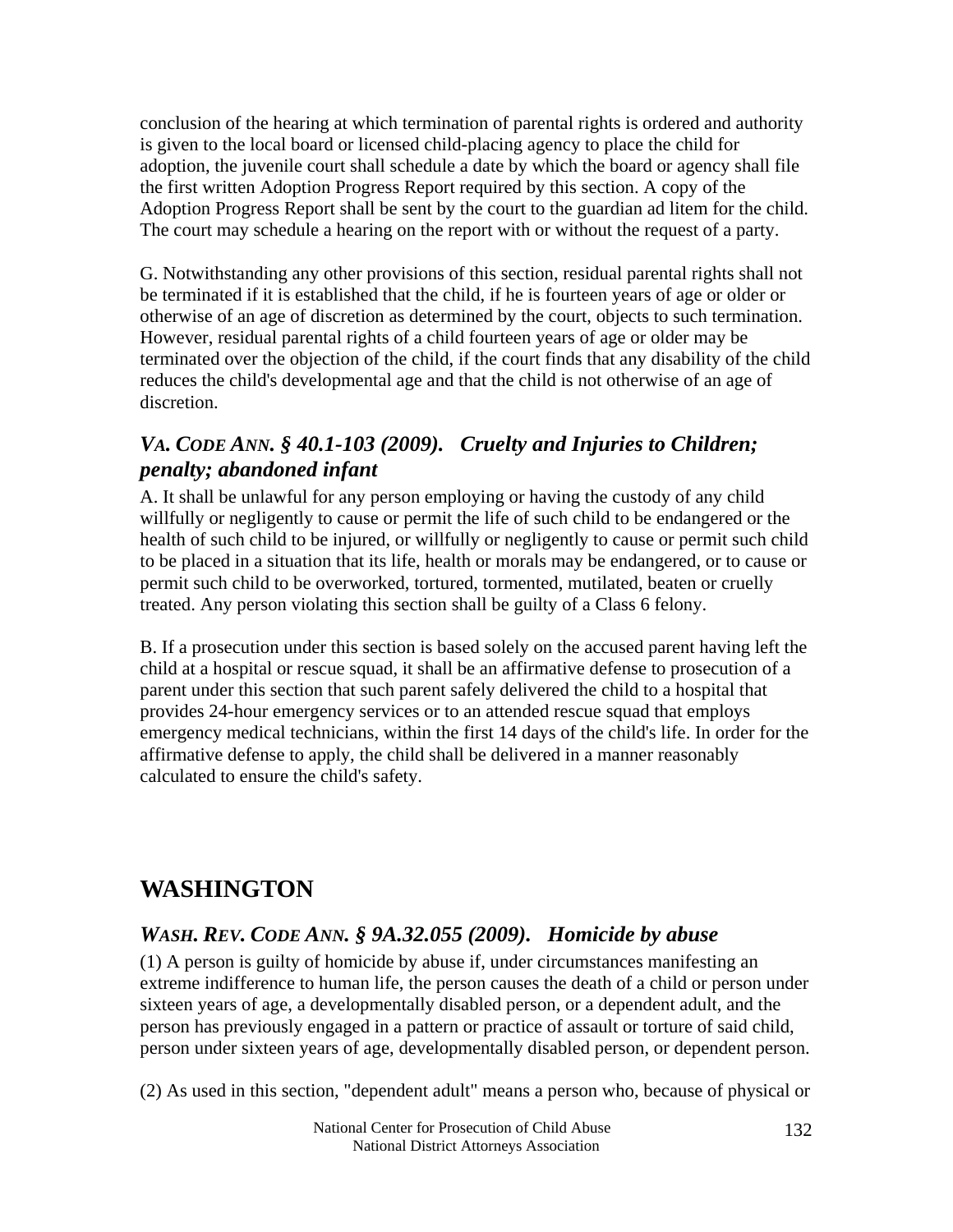mental disability, or because of extreme advanced age, is dependent upon another person to provide the basic necessities of life.

(3) Homicide by abuse is a class A felony.

After July 1, 1984 for a class A felony the maximum sentence imposed may be confinement in a state correctional institution for a term of life imprisonment, or by a fine in an amount fixed by the court of fifty thousand dollars, or by both such confinement and fine

### *WASH. REV. CODE ANN. § 9A.36.120 (2009). Assault of a child in the first degree*

(1) A person eighteen years of age or older is guilty of the crime of assault of a child in the first degree if the child is under the age of thirteen and the person:

 (a) Commits the crime of assault in the first degree, as defined in [RCW 9A.36.011](https://www.lexis.com/research/buttonTFLink?_m=090cee5bfef5ab425321e7728e3ee23e&_xfercite=%3ccite%20cc%3d%22USA%22%3e%3c%21%5bCDATA%5bRev.%20Code%20Wash.%20%28ARCW%29%20%a7%209A.36.120%5d%5d%3e%3c%2fcite%3e&_butType=4&_butStat=0&_butNum=2&_butInline=1&_butinfo=WACODE%209A.36.011&_fmtstr=FULL&docnum=1&_startdoc=1&wchp=dGLbVzb-zSkAW&_md5=0217a82291ef171c9e186820c188d2e4), against the child; or

(b) Intentionally assaults the child and either:

(i) Recklessly inflicts great bodily harm; or

 (ii) Causes substantial bodily harm, and the person has previously engaged in a pattern or practice either of (A) assaulting the child which has resulted in bodily harm that is greater than transient physical pain or minor temporary marks, or (B) causing the child physical pain or agony that is equivalent to that produced by torture.

(2) Assault of a child in the first degree is a class A felony.

After July 1, 1984 for a class A felony the maximum sentence imposed may be confinement in a state correctional institution for a term of life imprisonment, or by a fine in an amount fixed by the court of fifty thousand dollars, or by both such confinement and fine

### *WASH. REV. CODE ANN. § 9A.36.130 (2009). Assault of a child in the second degree*

(1) A person eighteen years of age or older is guilty of the crime of assault of a child in the second degree if the child is under the age of thirteen and the person:

 (a) Commits the crime of assault in the second degree, as defined in [RCW 9A.36.021](https://www.lexis.com/research/buttonTFLink?_m=2ce988db4d0d61d95124bbb5f900a55b&_xfercite=%3ccite%20cc%3d%22USA%22%3e%3c%21%5bCDATA%5bRev.%20Code%20Wash.%20%28ARCW%29%20%a7%209A.36.130%5d%5d%3e%3c%2fcite%3e&_butType=4&_butStat=0&_butNum=2&_butInline=1&_butinfo=WACODE%209A.36.021&_fmtstr=FULL&docnum=1&_startdoc=1&wchp=dGLbVzb-zSkAW&_md5=834d5a2f1e2c30d89e8f4b6273ffbc2a), against a child; or

(b) Intentionally assaults the child and causes bodily harm that is greater than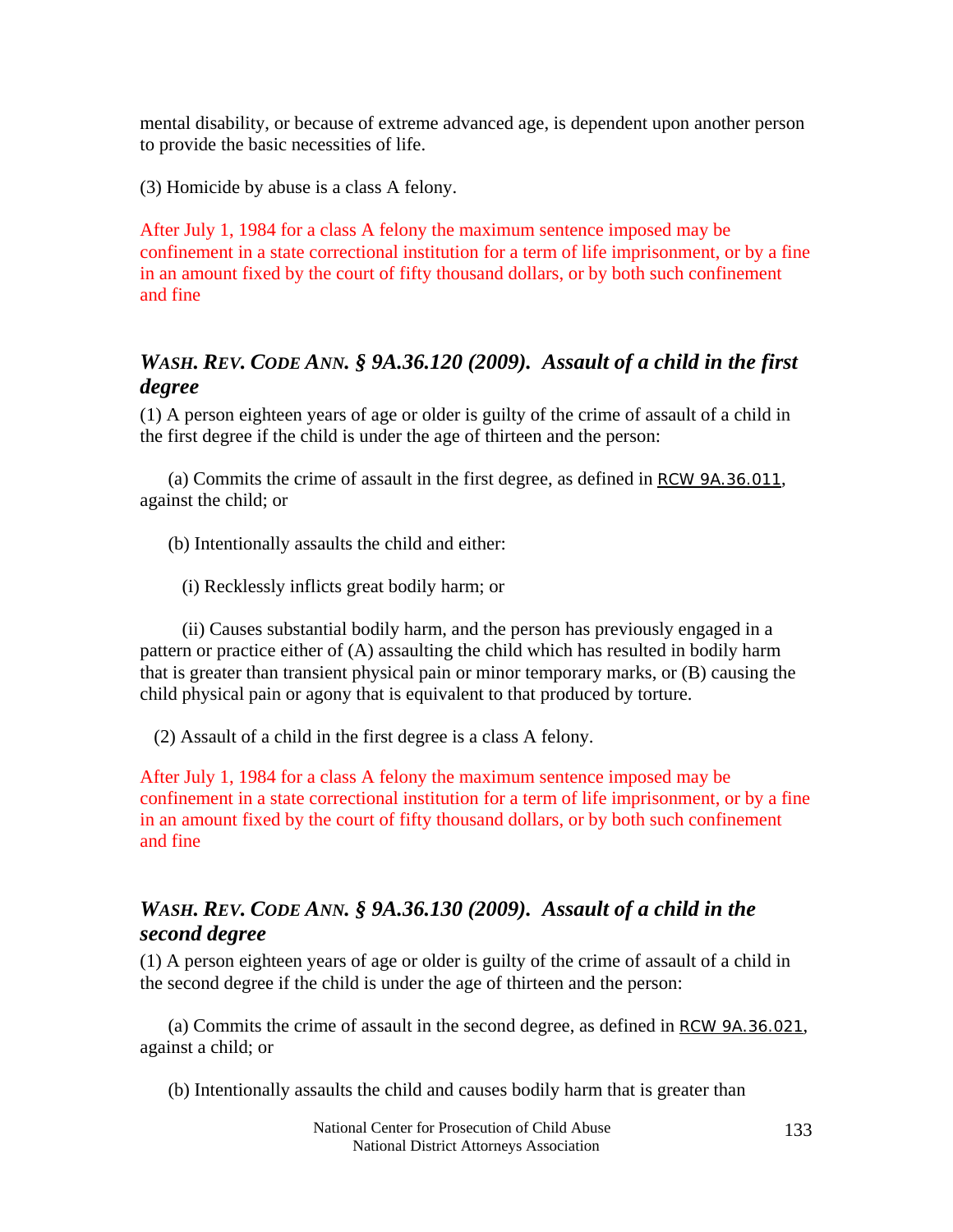transient physical pain or minor temporary marks, and the person has previously engaged in a pattern or practice either of (i) assaulting the child which has resulted in bodily harm that is greater than transient pain or minor temporary marks, or (ii) causing the child physical pain or agony that is equivalent to that produced by torture.

(2) Assault of a child in the second degree is a class B felony.

After July 1, 1984 for a class B felony the maximum sentence imposed may be confinement in a state correctional institution for a term of ten years, or by a fine in an amount fixed by the court of twenty thousand dollars, or by both such confinement and fine.

### **WEST VIRGINIA**

### *W. VA. CODE ANN. § 49-6-3 (2008). Petition to court when child believed neglected or abused -- Temporary custody.*

(a) Upon the filing of a petition, the court may order that the child alleged to be an abused or neglected child be delivered for not more than ten days into the custody of the state department or a responsible person found by the court to be a fit and proper person for the temporary care of the child pending a preliminary hearing, if it finds that: (1) There exists imminent danger to the physical well-being of the child; and (2) there are no reasonably available alternatives to removal of the child, including, but not limited to, the provision of medical, psychiatric, psychological or homemaking services in the child's present custody: Provided, That where the alleged abusing person, if known, is a member of a household, the court shall not allow placement pursuant to this section of the child or children in said home unless the alleged abusing person is or has been precluded from visiting or residing in said home by judicial order. In a case where there is more than one child in the home, or in the temporary care, custody or control of the alleged offending parent, the petition shall so state, and notwithstanding the fact that the allegations of abuse or neglect may pertain to less than all of such children, each child in the home for whom relief is sought shall be made a party to the proceeding. Even though the acts of abuse or neglect alleged in the petition were not directed against a specific child who is named in the petition, the court shall order the removal of such child, pending final disposition, if it finds that there exists imminent danger to the physical well-being of the child and a lack of reasonable available alternatives to removal. The initial order directing such custody shall contain an order appointing counsel and scheduling the preliminary hearing, and upon its service shall require the immediate transfer of custody of such child or children to the department or a responsible relative which may include any parent, guardian, or other custodian. The court order shall state: (1) That continuation in the home is contrary to the best interests of the child and why; and (2) whether or not the department made reasonable efforts to preserve the family and prevent the placement or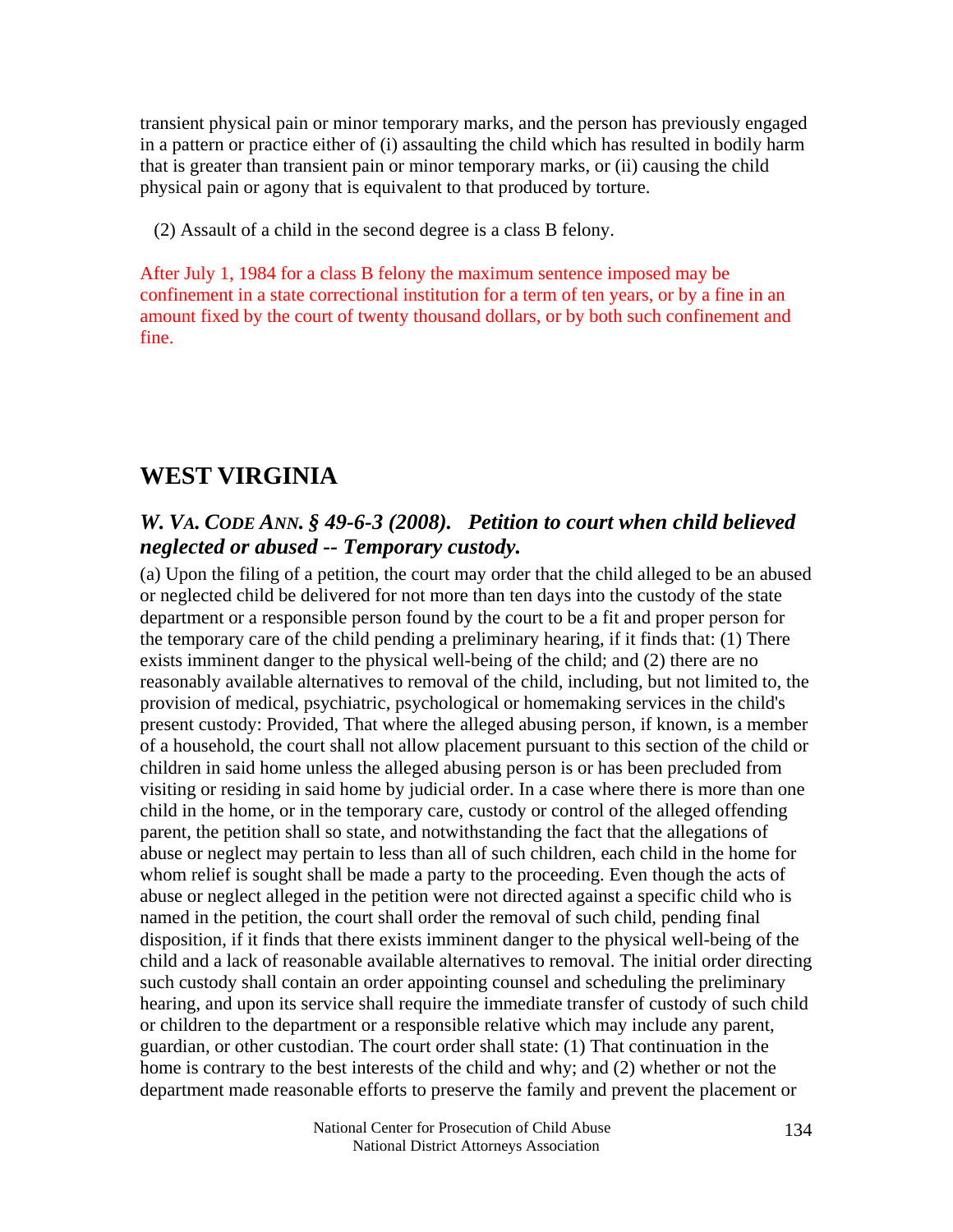that the emergency situation made such efforts unreasonable or impossible. The order may also direct any party or the department to initiate or become involved in services to facilitate reunification of the family.

(b) Whether or not the court orders immediate transfer of custody as provided in subsection (a) of this section, if the facts alleged in the petition demonstrate to the court that there exists imminent danger to the child, the court may schedule a preliminary hearing giving the respondents at least five days' actual notice. If the court finds at the preliminary hearing that there are no alternatives less drastic than removal of the child and that a hearing on the petition cannot be scheduled in the interim period, the court may order that the child be delivered into the temporary custody of the department or a responsible person or agency found by the court to be a fit and proper person for the temporary care of the child for a period not exceeding sixty days: Provided, That the court order shall state: (1) That continuation in the home is contrary to the best interests of the child and set forth the reasons therefor; (2) whether or not the department made reasonable efforts to preserve the family and to prevent the child's removal from his or her home; (3) whether or not the department made reasonable efforts to preserve the family and to prevent the placement or that the emergency situation made such efforts unreasonable or impossible; and (4) what efforts should be made by the department, if any, to facilitate the child's return home: Provided, however, That if the court grants an improvement period as provided in section twelve [[§ 49-6-12\]](https://www.lexis.com/research/buttonTFLink?_m=0756e00304a01c32c6a28ea10e357369&_xfercite=%3ccite%20cc%3d%22USA%22%3e%3c%21%5bCDATA%5bW.%20Va.%20Code%20%a7%2049-6-3%5d%5d%3e%3c%2fcite%3e&_butType=4&_butStat=0&_butNum=2&_butInline=1&_butinfo=WVCODE%2049-6-12&_fmtstr=FULL&docnum=3&_startdoc=1&wchp=dGLbVlz-zSkAl&_md5=8fb88364ed80c16da6efebaf3f698855) of this article, the sixtyday limit upon temporary custody is waived.

(c) If a child or children shall, in the presence of a child protective service worker, be in an emergency situation which constitutes an imminent danger to the physical well-being of the child or children, as that phrase is defined in section three [[§ 49-1-3\]](https://www.lexis.com/research/buttonTFLink?_m=0756e00304a01c32c6a28ea10e357369&_xfercite=%3ccite%20cc%3d%22USA%22%3e%3c%21%5bCDATA%5bW.%20Va.%20Code%20%a7%2049-6-3%5d%5d%3e%3c%2fcite%3e&_butType=4&_butStat=0&_butNum=3&_butInline=1&_butinfo=WVCODE%2049-1-3&_fmtstr=FULL&docnum=3&_startdoc=1&wchp=dGLbVlz-zSkAl&_md5=ba7f8842be7c5d3a8223cd26869cd747), article one of this chapter, and if such worker has probable cause to believe that the child or children will suffer additional child abuse or neglect or will be removed from the county before a petition can be filed and temporary custody can be ordered, the worker may, prior to the filing of a petition, take the child or children into his or her custody without a court order: Provided, That after taking custody of such child or children prior to the filing of a petition, the worker shall forthwith appear before a circuit judge or a juvenile referee of the county wherein custody was taken, or if no such judge or referee be available, before a circuit judge or a juvenile referee of an adjoining county, and shall immediately apply for an order ratifying the emergency custody of the child pending the filing of a petition. The circuit court of every county in the state shall appoint at least one of the magistrates of the county to act as a juvenile referee, who shall serve at the will and pleasure of the appointing court, and who shall perform the functions prescribed for such position by the provisions of this subsection. The parents, guardians or custodians of the child or children may be present at the time and place of application for an order ratifying custody, and if at the time the child or children are taken into custody by the worker, the worker knows which judge or referee is to receive the application, the worker shall so inform the parents, guardians or custodians. The application for emergency custody may be on forms prescribed by the Supreme Court of Appeals or prepared by the prosecuting attorney or the applicant, and shall set forth facts from which it may be determined that the probable cause described above in this subsection exists. Upon such sworn testimony or other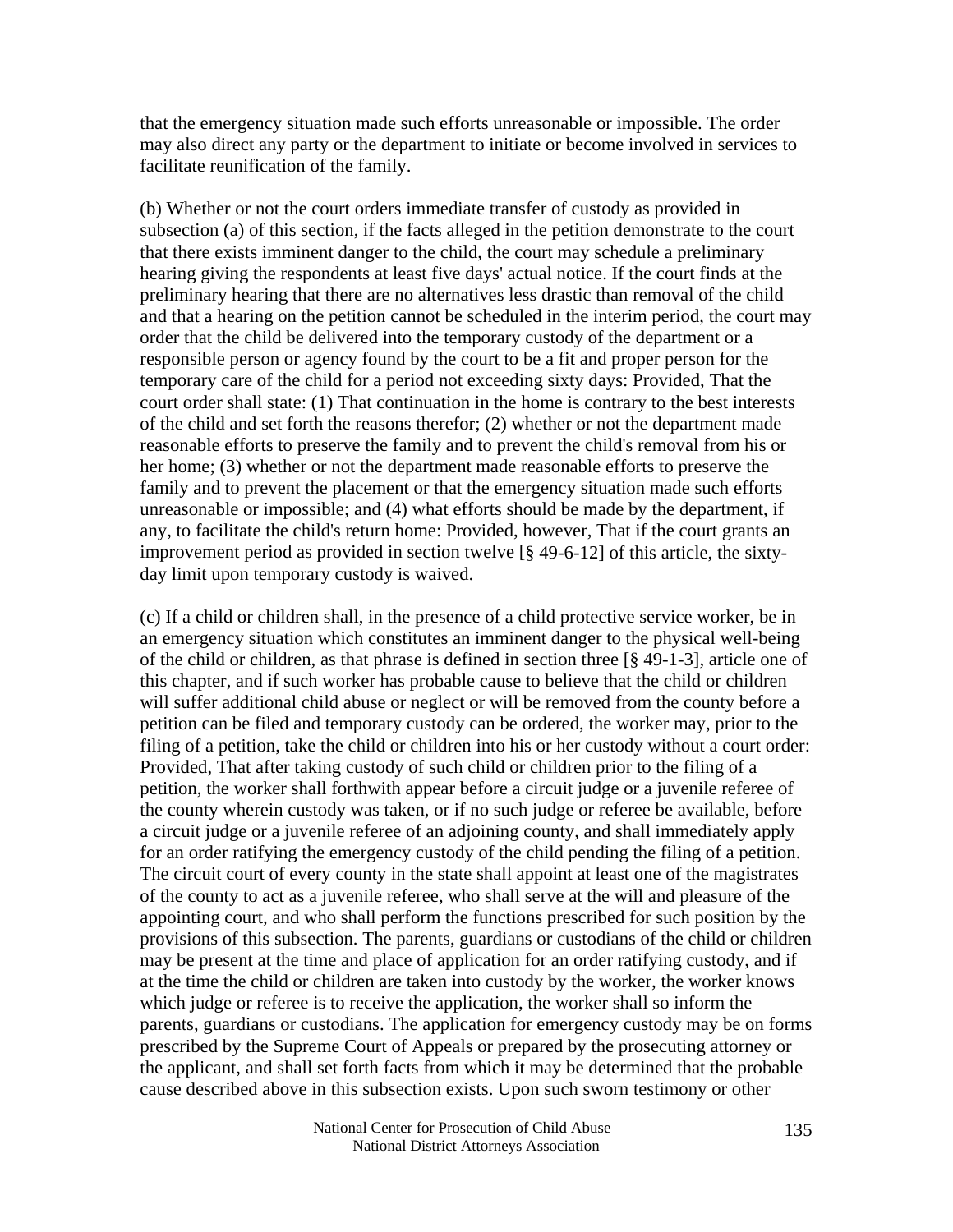evidence as the judge or referee deems sufficient, the judge or referee may order the emergency taking by the worker to be ratified. If appropriate under the circumstances, the order may include authorization for an examination as provided for in subsection (b), section four [[§ 49-6-4](https://www.lexis.com/research/buttonTFLink?_m=0756e00304a01c32c6a28ea10e357369&_xfercite=%3ccite%20cc%3d%22USA%22%3e%3c%21%5bCDATA%5bW.%20Va.%20Code%20%a7%2049-6-3%5d%5d%3e%3c%2fcite%3e&_butType=4&_butStat=0&_butNum=4&_butInline=1&_butinfo=WVCODE%2049-6-4&_fmtstr=FULL&docnum=3&_startdoc=1&wchp=dGLbVlz-zSkAl&_md5=ddb16a8a4d45ad0f369f37423a5a9728)] of this article. If a referee issues such an order, the referee shall by telephonic communication have such order orally confirmed by a circuit judge of the circuit or an adjoining circuit who shall on the next judicial day enter an order of confirmation. If the emergency taking is ratified by the judge or referee, emergency custody of the child or children shall be vested in the department until the expiration of the next two judicial days, at which time any such child taken into emergency custody shall be returned to the custody of his or her parent or guardian or custodian unless a petition has been filed and custody of the child has been transferred under the provisions of section three [\[§ 49-6-3\]](https://www.lexis.com/research/buttonTFLink?_m=0756e00304a01c32c6a28ea10e357369&_xfercite=%3ccite%20cc%3d%22USA%22%3e%3c%21%5bCDATA%5bW.%20Va.%20Code%20%a7%2049-6-3%5d%5d%3e%3c%2fcite%3e&_butType=4&_butStat=0&_butNum=5&_butInline=1&_butinfo=WVCODE%2049-6-3&_fmtstr=FULL&docnum=3&_startdoc=1&wchp=dGLbVlz-zSkAl&_md5=4f8592710ba894be426d9a962bfc2e70) of this article.

(d) For purposes of the court's consideration of temporary custody pursuant to the provisions of subsection (a) or (b) of this section, the department is not required to make reasonable efforts to preserve the family if the court determines:

 (1) The parent has subjected the child, another child of the parent, or any other child residing in the same household or under the temporary or permanent custody of the parent to aggravated circumstances which include, but are not limited to, abandonment, torture, chronic abuse and sexual abuse;

(2) The parent has:

 (A) Committed murder of the child's other parent, another child of the parent, or any other child residing in the same household or under the temporary or permanent custody of the parent;

 (B) Committed voluntary manslaughter of the child's other parent, another child of the parent, or any other child residing in the same household or under the temporary or permanent custody of the parent;

 (C) Attempted or conspired to commit such a murder or voluntary manslaughter or been an accessory before or after the fact to either such crime; or

 (D) Committed unlawful or malicious wounding that results in serious bodily injury to the child, the child's other parent, to another child of the parent, or any other child residing in the same household or under the temporary or permanent custody of the parent; or

 (3) The parental rights of the parent to another child have been terminated involuntarily.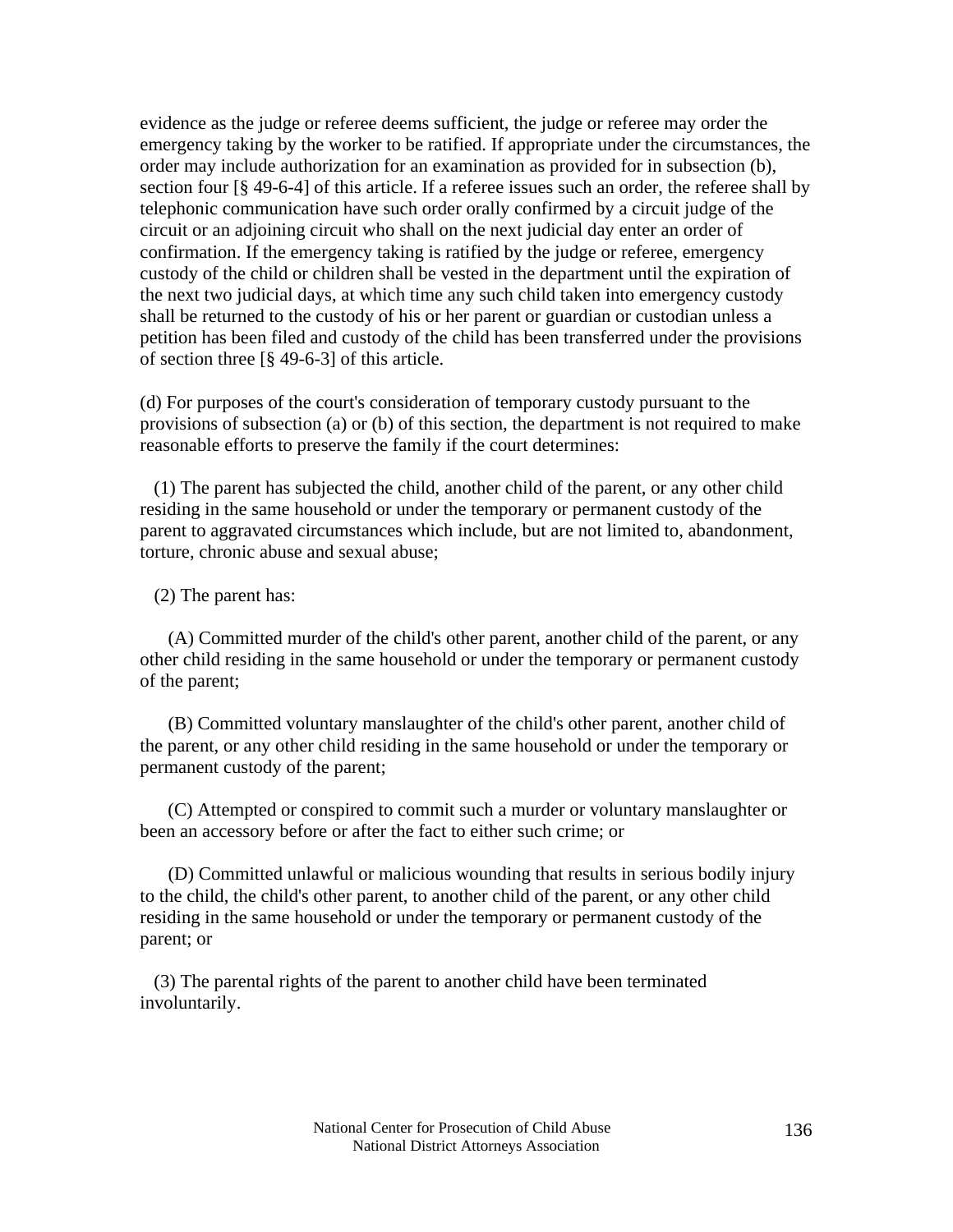### *W. VA. CODE ANN. § 49-6-5 (2008). Disposition of neglected or abused children*

(a) Following a determination pursuant to section two [\[§ 49-6-2](https://www.lexis.com/research/buttonTFLink?_m=9dfac9866ee95bd07e864a05f1b29fc8&_xfercite=%3ccite%20cc%3d%22USA%22%3e%3c%21%5bCDATA%5bW.%20Va.%20Code%20%a7%2049-6-5%5d%5d%3e%3c%2fcite%3e&_butType=4&_butStat=0&_butNum=2&_butInline=1&_butinfo=WVCODE%2049-6-2&_fmtstr=FULL&docnum=4&_startdoc=1&wchp=dGLbVlz-zSkAl&_md5=f321482a5ab71da0bfb24e8d1fc5c775)] of this article wherein the court finds a child to be abused or neglected, the department shall file with the court a copy of the child's case plan, including the permanency plan for the child. The term case plan means a written document that includes, where applicable, the requirements of the family case plan as provided for in section three [[§ 49-6D-3](https://www.lexis.com/research/buttonTFLink?_m=9dfac9866ee95bd07e864a05f1b29fc8&_xfercite=%3ccite%20cc%3d%22USA%22%3e%3c%21%5bCDATA%5bW.%20Va.%20Code%20%a7%2049-6-5%5d%5d%3e%3c%2fcite%3e&_butType=4&_butStat=0&_butNum=3&_butInline=1&_butinfo=WVCODE%2049-6D-3&_fmtstr=FULL&docnum=4&_startdoc=1&wchp=dGLbVlz-zSkAl&_md5=a221c25d4a9d66032a0dd80df549c24d)], article six-d of this chapter and that also includes at least the following: A description of the type of home or institution in which the child is to be placed, including a discussion of the appropriateness of the placement and how the agency which is responsible for the child plans to assure that the child receives proper care and that services are provided to the parents, child and foster parents in order to improve the conditions in the parent(s) home; facilitate return of the child to his or her own home or the permanent placement of the child; and address the needs of the child while in foster care, including a discussion of the appropriateness of the services that have been provided to the child. The term "permanency plan" refers to that part of the case plan which is designed to achieve a permanent home for the child in the least restrictive setting available. The plan must document efforts to ensure that the child is returned home within approximate time lines for reunification as set out in the plan. Reasonable efforts to place a child for adoption or with a legal guardian may be made at the same time reasonable efforts are made to prevent removal or to make it possible for a child to safely return home. If reunification is not the permanency plan for the child, the plan must state why reunification is not appropriate and detail the alternative placement for the child to include approximate time lines for when such placement is expected to become a permanent placement. This case plan shall serve as the family case plan for parents of abused or neglected children. Copies of the child's case plan shall be sent to the child's attorney and parent, guardian or custodian or their counsel at least five days prior to the dispositional hearing. The court shall forthwith proceed to disposition giving both the petitioner and respondents an opportunity to be heard. The court shall give precedence to dispositions in the following sequence:

(1) Dismiss the petition;

 (2) Refer the child, the abusing parent, the battered parent or other family members to a community agency for needed assistance and dismiss the petition;

(3) Return the child to his or her own home under supervision of the department;

 (4) Order terms of supervision calculated to assist the child and any abusing parent or battered parent or parents or custodian which prescribe the manner of supervision and care of the child and which are within the ability of any parent or parents or custodian to perform;

 (5) Upon a finding that the abusing parent or battered parent or parents are presently unwilling or unable to provide adequately for the child's needs, commit the child temporarily to the custody of the state department, a licensed private child welfare agency or a suitable person who may be appointed guardian by the court. The court order shall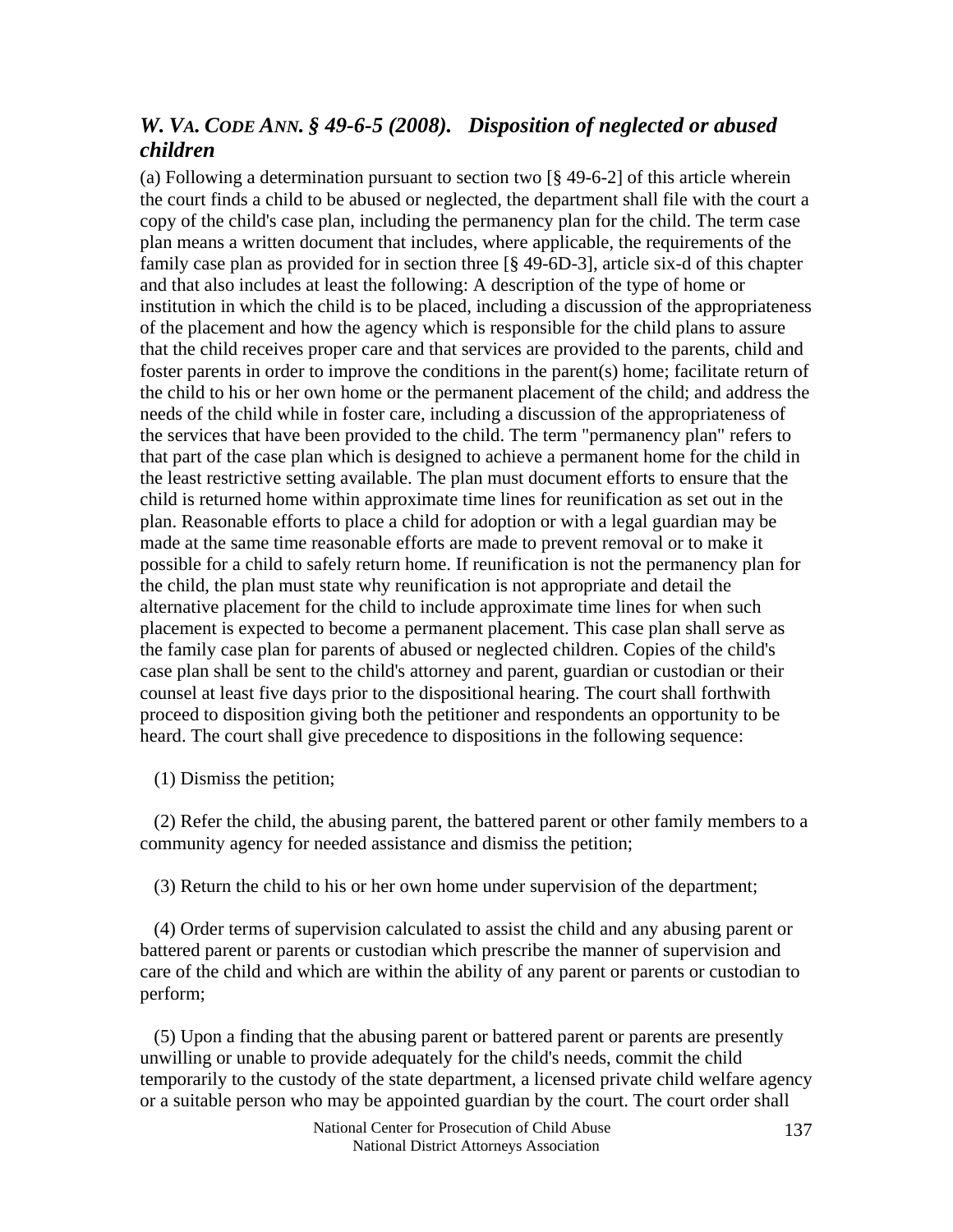state: (A) That continuation in the home is contrary to the best interests of the child and why; (B) whether or not the department has made reasonable efforts, with the child's health and safety being the paramount concern, to preserve the family, or some portion thereof, and to prevent or eliminate the need for removing the child from the child's home and to make it possible for the child to safely return home; (C) what efforts were made or that the emergency situation made such efforts unreasonable or impossible; and (D) the specific circumstances of the situation which made such efforts unreasonable if services were not offered by the department. The court order shall also determine under what circumstances the child's commitment to the department shall continue. Considerations pertinent to the determination include whether the child should: (i) Be continued in foster care for a specified period; (ii) be considered for adoption; (iii) be considered for legal guardianship; (iv) be considered for permanent placement with a fit and willing relative; or (v) be placed in another planned permanent living arrangement, but only in cases where the department has documented to the circuit court a compelling reason for determining that it would not be in the best interests of the child to follow one of the options set forth in subparagraphs (i), (ii), (iii) or (iv) of this paragraph. The court may order services to meet the special needs of the child. Whenever the court transfers custody of a youth to the department, an appropriate order of financial support by the parents or guardians shall be entered in accordance with section five [[§ 49-7-5\]](https://www.lexis.com/research/buttonTFLink?_m=9dfac9866ee95bd07e864a05f1b29fc8&_xfercite=%3ccite%20cc%3d%22USA%22%3e%3c%21%5bCDATA%5bW.%20Va.%20Code%20%a7%2049-6-5%5d%5d%3e%3c%2fcite%3e&_butType=4&_butStat=0&_butNum=4&_butInline=1&_butinfo=WVCODE%2049-7-5&_fmtstr=FULL&docnum=4&_startdoc=1&wchp=dGLbVlz-zSkAl&_md5=dac7001a5ca2cc18b61708029d67425f), article seven of this chapter; or

 (6) Upon a finding that there is no reasonable likelihood that the conditions of neglect or abuse can be substantially corrected in the near future and, when necessary for the welfare of the child, terminate the parental, custodial and guardianship rights and responsibilities of the abusing parent and commit the child to the permanent sole custody of the nonabusing parent, if there be one, or, if not, to either the permanent guardianship of the department or a licensed child welfare agency. The court may award sole custody of the child to a non-abusing battered parent. If the court shall so find, then in fixing its dispositional order the court shall consider the following factors: (A) The child's need for continuity of care and caretakers; (B) the amount of time required for the child to be integrated into a stable and permanent home environment; and (C) other factors as the court considers necessary and proper. Notwithstanding any other provision of this article, the court shall give consideration to the wishes of a child fourteen years of age or older or otherwise of an age of discretion as determined by the court regarding the permanent termination of parental rights. No adoption of a child shall take place until all proceedings for termination of parental rights under this article and appeals thereof are final. In determining whether or not parental rights should be terminated, the court shall consider the efforts made by the department to provide remedial and reunification services to the parent. The court order shall state: (i) That continuation in the home is not in the best interest of the child and why; (ii) why reunification is not in the best interests of the child; (iii) whether or not the department made reasonable efforts, with the child's health and safety being the paramount concern, to preserve the family, or some portion thereof, and to prevent the placement or to eliminate the need for removing the child from the child's home and to make it possible for the child to safely return home, or that the emergency situation made such efforts unreasonable or impossible; and (iv) whether or not the department made reasonable efforts to preserve and reunify the family, or some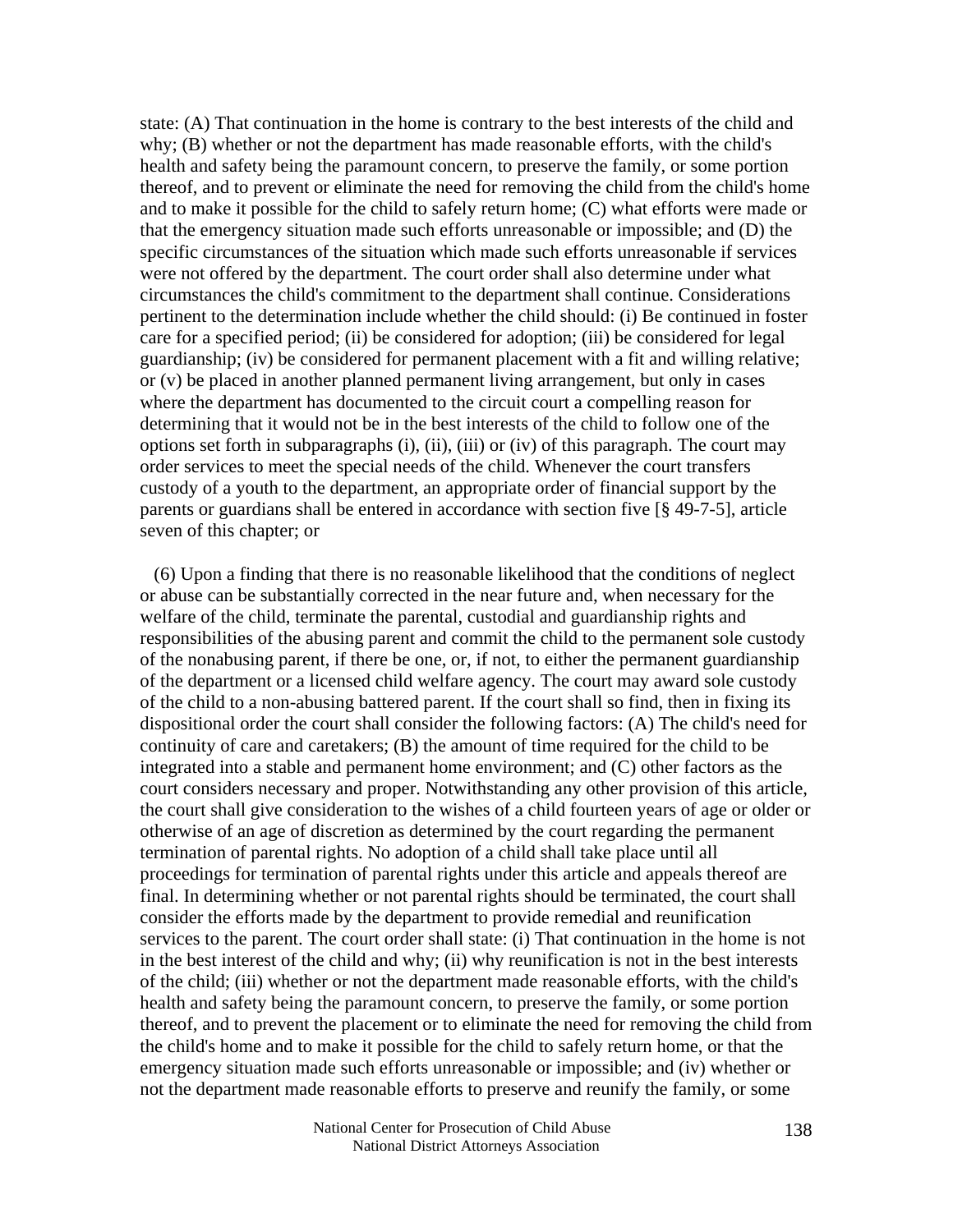portion thereof, including a description of what efforts were made or that such efforts were unreasonable due to specific circumstances.

 (7) For purposes of the court's consideration of the disposition custody of a child pursuant to the provisions of this subsection, the department is not required to make reasonable efforts to preserve the family if the court determines:

 (A) The parent has subjected the child, another child of the parent, or any other child residing in the same household or under the temporary or permanent custody of the parent to aggravated circumstances which include, but are not limited to, abandonment, torture, chronic abuse and sexual abuse;

(B) The parent has:

 (i) Committed murder of the child's other parent, another child of the parent or any other child residing in the same household or under the temporary or permanent custody of the parent;

 (ii) Committed voluntary manslaughter of the child's other parent, another child of the parent, or any other child residing in the same household or under the temporary or permanent custody of the parent;

 (iii) Attempted or conspired to commit such a murder or voluntary manslaughter or been an accessory before or after the fact to either such crime; or

 (iv) Committed a felonious assault that results in serious bodily injury to the child, the child's other parent, to another child of the parent, or any other child residing in the same household or under the temporary or permanent custody of the parent; or

 (C) The parental rights of the parent to another child have been terminated involuntarily.

(b) As used in this section, "no reasonable likelihood that conditions of neglect or abuse can be substantially corrected" shall mean that, based upon the evidence before the court, the abusing adult or adults have demonstrated an inadequate capacity to solve the problems of abuse or neglect on their own or with help. Such conditions shall be considered to exist in the following circumstances, which shall not be exclusive:

 (1) The abusing parent or parents have habitually abused or are addicted to alcohol, controlled substances or drugs, to the extent that proper parenting skills have been seriously impaired and such person or persons have not responded to or followed through the recommended and appropriate treatment which could have improved the capacity for adequate parental functioning;

 (2) The abusing parent or parents have willfully refused or are presently unwilling to cooperate in the development of a reasonable family case plan designed to lead to the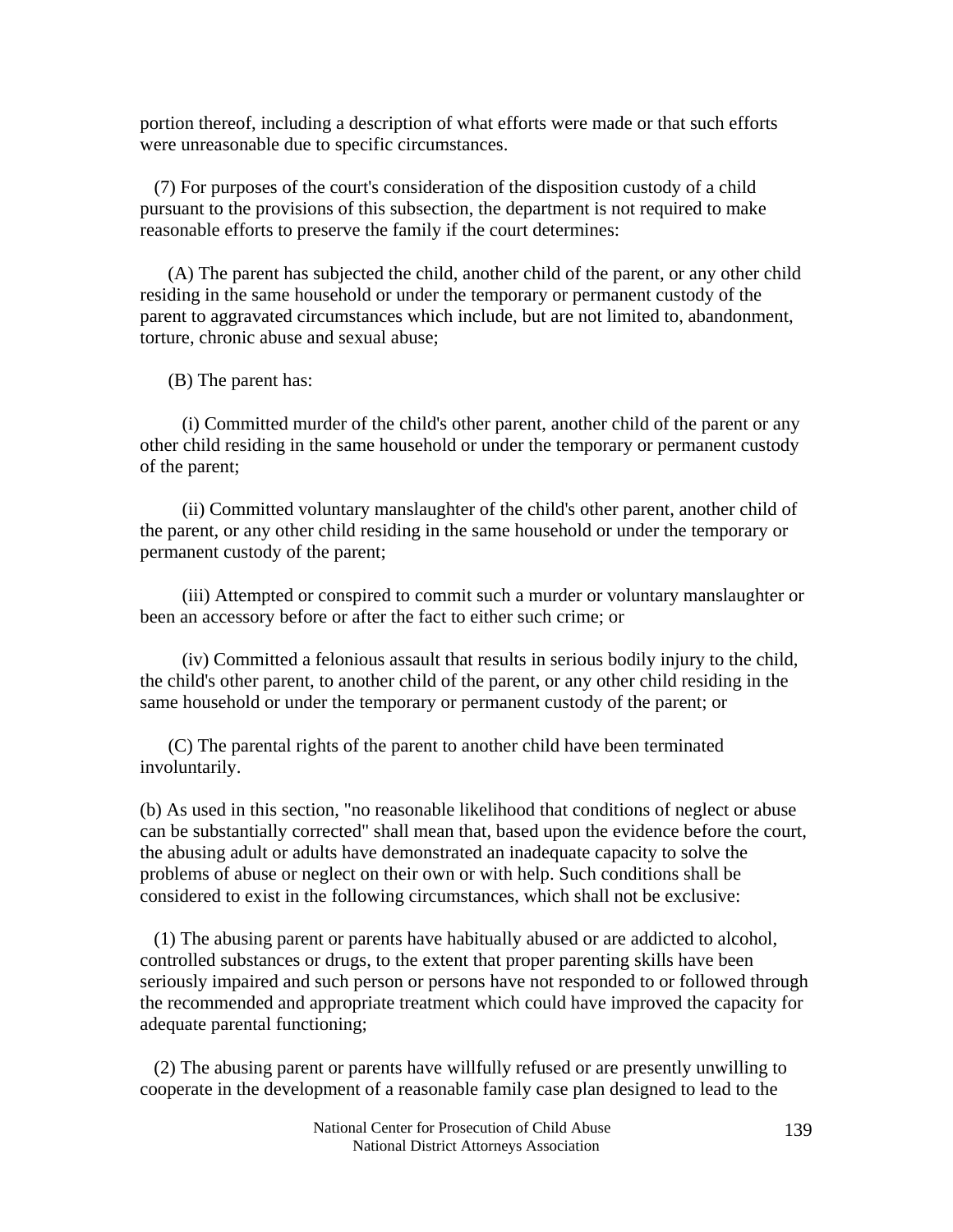child's return to their care, custody and control;

 (3) The abusing parent or parents have not responded to or followed through with a reasonable family case plan or other rehabilitative efforts of social, medical, mental health or other rehabilitative agencies designed to reduce or prevent the abuse or neglect of the child, as evidenced by the continuation or insubstantial diminution of conditions which threatened the health, welfare or life of the child;

(4) The abusing parent or parents have abandoned the child;

 (5) The abusing parent or parents have repeatedly or seriously injured the child physically or emotionally, or have sexually abused or sexually exploited the child, and the degree of family stress and the potential for further abuse and neglect are so great as to preclude the use of resources to mitigate or resolve family problems or assist the abusing parent or parents in fulfilling their responsibilities to the child;

 (6) The abusing parent or parents have incurred emotional illness, mental illness or mental deficiency of such duration or nature as to render such parent or parents incapable of exercising proper parenting skills or sufficiently improving the adequacy of such skills; or

 (7) The battered parent's parenting skills have been seriously impaired and said person has willfully refused or is presently unwilling or unable to cooperate in the development of a reasonable treatment plan or has not adequately responded to or followed through with the recommended and appropriate treatment plan.

(c) The court may, as an alternative disposition, allow the parents or custodians an improvement period not to exceed six months. During this period the court shall require the parent to rectify the conditions upon which the determination was based. The court may order the child to be placed with the parents, or any person found to be a fit and proper person, for the temporary care of the child during the period. At the end of the period, the court shall hold a hearing to determine whether the conditions have been adequately improved and at the conclusion of the hearing shall make a further dispositional order in accordance with this section.

### **WISCONSIN**

### **WYOMING**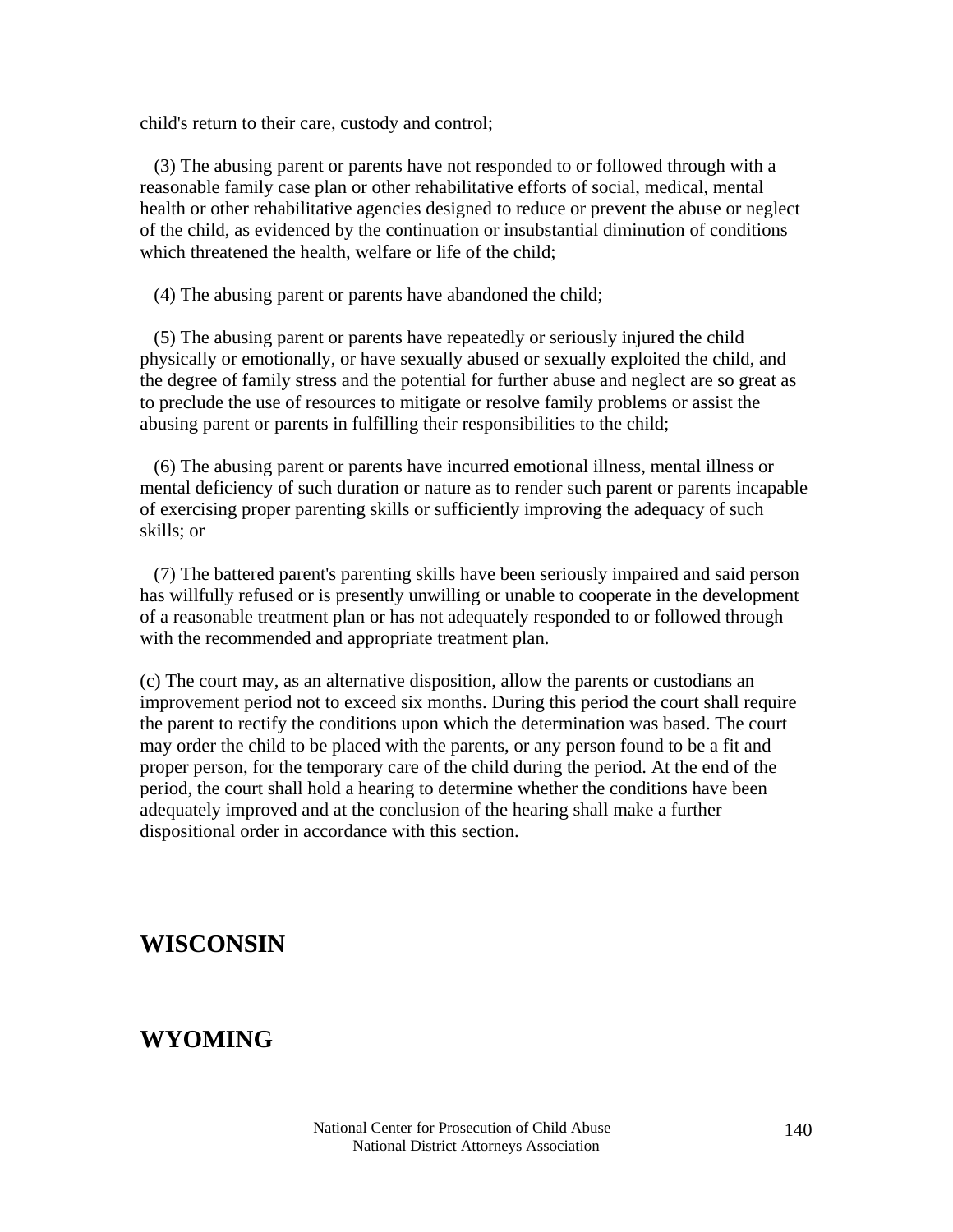### *WYO. STAT. ANN. § 14-2-309 (2008). Grounds for termination of parentchild relationship; clear and convincing evidence*

(a) The parent-child legal relationship may be terminated if any one (1) or more of the following facts is established by clear and convincing evidence:

 (i) The child has been left in the care of another person without provision for the child's support and without communication from the absent parent for a period of at least one (1) year. In making the above determination, the court may disregard occasional contributions, or incidental contacts and communications;

 (ii) The child has been abandoned with no means of identification for at least three (3) months and efforts to locate the parent have been unsuccessful;

 (iii) The child has been abused or neglected by the parent and reasonable efforts by an authorized agency or mental health professional have been unsuccessful in rehabilitating the family or the family has refused rehabilitative treatment, and it is shown that the child's health and safety would be seriously jeopardized by remaining with or returning to the parent;

 (iv) The parent is incarcerated due to the conviction of a felony and a showing that the parent is unfit to have the custody and control of the child;

 (v) The child has been in foster care under the responsibility of the state of Wyoming for fifteen (15) of the most recent twenty-two (22) months, and a showing that the parent is unfit to have custody and control of the child;

 (vi) The child is abandoned at less than one (1) year of age and has been abandoned for at least six (6) months;

 (vii) The child was relinquished to a safe haven provider in accordance with [W.S. 14-](https://www.lexis.com/research/buttonTFLink?_m=26fd7e4d0f375b1ea75eb3efd66b5458&_xfercite=%3ccite%20cc%3d%22USA%22%3e%3c%21%5bCDATA%5bWyo.%20Stat.%20%a7%2014-2-309%5d%5d%3e%3c%2fcite%3e&_butType=4&_butStat=0&_butNum=2&_butInline=1&_butinfo=WYCODE%2014-11-101&_fmtstr=FULL&docnum=1&_startdoc=1&wchp=dGLbVzb-zSkAW&_md5=7685b194e61c653c84659683e6685b14) [11-101](https://www.lexis.com/research/buttonTFLink?_m=26fd7e4d0f375b1ea75eb3efd66b5458&_xfercite=%3ccite%20cc%3d%22USA%22%3e%3c%21%5bCDATA%5bWyo.%20Stat.%20%a7%2014-2-309%5d%5d%3e%3c%2fcite%3e&_butType=4&_butStat=0&_butNum=2&_butInline=1&_butinfo=WYCODE%2014-11-101&_fmtstr=FULL&docnum=1&_startdoc=1&wchp=dGLbVzb-zSkAW&_md5=7685b194e61c653c84659683e6685b14) through [14-11-109](https://www.lexis.com/research/buttonTFLink?_m=26fd7e4d0f375b1ea75eb3efd66b5458&_xfercite=%3ccite%20cc%3d%22USA%22%3e%3c%21%5bCDATA%5bWyo.%20Stat.%20%a7%2014-2-309%5d%5d%3e%3c%2fcite%3e&_butType=4&_butStat=0&_butNum=3&_butInline=1&_butinfo=WYCODE%2014-11-109&_fmtstr=FULL&docnum=1&_startdoc=1&wchp=dGLbVzb-zSkAW&_md5=b54ab36e43376d86f18b835a3804e6e9), and neither parent has affirmatively sought the return of the child within three (3) months from the date of relinquishment.

(b) Proof by clear and convincing evidence that the parent has been convicted of any of the following crimes may constitute grounds that the parent is unfit to have custody or control of any child and may be grounds for terminating the parent-child relationship as to any child with no requirement that reasonable efforts be made to reunify the family:

 (i) Murder or voluntary manslaughter of another child of the parent or aiding and abetting, attempting, conspiring to commit or soliciting such a crime; or

 (ii) Commission of a felony assault which results in serious bodily injury to a child of the parent. As used in this paragraph "serious bodily injury" means as defined by [W.S. 6-](https://www.lexis.com/research/buttonTFLink?_m=26fd7e4d0f375b1ea75eb3efd66b5458&_xfercite=%3ccite%20cc%3d%22USA%22%3e%3c%21%5bCDATA%5bWyo.%20Stat.%20%a7%2014-2-309%5d%5d%3e%3c%2fcite%3e&_butType=4&_butStat=0&_butNum=4&_butInline=1&_butinfo=WYCODE%206-1-104&_fmtstr=FULL&docnum=1&_startdoc=1&wchp=dGLbVzb-zSkAW&_md5=b109dfa403b51367878524078856447f) [1-104](https://www.lexis.com/research/buttonTFLink?_m=26fd7e4d0f375b1ea75eb3efd66b5458&_xfercite=%3ccite%20cc%3d%22USA%22%3e%3c%21%5bCDATA%5bWyo.%20Stat.%20%a7%2014-2-309%5d%5d%3e%3c%2fcite%3e&_butType=4&_butStat=0&_butNum=4&_butInline=1&_butinfo=WYCODE%206-1-104&_fmtstr=FULL&docnum=1&_startdoc=1&wchp=dGLbVzb-zSkAW&_md5=b109dfa403b51367878524078856447f).

(c) Notwithstanding any other provision of this section, evidence that reasonable efforts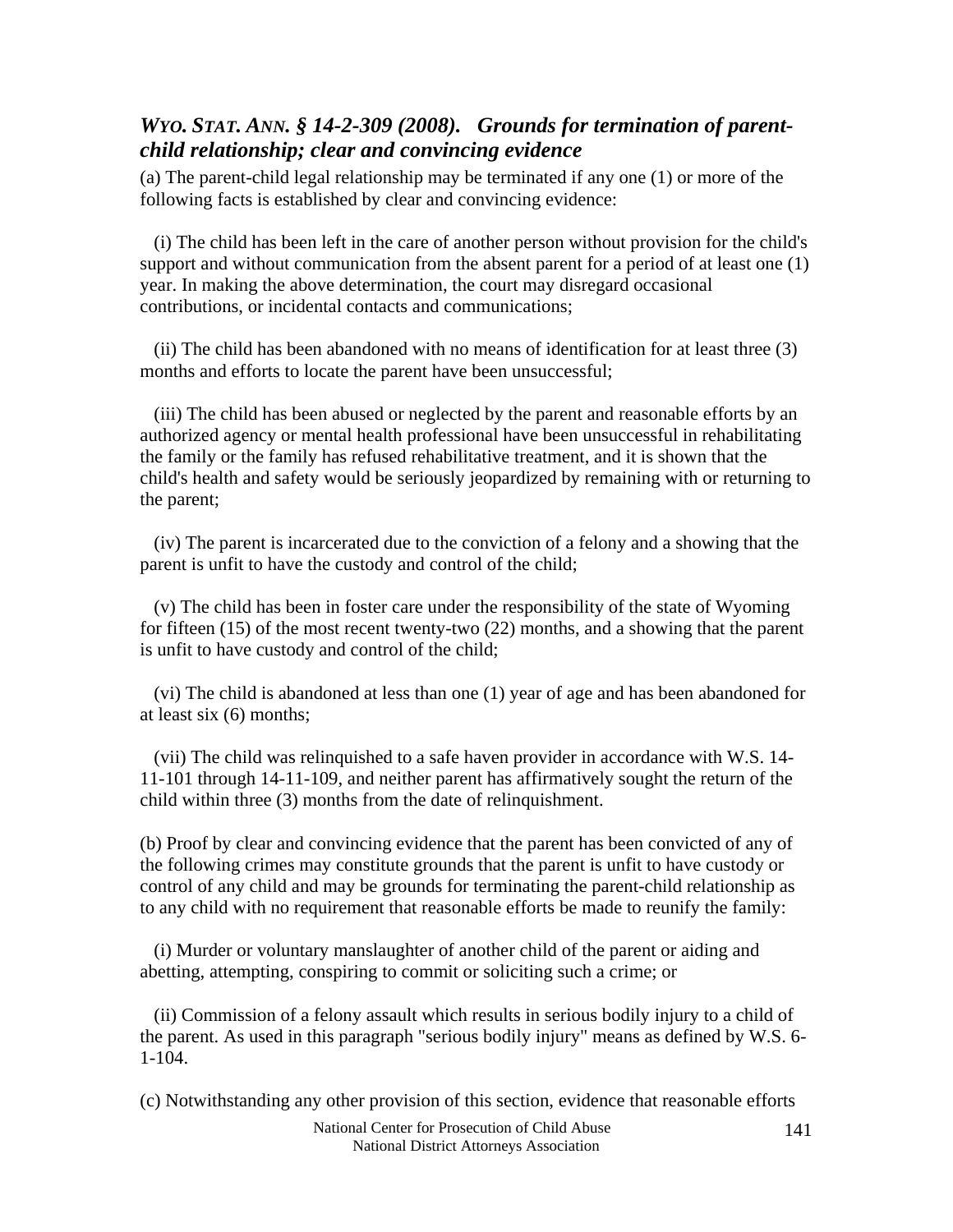have been made to preserve and reunify the family is not required in any case in which the court determines by clear and convincing evidence that:

 (i) The parental rights of the parent to any other child have been terminated involuntarily;

(ii) The parent abandoned, chronically abused, tortured or sexually abused the child; or

 (iii) Other aggravating circumstances exist indicating that there is little likelihood that services to the family will result in successful reunification.

### **FEDERAL LEGISLATION**

#### *42 U.S.C.S. § 671 (2009). State plan for foster care and adoption assistance*

(a) Requisite features of State plan. In order for a State to be eligible for payments under this part [[42 USCS §§ 670](https://www.lexis.com/research/buttonTFLink?_m=b457d04108d6ab6650bdca8ab2a69adb&_xfercite=%3ccite%20cc%3d%22USA%22%3e%3c%21%5bCDATA%5b42%20USCS%20%a7%20671%5d%5d%3e%3c%2fcite%3e&_butType=4&_butStat=0&_butNum=2&_butInline=1&_butinfo=42%20USC%20670&_fmtstr=FULL&docnum=1&_startdoc=1&wchp=dGLbVlW-zSkAt&_md5=b1d26c344e120d087c87264781a9b9cd) et seq.], it shall have a plan approved by the Secretary which--

 (1) provides for foster care maintenance payments in accordance with section 472 [[42](https://www.lexis.com/research/buttonTFLink?_m=b457d04108d6ab6650bdca8ab2a69adb&_xfercite=%3ccite%20cc%3d%22USA%22%3e%3c%21%5bCDATA%5b42%20USCS%20%a7%20671%5d%5d%3e%3c%2fcite%3e&_butType=4&_butStat=0&_butNum=3&_butInline=1&_butinfo=42%20USC%20672&_fmtstr=FULL&docnum=1&_startdoc=1&wchp=dGLbVlW-zSkAt&_md5=4b2c3021f54191503c0d29472698f98b)  [USCS § 672](https://www.lexis.com/research/buttonTFLink?_m=b457d04108d6ab6650bdca8ab2a69adb&_xfercite=%3ccite%20cc%3d%22USA%22%3e%3c%21%5bCDATA%5b42%20USCS%20%a7%20671%5d%5d%3e%3c%2fcite%3e&_butType=4&_butStat=0&_butNum=3&_butInline=1&_butinfo=42%20USC%20672&_fmtstr=FULL&docnum=1&_startdoc=1&wchp=dGLbVlW-zSkAt&_md5=4b2c3021f54191503c0d29472698f98b)] and for adoption assistance in accordance with section 473 [[42 USCS §](https://www.lexis.com/research/buttonTFLink?_m=b457d04108d6ab6650bdca8ab2a69adb&_xfercite=%3ccite%20cc%3d%22USA%22%3e%3c%21%5bCDATA%5b42%20USCS%20%a7%20671%5d%5d%3e%3c%2fcite%3e&_butType=4&_butStat=0&_butNum=4&_butInline=1&_butinfo=42%20USC%20673&_fmtstr=FULL&docnum=1&_startdoc=1&wchp=dGLbVlW-zSkAt&_md5=1abde85373b7568bf136d048849e83b8)  [673](https://www.lexis.com/research/buttonTFLink?_m=b457d04108d6ab6650bdca8ab2a69adb&_xfercite=%3ccite%20cc%3d%22USA%22%3e%3c%21%5bCDATA%5b42%20USCS%20%a7%20671%5d%5d%3e%3c%2fcite%3e&_butType=4&_butStat=0&_butNum=4&_butInline=1&_butinfo=42%20USC%20673&_fmtstr=FULL&docnum=1&_startdoc=1&wchp=dGLbVlW-zSkAt&_md5=1abde85373b7568bf136d048849e83b8)];

 (2) provides that the State agency responsible for administering the program authorized by subpart 1 of part B of this [title \[42 USCS §§ 620](https://www.lexis.com/research/buttonTFLink?_m=b457d04108d6ab6650bdca8ab2a69adb&_xfercite=%3ccite%20cc%3d%22USA%22%3e%3c%21%5bCDATA%5b42%20USCS%20%a7%20671%5d%5d%3e%3c%2fcite%3e&_butType=4&_butStat=0&_butNum=5&_butInline=1&_butinfo=42%20USC%20620&_fmtstr=FULL&docnum=1&_startdoc=1&wchp=dGLbVlW-zSkAt&_md5=f4be1a745fa458fa0c662c1e8e390725) et seq.] shall administer, or supervise the administration of, the program authorized by this part [[42 USCS §§ 670](https://www.lexis.com/research/buttonTFLink?_m=b457d04108d6ab6650bdca8ab2a69adb&_xfercite=%3ccite%20cc%3d%22USA%22%3e%3c%21%5bCDATA%5b42%20USCS%20%a7%20671%5d%5d%3e%3c%2fcite%3e&_butType=4&_butStat=0&_butNum=6&_butInline=1&_butinfo=42%20USC%20670&_fmtstr=FULL&docnum=1&_startdoc=1&wchp=dGLbVlW-zSkAt&_md5=19cd8e49630350a24e57eaec825842ce) et seq.];

 (3) provides that the plan shall be in effect in all political subdivisions of the State, and, if administered by them, be mandatory upon them;

 (4) provides that the State shall assure that the programs at the local level assisted under this part [[42 USCS §§ 670](https://www.lexis.com/research/buttonTFLink?_m=b457d04108d6ab6650bdca8ab2a69adb&_xfercite=%3ccite%20cc%3d%22USA%22%3e%3c%21%5bCDATA%5b42%20USCS%20%a7%20671%5d%5d%3e%3c%2fcite%3e&_butType=4&_butStat=0&_butNum=7&_butInline=1&_butinfo=42%20USC%20670&_fmtstr=FULL&docnum=1&_startdoc=1&wchp=dGLbVlW-zSkAt&_md5=31f78825c716a4010f6ac7ffdaedef0d) et seq.] will be coordinated with the programs at the State or local level assisted under parts A and B of this [title \[42 USCS §§ 601](https://www.lexis.com/research/buttonTFLink?_m=b457d04108d6ab6650bdca8ab2a69adb&_xfercite=%3ccite%20cc%3d%22USA%22%3e%3c%21%5bCDATA%5b42%20USCS%20%a7%20671%5d%5d%3e%3c%2fcite%3e&_butType=4&_butStat=0&_butNum=8&_butInline=1&_butinfo=42%20USC%20601&_fmtstr=FULL&docnum=1&_startdoc=1&wchp=dGLbVlW-zSkAt&_md5=7e35dfde1f916a784f94476fd9abc775) et seq., [620](https://www.lexis.com/research/buttonTFLink?_m=b457d04108d6ab6650bdca8ab2a69adb&_xfercite=%3ccite%20cc%3d%22USA%22%3e%3c%21%5bCDATA%5b42%20USCS%20%a7%20671%5d%5d%3e%3c%2fcite%3e&_butType=4&_butStat=0&_butNum=9&_butInline=1&_butinfo=42%20USC%20620&_fmtstr=FULL&docnum=1&_startdoc=1&wchp=dGLbVlW-zSkAt&_md5=0eeaf86174b18c789ade93eee6f144f7) et seq.], under title XX of this Act [[42 USCS §§ 1397](https://www.lexis.com/research/buttonTFLink?_m=b457d04108d6ab6650bdca8ab2a69adb&_xfercite=%3ccite%20cc%3d%22USA%22%3e%3c%21%5bCDATA%5b42%20USCS%20%a7%20671%5d%5d%3e%3c%2fcite%3e&_butType=4&_butStat=0&_butNum=10&_butInline=1&_butinfo=42%20USC%201397&_fmtstr=FULL&docnum=1&_startdoc=1&wchp=dGLbVlW-zSkAt&_md5=24d828283190cbb23ba054a9a9fbc8df) et seq.], and under any other appropriate provision of Federal law;

(5) provides that the State will, in the administration of its programs under this part  $[42]$ [USCS §§ 670](https://www.lexis.com/research/buttonTFLink?_m=b457d04108d6ab6650bdca8ab2a69adb&_xfercite=%3ccite%20cc%3d%22USA%22%3e%3c%21%5bCDATA%5b42%20USCS%20%a7%20671%5d%5d%3e%3c%2fcite%3e&_butType=4&_butStat=0&_butNum=11&_butInline=1&_butinfo=42%20USC%20670&_fmtstr=FULL&docnum=1&_startdoc=1&wchp=dGLbVlW-zSkAt&_md5=8b31c2203d698a9375cac6a2540a3ff5) et seq.], use such methods relating to the establishment and maintenance of personnel standards on a merit basis as are found by the Secretary to be necessary for the proper and efficient operation of the programs, except that the Secretary shall exercise no authority with respect to the selection, tenure of office, or compensation of any individual employed in accordance with such methods;

 (6) provides that the State agency referred to in paragraph (2) (hereinafter in this part [[42 USCS §§ 670](https://www.lexis.com/research/buttonTFLink?_m=b457d04108d6ab6650bdca8ab2a69adb&_xfercite=%3ccite%20cc%3d%22USA%22%3e%3c%21%5bCDATA%5b42%20USCS%20%a7%20671%5d%5d%3e%3c%2fcite%3e&_butType=4&_butStat=0&_butNum=12&_butInline=1&_butinfo=42%20USC%20670&_fmtstr=FULL&docnum=1&_startdoc=1&wchp=dGLbVlW-zSkAt&_md5=cd944fabf924ff51883b00a4b046b4d2) et seq.] referred to as the "State agency") will make such reports, in such form and containing such information as the Secretary may from time to time require, and comply with such provisions as the Secretary may from time to time find necessary to assure the correctness and verification of such reports;

 (7) provides that the State agency will monitor and conduct periodic evaluations of activities carried out under this part [[42 USCS §§ 670](https://www.lexis.com/research/buttonTFLink?_m=b457d04108d6ab6650bdca8ab2a69adb&_xfercite=%3ccite%20cc%3d%22USA%22%3e%3c%21%5bCDATA%5b42%20USCS%20%a7%20671%5d%5d%3e%3c%2fcite%3e&_butType=4&_butStat=0&_butNum=13&_butInline=1&_butinfo=42%20USC%20670&_fmtstr=FULL&docnum=1&_startdoc=1&wchp=dGLbVlW-zSkAt&_md5=b1aef72165643e2e355195daa09afc1a) et seq.];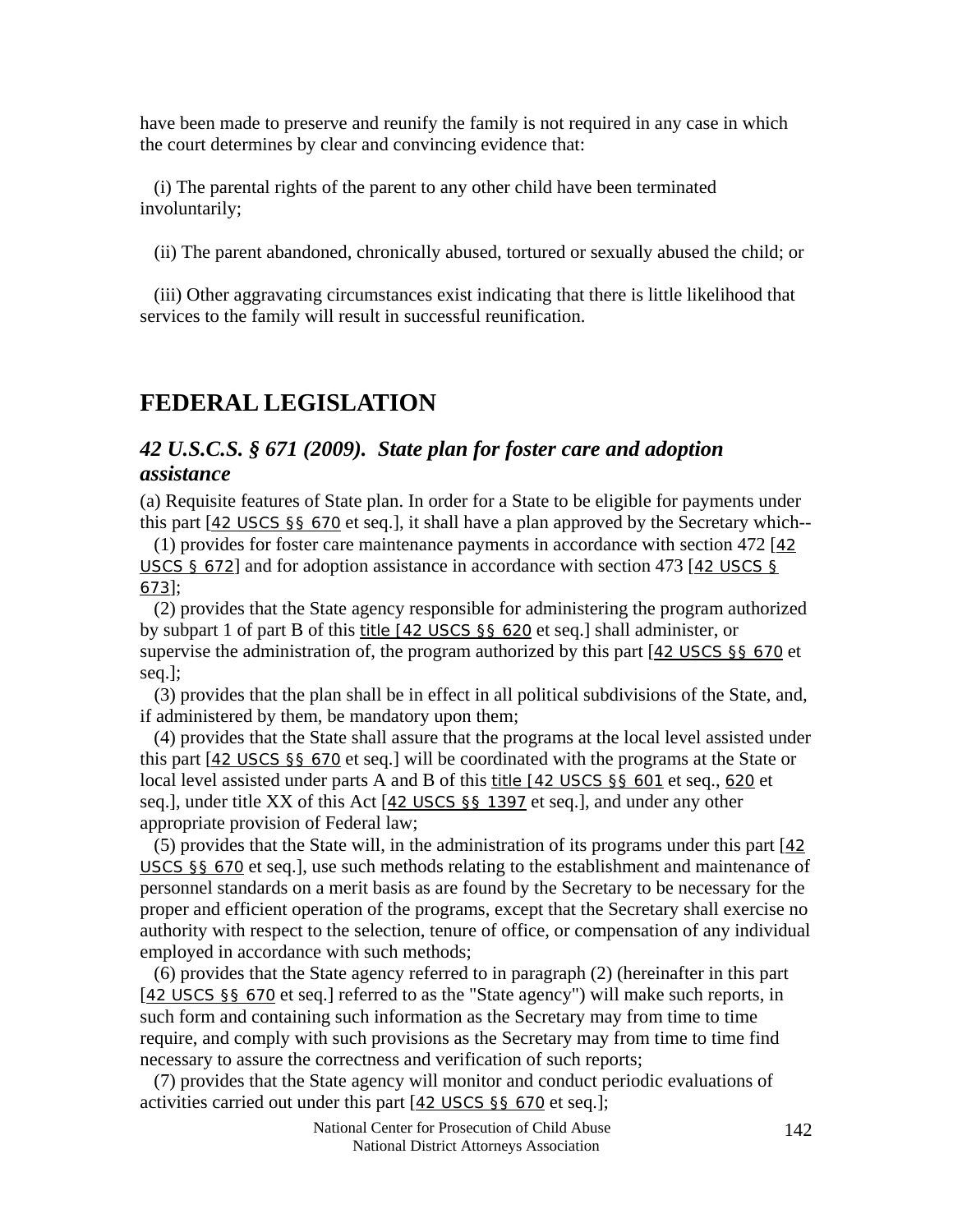(8) subject to subsection (c), provides safeguards which restrict the use of or disclosure of information concerning individuals assisted under the State plan to purposes directly connected with (A) the administration of the plan of the State approved under this part [[42 USCS §§ 670](https://www.lexis.com/research/buttonTFLink?_m=b457d04108d6ab6650bdca8ab2a69adb&_xfercite=%3ccite%20cc%3d%22USA%22%3e%3c%21%5bCDATA%5b42%20USCS%20%a7%20671%5d%5d%3e%3c%2fcite%3e&_butType=4&_butStat=0&_butNum=14&_butInline=1&_butinfo=42%20USC%20670&_fmtstr=FULL&docnum=1&_startdoc=1&wchp=dGLbVlW-zSkAt&_md5=93d07f78d963816d9380c2390f42fc61) et seq.], the plan or program of the State under part A, B, or D of this title  $[42 \text{ USCS }$  §§ 601 et seq., [620](https://www.lexis.com/research/buttonTFLink?_m=b457d04108d6ab6650bdca8ab2a69adb&_xfercite=%3ccite%20cc%3d%22USA%22%3e%3c%21%5bCDATA%5b42%20USCS%20%a7%20671%5d%5d%3e%3c%2fcite%3e&_butType=4&_butStat=0&_butNum=16&_butInline=1&_butinfo=42%20USC%20620&_fmtstr=FULL&docnum=1&_startdoc=1&wchp=dGLbVlW-zSkAt&_md5=36c10d0b6ad17ead96a6e8aafa1fb7aa) et seq., [651](https://www.lexis.com/research/buttonTFLink?_m=b457d04108d6ab6650bdca8ab2a69adb&_xfercite=%3ccite%20cc%3d%22USA%22%3e%3c%21%5bCDATA%5b42%20USCS%20%a7%20671%5d%5d%3e%3c%2fcite%3e&_butType=4&_butStat=0&_butNum=17&_butInline=1&_butinfo=42%20USC%20651&_fmtstr=FULL&docnum=1&_startdoc=1&wchp=dGLbVlW-zSkAt&_md5=814b8e10f8ede68ac1d9b245920c30ca) et seq.] or under title I, V, X, XIV, XVI [[42 USCS §§ 301](https://www.lexis.com/research/buttonTFLink?_m=b457d04108d6ab6650bdca8ab2a69adb&_xfercite=%3ccite%20cc%3d%22USA%22%3e%3c%21%5bCDATA%5b42%20USCS%20%a7%20671%5d%5d%3e%3c%2fcite%3e&_butType=4&_butStat=0&_butNum=18&_butInline=1&_butinfo=42%20USC%20301&_fmtstr=FULL&docnum=1&_startdoc=1&wchp=dGLbVlW-zSkAt&_md5=a622eb673cd65b1969438e0de3b759d6) et seq., [701](https://www.lexis.com/research/buttonTFLink?_m=b457d04108d6ab6650bdca8ab2a69adb&_xfercite=%3ccite%20cc%3d%22USA%22%3e%3c%21%5bCDATA%5b42%20USCS%20%a7%20671%5d%5d%3e%3c%2fcite%3e&_butType=4&_butStat=0&_butNum=19&_butInline=1&_butinfo=42%20USC%20701&_fmtstr=FULL&docnum=1&_startdoc=1&wchp=dGLbVlW-zSkAt&_md5=ce2d02f201fc773b3d4870c2cf8fbd6e) et seq., [1201](https://www.lexis.com/research/buttonTFLink?_m=b457d04108d6ab6650bdca8ab2a69adb&_xfercite=%3ccite%20cc%3d%22USA%22%3e%3c%21%5bCDATA%5b42%20USCS%20%a7%20671%5d%5d%3e%3c%2fcite%3e&_butType=4&_butStat=0&_butNum=20&_butInline=1&_butinfo=42%20USC%201201&_fmtstr=FULL&docnum=1&_startdoc=1&wchp=dGLbVlW-zSkAt&_md5=62a750728ed4e0af0fefe40c17cdf7d4) et seq., [1351](https://www.lexis.com/research/buttonTFLink?_m=b457d04108d6ab6650bdca8ab2a69adb&_xfercite=%3ccite%20cc%3d%22USA%22%3e%3c%21%5bCDATA%5b42%20USCS%20%a7%20671%5d%5d%3e%3c%2fcite%3e&_butType=4&_butStat=0&_butNum=21&_butInline=1&_butinfo=42%20USC%201351&_fmtstr=FULL&docnum=1&_startdoc=1&wchp=dGLbVlW-zSkAt&_md5=3766bfb4b5506bca18823f40ea7cff22) et seq., [1381](https://www.lexis.com/research/buttonTFLink?_m=b457d04108d6ab6650bdca8ab2a69adb&_xfercite=%3ccite%20cc%3d%22USA%22%3e%3c%21%5bCDATA%5b42%20USCS%20%a7%20671%5d%5d%3e%3c%2fcite%3e&_butType=4&_butStat=0&_butNum=22&_butInline=1&_butinfo=42%20USC%201381&_fmtstr=FULL&docnum=1&_startdoc=1&wchp=dGLbVlW-zSkAt&_md5=940da808a231093195811ac1a71f04bd) et seq.] (as in effect in Puerto Rico, Guam, and the Virgin Islands), XIX, or XX [[42 USCS §§ 1396](https://www.lexis.com/research/buttonTFLink?_m=b457d04108d6ab6650bdca8ab2a69adb&_xfercite=%3ccite%20cc%3d%22USA%22%3e%3c%21%5bCDATA%5b42%20USCS%20%a7%20671%5d%5d%3e%3c%2fcite%3e&_butType=4&_butStat=0&_butNum=23&_butInline=1&_butinfo=42%20USC%201396&_fmtstr=FULL&docnum=1&_startdoc=1&wchp=dGLbVlW-zSkAt&_md5=28d185d5ac4156739badb877cc94e6ef) et seq., [1397](https://www.lexis.com/research/buttonTFLink?_m=b457d04108d6ab6650bdca8ab2a69adb&_xfercite=%3ccite%20cc%3d%22USA%22%3e%3c%21%5bCDATA%5b42%20USCS%20%a7%20671%5d%5d%3e%3c%2fcite%3e&_butType=4&_butStat=0&_butNum=24&_butInline=1&_butinfo=42%20USC%201397&_fmtstr=FULL&docnum=1&_startdoc=1&wchp=dGLbVlW-zSkAt&_md5=75e8f585ec928ae4dd6278ddf84667fe) et seq.], or the supplemental security income program established by title XVI [[42 USCS §§ 1381](https://www.lexis.com/research/buttonTFLink?_m=b457d04108d6ab6650bdca8ab2a69adb&_xfercite=%3ccite%20cc%3d%22USA%22%3e%3c%21%5bCDATA%5b42%20USCS%20%a7%20671%5d%5d%3e%3c%2fcite%3e&_butType=4&_butStat=0&_butNum=25&_butInline=1&_butinfo=42%20USC%201381&_fmtstr=FULL&docnum=1&_startdoc=1&wchp=dGLbVlW-zSkAt&_md5=f80c5b93411e32a5b91318077c049b97) et seq.], (B) any investigation, prosecution, or criminal or civil proceeding, conducted in connection with the administration of any such plan or program, (C) the administration of any other Federal or federally assisted program which provides assistance, in cash or in kind, or services, directly to individuals on the basis of need, (D) any audit or similar activity conducted in connection with the administration of any such plan or program by any governmental agency which is authorized by law to conduct such audit or activity, and (E) reporting and providing information pursuant to paragraph (9) to appropriate authorities with respect to known or suspected child abuse or neglect; and the safeguards so provided shall prohibit disclosure, to any committee or legislative body (other than an agency referred to in clause (D) with respect to any activity referred to in such clause), of any information which identifies by name or address any such applicant or recipient; except that nothing contained herein shall preclude a State from providing standards which restrict disclosures to purposes more limited than those specified herein, or which, in the case of adoptions, prevent disclosure entirely;

(9) provides that the State agency will--

 (A) report to an appropriate agency or official, known or suspected instances of physical or mental injury, sexual abuse or exploitation, or negligent treatment or maltreatment of a child receiving aid under part B or this part [[42 USCS §§ 620](https://www.lexis.com/research/buttonTFLink?_m=b457d04108d6ab6650bdca8ab2a69adb&_xfercite=%3ccite%20cc%3d%22USA%22%3e%3c%21%5bCDATA%5b42%20USCS%20%a7%20671%5d%5d%3e%3c%2fcite%3e&_butType=4&_butStat=0&_butNum=26&_butInline=1&_butinfo=42%20USC%20620&_fmtstr=FULL&docnum=1&_startdoc=1&wchp=dGLbVlW-zSkAt&_md5=5b341923f110442ec6b30516c5f18b2a) et seq. or [671](https://www.lexis.com/research/buttonTFLink?_m=b457d04108d6ab6650bdca8ab2a69adb&_xfercite=%3ccite%20cc%3d%22USA%22%3e%3c%21%5bCDATA%5b42%20USCS%20%a7%20671%5d%5d%3e%3c%2fcite%3e&_butType=4&_butStat=0&_butNum=27&_butInline=1&_butinfo=42%20USC%20671&_fmtstr=FULL&docnum=1&_startdoc=1&wchp=dGLbVlW-zSkAt&_md5=3142feac5417298329dfb9793eb7619b) et seq.] under circumstances which indicate that the child's health or welfare is threatened thereby; and

 (B) provide such information with respect to a situation described in subparagraph (A) as the State agency may have;

 (10) provides for the establishment or designation of a State authority or authorities which shall be responsible for establishing and maintaining standards for foster family homes and child care institutions which are reasonably in accord with recommended standards of national organizations concerned with standards for such institutions or homes, including standards related to admission policies, safety, sanitation, and protection of civil rights, provides that the standards so established shall be applied by the State to any foster family home or child care institution receiving funds under this part [[42 USCS §§ 670](https://www.lexis.com/research/buttonTFLink?_m=b457d04108d6ab6650bdca8ab2a69adb&_xfercite=%3ccite%20cc%3d%22USA%22%3e%3c%21%5bCDATA%5b42%20USCS%20%a7%20671%5d%5d%3e%3c%2fcite%3e&_butType=4&_butStat=0&_butNum=28&_butInline=1&_butinfo=42%20USC%20670&_fmtstr=FULL&docnum=1&_startdoc=1&wchp=dGLbVlW-zSkAt&_md5=5604b9d0510cfe27f8aed0a560000455) et seq.] or part B of this [title \[42 USCS §§ 620](https://www.lexis.com/research/buttonTFLink?_m=b457d04108d6ab6650bdca8ab2a69adb&_xfercite=%3ccite%20cc%3d%22USA%22%3e%3c%21%5bCDATA%5b42%20USCS%20%a7%20671%5d%5d%3e%3c%2fcite%3e&_butType=4&_butStat=0&_butNum=29&_butInline=1&_butinfo=42%20USC%20620&_fmtstr=FULL&docnum=1&_startdoc=1&wchp=dGLbVlW-zSkAt&_md5=e8b39c388a115483db7b35dc98126451) et seq.], and provides that a waiver of any such standard may be made only on a case-by-case basis for nonsafety standards (as determined by the State) in relative foster family homes for specific children in care;

 (11) provides for periodic review of the standards referred to in the preceding paragraph and amounts paid as foster care maintenance payments and adoption assistance to assure their continuing appropriateness;

(12) provides for granting an opportunity for a fair hearing before the State agency to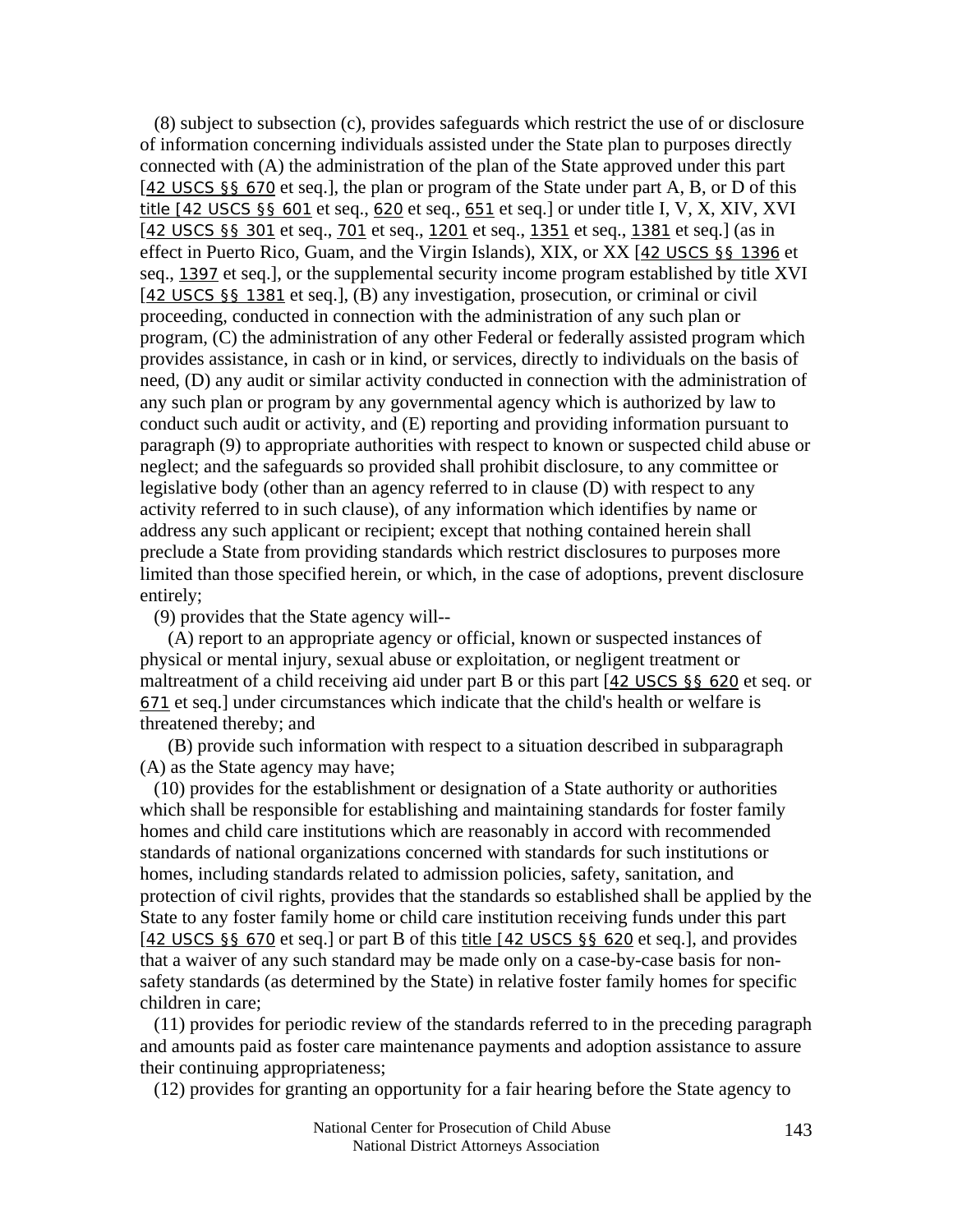any individual whose claim for benefits available pursuant to this part [[42 USCS §§ 670](https://www.lexis.com/research/buttonTFLink?_m=b457d04108d6ab6650bdca8ab2a69adb&_xfercite=%3ccite%20cc%3d%22USA%22%3e%3c%21%5bCDATA%5b42%20USCS%20%a7%20671%5d%5d%3e%3c%2fcite%3e&_butType=4&_butStat=0&_butNum=30&_butInline=1&_butinfo=42%20USC%20670&_fmtstr=FULL&docnum=1&_startdoc=1&wchp=dGLbVlW-zSkAt&_md5=77ffa8027f3554846b6fa4413d563d9b) et seq.] is denied or is not acted upon with reasonable promptness;

 (13) provides that the State shall arrange for a periodic and independently conducted audit of the programs assisted under this part [[42 USCS §§ 670](https://www.lexis.com/research/buttonTFLink?_m=b457d04108d6ab6650bdca8ab2a69adb&_xfercite=%3ccite%20cc%3d%22USA%22%3e%3c%21%5bCDATA%5b42%20USCS%20%a7%20671%5d%5d%3e%3c%2fcite%3e&_butType=4&_butStat=0&_butNum=31&_butInline=1&_butinfo=42%20USC%20670&_fmtstr=FULL&docnum=1&_startdoc=1&wchp=dGLbVlW-zSkAt&_md5=74c1d1ae3f18eef787984f225b114b38) et seq.] and part B of this [title \[42 USCS §§ 620](https://www.lexis.com/research/buttonTFLink?_m=b457d04108d6ab6650bdca8ab2a69adb&_xfercite=%3ccite%20cc%3d%22USA%22%3e%3c%21%5bCDATA%5b42%20USCS%20%a7%20671%5d%5d%3e%3c%2fcite%3e&_butType=4&_butStat=0&_butNum=32&_butInline=1&_butinfo=42%20USC%20620&_fmtstr=FULL&docnum=1&_startdoc=1&wchp=dGLbVlW-zSkAt&_md5=ebf22d42f4a2c2fab3af3d2bca779ed3) et seq.], which shall be conducted no less frequently than once every three years;

 (14) provides (A) specific goals (which shall be established by State law on or before October 1, 1982) for each fiscal year (commencing with the fiscal year which begins on October 1, 1983) as to the maximum number of children (in absolute numbers or as a percentage of all children in foster care with respect to whom assistance under the plan is provided during such year) who, at any time during such year, will remain in foster care after having been in such care for a period in excess of twenty-four months, and (B) a description of the steps which will be taken by the State to achieve such goals;

(15) provides that--

 (A) in determining reasonable efforts to be made with respect to a child, as described in this paragraph, and in making such reasonable efforts, the child's health and safety shall be the paramount concern;

 (B) except as provided in subparagraph (D), reasonable efforts shall be made to preserve and reunify families--

 (i) prior to the placement of a child in foster care, to prevent or eliminate the need for removing the child from the child's home; and

(ii) to make it possible for a child to safely return to the child's home;

 (C) if continuation of reasonable efforts of the type described in subparagraph (B) is determined to be inconsistent with the permanency plan for the child, reasonable efforts shall be made to place the child in a timely manner in accordance with the permanency plan (including, if appropriate, through an interstate placement), and to complete whatever steps are necessary to finalize the permanent placement of the child;

 (D) reasonable efforts of the type described in subparagraph (B) shall not be required to be made with respect to a parent of a child if a court of competent jurisdiction has determined that--

 (i) the parent has subjected the child to aggravated circumstances (as defined in State law, which definition may include but need not be limited to abandonment, torture, chronic abuse, and sexual abuse);

(ii) the parent has--

 (I) committed murder (which would have been an offense under [section 1111\(a\)](https://www.lexis.com/research/buttonTFLink?_m=b457d04108d6ab6650bdca8ab2a69adb&_xfercite=%3ccite%20cc%3d%22USA%22%3e%3c%21%5bCDATA%5b42%20USCS%20%a7%20671%5d%5d%3e%3c%2fcite%3e&_butType=4&_butStat=0&_butNum=33&_butInline=1&_butinfo=18%20USC%201111&_fmtstr=FULL&docnum=1&_startdoc=1&wchp=dGLbVlW-zSkAt&_md5=cbbc2c17afd613873c4cb94ea23ccde8)  [of title 18, United States Code](https://www.lexis.com/research/buttonTFLink?_m=b457d04108d6ab6650bdca8ab2a69adb&_xfercite=%3ccite%20cc%3d%22USA%22%3e%3c%21%5bCDATA%5b42%20USCS%20%a7%20671%5d%5d%3e%3c%2fcite%3e&_butType=4&_butStat=0&_butNum=33&_butInline=1&_butinfo=18%20USC%201111&_fmtstr=FULL&docnum=1&_startdoc=1&wchp=dGLbVlW-zSkAt&_md5=cbbc2c17afd613873c4cb94ea23ccde8), if the offense had occurred in the special maritime or territorial jurisdiction of the United States) of another child of the parent;

 (II) committed voluntary manslaughter (which would have been an offense under [section 1112\(a\) of title 18, United States Code](https://www.lexis.com/research/buttonTFLink?_m=b457d04108d6ab6650bdca8ab2a69adb&_xfercite=%3ccite%20cc%3d%22USA%22%3e%3c%21%5bCDATA%5b42%20USCS%20%a7%20671%5d%5d%3e%3c%2fcite%3e&_butType=4&_butStat=0&_butNum=34&_butInline=1&_butinfo=18%20USC%201112&_fmtstr=FULL&docnum=1&_startdoc=1&wchp=dGLbVlW-zSkAt&_md5=dd5621c909b999883e99b3ed0908cb6e), if the offense had occurred in the special maritime or territorial jurisdiction of the United States) of another child of the parent;

 (III) aided or abetted, attempted, conspired, or solicited to commit such a murder or such a voluntary manslaughter; or

 (IV) committed a felony assault that results in serious bodily injury to the child or another child of the parent; or

(iii) the parental rights of the parent to a sibling have been terminated involuntarily;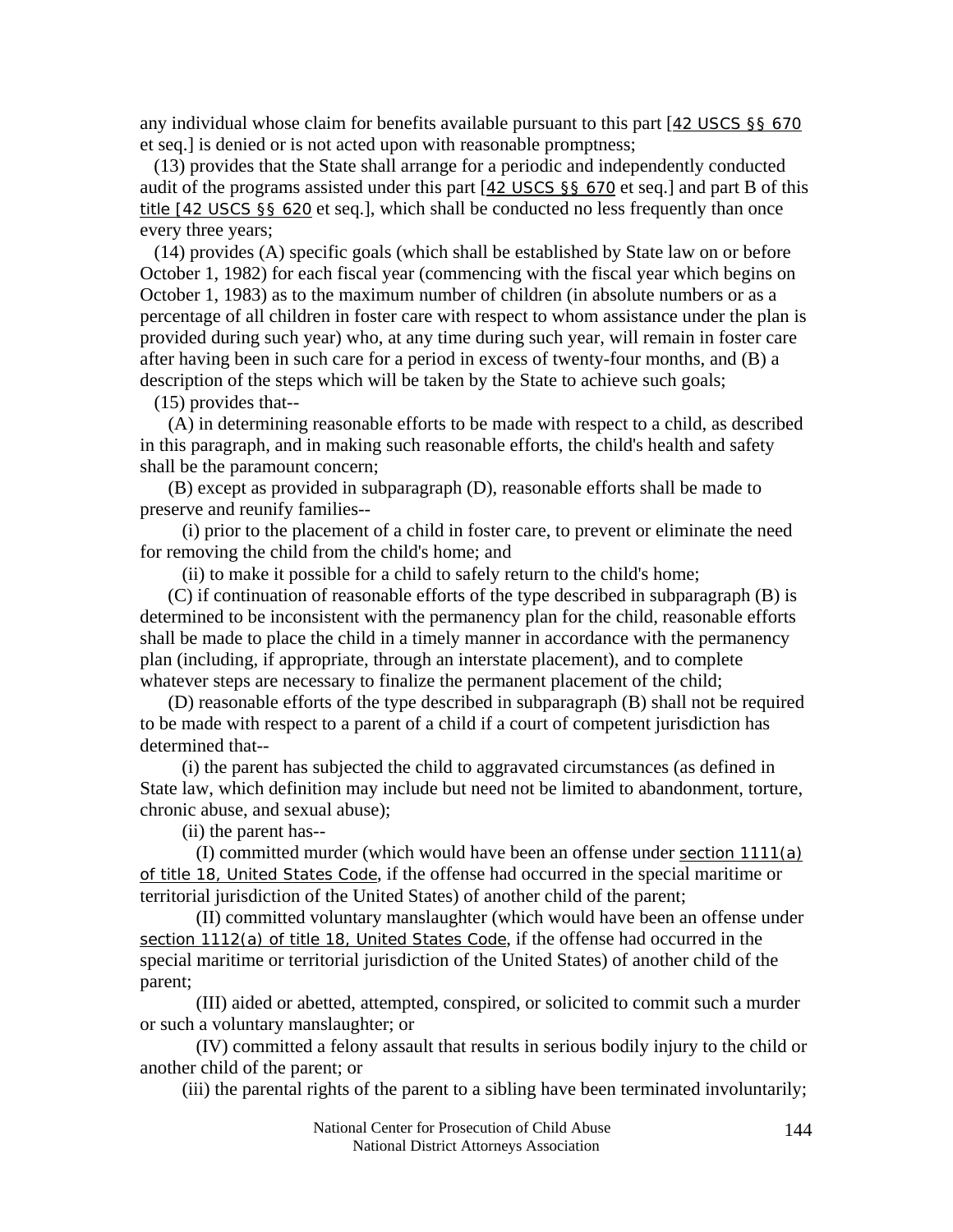(E) if reasonable efforts of the type described in subparagraph (B) are not made with respect to a child as a result of a determination made by a court of competent jurisdiction in accordance with subparagraph (D)--

(i) a permanency hearing (as described in section  $475(5)(C)$  [42 USCS § [675\(5\)\(C\)](https://www.lexis.com/research/buttonTFLink?_m=b457d04108d6ab6650bdca8ab2a69adb&_xfercite=%3ccite%20cc%3d%22USA%22%3e%3c%21%5bCDATA%5b42%20USCS%20%a7%20671%5d%5d%3e%3c%2fcite%3e&_butType=4&_butStat=0&_butNum=35&_butInline=1&_butinfo=42%20USC%20675&_fmtstr=FULL&docnum=1&_startdoc=1&wchp=dGLbVlW-zSkAt&_md5=7d4fe32f8d89088c93cae0b28c490dcd)]), which considers in-State and out-of-State permanent placement options for the child, shall be held for the child within 30 days after the determination; and

 (ii) reasonable efforts shall be made to place the child in a timely manner in accordance with the permanency plan, and to complete whatever steps are necessary to finalize the permanent placement of the child; and

 (F) reasonable efforts to place a child for adoption or with a legal guardian, including identifying appropriate in-State and out-of-State placements may be made concurrently with reasonable efforts of the type described in subparagraph (B);

(16) provides for the development of a case plan (as defined in section  $475(1)$  [ $\frac{42}{3}$ ] [USCS § 675\(1\)](https://www.lexis.com/research/buttonTFLink?_m=b457d04108d6ab6650bdca8ab2a69adb&_xfercite=%3ccite%20cc%3d%22USA%22%3e%3c%21%5bCDATA%5b42%20USCS%20%a7%20671%5d%5d%3e%3c%2fcite%3e&_butType=4&_butStat=0&_butNum=36&_butInline=1&_butinfo=42%20USC%20675&_fmtstr=FULL&docnum=1&_startdoc=1&wchp=dGLbVlW-zSkAt&_md5=f264898fd107bf4e2aed4cfd48d318c4)]) for each child receiving foster care maintenance payments under the State plan and provides for a case review system which meets the requirements described in section  $475(5)(B)$  [[42 USCS § 675\(5\)\(B\)](https://www.lexis.com/research/buttonTFLink?_m=b457d04108d6ab6650bdca8ab2a69adb&_xfercite=%3ccite%20cc%3d%22USA%22%3e%3c%21%5bCDATA%5b42%20USCS%20%a7%20671%5d%5d%3e%3c%2fcite%3e&_butType=4&_butStat=0&_butNum=37&_butInline=1&_butinfo=42%20USC%20675&_fmtstr=FULL&docnum=1&_startdoc=1&wchp=dGLbVlW-zSkAt&_md5=3b1ebc671e8a3c5fd054a80a5792228c)] with respect to each such child;

 (17) provides that, where appropriate, all steps will be taken, including cooperative efforts with the State agencies administering the program funded under part A [42 USCS] [§§ 601](https://www.lexis.com/research/buttonTFLink?_m=b457d04108d6ab6650bdca8ab2a69adb&_xfercite=%3ccite%20cc%3d%22USA%22%3e%3c%21%5bCDATA%5b42%20USCS%20%a7%20671%5d%5d%3e%3c%2fcite%3e&_butType=4&_butStat=0&_butNum=38&_butInline=1&_butinfo=42%20USC%20601&_fmtstr=FULL&docnum=1&_startdoc=1&wchp=dGLbVlW-zSkAt&_md5=0c7254b51ec45f3f8386904fc6e6f33e) et seq.] and plan approved under part D [[42 USCS §§ 651](https://www.lexis.com/research/buttonTFLink?_m=b457d04108d6ab6650bdca8ab2a69adb&_xfercite=%3ccite%20cc%3d%22USA%22%3e%3c%21%5bCDATA%5b42%20USCS%20%a7%20671%5d%5d%3e%3c%2fcite%3e&_butType=4&_butStat=0&_butNum=39&_butInline=1&_butinfo=42%20USC%20651&_fmtstr=FULL&docnum=1&_startdoc=1&wchp=dGLbVlW-zSkAt&_md5=8193947f59172e35a278677fce587b4c) et seq.], to secure an assignment to the State of any rights to support on behalf of each child receiving foster care maintenance payments under this part [[42 USCS §§ 670](https://www.lexis.com/research/buttonTFLink?_m=b457d04108d6ab6650bdca8ab2a69adb&_xfercite=%3ccite%20cc%3d%22USA%22%3e%3c%21%5bCDATA%5b42%20USCS%20%a7%20671%5d%5d%3e%3c%2fcite%3e&_butType=4&_butStat=0&_butNum=40&_butInline=1&_butinfo=42%20USC%20670&_fmtstr=FULL&docnum=1&_startdoc=1&wchp=dGLbVlW-zSkAt&_md5=ec355d7ce59fbea8c6fdae64dd4f07e7) et seq.];

 (18) not later than January 1, 1997, provides that neither the State nor any other entity in the State that receives funds from the Federal Government and is involved in adoption or foster care placements may--

 (A) deny to any person the opportunity to become an adoptive or a foster parent, on the basis of the race, color, or national origin of the person, or of the child, involved; or

 (B) delay or deny the placement of a child for adoption or into foster care, on the basis of the race, color, or national origin of the adoptive or foster parent, or the child, involved;

 (19) provides that the State shall consider giving preference to an adult relative over a non-related caregiver when determining a placement for a child, provided that the relative caregiver meets all relevant State child protection standards;

 (20) (A) provides procedures for criminal records checks, including fingerprint-based checks of national crime information databases (as defined in section 534(e)(3)(A) of title 28, United States Code [[28 USCS § 534\(e\)\(3\)\(A\)](https://www.lexis.com/research/buttonTFLink?_m=b457d04108d6ab6650bdca8ab2a69adb&_xfercite=%3ccite%20cc%3d%22USA%22%3e%3c%21%5bCDATA%5b42%20USCS%20%a7%20671%5d%5d%3e%3c%2fcite%3e&_butType=4&_butStat=0&_butNum=41&_butInline=1&_butinfo=28%20USC%20534&_fmtstr=FULL&docnum=1&_startdoc=1&wchp=dGLbVlW-zSkAt&_md5=ac8295492e1792bdbfe4da519fa818d4)]), for any prospective foster or adoptive parent before the foster or adoptive parent may be finally approved for placement of a child regardless of whether foster care maintenance payments or adoption assistance payments are to be made on behalf of the child under the State plan under this part [[42 USCS §§ 670](https://www.lexis.com/research/buttonTFLink?_m=b457d04108d6ab6650bdca8ab2a69adb&_xfercite=%3ccite%20cc%3d%22USA%22%3e%3c%21%5bCDATA%5b42%20USCS%20%a7%20671%5d%5d%3e%3c%2fcite%3e&_butType=4&_butStat=0&_butNum=42&_butInline=1&_butinfo=42%20USC%20670&_fmtstr=FULL&docnum=1&_startdoc=1&wchp=dGLbVlW-zSkAt&_md5=92c70cdb23721d6e74bc480535525fe4) et seq.], including procedures requiring that--

 (i) in any case involving a child on whose behalf such payments are to be so made in which a record check reveals a felony conviction for child abuse or neglect, for spousal abuse, for a crime against children (including child pornography), or for a crime involving violence, including rape, sexual assault, or homicide, but not including other physical assault or battery, if a State finds that a court of competent jurisdiction has determined that the felony was committed at any time, such final approval shall not be granted; and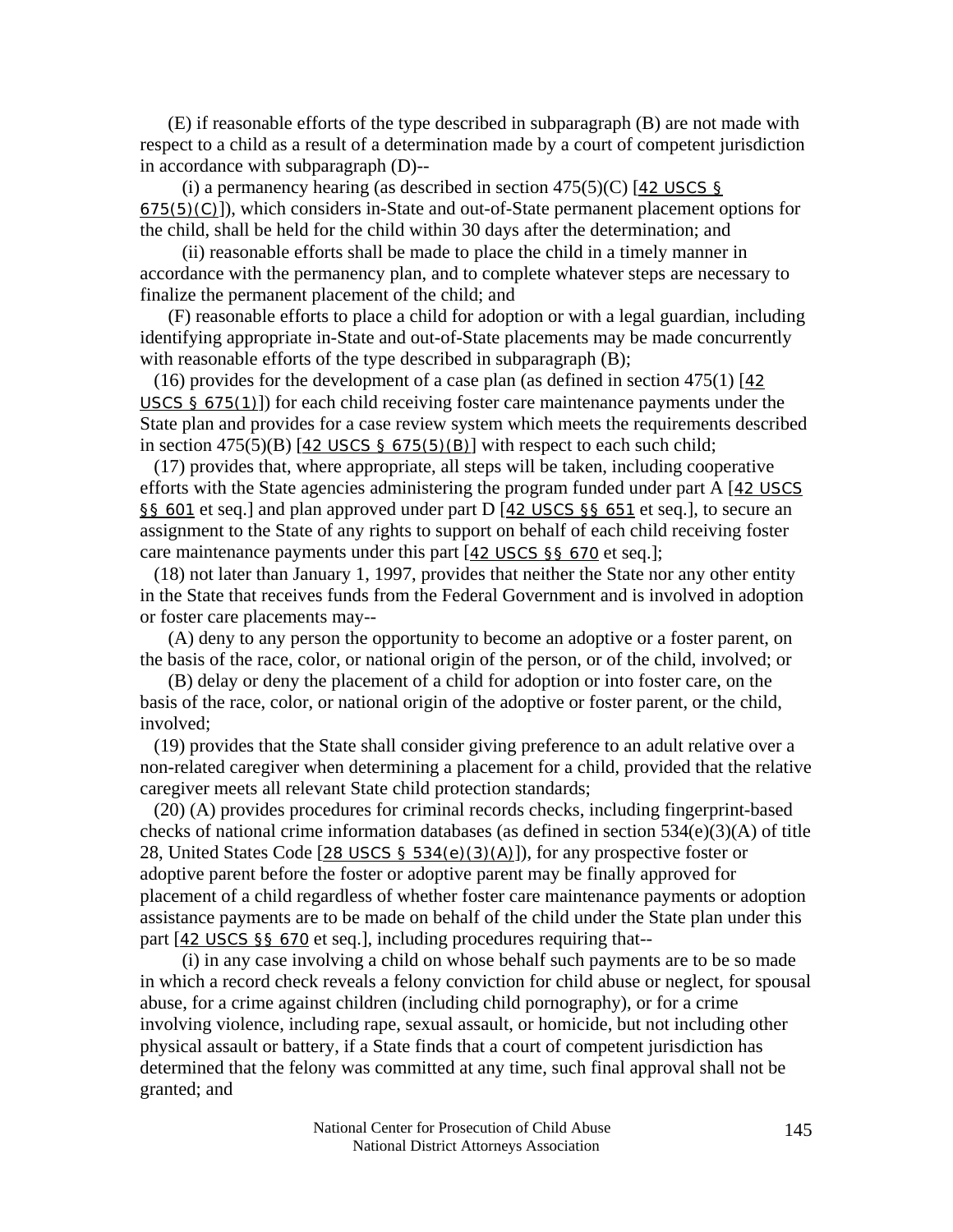(ii) in any case involving a child on whose behalf such payments are to be so made in which a record check reveals a felony conviction for physical assault, battery, or a drug-related offense, if a State finds that a court of competent jurisdiction has determined that the felony was committed within the past 5 years, such final approval shall not be granted; and

(B) provides that the State shall--

 (i) check any child abuse and neglect registry maintained by the State for information on any prospective foster or adoptive parent and on any other adult living in the home of such a prospective parent, and request any other State in which any such prospective parent or other adult has resided in the preceding 5 years, to enable the State to check any child abuse and neglect registry maintained by such other State for such information, before the prospective foster or adoptive parent may be finally approved for placement of a child, regardless of whether foster care maintenance payments or adoption assistance payments are to be made on behalf of the child under the State plan under this part [[42 USCS §§ 670](https://www.lexis.com/research/buttonTFLink?_m=b457d04108d6ab6650bdca8ab2a69adb&_xfercite=%3ccite%20cc%3d%22USA%22%3e%3c%21%5bCDATA%5b42%20USCS%20%a7%20671%5d%5d%3e%3c%2fcite%3e&_butType=4&_butStat=0&_butNum=43&_butInline=1&_butinfo=42%20USC%20670&_fmtstr=FULL&docnum=1&_startdoc=1&wchp=dGLbVlW-zSkAt&_md5=258ee2788e975fa41cdbf886e1b7d423) et seq.];

 (ii) comply with any request described in clause (i) that is received from another State; and

 (iii) have in place safeguards to prevent the unauthorized disclosure of information in any child abuse and neglect registry maintained by the State, and to prevent any such information obtained pursuant to this subparagraph from being used for a purpose other than the conducting of background checks in foster or adoptive placement cases; and

 (C) provides procedures for criminal records checks, including fingerprint-based checks of national crime information databases (as defined in section 534(e)(3)(A) of title 28, United States Code [[28 USCS § 534\(e\)\(3\)\(A\)](https://www.lexis.com/research/buttonTFLink?_m=b457d04108d6ab6650bdca8ab2a69adb&_xfercite=%3ccite%20cc%3d%22USA%22%3e%3c%21%5bCDATA%5b42%20USCS%20%a7%20671%5d%5d%3e%3c%2fcite%3e&_butType=4&_butStat=0&_butNum=44&_butInline=1&_butinfo=28%20USC%20534&_fmtstr=FULL&docnum=1&_startdoc=1&wchp=dGLbVlW-zSkAt&_md5=7f1a151687b5859b34c43dd684619894)]), on any relative guardian, and for checks described in subparagraph (B) of this paragraph on any relative guardian and any other adult living in the home of any relative guardian, before the relative guardian may receive kinship guardianship assistance payments on behalf of the child under the State plan under this part [[42 USCS §§ 670](https://www.lexis.com/research/buttonTFLink?_m=b457d04108d6ab6650bdca8ab2a69adb&_xfercite=%3ccite%20cc%3d%22USA%22%3e%3c%21%5bCDATA%5b42%20USCS%20%a7%20671%5d%5d%3e%3c%2fcite%3e&_butType=4&_butStat=0&_butNum=45&_butInline=1&_butinfo=42%20USC%20670&_fmtstr=FULL&docnum=1&_startdoc=1&wchp=dGLbVlW-zSkAt&_md5=17876e5a1a0b961c5bd54ebd0e1f378b) et seq.];

(D) [Redesignated]

 (21) provides for health insurance coverage (including, at State option, through the program under the State plan approved under title XIX [[42 USCS §§ 1396](https://www.lexis.com/research/buttonTFLink?_m=b457d04108d6ab6650bdca8ab2a69adb&_xfercite=%3ccite%20cc%3d%22USA%22%3e%3c%21%5bCDATA%5b42%20USCS%20%a7%20671%5d%5d%3e%3c%2fcite%3e&_butType=4&_butStat=0&_butNum=46&_butInline=1&_butinfo=42%20USC%201396&_fmtstr=FULL&docnum=1&_startdoc=1&wchp=dGLbVlW-zSkAt&_md5=b25b0e6ca8d6b0d9e8b7eea16b5a3a8d) et seq.]) for any child who has been determined to be a child with special needs, for whom there is in effect an adoption assistance agreement (other than an agreement under this part  $[42]$ [USCS §§ 670](https://www.lexis.com/research/buttonTFLink?_m=b457d04108d6ab6650bdca8ab2a69adb&_xfercite=%3ccite%20cc%3d%22USA%22%3e%3c%21%5bCDATA%5b42%20USCS%20%a7%20671%5d%5d%3e%3c%2fcite%3e&_butType=4&_butStat=0&_butNum=47&_butInline=1&_butinfo=42%20USC%20670&_fmtstr=FULL&docnum=1&_startdoc=1&wchp=dGLbVlW-zSkAt&_md5=77c4c396670d69718732d14c4cf15fb8) et seq.]) between the State and an adoptive parent or parents, and who the State has determined cannot be placed with an adoptive parent or parents without medical assistance because such child has special needs for medical, mental health, or rehabilitative care, and that with respect to the provision of such health insurance coverage--

 (A) such coverage may be provided through 1 or more State medical assistance programs;

 (B) the State, in providing such coverage, shall ensure that the medical benefits, including mental health benefits, provided are of the same type and kind as those that would be provided for children by the State under title XIX [[42 USCS §§ 1396](https://www.lexis.com/research/buttonTFLink?_m=b457d04108d6ab6650bdca8ab2a69adb&_xfercite=%3ccite%20cc%3d%22USA%22%3e%3c%21%5bCDATA%5b42%20USCS%20%a7%20671%5d%5d%3e%3c%2fcite%3e&_butType=4&_butStat=0&_butNum=48&_butInline=1&_butinfo=42%20USC%201396&_fmtstr=FULL&docnum=1&_startdoc=1&wchp=dGLbVlW-zSkAt&_md5=c52bd347c44e509cbcf137db20f9e13d) et seq.];

 (C) in the event that the State provides such coverage through a State medical assistance program other than the program under title XIX [[42 USCS §§ 1396](https://www.lexis.com/research/buttonTFLink?_m=b457d04108d6ab6650bdca8ab2a69adb&_xfercite=%3ccite%20cc%3d%22USA%22%3e%3c%21%5bCDATA%5b42%20USCS%20%a7%20671%5d%5d%3e%3c%2fcite%3e&_butType=4&_butStat=0&_butNum=49&_butInline=1&_butinfo=42%20USC%201396&_fmtstr=FULL&docnum=1&_startdoc=1&wchp=dGLbVlW-zSkAt&_md5=fb06824967687a637dd2f5682ede5ece) et seq.], and the State exceeds its funding for services under such other program, any such child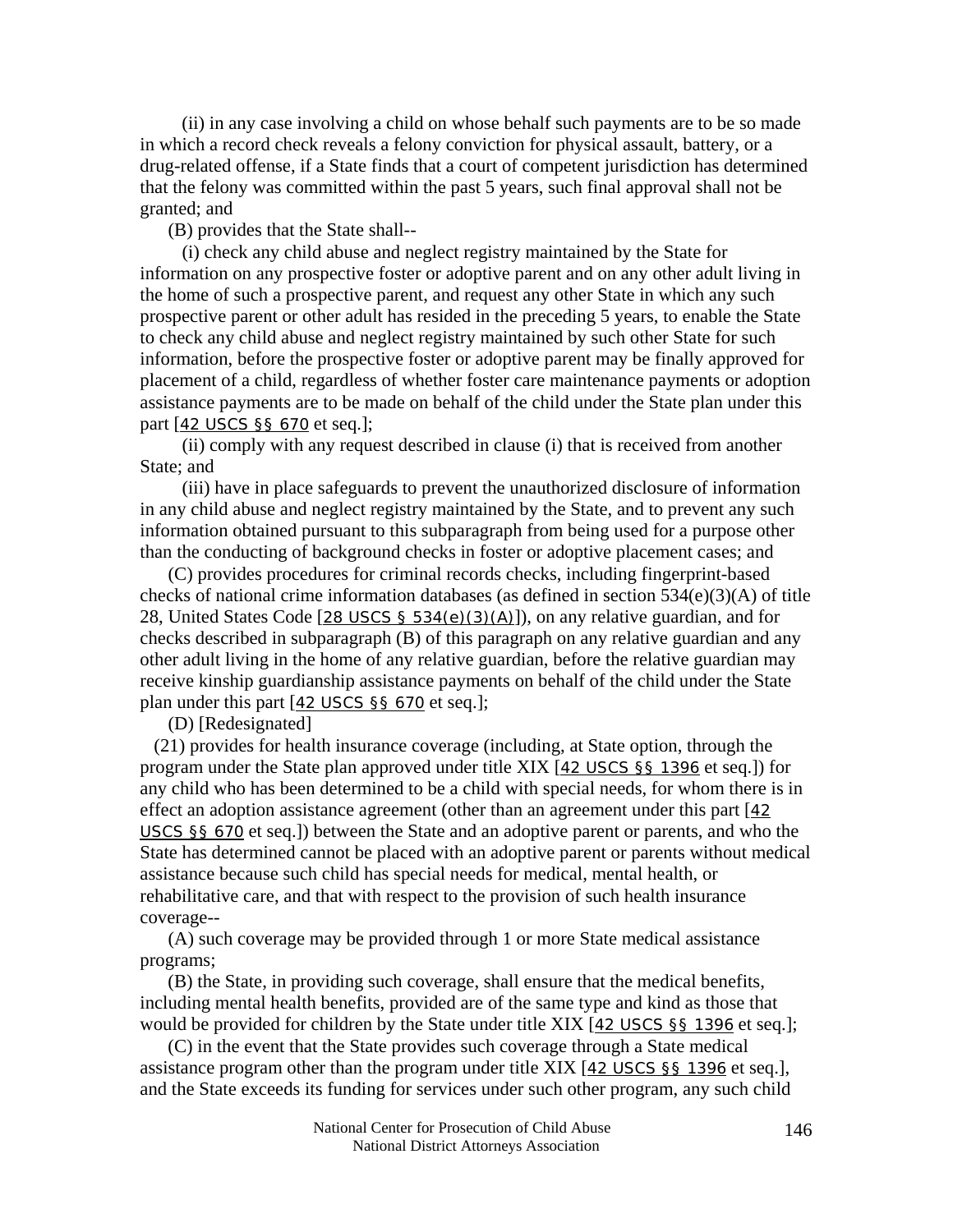shall be deemed to be receiving aid or assistance under the State plan under this part [[42](https://www.lexis.com/research/buttonTFLink?_m=b457d04108d6ab6650bdca8ab2a69adb&_xfercite=%3ccite%20cc%3d%22USA%22%3e%3c%21%5bCDATA%5b42%20USCS%20%a7%20671%5d%5d%3e%3c%2fcite%3e&_butType=4&_butStat=0&_butNum=50&_butInline=1&_butinfo=42%20USC%20670&_fmtstr=FULL&docnum=1&_startdoc=1&wchp=dGLbVlW-zSkAt&_md5=a032324da34123486531eba09d52bd81)  <u>[USCS §§ 670](https://www.lexis.com/research/buttonTFLink?_m=b457d04108d6ab6650bdca8ab2a69adb&_xfercite=%3ccite%20cc%3d%22USA%22%3e%3c%21%5bCDATA%5b42%20USCS%20%a7%20671%5d%5d%3e%3c%2fcite%3e&_butType=4&_butStat=0&_butNum=50&_butInline=1&_butinfo=42%20USC%20670&_fmtstr=FULL&docnum=1&_startdoc=1&wchp=dGLbVlW-zSkAt&_md5=a032324da34123486531eba09d52bd81)</u> et seq.] for purposes of section  $1902(a)(10)(A)(i)(I)$  [42 USCS §  $1396a(a)(10)(A)(i)(I)$ ; and

 (D) in determining cost-sharing requirements, the State shall take into consideration the circumstances of the adopting parent or parents and the needs of the child being adopted consistent, to the extent coverage is provided through a State medical assistance program, with the rules under such program;

 (22) provides that, not later than January 1, 1999, the State shall develop and implement standards to ensure that children in foster care placements in public or private agencies are provided quality services that protect the safety and health of the children;

(23) provides that the State shall not--

 (A) deny or delay the placement of a child for adoption when an approved family is available outside of the jurisdiction with responsibility for handling the case of the child; or

 (B) fail to grant an opportunity for a fair hearing, as described in paragraph (12), to an individual whose allegation of a violation of subparagraph (A) of this paragraph is denied by the State or not acted upon by the State with reasonable promptness;

 (24) include [includes] a certification that, before a child in foster care under the responsibility of the State is placed with prospective foster parents, the prospective foster parents will be prepared adequately with the appropriate knowledge and skills to provide for the needs of the child, and that such preparation will be continued, as necessary, after the placement of the child;

 (25) provide [provides] that the State shall have in effect procedures for the orderly and timely interstate placement of children; and procedures implemented in accordance with an interstate compact, if incorporating with the procedures prescribed by paragraph (26), shall be considered to satisfy the requirement of this paragraph;

(26) provides that--

(A)

 (i) within 60 days after the State receives from another State a request to conduct a study of a home environment for purposes of assessing the safety and suitability of placing a child in the home, the State shall, directly or by contract--

(I) conduct and complete the study; and

 (II) return to the other State a report on the results of the study, which shall address the extent to which placement in the home would meet the needs of the child; and

 (ii) in the case of a home study begun on or before September 30, 2008, if the State fails to comply with clause (i) within the 60-day period as a result of circumstances beyond the control of the State (such as a failure by a Federal agency to provide the results of a background check, or the failure by any entity to provide completed medical forms, requested by the State at least 45 days before the end of the 60-day period), the State shall have 75 days to comply with clause (i) if the State documents the circumstances involved and certifies that completing the home study is in the best interests of the child; except that

 (iii) this subparagraph shall not be construed to require the State to have completed, within the applicable period, the parts of the home study involving the education and training of the prospective foster or adoptive parents;

(B) the State shall treat any report described in subparagraph (A) that is received from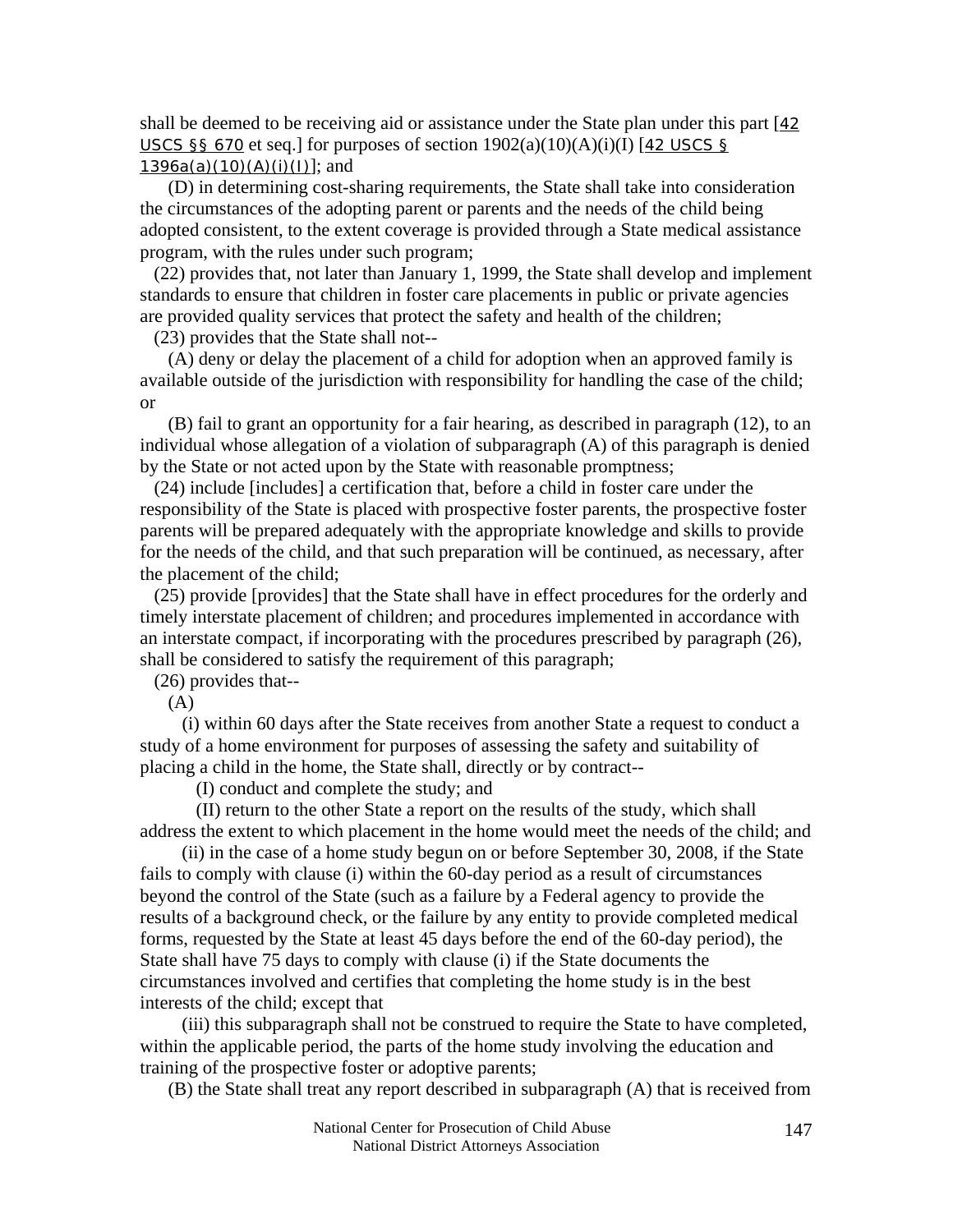another State or an Indian tribe (or from a private agency under contract with another State) as meeting any requirements imposed by the State for the completion of a home study before placing a child in the home, unless, within 14 days after receipt of the report, the State determines, based on grounds that are specific to the content of the report, that making a decision in reliance on the report would be contrary to the welfare of the child; and

 (C) the State shall not impose any restriction on the ability of a State agency administering, or supervising the administration of, a State program operated under a State plan approved under this part [[42 USCS §§ 670](https://www.lexis.com/research/buttonTFLink?_m=b457d04108d6ab6650bdca8ab2a69adb&_xfercite=%3ccite%20cc%3d%22USA%22%3e%3c%21%5bCDATA%5b42%20USCS%20%a7%20671%5d%5d%3e%3c%2fcite%3e&_butType=4&_butStat=0&_butNum=52&_butInline=1&_butinfo=42%20USC%20670&_fmtstr=FULL&docnum=1&_startdoc=1&wchp=dGLbVlW-zSkAt&_md5=0b8d7bdcfa8d87424aebe1d47020b77f) et seq.] to contract with a private agency for the conduct of a home study described in subparagraph (A);

 (27) provides that, with respect to any child in foster care under the responsibility of the State under this part or part B [[42 USCS §§ 670](https://www.lexis.com/research/buttonTFLink?_m=b457d04108d6ab6650bdca8ab2a69adb&_xfercite=%3ccite%20cc%3d%22USA%22%3e%3c%21%5bCDATA%5b42%20USCS%20%a7%20671%5d%5d%3e%3c%2fcite%3e&_butType=4&_butStat=0&_butNum=53&_butInline=1&_butinfo=42%20USC%20670&_fmtstr=FULL&docnum=1&_startdoc=1&wchp=dGLbVlW-zSkAt&_md5=748a7835ff31df4447f1229075444344) et seq. or [621](https://www.lexis.com/research/buttonTFLink?_m=b457d04108d6ab6650bdca8ab2a69adb&_xfercite=%3ccite%20cc%3d%22USA%22%3e%3c%21%5bCDATA%5b42%20USCS%20%a7%20671%5d%5d%3e%3c%2fcite%3e&_butType=4&_butStat=0&_butNum=54&_butInline=1&_butinfo=42%20USC%20621&_fmtstr=FULL&docnum=1&_startdoc=1&wchp=dGLbVlW-zSkAt&_md5=41a6d42fa7f1f3e476262138a4118514) et seq.] and without regard to whether foster care maintenance payments are made under section 472  $[42]$ [USCS § 672](https://www.lexis.com/research/buttonTFLink?_m=b457d04108d6ab6650bdca8ab2a69adb&_xfercite=%3ccite%20cc%3d%22USA%22%3e%3c%21%5bCDATA%5b42%20USCS%20%a7%20671%5d%5d%3e%3c%2fcite%3e&_butType=4&_butStat=0&_butNum=55&_butInline=1&_butinfo=42%20USC%20672&_fmtstr=FULL&docnum=1&_startdoc=1&wchp=dGLbVlW-zSkAt&_md5=0f8052b2f6e500dd3ae93f203096e330)] on behalf of the child, the State has in effect procedures for verifying the citizenship or immigration status of the child;

 (28) at the option of the State, provides for the State to enter into kinship guardianship assistance agreements to provide kinship guardianship assistance payments on behalf of children to grandparents and other relatives who have assumed legal guardianship of the children for whom they have cared as foster parents and for whom they have committed to care on a permanent basis, as provided in section  $473(d)$  [[42 USCS § 673\(d\)](https://www.lexis.com/research/buttonTFLink?_m=b457d04108d6ab6650bdca8ab2a69adb&_xfercite=%3ccite%20cc%3d%22USA%22%3e%3c%21%5bCDATA%5b42%20USCS%20%a7%20671%5d%5d%3e%3c%2fcite%3e&_butType=4&_butStat=0&_butNum=56&_butInline=1&_butinfo=42%20USC%20673&_fmtstr=FULL&docnum=1&_startdoc=1&wchp=dGLbVlW-zSkAt&_md5=6479033f747bb552e40523f6c0f9ca96)];

 (29) provides that, within 30 days after the removal of a child from the custody of the parent or parents of the child, the State shall exercise due diligence to identify and provide notice to all adult grandparents and other adult relatives of the child (including any other adult relatives suggested by the parents), subject to exceptions due to family or domestic violence, that--

 (A) specifies that the child has been or is being removed from the custody of the parent or parents of the child;

 (B) explains the options the relative has under Federal, State, and local law to participate in the care and placement of the child, including any options that may be lost by failing to respond to the notice;

 (C) describes the requirements under paragraph (10) of this subsection to become a foster family home and the additional services and supports that are available for children placed in such a home; and

 (D) if the State has elected the option to make kinship guardianship assistance payments under paragraph (28) of this subsection, describes how the relative guardian of the child may subsequently enter into an agreement with the State under section 473(d) [[42 USCS § 673\(d\)](https://www.lexis.com/research/buttonTFLink?_m=b457d04108d6ab6650bdca8ab2a69adb&_xfercite=%3ccite%20cc%3d%22USA%22%3e%3c%21%5bCDATA%5b42%20USCS%20%a7%20671%5d%5d%3e%3c%2fcite%3e&_butType=4&_butStat=0&_butNum=57&_butInline=1&_butinfo=42%20USC%20673&_fmtstr=FULL&docnum=1&_startdoc=1&wchp=dGLbVlW-zSkAt&_md5=0651b5777b4cc4d6d7b84e6507a82e71)] to receive the payments;

 (30) provides assurances that each child who has attained the minimum age for compulsory school attendance under State law and with respect to whom there is eligibility for a payment under the State plan is a full-time elementary or secondary school student or has completed secondary school, and for purposes of this paragraph, the term "elementary or secondary school student" means, with respect to a child, that the child is--

 (A) enrolled (or in the process of enrolling) in an institution which provides elementary or secondary education, as determined under the law of the State or other jurisdiction in which the institution is located;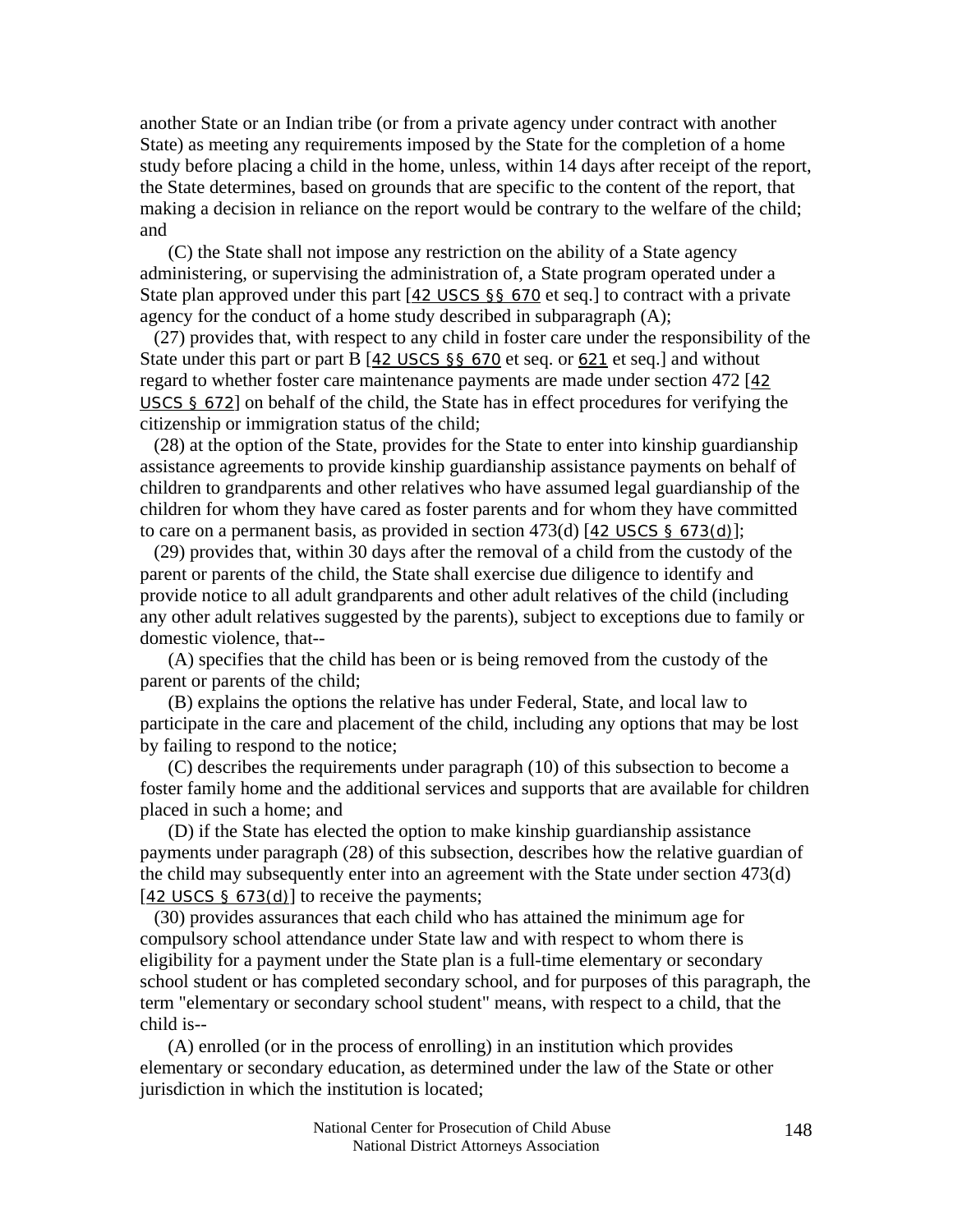(B) instructed in elementary or secondary education at home in accordance with a home school law of the State or other jurisdiction in which the home is located;

 (C) in an independent study elementary or secondary education program in accordance with the law of the State or other jurisdiction in which the program is located, which is administered by the local school or school district; or

 (D) incapable of attending school on a full-time basis due to the medical condition of the child, which incapability is supported by regularly updated information in the case plan of the child;

(31) provides that reasonable efforts shall be made--

 (A) to place siblings removed from their home in the same foster care, kinship guardianship, or adoptive placement, unless the State documents that such a joint placement would be contrary to the safety or well-being of any of the siblings; and

 (B) in the case of siblings removed from their home who are not so jointly placed, to provide for frequent visitation or other ongoing interaction between the siblings, unless that State documents that frequent visitation or other ongoing interaction would be contrary to the safety or well-being of any of the siblings;

 (32) **[Caution: This paragraph takes effect on Oct. 1, 2009, pursuant to § 301(f) of Act Oct. 7, 2008, [P.L. 110-351](https://www.lexis.com/research/buttonLink?_m=b457d04108d6ab6650bdca8ab2a69adb&_xfercite=%3ccite%20cc%3d%22USA%22%3e%3c%21%5bCDATA%5b42%20USCS%20%a7%20671%5d%5d%3e%3c%2fcite%3e&_butType=1&_butStat=0&_butNum=58&_butInline=1&_butinfo=LXE_110_PL_351&_fmtstr=FULL&docnum=1&_startdoc=1&wchp=dGLbVlW-zSkAt&_md5=f3141e761ba006c65e6e1210ff5ad084), which appears as a note to this section.]** provides that the State will negotiate in good faith with any Indian tribe, tribal organization or tribal consortium in the State that requests to develop an agreement with the State to administer all or part of the program under this part [[42 USCS §§ 670](https://www.lexis.com/research/buttonTFLink?_m=b457d04108d6ab6650bdca8ab2a69adb&_xfercite=%3ccite%20cc%3d%22USA%22%3e%3c%21%5bCDATA%5b42%20USCS%20%a7%20671%5d%5d%3e%3c%2fcite%3e&_butType=4&_butStat=0&_butNum=59&_butInline=1&_butinfo=42%20USC%20670&_fmtstr=FULL&docnum=1&_startdoc=1&wchp=dGLbVlW-zSkAt&_md5=392bdbd385e5c82d74a9c754409a6049) et seq.] on behalf of Indian children who are under the authority of the tribe, organization, or consortium, including foster care maintenance payments on behalf of children who are placed in State or tribally licensed foster family homes, adoption assistance payments, and, if the State has elected to provide such payments, kinship guardianship assistance payments under section 473(d) [[42 USCS § 673\(d\)](https://www.lexis.com/research/buttonTFLink?_m=b457d04108d6ab6650bdca8ab2a69adb&_xfercite=%3ccite%20cc%3d%22USA%22%3e%3c%21%5bCDATA%5b42%20USCS%20%a7%20671%5d%5d%3e%3c%2fcite%3e&_butType=4&_butStat=0&_butNum=60&_butInline=1&_butinfo=42%20USC%20673&_fmtstr=FULL&docnum=1&_startdoc=1&wchp=dGLbVlW-zSkAt&_md5=c9cf9cf358f5fca075081abb5867ddcf)], and tribal access to resources for administration, training, and data collection under this part [[42 USCS §§ 670](https://www.lexis.com/research/buttonTFLink?_m=b457d04108d6ab6650bdca8ab2a69adb&_xfercite=%3ccite%20cc%3d%22USA%22%3e%3c%21%5bCDATA%5b42%20USCS%20%a7%20671%5d%5d%3e%3c%2fcite%3e&_butType=4&_butStat=0&_butNum=61&_butInline=1&_butinfo=42%20USC%20670&_fmtstr=FULL&docnum=1&_startdoc=1&wchp=dGLbVlW-zSkAt&_md5=693a2123365680d7a3390fdcb7ccfa4c) et seq.]; and

 (33) provides that the State will inform any individual who is adopting, or whom the State is made aware is considering adopting, a child who is in foster care under the responsibility of the State of the potential eligibility of the individual for a Federal tax credit under [section 23 of the Internal Revenue Code of 1986](https://www.lexis.com/research/buttonTFLink?_m=b457d04108d6ab6650bdca8ab2a69adb&_xfercite=%3ccite%20cc%3d%22USA%22%3e%3c%21%5bCDATA%5b42%20USCS%20%a7%20671%5d%5d%3e%3c%2fcite%3e&_butType=4&_butStat=0&_butNum=62&_butInline=1&_butinfo=26%20USC%2023&_fmtstr=FULL&docnum=1&_startdoc=1&wchp=dGLbVlW-zSkAt&_md5=d29cd421b21d56c030a287b447a3a7a0) [[26 USCS § 23](https://www.lexis.com/research/buttonTFLink?_m=b457d04108d6ab6650bdca8ab2a69adb&_xfercite=%3ccite%20cc%3d%22USA%22%3e%3c%21%5bCDATA%5b42%20USCS%20%a7%20671%5d%5d%3e%3c%2fcite%3e&_butType=4&_butStat=0&_butNum=63&_butInline=1&_butinfo=26%20USC%2023&_fmtstr=FULL&docnum=1&_startdoc=1&wchp=dGLbVlW-zSkAt&_md5=846abccd7fd7aa1a034a80c0330143e9)].

(b) Approval of plan by Secretary. The Secretary shall approve any plan which complies with the provisions of subsection (a) of this section.

(c) Use of child welfare records in State court proceedings. Subsection (a)(8) shall not be construed to limit the flexibility of a State in determining State policies relating to public access to court proceedings to determine child abuse and neglect or other court hearings held pursuant to part B or this part [[42 USCS §§ 620](https://www.lexis.com/research/buttonTFLink?_m=b457d04108d6ab6650bdca8ab2a69adb&_xfercite=%3ccite%20cc%3d%22USA%22%3e%3c%21%5bCDATA%5b42%20USCS%20%a7%20671%5d%5d%3e%3c%2fcite%3e&_butType=4&_butStat=0&_butNum=64&_butInline=1&_butinfo=42%20USC%20620&_fmtstr=FULL&docnum=1&_startdoc=1&wchp=dGLbVlW-zSkAt&_md5=e0535125bbff0d332eb67f24a0cf79c8) et seq. or [670](https://www.lexis.com/research/buttonTFLink?_m=b457d04108d6ab6650bdca8ab2a69adb&_xfercite=%3ccite%20cc%3d%22USA%22%3e%3c%21%5bCDATA%5b42%20USCS%20%a7%20671%5d%5d%3e%3c%2fcite%3e&_butType=4&_butStat=0&_butNum=65&_butInline=1&_butinfo=42%20USC%20670&_fmtstr=FULL&docnum=1&_startdoc=1&wchp=dGLbVlW-zSkAt&_md5=8409d80ae9dcd934a0aad4bb0fc6b0d4) et seq.], except that such policies shall, at a minimum, ensure the safety and well-being of the child, parents, and family.

## **AMERICAN SAMOA**